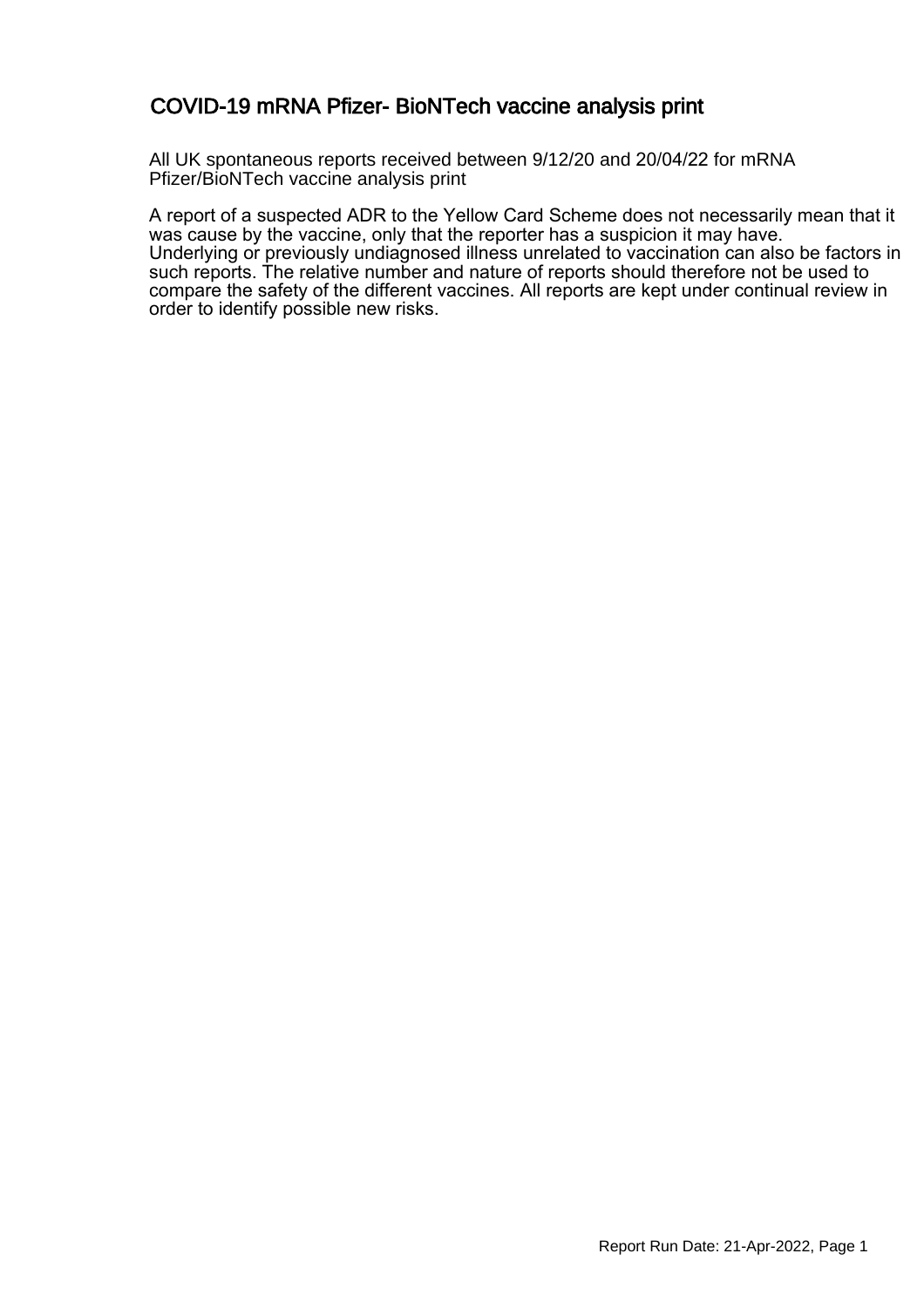### Name: COVID-19 mRNA Pfizer- BioNTech vaccine analysis print

| <b>Reaction Name</b>                           | <b>Total</b>   | <b>Fatal</b>     |
|------------------------------------------------|----------------|------------------|
| <b>Blood disorders</b>                         |                |                  |
| Anaemia deficiencies                           |                |                  |
| Anaemia folate deficiency                      | 1              | $\mathbf 0$      |
| Anaemia vitamin B12 deficiency                 |                | $\overline{0}$   |
| Deficiency anaemia                             |                | $\boldsymbol{0}$ |
| Iron deficiency anaemia                        | 8              | 0                |
| Pernicious anaemia                             | $\overline{2}$ | 0                |
| <b>Anaemias NEC</b>                            |                |                  |
| Anaemia                                        | 148            | $\mathbf 0$      |
| Anaemia macrocytic                             | $\mathbf{z}$   | 0                |
| Anaemia megaloblastic                          |                | $\mathbf 0$      |
| Autoimmune anaemia                             | 3              | $\mathbf 0$      |
| Blood loss anaemia                             |                | $\mathbf 0$      |
| Microcytic anaemia                             |                | $\mathbf 0$      |
| Normocytic anaemia                             |                | $\overline{0}$   |
| Anaemias haemolytic NEC                        |                |                  |
| Coombs negative haemolytic anaemia             |                | $\mathbf 0$      |
| Haemolytic anaemia                             |                | 0                |
| Anaemias haemolytic immune                     |                |                  |
| Autoimmune haemolytic anaemia                  | 19             | $\mathbf 0$      |
| Cold type haemolytic anaemia                   |                | $\mathbf 0$      |
| Evans syndrome                                 |                | $\mathbf 0$      |
| Warm type haemolytic anaemia                   |                | $\mathbf 0$      |
| Anaemias haemolytic mechanical factor          |                |                  |
| Microangiopathic haemolytic anaemia            | 1              | $\mathbf 0$      |
| <b>Bleeding tendencies</b>                     |                |                  |
| Haemorrhagic diathesis                         |                | 0                |
| Increased tendency to bruise                   | 55             | 0                |
| Spontaneous haematoma                          | 2              | $\mathbf 0$      |
| Coagulation factor deficiencies                |                |                  |
| Acquired factor VIII deficiency                | 1              | $\mathbf 0$      |
| Acquired haemophilia                           | 4              | $\mathbf 0$      |
| Coagulopathies                                 |                |                  |
| Abnormal clotting factor                       |                | $\mathbf 0$      |
| Antiphospholipid syndrome                      | 6              | $\mathbf 0$      |
| Coagulopathy                                   | 31             | 1                |
| Disseminated intravascular coagulation         | 3              | $\overline{0}$   |
| Hypercoagulation                               | 4              | $\overline{0}$   |
| Thrombotic microangiopathy                     | 4              | $\overline{0}$   |
| <b>Eosinophilic disorders</b>                  |                |                  |
| Eosinophilia                                   | 12             | $\mathbf 0$      |
| Haematological disorders                       |                |                  |
| <b>Blood disorder</b>                          | 7              | $\mathbf 0$      |
| Bone marrow disorder                           |                | $\overline{0}$   |
| Bone marrow oedema                             |                | $\mathbf 0$      |
| Hypergammaglobulinaemia                        |                | $\mathbf 0$      |
| Hyperviscosity syndrome                        |                | $\mathbf 0$      |
| Mast cell activation syndrome                  | 11             | 0                |
| Methaemoglobinaemia                            |                | $\mathbf 0$      |
| <b>Haemolyses NEC</b>                          |                |                  |
| Haemolysis                                     | 6              | $\mathbf 0$      |
| Intravascular haemolysis                       | 1              | 0                |
| Jaundice acholuric<br><u> Leukocytoses NEC</u> |                | $\mathbf 0$      |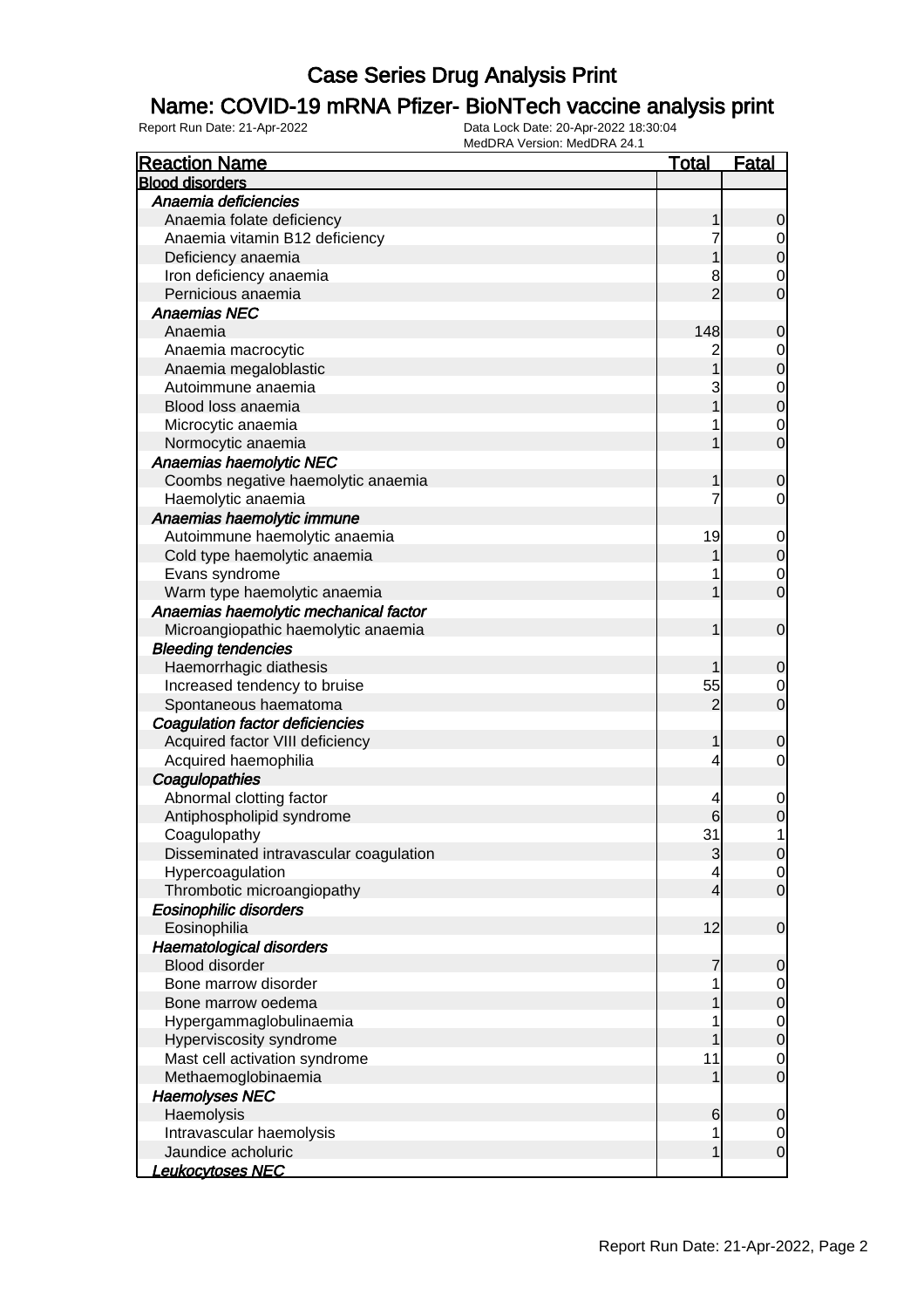### Name: COVID-19 mRNA Pfizer- BioNTech vaccine analysis print

| <b>Reaction Name</b>                             | <b>Total</b>                               | <b>Fatal</b>     |
|--------------------------------------------------|--------------------------------------------|------------------|
| Blood disorders cont'd<br><b>Blood disorders</b> |                                            |                  |
| Leukocytosis                                     | 3                                          | $\overline{0}$   |
| Lymphocytic infiltration                         | 1                                          | $\overline{0}$   |
| Lymphocytosis                                    | 6                                          | $\mathbf 0$      |
| Neutrophilia                                     | 12                                         | $\mathbf 0$      |
| Leukopenias NEC                                  |                                            |                  |
| Leukopenia                                       | 4                                          | 1                |
| Lymphopenia                                      | $\overline{4}$                             | $\mathbf 0$      |
| Lymphatic system disorders NEC                   |                                            |                  |
| Abdominal lymphadenopathy                        | 4                                          | $\mathbf 0$      |
| Hilar lymphadenopathy                            | 3                                          | $\mathbf 0$      |
| Lymph node pain                                  | 2277                                       | $\mathbf 0$      |
| Lymph node ulcer                                 |                                            | $\mathbf 0$      |
| Lymphadenitis                                    | 191                                        | $\mathbf 0$      |
| Lymphadenopathy                                  | 13721                                      | $\mathbf 0$      |
| Lymphadenopathy mediastinal                      |                                            | $\overline{0}$   |
| Lymphatic disorder                               | 3                                          | $\mathbf 0$      |
| Lymphatic insufficiency                          |                                            | $\mathbf 0$      |
| Lymphoid tissue hyperplasia                      |                                            | $\mathbf 0$      |
| Necrotic lymphadenopathy                         | 4                                          | $\mathbf 0$      |
| Pseudolymphoma                                   | 12                                         | $\mathbf 0$      |
| Retroperitoneal lymphadenopathy                  | 1                                          | $\overline{0}$   |
| Marrow depression and hypoplastic anaemias       |                                            |                  |
| Aplasia pure red cell                            | $\overline{c}$                             | $\mathbf 0$      |
| Aplastic anaemia                                 | 1                                          | 1                |
| Hypoplastic anaemia                              | $\overline{c}$                             | $\mathbf 0$      |
| Myelosuppression                                 | 1                                          | $\mathbf 0$      |
| Pancytopenia                                     | 9                                          | $\mathbf 0$      |
| Neutropenias                                     |                                            |                  |
| Autoimmune neutropenia                           | $\overline{c}$                             | $\mathbf 0$      |
| Neutropenia                                      | 44                                         | $\mathbf 0$      |
| <b>Platelet disorders NEC</b>                    |                                            |                  |
| Platelet anisocytosis                            | 1                                          | $\mathbf 0$      |
| Platelet disorder                                | $\overline{4}$                             | $\mathbf 0$      |
| Polycythaemia (excl rubra vera)                  |                                            |                  |
| Polycythaemia                                    | 3                                          | $\boldsymbol{0}$ |
| Purpuras (excl thrombocytopenic)                 |                                            |                  |
| Purpura non-thrombocytopenic                     | 1                                          | $\mathbf 0$      |
| Red blood cell abnormal findings NEC             |                                            |                  |
| Macrocytosis                                     |                                            | $\mathbf 0$      |
| Polychromasia                                    | $\begin{array}{c} 2 \\ 2 \\ 2 \end{array}$ | $\overline{0}$   |
| Red blood cell abnormality                       |                                            | $\mathbf 0$      |
| Spleen disorders                                 |                                            |                  |
| Spleen atrophy                                   | 1                                          | $\mathbf 0$      |
| Splenic infarction                               | 3<br>1                                     | $\overline{0}$   |
| Splenic lesion                                   |                                            | $\mathbf 0$      |
| Splenic thrombosis                               | $\frac{2}{2}$                              | $\overline{0}$   |
| Splenic vein thrombosis                          |                                            | $\mathbf 0$      |
| Splenomegaly                                     | 12                                         | $\mathbf 0$      |
| Thrombocytopenias                                |                                            |                  |
| Acquired amegakaryocytic thrombocytopenia        | 1                                          | $\mathbf 0$      |
| Immune thrombocytopenia                          | 86                                         | $\boldsymbol{0}$ |
| Thrombocytopenia                                 | 242                                        | 1                |
| Thrombocytopenic purpura                         | 10                                         | $\overline{0}$   |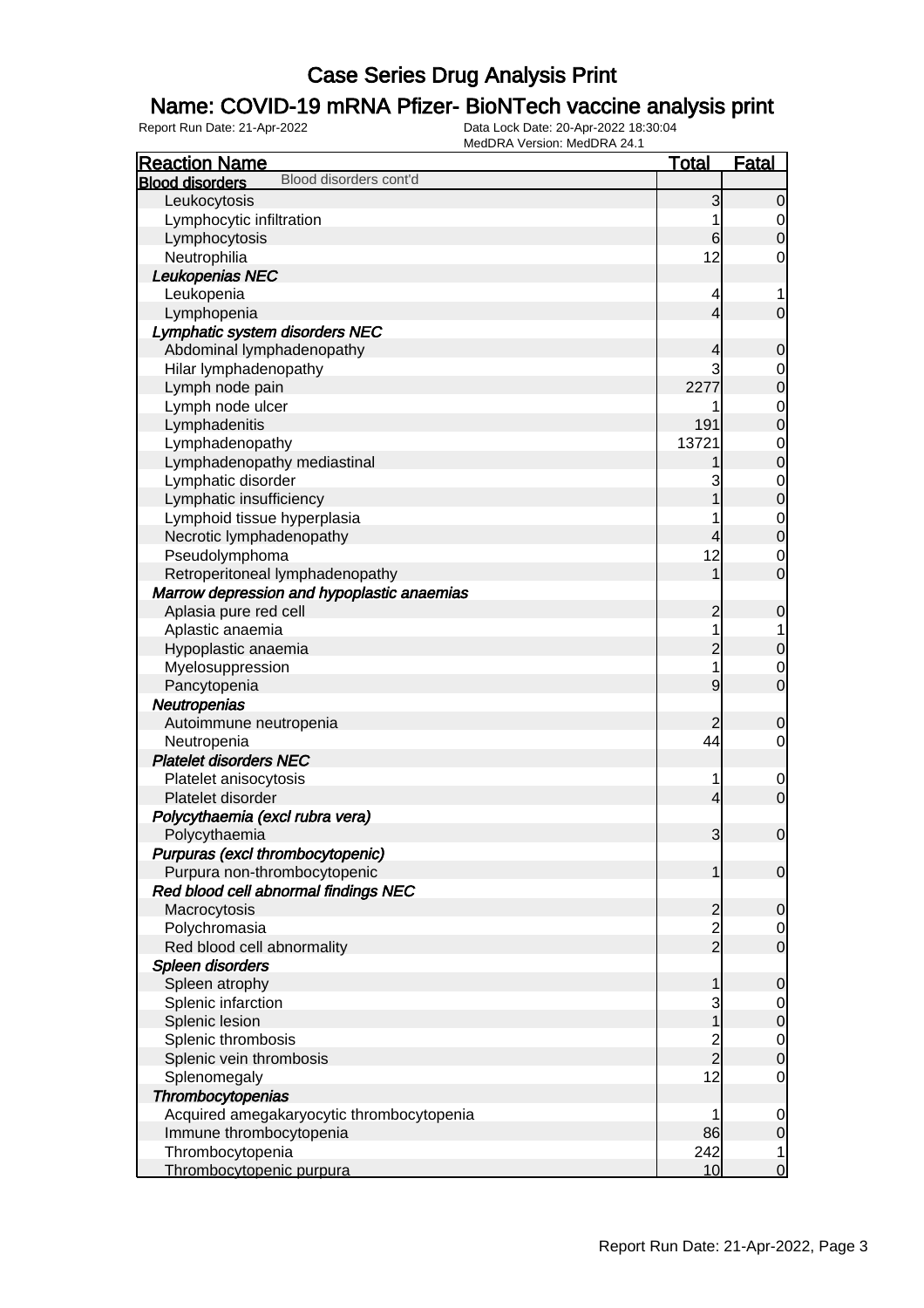#### Name: COVID-19 mRNA Pfizer- BioNTech vaccine analysis print

| <b>Reaction Name</b>                |                        | Total | Fatal                  |
|-------------------------------------|------------------------|-------|------------------------|
| <b>Blood disorders</b>              | Blood disorders cont'd |       |                        |
| Thrombotic thrombocytopenic purpura |                        |       | 01                     |
| <b>Thrombocytoses</b>               |                        |       |                        |
| Thrombocytosis                      |                        |       | <sub>0</sub>           |
| <b>Blood disorders SOC TOTAL</b>    |                        | 17065 | $\boldsymbol{\Lambda}$ |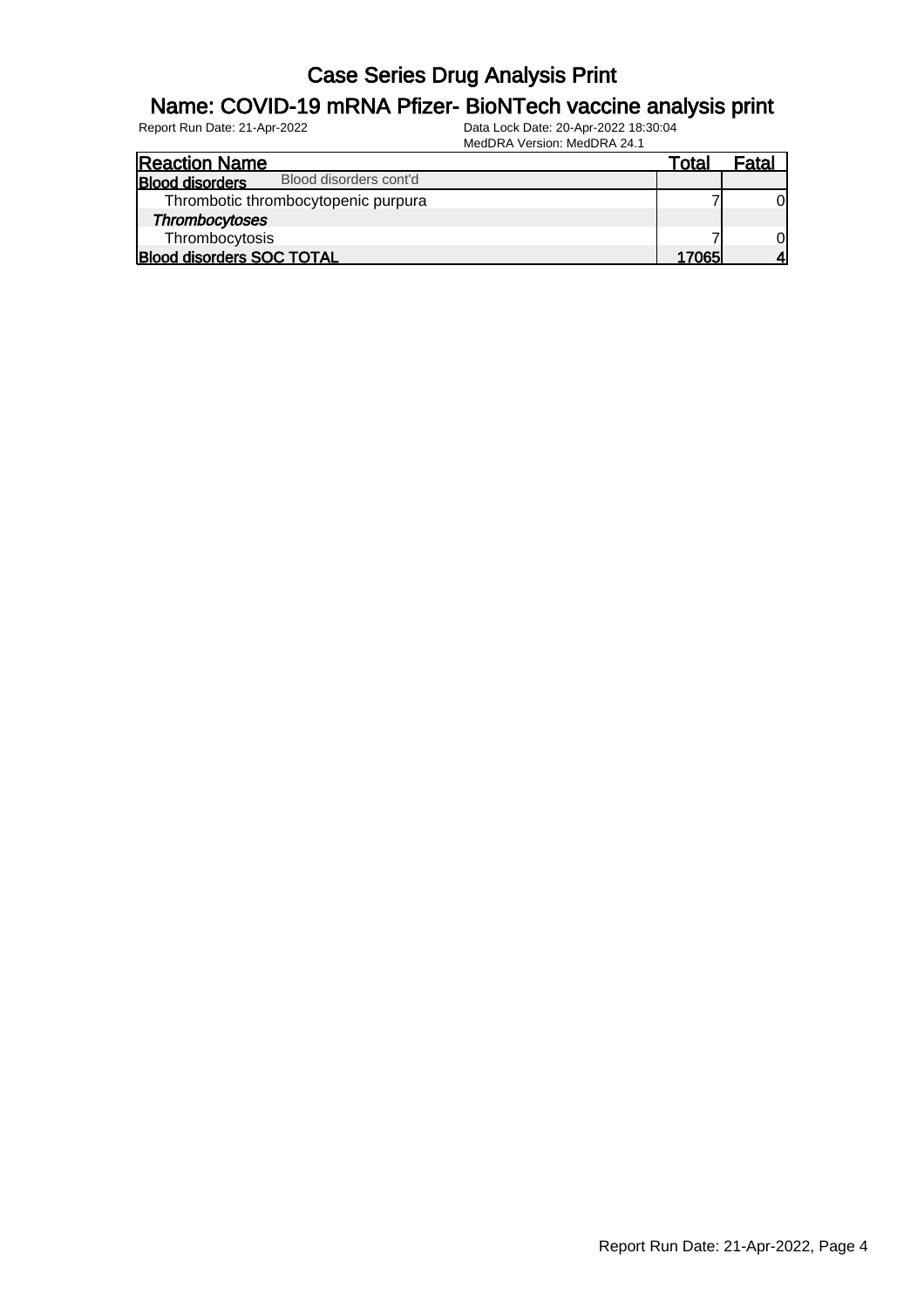### Name: COVID-19 mRNA Pfizer- BioNTech vaccine analysis print

| <b>Reaction Name</b>                     | <u>Total</u>   | <b>Fatal</b>   |
|------------------------------------------|----------------|----------------|
| Cardiac disorders                        |                |                |
| Aortic valvular disorders                |                |                |
| Aortic valve incompetence                | $\overline{2}$ | $\mathbf 0$    |
| Cardiac conduction disorders             |                |                |
| Atrioventricular block                   | 34             |                |
| Atrioventricular block complete          |                |                |
| Atrioventricular block first degree      | $\frac{3}{2}$  | 0              |
| Atrioventricular block second degree     |                | $\mathbf 0$    |
| Bundle branch block                      | $\frac{5}{2}$  | $\mathbf 0$    |
| Bundle branch block left                 | 6              | $\mathbf 0$    |
| Bundle branch block right                | 4              | 0              |
| Trifascicular block                      |                | 0              |
| <b>Cardiac disorders NEC</b>             |                |                |
| Acute cardiac event                      | 7              | $\mathbf 0$    |
| Cardiac disorder                         | 103            | 3              |
| Cardiac dysfunction                      |                | $\mathbf 0$    |
| Cardiac ventricular thrombosis           | 2<br>2         | $\mathbf 0$    |
| Cardiovascular deconditioning            | 1              | $\mathbf 0$    |
| Cardiovascular disorder                  | 9              | $\mathbf 0$    |
| Intracardiac thrombus                    | 6              | 0              |
| Cardiac hypertensive complications       |                |                |
| Hypertensive heart disease               | $\overline{c}$ | 1              |
| Cardiac infections and inflammations NEC |                |                |
| Carditis                                 | 10             | 0              |
| <b>Cardiac neoplasms NEC</b>             |                |                |
| Pericardial cyst                         | 1              | $\mathbf 0$    |
| Cardiac signs and symptoms NEC           |                |                |
| Cardiac discomfort                       | 38             | $\mathbf 0$    |
| Cardiovascular symptom                   | 4              | 0              |
| Palpitations                             | 6174           | 1              |
| Cardiac valve disorders NEC              |                |                |
| Cardiac valve disease                    | 3              | $\mathbf 0$    |
| Heart valve incompetence                 | 3              | $\mathbf 0$    |
| Cardiomyopathies                         |                |                |
| Cardiomyopathy                           | 17             | 1              |
| Congestive cardiomyopathy                | 8              | 0              |
| Stress cardiomyopathy                    | $\overline{3}$ | $\overline{0}$ |
| <b>Coronary artery disorders NEC</b>     |                |                |
| Arteriosclerosis coronary artery         | $\overline{2}$ | 0              |
| Coronary artery disease                  | 10             | $\mathbf{3}$   |
| Coronary artery dissection               | 1              | $\overline{0}$ |
| Coronary artery occlusion                | 4              | $\mathbf 0$    |
| Coronary artery thrombosis               | 8              | $\overline{2}$ |
| <b>Endocarditis NEC</b>                  |                |                |
| Endocarditis noninfective                | 1              | 1              |
| <b>Heart failures NEC</b>                |                |                |
| Cardiac failure                          | 86             | 10             |
| Cardiac failure acute                    | 6              |                |
| Cardiac failure chronic                  | $\overline{c}$ | $\mathbf 0$    |
| Cardiac failure congestive               | $\overline{7}$ | 4              |
| Cardiogenic shock                        | $6\phantom{.}$ | $\overline{c}$ |
| Cardiopulmonary failure                  |                | $\mathbf{1}$   |
| Ischaemic coronary artery disorders      |                |                |
| Acute coronary syndrome                  | 10             | 1              |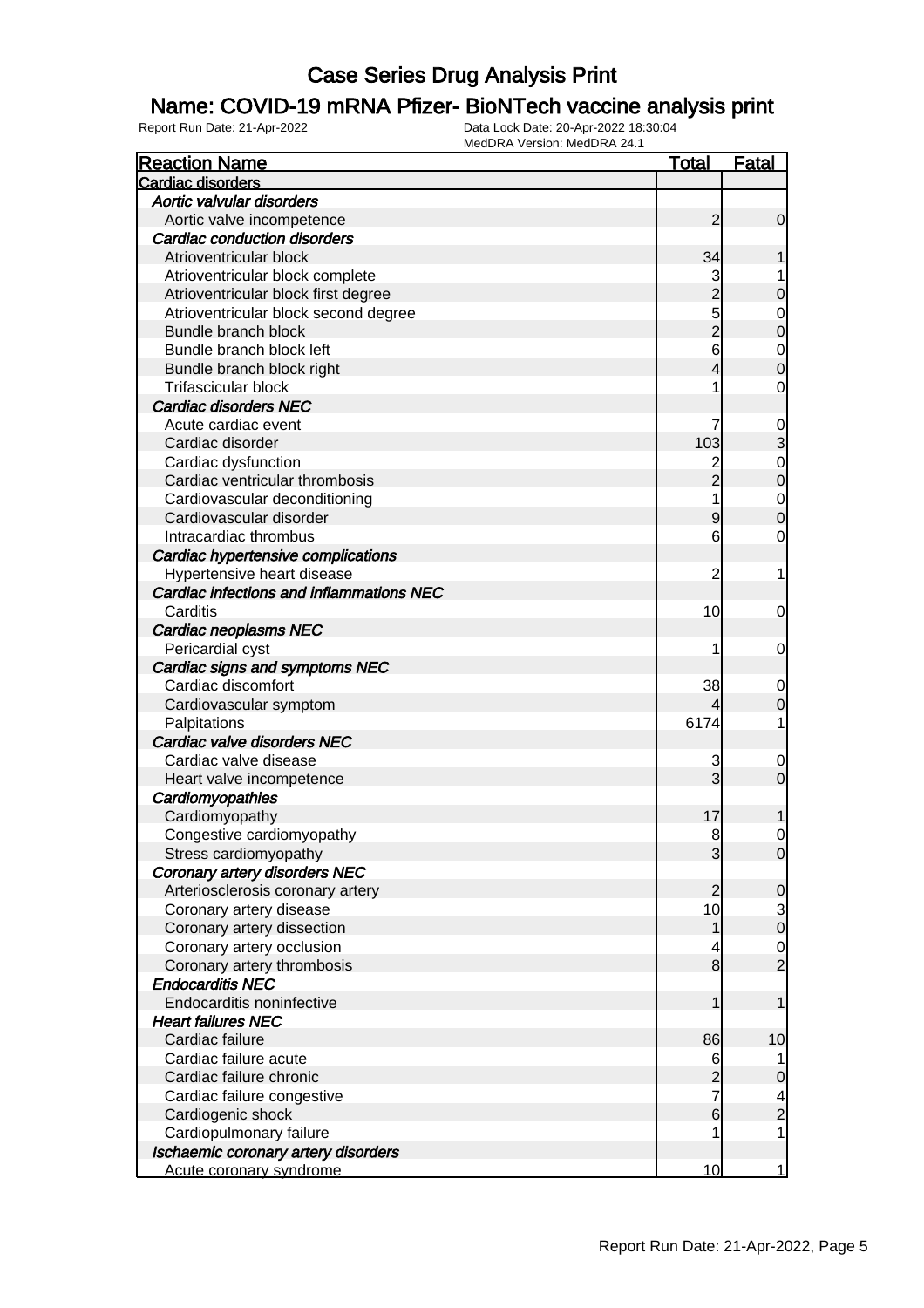### Name: COVID-19 mRNA Pfizer- BioNTech vaccine analysis print

| <b>Reaction Name</b>                          | <b>Total</b>   | <b>Fatal</b>            |
|-----------------------------------------------|----------------|-------------------------|
| Cardiac disorders cont'd<br>Cardiac disorders |                |                         |
| Acute myocardial infarction                   | 29             | 3                       |
| Angina pectoris                               | 336            |                         |
| Angina unstable                               | 4              | $\mathbf 0$             |
| Arteriospasm coronary                         |                | 0                       |
| Microvascular coronary artery disease         | 3              | $\mathbf 0$             |
| Myocardial infarction                         | 296            | 42                      |
| Myocardial ischaemia                          | 11             | $\overline{7}$          |
| Left ventricular failures                     |                |                         |
| Acute left ventricular failure                | $\overline{c}$ | $\overline{2}$          |
| Left ventricular failure                      | 7              | $\overline{2}$          |
| Mitral valvular disorders                     |                |                         |
| Mitral valve incompetence                     | 8              | $\mathbf 0$             |
| Mitral valve prolapse                         |                | $\mathbf 0$             |
| <b>Myocardial disorders NEC</b>               |                |                         |
| Cardiac amyloidosis                           |                | $\mathbf 0$             |
| Cardiac aneurysm                              |                |                         |
| Cardiac ventricular scarring                  |                | $\mathbf 0$             |
| Cardiomegaly                                  | 55             | 3                       |
| <b>Dilatation ventricular</b>                 |                | $\overline{0}$          |
| Left atrial dilatation                        |                | $\mathbf 0$             |
| Left ventricular dysfunction                  | 17             | $\mathbf 0$             |
| Left ventricular enlargement                  | 3              | $\mathbf 0$             |
| Left ventricular hypertrophy                  | $\overline{2}$ | $\boldsymbol{0}$        |
| Myocardial fibrosis                           | 7              | $\mathbf 0$             |
| Myocardial haemorrhage                        | 1              | $\boldsymbol{0}$        |
| Myocardial injury                             | 24             | $\mathbf 0$             |
| Myocardial necrosis                           |                | $\boldsymbol{0}$        |
| Myocardial oedema                             |                | $\mathbf 0$             |
| Myocardial rupture                            |                | $\boldsymbol{0}$        |
| Right atrial enlargement                      |                | $\mathbf 0$             |
| Right ventricular dilatation                  |                | $\boldsymbol{0}$        |
| Right ventricular dysfunction                 | $\overline{c}$ | $\mathbf 0$             |
| Right ventricular enlargement                 | $\overline{1}$ | $\mathbf 0$             |
| Systolic dysfunction                          |                | $\mathbf 0$             |
| Ventricular dysfunction                       | $\overline{2}$ | $\mathbf 0$             |
| Ventricular hypertrophy                       | 1              | $\overline{0}$          |
| Ventricular hypokinesia                       | 4              | $\overline{0}$          |
| Noninfectious myocarditis                     |                |                         |
| Eosinophilic myocarditis                      | 1              | $\mathbf 0$             |
| Hypersensitivity myocarditis                  |                | $\overline{0}$          |
| Myocarditis                                   | 777            | $\overline{c}$          |
| Myocarditis post infection                    |                | $\mathbf 0$             |
| Noninfectious pericarditis                    |                |                         |
| Pericarditis                                  | 531            | $\overline{\mathbf{c}}$ |
| Pericarditis constrictive                     |                | $\boldsymbol{0}$        |
| Pericarditis lupus                            |                | $\overline{0}$          |
| Pleuropericarditis                            |                | $\mathbf 0$             |
| <b>Pericardial disorders NEC</b>              |                |                         |
| Cardiac tamponade                             | 2              | 1                       |
| Pericardial effusion                          | 50             | $\overline{\mathbf{c}}$ |
| Pericardial fibrosis                          | 1              | $\mathbf 0$             |
| Pericardial haemorrhage                       | 4              | $\mathbf{3}$            |
| Pericardial rub                               | $\overline{2}$ | $\overline{0}$          |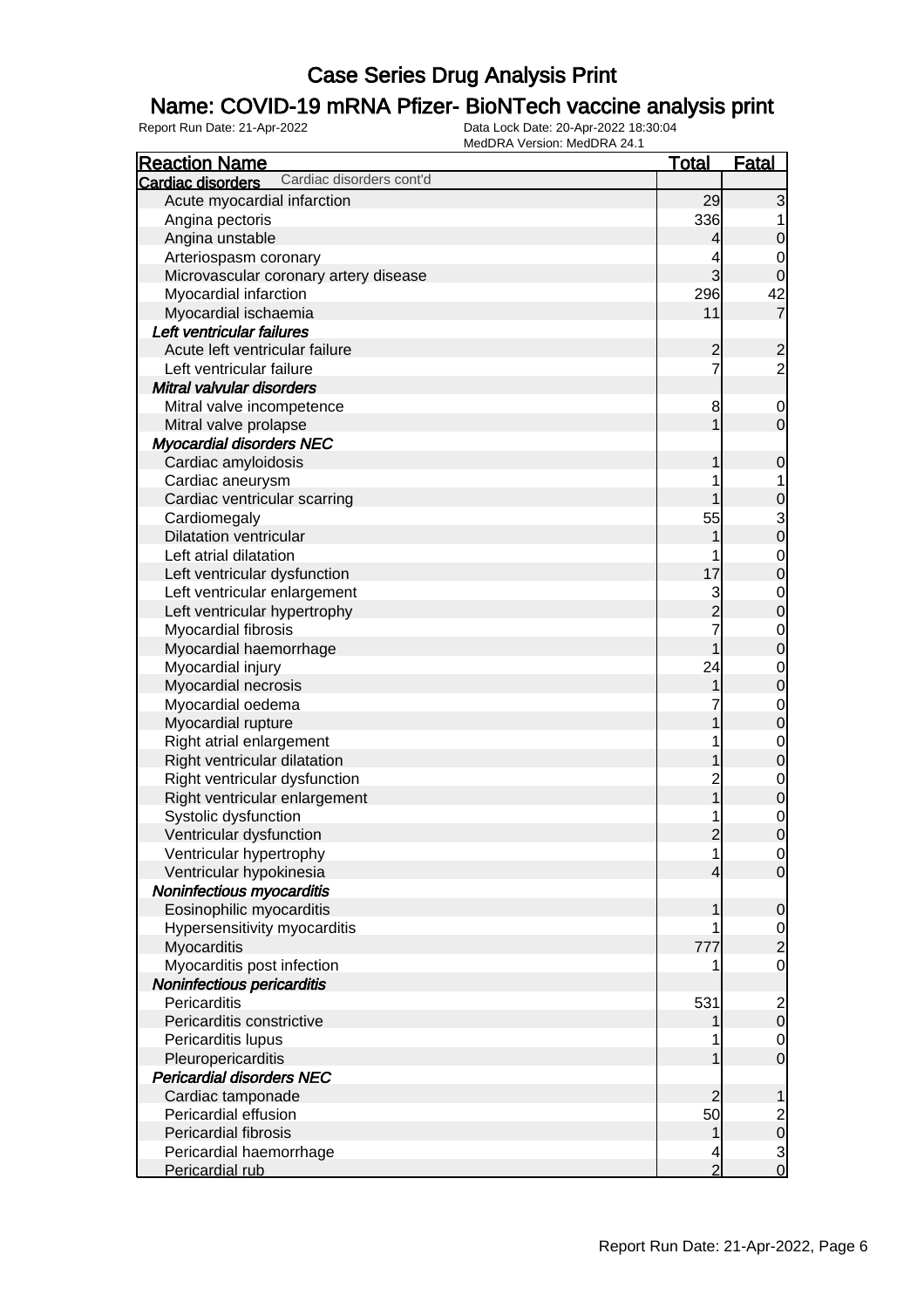### Name: COVID-19 mRNA Pfizer- BioNTech vaccine analysis print

| <b>Reaction Name</b>                          | <u>Total</u>    | <b>Fatal</b>     |
|-----------------------------------------------|-----------------|------------------|
| Cardiac disorders cont'd<br>Cardiac disorders |                 |                  |
| Rate and rhythm disorders NEC                 |                 |                  |
| Arrhythmia                                    | 186             | 1                |
| Arrhythmia neonatal                           | 1               | 0                |
| Bradycardia                                   | 78              | $\mathbf 0$      |
| Bradycardia foetal                            | 2               | $\mathbf 0$      |
| Cardiac flutter                               | 621             | $\overline{0}$   |
| Extrasystoles                                 | 218             | $\mathbf 0$      |
| <b>Heart alternation</b>                      | 3               | $\overline{0}$   |
| Paroxysmal arrhythmia                         | 1               | $\mathbf{0}$     |
| Postural orthostatic tachycardia syndrome     | 42              | $\overline{0}$   |
| Tachyarrhythmia                               | 11              | $\mathbf 0$      |
| Tachycardia                                   | 2449            | $\overline{0}$   |
| Tachycardia foetal                            | 1               | $\mathbf 0$      |
| Tachycardia paroxysmal                        | 1               | $\overline{0}$   |
| <b>Right ventricular failures</b>             |                 |                  |
| Cor pulmonale                                 | 1               | $\boldsymbol{0}$ |
| Right ventricular failure                     | 1               | $\mathbf 0$      |
| Supraventricular arrhythmias                  |                 |                  |
| Arrhythmia supraventricular                   | 16              | $\mathbf 0$      |
| <b>Atrial fibrillation</b>                    | 286             | 1                |
| <b>Atrial flutter</b>                         | 46              | $\mathbf 0$      |
| Atrial tachycardia                            | 12              | $\overline{0}$   |
| Nodal arrhythmia                              | 1               | $\mathbf 0$      |
| Sinus arrest                                  |                 | $\overline{0}$   |
| Sinus arrhythmia                              | 9               | $\mathbf 0$      |
| Sinus bradycardia                             | 15              | $\overline{0}$   |
| Sinus node dysfunction                        | 1               | $\overline{0}$   |
| Sinus tachycardia                             | 85              | $\mathbf 0$      |
| Supraventricular extrasystoles                | 6               | $\mathbf 0$      |
| Supraventricular tachycardia                  | 50              | $\overline{0}$   |
| Tricuspid valvular disorders                  |                 |                  |
| Tricuspid valve incompetence                  | $6 \overline{}$ | $\mathbf 0$      |
| Ventricular arrhythmias and cardiac arrest    |                 |                  |
| Cardiac arrest                                | 128             | 44               |
| Cardio-respiratory arrest                     | 1               | 1                |
| Pulseless electrical activity                 | 7               | 0                |
| Ventricular arrhythmia                        | 5               | $\mathbf 0$      |
| Ventricular extrasystoles                     | 32              | $\overline{0}$   |
| Ventricular fibrillation                      | 10              | 1                |
| Ventricular tachycardia                       | 17              | 0                |
| <b>Cardiac disorders SOC TOTAL</b>            | 13156           | 152              |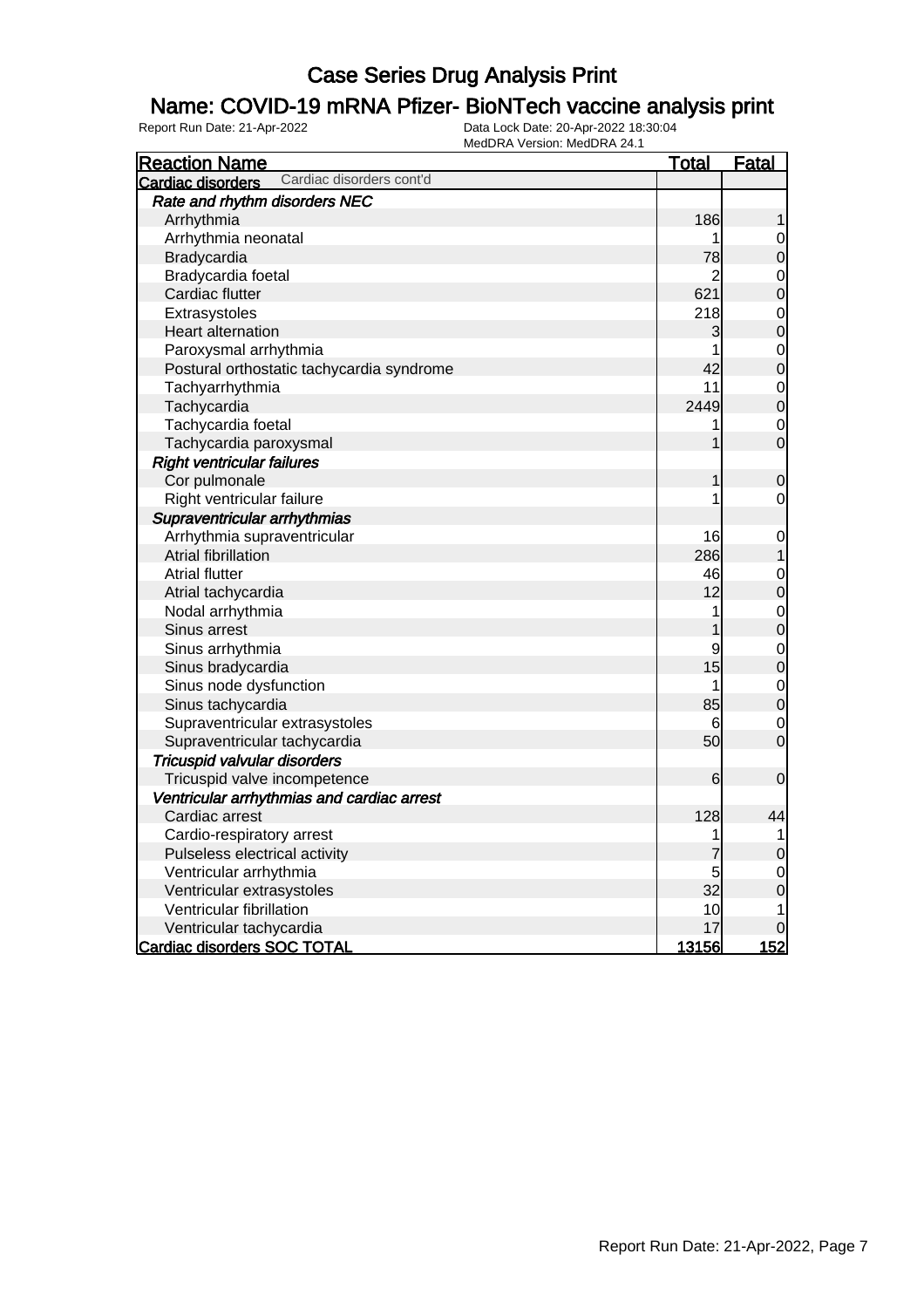#### Name: COVID-19 mRNA Pfizer- BioNTech vaccine analysis print

| <b>Reaction Name</b>                                 | <b>Total</b>   | <b>Fatal</b>     |
|------------------------------------------------------|----------------|------------------|
| <b>Congenital disorders</b>                          |                |                  |
| Autosomal chromosomal abnormalities                  |                |                  |
| Trisomy 8                                            | 1              | $\mathbf 0$      |
| Cardiac disorders congenital NEC                     |                |                  |
| Heart disease congenital                             | 19             | $\mathbf 0$      |
| Cardiac hypoplasias congenital                       |                |                  |
| Ventricular hypoplasia                               | 1              | $\mathbf 0$      |
| Cardiac septal defects congenital                    |                |                  |
| Atrial septal defect                                 | $\overline{c}$ | 0                |
| Hypertrophic cardiomyopathy                          |                | 0                |
| Ventricular septal defect                            | 1              | $\overline{0}$   |
| Cardiac valve disorders congenital                   |                |                  |
| Bicuspid aortic valve                                | 3              | $\mathbf 0$      |
| Central nervous system disorders congenital NEC      |                |                  |
| Spina bifida                                         | $\overline{c}$ |                  |
| Syringomyelia                                        | 1              | 0                |
| Cerebellar disorders congenital                      |                |                  |
| Arnold-Chiari malformation                           | 1              | 0                |
| Hereditary ataxia                                    |                | $\overline{0}$   |
| Cerebral disorders congenital                        |                |                  |
| Anencephaly                                          | $\overline{c}$ | 0                |
| Cerebral palsy                                       | 4              | 0                |
| Congenital hydrocephalus                             | 1              | $\overline{0}$   |
| <b>Chromosomal abnormalities NEC</b>                 |                |                  |
| Cytogenetic abnormality                              | 1              | $\mathbf 0$      |
| Coagulation disorders congenital                     |                |                  |
| Factor IX deficiency                                 | 1              | $\mathbf 0$      |
| Haemophilia                                          | $\overline{c}$ | $\overline{0}$   |
| <b>Congenital disorders NEC</b>                      |                |                  |
| Congenital anomaly                                   | 1              | 0                |
| Foetal malformation                                  |                | $\boldsymbol{0}$ |
| Heterotaxia                                          | 1              | $\mathbf 0$      |
| Connective tissue disorders congenital               |                |                  |
| Ehlers-Danlos syndrome                               | 5              | 0                |
| Diaphragmatic disorders congenital                   |                |                  |
| Congenital diaphragmatic hernia                      | 1              | $\overline{0}$   |
| Gastrointestinal tract disorders congenital NEC      |                |                  |
| Gastroschisis                                        | 3              | $\overline{0}$   |
| Genetic polymorphisms                                |                |                  |
| Genetic polymorphism                                 | 1              | 0                |
| Great vessel disorders congenital                    |                |                  |
| Congenital great vessel anomaly                      | 1              | 0                |
| Transposition of the great vessels                   |                | $\overline{0}$   |
| Haematological disorders congenital NEC              |                |                  |
| Amegakaryocytic thrombocytopenia                     | 1              | $\mathbf 0$      |
| Neonatal alloimmune thrombocytopenia                 |                | 0                |
| Haemoglobinopathies congenital                       |                |                  |
| Congenital methaemoglobinaemia                       | 1              | $\mathbf 0$      |
| Immune system abnormalities congenital               |                |                  |
| Combined immunodeficiency                            | 1              | 0                |
| Inborn errors of lipid metabolism                    |                |                  |
| Short-chain acyl-coenzyme A dehydrogenase deficiency | 1              | 0                |
| Inborn errors of metabolism NEC                      |                |                  |
| Alpha-1 antitrypsin deficiency                       | 1              | $\overline{0}$   |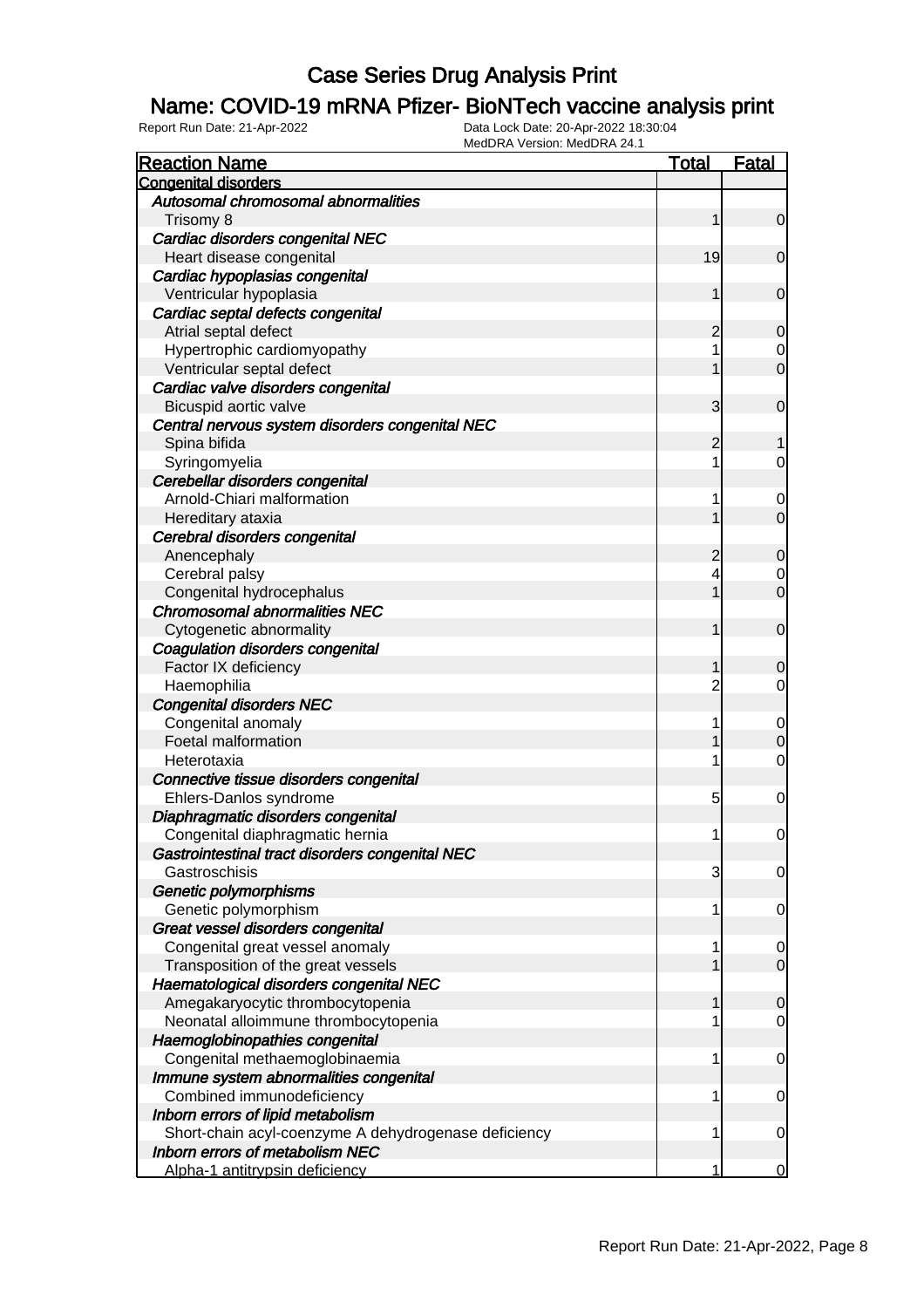### Name: COVID-19 mRNA Pfizer- BioNTech vaccine analysis print

| <b>Reaction Name</b>                                                | <b>Total</b>   | <b>Fatal</b>     |
|---------------------------------------------------------------------|----------------|------------------|
| <b>Congenital disorders</b> Congenital disorders cont'd             |                |                  |
| Inborn errors of porphyrin metabolism                               |                |                  |
| Porphyria                                                           | 1              | $\overline{0}$   |
| Lymphatic system disorders congenital                               |                |                  |
| Cystic lymphangioma                                                 | 3              | $\overline{0}$   |
| Male reproductive tract disorders congenital                        |                |                  |
| Cryptorchism                                                        | 1              | $\overline{0}$   |
| Micropenis                                                          | 4              | $\overline{O}$   |
| Penoscrotal fusion                                                  | 1              | $\overline{0}$   |
| Phimosis                                                            |                | $\overline{O}$   |
| Musculoskeletal and connective tissue disorders of limbs congenital |                |                  |
| Developmental hip dysplasia                                         | 1              | $\boldsymbol{0}$ |
| Limb malformation                                                   | 1              | $\overline{0}$   |
| Musculoskeletal and connective tissue disorders of skull congenital |                |                  |
| Platybasia                                                          | 1              | $\overline{0}$   |
| Musculoskeletal and connective tissue disorders of spine congenital |                |                  |
| <b>Block vertebra</b>                                               | 1              | $\overline{0}$   |
| Brachyolmia                                                         | 1              | $\overline{0}$   |
| Neurological disorders congenital NEC                               |                |                  |
| Familial hemiplegic migraine                                        | $\overline{c}$ | $\mathbf 0$      |
| Familial periodic paralysis                                         | 1              | $\overline{0}$   |
| Moebius II syndrome                                                 | 1              | $\overline{0}$   |
| Neurofibromatosis                                                   | 1              | $\mathbf 0$      |
| Tourette's disorder                                                 | 4              | $\overline{O}$   |
| Ocular disorders congenital NEC                                     |                |                  |
| Colour blindness                                                    | 4              | $\mathbf 0$      |
| Congenital eye disorder                                             | 1              | $\overline{0}$   |
| Palate disorders congenital                                         |                |                  |
| Cleft lip and palate                                                | $\overline{c}$ | $\mathbf 0$      |
| Peripheral nervous system disorders congenital NEC                  |                |                  |
| Hereditary neuropathy with liability to pressure palsies            | 1              | $\overline{0}$   |
| Paroxysmal extreme pain disorder                                    | 1              | $\overline{0}$   |
| Pulmonary and bronchial disorders congenital                        |                |                  |
| Congenital cystic lung                                              | 1              | $\overline{0}$   |
| Retinal disorders congenital                                        |                |                  |
| Retinitis pigmentosa                                                | 1              | $\overline{0}$   |
| Sex chromosomal abnormalities                                       |                |                  |
| Turner's syndrome                                                   | 1              | $\overline{0}$   |
| Skin and subcutaneous tissue disorders congenital NEC               |                |                  |
| Acral peeling skin syndrome                                         | 1              | $\mathbf 0$      |
| Tongue disorders congenital                                         |                |                  |
| Ankyloglossia congenital                                            | 1              | $\mathbf 0$      |
| Vascular anomalies congenital NEC                                   |                |                  |
| Congenital LUMBAR syndrome                                          | 1              | $\mathbf 0$      |
| Venous disorders congenital                                         |                |                  |
| Anomalous pulmonary venous connection                               | 1              | 0                |
| <b>Congenital disorders SOC TOTAL</b>                               | 106            |                  |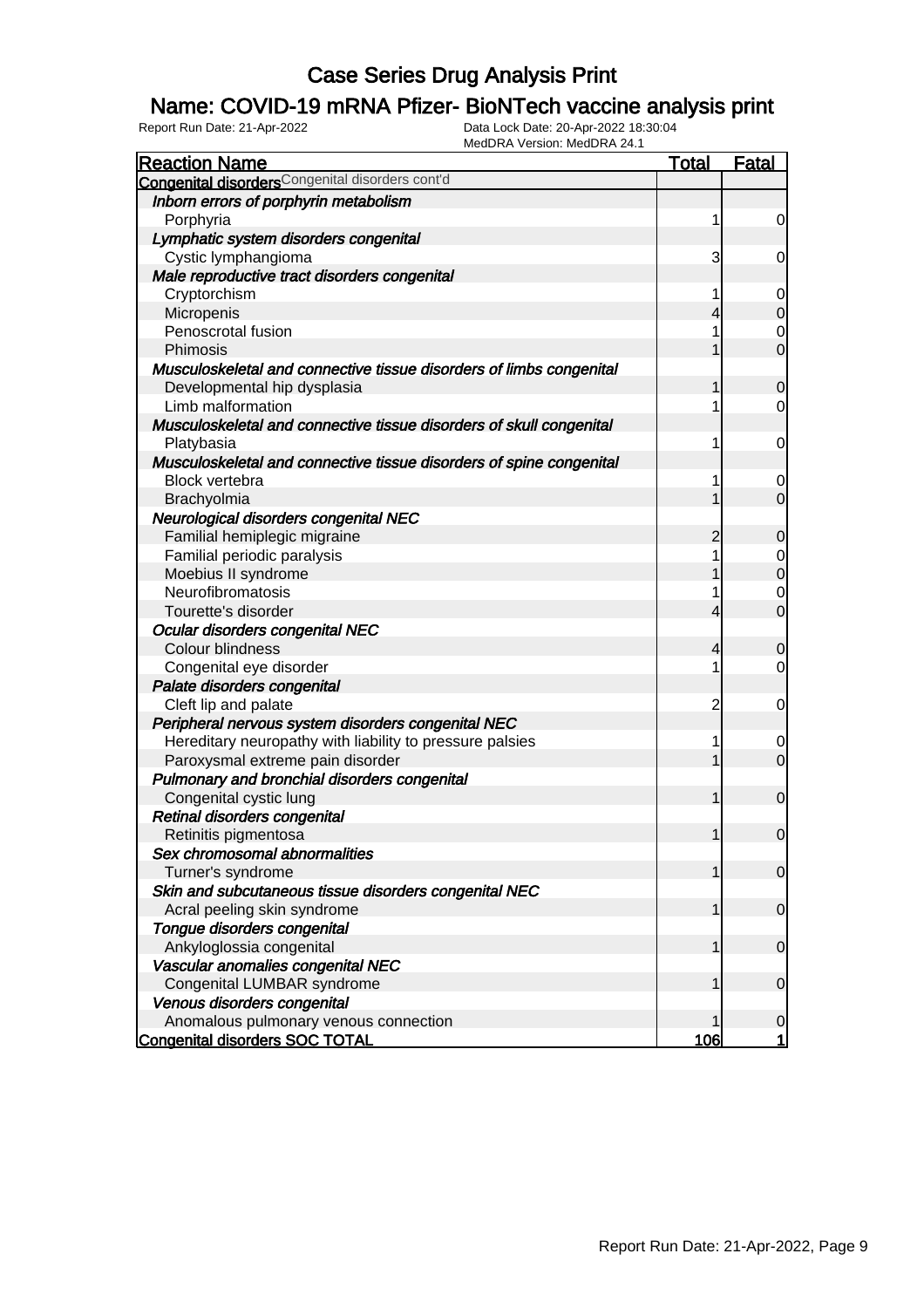### Name: COVID-19 mRNA Pfizer- BioNTech vaccine analysis print

| <b>Reaction Name</b>                                             | <b>Total</b>   | <b>Fatal</b>     |
|------------------------------------------------------------------|----------------|------------------|
| Ear disorders                                                    |                |                  |
| Ear disorders NEC                                                |                |                  |
| Ear canal erythema                                               | 1              | 0                |
| Ear congestion                                                   | 39             | $\overline{0}$   |
| Ear discomfort                                                   | 107            | 0                |
| Ear disorder                                                     | 23             | $\mathbf 0$      |
| Ear haemorrhage                                                  | 15             | $\mathbf 0$      |
| Ear inflammation                                                 | $\overline{2}$ | $\mathbf 0$      |
| Ear pain                                                         | 1178           | $\mathbf 0$      |
| Ear pruritus                                                     | 12             | $\mathbf{0}$     |
| Ear swelling                                                     | 39             | $\mathbf 0$      |
| Otorrhoea                                                        | 8              | $\mathbf{0}$     |
| Ototoxicity                                                      |                | $\mathbf 0$      |
| Paraesthesia ear                                                 |                | $\mathbf 0$      |
| Eustachian tube disorders                                        |                |                  |
| Eustachian tube disorder                                         | 5              |                  |
|                                                                  | 11             | $\mathbf 0$      |
| Eustachian tube dysfunction                                      |                | 0                |
| Eustachian tube obstruction<br><b>External ear disorders NEC</b> | 7              | $\mathbf 0$      |
|                                                                  |                |                  |
| Auricular swelling                                               | 2              | $\mathbf 0$      |
| Excessive cerumen production                                     | 12             | $\boldsymbol{0}$ |
| External ear pain                                                | 6              | $\mathbf 0$      |
| Red ear syndrome                                                 | $\overline{2}$ | $\overline{0}$   |
| <b>External ear infections and inflammations</b>                 |                |                  |
| External ear inflammation                                        | $\overline{2}$ | $\mathbf 0$      |
| <b>Hearing disorders NEC</b>                                     |                |                  |
| Auditory disorder                                                | 6              | 0                |
| Diplacusis                                                       | $\overline{2}$ | $\mathbf 0$      |
| <b>Dysacusis</b>                                                 | $\overline{1}$ | $\overline{0}$   |
| <b>Hearing losses</b>                                            |                |                  |
| Conductive deafness                                              |                | $\mathbf 0$      |
| Deafness                                                         | 305            | $\mathbf{0}$     |
| Deafness bilateral                                               | 12             | $\mathbf 0$      |
| Deafness neurosensory                                            | 27             | $\mathbf 0$      |
| Deafness transitory                                              | 10             | $\mathbf 0$      |
| Deafness unilateral                                              | 40             | 0                |
| Hypoacusis                                                       | 230            | $\overline{0}$   |
| Mixed deafness                                                   |                | $\overline{0}$   |
| Sudden hearing loss                                              | 52             | $\overline{0}$   |
| Hyperacusia                                                      |                |                  |
| Hyperacusis                                                      | 78             | 0                |
| Misophonia                                                       | 3              | $\mathbf 0$      |
| <b>Inner ear disorders NEC</b>                                   |                |                  |
| Acute vestibular syndrome                                        | $\overline{2}$ | $\mathbf 0$      |
| Inner ear disorder                                               | 13             | $\mathbf 0$      |
| Meniere's disease                                                | 15             | 0                |
| Vestibular disorder                                              | 15             | $\boldsymbol{0}$ |
| Inner ear infections and inflammations                           |                |                  |
| Autoimmune inner ear disease                                     | 1              | $\mathbf 0$      |
| Inner ear inflammation                                           | 11             | $\overline{0}$   |
| Inner ear signs and symptoms                                     |                |                  |
| Motion sickness                                                  | 70             | $\overline{0}$   |
| Phobic postural vertigo                                          | 1              | $\mathbf 0$      |
| <b>Tinnitus</b>                                                  | 2499           | $\overline{0}$   |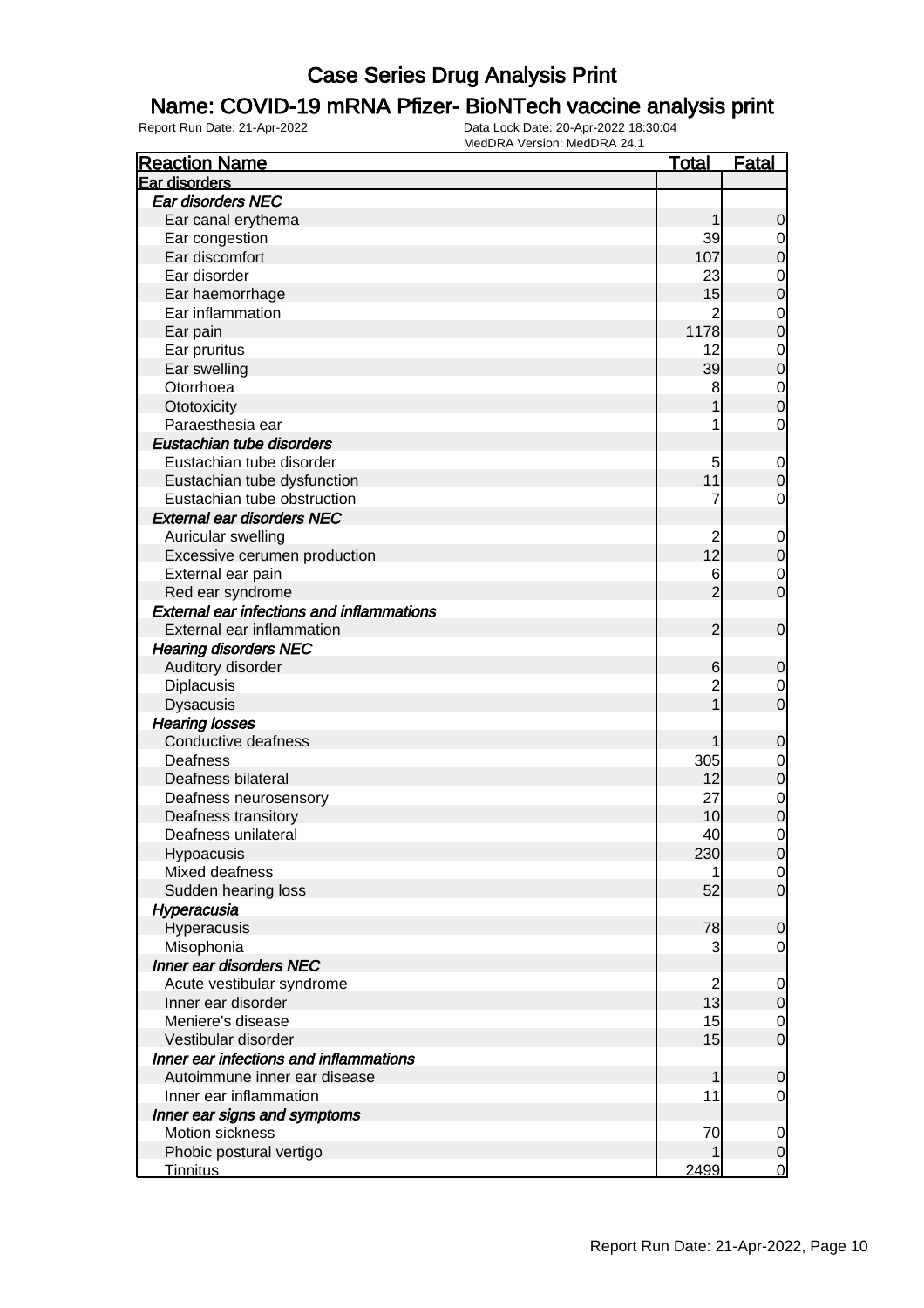#### Name: COVID-19 mRNA Pfizer- BioNTech vaccine analysis print

| <b>Reaction Name</b>                          | <u>Total</u> | Fatal          |
|-----------------------------------------------|--------------|----------------|
| Ear disorders cont'd<br>Ear disorders         |              |                |
| Vertigo                                       | 1667         | $\Omega$       |
| Vertigo labyrinthine                          | 13           | 0              |
| Vertigo positional                            | 87           | $\Omega$       |
| <b>Mastoid disorders</b>                      |              |                |
| Mastoid effusion                              |              | $\Omega$       |
| Middle ear disorders NEC                      |              |                |
| Middle ear disorder                           |              | $\overline{0}$ |
| Middle ear effusion                           |              | 0              |
| Middle ear infections and inflammations       |              |                |
| Middle ear inflammation                       |              | $\overline{0}$ |
| Tympanic membrane disorders (excl infections) |              |                |
| Tympanic membrane perforation                 |              | $\overline{0}$ |
| <b>Ear disorders SOC TOTAL</b>                | 6645         | 01             |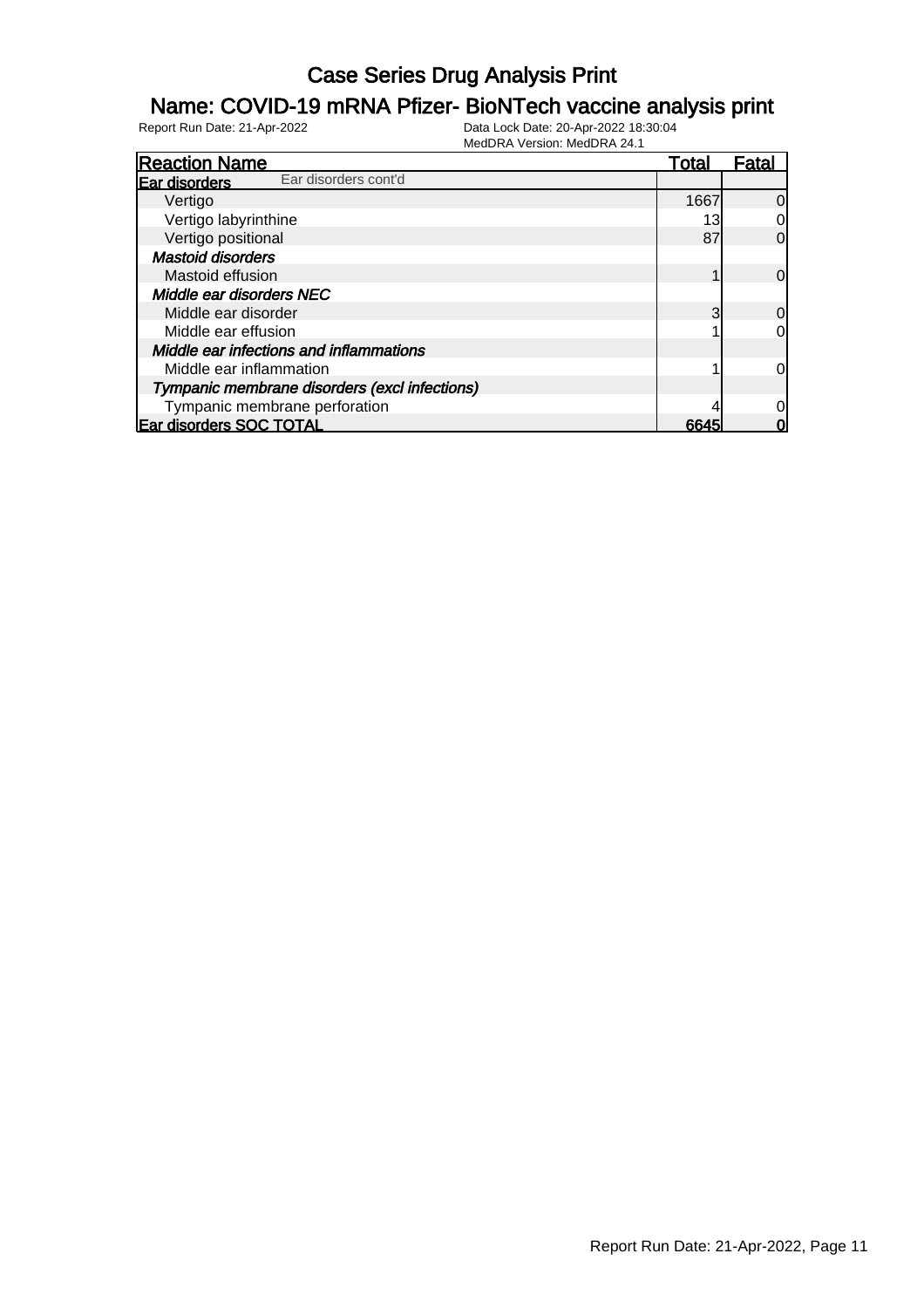#### Name: COVID-19 mRNA Pfizer- BioNTech vaccine analysis print

| <b>Reaction Name</b>                            | <b>Total</b>   | <b>Fatal</b>            |
|-------------------------------------------------|----------------|-------------------------|
| <b>Endocrine disorders</b>                      |                |                         |
| Acute and chronic thyroiditis                   |                |                         |
| Autoimmune thyroiditis                          | 4              | $\mathbf 0$             |
| Thyroiditis                                     | 24             | $\overline{0}$          |
| Thyroiditis acute                               | $\overline{4}$ | $\mathbf 0$             |
| Thyroiditis subacute                            | 9              | $\mathbf 0$             |
| <b>Adrenal cortical hypofunctions</b>           |                |                         |
| Addison's disease                               | 3              | $\mathbf 0$             |
| Adrenal insufficiency                           | 3              | $\mathbf 0$             |
| Adrenocortical insufficiency acute              | 16             | 0                       |
| <b>Adrenal gland disorders NEC</b>              |                |                         |
| Adrenal disorder                                | 3              | $\mathbf 0$             |
| Adrenal haemorrhage                             | $\overline{3}$ | $\boldsymbol{0}$        |
| Adrenal mass                                    | 1              | $\mathbf 0$             |
| Anterior pituitary hyperfunction                |                |                         |
| Pituitary-dependent Cushing's syndrome          | 1              | $\mathbf 0$             |
| Anterior pituitary hypofunction                 |                |                         |
| Hypopituitarism                                 | 1              | 0                       |
| Luteal phase deficiency                         |                | $\mathbf 0$             |
| Endocrine abnormalities of gonadal function NEC |                |                         |
| Oestrogen deficiency                            | 1              | $\mathbf 0$             |
| <b>Endocrine abnormalities of puberty</b>       |                |                         |
| Delayed menarche                                | 5              | $\mathbf 0$             |
| Premature menarche                              | 21             | $\overline{0}$          |
| Female gonadal function disorders               |                |                         |
| Anovulatory cycle                               | 68             | 0                       |
| Ovulation delayed                               | 35             | $\mathbf 0$             |
| Male gonadal function disorders                 |                |                         |
| Androgen deficiency                             | 1              | $\mathbf 0$             |
| <b>Thyroid disorders NEC</b>                    |                |                         |
| Autoimmune thyroid disorder                     | $\overline{c}$ | $\mathbf 0$             |
| Goitre                                          | 17             | $\mathbf 0$             |
| Thyroid disorder                                | 11             | $\mathbf 0$             |
| Thyroid mass                                    |                | $\mathbf 0$             |
| Thyroid pain                                    | 12             | $\mathbf 0$             |
| <b>Thyroid hyperfunction disorders</b>          |                |                         |
| Basedow's disease                               | 14             | $\overline{0}$          |
| Hyperthyroidism                                 | 57             | $\overline{0}$          |
| Primary hyperthyroidism                         | 1              | $\mathbf 0$             |
| Thyrotoxic crisis                               | 6              | $\mathbf 0$             |
| <b>Thyroid hypofunction disorders</b>           |                |                         |
| Autoimmune hypothyroidism                       | 1              | $\mathbf 0$             |
| Hypothyroidic goitre                            |                | $\mathbf 0$             |
| Hypothyroidism                                  | 47             | $\overline{0}$          |
| Immune-mediated hypothyroidism                  | 1              | $\mathbf 0$             |
| Myxoedema                                       |                | $\mathbf 0$             |
| <b>Thyroid neoplasms</b>                        |                |                         |
| Thyroid cyst                                    | 1              | $\mathbf 0$             |
| <b>Endocrine disorders SOC TOTAL</b>            | 378            | $\overline{\mathbf{0}}$ |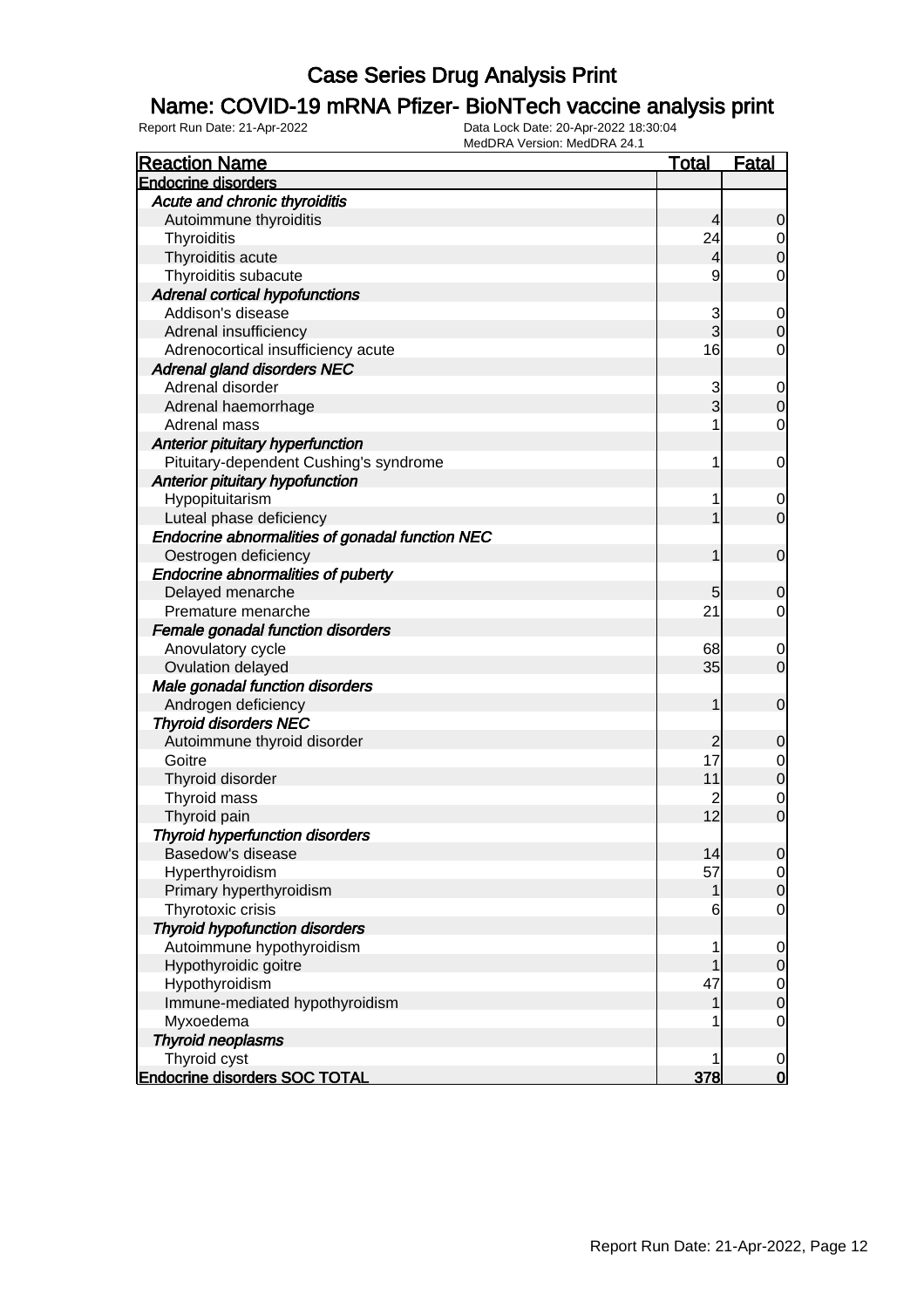### Name: COVID-19 mRNA Pfizer- BioNTech vaccine analysis print

| <b>Reaction Name</b>                                              | <b>Total</b>    | <b>Fatal</b>     |
|-------------------------------------------------------------------|-----------------|------------------|
| Eve disorders                                                     |                 |                  |
| Amblyopic vision impairment                                       |                 |                  |
| Amblyopia                                                         | 7               | $\overline{0}$   |
| Anterior chamber bleeding and vascular disorders                  |                 |                  |
| Spontaneous hyphaema                                              |                 | $\overline{0}$   |
| <b>Cataract conditions</b>                                        |                 |                  |
| Cataract                                                          | 17              | $\mathbf 0$      |
| Choroid and vitreous haemorrhages and vascular disorders          |                 |                  |
| Choroidal haemorrhage                                             | 1               | $\mathbf 0$      |
| Choroidal neovascularisation                                      |                 | 0                |
| Vitreous haemorrhage                                              | 4               | $\overline{O}$   |
| Choroid and vitreous structural change, deposit and degeneration  |                 |                  |
| Chorioretinopathy                                                 | 8               | $\mathbf 0$      |
| Vitreous detachment                                               | 21              | 0                |
| Vitreous floaters                                                 | 120             | $\overline{0}$   |
| Colour blindness (incl acquired)                                  |                 |                  |
| Colour blindness acquired                                         | 1               | $\boldsymbol{0}$ |
| Dyschromatopsia                                                   | 13              | $\overline{0}$   |
| Conjunctival and corneal bleeding and vascular disorders          |                 |                  |
| Conjunctival haemorrhage                                          | 52              | 0                |
| Scleral haemorrhage                                               |                 | $\overline{0}$   |
| Conjunctival infections, irritations and inflammations            |                 |                  |
| Conjunctival hyperaemia                                           | $\overline{c}$  | $\boldsymbol{0}$ |
| Conjunctival irritation                                           | 1               | $\mathbf 0$      |
| Conjunctival oedema                                               | 3               | $\mathbf 0$      |
| Conjunctival ulcer                                                |                 | $\mathbf 0$      |
| Conjunctivitis allergic                                           | $\overline{2}$  | $\overline{O}$   |
| Corneal infections, oedemas and inflammations                     |                 |                  |
| Corneal oedema                                                    | 3               | $\mathbf 0$      |
| Keratitis                                                         | 7               | 0                |
| <b>Ulcerative keratitis</b>                                       | $\overline{5}$  | $\overline{0}$   |
| Corneal structural change, deposit and degeneration               |                 |                  |
| Corneal scar                                                      | 1               | $\mathbf 0$      |
| <b>Eyelid movement disorders</b>                                  |                 |                  |
| Blepharospasm                                                     | 172             | $\mathbf 0$      |
| Excessive eye blinking                                            | 6               | $\overline{0}$   |
| Eyelid function disorder                                          | 3               | $\overline{0}$   |
| Eyelid myokymia                                                   | 4               | $\overline{0}$   |
| Eyelid ptosis                                                     | 51              | $\overline{0}$   |
| Paralytic lagophthalmos                                           | 2               | $\overline{0}$   |
| Glaucomas (excl congenital)                                       |                 |                  |
| Angle closure glaucoma                                            | $\overline{c}$  | $\overline{0}$   |
| Glaucoma                                                          | $\bf{8}$        | $\overline{O}$   |
| Ocular hypertension                                               |                 | $\overline{0}$   |
| Iris and ciliary body structural change, deposit and degeneration |                 |                  |
| Eye colour change                                                 | 3               | $\overline{0}$   |
| Iris and uveal tract infections, irritations and inflammations    |                 |                  |
| Autoimmune uveitis                                                | 3               | $\overline{0}$   |
| Iridocyclitis                                                     | 20 <sup>1</sup> | $\overline{O}$   |
| Iritis                                                            | 13              | $\overline{0}$   |
| <b>Uveitis</b>                                                    | 57              | $\overline{0}$   |
| Vogt-Koyanagi-Harada disease                                      |                 | $\overline{0}$   |
| <b>Lacrimation disorders</b>                                      |                 |                  |
|                                                                   | 178             | $\overline{0}$   |
| <u>Dry eye</u>                                                    |                 |                  |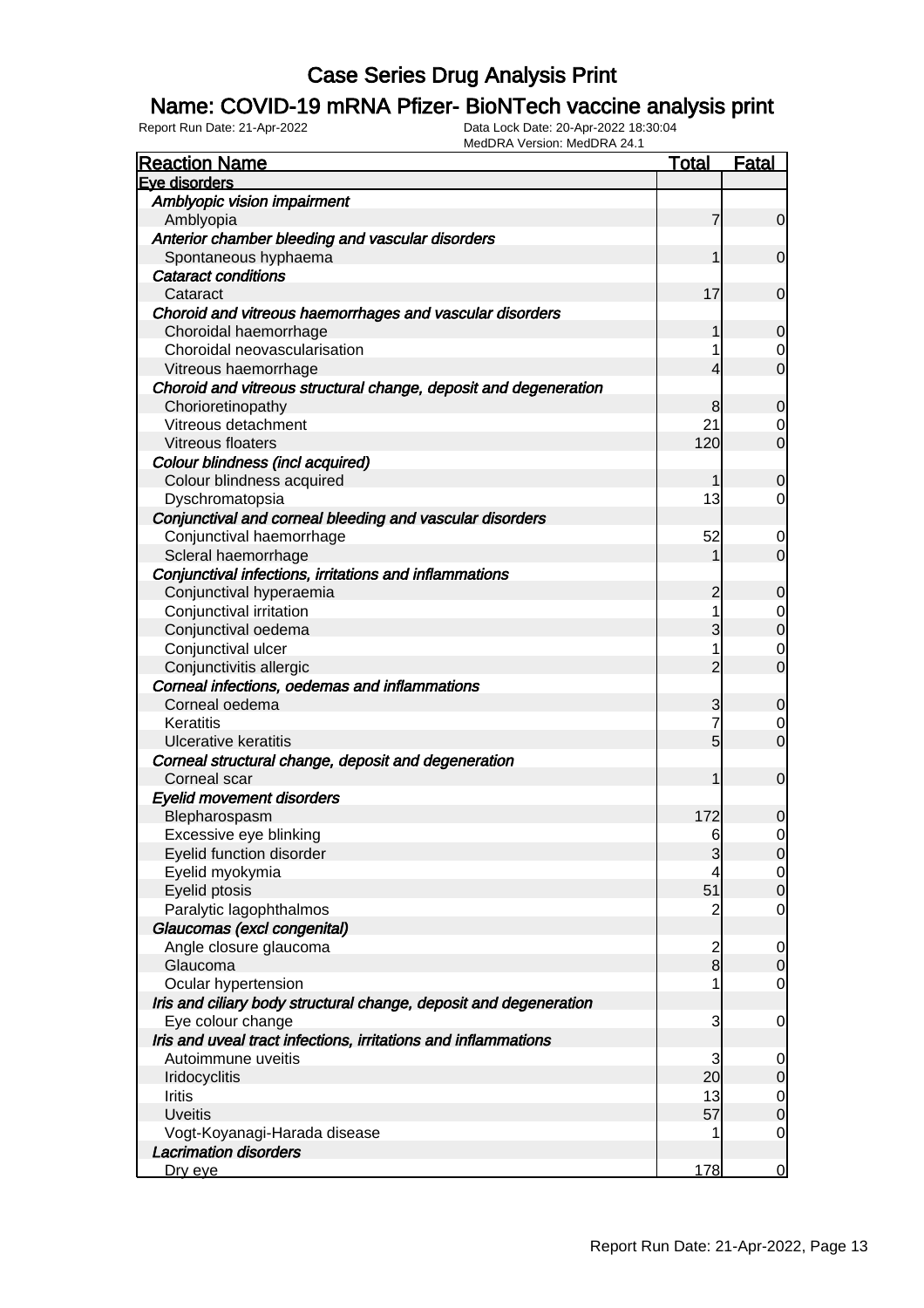### Name: COVID-19 mRNA Pfizer- BioNTech vaccine analysis print

| <b>Reaction Name</b>                                             | <b>Total</b>   | <b>Fatal</b>   |
|------------------------------------------------------------------|----------------|----------------|
| Eye disorders cont'd<br>Eye disorders                            |                |                |
| Lacrimation increased                                            | 169            | $\overline{0}$ |
| Lid bleeding and vascular disorders                              |                |                |
| Eyelid bleeding                                                  | 1              | $\mathbf 0$    |
| Lid, lash and lacrimal infections, irritations and inflammations |                |                |
| <b>Blepharitis</b>                                               | 20             | $\mathbf 0$    |
| <b>Blepharitis allergic</b>                                      |                | $\overline{0}$ |
| Chalazion                                                        |                | $\mathbf 0$    |
| Eczema eyelids                                                   | 11             | $\mathbf 0$    |
| Erythema of eyelid                                               | 11             | $\overline{0}$ |
| Eyelid cyst                                                      | 7              | $\mathbf 0$    |
| <b>Eyelid irritation</b>                                         | 4              | $\mathbf 0$    |
| Eyelid margin crusting                                           | 5              | $\mathbf 0$    |
| Eyelid oedema                                                    | 15             | $\mathbf 0$    |
| Eyelid rash                                                      | 20             | $\overline{0}$ |
| Meibomian gland dysfunction                                      | 1              | $\mathbf 0$    |
| Swelling of eyelid                                               | 146            | 0              |
| Swollen tear duct                                                | 2              | $\mathbf 0$    |
| Lid, lash and lacrimal structural disorders                      |                |                |
| Dacryostenosis acquired                                          | $\overline{c}$ | $\mathbf 0$    |
| Dermatochalasis                                                  |                | $\mathbf 0$    |
| Ectropion                                                        |                | $\mathbf 0$    |
| Eyelash changes                                                  |                | $\mathbf 0$    |
| <b>Eyelid exfoliation</b>                                        | 3              | $\mathbf 0$    |
| Eyelid skin dryness                                              | $\overline{2}$ | $\mathbf 0$    |
| Eyelid thickening                                                | 1              | $\mathbf 0$    |
| Floppy eyelid syndrome                                           |                | $\mathbf 0$    |
| Growth of eyelashes                                              | 3              | $\mathbf 0$    |
| Lacrimal gland enlargement                                       |                | $\mathbf 0$    |
| Lagophthalmos                                                    | 4              | $\mathbf 0$    |
| Ocular bleeding and vascular disorders NEC                       |                |                |
| Eye haematoma                                                    | 4              | $\mathbf 0$    |
| Eye haemorrhage                                                  | 38             | $\overline{0}$ |
| Ocular vascular disorder                                         | $\overline{c}$ | $\pmb{0}$      |
| Ophthalmic vein thrombosis                                       | 1              | $\mathbf 0$    |
| <b>Ocular disorders NEC</b>                                      |                |                |
| Chorioretinal disorder                                           | 1              | $\overline{0}$ |
| Dark circles under eyes                                          | 10             | 0              |
| Eye disorder                                                     | 43             | $\overline{O}$ |
| Eye oedema                                                       | 19             | $\overline{0}$ |
| Eye pain                                                         | 1305           | $\overline{0}$ |
| Eye swelling                                                     | 657            | $\mathbf 0$    |
| Eye symptom                                                      | 10             | $\overline{O}$ |
| Eye ulcer                                                        | 6              | $\mathbf 0$    |
| Eyelid disorder                                                  | 17             | $\overline{O}$ |
| Eyelid pain                                                      | 16             | $\mathbf 0$    |
| Eyelids pruritus                                                 | 8              | $\overline{O}$ |
| Ocular discomfort                                                | 35             | $\mathbf 0$    |
| Periorbital oedema                                               | 21             | $\overline{0}$ |
| Periorbital pain                                                 | 5              | $\overline{O}$ |
| Periorbital swelling                                             | 133            | $\overline{0}$ |
| Retinal disorder                                                 | $\overline{2}$ | $\overline{O}$ |
| Vitreous disorder                                                | 1              | $\overline{0}$ |
| Ocular infections, inflammations and associated manifestations   |                |                |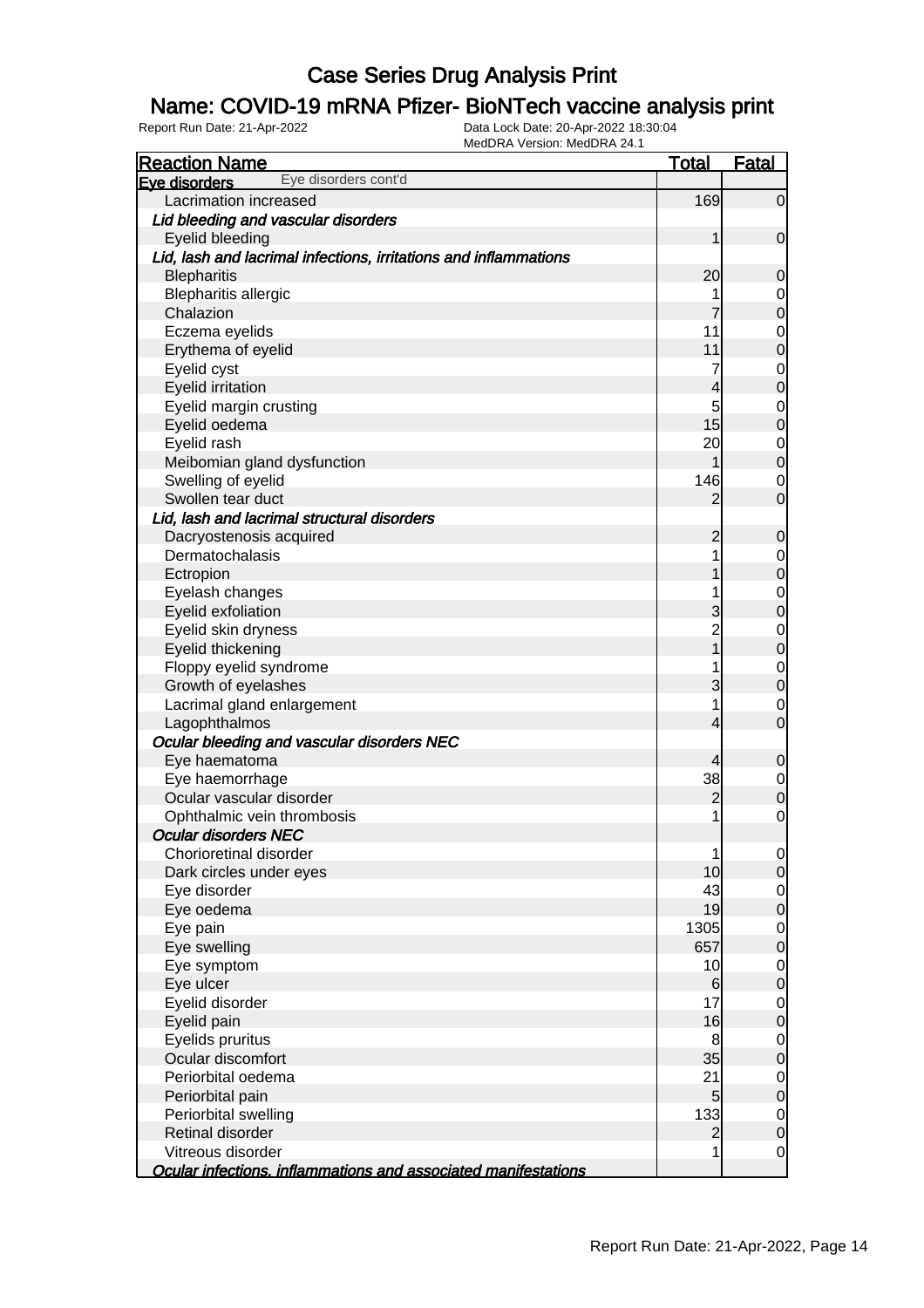### Name: COVID-19 mRNA Pfizer- BioNTech vaccine analysis print

| <b>Reaction Name</b>                                       | <u>Total</u>   | <b>Fatal</b>     |
|------------------------------------------------------------|----------------|------------------|
| Eye disorders cont'd<br>Eye disorders                      |                |                  |
| Eye allergy                                                | 22             | 0                |
| Eye discharge                                              | 34             | 0                |
| Eye inflammation                                           | 40             | 0                |
| Eye irritation                                             | 107            | 0                |
| Eye pruritus                                               | 284            | $\mathbf 0$      |
| Limbal swelling                                            |                | 0                |
| Ocular hyperaemia                                          | 267            | 0                |
| Ocular nerve and muscle disorders                          |                |                  |
| Binocular eye movement disorder                            | 1              | $\mathbf 0$      |
| Extraocular muscle disorder                                |                | 0                |
| Extraocular muscle paresis                                 | 3              | $\mathbf 0$      |
| Eye movement disorder                                      | 43             | $\mathbf 0$      |
| Gaze palsy                                                 | 3              | $\mathbf 0$      |
| Ocular myasthenia                                          |                | $\overline{0}$   |
| Ophthalmoplegia                                            | 5              | 0                |
| Strabismus                                                 | 10             | 0                |
| <b>Ocular sensation disorders</b>                          |                |                  |
| Abnormal sensation in eye                                  | 24             | 0                |
| Asthenopia                                                 | 174            | $\mathbf 0$      |
| Eye paraesthesia                                           | $\overline{c}$ | $\mathbf 0$      |
| Eyelid sensory disorder                                    | 3              | $\mathbf 0$      |
| Foreign body sensation in eyes                             | 19             | $\overline{0}$   |
| Hypoaesthesia eye                                          | 18             | $\mathbf 0$      |
| Photophobia                                                | 528            | 0                |
| <b>Optic disc abnormalities NEC</b>                        |                |                  |
| Papilloedema                                               | 8              | $\mathbf 0$      |
| Optic nerve bleeding and vascular disorders                |                |                  |
| Optic disc haemorrhage                                     | 1              | 0                |
| Optic ischaemic neuropathy                                 | 4              | 0                |
| Orbital infections, inflammations and irritations          |                |                  |
| Parophthalmia                                              | 1              | $\mathbf 0$      |
| Orbital structural change, deposit and degeneration        |                |                  |
| Orbital oedema                                             | $\overline{c}$ | 0                |
| <b>Pupil disorders</b>                                     |                |                  |
| <b>Miosis</b>                                              | $\overline{c}$ | 0                |
| <b>Mydriasis</b>                                           | 24             | $\overline{0}$   |
| Pupil fixed                                                | 4              | $\mathbf 0$      |
| Pupillary disorder                                         |                | $\boldsymbol{0}$ |
| Pupils unequal                                             | 15             | $\mathbf 0$      |
| Refractive and accommodative disorders                     |                |                  |
| Accommodation disorder                                     | 1              | 0                |
| Altered visual depth perception                            | 5              | $\boldsymbol{0}$ |
| Astigmatism                                                | 3              | $\mathbf 0$      |
| Hypermetropia                                              | $\overline{4}$ | $\mathbf 0$      |
| Myopia                                                     | 4              | $\mathbf 0$      |
| Retinal bleeding and vascular disorders (excl retinopathy) |                |                  |
| Papillophlebitis                                           | 1              | 0                |
| Retinal artery occlusion                                   | 18             | $\mathbf 0$      |
| Retinal artery thrombosis                                  | $\overline{c}$ | $\mathbf 0$      |
| Retinal haemorrhage                                        | 12             | $\mathbf 0$      |
| Retinal ischaemia                                          | 1              | $\mathbf 0$      |
| Retinal vascular thrombosis                                |                | $\boldsymbol{0}$ |
| Retinal vein occlusion                                     | 48             | $\overline{0}$   |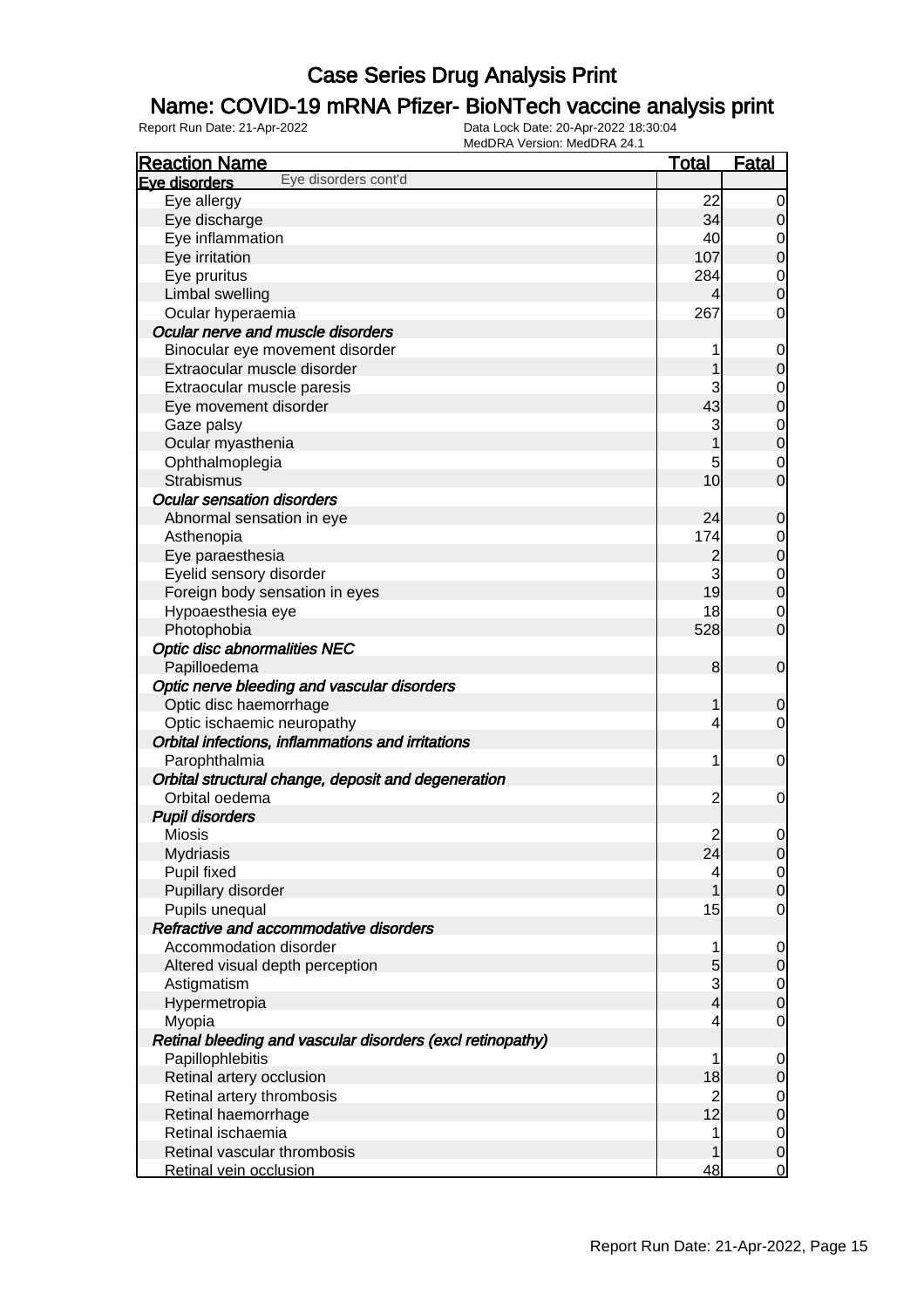### Name: COVID-19 mRNA Pfizer- BioNTech vaccine analysis print

| <b>Reaction Name</b>                                       | <b>Total</b>   | <b>Fatal</b>   |
|------------------------------------------------------------|----------------|----------------|
| Eye disorders cont'd<br>Eye disorders                      |                |                |
| Retinal vein thrombosis                                    | $\overline{2}$ | $\overline{0}$ |
| Retinal structural change, deposit and degeneration        |                |                |
| Age-related macular degeneration                           | 1              | $\mathbf 0$    |
| Epiretinal membrane                                        |                | 0              |
| Macular degeneration                                       | 4              | $\mathbf 0$    |
| Macular hole                                               | 3              | $\mathbf 0$    |
| Macular rupture                                            |                | $\overline{0}$ |
| Maculopathy                                                |                | $\mathbf 0$    |
| Neovascular age-related macular degeneration               | 3              | $\overline{0}$ |
| Retinal degeneration                                       | 1              | $\mathbf 0$    |
| Retinal detachment                                         | 8              | $\overline{0}$ |
| <b>Retinal tear</b>                                        | 3              | $\mathbf 0$    |
| <b>Retinal toxicity</b>                                    | 3              | $\mathbf 0$    |
| Retinal, choroid and vitreous infections and inflammations |                |                |
| Birdshot chorioretinopathy                                 | $\overline{c}$ | $\mathbf 0$    |
| Choroiditis                                                | 1              | $\overline{0}$ |
| Cystoid macular oedema                                     |                | $\overline{0}$ |
| Macular oedema                                             | 7              | $\overline{0}$ |
| Retinal oedema                                             | $\overline{c}$ | $\overline{0}$ |
| <b>Retinal vasculitis</b>                                  | 3              | $\mathbf 0$    |
| <b>Retinopathies NEC</b>                                   |                |                |
| Acute macular neuroretinopathy                             | 3              | $\overline{0}$ |
| Retinal exudates                                           | 3              | $\mathbf 0$    |
| Retinopathy                                                | 4              | $\mathbf 0$    |
| Scleral infections, irritations and inflammations          |                |                |
| Episcleritis                                               | 9              | $\mathbf 0$    |
| <b>Scleritis</b>                                           | 6              | $\overline{0}$ |
| Scleral structural change, deposit and degeneration        |                |                |
| Scleral discolouration                                     | $\overline{2}$ | $\mathbf 0$    |
| Structural change, deposit and degeneration of eye NEC     |                |                |
| Endocrine ophthalmopathy                                   | $\overline{c}$ | $\mathbf 0$    |
| Exophthalmos                                               | 4              | $\overline{0}$ |
| <b>Visual colour distortions</b>                           |                |                |
| Chloropsia                                                 | $\overline{c}$ | $\mathbf 0$    |
| Chromatopsia                                               | 1              | $\overline{0}$ |
| Cyanopsia                                                  | 4              | $\overline{0}$ |
| Erythropsia                                                | $\overline{2}$ | 0              |
| Xanthopsia                                                 |                | $\mathbf 0$    |
| <b>Visual disorders NEC</b>                                |                |                |
| Charles Bonnet syndrome                                    | $\overline{2}$ | $\mathbf 0$    |
| Diplopia                                                   | 188            | $\mathbf 0$    |
| Dysmetropsia                                               |                | $\overline{0}$ |
| Glare                                                      |                | $\overline{0}$ |
| Halo vision                                                | 10             | $\overline{0}$ |
| Heteronymous diplopia                                      | 1              | $\mathbf 0$    |
| Metamorphopsia                                             | 25             | $\overline{0}$ |
| Oscillopsia                                                | 3              | $\mathbf 0$    |
| Photopsia                                                  | 164            | $\overline{0}$ |
| Scintillating scotoma                                      | 4              | $\pmb{0}$      |
| Vision blurred                                             | 1456           | $\overline{0}$ |
| Visual brightness                                          | 3              | $\overline{0}$ |
| Visual snow syndrome                                       | 8              | $\overline{0}$ |
| <b>Visual field disorders</b>                              |                |                |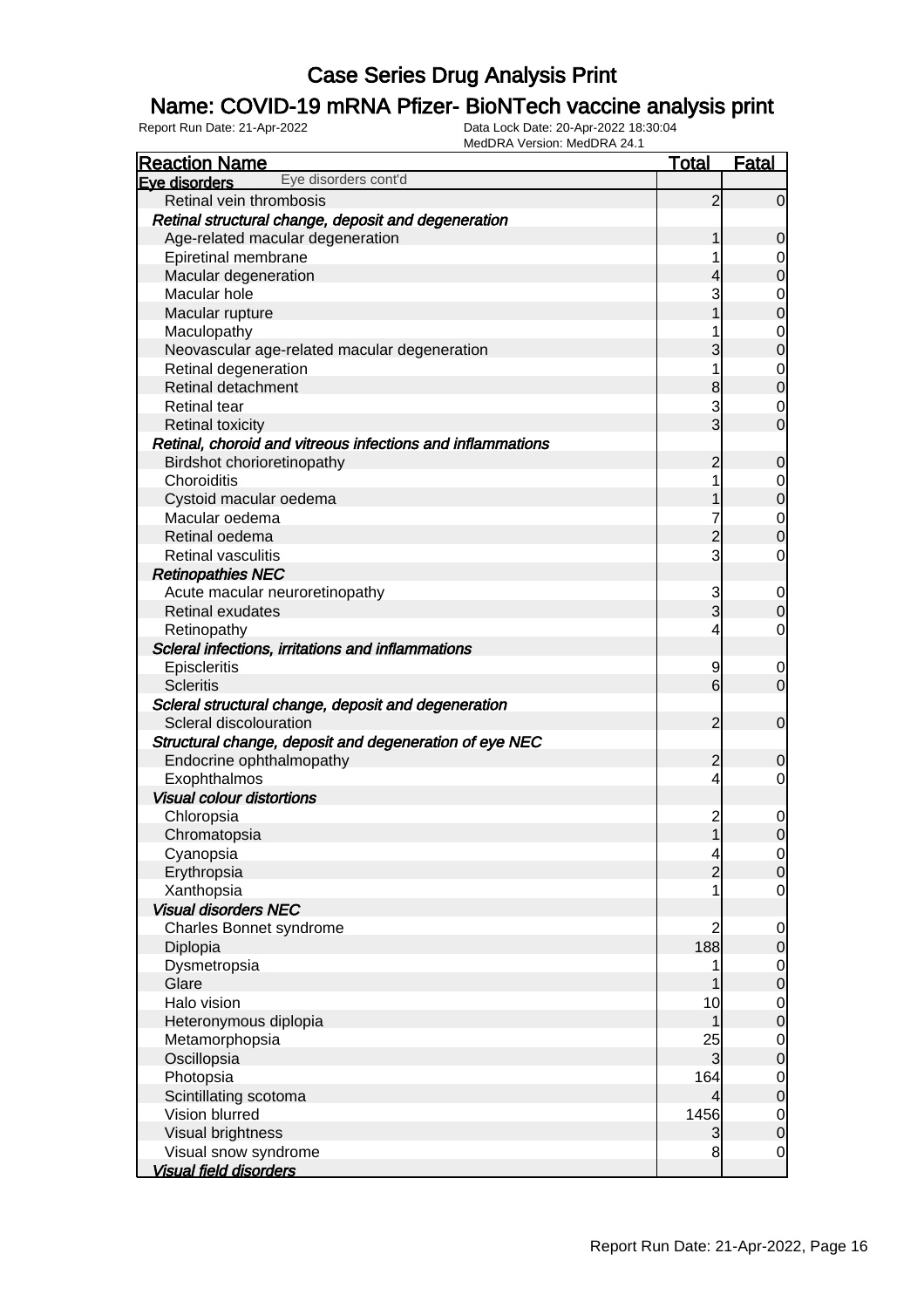### Name: COVID-19 mRNA Pfizer- BioNTech vaccine analysis print

| <b>Reaction Name</b>                                    | Total | Fatal          |
|---------------------------------------------------------|-------|----------------|
| Eye disorders cont'd<br>Eve disorders                   |       |                |
| Visual field defect                                     | 41    | $\overline{0}$ |
| Visual impairment and blindness (excl colour blindness) |       |                |
| Amaurosis fugax                                         |       | $\overline{0}$ |
| <b>Blindness</b>                                        | 165   | $\overline{0}$ |
| <b>Blindness cortical</b>                               |       | $\overline{0}$ |
| <b>Blindness transient</b>                              | 21    | $\overline{0}$ |
| <b>Blindness unilateral</b>                             | 20    | $\overline{0}$ |
| Central vision loss                                     | 6     | $\overline{0}$ |
| Sudden visual loss                                      |       | $\overline{0}$ |
| Visual acuity reduced                                   | 30    | $\overline{0}$ |
| Visual acuity reduced transiently                       |       | $\overline{0}$ |
| Visual impairment                                       | 468   | $\overline{0}$ |
| <b>Visual pathway disorders</b>                         |       |                |
| Optic nerve disorder                                    |       | $\overline{0}$ |
| <b>Eve disorders SOC TOTAL</b>                          | 8043  | 0              |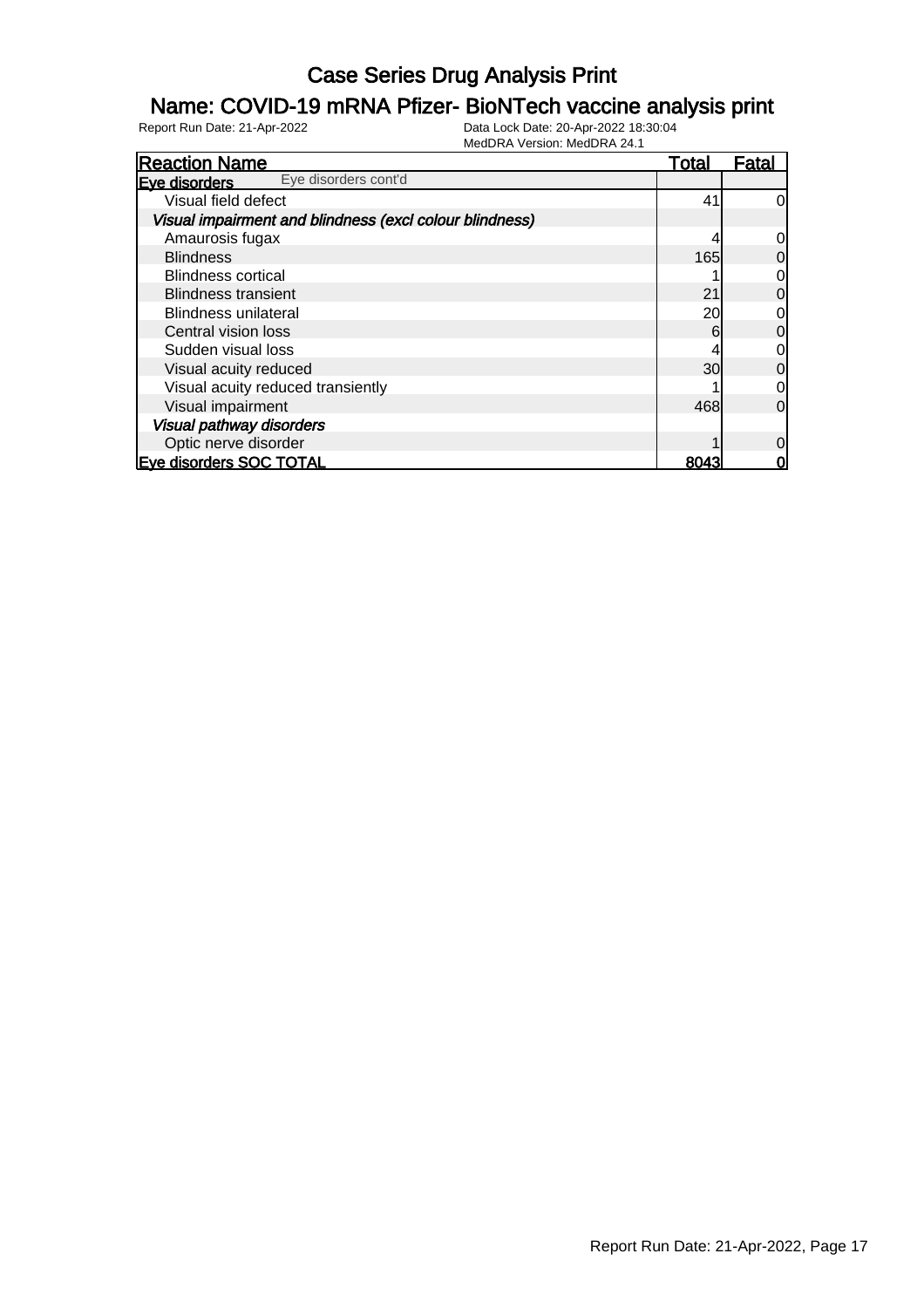### Name: COVID-19 mRNA Pfizer- BioNTech vaccine analysis print

| <b>Reaction Name</b>                                | <b>Total</b>   | <b>Fatal</b>     |
|-----------------------------------------------------|----------------|------------------|
| <b>Gastrointestinal disorders</b>                   |                |                  |
| Abdominal findings abnormal                         |                |                  |
| Abdominal mass                                      | $\overline{2}$ | $\mathbf 0$      |
| Gastrointestinal sounds abnormal                    | 18             | $\overline{0}$   |
| <b>Abdominal hernias NEC</b>                        |                |                  |
| Abdominal hernia                                    | $\overline{c}$ | 0                |
| <b>Abdominal wall conditions NEC</b>                |                |                  |
| Abdominal wall haematoma                            | $\overline{c}$ | 0                |
| Acute and chronic pancreatitis                      |                |                  |
| Alcoholic pancreatitis                              |                | 0                |
| Autoimmune pancreatitis                             |                | $\mathbf 0$      |
| Obstructive pancreatitis                            |                | 0                |
| Pancreatitis                                        | 19             | $\mathbf 0$      |
| Pancreatitis acute                                  | 17             | 1                |
| Pancreatitis chronic                                |                | $\mathbf 0$      |
| Pancreatitis necrotising                            | 2              | 0                |
| Anal and rectal disorders NEC                       |                |                  |
| Anal fissure                                        | $\overline{c}$ | $\mathbf 0$      |
| Anal sphincter atony                                |                | $\boldsymbol{0}$ |
| Rectal prolapse                                     |                | 0                |
| Anal and rectal pains                               |                |                  |
| Proctalgia                                          | 15             | 0                |
| Anal and rectal signs and symptoms                  |                |                  |
| Anal blister                                        |                | 0                |
| Anal eczema                                         |                | $\mathbf 0$      |
| Anal erythema                                       |                | 0                |
| Anal hypoaesthesia                                  | $\overline{c}$ | $\mathbf 0$      |
| Anal pruritus                                       | $\overline{c}$ | $\mathbf 0$      |
| Anal rash                                           |                | $\mathbf 0$      |
| Anal spasm                                          |                | 0                |
| Anorectal discomfort                                | 5              | $\mathbf 0$      |
| Anorectal swelling                                  |                | $\mathbf 0$      |
| Rectal discharge                                    | $\overline{2}$ | $\mathbf 0$      |
| Rectal tenesmus                                     | 1              | 0                |
| Anal and rectal ulcers and perforation              |                |                  |
| Anal ulcer                                          | 1              | 0                |
| <b>Benign oral cavity neoplasms</b>                 |                |                  |
| Mouth cyst                                          | 6              | $\overline{0}$   |
| Tongue cyst                                         | 4              | $\mathbf 0$      |
| Tongue polyp                                        | $\overline{c}$ | $\overline{0}$   |
| Colitis (excl infective)                            |                |                  |
| Autoimmune colitis                                  | $\overline{c}$ | $\mathbf 0$      |
| Colitis                                             | 61             |                  |
| Colitis ischaemic                                   | 1              | 0                |
| Colitis microscopic                                 | 3              | $\mathbf 0$      |
| Colitis ulcerative                                  | 80             | $\overline{0}$   |
| Crohn's disease                                     | 52             | $\boldsymbol{0}$ |
| Eosinophilic colitis                                | 1              | $\mathbf 0$      |
| Inflammatory bowel disease                          | 12             | $\mathbf 0$      |
| Dental and periodontal infections and inflammations |                |                  |
| Dental caries                                       | $\overline{2}$ | $\mathbf 0$      |
| Periodontal inflammation                            |                | 0                |
| Dental developmental disorders and anomalies        |                |                  |
| <b>Tooth impacted</b>                               | 1              | 0                |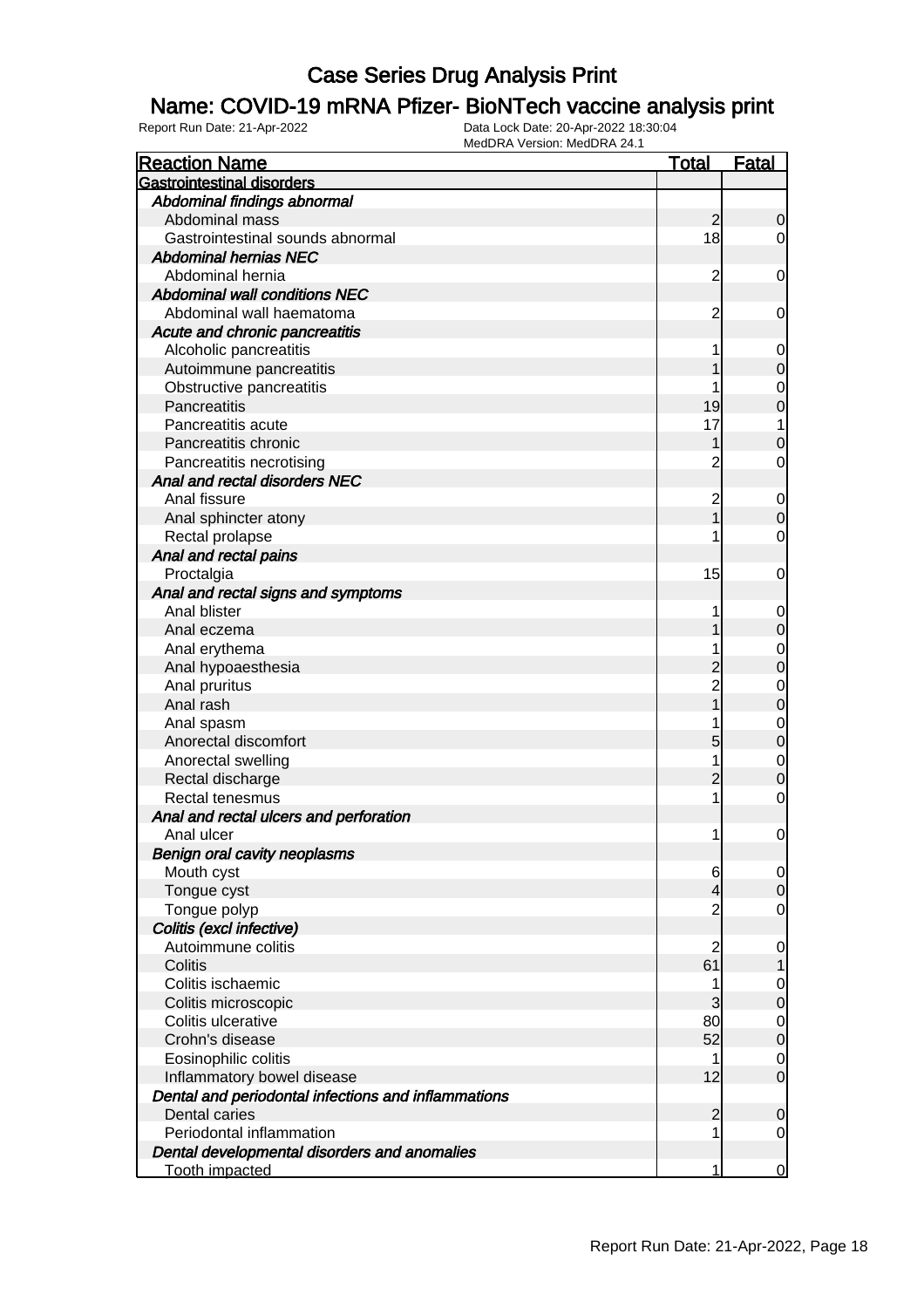### Name: COVID-19 mRNA Pfizer- BioNTech vaccine analysis print

| <b>Reaction Name</b>                                   | <b>Total</b>   | <b>Fatal</b>     |
|--------------------------------------------------------|----------------|------------------|
| Gastrointestinal disordersointestinal disorders cont'd |                |                  |
| <b>Dental disorders NEC</b>                            |                |                  |
| Loose tooth                                            | 5              | 0                |
| Malpositioned teeth                                    | $\overline{2}$ | $\mathbf 0$      |
| Periodontal disease                                    |                | 0                |
| <b>Teeth brittle</b>                                   | 3              | $\mathbf 0$      |
| Teething                                               | 9              | 0                |
| Tooth disorder                                         | $\overline{2}$ | $\boldsymbol{0}$ |
| Tooth erosion                                          |                | 0                |
| Tooth socket haemorrhage                               |                | $\overline{0}$   |
| Dental pain and sensation disorders                    |                |                  |
| Dental discomfort                                      | 7              | 0                |
| Dental paraesthesia                                    | 14             | 0                |
| Hyperaesthesia teeth                                   | 39             | $\boldsymbol{0}$ |
| Toothache                                              | 196            | 0                |
| Dental surface disorders                               |                |                  |
| Tooth discolouration                                   | 10             | 0                |
| Diaphragmatic hernias                                  |                |                  |
| Hiatus hernia                                          | 8              | 0                |
| Diarrhoea (excl infective)                             |                |                  |
| Diarrhoea                                              | 6109           | 0                |
| Diarrhoea haemorrhagic                                 | 27             | $\overline{0}$   |
| <b>Diverticula</b>                                     |                |                  |
| Diverticulum                                           | 7              | $\mathbf 0$      |
| Diverticulum intestinal                                |                | 0                |
| Duodenal and small intestinal stenosis and obstruction |                |                  |
| Small intestinal obstruction                           | 4              | 0                |
| <b>Duodenal ulcers and perforation</b>                 |                |                  |
| Duodenal ulcer haemorrhage                             |                | 0                |
| Duodenal ulcer perforation                             | 3              | $\overline{0}$   |
| Dyspeptic signs and symptoms                           |                |                  |
| Dyspepsia                                              | 547            | 0                |
| Epigastric discomfort                                  | 15             | 0                |
| Eructation                                             | 64             | $\mathbf 0$      |
| <b>Faecal abnormalities NEC</b>                        |                |                  |
| Abnormal faeces                                        | 23             | $\mathbf 0$      |
| Faecaloma                                              | 7              | $\overline{0}$   |
| Faeces discoloured                                     | 63             | $\mathbf 0$      |
| Faeces hard                                            |                | $\overline{0}$   |
| Faeces pale                                            | $\frac{2}{5}$  | $\mathbf 0$      |
| Faeces soft                                            | 13             | $\mathbf 0$      |
| Mucous stools                                          | 12             | $\mathbf 0$      |
| Flatulence, bloating and distension                    |                |                  |
| Abdominal distension                                   | 601            | $\mathbf 0$      |
| Aerophagia                                             |                | 0                |
| Flatulence                                             | 200            | $\mathbf 0$      |
| Gastric and oesophageal haemorrhages                   |                |                  |
| Gastric haemorrhage                                    | 5              | 1                |
| Mallory-Weiss syndrome                                 |                | 0                |
| Oesophageal varices haemorrhage                        |                | $\mathbf 0$      |
| Gastric ulcers and perforation                         |                |                  |
| Gastric ulcer                                          | 7              | $\mathbf 0$      |
| Gastritis (excl infective)                             |                |                  |
| Chronic gastritis                                      | 4              | $\overline{0}$   |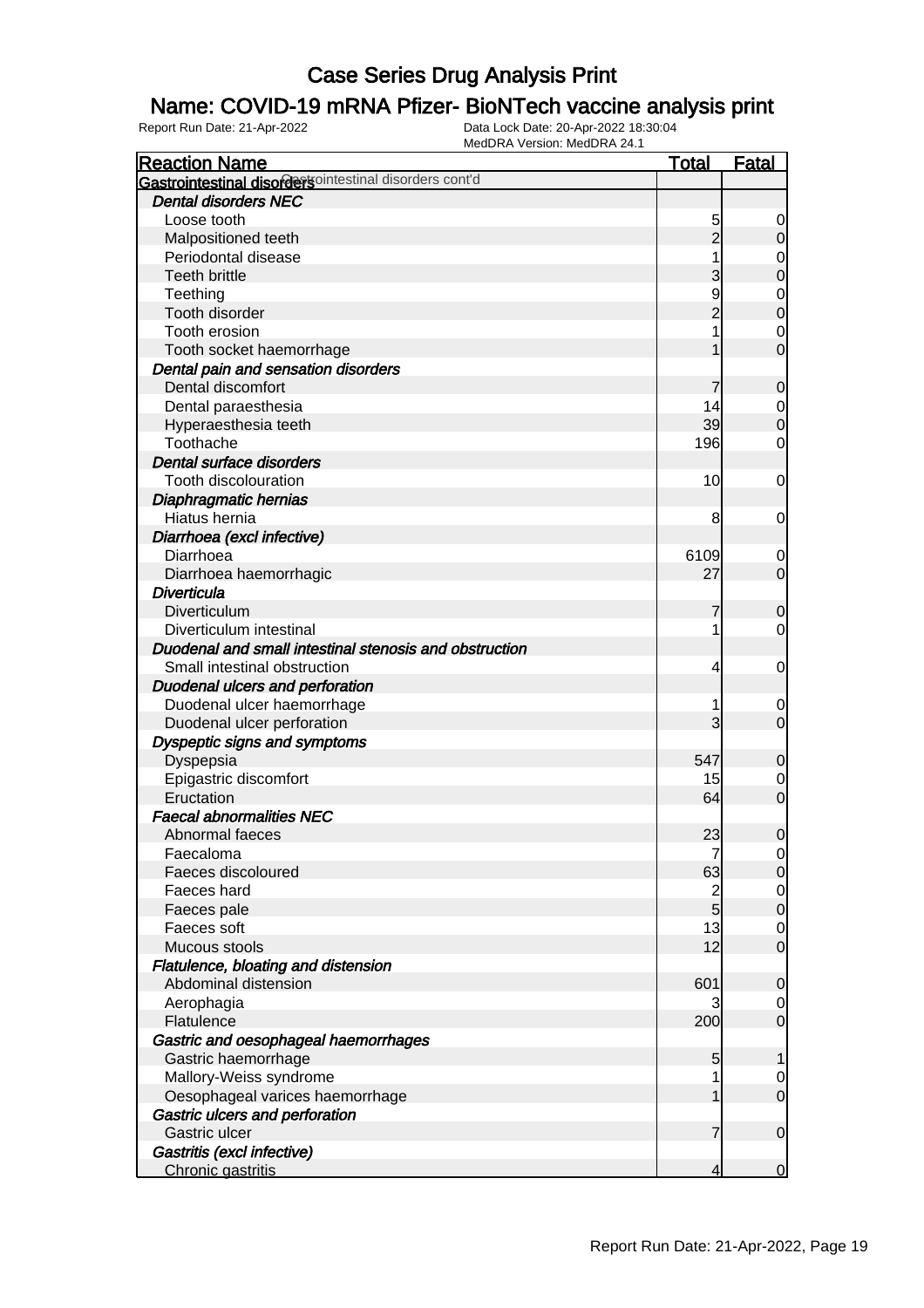### Name: COVID-19 mRNA Pfizer- BioNTech vaccine analysis print

| <b>Reaction Name</b>                                         | <b>Total</b>   | <b>Fatal</b>                         |
|--------------------------------------------------------------|----------------|--------------------------------------|
| Gastrointestinal disordersointestinal disorders cont'd       |                |                                      |
| Gastritis                                                    | 72             | $\overline{0}$                       |
| Reflux gastritis                                             | $\bf{8}$       | $\overline{0}$                       |
| Gastrointestinal and abdominal pains (excl oral and throat)  |                |                                      |
| Abdominal migraine                                           | 2              | $\mathbf 0$                          |
| Abdominal pain                                               | 1703           |                                      |
| Abdominal pain lower                                         | 151            | $\begin{matrix} 0 \\ 0 \end{matrix}$ |
| Abdominal pain upper                                         | 2814           |                                      |
| Abdominal rigidity                                           | 26             | $\begin{matrix} 0 \\ 0 \end{matrix}$ |
| Abdominal tenderness                                         | 15             |                                      |
| Gastrointestinal pain                                        | 167            | $\begin{matrix} 0 \\ 0 \end{matrix}$ |
| Oesophageal pain                                             | 14             | $\mathbf 0$                          |
| Gastrointestinal atonic and hypomotility disorders NEC       |                |                                      |
| Constipation                                                 | 279            | $\overline{0}$                       |
| Duodenogastric reflux                                        | 4              | $\pmb{0}$                            |
| Gastric dilatation                                           | 8              |                                      |
| Gastrooesophageal reflux disease                             | 196            | $\begin{matrix} 0 \\ 0 \end{matrix}$ |
| Impaired gastric emptying                                    | 10             |                                      |
| Infrequent bowel movements                                   | 3              | $\begin{matrix} 0 \\ 0 \end{matrix}$ |
| Intestinal dilatation                                        | 1              |                                      |
| Intestinal pseudo-obstruction                                | $\overline{2}$ | $\begin{matrix} 0 \\ 0 \end{matrix}$ |
| <b>Gastrointestinal disorders NEC</b>                        |                |                                      |
| Appendicolith                                                | 1              | $\mathbf 0$                          |
| Appendix disorder                                            | $\overline{c}$ |                                      |
| Food poisoning                                               |                | $\begin{matrix} 0 \\ 0 \end{matrix}$ |
| Functional gastrointestinal disorder                         | 11             |                                      |
| Gastric disorder                                             | 10             | $\begin{matrix} 0 \\ 0 \end{matrix}$ |
| Gastrointestinal disorder                                    | 30             | $\overline{0}$                       |
| Stomach mass                                                 | $\overline{4}$ | $\mathbf 0$                          |
| Gastrointestinal dyskinetic disorders                        |                |                                      |
| Bowel movement irregularity                                  | 9              | $\mathbf 0$                          |
| Change of bowel habit                                        | 13             |                                      |
| Dyschezia                                                    | $\overline{4}$ | $\begin{matrix} 0 \\ 0 \end{matrix}$ |
| Gastrointestinal motility disorder                           | 4              |                                      |
| Oesophageal achalasia                                        | $\overline{1}$ | $\begin{matrix} 0 \\ 0 \end{matrix}$ |
| Gastrointestinal fistulae                                    |                |                                      |
| Diverticular fistula                                         | $\overline{2}$ | 0                                    |
| Gastrointestinal inflammatory disorders NEC                  |                |                                      |
| Appendicitis noninfective                                    | 1              | $\mathbf 0$                          |
| <b>Duodenitis</b>                                            | 1              | $\overline{0}$                       |
| <b>Enteritis</b>                                             | 6              | $\overline{0}$                       |
| Epiploic appendagitis                                        | $\overline{2}$ | $\overline{0}$                       |
| Gastrointestinal inflammation                                | $\overline{5}$ | $\mathbf 0$                          |
| Gastrointestinal tract irritation                            | 1              | $\overline{0}$                       |
| Intestinal angioedema                                        | $\overline{2}$ | $\mathbf 0$                          |
| Gastrointestinal mucosal dystrophies and secretion disorders |                |                                      |
| Barrett's oesophagus                                         | $\mathbf{2}$   | 0                                    |
| Hyperchlorhydria                                             | 4              | $\overline{0}$                       |
| Gastrointestinal signs and symptoms NEC                      |                |                                      |
| Abdominal discomfort                                         | 709            | 0                                    |
| Abdominal symptom                                            | $\mathbf{2}$   | $\overline{0}$                       |
| Acute abdomen                                                | 8              | $\overline{0}$                       |
| Anal incontinence                                            | 23             | $\mathbf 0$                          |
| <b>Breath odour</b>                                          | 22             | $\overline{0}$                       |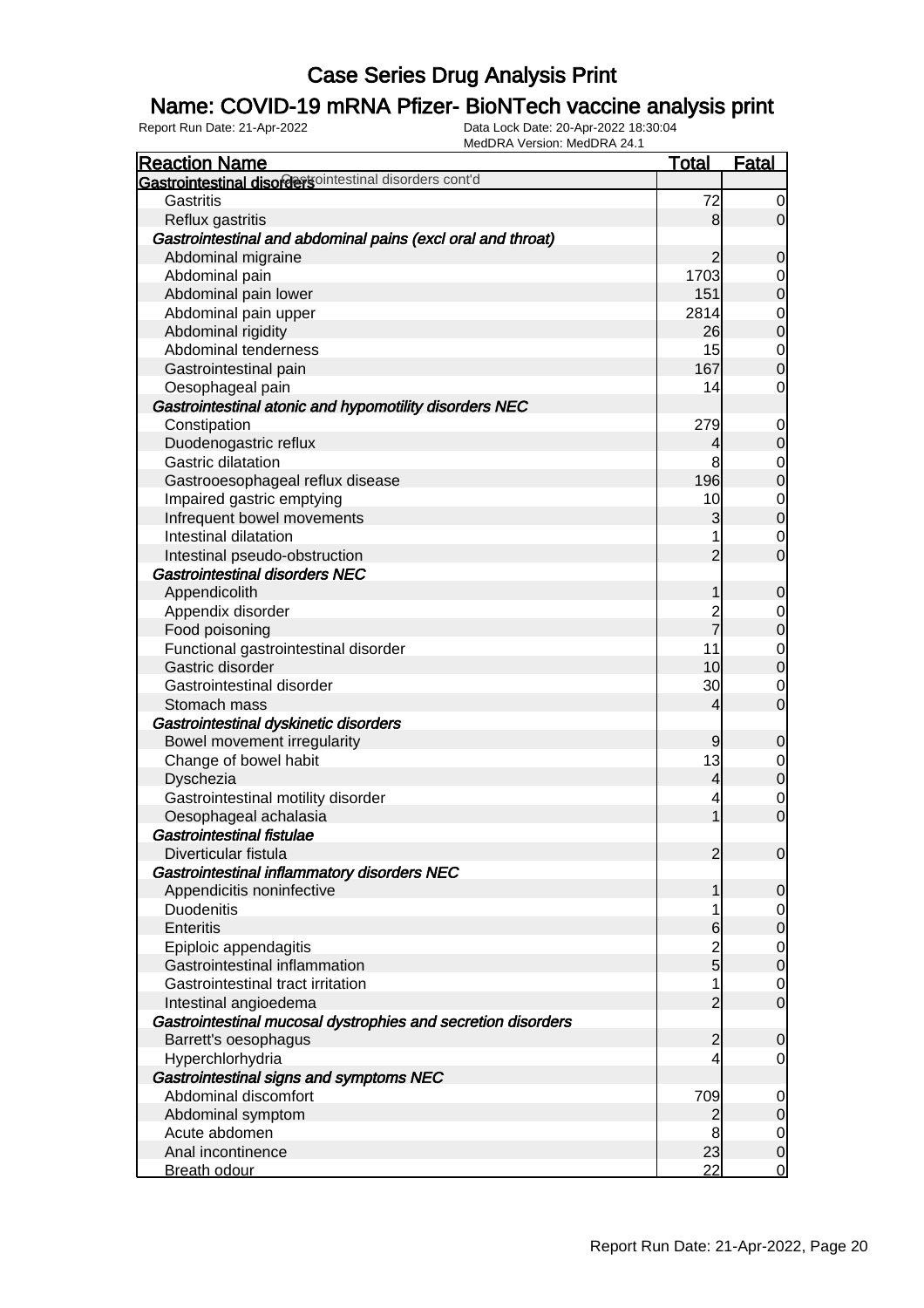### Name: COVID-19 mRNA Pfizer- BioNTech vaccine analysis print

| <b>Reaction Name</b>                                         | <b>Total</b>                 | <b>Fatal</b>                     |
|--------------------------------------------------------------|------------------------------|----------------------------------|
| Gastrointestinal disordersointestinal disorders cont'd       |                              |                                  |
| Dysphagia                                                    | 243                          | $\overline{2}$                   |
| Gastrointestinal wall thickening                             |                              | $\overline{0}$                   |
| Malignant dysphagia                                          |                              | $\mathbf 0$                      |
| Odynophagia                                                  | 47                           | 0                                |
| Gastrointestinal spastic and hypermotility disorders         |                              |                                  |
| Cardiospasm                                                  |                              | $\mathbf 0$                      |
| Defaecation urgency                                          | 12                           | $\mathbf 0$                      |
| Frequent bowel movements                                     | 34                           | $\mathbf 0$                      |
| Gastrointestinal hypermotility                               |                              | $\overline{0}$                   |
| Irritable bowel syndrome                                     | 106                          | $\mathbf 0$                      |
| Oesophageal spasm                                            | 5                            | $\overline{0}$                   |
| Pylorospasm                                                  |                              | $\mathbf 0$                      |
| Gastrointestinal stenosis and obstruction NEC                |                              |                                  |
| <b>Ileus</b>                                                 |                              |                                  |
| Intestinal obstruction                                       | $\overline{\mathbf{c}}$<br>8 | $\overline{0}$<br>$\overline{0}$ |
|                                                              |                              |                                  |
| Neonatal intestinal obstruction                              |                              | $\mathbf 0$<br>$\mathbf 0$       |
| Volvulus                                                     |                              |                                  |
| <b>Gastrointestinal vascular malformations</b>               |                              |                                  |
| Gastric antral vascular ectasia                              | 11                           | $\mathbf 0$                      |
| Gastrointestinal vascular occlusion and infarction           |                              |                                  |
| Intestinal ischaemia                                         | $\overline{9}$               | $\overline{c}$                   |
| Mesenteric vein thrombosis                                   | 10                           | $\mathbf 0$                      |
| <b>Omental infarction</b>                                    |                              | $\overline{0}$                   |
| Thrombosis mesenteric vessel                                 | 2                            | $\mathbf 0$                      |
| Visceral venous thrombosis                                   |                              | $\mathbf 0$                      |
| Gingival disorders, signs and symptoms NEC                   |                              |                                  |
| Gingival blister                                             | 13                           | $\mathbf 0$                      |
| Gingival discomfort                                          | 8                            | $\mathbf 0$                      |
| Gingival disorder                                            | $\overline{5}$               | $\mathbf 0$                      |
| Gingival erythema                                            | $\overline{c}$               | $\mathbf 0$                      |
| Gingival hypertrophy                                         | $\overline{1}$               | $\overline{0}$                   |
| Gingival oedema                                              |                              | $\mathbf 0$                      |
| Gingival pain                                                | 138                          | $\overline{0}$                   |
| Gingival pruritus                                            | $\overline{c}$               | $\mathbf 0$                      |
| Gingival recession                                           | 1                            | $\overline{0}$                   |
| Gingival swelling                                            | 43                           | $\overline{0}$                   |
| Gingival ulceration                                          | 3                            | 0                                |
| Gingivitis ulcerative                                        |                              | $\overline{0}$                   |
| Noninfective gingivitis                                      | 14                           | $\overline{0}$                   |
| Gingival haemorrhages                                        |                              |                                  |
| Gingival bleeding                                            | 85                           | $\mathbf 0$                      |
| Haemorrhoids and gastrointestinal varices (excl oesophageal) |                              |                                  |
| <b>Gastric varices</b>                                       | 1                            | $\boldsymbol{0}$                 |
| Haemorrhoidal haemorrhage                                    |                              | $\overline{0}$                   |
| Haemorrhoids                                                 | 35                           | $\mathbf{1}$                     |
| Haemorrhoids thrombosed                                      |                              | $\mathbf 0$                      |
| Inguinal hernias                                             |                              |                                  |
| Inguinal hernia                                              | 1                            | $\mathbf 0$                      |
| <b>Intestinal haemorrhages</b>                               |                              |                                  |
| Anal haemorrhage                                             | 23                           | 1                                |
| Intestinal haemorrhage                                       |                              | $\mathbf 0$                      |
| Rectal haemorrhage                                           | 83                           | $\overline{0}$                   |
| Small intestinal haemorrhage                                 | 5                            | $\mathbf 0$                      |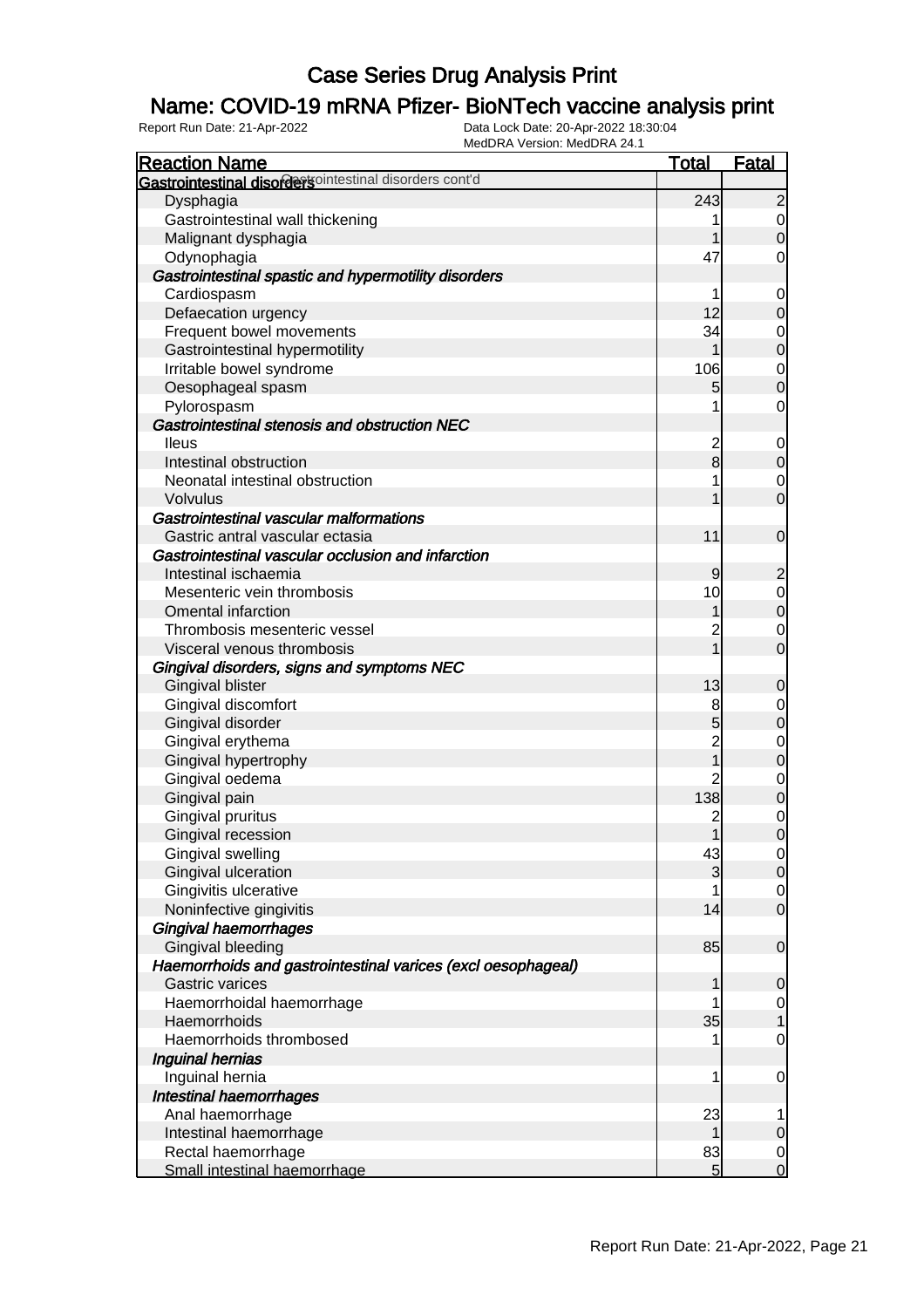### Name: COVID-19 mRNA Pfizer- BioNTech vaccine analysis print

| <b>Reaction Name</b>                                   | <b>Total</b>    | <b>Fatal</b>                     |
|--------------------------------------------------------|-----------------|----------------------------------|
| Gastrointestinal disordersointestinal disorders cont'd |                 |                                  |
| Intestinal ulcers and perforation NEC                  |                 |                                  |
| Intestinal perforation                                 | 6               | $\mathbf{2}$                     |
| Large intestinal ulcer                                 |                 | $\overline{0}$                   |
| Large intestinal ulcer haemorrhage                     |                 | $\overline{0}$                   |
| Large intestine perforation                            |                 | $\mathbf 0$                      |
| Large intestinal stenosis and obstruction              |                 |                                  |
| Large intestinal obstruction                           | $\overline{c}$  | $\overline{2}$                   |
| <b>Malabsorption syndromes</b>                         |                 |                                  |
| Bile acid malabsorption                                | 5               | $\mathbf 0$                      |
| Coeliac disease                                        | 14              | $\pmb{0}$                        |
| Malabsorption                                          |                 | $\mathbf 0$                      |
| Steatorrhoea                                           | 4               | $\overline{0}$                   |
| Nausea and vomiting symptoms                           |                 |                                  |
| Cyclic vomiting syndrome                               |                 | $\mathbf 0$                      |
| Discoloured vomit                                      | 13              | $\mathbf 0$                      |
| Infantile vomiting                                     |                 | $\overline{0}$                   |
| Nausea                                                 | 15363           |                                  |
| Regurgitation                                          |                 | $\begin{matrix}0\\0\end{matrix}$ |
| Retching                                               | 116             | $\mathbf 0$                      |
| Vomiting                                               | 5220            | $\overline{1}$                   |
| Vomiting projectile                                    | 73              | $\mathbf 0$                      |
| <b>Non-mechanical ileus</b>                            |                 |                                  |
| lleus paralytic                                        | $\overline{c}$  | 0                                |
| Non-site specific gastrointestinal haemorrhages        |                 |                                  |
| Gastrointestinal haemorrhage                           | 19              |                                  |
| Haematemesis                                           | 41              | $\overline{c}$                   |
| Haematochezia                                          | 61              | $\mathbf 0$                      |
| Melaena                                                | 11              | $\overline{0}$                   |
| Upper gastrointestinal haemorrhage                     | 14              | 1                                |
| Oesophageal stenosis and obstruction                   |                 |                                  |
| Oesophageal stenosis                                   | 3               | $\mathbf 0$                      |
| Oesophagitis (excl infective)                          |                 |                                  |
| Eosinophilic oesophagitis                              | $\overline{c}$  | $\mathbf 0$                      |
| Oesophagitis                                           | $6\overline{6}$ | $\overline{0}$                   |
| Oral dryness and saliva altered                        |                 |                                  |
| Aptyalism                                              | $\overline{5}$  | 0                                |
| Dry mouth                                              | 546             | $\overline{0}$                   |
| Lip dry                                                | 49              | $\overline{O}$                   |
| Saliva altered                                         | 8               | $\overline{0}$                   |
| Salivary hypersecretion                                | 55              | $\overline{O}$                   |
| Oral soft tissue disorders NEC                         |                 |                                  |
| Angina bullosa haemorrhagica                           | 1               | $\mathbf 0$                      |
| Chapped lips                                           | 27              | $\overline{0}$                   |
| <b>Cheilitis</b>                                       | 30              | $\mathsf{O}$                     |
| Enlarged uvula                                         | 15              | $\overline{0}$                   |
| Leukoplakia oral                                       | $\overline{c}$  | $\pmb{0}$                        |
| Lip blister                                            | 35              | $\overline{0}$                   |
| Lip disorder                                           | $\overline{7}$  | $\mathbf 0$                      |
| Oral disorder                                          | 22              | $\overline{0}$                   |
| Oral lichen planus                                     | 16              | $\pmb{0}$                        |
| Oral mucosal hypertrophy                               | 1               | $\overline{0}$                   |
| Oral papule                                            | 1               | $\mathbf 0$                      |
| <b>Uvulitis</b>                                        | 7               | $\overline{0}$                   |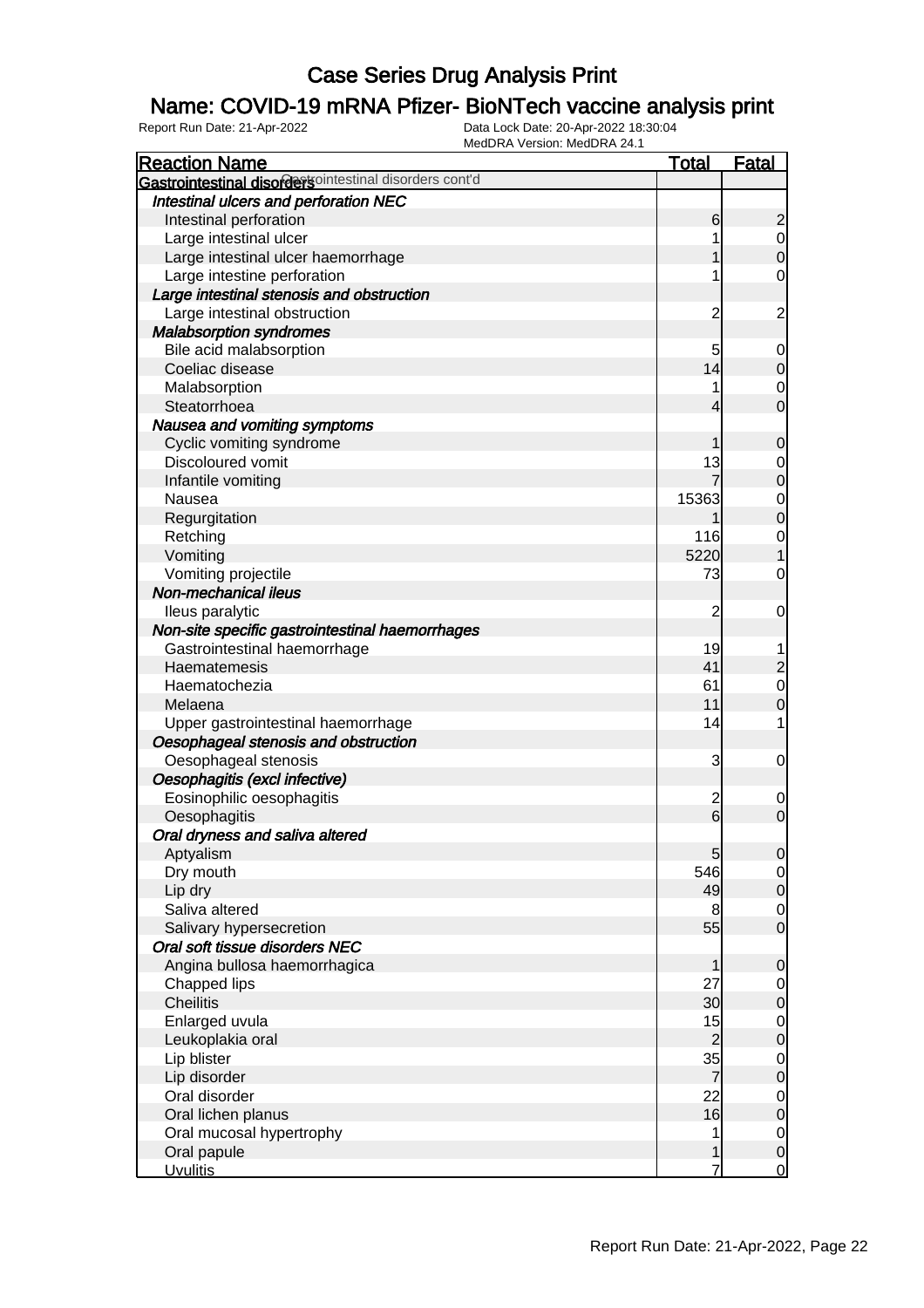### Name: COVID-19 mRNA Pfizer- BioNTech vaccine analysis print

| <b>Reaction Name</b>                                   | <u>Total</u>             | <u>Fatal</u>                         |
|--------------------------------------------------------|--------------------------|--------------------------------------|
| Gastrointestinal disordersointestinal disorders cont'd |                          |                                      |
| Oral soft tissue haemorrhages                          |                          |                                      |
| Lip haemorrhage                                        | 1                        | $\overline{0}$                       |
| Mouth haemorrhage                                      | 23                       | $\overline{0}$                       |
| Oral blood blister                                     | 19                       | $\overline{0}$                       |
| Oral purpura                                           | $\overline{2}$           | $\overline{0}$                       |
| Oral soft tissue infections                            |                          |                                      |
| Angular cheilitis                                      | $\overline{\mathcal{A}}$ | $\mathbf 0$                          |
| Oral soft tissue signs and symptoms                    |                          |                                      |
| Anaesthesia oral                                       | 3                        | 0                                    |
| Burning mouth syndrome                                 | 7                        | $0\atop 0$                           |
| Coating in mouth                                       |                          |                                      |
| Hypoaesthesia oral                                     | 519                      | $\begin{matrix} 0 \\ 0 \end{matrix}$ |
| Lip discolouration                                     | 9                        |                                      |
| Lip erythema                                           | 4                        | $\begin{matrix}0\\0\end{matrix}$     |
| Lip exfoliation                                        | 6                        |                                      |
| Lip pain                                               | 66                       | $\begin{matrix}0\\0\end{matrix}$     |
| Lip pruritus                                           | 18                       |                                      |
| Lip scab                                               |                          | $\begin{matrix}0\\0\end{matrix}$     |
| Oral discomfort                                        | 91                       |                                      |
| Oral dysaesthesia                                      | 1                        | $\begin{matrix}0\\0\end{matrix}$     |
| Oral mucosal blistering                                | 18                       |                                      |
| Oral mucosal discolouration                            | $\overline{2}$           | $\begin{matrix}0\\0\end{matrix}$     |
| Oral mucosal eruption                                  | 21                       |                                      |
| Oral mucosal erythema                                  | 9                        | $\begin{matrix}0\\0\end{matrix}$     |
| Oral mucosal exfoliation                               | 10                       |                                      |
| Oral mucosal roughening                                | 3                        | $\begin{matrix}0\\0\end{matrix}$     |
| Oral mucosal scab                                      | $\overline{2}$           |                                      |
| Oral pain                                              | 191                      | $\begin{matrix}0\\0\end{matrix}$     |
| Oral pruritus                                          | 24                       |                                      |
| Paraesthesia oral                                      | 969                      | $\mathbf{0}$                         |
| Pigmentation lip                                       |                          | $\overline{0}$                       |
| Oral soft tissue swelling and oedema                   |                          |                                      |
| Lip oedema                                             | 4                        | 0                                    |
| Lip swelling                                           | 898                      | $\begin{matrix} 0 \\ 0 \end{matrix}$ |
| Mouth swelling                                         | 120                      |                                      |
| Oedema mouth                                           | 4                        | $\overline{0}$                       |
| Palatal oedema                                         | 4                        | $\overline{0}$                       |
| Palatal swelling                                       | 5                        | $\overline{0}$                       |
| <b>Pancreatic disorders NEC</b>                        |                          |                                      |
| Pancreatic disorder                                    | $\overline{c}$           | $\overline{0}$                       |
| Pancreatic failure                                     | 1                        | $\mathbf 0$                          |
| Pancreatic mass                                        | 1                        | $\mathbf 0$                          |
| Peptic ulcers and perforation                          |                          |                                      |
| Peptic ulcer                                           | 1                        | $\mathbf 0$                          |
| Peptic ulcer haemorrhage                               | 14                       | $\overline{0}$                       |
| Peritoneal and retroperitoneal disorders               |                          |                                      |
| <b>Ascites</b>                                         | 2                        | 0                                    |
| Peritoneal disorder                                    | 1                        | $\mathbf 0$                          |
| Peritoneal and retroperitoneal fibrosis and adhesions  |                          |                                      |
| Abdominal adhesions                                    | $\overline{2}$           | 0                                    |
| Peritoneal and retroperitoneal haemorrhages            |                          |                                      |
| Haemoperitoneum                                        | 1                        | $\overline{0}$                       |
| Retroperitoneal haematoma                              |                          | $\overline{0}$                       |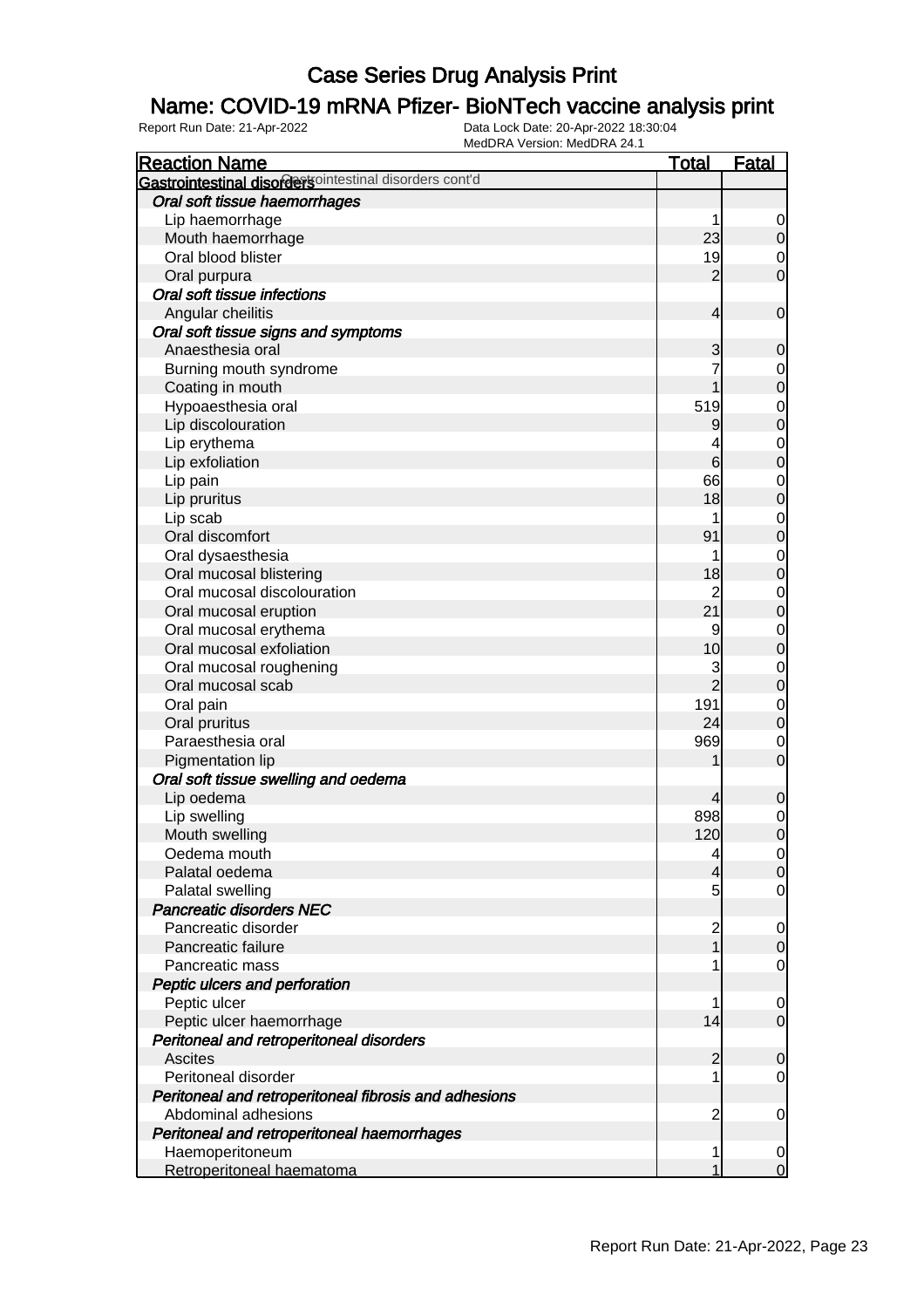### Name: COVID-19 mRNA Pfizer- BioNTech vaccine analysis print

| <b>Reaction Name</b>                                   | <u>Total</u>   | <u>Fatal</u>     |
|--------------------------------------------------------|----------------|------------------|
| Gastrointestinal disordersointestinal disorders cont'd |                |                  |
| Retroperitoneal haemorrhage                            | $\overline{c}$ | 1                |
| <b>Rectal inflammations NEC</b>                        |                |                  |
| <b>Proctitis</b>                                       | 3              | 0                |
| Proctitis ulcerative                                   |                | $\mathbf 0$      |
| Salivary gland disorders NEC                           |                |                  |
| Salivary gland disorder                                |                | 0                |
| Salivary gland mucocoele                               | 1              | 0                |
| Salivary gland pain                                    | 13             | $\overline{0}$   |
| Salivary gland enlargements                            |                |                  |
| Parotid gland enlargement                              | 12             | 0                |
| Salivary gland enlargement                             | 5              | 0                |
| Submaxillary gland enlargement                         | $\overline{7}$ | $\overline{0}$   |
| Salivary gland infections and inflammations            |                |                  |
| Noninfective sialoadenitis                             | 2              | $\mathbf 0$      |
| Stomatitis and ulceration                              |                |                  |
| Aphthous ulcer                                         | 60             | 0                |
| Lip ulceration                                         | 23             | 0                |
| Mouth ulceration                                       | 491            | $\pmb{0}$        |
| Oral mucosa erosion                                    | 1              | $\mathbf 0$      |
| Palatal ulcer                                          |                | 0                |
| <b>Stomatitis</b>                                      | 69             | 0                |
| <b>Tongue disorders</b>                                |                |                  |
| <b>Glossitis</b>                                       | 23             | $\mathbf 0$      |
| Hypertrophy of tongue papillae                         | $\overline{c}$ | $\mathbf 0$      |
| Plicated tongue                                        | 4              | 0                |
| Tongue disorder                                        | 45             | $\boldsymbol{0}$ |
| Tongue geographic                                      | 8              | $\mathbf 0$      |
| Tongue haemorrhage                                     | 3              | $\mathbf 0$      |
| Tongue ulceration                                      | 34             | 0                |
| Trichoglossia                                          | 4              | $\mathbf 0$      |
| Tongue signs and symptoms                              |                |                  |
| Glossodynia                                            | 233            | 0                |
| Scalloped tongue                                       | 5              | $\mathbf 0$      |
| Stiff tongue                                           |                | $\mathbf 0$      |
| Swollen tongue                                         | 557            | 0                |
| Tongue blistering                                      | 19             | $\overline{0}$   |
| Tongue coated                                          | 20             | $\overline{0}$   |
| Tongue discolouration                                  | 40             | $\mathbf 0$      |
| Tongue discomfort                                      | 46             | $\overline{0}$   |
| Tongue dry                                             | 16             | $\pmb{0}$        |
| Tongue eruption                                        | 11             | $\overline{0}$   |
| Tongue erythema                                        | 13             | 0                |
| Tongue exfoliation                                     | $\frac{2}{7}$  | $\overline{0}$   |
| Tongue movement disturbance                            |                | 0                |
| Tongue oedema                                          | 24             | $\overline{0}$   |
| Tongue pruritus                                        | $\overline{c}$ | $\pmb{0}$        |
| Tongue rough                                           | $\overline{5}$ | $\overline{0}$   |
| Tongue spasm                                           | 12             | $\boldsymbol{0}$ |
| <b>Tooth missing</b>                                   |                |                  |
| <b>Tooth loss</b>                                      | 6              | 0                |
| <b>Gastrointestinal disorders SOC TOTAL</b>            | 42421          | <u> 19</u>       |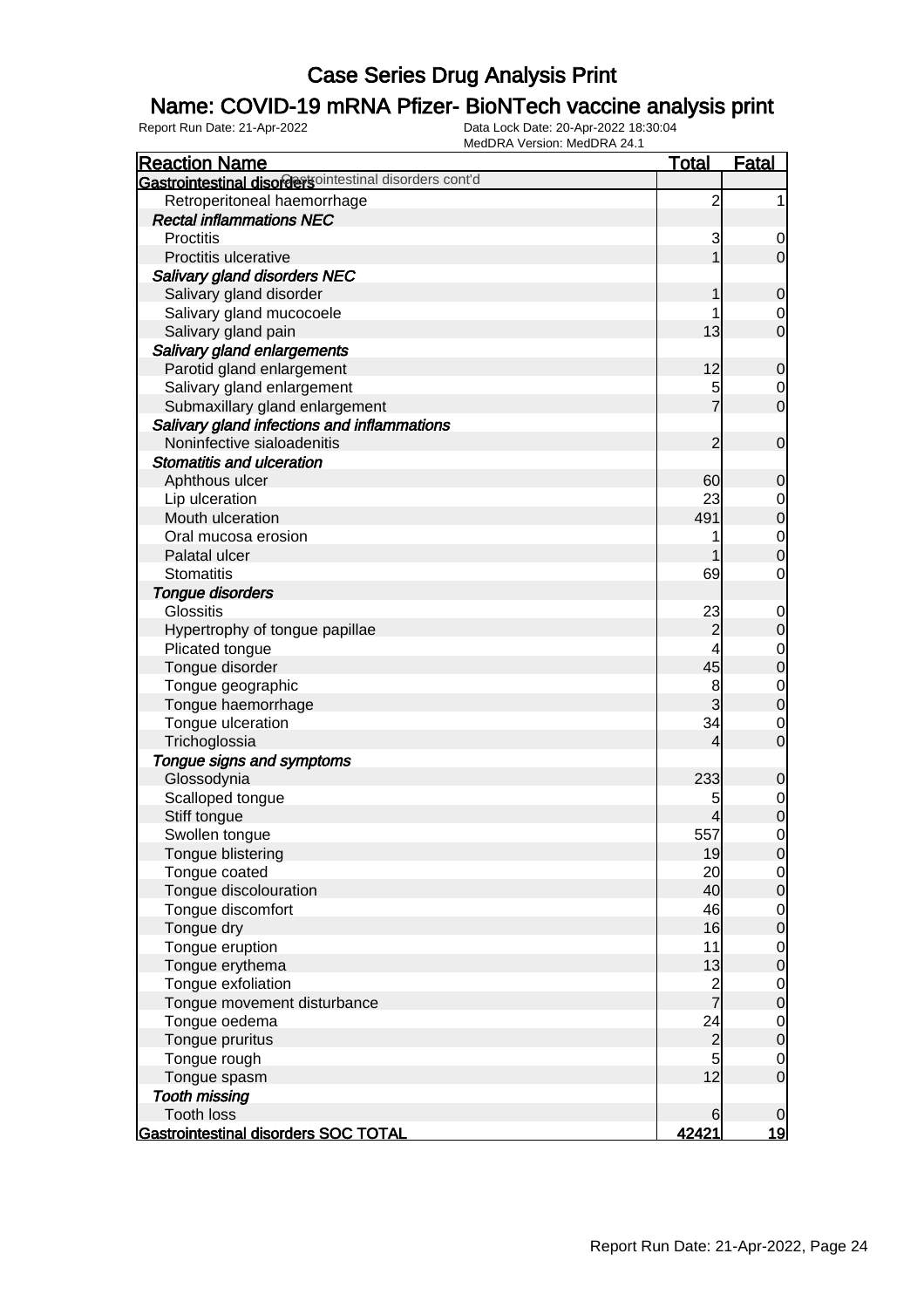### Name: COVID-19 mRNA Pfizer- BioNTech vaccine analysis print

| <b>Reaction Name</b>                          | <u>Total</u>   | <u>Fatal</u>                         |
|-----------------------------------------------|----------------|--------------------------------------|
| General disorders                             |                |                                      |
| <b>Administration site reactions NEC</b>      |                |                                      |
| Administration site bruise                    | 9              | 0                                    |
| Administration site erythema                  |                | $\mathbf{0}$                         |
| Administration site extravasation             | 3              | $\mathbf 0$                          |
| Administration site haematoma                 | 3              |                                      |
| Administration site inflammation              |                | $\begin{matrix}0\\0\end{matrix}$     |
| Administration site irritation                |                |                                      |
| Administration site joint discomfort          |                | $\begin{matrix}0\\0\end{matrix}$     |
| Administration site joint movement impairment | $\overline{2}$ |                                      |
| Administration site joint pain                |                | $\begin{matrix}0\\0\end{matrix}$     |
| Administration site nerve damage              |                |                                      |
| Administration site pain                      | 21             | $\begin{matrix}0\\0\end{matrix}$     |
| Administration site rash                      | 5              |                                      |
| Administration site reaction                  |                | $\begin{matrix}0\\0\end{matrix}$     |
| Administration site swelling                  | 5              |                                      |
| Administration site urticaria                 | $\overline{c}$ | $\begin{matrix}0\\0\end{matrix}$     |
| Administration site warmth                    | $\overline{2}$ |                                      |
| Puncture site bruise                          | 43             | $\begin{matrix}0\\0\end{matrix}$     |
| Puncture site pain                            | 9              |                                      |
| Puncture site reaction                        |                | $\begin{matrix}0\\0\end{matrix}$     |
| Puncture site swelling                        |                |                                      |
| Vessel puncture site bruise                   | 2<br>2         | $\begin{matrix}0\\0\end{matrix}$     |
| Vessel puncture site erythema                 |                |                                      |
| Vessel puncture site pain                     |                | $\begin{matrix}0\\0\end{matrix}$     |
| Adverse effect absent                         |                |                                      |
| No adverse event                              | 10             | $\mathbf 0$                          |
| Application and instillation site reactions   |                |                                      |
| Application site acne                         | 2              | 0                                    |
| Application site bruise                       | 12             |                                      |
| Application site burn                         | 1              | $\begin{matrix} 0 \\ 0 \end{matrix}$ |
| Application site dryness                      | $\overline{2}$ |                                      |
| Application site erythema                     | 18             | $\begin{matrix}0\\0\end{matrix}$     |
| Application site haemorrhage                  | 1              |                                      |
| Application site hypoaesthesia                | 2              | $\begin{matrix}0\\0\end{matrix}$     |
| Application site irritation                   | 1              | $\mathbf 0$                          |
| Application site joint erythema               |                | $\overline{0}$                       |
| Application site joint pain                   |                | $\overline{0}$                       |
| Application site mass                         |                | $\mathbf 0$                          |
| Application site odour                        | $\overline{c}$ | $\mathbf 0$                          |
| Application site pain                         | 12             | $\mathbf 0$                          |
| Application site pruritus                     | 4              | $\mathbf 0$                          |
| Application site rash                         | $\overline{c}$ | $\mathbf 0$                          |
| Application site reaction                     | 1              | $\mathbf 0$                          |
| Application site swelling                     | $\overline{c}$ | $\mathbf 0$                          |
| Application site vesicles                     | $\overline{7}$ | $\mathbf 0$                          |
| Application site warmth                       | 1              | $\mathbf 0$                          |
| Instillation site warmth                      | 9              | $\mathbf 0$                          |
| <b>Asthenic conditions</b>                    |                |                                      |
| Asthenia                                      | 2409           | $\overline{0}$                       |
| Chronic fatigue syndrome                      | 87             | $\mathbf 0$                          |
| Decreased activity                            | 10             | $\overline{0}$                       |
| Fatigue                                       | 26172          | $\mathbf{1}$                         |
| <b>Malaise</b>                                | 5918           | $\mathbf{1}$                         |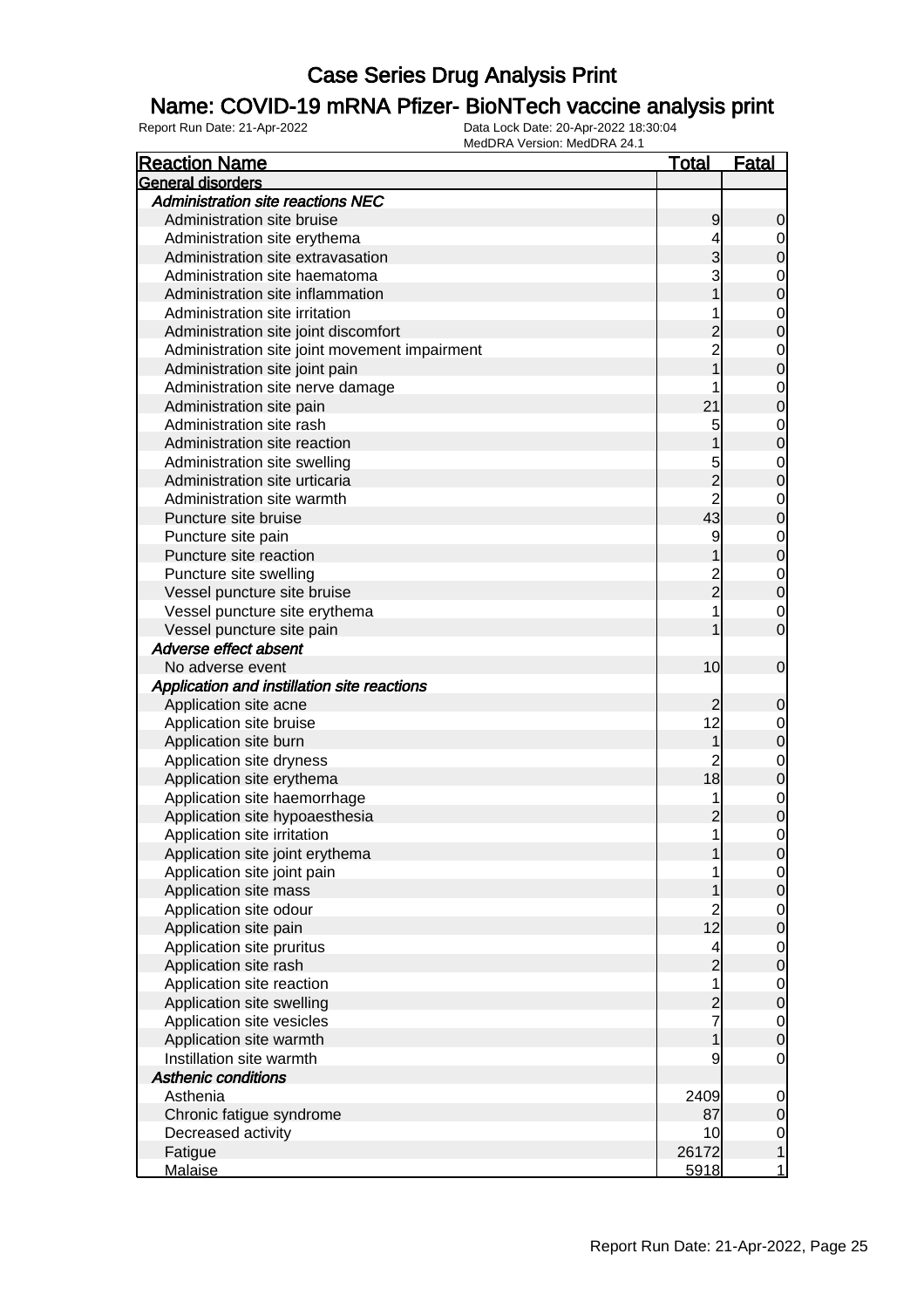### Name: COVID-19 mRNA Pfizer- BioNTech vaccine analysis print

| <b>Reaction Name</b>                                 | <b>Total</b>   | <b>Fatal</b>            |
|------------------------------------------------------|----------------|-------------------------|
| General disorders cont'd<br><b>General disorders</b> |                |                         |
| Sluggishness                                         | 19             | $\overline{0}$          |
| <b>Body temperature altered</b>                      |                |                         |
| Hyperthermia                                         | 7              | $\mathbf 0$             |
| Hyperthermia malignant                               |                | $\overline{0}$          |
| Hypothermia                                          | 27             | $\mathbf 0$             |
| Temperature regulation disorder                      | 15             | 0                       |
| Breast complications associated with device          |                |                         |
| Breast implant palpable                              | 1              | 0                       |
| Capsular contracture associated with breast implant  | $\overline{2}$ | $\overline{0}$          |
| Cardiac complications associated with device         |                |                         |
| Prosthetic cardiac valve thrombosis                  | $\overline{2}$ | $\mathbf 0$             |
| Complications associated with device NEC             |                |                         |
| Capsular contracture associated with implant         | 1              | $\mathbf 0$             |
| Complication of device removal                       | 3              | $\overline{0}$          |
| Injury associated with device                        | 5              | $\pmb{0}$               |
| Medical device pain                                  |                | $\mathbf 0$             |
| Medical device site swelling                         |                | $\mathbf 0$             |
| Phantom shocks                                       | $\overline{c}$ | 0                       |
| Death and sudden death                               |                |                         |
| Brain death                                          | 3              | $\overline{\mathbf{c}}$ |
| Cardiac death                                        | 3              | $\overline{2}$          |
| Clinical death                                       |                |                         |
| Death                                                | 191            | 191                     |
| Sudden cardiac death                                 |                |                         |
| Sudden death                                         | 27             | 27                      |
| Febrile disorders                                    |                |                         |
| Hyperpyrexia                                         | 10             | $\boldsymbol{0}$        |
| Pyrexia                                              | 16941          | $\overline{0}$          |
| <b>Feelings and sensations NEC</b>                   |                |                         |
| Chills                                               | 10535          | $\mathbf 0$             |
| Feeling abnormal                                     | 1846           | $\mathbf 0$             |
| Feeling cold                                         | 1378           | 0                       |
| Feeling drunk                                        | 82             | $\pmb{0}$               |
| Feeling hot                                          | 1310           | $\mathbf 0$             |
| Feeling jittery                                      | 34             | $\mathbf 0$             |
| Feeling of body temperature change                   | 370            | $\overline{0}$          |
| Feeling of relaxation                                | 3              | $\overline{0}$          |
| Hangover                                             | 85             | $\overline{0}$          |
| Hunger                                               | 51             | $\mathbf 0$             |
| Sensation of blood flow                              | 5              | $\overline{0}$          |
| Sensation of foreign body                            | 64             | $\mathbf 0$             |
| Sense of oppression                                  | 1              | $\overline{0}$          |
| Temperature intolerance                              | 53             | $\mathbf 0$             |
| <b>Thirst</b>                                        | 382            | $\overline{0}$          |
| Thirst decreased                                     | 2              | $\mathbf 0$             |
| <b>Fibrosis NEC</b>                                  |                |                         |
| Fibrosis                                             | 1              | $\mathbf 0$             |
| Gait disturbances                                    |                |                         |
| Gait deviation                                       | 1              | $\mathbf 0$             |
| Gait disturbance                                     | 294            | 0                       |
| Gait inability                                       | 113            | $\mathbf 0$             |
| Loss of control of legs                              | 29             | $\mathbf 0$             |
| <b>General signs and symptoms NEC</b>                |                |                         |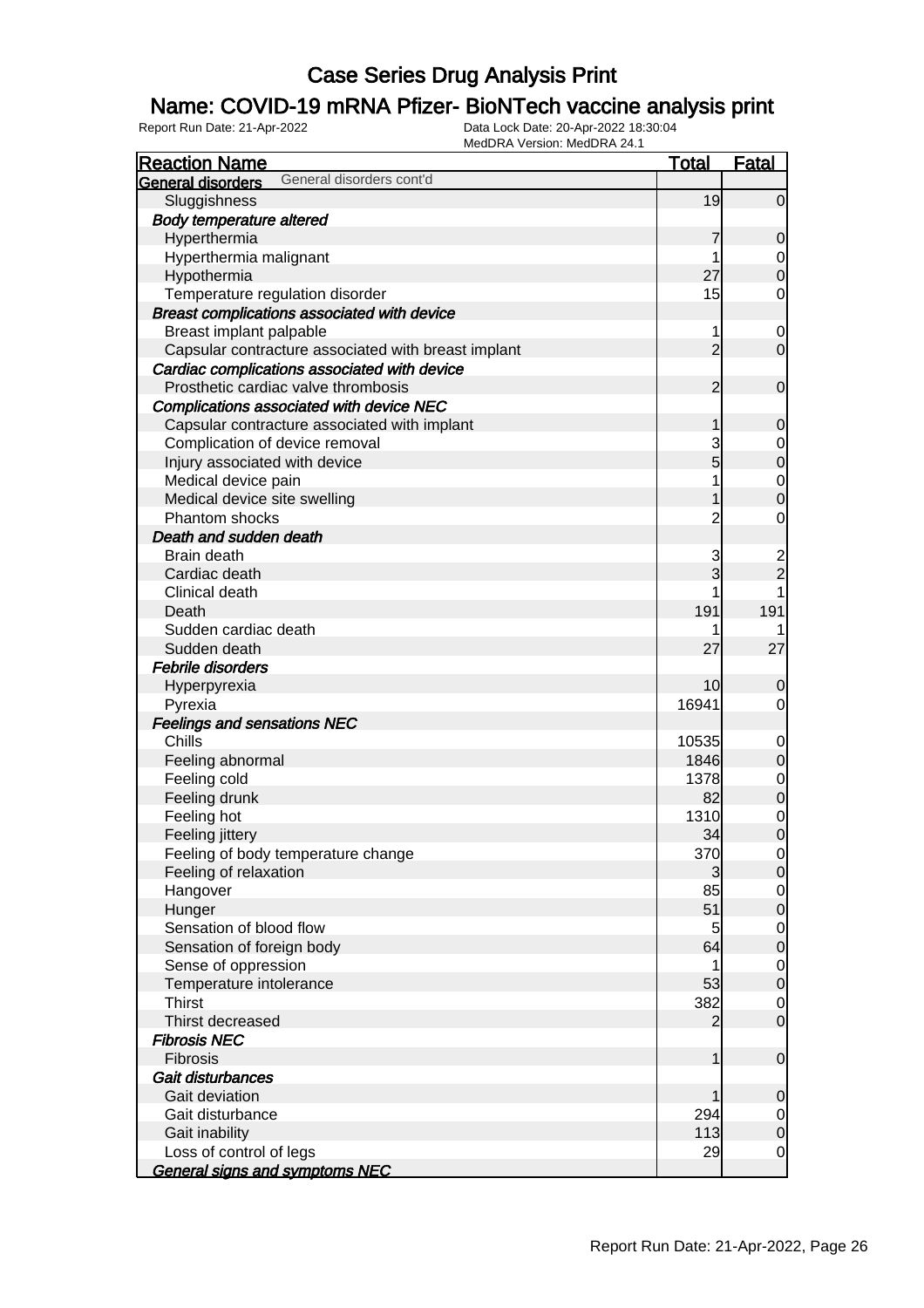### Name: COVID-19 mRNA Pfizer- BioNTech vaccine analysis print

| <b>Reaction Name</b>                                       | <u>Total</u>        | <b>Fatal</b>                   |
|------------------------------------------------------------|---------------------|--------------------------------|
| General disorders cont'd<br>General disorders              |                     |                                |
| Adhesion                                                   | $\overline{c}$      | 0                              |
| Chronic disease                                            |                     | $\mathbf 0$                    |
| Concomitant disease progression                            |                     |                                |
| Condition aggravated                                       | 352                 | $\mathbf 0$                    |
| Crepitations                                               | 5                   | $\mathbf 0$                    |
| Crying                                                     | 168                 | $\mathbf 0$                    |
| Deformity                                                  | 2                   | $\mathbf 0$                    |
| Developmental delay                                        | 1                   | $\mathbf 0$                    |
| Discharge                                                  | 13                  | $\mathbf 0$                    |
| Disease progression                                        | $\overline{2}$      | $\mathbf 0$                    |
| Disease recurrence                                         | 32                  | $\mathbf 0$                    |
| Effusion                                                   | 3                   | $\mathbf 0$                    |
| Energy increased                                           | 27                  | $\mathbf 0$                    |
| Exercise tolerance decreased                               | 44                  | $\mathbf 0$                    |
| Exercise tolerance increased                               | $\overline{c}$      | $\mathbf 0$                    |
| Fat tissue increased                                       |                     | $\mathbf 0$                    |
| Foaming at mouth                                           | 3                   |                                |
| General physical health deterioration                      | 17                  | $\frac{0}{2}$                  |
| General symptom                                            | 3                   | $\overline{0}$                 |
| Glassy eyes                                                | 8                   | $\mathbf 0$                    |
| High-pitched crying                                        | 3                   | $\mathbf 0$                    |
| <b>Illness</b>                                             | 2266                | $\mathbf 0$                    |
| Induration                                                 | 18                  | $\mathbf 0$                    |
| Influenza like illness                                     | 2695                | $\mathbf 0$                    |
| Irritability postvaccinal                                  | 2                   |                                |
| Local reaction                                             | 93                  | $\mathbf 0$                    |
|                                                            | 4                   | $\pmb{0}$                      |
| Moaning                                                    | 13                  | $\mathbf 0$                    |
| Multiple organ dysfunction syndrome                        |                     | 5                              |
| Nonspecific reaction<br>Organ failure                      | $\overline{c}$      | $\mathbf{0}$<br>$\overline{a}$ |
| Perforation                                                | 4<br>$\overline{2}$ |                                |
|                                                            | 4451                | $\mathbf 0$                    |
| Peripheral swelling                                        |                     | $\mathbf 0$                    |
| Physical deconditioning<br>Pre-existing condition improved | 2                   | $\mathbf 0$                    |
|                                                            | 9                   | $\mathbf 0$                    |
| Prolapse                                                   | 1<br>24             | $\mathbf 0$                    |
| Screaming                                                  | 26                  | $\mathbf 0$                    |
| Secretion discharge                                        |                     | $\overline{0}$                 |
| Swelling                                                   | 3594                | $\mathbf 0$                    |
| Swelling face                                              | 982                 | $\overline{0}$                 |
| Symptom recurrence<br><b>Terminal state</b>                |                     | $\pmb{0}$                      |
|                                                            |                     | $\overline{0}$                 |
| <b>Tissue irritation</b>                                   |                     | $\boldsymbol{0}$               |
| Tissue rupture                                             |                     | $\mathbf 0$                    |
| <b>Healing abnormal NEC</b>                                |                     |                                |
| Impaired healing                                           | 6                   | $\mathbf 0$                    |
| Implant and catheter site reactions                        |                     |                                |
| Implant site discolouration                                | $\overline{c}$      | $\mathbf 0$                    |
| Implant site pain                                          | $\overline{3}$      | $\mathbf 0$                    |
| Implant site rash                                          |                     | $\overline{0}$                 |
| Implant site reaction                                      |                     | $\mathbf 0$                    |
| Implant site swelling                                      | 2<br>1              | $\overline{0}$                 |
| Implant site urticaria                                     |                     | $\boldsymbol{0}$               |
| Implant site warmth                                        | 3                   | $\overline{0}$                 |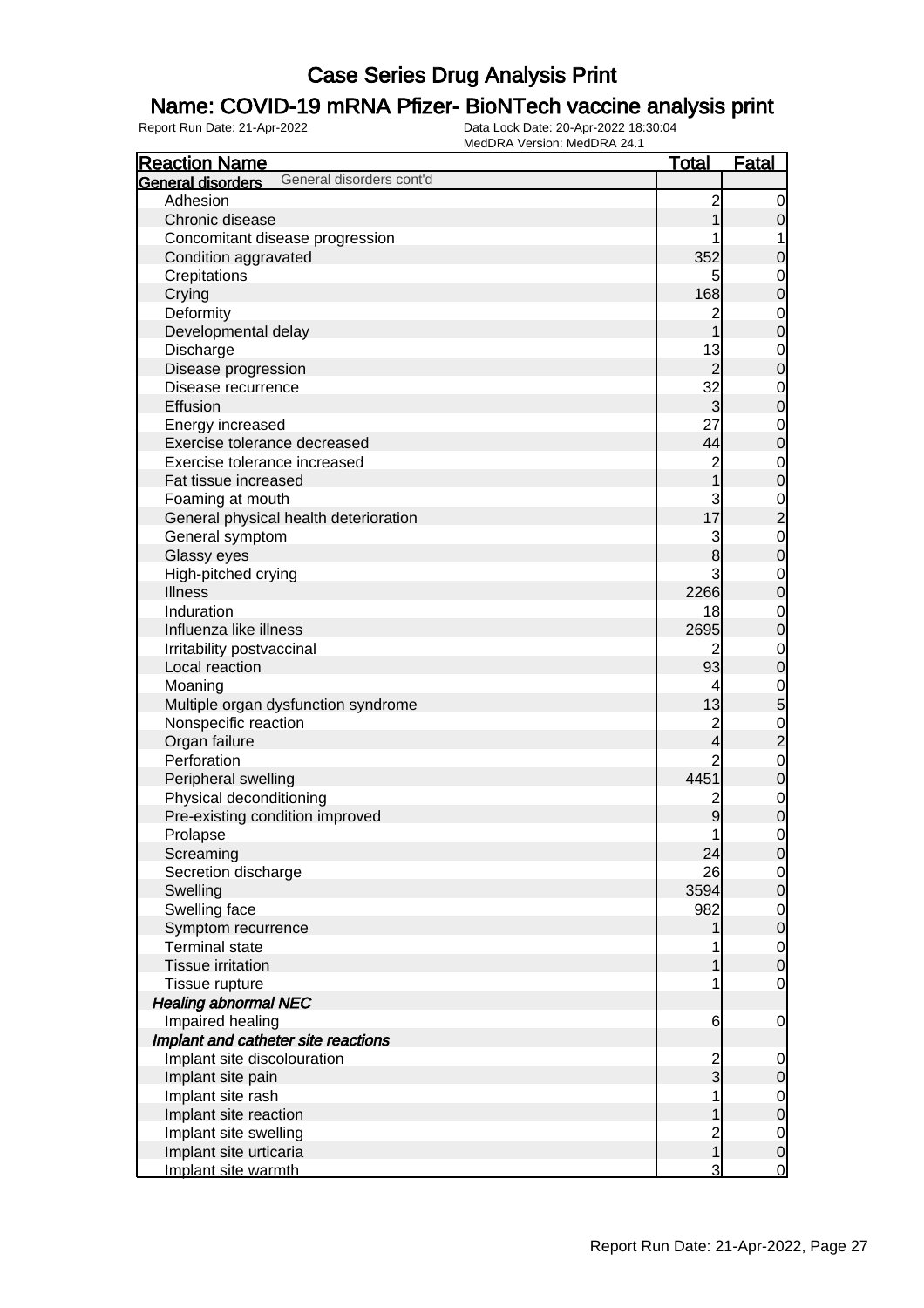### Name: COVID-19 mRNA Pfizer- BioNTech vaccine analysis print

| <b>Reaction Name</b>                                 | <u>Total</u>   | <u>Fatal</u>                         |
|------------------------------------------------------|----------------|--------------------------------------|
| General disorders cont'd<br><b>General disorders</b> |                |                                      |
| <b>Inflammations</b>                                 |                |                                      |
| Chronic inflammatory response syndrome               | 1              | $\overline{0}$                       |
| Foreign body reaction                                |                | $\overline{0}$                       |
| Granuloma                                            |                |                                      |
| Inflammation                                         | 655            | 0<br>0                               |
| Papillitis                                           | 1              |                                      |
| Scar inflammation                                    | 3              | $0\atop 0$                           |
| <b>Serositis</b>                                     | 1              |                                      |
| Soft tissue inflammation                             | 1              | $\begin{matrix} 0 \\ 0 \end{matrix}$ |
| Systemic inflammatory response syndrome              | 6              | $\overline{O}$                       |
| Infusion site reactions                              |                |                                      |
| Infusion site coldness                               | 1              | $\overline{0}$                       |
| Infusion site discolouration                         |                | $\mathbf 0$                          |
| Infusion site joint effusion                         |                |                                      |
| Infusion site joint pain                             | 2              | $\begin{matrix}0\\0\end{matrix}$     |
| Infusion site mass                                   | 1              |                                      |
| Infusion site nerve damage                           |                | $0$<br>0                             |
| Infusion site pain                                   | 5              |                                      |
| Infusion site pruritus                               | 3              | $\begin{matrix}0\\0\end{matrix}$     |
| Infusion site swelling                               | $\overline{2}$ |                                      |
| Infusion site urticaria                              | $\overline{1}$ | $\begin{matrix} 0 \\ 0 \end{matrix}$ |
| Infusion site warmth                                 | $\overline{2}$ | $\mathbf 0$                          |
| Injection site reactions                             |                |                                      |
| Injected limb mobility decreased                     | 38             | $\mathbf{0}$                         |
| Injection site bruising                              | 73             | $\mathbf 0$                          |
| Injection site coldness                              | 1              |                                      |
| Injection site cyst                                  | 3              | $0\atop 0$                           |
| Injection site discolouration                        | 5              |                                      |
| Injection site discomfort                            | 10             | $0\atop 0$                           |
| Injection site eczema                                |                |                                      |
| Injection site erythema                              | 442            | $\begin{matrix}0\\0\end{matrix}$     |
| Injection site extravasation                         | 1              |                                      |
| Injection site haematoma                             | 2              | $\begin{matrix}0\\0\end{matrix}$     |
| Injection site haemorrhage                           | 10             |                                      |
| Injection site hypersensitivity                      | $\overline{2}$ | $\begin{matrix} 0 \\ 0 \end{matrix}$ |
| Injection site hypoaesthesia                         | 17             | 0                                    |
| Injection site indentation                           | 10             | 0                                    |
| Injection site induration                            | 4              | $\overline{0}$                       |
| Injection site inflammation                          | 50             | $\overline{O}$                       |
| Injection site injury                                |                | $\overline{0}$                       |
| Injection site irritation                            | $\frac{2}{3}$  | $\mathbf 0$                          |
| Injection site joint discomfort                      |                | $\overline{0}$                       |
| Injection site joint erythema                        | $\frac{2}{4}$  | $\mathbf 0$                          |
| Injection site joint movement impairment             |                | $\overline{0}$                       |
| Injection site joint pain                            | 15             | $\mathbf 0$                          |
| Injection site lymphadenopathy                       | 1              | $\overline{0}$                       |
| Injection site macule                                |                | $\overline{O}$                       |
| Injection site mass                                  | 643            | $\overline{0}$                       |
| Injection site movement impairment                   |                | $\mathbf 0$                          |
| Injection site muscle weakness                       |                | $\overline{0}$                       |
| Injection site necrosis                              | 4              | $\overline{O}$                       |
| Injection site nerve damage                          | 1              | $\overline{0}$                       |
| Injection site nodule                                | 1              | $\overline{0}$                       |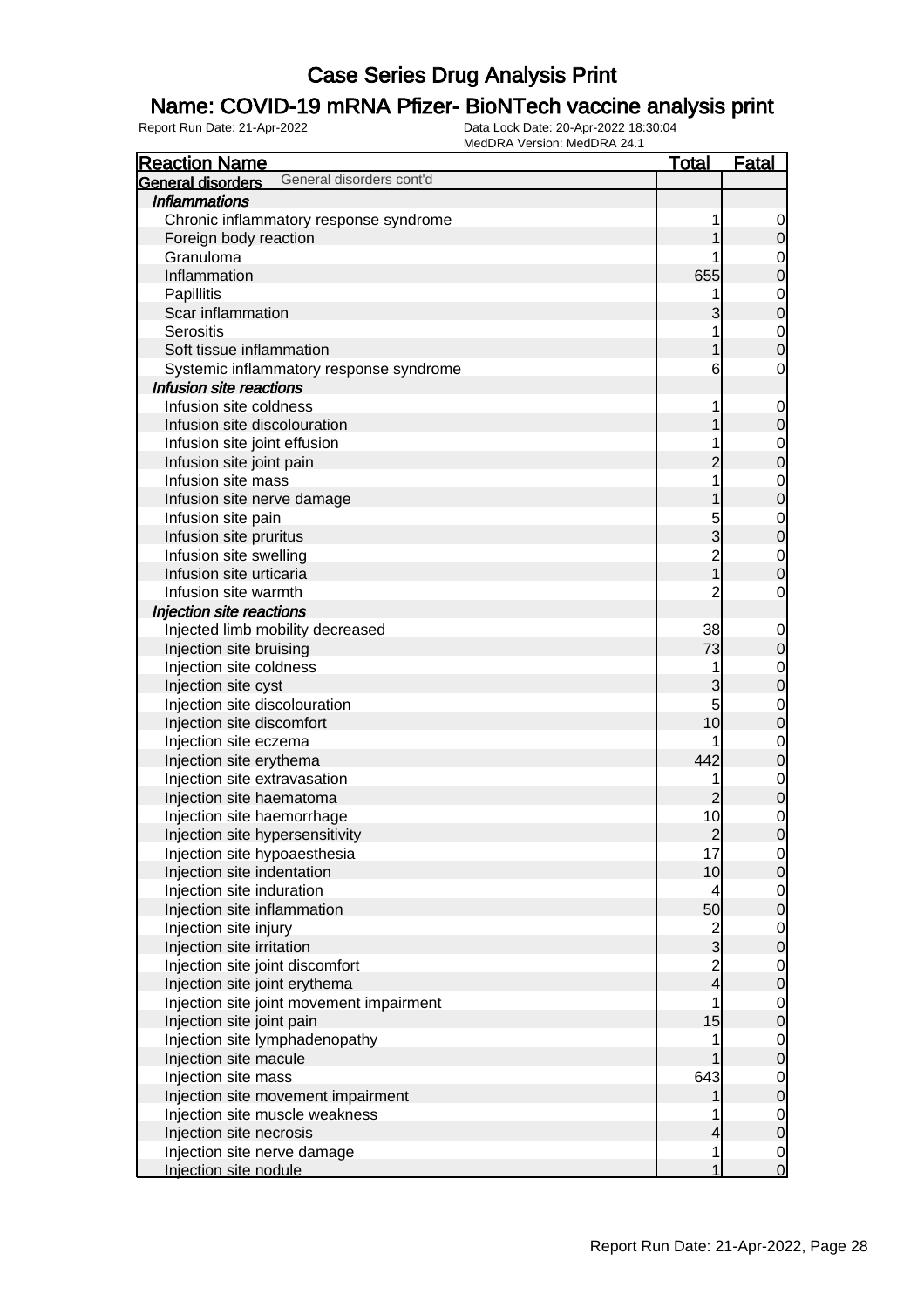### Name: COVID-19 mRNA Pfizer- BioNTech vaccine analysis print

| <b>Reaction Name</b>                          | <u>Total</u>   | <b>Fatal</b>                    |
|-----------------------------------------------|----------------|---------------------------------|
| General disorders cont'd<br>General disorders |                |                                 |
| Injection site oedema                         | 19             | $\mathbf 0$                     |
| Injection site pain                           | 3213           | $\mathbf 0$                     |
| Injection site pallor                         |                | $\mathbf 0$                     |
| Injection site paraesthesia                   | 15             | $\mathbf 0$                     |
| Injection site pruritus                       | 248            | $\mathbf 0$                     |
| Injection site rash                           | 204            | $\overline{0}$                  |
| Injection site reaction                       | 58             | $\mathbf 0$                     |
| Injection site scab                           | 4              | $\overline{0}$                  |
| Injection site scar                           |                | $\mathbf{0}$                    |
| Injection site swelling                       | 352            | $\overline{0}$                  |
| Injection site urticaria                      | 36             | $\mathbf{0}$                    |
| Injection site vesicles                       | 10             | $\mathbf 0$                     |
| Injection site warmth                         | 210            | $\mathbf 0$                     |
| <b>Interactions</b>                           |                |                                 |
| Alcohol interaction                           | 5              | $\mathbf 0$                     |
| Drug interaction                              | 32             | $\boldsymbol{0}$                |
| Inhibitory drug interaction                   | 3              | $\mathbf 0$                     |
| <b>Mass conditions NEC</b>                    |                |                                 |
|                                               | 59             |                                 |
| Cyst<br>Mass                                  | 89             | $\mathbf 0$<br>$\boldsymbol{0}$ |
| Nodule                                        | 45             | $\mathbf 0$                     |
| Mucosal findings abnormal                     |                |                                 |
| Mucosa vesicle                                | 1              |                                 |
|                                               |                | $\mathbf 0$                     |
| Mucosal dryness                               | 1              | $\mathbf 0$                     |
| Mucosal haemorrhage<br>Mucosal inflammation   | 10             | $\mathbf{0}$                    |
| Mucosal ulceration                            | 3              | $\overline{0}$                  |
|                                               | 1              | $\mathbf{0}$                    |
| Oedema mucosal                                | $\overline{c}$ | $\overline{0}$                  |
| Polyp                                         | 5              | $\mathbf 0$                     |
| <b>Necrosis NEC</b>                           |                |                                 |
| Fat necrosis                                  | 4<br>5         | $\mathbf 0$                     |
| Necrosis                                      |                | $\mathbf 0$                     |
| Oedema NEC                                    |                |                                 |
| Face oedema                                   | 35             | $\mathbf 0$                     |
| Generalised oedema                            | 6              | $\mathbf 0$                     |
| Localised oedema                              | 21             | $\overline{0}$                  |
| Oedema                                        | 95             | $\overline{0}$                  |
| Oedema peripheral                             | 103            | $\overline{0}$                  |
| Pain and discomfort NEC                       |                |                                 |
| Axillary pain                                 | 4068           | $\mathbf 0$                     |
| Breakthrough pain                             |                | $\mathbf 0$                     |
| Chest discomfort                              | 2082           | $\boldsymbol{0}$                |
| Chest pain                                    | 6816           | $\mathbf 0$                     |
| Discomfort                                    | 585            | $\boldsymbol{0}$                |
| Facial discomfort                             | 21             | $\mathbf 0$                     |
| Facial pain                                   | 238            | $\mathbf 0$                     |
| First bite syndrome                           |                | $\mathbf 0$                     |
| Inflammatory pain                             | 21             | $\boldsymbol{0}$                |
| Non-cardiac chest pain                        | 36             | $\mathbf 0$                     |
| Pain                                          | 10124          | $\boldsymbol{0}$                |
| Suprapubic pain                               |                | $\mathbf 0$                     |
| <b>Tenderness</b>                             | 741            | $\boldsymbol{0}$                |
| Visceral pain                                 | 2              | <u>0</u>                        |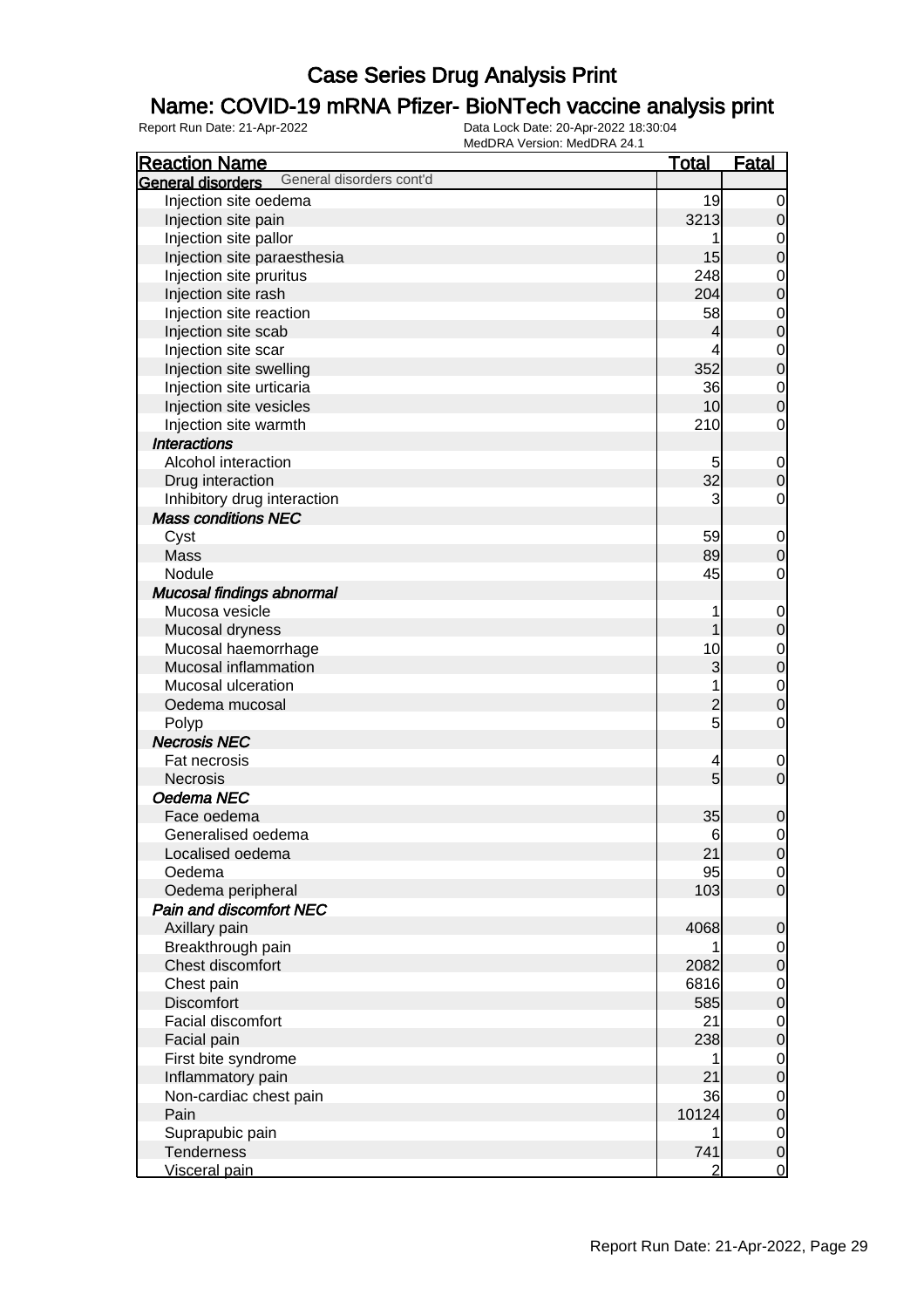### Name: COVID-19 mRNA Pfizer- BioNTech vaccine analysis print

| <b>Reaction Name</b>                                             | <u>Total</u>   | <u>Fatal</u>                         |
|------------------------------------------------------------------|----------------|--------------------------------------|
| General disorders cont'd<br>General disorders                    |                |                                      |
| Therapeutic and nontherapeutic responses                         |                |                                      |
| Adverse drug reaction                                            | 35             | $\overline{0}$                       |
| Adverse food reaction                                            | 3              | $\mathsf{O}$                         |
| Adverse reaction                                                 |                |                                      |
| Drug ineffective                                                 | 542            | $0\atop 0$                           |
| Drug intolerance                                                 | 4              |                                      |
| Drug resistance                                                  | 1              | $\begin{matrix} 0 \\ 0 \end{matrix}$ |
| Immediate post-injection reaction                                | 4              |                                      |
| Inadequate analgesia                                             | 9              | $\begin{matrix}0\\0\end{matrix}$     |
| No reaction on previous exposure to drug                         | 25             |                                      |
| Product intolerance                                              | 1              | $\begin{matrix} 0 \\ 0 \end{matrix}$ |
| Therapeutic product effect decreased                             | $\overline{c}$ |                                      |
| Therapeutic product effect delayed                               | $\overline{2}$ | $\begin{matrix}0\\0\end{matrix}$     |
| Therapeutic product effect increased                             | 1              |                                      |
| Therapeutic product ineffective                                  | 3              | $\begin{matrix}0\\0\end{matrix}$     |
|                                                                  | $\overline{2}$ |                                      |
| Therapeutic response decreased                                   | 99             | $\begin{matrix}0\\0\end{matrix}$     |
| Therapeutic response unexpected                                  |                |                                      |
| Therapy non-responder                                            |                | $\begin{matrix} 0 \\ 0 \end{matrix}$ |
| <b>Treatment failure</b>                                         | 12             |                                      |
| Vaccination failure                                              | 108            | $\mathbf 0$                          |
| <b>Trophic disorders</b>                                         |                |                                      |
| Abnormal organ growth                                            | 1              | $0\atop 0$                           |
| Atrophy                                                          | 3              |                                      |
| Calcinosis                                                       | $\overline{2}$ | $\begin{matrix} 0 \\ 0 \end{matrix}$ |
| Hyperplasia                                                      | $\overline{1}$ |                                      |
| Hypertrophy                                                      |                | $\mathbf 0$                          |
| <b>Ulcers NEC</b>                                                |                |                                      |
| Ulcer                                                            | 39             | $\mathbf{0}$                         |
| Ulcer haemorrhage                                                |                | $\overline{O}$                       |
| Vaccination site reactions                                       |                |                                      |
| Extensive swelling of vaccinated limb                            | 25             | $\mathbf 0$                          |
| Shoulder injury related to vaccine administration                | 69             |                                      |
| Vaccination site anaesthesia                                     |                | $0\atop 0$                           |
| Vaccination site bruising                                        | 144            |                                      |
| Vaccination site coldness                                        | 4              | $\begin{matrix} 0 \\ 0 \end{matrix}$ |
| Vaccination site cyst                                            | 7              | $\overline{0}$                       |
| Vaccination site dermatitis                                      | $\overline{2}$ | 0                                    |
| Vaccination site discharge                                       |                | $\Omega$                             |
| Vaccination site discolouration                                  | 17             | $\mathbf 0$                          |
| Vaccination site discomfort                                      | 54             | $\overline{0}$                       |
| Vaccination site dryness                                         | $\overline{c}$ | $\boldsymbol{0}$                     |
| Vaccination site eczema                                          |                | $\overline{0}$                       |
| Vaccination site erythema                                        | 684            | $\boldsymbol{0}$                     |
| Vaccination site granuloma                                       | 5              | $\overline{0}$                       |
| Vaccination site haematoma                                       | $\overline{2}$ | $\mathbf 0$                          |
| Vaccination site haemorrhage                                     | 32             | $\overline{0}$                       |
| Vaccination site hypersensitivity                                | $\overline{5}$ | $\mathbf 0$                          |
| Vaccination site hypoaesthesia                                   | 20             |                                      |
| Vaccination site induration                                      | 82             | $\overline{0}$<br>$\mathbf 0$        |
| Vaccination site inflammation                                    | 66             |                                      |
|                                                                  |                | $\overline{0}$                       |
| Vaccination site injury                                          | 1              | $\mathbf 0$                          |
|                                                                  |                |                                      |
| Vaccination site irritation<br>Vaccination site joint discomfort | 16<br>3        | $\overline{0}$<br>$\overline{O}$     |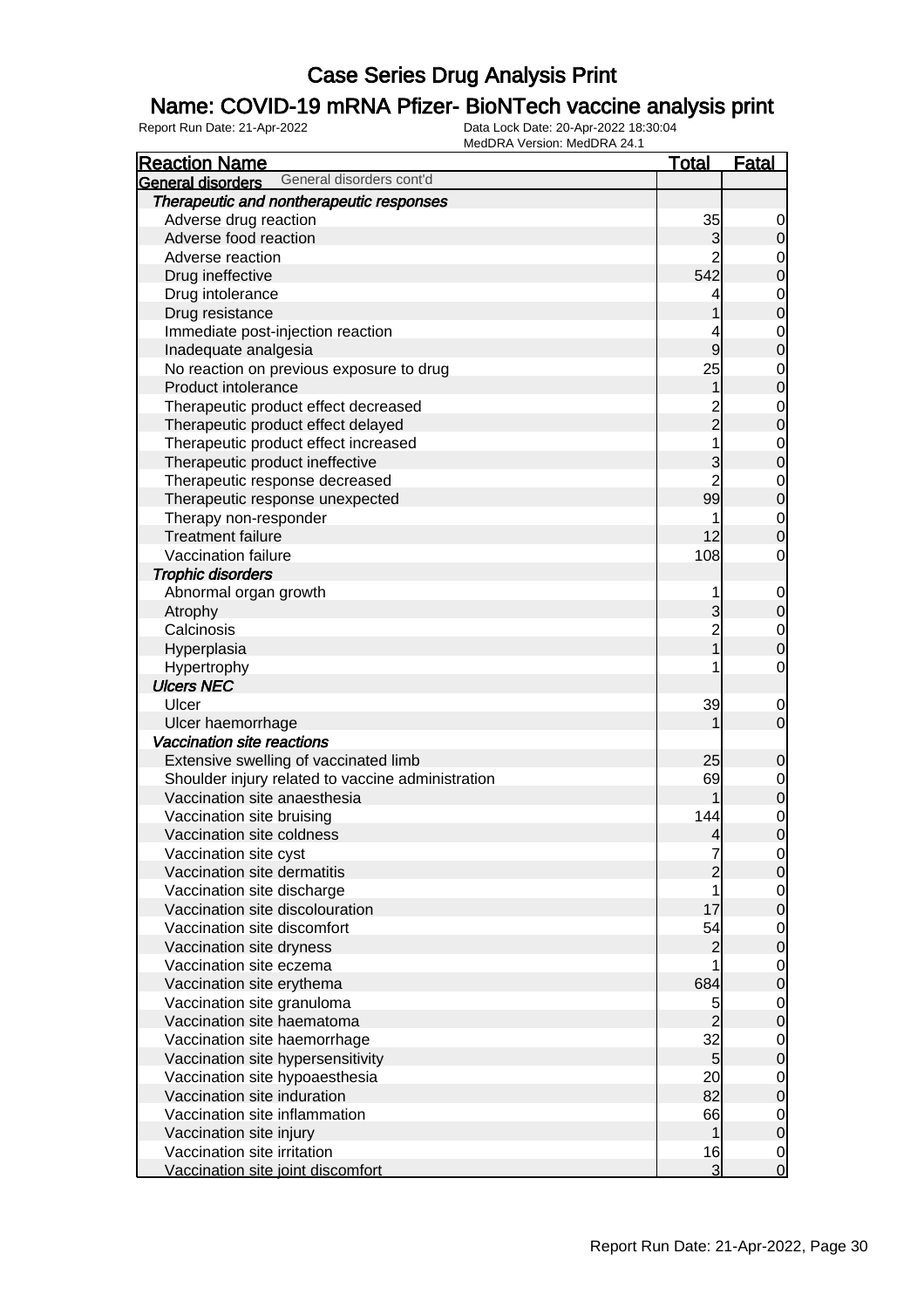### Name: COVID-19 mRNA Pfizer- BioNTech vaccine analysis print

| <b>Reaction Name</b>                          | <b>IVICULITA VEISIUII. IVICULITA 24.</b> I<br><u>Total</u> | <b>Fatal</b>                     |
|-----------------------------------------------|------------------------------------------------------------|----------------------------------|
| General disorders cont'd<br>General disorders |                                                            |                                  |
| Vaccination site joint erythema               | 12                                                         | $\mathbf 0$                      |
| Vaccination site joint inflammation           | 1                                                          | $\mathbf 0$                      |
| Vaccination site joint movement impairment    | 22                                                         | $\mathbf 0$                      |
| Vaccination site joint pain                   | 35                                                         | $\mathbf 0$                      |
| Vaccination site joint swelling               | 4                                                          | $\begin{matrix}0\\0\end{matrix}$ |
| Vaccination site joint warmth                 |                                                            |                                  |
| Vaccination site lymphadenopathy              | 8                                                          | $\mathbf{0}$                     |
| Vaccination site macule                       |                                                            | $\overline{0}$                   |
| Vaccination site mass                         | 340                                                        | $0\atop 0$                       |
| Vaccination site movement impairment          | 97                                                         |                                  |
| Vaccination site necrosis                     |                                                            | $\begin{matrix}0\\0\end{matrix}$ |
| Vaccination site nerve damage                 |                                                            |                                  |
| Vaccination site nodule                       | 6                                                          | $\begin{matrix}0\\0\end{matrix}$ |
| Vaccination site oedema                       | 3                                                          |                                  |
| Vaccination site pain                         | 2415                                                       | $\mathbf{O}$                     |
| Vaccination site papule                       | 2                                                          | $\overline{0}$                   |
| Vaccination site paraesthesia                 | 10                                                         | $\begin{matrix}0\\0\end{matrix}$ |
| Vaccination site phlebitis                    |                                                            |                                  |
| Vaccination site photosensitivity reaction    |                                                            | $\mathbf{O}$                     |
| Vaccination site pruritus                     | 189                                                        | $\overline{0}$                   |
| Vaccination site rash                         | 154                                                        | $\mathbf{0}$                     |
| Vaccination site reaction                     | 37                                                         | $\overline{0}$                   |
| Vaccination site scab                         | 3                                                          | $\mathbf{O}$                     |
| Vaccination site scar                         | 3                                                          | $\overline{0}$                   |
| Vaccination site swelling                     | 658                                                        | $0$<br>0                         |
| Vaccination site thrombosis                   |                                                            |                                  |
| Vaccination site ulcer                        | 3                                                          | $\begin{matrix}0\\0\end{matrix}$ |
| Vaccination site urticaria                    | 11                                                         |                                  |
| Vaccination site vesicles                     | 13                                                         | $\mathbf 0$                      |
| Vaccination site warmth                       | 303                                                        | $\overline{0}$                   |
| Vascular complications associated with device |                                                            |                                  |
| Vascular stent thrombosis                     | 1                                                          | $\mathbf 0$                      |
| Withdrawal and rebound effects                |                                                            |                                  |
| Drug withdrawal syndrome                      | 4                                                          | 0                                |
| Withdrawal syndrome                           | 48                                                         |                                  |
| <b>General disorders SOC TOTAL</b>            | <u>121825  </u>                                            | 236                              |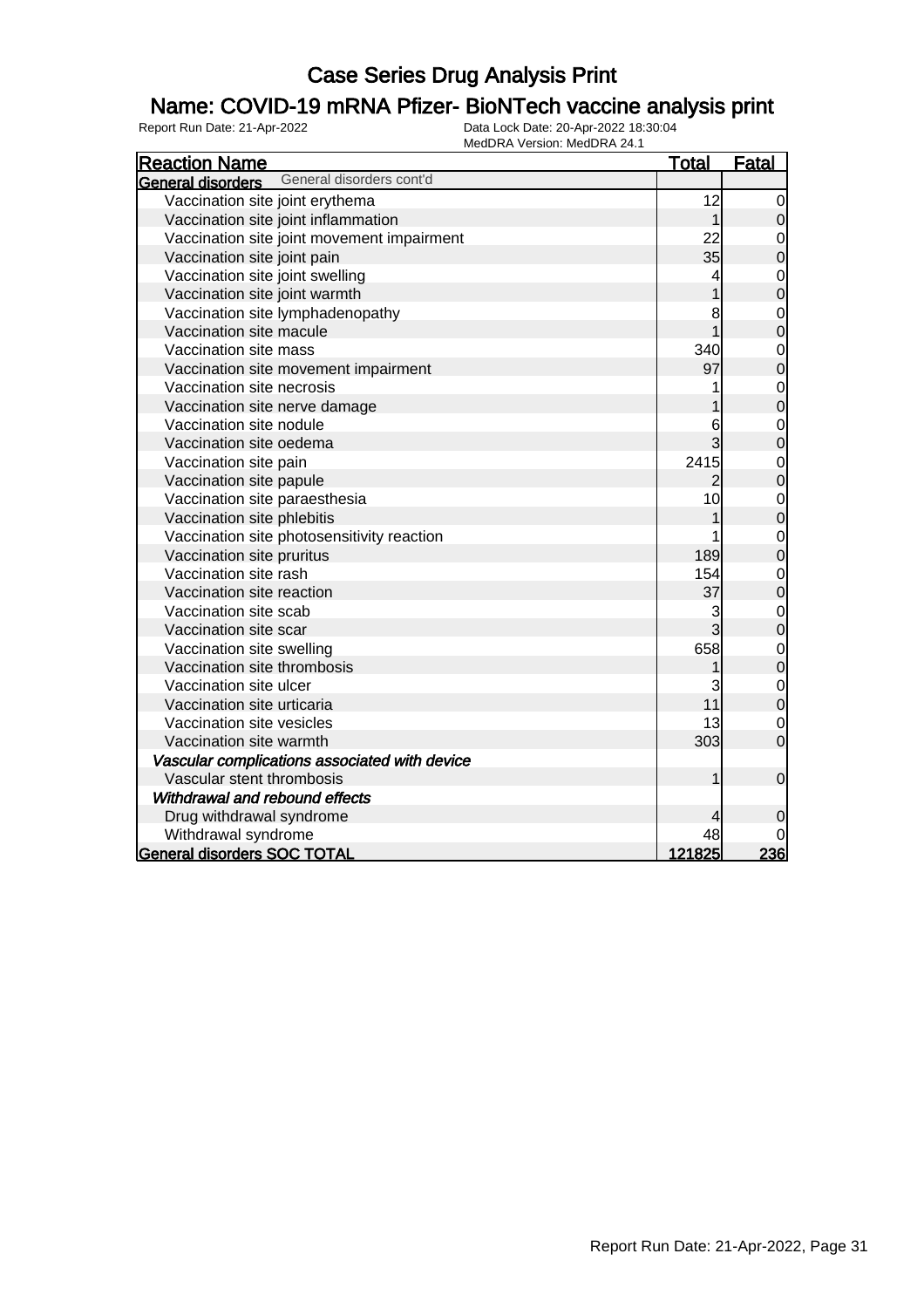### Name: COVID-19 mRNA Pfizer- BioNTech vaccine analysis print

| <b>Reaction Name</b>                             | <u>Total</u>   | <b>Fatal</b>   |
|--------------------------------------------------|----------------|----------------|
| <b>Hepatic disorders</b>                         |                |                |
| <b>Bile duct infections and inflammations</b>    |                |                |
| <b>Biliary colic</b>                             | 19             | 0              |
| Cholangitis                                      |                | 0              |
| <b>Cholecystitis and cholelithiasis</b>          |                |                |
| Cholecystitis                                    | 4              | $\mathbf 0$    |
| Cholecystitis acute                              | $\overline{2}$ | 0              |
| Cholelithiasis                                   | 13             | 0              |
| <b>Cholestasis and jaundice</b>                  |                |                |
| Cholestasis                                      | $\overline{c}$ | $\mathbf 0$    |
| Cholestasis of pregnancy                         |                | 0              |
| Jaundice                                         | 29             | $\mathbf 0$    |
| Jaundice cholestatic                             | 10             | 0              |
| Ocular icterus                                   | $\overline{c}$ | 0              |
| Gallbladder disorders NEC                        |                |                |
| Gallbladder disorder                             | 4              | $\mathbf 0$    |
| Gallbladder enlargement                          | 1              | $\mathbf 0$    |
| Hepatic and hepatobiliary disorders NEC          |                |                |
| Hepatic cyst                                     |                | 0              |
| <b>Hepatic lesion</b>                            | 1              | $\mathbf 0$    |
| Liver disorder                                   | 17             | $\overline{0}$ |
| Hepatic enzymes and function abnormalities       |                |                |
| Hepatic function abnormal                        | $\overline{9}$ | $\mathbf 0$    |
| Hepatic failure and associated disorders         |                |                |
| Acute hepatic failure                            | 2              | 0              |
| Hepatic failure                                  | $\overline{2}$ | 1              |
| <b>Hepatic fibrosis and cirrhosis</b>            |                |                |
| Hepatic cirrhosis                                | 1              | 0              |
| Hepatic vascular disorders                       |                |                |
| Congestive hepatopathy                           | $\overline{c}$ | 0              |
| Hepatic artery embolism                          |                | 0              |
| Hepatic haemorrhage                              | $\overline{c}$ | $\mathbf 0$    |
| Hepatic vein thrombosis                          | 5              | 0              |
| Portal vein thrombosis                           | 8              | 0              |
| Portosplenomesenteric venous thrombosis          | 1              | $\mathbf 0$    |
| <b>Hepatobiliary signs and symptoms</b>          |                |                |
| Hepatic pain                                     | 36             | $\overline{0}$ |
| Hepatomegaly                                     | 7              | $\overline{0}$ |
| Liver tenderness                                 | 3              | $\mathbf 0$    |
| Hepatocellular damage and hepatitis NEC          |                |                |
| Autoimmune hepatitis                             | 16             | $\overline{0}$ |
| Drug-induced liver injury                        | 3              | $\mathbf 0$    |
| Hepatic steatosis                                | $\overline{5}$ | 0              |
| Hepatitis                                        | 17             | $\mathbf 0$    |
| Hepatitis acute                                  | 3              | $\mathbf 0$    |
| Hepatitis toxic                                  | $\overline{c}$ | $\mathbf 0$    |
| Hepatotoxicity                                   |                | $\mathbf 0$    |
| Immune-mediated hepatic disorder                 |                | $\mathbf 0$    |
| Liver injury                                     | 28             | $\mathbf 0$    |
| Obstructive bile duct disorders (excl neoplasms) |                |                |
| <b>Bile duct stenosis</b>                        |                | $\mathbf 0$    |
| <b>Hepatic disorders SOC TOTAL</b>               | 263            | 1              |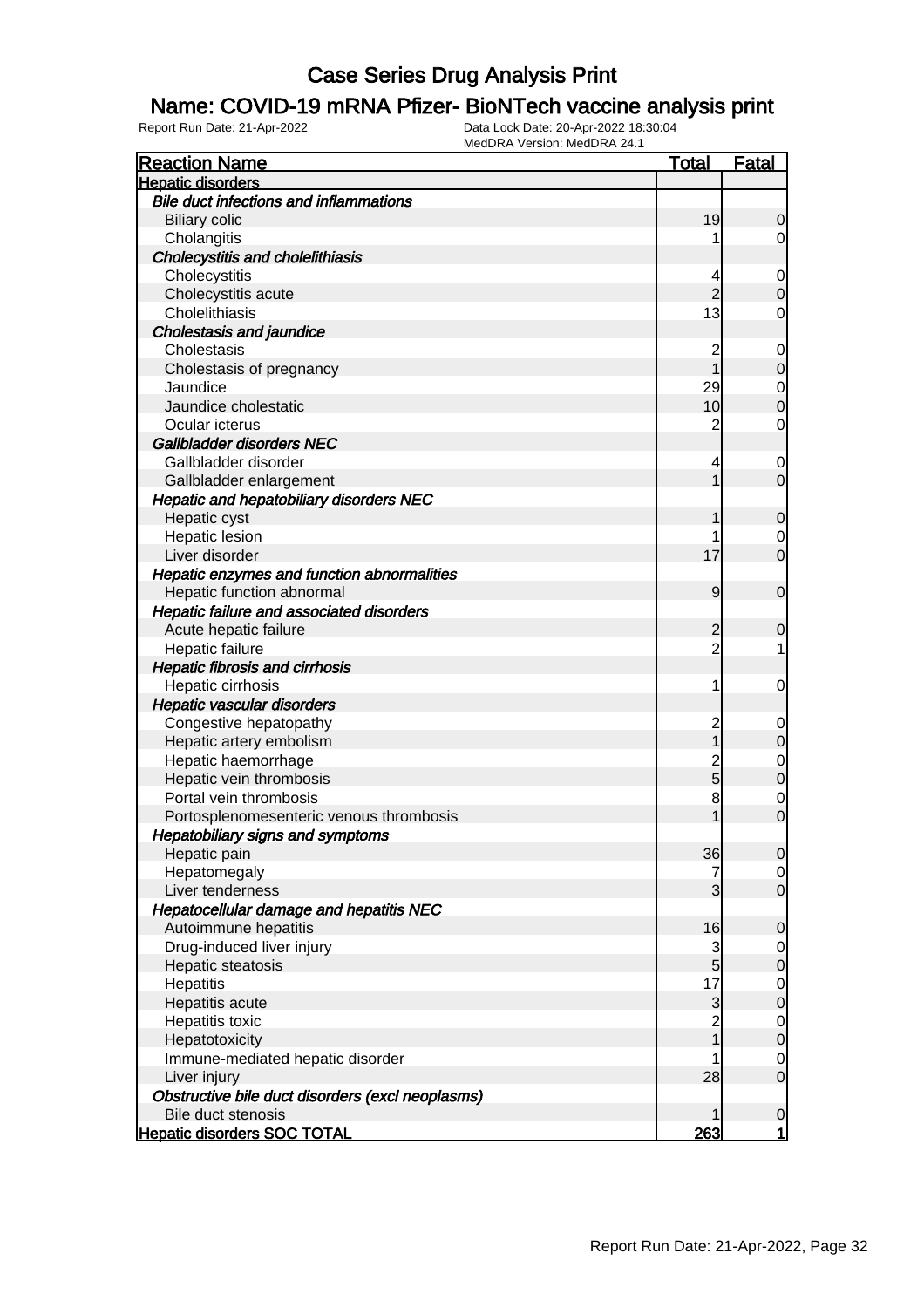### Name: COVID-19 mRNA Pfizer- BioNTech vaccine analysis print

| <b>Reaction Name</b>                                          | <b>Total</b>   | <b>Fatal</b>     |
|---------------------------------------------------------------|----------------|------------------|
| Immune system disorders                                       |                |                  |
| Acute and chronic sarcoidosis                                 |                |                  |
| Loefgren syndrome                                             | 1              | 0                |
| Sarcoidosis                                                   | 20             | $\overline{0}$   |
| <b>Allergic conditions NEC</b>                                |                |                  |
| Allergic oedema                                               | 19             | 0                |
| Allergy to animal                                             | $\overline{c}$ | $\mathbf 0$      |
| Allergy to arthropod bite                                     |                | $\mathbf 0$      |
| Allergy to arthropod sting                                    | $\overline{2}$ | $\mathbf 0$      |
| Allergy to metals                                             | 3              | 0                |
| Allergy to sting                                              |                | $\mathbf 0$      |
| Hypersensitivity                                              | 1166           | 0                |
| Infusion related hypersensitivity reaction                    | 3              | $\mathbf 0$      |
| Mite allergy                                                  | $\overline{2}$ | 0                |
| Multiple allergies                                            | 17             | $\mathbf 0$      |
| Serum sickness                                                | 3              | $\mathbf 0$      |
| Serum sickness-like reaction                                  | 6              | $\mathbf 0$      |
| Type I hypersensitivity                                       |                | $\mathbf 0$      |
| Type III immune complex mediated reaction                     | 4              | $\overline{0}$   |
| Type IV hypersensitivity reaction                             | 7              | $\mathbf 0$      |
| Allergies to foods, food additives, drugs and other chemicals |                |                  |
| Allergic reaction to excipient                                |                | 0                |
| Allergy to chemicals                                          |                | $\mathbf 0$      |
| Allergy to vaccine                                            | 48             | 0                |
| Contrast media reaction                                       | $\overline{c}$ | $\mathbf 0$      |
| Drug hypersensitivity                                         | 42             | $\mathbf 0$      |
| Food allergy                                                  | 45             | $\mathbf 0$      |
| Milk allergy                                                  | 3              | 0                |
| Oral allergy syndrome                                         | 3              | $\mathbf 0$      |
| Polymers allergy                                              |                | $\mathbf 0$      |
| Reaction to colouring                                         |                | $\mathbf 0$      |
| Reaction to excipient                                         | 11             | $\mathbf 0$      |
| Reaction to preservatives                                     | 5              | $\mathbf 0$      |
| Rubber sensitivity                                            |                | 0                |
| Smoke sensitivity                                             | 1              | $\overline{0}$   |
| Anaphylactic and anaphylactoid responses                      |                |                  |
| Anaphylactic reaction                                         | 563            | 1                |
| Anaphylactic shock                                            | 66             | $\overline{0}$   |
| Anaphylactoid reaction                                        | 25             | $\mathbf 0$      |
| Anaphylactoid shock                                           | 4              | $\mathbf 0$      |
| <b>Atopic disorders</b>                                       |                |                  |
| Atopy                                                         | 3              | $\mathbf 0$      |
| Seasonal allergy                                              | 115            | $\overline{0}$   |
| Autoimmune disorders NEC                                      |                |                  |
| Autoimmune disorder                                           | 57             | $\mathbf 0$      |
| <b>Autoinflammatory diseases</b>                              |                |                  |
| Autoinflammatory disease                                      | 1              | $\mathbf 0$      |
| Immune and associated conditions NEC                          |                |                  |
| Anamnestic reaction                                           |                | 0                |
| Bacille Calmette-Guerin scar reactivation                     | 67             | $\overline{0}$   |
| Cytokine release syndrome                                     |                | $\mathbf 0$      |
| Cytokine storm                                                |                | 0                |
| Decreased immune responsiveness                               | 4              | $\boldsymbol{0}$ |
| Graft versus host disease                                     | $\overline{2}$ | $\overline{0}$   |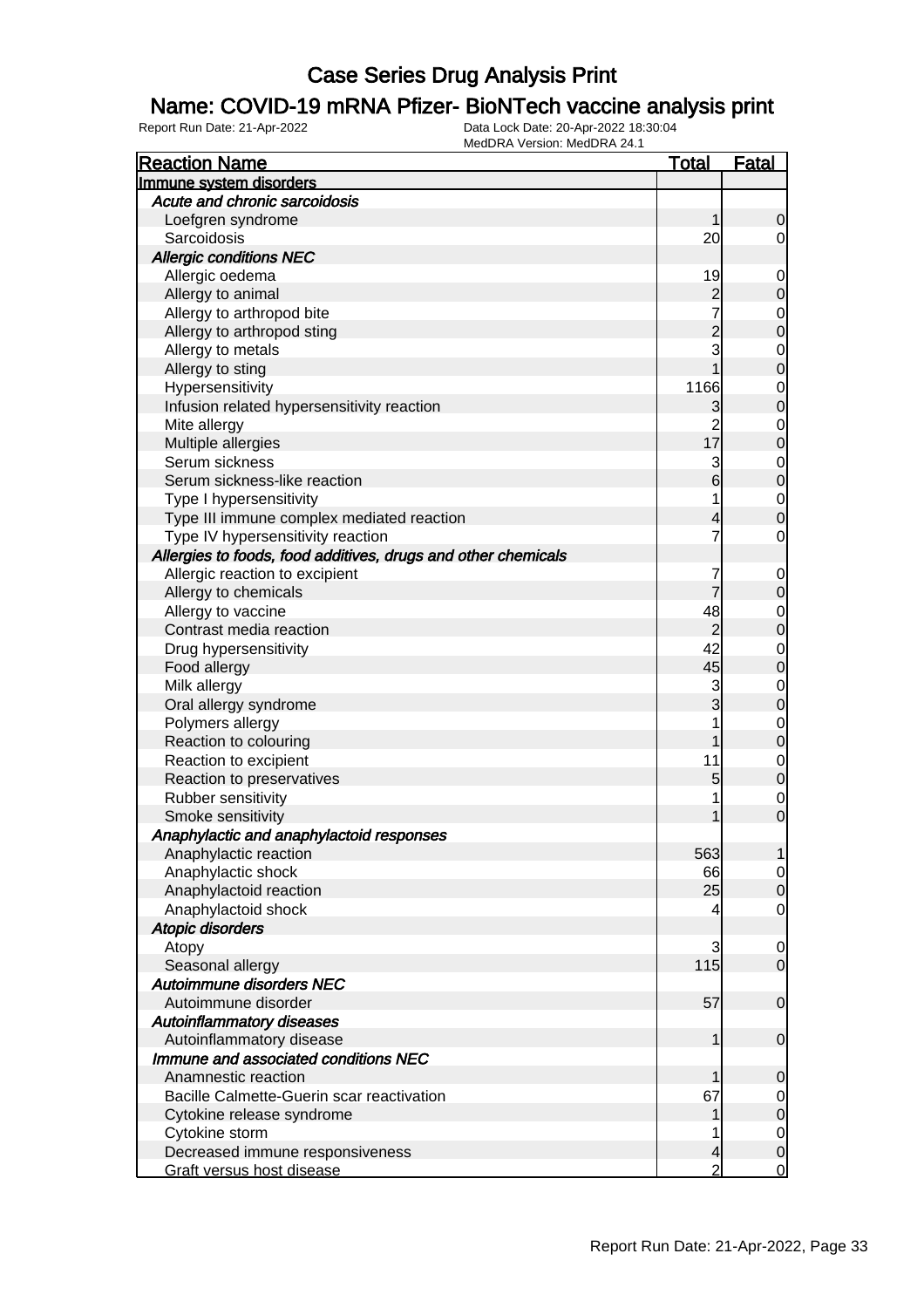### Name: COVID-19 mRNA Pfizer- BioNTech vaccine analysis print

| <b>Reaction Name</b>                              | Total | Fatal          |
|---------------------------------------------------|-------|----------------|
| Immune system disordershe system disorders cont'd |       |                |
| Haemophagocytic lymphohistiocytosis               |       | $\overline{0}$ |
| Immune reconstitution inflammatory syndrome       |       | $\overline{0}$ |
| Immune system disorder                            | 36    | $\overline{0}$ |
| Immune-mediated adverse reaction                  |       | $\overline{O}$ |
| Immunisation reaction                             |       | $\overline{0}$ |
| Multisystem inflammatory syndrome in children     | 6     | $\overline{0}$ |
| Sensitisation                                     | 9     | $\overline{0}$ |
| Systemic immune activation                        |       | $\overline{0}$ |
| <b>Immunodeficiency disorders NEC</b>             |       |                |
| Hypogammaglobulinaemia                            |       | $\overline{O}$ |
| Immunodeficiency                                  |       | $\overline{0}$ |
| Immunosuppression                                 |       | $\overline{0}$ |
| <b>Transplant rejections</b>                      |       |                |
| Corneal graft rejection                           | 10    | $\overline{O}$ |
| Kidney transplant rejection                       |       | $\overline{0}$ |
| Solid organ transplant rejection                  |       | $\overline{0}$ |
| Transplant rejection                              |       | $\overline{0}$ |
| Immune system disorders SOC TOTAL                 | 2445  |                |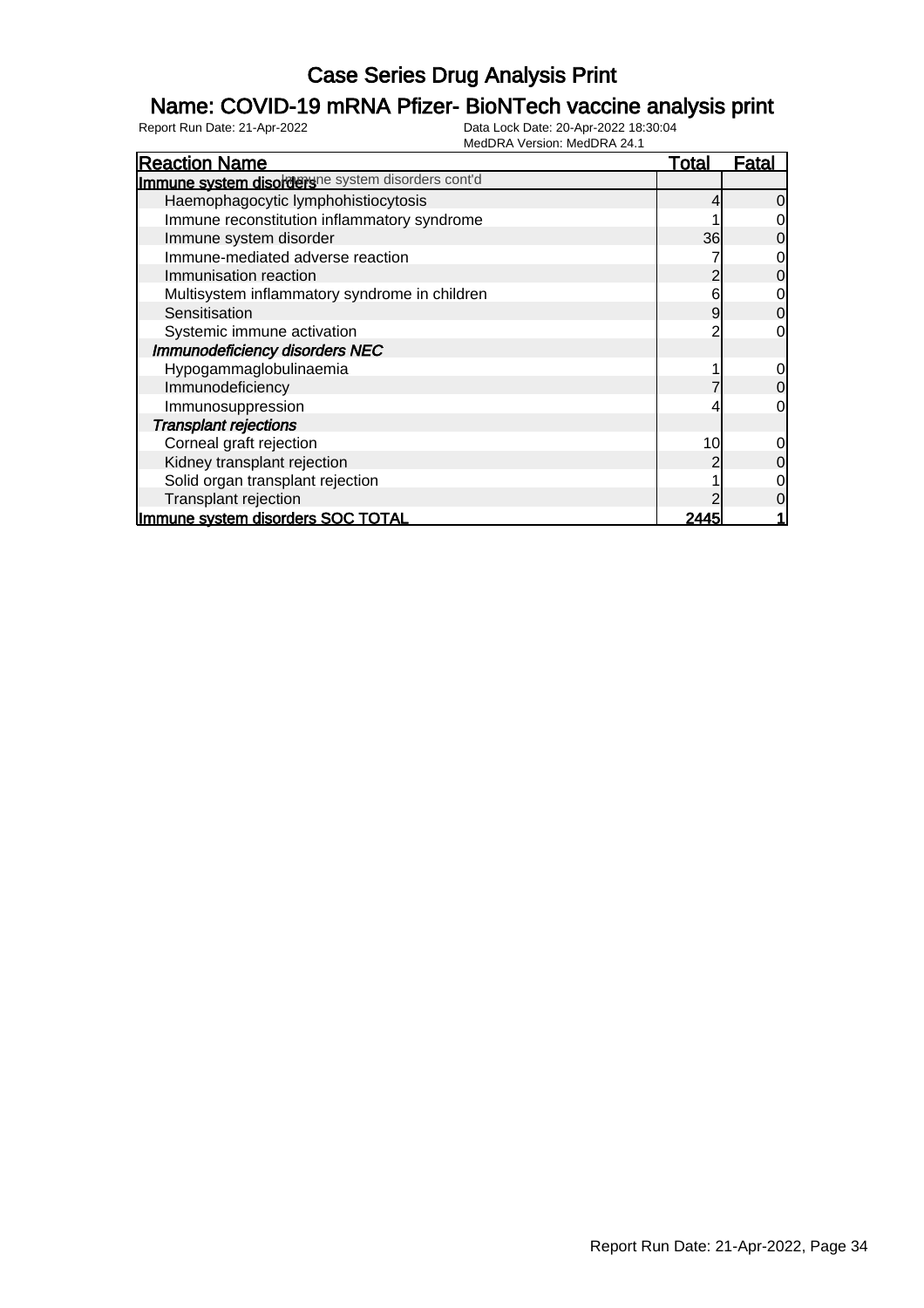#### Name: COVID-19 mRNA Pfizer- BioNTech vaccine analysis print

| <b>Infections</b><br>Abdominal and gastrointestinal infections<br>Abdominal abscess<br>3<br>0<br>Abdominal infection<br>$\overline{c}$<br>0<br>3<br>Anal abscess<br>0<br>Anorectal infection<br>0<br>50<br>Appendicitis<br>0<br>Appendicitis perforated<br>7<br>0<br>Complicated appendicitis<br>0<br>Diarrhoea infectious<br>0<br><b>Diverticulitis</b><br>17<br>0<br><b>Dysentery</b><br>0<br>Gastric infection<br>0<br>Gastroenteritis<br>34<br>0<br>Gastrointestinal infection<br>0<br>Mesenteric abscess<br>0<br>Peritonitis<br>Rectal abscess<br>0<br><b>Adenoviral infections</b><br>Adenoviral conjunctivitis<br>1<br>$\mathbf 0$<br>Adenovirus infection<br>0<br>Aspergillus infections<br>Bronchopulmonary aspergillosis<br>$\mathbf 0$<br><b>Bacterial infections NEC</b><br>Abscess bacterial<br>0<br>Administration site cellulitis<br>$\overline{c}$<br>0<br>Arthritis bacterial<br>4<br>0<br><b>Bacterial colitis</b><br>0<br><b>Bacterial diarrhoea</b><br>0<br><b>Bacterial infection</b><br>17<br>0<br><b>Bacterial sepsis</b><br>0<br>Bacterial vaginosis<br>0<br>203<br>Cellulitis<br>0<br>Cellulitis orbital<br>2<br>0<br>Conjunctivitis bacterial<br>0<br>Ear infection bacterial<br>0<br>1<br><b>External ear cellulitis</b><br>$\overline{O}$<br>20<br><b>Folliculitis</b><br>$\overline{0}$<br>2<br>$\mathbf 0$<br>Gangrene<br>Gastrointestinal bacterial overgrowth<br>$\mathbf 0$<br>Injection site cellulitis<br>$\mathbf 0$<br>3<br>Meningitis bacterial<br>$\mathbf 0$<br>Myocarditis bacterial<br>0<br>Paronychia<br>3<br>$\mathbf 0$<br>Perichondritis<br>4<br>0<br>3<br>Periorbital cellulitis<br>$\mathbf 0$<br>$\overline{2}$<br>Pneumonia bacterial<br>0<br>$\overline{c}$<br>Sinusitis bacterial<br>$\mathbf 0$<br>4<br>Skin bacterial infection<br>0<br>Small intestine gangrene<br>1<br>$\mathbf 0$<br><b>Tonsillitis bacterial</b><br>$\mathbf 0$<br>Urinary tract infection bacterial<br>$\mathbf 0$<br>21<br>Vaccination site cellulitis<br>$\mathbf 0$ | <b>Reaction Name</b>         | <u>Total</u> | <b>Fatal</b> |
|---------------------------------------------------------------------------------------------------------------------------------------------------------------------------------------------------------------------------------------------------------------------------------------------------------------------------------------------------------------------------------------------------------------------------------------------------------------------------------------------------------------------------------------------------------------------------------------------------------------------------------------------------------------------------------------------------------------------------------------------------------------------------------------------------------------------------------------------------------------------------------------------------------------------------------------------------------------------------------------------------------------------------------------------------------------------------------------------------------------------------------------------------------------------------------------------------------------------------------------------------------------------------------------------------------------------------------------------------------------------------------------------------------------------------------------------------------------------------------------------------------------------------------------------------------------------------------------------------------------------------------------------------------------------------------------------------------------------------------------------------------------------------------------------------------------------------------------------------------------------------------------------------------------------------------------------------------------------------------------------------|------------------------------|--------------|--------------|
|                                                                                                                                                                                                                                                                                                                                                                                                                                                                                                                                                                                                                                                                                                                                                                                                                                                                                                                                                                                                                                                                                                                                                                                                                                                                                                                                                                                                                                                                                                                                                                                                                                                                                                                                                                                                                                                                                                                                                                                                   |                              |              |              |
|                                                                                                                                                                                                                                                                                                                                                                                                                                                                                                                                                                                                                                                                                                                                                                                                                                                                                                                                                                                                                                                                                                                                                                                                                                                                                                                                                                                                                                                                                                                                                                                                                                                                                                                                                                                                                                                                                                                                                                                                   |                              |              |              |
|                                                                                                                                                                                                                                                                                                                                                                                                                                                                                                                                                                                                                                                                                                                                                                                                                                                                                                                                                                                                                                                                                                                                                                                                                                                                                                                                                                                                                                                                                                                                                                                                                                                                                                                                                                                                                                                                                                                                                                                                   |                              |              |              |
|                                                                                                                                                                                                                                                                                                                                                                                                                                                                                                                                                                                                                                                                                                                                                                                                                                                                                                                                                                                                                                                                                                                                                                                                                                                                                                                                                                                                                                                                                                                                                                                                                                                                                                                                                                                                                                                                                                                                                                                                   |                              |              |              |
|                                                                                                                                                                                                                                                                                                                                                                                                                                                                                                                                                                                                                                                                                                                                                                                                                                                                                                                                                                                                                                                                                                                                                                                                                                                                                                                                                                                                                                                                                                                                                                                                                                                                                                                                                                                                                                                                                                                                                                                                   |                              |              |              |
|                                                                                                                                                                                                                                                                                                                                                                                                                                                                                                                                                                                                                                                                                                                                                                                                                                                                                                                                                                                                                                                                                                                                                                                                                                                                                                                                                                                                                                                                                                                                                                                                                                                                                                                                                                                                                                                                                                                                                                                                   |                              |              |              |
|                                                                                                                                                                                                                                                                                                                                                                                                                                                                                                                                                                                                                                                                                                                                                                                                                                                                                                                                                                                                                                                                                                                                                                                                                                                                                                                                                                                                                                                                                                                                                                                                                                                                                                                                                                                                                                                                                                                                                                                                   |                              |              |              |
|                                                                                                                                                                                                                                                                                                                                                                                                                                                                                                                                                                                                                                                                                                                                                                                                                                                                                                                                                                                                                                                                                                                                                                                                                                                                                                                                                                                                                                                                                                                                                                                                                                                                                                                                                                                                                                                                                                                                                                                                   |                              |              |              |
|                                                                                                                                                                                                                                                                                                                                                                                                                                                                                                                                                                                                                                                                                                                                                                                                                                                                                                                                                                                                                                                                                                                                                                                                                                                                                                                                                                                                                                                                                                                                                                                                                                                                                                                                                                                                                                                                                                                                                                                                   |                              |              |              |
|                                                                                                                                                                                                                                                                                                                                                                                                                                                                                                                                                                                                                                                                                                                                                                                                                                                                                                                                                                                                                                                                                                                                                                                                                                                                                                                                                                                                                                                                                                                                                                                                                                                                                                                                                                                                                                                                                                                                                                                                   |                              |              |              |
|                                                                                                                                                                                                                                                                                                                                                                                                                                                                                                                                                                                                                                                                                                                                                                                                                                                                                                                                                                                                                                                                                                                                                                                                                                                                                                                                                                                                                                                                                                                                                                                                                                                                                                                                                                                                                                                                                                                                                                                                   |                              |              |              |
|                                                                                                                                                                                                                                                                                                                                                                                                                                                                                                                                                                                                                                                                                                                                                                                                                                                                                                                                                                                                                                                                                                                                                                                                                                                                                                                                                                                                                                                                                                                                                                                                                                                                                                                                                                                                                                                                                                                                                                                                   |                              |              |              |
|                                                                                                                                                                                                                                                                                                                                                                                                                                                                                                                                                                                                                                                                                                                                                                                                                                                                                                                                                                                                                                                                                                                                                                                                                                                                                                                                                                                                                                                                                                                                                                                                                                                                                                                                                                                                                                                                                                                                                                                                   |                              |              |              |
|                                                                                                                                                                                                                                                                                                                                                                                                                                                                                                                                                                                                                                                                                                                                                                                                                                                                                                                                                                                                                                                                                                                                                                                                                                                                                                                                                                                                                                                                                                                                                                                                                                                                                                                                                                                                                                                                                                                                                                                                   |                              |              |              |
|                                                                                                                                                                                                                                                                                                                                                                                                                                                                                                                                                                                                                                                                                                                                                                                                                                                                                                                                                                                                                                                                                                                                                                                                                                                                                                                                                                                                                                                                                                                                                                                                                                                                                                                                                                                                                                                                                                                                                                                                   |                              |              |              |
|                                                                                                                                                                                                                                                                                                                                                                                                                                                                                                                                                                                                                                                                                                                                                                                                                                                                                                                                                                                                                                                                                                                                                                                                                                                                                                                                                                                                                                                                                                                                                                                                                                                                                                                                                                                                                                                                                                                                                                                                   |                              |              |              |
|                                                                                                                                                                                                                                                                                                                                                                                                                                                                                                                                                                                                                                                                                                                                                                                                                                                                                                                                                                                                                                                                                                                                                                                                                                                                                                                                                                                                                                                                                                                                                                                                                                                                                                                                                                                                                                                                                                                                                                                                   |                              |              |              |
|                                                                                                                                                                                                                                                                                                                                                                                                                                                                                                                                                                                                                                                                                                                                                                                                                                                                                                                                                                                                                                                                                                                                                                                                                                                                                                                                                                                                                                                                                                                                                                                                                                                                                                                                                                                                                                                                                                                                                                                                   |                              |              |              |
|                                                                                                                                                                                                                                                                                                                                                                                                                                                                                                                                                                                                                                                                                                                                                                                                                                                                                                                                                                                                                                                                                                                                                                                                                                                                                                                                                                                                                                                                                                                                                                                                                                                                                                                                                                                                                                                                                                                                                                                                   |                              |              |              |
|                                                                                                                                                                                                                                                                                                                                                                                                                                                                                                                                                                                                                                                                                                                                                                                                                                                                                                                                                                                                                                                                                                                                                                                                                                                                                                                                                                                                                                                                                                                                                                                                                                                                                                                                                                                                                                                                                                                                                                                                   |                              |              |              |
|                                                                                                                                                                                                                                                                                                                                                                                                                                                                                                                                                                                                                                                                                                                                                                                                                                                                                                                                                                                                                                                                                                                                                                                                                                                                                                                                                                                                                                                                                                                                                                                                                                                                                                                                                                                                                                                                                                                                                                                                   |                              |              |              |
|                                                                                                                                                                                                                                                                                                                                                                                                                                                                                                                                                                                                                                                                                                                                                                                                                                                                                                                                                                                                                                                                                                                                                                                                                                                                                                                                                                                                                                                                                                                                                                                                                                                                                                                                                                                                                                                                                                                                                                                                   |                              |              |              |
|                                                                                                                                                                                                                                                                                                                                                                                                                                                                                                                                                                                                                                                                                                                                                                                                                                                                                                                                                                                                                                                                                                                                                                                                                                                                                                                                                                                                                                                                                                                                                                                                                                                                                                                                                                                                                                                                                                                                                                                                   |                              |              |              |
|                                                                                                                                                                                                                                                                                                                                                                                                                                                                                                                                                                                                                                                                                                                                                                                                                                                                                                                                                                                                                                                                                                                                                                                                                                                                                                                                                                                                                                                                                                                                                                                                                                                                                                                                                                                                                                                                                                                                                                                                   |                              |              |              |
|                                                                                                                                                                                                                                                                                                                                                                                                                                                                                                                                                                                                                                                                                                                                                                                                                                                                                                                                                                                                                                                                                                                                                                                                                                                                                                                                                                                                                                                                                                                                                                                                                                                                                                                                                                                                                                                                                                                                                                                                   |                              |              |              |
|                                                                                                                                                                                                                                                                                                                                                                                                                                                                                                                                                                                                                                                                                                                                                                                                                                                                                                                                                                                                                                                                                                                                                                                                                                                                                                                                                                                                                                                                                                                                                                                                                                                                                                                                                                                                                                                                                                                                                                                                   |                              |              |              |
|                                                                                                                                                                                                                                                                                                                                                                                                                                                                                                                                                                                                                                                                                                                                                                                                                                                                                                                                                                                                                                                                                                                                                                                                                                                                                                                                                                                                                                                                                                                                                                                                                                                                                                                                                                                                                                                                                                                                                                                                   |                              |              |              |
|                                                                                                                                                                                                                                                                                                                                                                                                                                                                                                                                                                                                                                                                                                                                                                                                                                                                                                                                                                                                                                                                                                                                                                                                                                                                                                                                                                                                                                                                                                                                                                                                                                                                                                                                                                                                                                                                                                                                                                                                   |                              |              |              |
|                                                                                                                                                                                                                                                                                                                                                                                                                                                                                                                                                                                                                                                                                                                                                                                                                                                                                                                                                                                                                                                                                                                                                                                                                                                                                                                                                                                                                                                                                                                                                                                                                                                                                                                                                                                                                                                                                                                                                                                                   |                              |              |              |
|                                                                                                                                                                                                                                                                                                                                                                                                                                                                                                                                                                                                                                                                                                                                                                                                                                                                                                                                                                                                                                                                                                                                                                                                                                                                                                                                                                                                                                                                                                                                                                                                                                                                                                                                                                                                                                                                                                                                                                                                   |                              |              |              |
|                                                                                                                                                                                                                                                                                                                                                                                                                                                                                                                                                                                                                                                                                                                                                                                                                                                                                                                                                                                                                                                                                                                                                                                                                                                                                                                                                                                                                                                                                                                                                                                                                                                                                                                                                                                                                                                                                                                                                                                                   |                              |              |              |
|                                                                                                                                                                                                                                                                                                                                                                                                                                                                                                                                                                                                                                                                                                                                                                                                                                                                                                                                                                                                                                                                                                                                                                                                                                                                                                                                                                                                                                                                                                                                                                                                                                                                                                                                                                                                                                                                                                                                                                                                   |                              |              |              |
|                                                                                                                                                                                                                                                                                                                                                                                                                                                                                                                                                                                                                                                                                                                                                                                                                                                                                                                                                                                                                                                                                                                                                                                                                                                                                                                                                                                                                                                                                                                                                                                                                                                                                                                                                                                                                                                                                                                                                                                                   |                              |              |              |
|                                                                                                                                                                                                                                                                                                                                                                                                                                                                                                                                                                                                                                                                                                                                                                                                                                                                                                                                                                                                                                                                                                                                                                                                                                                                                                                                                                                                                                                                                                                                                                                                                                                                                                                                                                                                                                                                                                                                                                                                   |                              |              |              |
|                                                                                                                                                                                                                                                                                                                                                                                                                                                                                                                                                                                                                                                                                                                                                                                                                                                                                                                                                                                                                                                                                                                                                                                                                                                                                                                                                                                                                                                                                                                                                                                                                                                                                                                                                                                                                                                                                                                                                                                                   |                              |              |              |
|                                                                                                                                                                                                                                                                                                                                                                                                                                                                                                                                                                                                                                                                                                                                                                                                                                                                                                                                                                                                                                                                                                                                                                                                                                                                                                                                                                                                                                                                                                                                                                                                                                                                                                                                                                                                                                                                                                                                                                                                   |                              |              |              |
|                                                                                                                                                                                                                                                                                                                                                                                                                                                                                                                                                                                                                                                                                                                                                                                                                                                                                                                                                                                                                                                                                                                                                                                                                                                                                                                                                                                                                                                                                                                                                                                                                                                                                                                                                                                                                                                                                                                                                                                                   |                              |              |              |
|                                                                                                                                                                                                                                                                                                                                                                                                                                                                                                                                                                                                                                                                                                                                                                                                                                                                                                                                                                                                                                                                                                                                                                                                                                                                                                                                                                                                                                                                                                                                                                                                                                                                                                                                                                                                                                                                                                                                                                                                   |                              |              |              |
|                                                                                                                                                                                                                                                                                                                                                                                                                                                                                                                                                                                                                                                                                                                                                                                                                                                                                                                                                                                                                                                                                                                                                                                                                                                                                                                                                                                                                                                                                                                                                                                                                                                                                                                                                                                                                                                                                                                                                                                                   |                              |              |              |
|                                                                                                                                                                                                                                                                                                                                                                                                                                                                                                                                                                                                                                                                                                                                                                                                                                                                                                                                                                                                                                                                                                                                                                                                                                                                                                                                                                                                                                                                                                                                                                                                                                                                                                                                                                                                                                                                                                                                                                                                   |                              |              |              |
|                                                                                                                                                                                                                                                                                                                                                                                                                                                                                                                                                                                                                                                                                                                                                                                                                                                                                                                                                                                                                                                                                                                                                                                                                                                                                                                                                                                                                                                                                                                                                                                                                                                                                                                                                                                                                                                                                                                                                                                                   |                              |              |              |
|                                                                                                                                                                                                                                                                                                                                                                                                                                                                                                                                                                                                                                                                                                                                                                                                                                                                                                                                                                                                                                                                                                                                                                                                                                                                                                                                                                                                                                                                                                                                                                                                                                                                                                                                                                                                                                                                                                                                                                                                   |                              |              |              |
|                                                                                                                                                                                                                                                                                                                                                                                                                                                                                                                                                                                                                                                                                                                                                                                                                                                                                                                                                                                                                                                                                                                                                                                                                                                                                                                                                                                                                                                                                                                                                                                                                                                                                                                                                                                                                                                                                                                                                                                                   |                              |              |              |
|                                                                                                                                                                                                                                                                                                                                                                                                                                                                                                                                                                                                                                                                                                                                                                                                                                                                                                                                                                                                                                                                                                                                                                                                                                                                                                                                                                                                                                                                                                                                                                                                                                                                                                                                                                                                                                                                                                                                                                                                   |                              |              |              |
|                                                                                                                                                                                                                                                                                                                                                                                                                                                                                                                                                                                                                                                                                                                                                                                                                                                                                                                                                                                                                                                                                                                                                                                                                                                                                                                                                                                                                                                                                                                                                                                                                                                                                                                                                                                                                                                                                                                                                                                                   |                              |              |              |
|                                                                                                                                                                                                                                                                                                                                                                                                                                                                                                                                                                                                                                                                                                                                                                                                                                                                                                                                                                                                                                                                                                                                                                                                                                                                                                                                                                                                                                                                                                                                                                                                                                                                                                                                                                                                                                                                                                                                                                                                   |                              |              |              |
|                                                                                                                                                                                                                                                                                                                                                                                                                                                                                                                                                                                                                                                                                                                                                                                                                                                                                                                                                                                                                                                                                                                                                                                                                                                                                                                                                                                                                                                                                                                                                                                                                                                                                                                                                                                                                                                                                                                                                                                                   |                              |              |              |
|                                                                                                                                                                                                                                                                                                                                                                                                                                                                                                                                                                                                                                                                                                                                                                                                                                                                                                                                                                                                                                                                                                                                                                                                                                                                                                                                                                                                                                                                                                                                                                                                                                                                                                                                                                                                                                                                                                                                                                                                   |                              |              |              |
|                                                                                                                                                                                                                                                                                                                                                                                                                                                                                                                                                                                                                                                                                                                                                                                                                                                                                                                                                                                                                                                                                                                                                                                                                                                                                                                                                                                                                                                                                                                                                                                                                                                                                                                                                                                                                                                                                                                                                                                                   |                              |              |              |
|                                                                                                                                                                                                                                                                                                                                                                                                                                                                                                                                                                                                                                                                                                                                                                                                                                                                                                                                                                                                                                                                                                                                                                                                                                                                                                                                                                                                                                                                                                                                                                                                                                                                                                                                                                                                                                                                                                                                                                                                   |                              |              |              |
|                                                                                                                                                                                                                                                                                                                                                                                                                                                                                                                                                                                                                                                                                                                                                                                                                                                                                                                                                                                                                                                                                                                                                                                                                                                                                                                                                                                                                                                                                                                                                                                                                                                                                                                                                                                                                                                                                                                                                                                                   |                              |              |              |
|                                                                                                                                                                                                                                                                                                                                                                                                                                                                                                                                                                                                                                                                                                                                                                                                                                                                                                                                                                                                                                                                                                                                                                                                                                                                                                                                                                                                                                                                                                                                                                                                                                                                                                                                                                                                                                                                                                                                                                                                   |                              |              |              |
|                                                                                                                                                                                                                                                                                                                                                                                                                                                                                                                                                                                                                                                                                                                                                                                                                                                                                                                                                                                                                                                                                                                                                                                                                                                                                                                                                                                                                                                                                                                                                                                                                                                                                                                                                                                                                                                                                                                                                                                                   |                              |              |              |
|                                                                                                                                                                                                                                                                                                                                                                                                                                                                                                                                                                                                                                                                                                                                                                                                                                                                                                                                                                                                                                                                                                                                                                                                                                                                                                                                                                                                                                                                                                                                                                                                                                                                                                                                                                                                                                                                                                                                                                                                   | Zoonotic bacterial infection | 1            | 1            |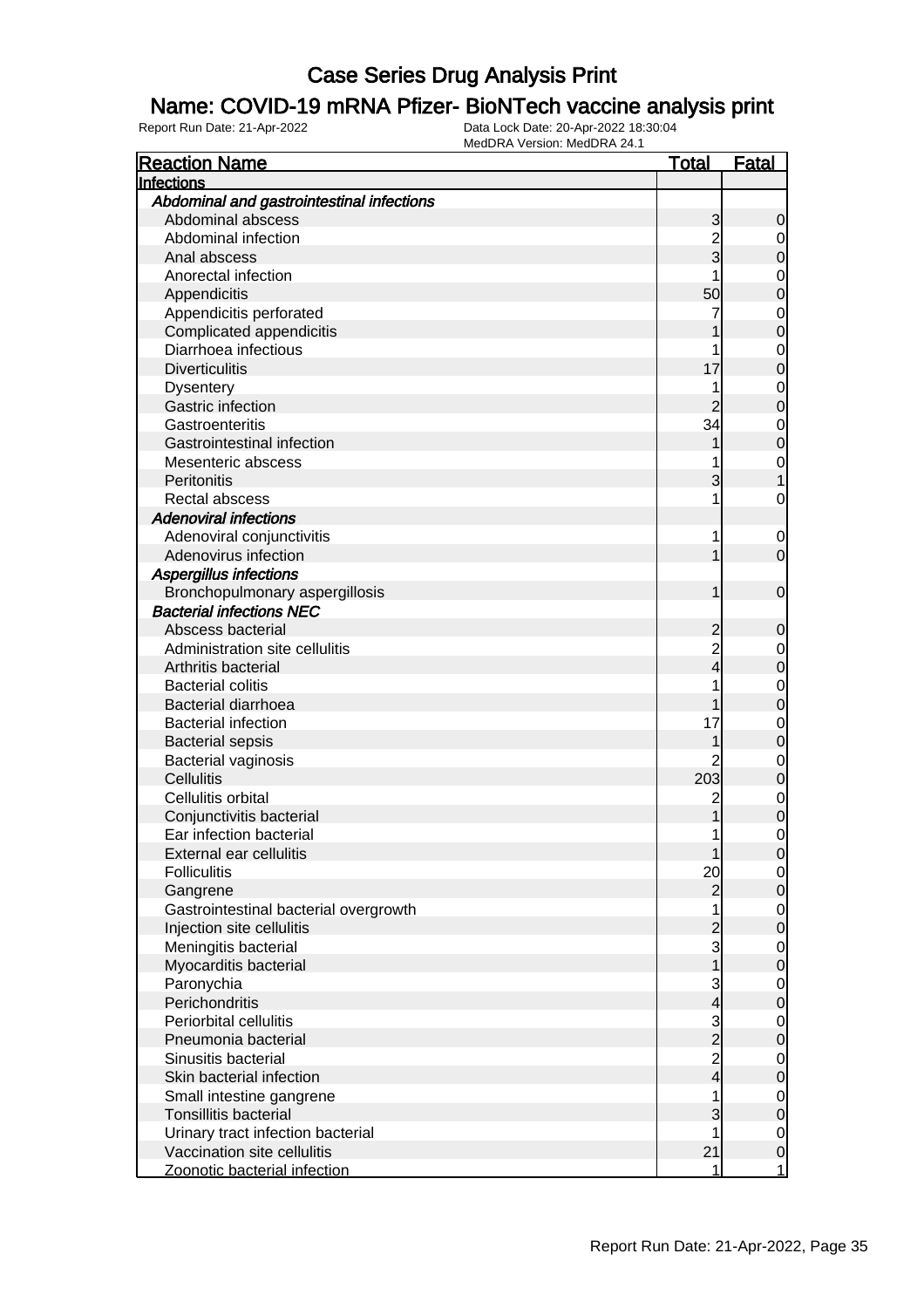#### Name: COVID-19 mRNA Pfizer- BioNTech vaccine analysis print

| <b>Reaction Name</b>                         | <u>Total</u>            | <b>Fatal</b>     |
|----------------------------------------------|-------------------------|------------------|
| Infections cont'd<br><b>Infections</b>       |                         |                  |
| <b>Bartonella infections</b>                 |                         |                  |
| Cat scratch disease                          | 1                       | $\mathbf 0$      |
| <b>Bone and joint infections</b>             |                         |                  |
| Abscess jaw                                  |                         | 0                |
| Arthritis infective                          | 3                       | $\mathbf 0$      |
| Osteomyelitis                                | 3                       | $\mathbf 0$      |
| Osteomyelitis acute                          | $\overline{2}$          | $\mathbf 0$      |
| Osteomyelitis chronic                        |                         | $\mathbf 0$      |
| <b>Bordetella infections</b>                 |                         |                  |
| Pertussis                                    | 1                       | 0                |
| <b>Borrelial infections</b>                  |                         |                  |
| Lyme disease                                 | 4                       | 0                |
| Relapsing fever                              |                         | $\mathbf 0$      |
| <b>Breast infections</b>                     |                         |                  |
| <b>Breast abscess</b>                        | 3                       | $\mathbf 0$      |
| <b>Mastitis</b>                              | 87                      | 0                |
| <b>Caliciviral infections</b>                |                         |                  |
| Gastroenteritis norovirus                    | 3                       | 0                |
| <b>Campylobacter infections</b>              |                         |                  |
| Campylobacter gastroenteritis                |                         | 0                |
| Campylobacter infection                      |                         | $\mathbf 0$      |
| Candida infections                           |                         |                  |
| Anal candidiasis                             | 3                       | $\mathbf 0$      |
| Balanitis candida                            |                         | $\mathbf 0$      |
| Candida infection                            | 75                      | $\mathbf 0$      |
| Oral candidiasis                             | 42                      | $\mathbf 0$      |
| Respiratory moniliasis                       |                         | $\mathbf 0$      |
| Skin candida                                 | $\overline{c}$          | $\mathbf 0$      |
| Systemic candida                             |                         | $\mathbf 0$      |
| Urinary tract candidiasis                    |                         | $\mathbf 0$      |
| Vulvovaginal candidiasis                     | 56                      | $\overline{0}$   |
| <b>Cardiac infections</b>                    |                         |                  |
| Cardiac infection                            | 1                       | $\mathbf 0$      |
| Cardiac valve vegetation                     |                         | $\mathbf 0$      |
| Endocarditis                                 | $\overline{2}$          | $\overline{0}$   |
| Myocarditis infectious                       | 1                       | $\overline{0}$   |
| Myocarditis septic                           | 1                       | $\overline{O}$   |
| Pericarditis infective                       | 3                       | $\mathbf 0$      |
| Central nervous system and spinal infections |                         |                  |
| <b>Brain abscess</b>                         | $\overline{\mathbf{c}}$ | $\mathbf 0$      |
| <b>CNS</b> ventriculitis                     |                         | $\boldsymbol{0}$ |
| Cavernous sinus thrombosis                   |                         | $\overline{0}$   |
| Encephalitis                                 | 22                      | $\mathbf 0$      |
| Encephalomyelitis                            | 1                       | $\mathbf 0$      |
| Meningitis                                   | 11                      | $\mathbf 0$      |
| Meningitis aseptic                           | 3                       | $\mathbf 0$      |
| <b>Myelitis</b>                              | 13                      | $\mathbf 0$      |
| Subdural abscess                             |                         | $\mathbf 0$      |
| <b>Clostridia infections</b>                 |                         |                  |
| Clostridium difficile infection              | $\overline{c}$          | $\mathbf 0$      |
| <b>Coronavirus infections</b>                |                         |                  |
| Asymptomatic COVID-19                        | 21                      | 0                |
| <b>COVID-19</b>                              | 2789                    | 41               |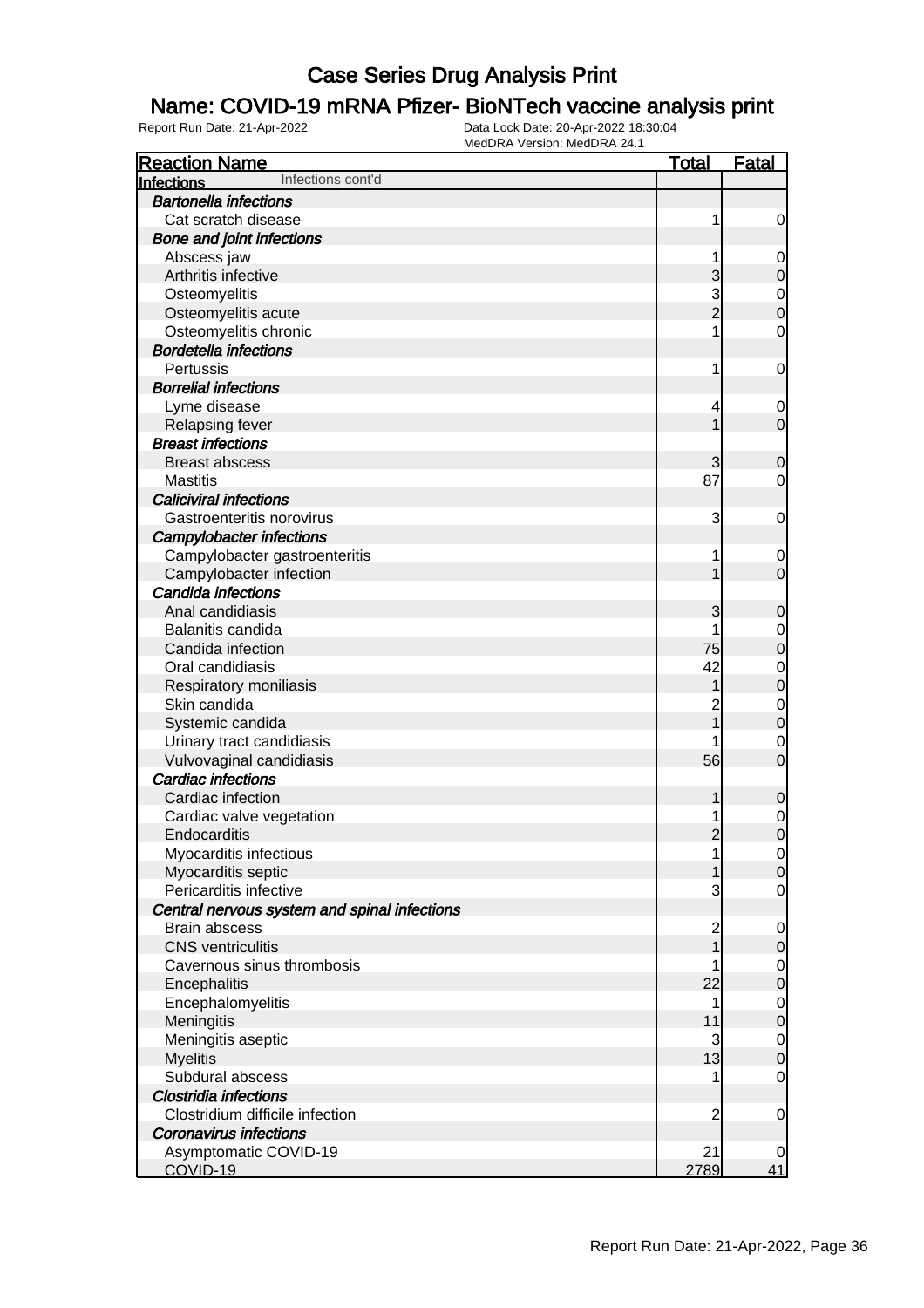### Name: COVID-19 mRNA Pfizer- BioNTech vaccine analysis print

| <b>Reaction Name</b>                                               | <b>Total</b>   | <b>Fatal</b>                  |
|--------------------------------------------------------------------|----------------|-------------------------------|
| Infections cont'd<br>Infections                                    |                |                               |
| COVID-19 pneumonia                                                 | 52             | 15                            |
| Coronavirus infection                                              | $\overline{7}$ | $\overline{0}$                |
| Post-acute COVID-19 syndrome                                       | 10             | $\mathbf 0$                   |
| Severe acute respiratory syndrome                                  | 4              | $\mathbf 0$                   |
| Suspected COVID-19                                                 | 97             | 4                             |
|                                                                    |                |                               |
| Corynebacteria infections<br>Diphtheria                            |                |                               |
| Coxiella infections                                                | $\overline{c}$ | $\mathbf 0$                   |
| Q fever                                                            | 13             |                               |
|                                                                    |                | $\mathbf 0$                   |
| <b>Cytomegaloviral infections</b>                                  |                |                               |
| Cytomegalovirus colitis                                            | $\overline{c}$ | $\overline{0}$<br>$\mathbf 0$ |
| Cytomegalovirus infection                                          |                |                               |
| Cytomegalovirus syndrome<br>Dental and oral soft tissue infections |                | $\mathbf 0$                   |
| Abscess oral                                                       |                |                               |
|                                                                    | 6              | $\mathbf 0$                   |
| Gingival abscess                                                   |                | $\mathbf 0$                   |
| Gingivitis                                                         | 15             | $\mathbf 0$                   |
| Oral infection                                                     |                | $\mathbf 0$                   |
| Parotitis                                                          | 15             | $\mathbf 0$                   |
| Pericoronitis                                                      | 3              | $\overline{0}$                |
| Periodontitis                                                      |                | $\mathbf 0$                   |
| Pulpitis dental                                                    |                | $\overline{0}$                |
| Sialoadenitis                                                      | 3              | $\mathbf 0$                   |
| Tongue abscess                                                     |                | $\overline{0}$                |
| Tooth abscess                                                      | 8              | $\mathbf 0$                   |
| Tooth infection                                                    | 10             | $\mathbf 0$                   |
| <b>Ear infections</b>                                              |                |                               |
| Ear infection                                                      | 104            | $\mathbf 0$                   |
| Labyrinthitis                                                      | 115            | $\mathbf 0$                   |
| Mastoiditis                                                        | 3              | $\mathbf 0$                   |
| Otitis externa                                                     |                | $\mathbf 0$                   |
| Otitis media                                                       | 4              | $\mathbf 0$                   |
| Otitis media acute                                                 |                | $\mathbf 0$                   |
| Otitis media chronic                                               | 5              | $\mathbf 0$                   |
| <b>Ectoparasitic infestations</b>                                  |                |                               |
| Acarodermatitis                                                    | 6              | 0                             |
| Bed bug infestation                                                |                | $\overline{0}$                |
| Demodicidosis                                                      |                | $\mathbf 0$                   |
| <b>Epstein-Barr viral infections</b>                               |                |                               |
| Epstein-Barr virus infection                                       | 5              | $\mathbf 0$                   |
| Epstein-Barr virus infection reactivation                          |                | $\overline{0}$                |
| Infectious mononucleosis                                           | 31             | $\overline{0}$                |
| Escherichia infections                                             |                |                               |
| Escherichia bacteraemia                                            | 1              | $\overline{0}$                |
| Escherichia infection                                              |                | 0                             |
| Eye and eyelid infections                                          |                |                               |
| Conjunctivitis                                                     | 88             | $\mathbf 0$                   |
| Eye abscess                                                        |                | $\mathbf 0$                   |
| Eye infection                                                      | 30             | $\overline{0}$                |
| Eye infection intraocular                                          |                | $\pmb{0}$                     |
| Eyelid boil                                                        |                | $\overline{0}$                |
| Eyelid infection                                                   | $\overline{2}$ | $\mathbf 0$                   |
| <b>Hordeolum</b>                                                   | 30             | $\overline{0}$                |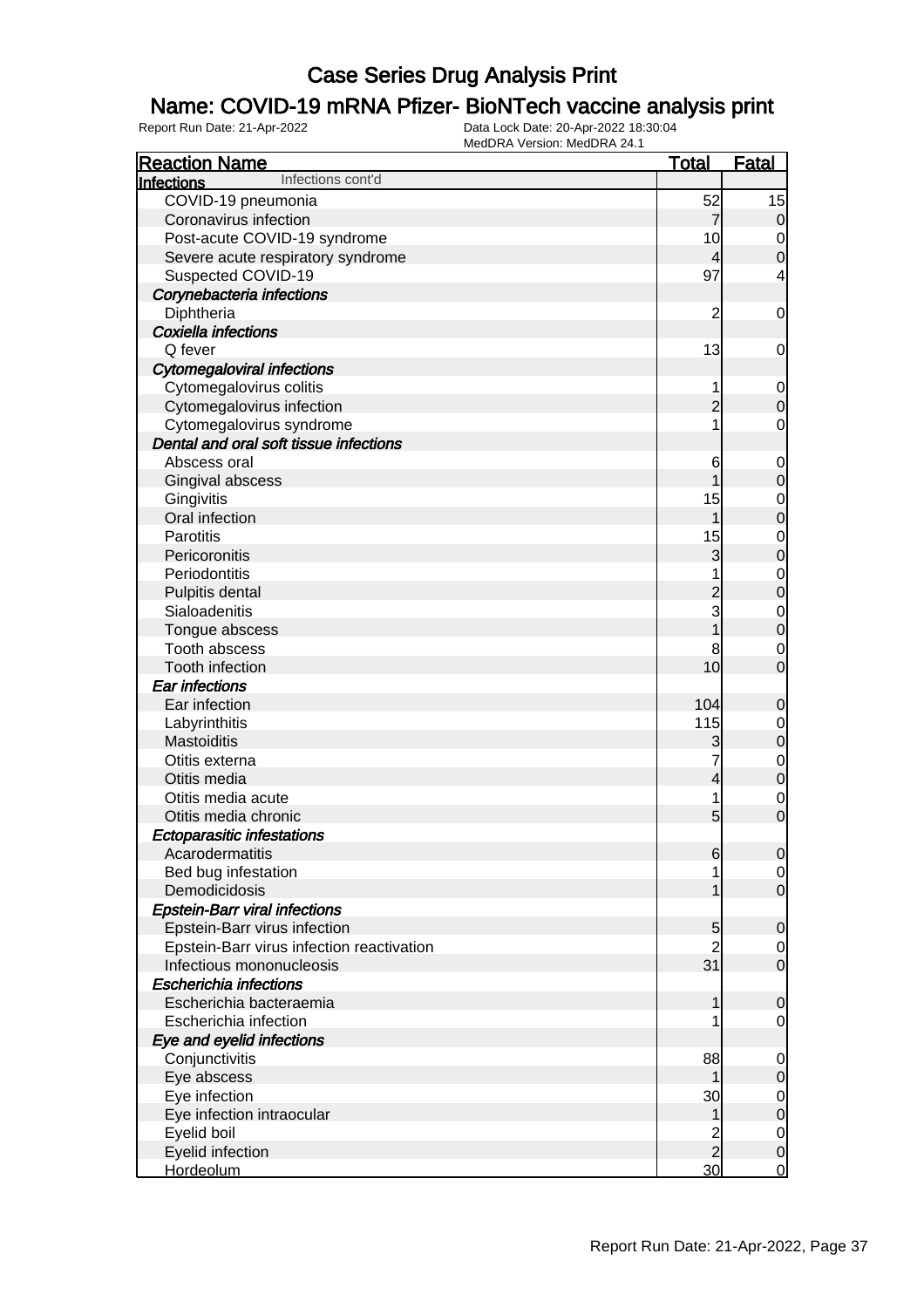### Name: COVID-19 mRNA Pfizer- BioNTech vaccine analysis print

| <b>Reaction Name</b>                                      | <b>Total</b>                     | <b>Fatal</b>                     |
|-----------------------------------------------------------|----------------------------------|----------------------------------|
| Infections cont'd<br><u>Infections</u>                    |                                  |                                  |
| Keratouveitis                                             |                                  | $\mathbf 0$                      |
| Orbital infection                                         |                                  | 0                                |
| Periorbital infection                                     | $\overline{2}$                   | $\mathbf 0$                      |
| Female reproductive tract infections                      |                                  |                                  |
| Bartholin's abscess                                       | 1                                | $\mathbf 0$                      |
| <b>Bartholinitis</b>                                      |                                  | 0                                |
| Endometritis                                              | $\overline{3}$                   | $\boldsymbol{0}$                 |
| Fallopian tube abscess                                    |                                  | 0                                |
| <b>Funisitis</b>                                          |                                  | $\boldsymbol{0}$                 |
| Ovarian abscess                                           |                                  | 0                                |
| Pelvic inflammatory disease                               | $\overline{c}$                   | $\boldsymbol{0}$                 |
| Vaginal infection                                         | 3                                | 0                                |
| Vulval abscess                                            |                                  | $\mathbf 0$                      |
| Vulvitis                                                  |                                  | 0                                |
| <b>Fungal infections NEC</b>                              |                                  |                                  |
| Fungal infection                                          | 20                               | 0                                |
| Fungal skin infection                                     | 5                                | $\boldsymbol{0}$                 |
| Mycotoxicosis                                             |                                  | 0                                |
| Myocarditis mycotic                                       | $\overline{c}$                   | $\boldsymbol{0}$                 |
| Onychomycosis                                             |                                  | 0                                |
| Oral fungal infection                                     | 3222                             | $\boldsymbol{0}$                 |
| Pneumonia fungal                                          |                                  | 0                                |
| Severe asthma with fungal sensitisation                   |                                  | $\mathbf 0$                      |
| Vulvovaginal mycotic infection                            | 8                                | 0                                |
| <b>Hepatitis virus infections</b>                         |                                  |                                  |
| <b>Hepatitis A</b>                                        |                                  |                                  |
| <b>Hepatitis E</b>                                        | $\overline{c}$<br>$\overline{1}$ | 0<br>$\overline{0}$              |
| <b>Hepatobiliary and spleen infections</b>                |                                  |                                  |
| <b>Biliary sepsis</b>                                     | 3                                | 0                                |
| Cholecystitis infective                                   | $\overline{c}$                   |                                  |
| Hepatic infection                                         | $\overline{1}$                   | 0<br>$\mathbf 0$                 |
| <b>Herpes viral infections</b>                            |                                  |                                  |
| Eczema herpeticum                                         |                                  |                                  |
| <b>Genital herpes</b>                                     | 4<br>97                          | $\mathbf 0$                      |
| Genital herpes simplex                                    | $6 \overline{}$                  | $\mathbf 0$<br>$\mathbf 0$       |
|                                                           |                                  |                                  |
| Genital herpes zoster<br>Herpes ophthalmic                | 1<br>3                           | $\overline{0}$<br>$\overline{0}$ |
| Herpes simplex                                            | 35                               |                                  |
| Herpes simplex encephalitis                               | 1                                | $\mathbf 0$                      |
| Herpes simplex reactivation                               | 3                                |                                  |
| Herpes virus infection                                    | 13                               | $\overline{0}$<br>$\mathbf 0$    |
| Herpes zoster                                             | 1642                             |                                  |
| Herpes zoster disseminated                                |                                  | $\overline{0}$                   |
|                                                           |                                  | $\mathbf 0$                      |
| Herpes zoster meningoencephalitis<br>Herpes zoster oticus | 17                               | $\overline{0}$                   |
|                                                           |                                  | $\mathbf 0$                      |
| Herpes zoster reactivation                                | 4                                | $\overline{0}$                   |
| Meningitis herpes                                         |                                  | $\mathbf 0$                      |
| Nasal herpes                                              | 5<br>3                           | $\overline{0}$                   |
| Ophthalmic herpes simplex                                 |                                  | $\mathbf 0$                      |
| Ophthalmic herpes zoster                                  | 5                                | $\overline{0}$                   |
| Oral herpes                                               | 342                              | $\pmb{0}$                        |
| Varicella                                                 | 36                               | $\overline{0}$                   |
| Varicella zoster virus infection                          | 5 <sup>5</sup>                   | $\overline{0}$                   |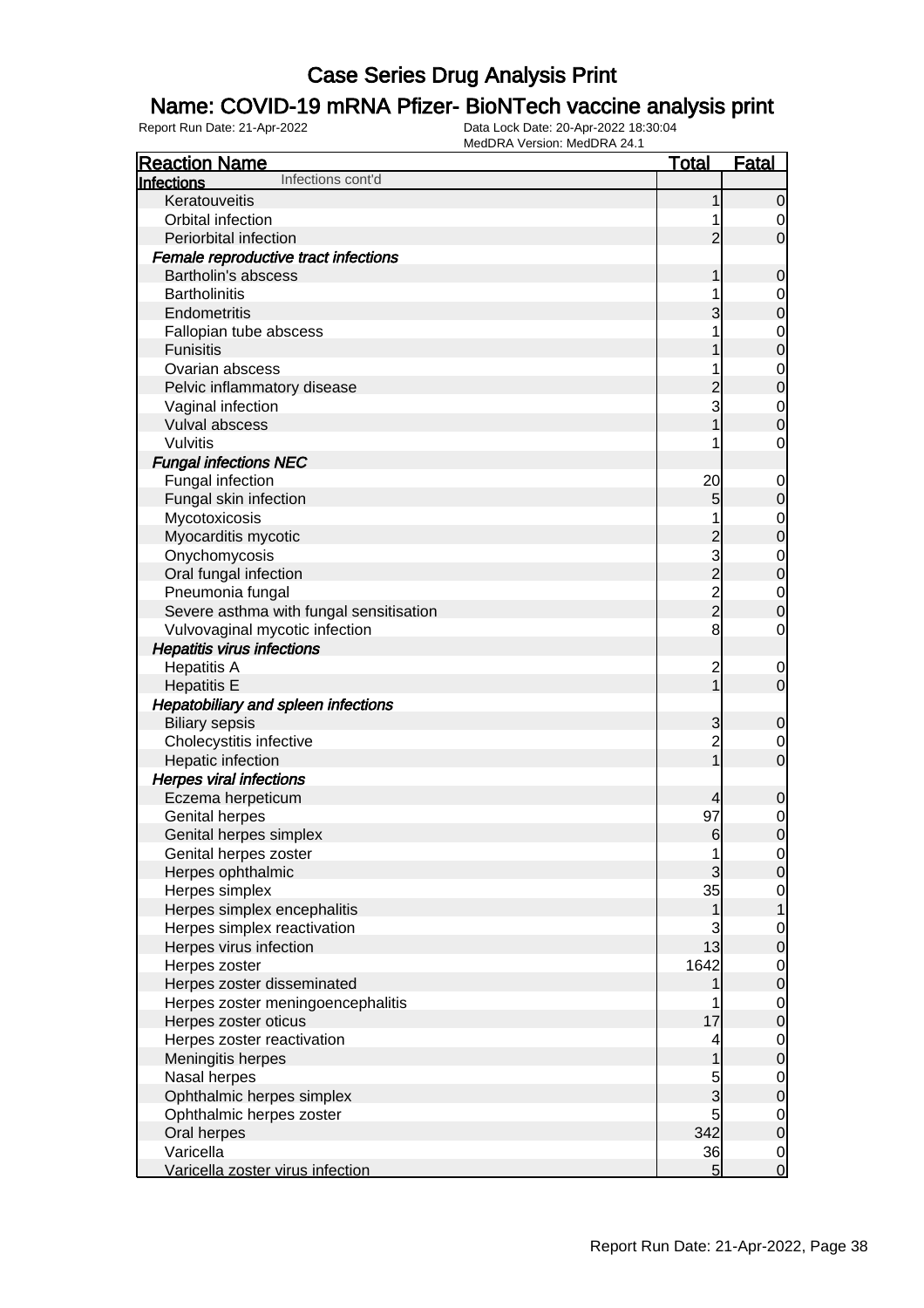### Name: COVID-19 mRNA Pfizer- BioNTech vaccine analysis print

| <b>Reaction Name</b>                        | <u>Total</u>   | <b>Fatal</b>   |
|---------------------------------------------|----------------|----------------|
| Infections cont'd<br><b>Infections</b>      |                |                |
| <b>Infections NEC</b>                       |                |                |
| Abscess                                     | 40             | 0              |
| Abscess limb                                | 9              | 0              |
| Abscess soft tissue                         |                | $\mathbf 0$    |
| Catheter site infection                     |                | $\mathbf 0$    |
| Genital abscess                             |                | 0              |
| Groin abscess                               | $\overline{2}$ | $\mathbf 0$    |
| Groin infection                             |                | $\mathbf 0$    |
| Infected bite                               | 3              | $\mathbf 0$    |
| Infected cyst                               | $\overline{2}$ | 0              |
| Infection                                   | 287            | $\mathbf 0$    |
| Infection susceptibility increased          | 2              | $\mathbf 0$    |
| Injection site abscess                      |                | $\mathbf 0$    |
| Injection site infection                    | 5              | 0              |
| Localised infection                         | 40             | $\mathbf 0$    |
| Lymph gland infection                       | 19             | $\mathbf 0$    |
| Lymph node abscess                          |                | $\mathbf 0$    |
| Opportunistic infection                     |                | $\mathbf 0$    |
| Pathogen resistance                         |                | $\mathbf 0$    |
| Purulent discharge                          |                | $\mathbf 0$    |
| Respiratory tract infection                 | 15             | $\mathbf 0$    |
| Superinfection                              |                | $\mathbf 0$    |
| Vaccination site abscess                    | 12             | $\mathbf 0$    |
| Vaccination site infection                  | 13             | $\mathbf 0$    |
| Vaccine breakthrough infection              | 23             | $\mathbf 0$    |
| Vestibulitis                                | $\overline{c}$ | 0              |
| Wound infection                             | $\overline{2}$ | $\mathbf 0$    |
| Infectious transmissions                    |                |                |
| Nosocomial infection                        | 1              | $\mathbf 0$    |
| Secondary transmission                      | 8              | $\mathbf 0$    |
| Vaccine virus shedding                      | 1              | $\mathbf 0$    |
| Influenza viral infections                  |                |                |
| H1N1 influenza                              |                | $\mathbf 0$    |
| Influenza                                   | 1808           | $\mathbf 0$    |
| <b>Klebsiella infections</b>                |                |                |
| Klebsiella infection                        | 1              | $\overline{0}$ |
| Lower respiratory tract and lung infections |                |                |
| <b>Bronchitis</b>                           | 28             | 0              |
| Infectious pleural effusion                 |                | 0              |
| Lower respiratory tract infection           | 307            | 10             |
| Pneumonia                                   | 180            | 17             |
| Pneumonia aspiration                        | 11             | 7              |
| Sputum purulent                             |                | $\overline{0}$ |
| Male reproductive tract infections          |                |                |
| Epididymitis                                | 10             | 0              |
| Orchitis                                    | $6 \,$         | 0              |
| Prostate infection                          | 2              | $\overline{0}$ |
| Molluscum contagiosum viral infections      |                |                |
| Molluscum contagiosum                       | 1              | $\mathbf 0$    |
| <b>Mumps viral infections</b>               |                |                |
| <b>Mumps</b>                                | 9              | $\mathbf 0$    |
| Muscle and soft tissue infections           |                |                |
| Abscess neck                                | 1              | $\mathbf 0$    |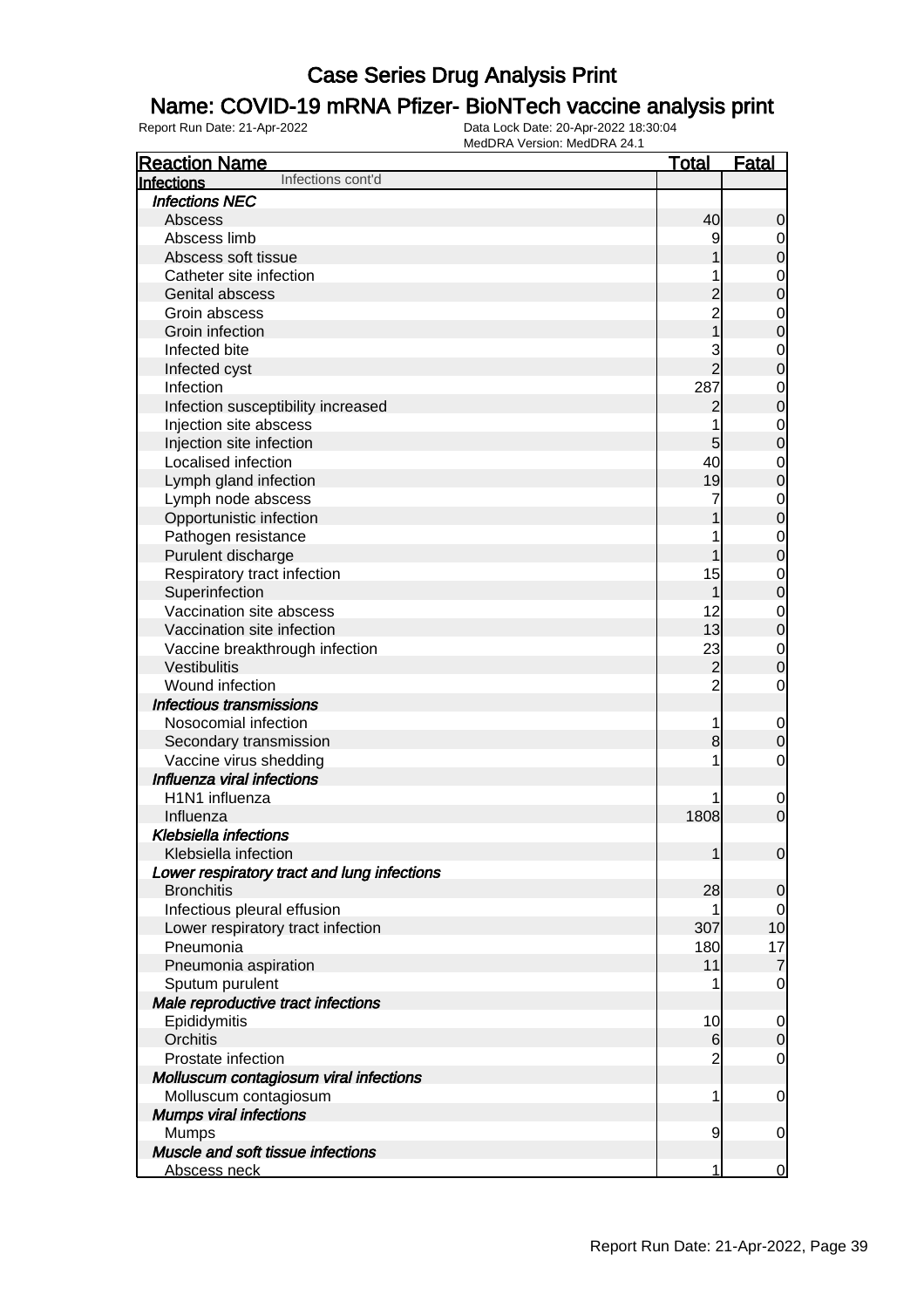### Name: COVID-19 mRNA Pfizer- BioNTech vaccine analysis print

| <b>Reaction Name</b>                            | <b>Total</b>    | <b>Fatal</b>     |
|-------------------------------------------------|-----------------|------------------|
| Infections cont'd<br><b>Infections</b>          |                 |                  |
| Infective tenosynovitis                         | 1               | $\mathbf 0$      |
| Necrotising fasciitis                           | $\overline{c}$  | 0                |
| Psoas abscess                                   | 1               | $\mathbf 0$      |
| Soft tissue infection                           | $\overline{c}$  | 0                |
| Neisseria infections                            |                 |                  |
| Gonorrhoea                                      |                 | $\mathbf 0$      |
| Meningococcal bacteraemia                       |                 | $\mathbf 0$      |
| Meningococcal infection                         |                 | $\mathbf 0$      |
| <b>Orthopox viral infections</b>                |                 |                  |
| Smallpox                                        |                 | 0                |
| Vaccinia virus infection                        | $\overline{2}$  | $\mathbf 0$      |
| <b>Plasmodia infections</b>                     |                 |                  |
| Malaria                                         | $\overline{2}$  | $\mathbf 0$      |
| <b>Pneumocystis infections</b>                  |                 |                  |
| Pneumocystis jirovecii pneumonia                | $\overline{2}$  | $\mathbf 0$      |
| <b>Pseudomonal infections</b>                   |                 |                  |
| Pseudomonas infection                           | 1               | $\mathbf 0$      |
| <b>Retroviral infections</b>                    |                 |                  |
| Acquired immunodeficiency syndrome              | 1               | 0                |
| <b>HIV</b> infection                            | $\overline{c}$  | $\mathbf 0$      |
| Persistent generalised lymphadenopathy          | 1               | $\mathbf 0$      |
| <b>Rhinoviral infections</b>                    |                 |                  |
| Rhinovirus infection                            | 1               | $\mathbf 0$      |
| <b>Rotaviral infections</b>                     |                 |                  |
| Gastroenteritis rotavirus                       | 1               | $\mathbf 0$      |
| <b>Rubeola viral infections</b>                 |                 |                  |
| <b>Measles</b>                                  | $5\overline{)}$ | $\mathbf 0$      |
| Salmonella infections                           |                 |                  |
| <b>Typhoid fever</b>                            | 1               | 0                |
| Sepsis, bacteraemia, viraemia and fungaemia NEC |                 |                  |
| Neutropenic sepsis                              | $\overline{4}$  |                  |
| Sepsis                                          | 73              | 11               |
| Sepsis syndrome                                 | $\overline{c}$  | $\mathbf 0$      |
| Septic rash                                     |                 | 0                |
| Septic shock                                    | $\frac{2}{6}$   | $\mathbf{1}$     |
| Urosepsis                                       | 6               | $\overline{0}$   |
| Skin structures and soft tissue infections      |                 |                  |
| Abscess sweat gland                             |                 | 0                |
| Acne pustular                                   |                 | $\mathbf 0$      |
| <b>Blister infected</b>                         |                 | $\overline{0}$   |
| Dermatitis infected                             | 3               | $\boldsymbol{0}$ |
| Eczema infected                                 |                 | $\mathbf 0$      |
| Impetigo                                        | 11              | $\boldsymbol{0}$ |
| Infected skin ulcer                             | 4               | $\mathbf 0$      |
| Injection site pustule                          | 3               | $\mathbf 0$      |
| Nail infection                                  | $\overline{c}$  | $\mathbf 0$      |
| Pustule                                         | 20              | $\mathbf 0$      |
| Pyoderma                                        |                 | $\mathbf 0$      |
| Rash pustular                                   | 12              | $\boldsymbol{0}$ |
| Skin infection                                  | 34              | $\mathbf 0$      |
| Subcutaneous abscess                            | 12              | $\boldsymbol{0}$ |
| Sweat gland infection                           | 1               | $\mathbf 0$      |
| Vaccination site pustule                        | $\overline{4}$  | $\overline{0}$   |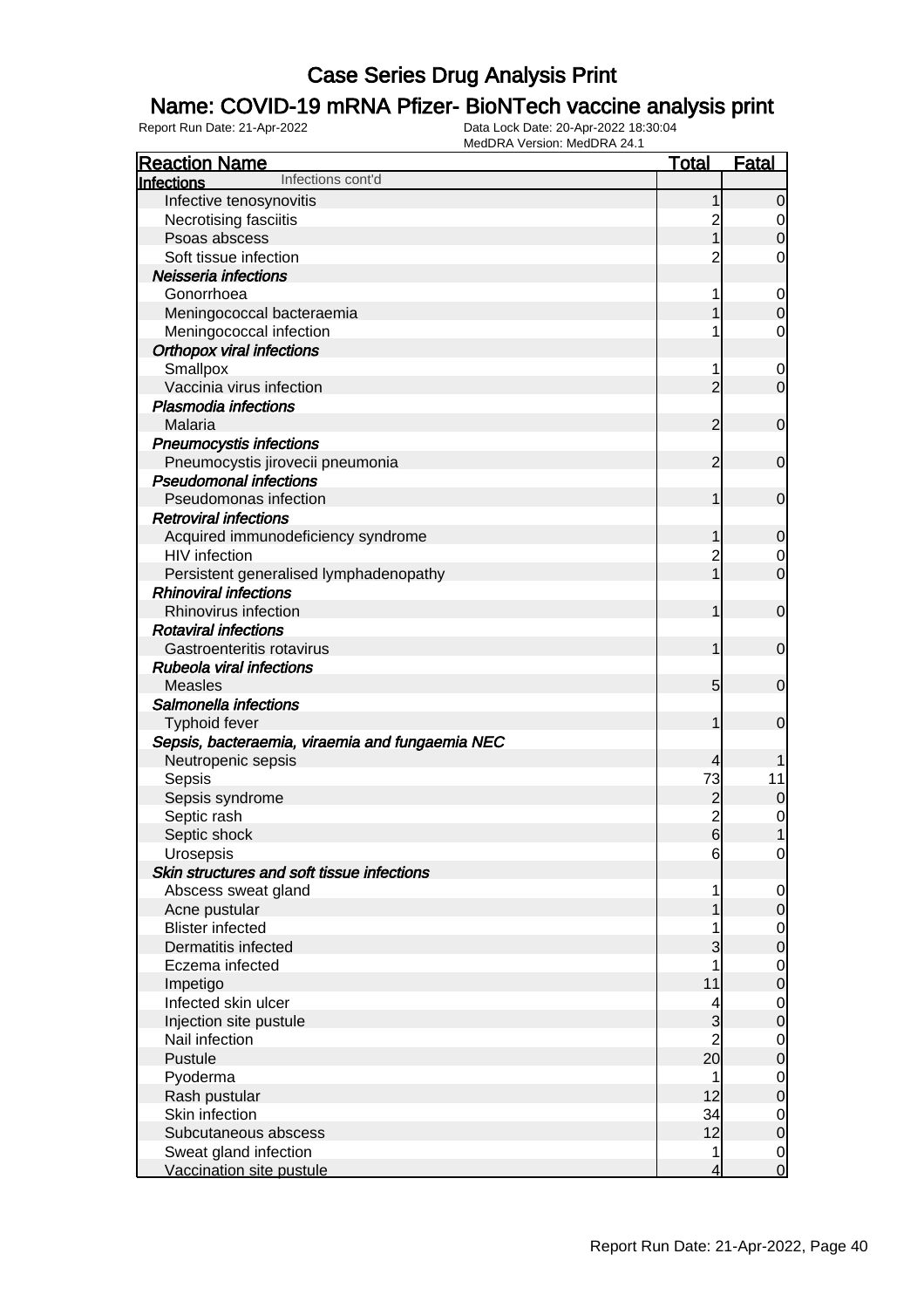### Name: COVID-19 mRNA Pfizer- BioNTech vaccine analysis print

| <b>Reaction Name</b>                            | <u>Total</u>   | <b>Fatal</b>                    |
|-------------------------------------------------|----------------|---------------------------------|
| Infections cont'd<br><b>Infections</b>          |                |                                 |
| Staphylococcal infections                       |                |                                 |
| Furuncle                                        | 46             |                                 |
| Pneumonia staphylococcal                        |                | 0                               |
| Septic arthritis staphylococcal                 |                | $\mathbf 0$                     |
| Staphylococcal abscess                          |                | $\mathbf 0$                     |
| Staphylococcal infection                        | 5              | 0                               |
| Staphylococcal sepsis                           |                | 0                               |
| <b>Streptococcal infections</b>                 |                |                                 |
| Meningitis pneumococcal                         | 1              | 0                               |
| Pharyngitis streptococcal                       | 8              | $\mathbf 0$                     |
| Pneumonia pneumococcal                          |                | 0                               |
| Scarlet fever                                   |                | $\mathbf 0$                     |
| Streptococcal abscess                           |                | $\mathbf 0$                     |
| Streptococcal endocarditis                      |                | $\mathbf 0$                     |
| Streptococcal infection                         | $\overline{c}$ | 0                               |
| Streptococcal sepsis                            |                | 0                               |
| <b>Tinea infections</b>                         |                |                                 |
| Body tinea                                      | 6              | $\mathbf 0$                     |
| Tinea capitis                                   |                | 0                               |
| Tinea infection                                 |                | $\boldsymbol{0}$                |
| Tinea pedis                                     | 3              | 0                               |
| Tinea versicolour                               | 4              | $\mathbf 0$                     |
| <b>Toxoplasma infections</b>                    |                |                                 |
| Toxoplasmosis                                   | 1              | $\mathbf 0$                     |
| Treponema infections                            |                |                                 |
| Syphilis                                        | $\overline{2}$ | $\mathbf 0$                     |
| <b>Trypanosomal infections</b>                  |                |                                 |
| African trypanosomiasis                         | 4              | $\mathbf 0$                     |
| <b>Tuberculous infections</b>                   |                |                                 |
| Disseminated Bacillus Calmette-Guerin infection | 1              | 0                               |
| Lymph node tuberculosis                         |                | 0                               |
| Pulmonary tuberculosis                          |                | $\boldsymbol{0}$                |
| Tuberculosis                                    |                | $\mathbf 0$                     |
| Tuberculosis of central nervous system          |                | $\overline{0}$                  |
| <b>Upper respiratory tract infections</b>       |                |                                 |
| Acute sinusitis                                 | $\overline{5}$ | $\overline{0}$                  |
| Chronic sinusitis                               | 6              | $\overline{0}$                  |
| Croup infectious                                |                | $\mathbf 0$                     |
| Epiglottitis                                    |                | $\mathbf 0$                     |
| Laryngitis                                      | 35             | $\mathbf 0$                     |
| Nasopharyngitis                                 | 1181           | 1                               |
| Peritonsillar abscess                           | 6              | 0                               |
| Pharyngitis                                     | 39             | $\mathbf 0$                     |
| <b>Rhinitis</b>                                 | 56             | $\boldsymbol{0}$                |
| <b>Sinusitis</b>                                | 206            |                                 |
| <b>Tonsillitis</b>                              | 145            | $\mathbf 0$<br>$\boldsymbol{0}$ |
| <b>Tracheitis</b>                               | 5              |                                 |
|                                                 |                | $\mathbf 0$                     |
| Tracheostomy infection                          | 12             | $\boldsymbol{0}$                |
| Upper respiratory tract infection               |                | $\mathbf 0$                     |
| <b>Urinary tract infections</b>                 |                |                                 |
| Cystitis                                        | 86             | $\mathbf 0$                     |
| Kidney infection<br><b>Pyelonephritis</b>       | 55<br>3        | $\mathbf 0$<br>$\overline{0}$   |
|                                                 |                |                                 |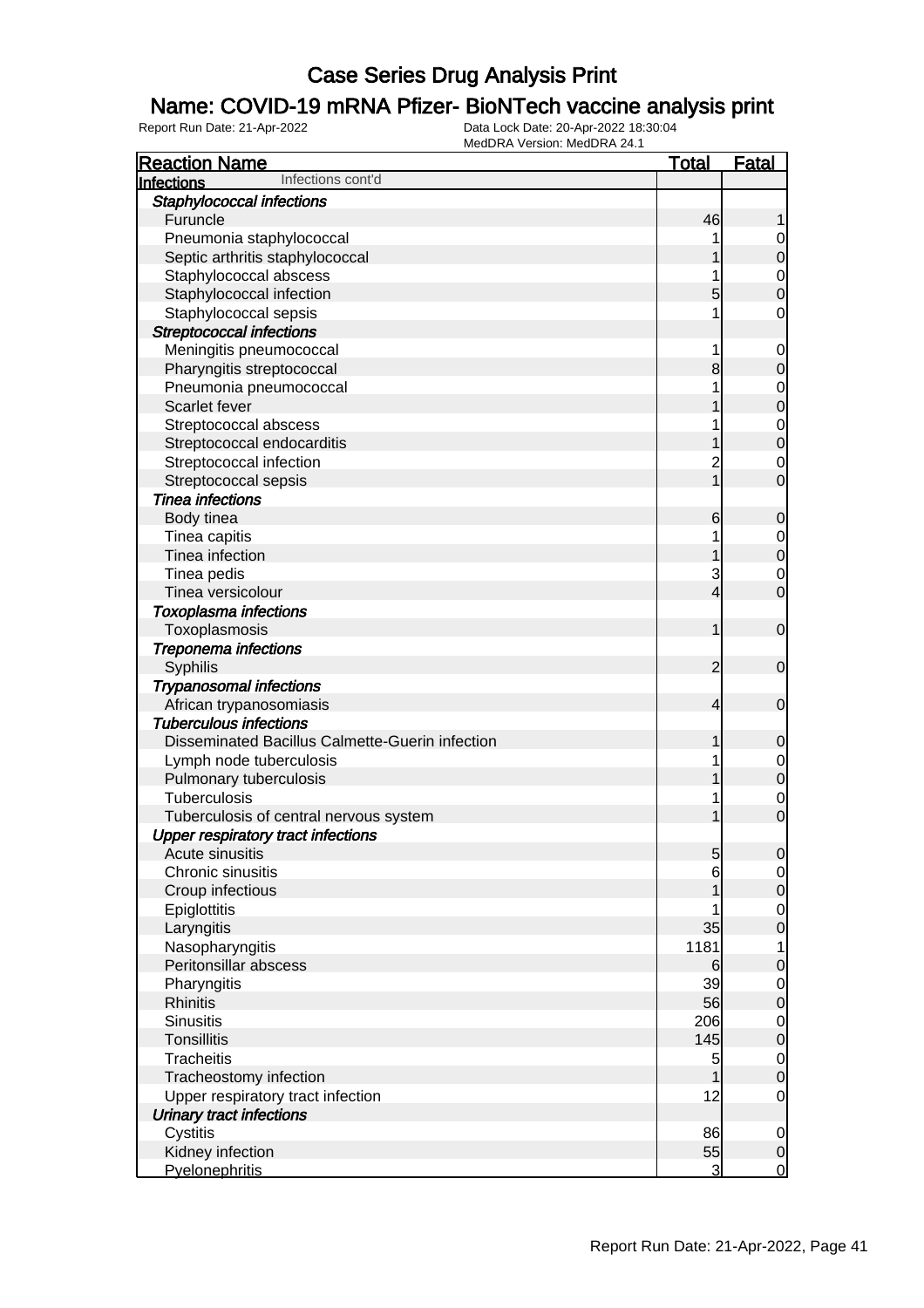### Name: COVID-19 mRNA Pfizer- BioNTech vaccine analysis print

| <b>Reaction Name</b>            | <b>Total</b>   | <b>Fatal</b>                               |
|---------------------------------|----------------|--------------------------------------------|
| Infections cont'd<br>Infections |                |                                            |
| <b>Urethritis</b>               | $\overline{2}$ | $\mathbf 0$                                |
| Urinary tract infection         | 220            | $\overline{0}$                             |
| <b>Vascular infections</b>      |                |                                            |
| Haematoma infection             |                | $\mathbf 0$                                |
| Infected lymphocele             | $\overline{c}$ | $\mathbf 0$                                |
| Infusion site infection         |                | $\mathbf 0$                                |
| Lymphangitis                    | 14             | $\overline{0}$                             |
| <b>Viral infections NEC</b>     |                |                                            |
| Arthritis viral                 | 1              | $\mathbf 0$                                |
| Conjunctivitis viral            | 2<br>1         | $\mathbf 0$                                |
| Ear infection viral             |                | $\mathbf 0$                                |
| Encephalitis viral              | 6              | 1                                          |
| Eye infection viral             | $\overline{2}$ | $\mathbf 0$                                |
| Gastroenteritis viral           | 33             | $\mathbf 0$                                |
| Hepatitis viral                 | 3              | $\overline{0}$                             |
| Meningitis viral                | 9              | $\mathbf 0$                                |
| Meningoencephalitis viral       |                | $\overline{0}$                             |
| Oral viral infection            |                | $\mathbf{0}$                               |
| Pleurisy viral                  | $\overline{c}$ | $\begin{array}{c} 0 \\ 2 \\ 0 \end{array}$ |
| Pneumonia viral                 | 5              |                                            |
| Post viral fatigue syndrome     | 61             |                                            |
| Sweating fever                  | 126            | $\mathbf 0$                                |
| Vestibular neuronitis           | 35             | $\overline{0}$                             |
| Viral diarrhoea                 | $\overline{c}$ | $\mathbf 0$                                |
| Viral infection                 | 67             | $\overline{0}$                             |
| Viral labyrinthitis             | 4              | $\mathbf{0}$                               |
| Viral myocarditis               | 4              | $\mathbf 0$                                |
| Viral pericarditis              | 3              | $\mathbf 0$                                |
| Viral pharyngitis               | 24             | $\overline{0}$                             |
| Viral rash                      | 69             | $\mathbf 0$                                |
| Viral sinusitis                 |                | $\mathbf 0$                                |
| Viral tonsillitis               |                | $\mathbf 0$                                |
| Infections SOC TOTAL            | <u>12355 </u>  | <u>115</u>                                 |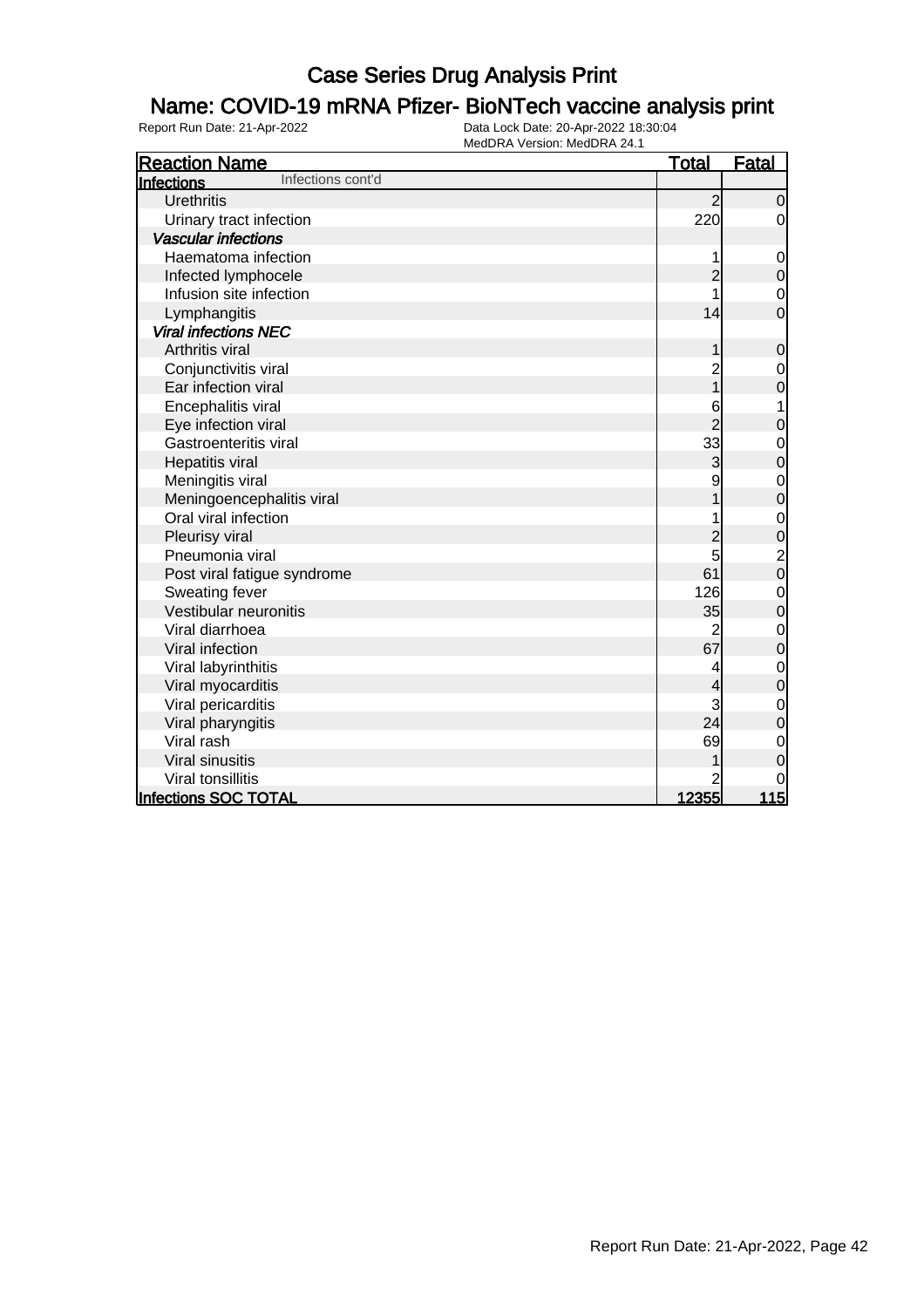#### Name: COVID-19 mRNA Pfizer- BioNTech vaccine analysis print

| <b>Reaction Name</b>                            | <b>Total</b>   | <b>Fatal</b>                         |
|-------------------------------------------------|----------------|--------------------------------------|
| <b>Injuries</b>                                 |                |                                      |
| Abdominal and gastrointestinal injuries NEC     |                |                                      |
| Gallbladder injury                              | 1              | $\mathbf 0$                          |
| Liver contusion                                 |                |                                      |
| Mouth injury                                    | 3              | $\begin{matrix} 0 \\ 0 \end{matrix}$ |
| Oral contusion                                  | 5              |                                      |
| Oral mucosal scar                               |                | $0\atop 0$                           |
| Palate injury                                   |                |                                      |
| Rectal injury                                   |                | $\begin{matrix}0\\0\end{matrix}$     |
| Splenic rupture                                 |                |                                      |
| Tongue injury                                   | $\overline{2}$ | $\begin{matrix} 0 \\ 0 \end{matrix}$ |
| Tooth fracture                                  |                |                                      |
| Tooth injury                                    |                | $\begin{matrix} 0 \\ 0 \end{matrix}$ |
| Accidental exposures to product                 |                |                                      |
| Accidental exposure to product                  | 21             | $\mathbf 0$                          |
| Anaesthetic and allied procedural complications |                |                                      |
| Airway complication of anaesthesia              | 2              | 0                                    |
| Delayed recovery from anaesthesia               | 3              |                                      |
| Sedation complication                           |                | $\begin{matrix} 0 \\ 0 \end{matrix}$ |
| Atmospheric pressure injuries                   |                |                                      |
| <b>Barotitis media</b>                          | 1              | $\mathbf 0$                          |
| Barotrauma                                      | $\overline{c}$ |                                      |
| Hypobarism                                      | $\overline{2}$ | $\begin{matrix} 0 \\ 0 \end{matrix}$ |
| <b>Bone and joint injuries NEC</b>              |                |                                      |
| Bursa injury                                    | 3              | 0                                    |
| Joint injury                                    | 12             | $\overline{0}$                       |
| Meniscus injury                                 | $\overline{2}$ | $\overline{0}$                       |
| Cardiac and vascular procedural complications   |                |                                      |
| Ischaemic contracture of the left ventricle     | 1              | $\mathbf 0$                          |
| Shunt blood flow excessive                      | 1              |                                      |
| Vascular pseudoaneurysm                         | 1              | $\begin{matrix} 0 \\ 0 \end{matrix}$ |
| Cardiovascular injuries                         |                |                                      |
| Vascular injury                                 | 9              | $\boldsymbol{0}$                     |
| <b>Cerebral injuries NEC</b>                    |                |                                      |
| <b>Brain contusion</b>                          | 4              | 0                                    |
| <b>Brain herniation</b>                         | $\overline{2}$ | $\overline{0}$                       |
| Concussion                                      | 5              | 0                                    |
| Craniocerebral injury                           |                | $\overline{0}$                       |
| Subarachnoid haematoma                          |                | $\overline{0}$                       |
| Subdural haematoma                              | 6              | $\overline{0}$                       |
| Subdural haemorrhage                            |                | $\mathbf 0$                          |
| Traumatic intracranial haemorrhage              |                | $\mathbf 1$                          |
| <b>Chemical injuries</b>                        |                |                                      |
| Chemical burn                                   | 1              | $\overline{0}$                       |
| Chemical burn of skin                           | 9              | $\mathbf 0$                          |
| Chemical cystitis                               | $\overline{2}$ | $\overline{0}$                       |
| Chest and respiratory tract injuries NEC        |                |                                      |
| Bronchial injury                                | 1              | $\overline{0}$                       |
| Chest crushing                                  | 15             | $\mathbf 0$                          |
| Foreign body in throat                          | $\overline{c}$ | $\overline{0}$                       |
| Traumatic lung injury                           | 1              | $\overline{O}$                       |
| Conditions caused by cold                       |                |                                      |
| Chillblains                                     | 74             | $\mathbf 0$                          |
| Cold shock response                             | 1              | $\overline{0}$                       |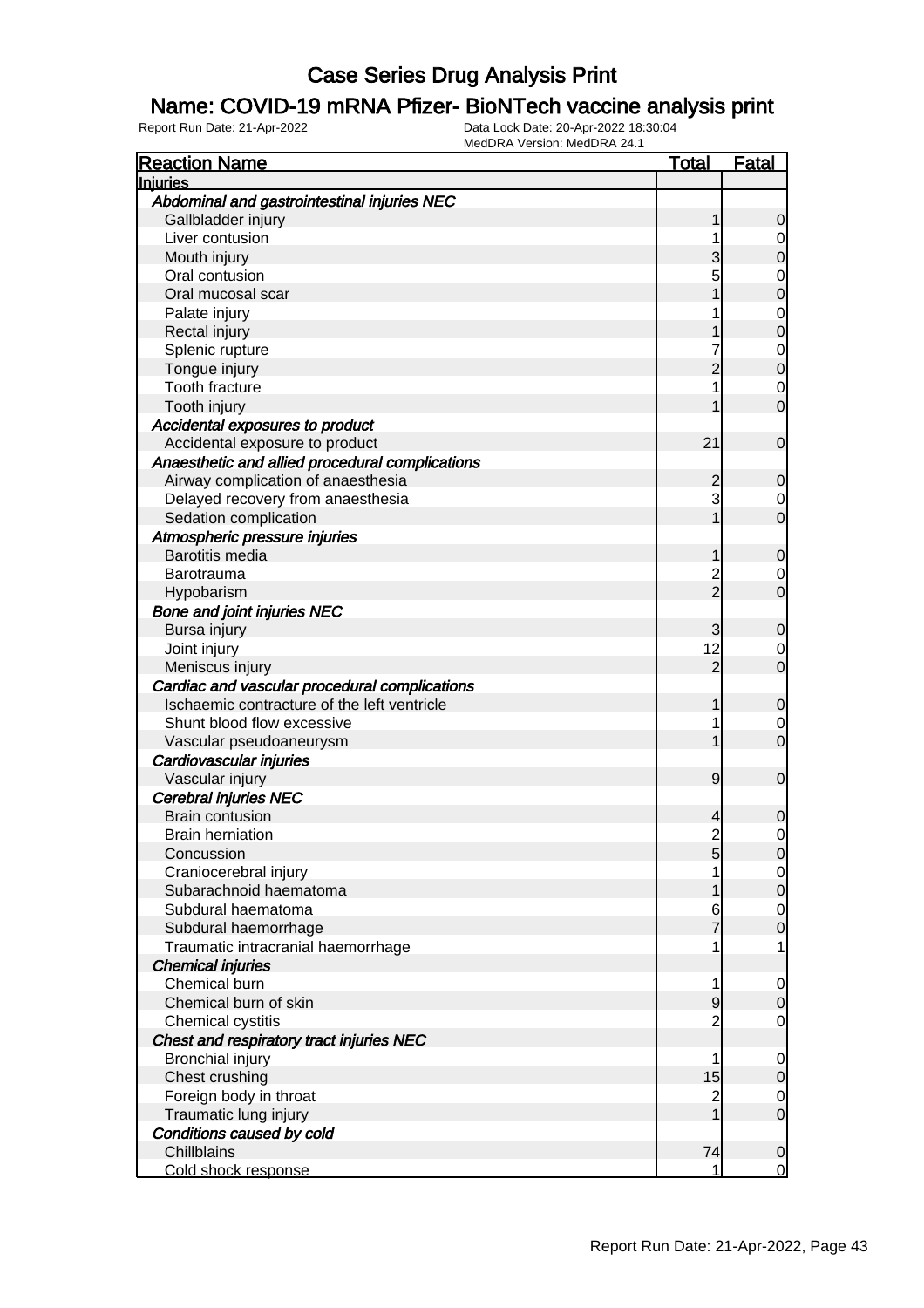### Name: COVID-19 mRNA Pfizer- BioNTech vaccine analysis print

| <b>Reaction Name</b>                                            | <b>Total</b>    | <b>Fatal</b>     |
|-----------------------------------------------------------------|-----------------|------------------|
| Injuries cont'd<br><b>Injuries</b>                              |                 |                  |
| Frostbite                                                       | 1               | $\overline{0}$   |
| Cranial nerve injuries                                          |                 |                  |
| Illrd nerve injury                                              | 1               | 0                |
| Vth nerve injury                                                |                 | 0                |
| Ear injuries NEC                                                |                 |                  |
| Deafness traumatic                                              |                 | 0                |
| Ear injury                                                      | $\overline{2}$  | $\mathbf 0$      |
| Exposures associated with pregnancy, delivery and lactation     |                 |                  |
| Exposure during pregnancy                                       | 10              | $\mathbf 0$      |
| Exposure via breast milk                                        | 154             | 0                |
| Foetal exposure during pregnancy                                | 72              | $\mathbf 0$      |
| Foetal exposure timing unspecified                              |                 | $\mathbf 0$      |
| Maternal exposure before pregnancy                              | 30 <sub>l</sub> | $\mathbf 0$      |
| Maternal exposure during breast feeding                         | 2017            | $\mathbf 0$      |
| Maternal exposure during pregnancy                              | 1091            | $\mathbf 0$      |
| Maternal exposure timing unspecified                            | 15              | 0                |
| Paternal exposure before pregnancy                              | 3               | $\mathbf 0$      |
| <b>Exposures to agents or circumstances NEC</b>                 |                 |                  |
| Exposure to SARS-CoV-2                                          | 3               | 0                |
| Exposure to vaccinated person                                   | 4               | 0                |
| Eye and ear procedural complications                            |                 |                  |
| Toxic anterior segment syndrome                                 | 1               | 0                |
| Eye injuries NEC                                                |                 |                  |
| Corneal abrasion                                                |                 | 0                |
| Eye contusion                                                   | 18              | $\mathbf 0$      |
| Eye injury                                                      | 32              | $\mathbf 0$      |
| Foreign body in eye                                             | 4               | $\pmb{0}$        |
| Injury corneal                                                  |                 | $\mathbf 0$      |
| Periorbital haematoma                                           |                 | $\boldsymbol{0}$ |
| Retinal injury                                                  | $\overline{c}$  | 0                |
| Superficial injury of eye                                       | $\overline{1}$  | $\mathbf 0$      |
| Foetal and neonatal conditions associated with product exposure |                 |                  |
| Intoxication by breast feeding                                  | 1               | $\mathbf 0$      |
| <b>Fractures and dislocations NEC</b>                           |                 |                  |
| Fracture                                                        | 3               | $\mathbf 0$      |
| Joint dislocation                                               | 4               | $\overline{0}$   |
| Multiple fractures                                              |                 | $\overline{0}$   |
| Gastrointestinal and hepatobiliary procedural complications     |                 |                  |
| Post procedural constipation                                    | 1               | $\mathbf 0$      |
| Postoperative ileus                                             |                 | $\overline{0}$   |
| Procedural nausea                                               | 11              | $\mathbf 0$      |
| Procedural vomiting                                             | $\overline{c}$  | $\mathbf 0$      |
| Heat injuries (excl thermal burns)                              |                 |                  |
| Heat cramps                                                     | $\overline{c}$  | $\mathbf 0$      |
| Heat exhaustion                                                 | $\overline{3}$  | $\mathbf 0$      |
| <b>Heat illness</b>                                             | $\overline{c}$  | $\overline{0}$   |
| Heat oedema                                                     | 14              | $\mathbf 0$      |
| Heat stroke                                                     | 3               | $\mathbf 0$      |
| Intentional product use issues                                  |                 |                  |
| Intentional dose omission                                       | 1               | $\mathbf 0$      |
| Intentional product use issue                                   | 1               | $\mathbf 0$      |
| Limb fractures and dislocations                                 |                 |                  |
| Ankle fracture                                                  | 1               | $\overline{0}$   |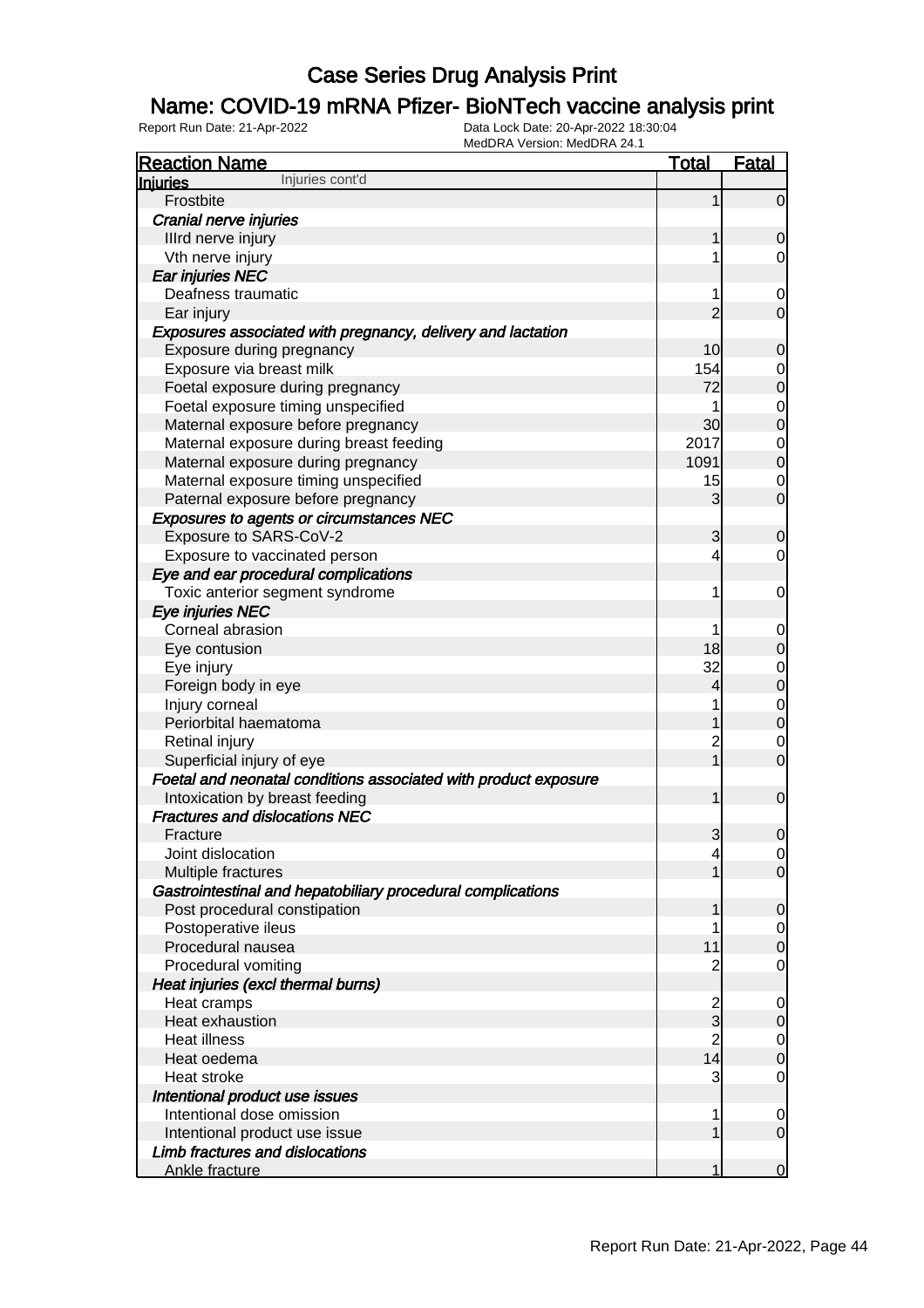### Name: COVID-19 mRNA Pfizer- BioNTech vaccine analysis print

| <b>Reaction Name</b>                                                  | <b>Total</b>   | <b>Fatal</b>               |
|-----------------------------------------------------------------------|----------------|----------------------------|
| Injuries cont'd<br><b>Injuries</b>                                    |                |                            |
| Atypical femur fracture                                               | 1              | 0                          |
| Clavicle fracture                                                     | 27             | 0                          |
| Femoral neck fracture                                                 |                | 0                          |
| Femur fracture                                                        |                | $\mathbf 0$                |
| Fibula fracture                                                       |                | $\mathbf 0$                |
| Hip fracture                                                          |                | $\mathbf 0$                |
| Lower limb fracture                                                   |                | $\mathbf 0$                |
| Tibia fracture                                                        |                | $\mathbf 0$                |
| Upper limb fracture                                                   |                | $\mathbf 0$                |
| Wrist fracture                                                        |                | 0                          |
| Medication errors, product use errors and issues NEC                  |                |                            |
| Circumstance or information capable of leading to medication error    | 2              | 0                          |
| Device difficult to use                                               |                | 0                          |
| Dose calculation error                                                |                | $\mathbf 0$                |
| Inadequate aseptic technique in use of product                        |                | $\mathbf 0$                |
| Medication error                                                      | 68             | $\mathbf 0$                |
| Prescription drug used without a prescription                         | 3              | $\mathbf 0$                |
| Product use complaint                                                 | $\overline{2}$ | $\mathbf 0$                |
| Product use issue                                                     | 34             | $\mathbf 0$                |
| Vaccination error                                                     | 6              | $\mathbf 0$                |
| Wrong dose                                                            |                | $\mathbf 0$                |
| Wrong drug                                                            | 11             | $\mathbf 0$                |
| Wrong schedule                                                        |                | 0                          |
| Wrong technique in product usage process                              | 10             | $\overline{0}$             |
| Muscle, tendon and ligament injuries                                  |                |                            |
| Epicondylitis                                                         | 25             | 0                          |
| Ligament injury                                                       | 2              | 0                          |
| Ligament sprain                                                       | 11             | $\mathbf 0$                |
| Mallet finger                                                         |                | $\mathbf 0$                |
| Muscle hernia                                                         |                | $\mathbf 0$                |
| Muscle injury                                                         | 41             | $\mathbf 0$                |
| Muscle rupture                                                        | 10             | $\mathbf 0$                |
| Muscle strain                                                         | 38             |                            |
| Post-traumatic neck syndrome                                          | 3              | $\mathbf 0$<br>$\mathbf 0$ |
|                                                                       | 7              | $\mathbf 0$                |
| Tendon injury<br>Tendon rupture                                       | 26             |                            |
|                                                                       |                | $\overline{0}$             |
| Musculoskeletal procedural complications<br>Periprosthetic osteolysis | 1              |                            |
|                                                                       |                | 0                          |
| Post laminectomy syndrome                                             |                | $\overline{0}$             |
| <b>Nerve injuries NEC</b>                                             | 119            |                            |
| Nerve injury                                                          |                | 0                          |
| Neurological and psychiatric procedural complications                 |                |                            |
| Post lumbar puncture syndrome                                         | 1              | $\overline{0}$             |
| Post procedural stroke                                                |                | 0                          |
| Procedural dizziness                                                  | 13             | $\overline{0}$             |
| Non-occupational environmental exposures                              |                |                            |
| Exposure to extreme temperature                                       | 2              | 0                          |
| Non-site specific injuries NEC                                        |                |                            |
| Accident                                                              | 2              | 0                          |
| Animal scratch                                                        |                | 0                          |
| Arthropod bite                                                        | 11             | 0                          |
| Arthropod sting                                                       | 6              | $\mathbf 0$                |
| <b>Bite</b>                                                           | 1              | 0                          |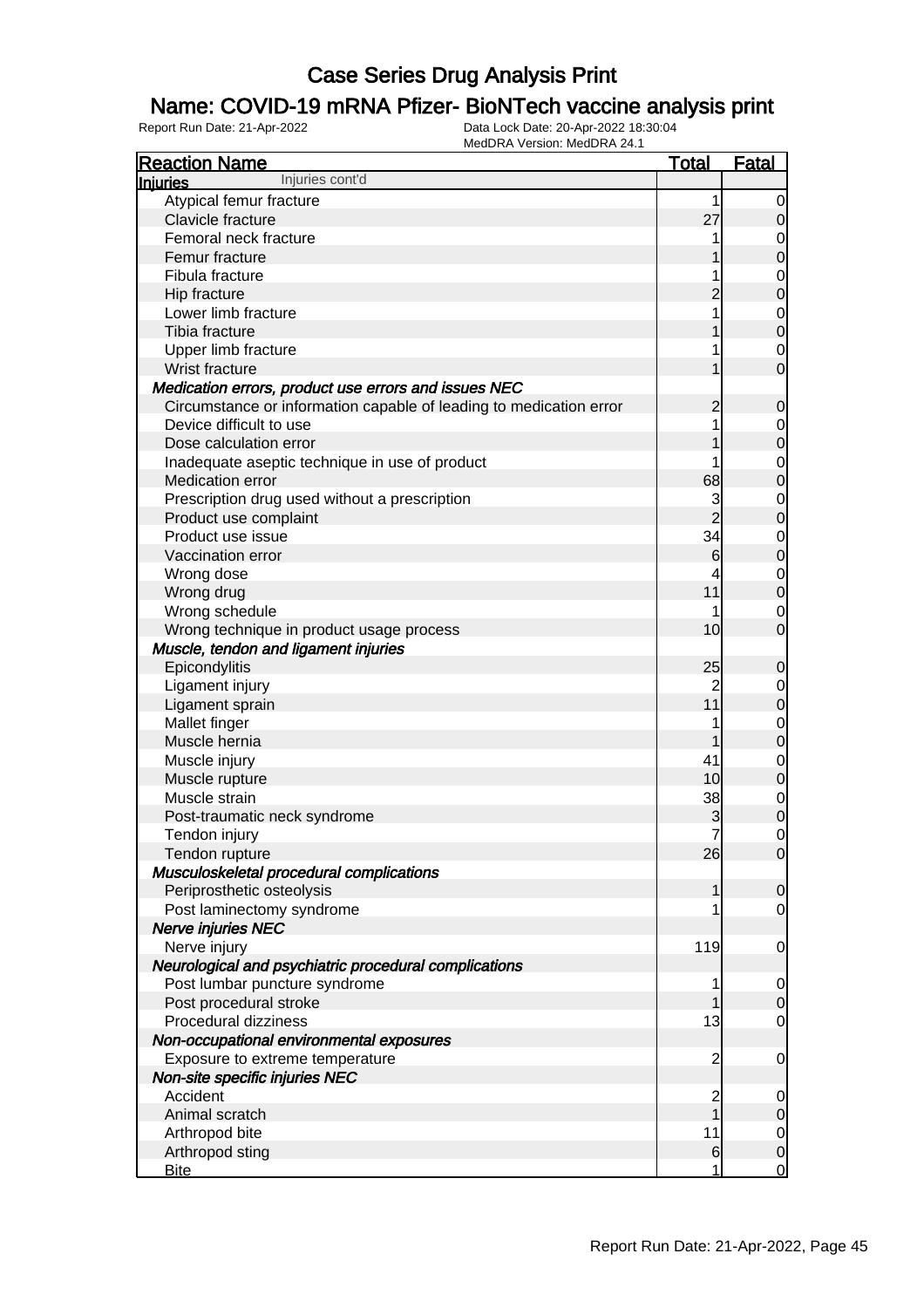### Name: COVID-19 mRNA Pfizer- BioNTech vaccine analysis print

| <b>Reaction Name</b>                            | <u>Total</u>   | <b>Fatal</b>     |
|-------------------------------------------------|----------------|------------------|
| Injuries cont'd<br>Injuries                     |                |                  |
| Bone contusion                                  |                | 0                |
| Crush injury                                    |                | 0                |
| Electric shock                                  | 20             | 0                |
| Fall                                            | 216            | $\mathbf 0$      |
| Foreign body                                    | 6              | 0                |
| Injury                                          | 14             | $\mathbf 0$      |
| Multiple injuries                               | $\overline{c}$ | $\mathbf 0$      |
| Nervous system injury                           | $\overline{c}$ | $\mathbf 0$      |
| Post concussion syndrome                        | $\overline{2}$ | $\mathbf 0$      |
| Traumatic haematoma                             | 1              | $\mathbf 0$      |
| Wound                                           |                | $\mathbf 0$      |
| Wound complication                              | 12             | $\mathbf 0$      |
| Wound haematoma                                 |                | $\mathbf 0$      |
| Wound haemorrhage                               | 3              | $\mathbf 0$      |
| Wound secretion                                 |                | $\mathbf 0$      |
| Non-site specific procedural complications      |                |                  |
| Administration related reaction                 |                | $\mathbf 0$      |
| Anastomotic leak                                |                | $\mathbf 0$      |
| Incision site pain                              | 3              | $\mathbf 0$      |
| Infusion related reaction                       | 8              | $\mathbf 0$      |
| Injection related reaction                      | 67             |                  |
|                                                 |                | $\mathbf 0$      |
| Post procedural complication                    | 5              | $\mathbf 0$      |
| Post procedural erythema                        |                | $\mathbf 0$      |
| Post procedural inflammation                    |                | $\mathbf 0$      |
| Post procedural pruritus                        |                | $\mathbf 0$      |
| Procedural pain                                 | 4              | $\mathbf 0$      |
| Seroma                                          |                | $\mathbf{0}$     |
| <b>Occupational exposures</b>                   |                |                  |
| Occupational exposure to SARS-CoV-2             |                | 0                |
| Occupational exposure to product                |                | 0                |
| Off label uses                                  |                |                  |
| Off label use                                   | 490            | 0                |
| <b>Overdoses NEC</b>                            |                |                  |
| Intentional overdose                            |                | $\mathbf 0$      |
| Overdose                                        | 56             | $\mathbf 0$      |
| Pathways and sources of exposure                |                |                  |
| Exposure via contaminated device                | 1              | $\overline{0}$   |
| Exposure via unknown route                      | 1              | $\overline{0}$   |
| <b>Pelvic fractures and dislocations</b>        |                |                  |
| Pelvic fracture                                 | 1              | 0                |
| Peripheral nerve injuries                       |                |                  |
| Axillary nerve injury                           | 1              | $\mathbf 0$      |
| Brachial plexus injury                          |                | 0                |
| Radial nerve injury                             | $\frac{2}{2}$  | $\mathbf 0$      |
| Sciatic nerve injury                            |                | $\boldsymbol{0}$ |
| Ulnar nerve injury                              | 6              | $\mathbf 0$      |
| Poisoning and toxicity                          |                |                  |
| Alcohol poisoning                               | 1              | $\mathbf 0$      |
| Poisoning                                       | 14             | 0                |
| Toxicity to various agents                      | 5              | $\mathbf 0$      |
| <b>Product administration errors and issues</b> |                |                  |
| Accidental overdose                             | 8              | $\mathbf 0$      |
| Contraindicated product administered            | $\overline{3}$ | $\mathbf 0$      |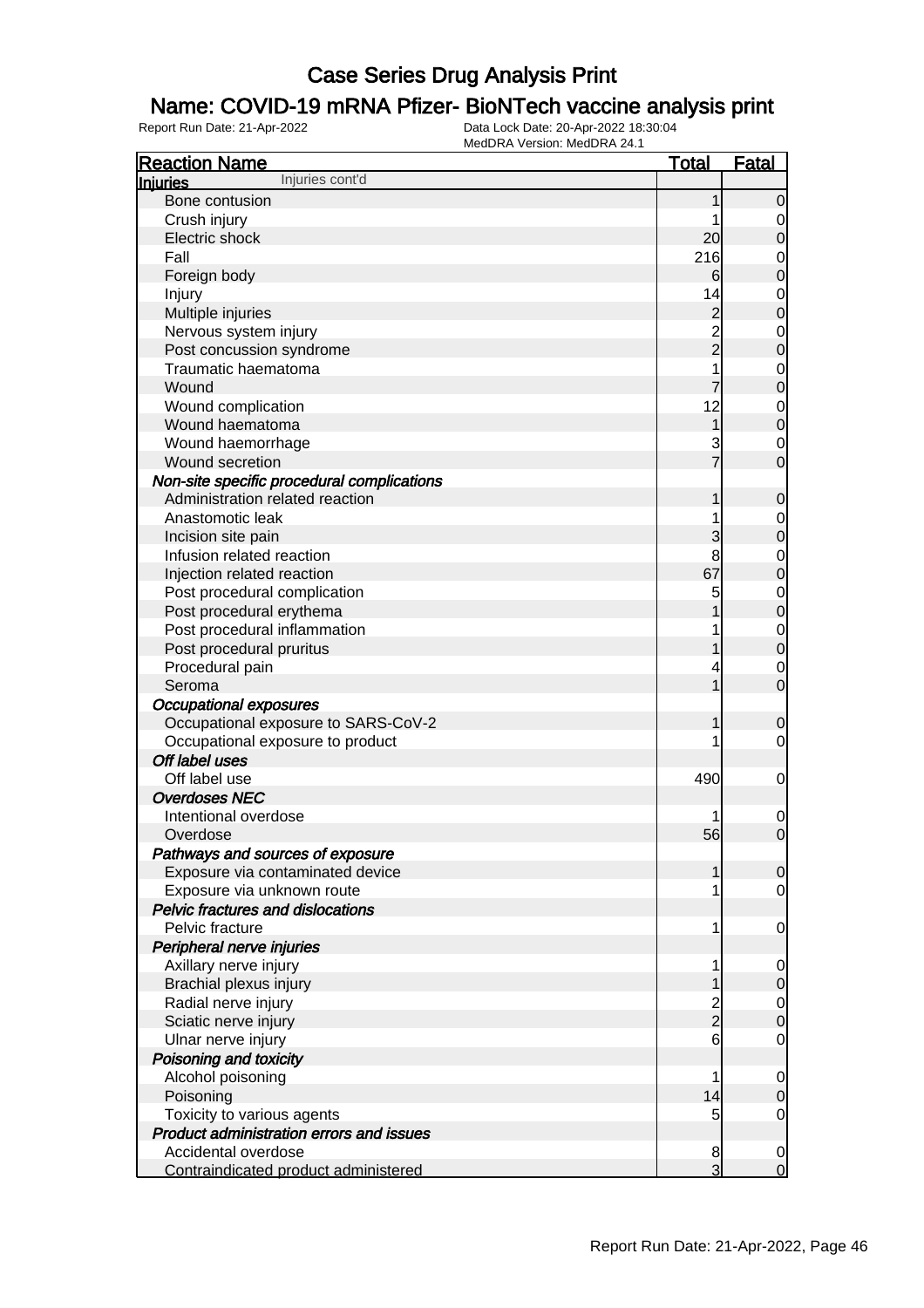### Name: COVID-19 mRNA Pfizer- BioNTech vaccine analysis print

| Injuries cont'd<br><b>Injuries</b><br>Duplicate therapy error<br>1<br>$\overline{0}$<br>14<br>Expired product administered<br>$\mathbf 0$<br>737<br>Inappropriate schedule of product administration<br>0<br>Incomplete course of vaccination<br>$\overline{2}$<br>$\mathbf 0$<br>63<br>Incorrect dose administered<br>$\mathbf 0$<br>$\mathbf 0$<br>Incorrect drug administration rate<br>Incorrect product formulation administered<br>2<br>$\mathbf 0$<br>11<br>Incorrect route of product administration<br>$\mathbf 0$<br>Lack of vaccination site rotation<br>$\mathbf 0$<br>$\mathbf 0$<br>Poor quality product administered<br>5<br>Product administered at inappropriate site<br>24<br>$\mathbf 0$<br>3<br>$\mathbf 0$<br>Product administered to patient of inappropriate age<br>Product administration error<br>21<br>$\mathbf 0$<br>Product dose omission issue<br>6<br>$\mathbf 0$<br>20<br>Wrong product administered<br>$\mathbf 0$<br><b>Product confusion errors and issues</b><br>Product dosage form confusion<br>1<br>$\mathbf 0$<br>Product label confusion<br>6<br>$\boldsymbol{0}$<br>$\overline{2}$<br>Product packaging confusion<br>$\mathbf 0$<br>Product dispensing errors and issues<br>Product dispensing error<br>4<br>$\mathbf 0$<br>Product monitoring errors and issues<br>Drug monitoring procedure incorrectly performed<br>1<br>$\mathbf 0$<br>Product preparation errors and issues<br>Product preparation error<br>3<br>0<br>$6\overline{6}$<br>Product preparation issue<br>$\mathbf 0$<br>Product prescribing errors and issues<br>Contraindicated product prescribed<br>$\overline{c}$<br>$\mathbf 0$<br>$\overline{2}$<br>Product prescribing error<br>$\overline{0}$<br>Product selection errors and issues<br>Product selection error<br>$\overline{2}$<br>0<br><b>Radiation injuries</b><br>Sunburn<br>23<br>0<br>Renal and urinary tract injuries NEC<br><b>Bladder injury</b><br>1<br>$\mathbf 0$<br>Foreign body in urogenital tract<br>1<br>$\overline{0}$<br>Reproductive system and breast injuries<br><b>Breast injury</b><br>1<br>$\mathbf 0$<br>Cervix injury<br>$\overline{0}$<br>Penile contusion<br>$\mathbf 0$<br>Penis injury<br>$\overline{c}$<br>$\overline{0}$<br>$\overline{1}$<br>$\mathbf 0$<br>Uterine rupture<br>Reproductive tract and breast procedural complications<br>Failed in vitro fertilisation<br>1<br>$\mathbf 0$<br>Site specific injuries NEC<br>Back injury<br>4<br>$\mathbf 0$<br>Face crushing<br>3<br>$\overline{0}$<br>Face injury<br>$\mathbf 0$<br>36<br>Head injury<br>$\overline{0}$<br>Limb crushing injury<br>$\pmb{0}$<br>4<br>202<br>Limb injury<br>$\overline{0}$<br>Nasal injury<br>$\mathbf 0$<br>$\overline{2}$ | <b>Reaction Name</b> | <b>Total</b> | <b>Fatal</b> |
|-------------------------------------------------------------------------------------------------------------------------------------------------------------------------------------------------------------------------------------------------------------------------------------------------------------------------------------------------------------------------------------------------------------------------------------------------------------------------------------------------------------------------------------------------------------------------------------------------------------------------------------------------------------------------------------------------------------------------------------------------------------------------------------------------------------------------------------------------------------------------------------------------------------------------------------------------------------------------------------------------------------------------------------------------------------------------------------------------------------------------------------------------------------------------------------------------------------------------------------------------------------------------------------------------------------------------------------------------------------------------------------------------------------------------------------------------------------------------------------------------------------------------------------------------------------------------------------------------------------------------------------------------------------------------------------------------------------------------------------------------------------------------------------------------------------------------------------------------------------------------------------------------------------------------------------------------------------------------------------------------------------------------------------------------------------------------------------------------------------------------------------------------------------------------------------------------------------------------------------------------------------------------------------------------------------------------------------------------------------------------------------------------------------------------------------------------------------------------------------------------------------------------------------------------------------------------------------------------------------------------------------------------------------------------------------------------------------------|----------------------|--------------|--------------|
|                                                                                                                                                                                                                                                                                                                                                                                                                                                                                                                                                                                                                                                                                                                                                                                                                                                                                                                                                                                                                                                                                                                                                                                                                                                                                                                                                                                                                                                                                                                                                                                                                                                                                                                                                                                                                                                                                                                                                                                                                                                                                                                                                                                                                                                                                                                                                                                                                                                                                                                                                                                                                                                                                                                   |                      |              |              |
|                                                                                                                                                                                                                                                                                                                                                                                                                                                                                                                                                                                                                                                                                                                                                                                                                                                                                                                                                                                                                                                                                                                                                                                                                                                                                                                                                                                                                                                                                                                                                                                                                                                                                                                                                                                                                                                                                                                                                                                                                                                                                                                                                                                                                                                                                                                                                                                                                                                                                                                                                                                                                                                                                                                   |                      |              |              |
|                                                                                                                                                                                                                                                                                                                                                                                                                                                                                                                                                                                                                                                                                                                                                                                                                                                                                                                                                                                                                                                                                                                                                                                                                                                                                                                                                                                                                                                                                                                                                                                                                                                                                                                                                                                                                                                                                                                                                                                                                                                                                                                                                                                                                                                                                                                                                                                                                                                                                                                                                                                                                                                                                                                   |                      |              |              |
|                                                                                                                                                                                                                                                                                                                                                                                                                                                                                                                                                                                                                                                                                                                                                                                                                                                                                                                                                                                                                                                                                                                                                                                                                                                                                                                                                                                                                                                                                                                                                                                                                                                                                                                                                                                                                                                                                                                                                                                                                                                                                                                                                                                                                                                                                                                                                                                                                                                                                                                                                                                                                                                                                                                   |                      |              |              |
|                                                                                                                                                                                                                                                                                                                                                                                                                                                                                                                                                                                                                                                                                                                                                                                                                                                                                                                                                                                                                                                                                                                                                                                                                                                                                                                                                                                                                                                                                                                                                                                                                                                                                                                                                                                                                                                                                                                                                                                                                                                                                                                                                                                                                                                                                                                                                                                                                                                                                                                                                                                                                                                                                                                   |                      |              |              |
|                                                                                                                                                                                                                                                                                                                                                                                                                                                                                                                                                                                                                                                                                                                                                                                                                                                                                                                                                                                                                                                                                                                                                                                                                                                                                                                                                                                                                                                                                                                                                                                                                                                                                                                                                                                                                                                                                                                                                                                                                                                                                                                                                                                                                                                                                                                                                                                                                                                                                                                                                                                                                                                                                                                   |                      |              |              |
|                                                                                                                                                                                                                                                                                                                                                                                                                                                                                                                                                                                                                                                                                                                                                                                                                                                                                                                                                                                                                                                                                                                                                                                                                                                                                                                                                                                                                                                                                                                                                                                                                                                                                                                                                                                                                                                                                                                                                                                                                                                                                                                                                                                                                                                                                                                                                                                                                                                                                                                                                                                                                                                                                                                   |                      |              |              |
|                                                                                                                                                                                                                                                                                                                                                                                                                                                                                                                                                                                                                                                                                                                                                                                                                                                                                                                                                                                                                                                                                                                                                                                                                                                                                                                                                                                                                                                                                                                                                                                                                                                                                                                                                                                                                                                                                                                                                                                                                                                                                                                                                                                                                                                                                                                                                                                                                                                                                                                                                                                                                                                                                                                   |                      |              |              |
|                                                                                                                                                                                                                                                                                                                                                                                                                                                                                                                                                                                                                                                                                                                                                                                                                                                                                                                                                                                                                                                                                                                                                                                                                                                                                                                                                                                                                                                                                                                                                                                                                                                                                                                                                                                                                                                                                                                                                                                                                                                                                                                                                                                                                                                                                                                                                                                                                                                                                                                                                                                                                                                                                                                   |                      |              |              |
|                                                                                                                                                                                                                                                                                                                                                                                                                                                                                                                                                                                                                                                                                                                                                                                                                                                                                                                                                                                                                                                                                                                                                                                                                                                                                                                                                                                                                                                                                                                                                                                                                                                                                                                                                                                                                                                                                                                                                                                                                                                                                                                                                                                                                                                                                                                                                                                                                                                                                                                                                                                                                                                                                                                   |                      |              |              |
|                                                                                                                                                                                                                                                                                                                                                                                                                                                                                                                                                                                                                                                                                                                                                                                                                                                                                                                                                                                                                                                                                                                                                                                                                                                                                                                                                                                                                                                                                                                                                                                                                                                                                                                                                                                                                                                                                                                                                                                                                                                                                                                                                                                                                                                                                                                                                                                                                                                                                                                                                                                                                                                                                                                   |                      |              |              |
|                                                                                                                                                                                                                                                                                                                                                                                                                                                                                                                                                                                                                                                                                                                                                                                                                                                                                                                                                                                                                                                                                                                                                                                                                                                                                                                                                                                                                                                                                                                                                                                                                                                                                                                                                                                                                                                                                                                                                                                                                                                                                                                                                                                                                                                                                                                                                                                                                                                                                                                                                                                                                                                                                                                   |                      |              |              |
|                                                                                                                                                                                                                                                                                                                                                                                                                                                                                                                                                                                                                                                                                                                                                                                                                                                                                                                                                                                                                                                                                                                                                                                                                                                                                                                                                                                                                                                                                                                                                                                                                                                                                                                                                                                                                                                                                                                                                                                                                                                                                                                                                                                                                                                                                                                                                                                                                                                                                                                                                                                                                                                                                                                   |                      |              |              |
|                                                                                                                                                                                                                                                                                                                                                                                                                                                                                                                                                                                                                                                                                                                                                                                                                                                                                                                                                                                                                                                                                                                                                                                                                                                                                                                                                                                                                                                                                                                                                                                                                                                                                                                                                                                                                                                                                                                                                                                                                                                                                                                                                                                                                                                                                                                                                                                                                                                                                                                                                                                                                                                                                                                   |                      |              |              |
|                                                                                                                                                                                                                                                                                                                                                                                                                                                                                                                                                                                                                                                                                                                                                                                                                                                                                                                                                                                                                                                                                                                                                                                                                                                                                                                                                                                                                                                                                                                                                                                                                                                                                                                                                                                                                                                                                                                                                                                                                                                                                                                                                                                                                                                                                                                                                                                                                                                                                                                                                                                                                                                                                                                   |                      |              |              |
|                                                                                                                                                                                                                                                                                                                                                                                                                                                                                                                                                                                                                                                                                                                                                                                                                                                                                                                                                                                                                                                                                                                                                                                                                                                                                                                                                                                                                                                                                                                                                                                                                                                                                                                                                                                                                                                                                                                                                                                                                                                                                                                                                                                                                                                                                                                                                                                                                                                                                                                                                                                                                                                                                                                   |                      |              |              |
|                                                                                                                                                                                                                                                                                                                                                                                                                                                                                                                                                                                                                                                                                                                                                                                                                                                                                                                                                                                                                                                                                                                                                                                                                                                                                                                                                                                                                                                                                                                                                                                                                                                                                                                                                                                                                                                                                                                                                                                                                                                                                                                                                                                                                                                                                                                                                                                                                                                                                                                                                                                                                                                                                                                   |                      |              |              |
|                                                                                                                                                                                                                                                                                                                                                                                                                                                                                                                                                                                                                                                                                                                                                                                                                                                                                                                                                                                                                                                                                                                                                                                                                                                                                                                                                                                                                                                                                                                                                                                                                                                                                                                                                                                                                                                                                                                                                                                                                                                                                                                                                                                                                                                                                                                                                                                                                                                                                                                                                                                                                                                                                                                   |                      |              |              |
|                                                                                                                                                                                                                                                                                                                                                                                                                                                                                                                                                                                                                                                                                                                                                                                                                                                                                                                                                                                                                                                                                                                                                                                                                                                                                                                                                                                                                                                                                                                                                                                                                                                                                                                                                                                                                                                                                                                                                                                                                                                                                                                                                                                                                                                                                                                                                                                                                                                                                                                                                                                                                                                                                                                   |                      |              |              |
|                                                                                                                                                                                                                                                                                                                                                                                                                                                                                                                                                                                                                                                                                                                                                                                                                                                                                                                                                                                                                                                                                                                                                                                                                                                                                                                                                                                                                                                                                                                                                                                                                                                                                                                                                                                                                                                                                                                                                                                                                                                                                                                                                                                                                                                                                                                                                                                                                                                                                                                                                                                                                                                                                                                   |                      |              |              |
|                                                                                                                                                                                                                                                                                                                                                                                                                                                                                                                                                                                                                                                                                                                                                                                                                                                                                                                                                                                                                                                                                                                                                                                                                                                                                                                                                                                                                                                                                                                                                                                                                                                                                                                                                                                                                                                                                                                                                                                                                                                                                                                                                                                                                                                                                                                                                                                                                                                                                                                                                                                                                                                                                                                   |                      |              |              |
|                                                                                                                                                                                                                                                                                                                                                                                                                                                                                                                                                                                                                                                                                                                                                                                                                                                                                                                                                                                                                                                                                                                                                                                                                                                                                                                                                                                                                                                                                                                                                                                                                                                                                                                                                                                                                                                                                                                                                                                                                                                                                                                                                                                                                                                                                                                                                                                                                                                                                                                                                                                                                                                                                                                   |                      |              |              |
|                                                                                                                                                                                                                                                                                                                                                                                                                                                                                                                                                                                                                                                                                                                                                                                                                                                                                                                                                                                                                                                                                                                                                                                                                                                                                                                                                                                                                                                                                                                                                                                                                                                                                                                                                                                                                                                                                                                                                                                                                                                                                                                                                                                                                                                                                                                                                                                                                                                                                                                                                                                                                                                                                                                   |                      |              |              |
|                                                                                                                                                                                                                                                                                                                                                                                                                                                                                                                                                                                                                                                                                                                                                                                                                                                                                                                                                                                                                                                                                                                                                                                                                                                                                                                                                                                                                                                                                                                                                                                                                                                                                                                                                                                                                                                                                                                                                                                                                                                                                                                                                                                                                                                                                                                                                                                                                                                                                                                                                                                                                                                                                                                   |                      |              |              |
|                                                                                                                                                                                                                                                                                                                                                                                                                                                                                                                                                                                                                                                                                                                                                                                                                                                                                                                                                                                                                                                                                                                                                                                                                                                                                                                                                                                                                                                                                                                                                                                                                                                                                                                                                                                                                                                                                                                                                                                                                                                                                                                                                                                                                                                                                                                                                                                                                                                                                                                                                                                                                                                                                                                   |                      |              |              |
|                                                                                                                                                                                                                                                                                                                                                                                                                                                                                                                                                                                                                                                                                                                                                                                                                                                                                                                                                                                                                                                                                                                                                                                                                                                                                                                                                                                                                                                                                                                                                                                                                                                                                                                                                                                                                                                                                                                                                                                                                                                                                                                                                                                                                                                                                                                                                                                                                                                                                                                                                                                                                                                                                                                   |                      |              |              |
|                                                                                                                                                                                                                                                                                                                                                                                                                                                                                                                                                                                                                                                                                                                                                                                                                                                                                                                                                                                                                                                                                                                                                                                                                                                                                                                                                                                                                                                                                                                                                                                                                                                                                                                                                                                                                                                                                                                                                                                                                                                                                                                                                                                                                                                                                                                                                                                                                                                                                                                                                                                                                                                                                                                   |                      |              |              |
|                                                                                                                                                                                                                                                                                                                                                                                                                                                                                                                                                                                                                                                                                                                                                                                                                                                                                                                                                                                                                                                                                                                                                                                                                                                                                                                                                                                                                                                                                                                                                                                                                                                                                                                                                                                                                                                                                                                                                                                                                                                                                                                                                                                                                                                                                                                                                                                                                                                                                                                                                                                                                                                                                                                   |                      |              |              |
|                                                                                                                                                                                                                                                                                                                                                                                                                                                                                                                                                                                                                                                                                                                                                                                                                                                                                                                                                                                                                                                                                                                                                                                                                                                                                                                                                                                                                                                                                                                                                                                                                                                                                                                                                                                                                                                                                                                                                                                                                                                                                                                                                                                                                                                                                                                                                                                                                                                                                                                                                                                                                                                                                                                   |                      |              |              |
|                                                                                                                                                                                                                                                                                                                                                                                                                                                                                                                                                                                                                                                                                                                                                                                                                                                                                                                                                                                                                                                                                                                                                                                                                                                                                                                                                                                                                                                                                                                                                                                                                                                                                                                                                                                                                                                                                                                                                                                                                                                                                                                                                                                                                                                                                                                                                                                                                                                                                                                                                                                                                                                                                                                   |                      |              |              |
|                                                                                                                                                                                                                                                                                                                                                                                                                                                                                                                                                                                                                                                                                                                                                                                                                                                                                                                                                                                                                                                                                                                                                                                                                                                                                                                                                                                                                                                                                                                                                                                                                                                                                                                                                                                                                                                                                                                                                                                                                                                                                                                                                                                                                                                                                                                                                                                                                                                                                                                                                                                                                                                                                                                   |                      |              |              |
|                                                                                                                                                                                                                                                                                                                                                                                                                                                                                                                                                                                                                                                                                                                                                                                                                                                                                                                                                                                                                                                                                                                                                                                                                                                                                                                                                                                                                                                                                                                                                                                                                                                                                                                                                                                                                                                                                                                                                                                                                                                                                                                                                                                                                                                                                                                                                                                                                                                                                                                                                                                                                                                                                                                   |                      |              |              |
|                                                                                                                                                                                                                                                                                                                                                                                                                                                                                                                                                                                                                                                                                                                                                                                                                                                                                                                                                                                                                                                                                                                                                                                                                                                                                                                                                                                                                                                                                                                                                                                                                                                                                                                                                                                                                                                                                                                                                                                                                                                                                                                                                                                                                                                                                                                                                                                                                                                                                                                                                                                                                                                                                                                   |                      |              |              |
|                                                                                                                                                                                                                                                                                                                                                                                                                                                                                                                                                                                                                                                                                                                                                                                                                                                                                                                                                                                                                                                                                                                                                                                                                                                                                                                                                                                                                                                                                                                                                                                                                                                                                                                                                                                                                                                                                                                                                                                                                                                                                                                                                                                                                                                                                                                                                                                                                                                                                                                                                                                                                                                                                                                   |                      |              |              |
|                                                                                                                                                                                                                                                                                                                                                                                                                                                                                                                                                                                                                                                                                                                                                                                                                                                                                                                                                                                                                                                                                                                                                                                                                                                                                                                                                                                                                                                                                                                                                                                                                                                                                                                                                                                                                                                                                                                                                                                                                                                                                                                                                                                                                                                                                                                                                                                                                                                                                                                                                                                                                                                                                                                   |                      |              |              |
|                                                                                                                                                                                                                                                                                                                                                                                                                                                                                                                                                                                                                                                                                                                                                                                                                                                                                                                                                                                                                                                                                                                                                                                                                                                                                                                                                                                                                                                                                                                                                                                                                                                                                                                                                                                                                                                                                                                                                                                                                                                                                                                                                                                                                                                                                                                                                                                                                                                                                                                                                                                                                                                                                                                   |                      |              |              |
|                                                                                                                                                                                                                                                                                                                                                                                                                                                                                                                                                                                                                                                                                                                                                                                                                                                                                                                                                                                                                                                                                                                                                                                                                                                                                                                                                                                                                                                                                                                                                                                                                                                                                                                                                                                                                                                                                                                                                                                                                                                                                                                                                                                                                                                                                                                                                                                                                                                                                                                                                                                                                                                                                                                   |                      |              |              |
|                                                                                                                                                                                                                                                                                                                                                                                                                                                                                                                                                                                                                                                                                                                                                                                                                                                                                                                                                                                                                                                                                                                                                                                                                                                                                                                                                                                                                                                                                                                                                                                                                                                                                                                                                                                                                                                                                                                                                                                                                                                                                                                                                                                                                                                                                                                                                                                                                                                                                                                                                                                                                                                                                                                   |                      |              |              |
|                                                                                                                                                                                                                                                                                                                                                                                                                                                                                                                                                                                                                                                                                                                                                                                                                                                                                                                                                                                                                                                                                                                                                                                                                                                                                                                                                                                                                                                                                                                                                                                                                                                                                                                                                                                                                                                                                                                                                                                                                                                                                                                                                                                                                                                                                                                                                                                                                                                                                                                                                                                                                                                                                                                   |                      |              |              |
|                                                                                                                                                                                                                                                                                                                                                                                                                                                                                                                                                                                                                                                                                                                                                                                                                                                                                                                                                                                                                                                                                                                                                                                                                                                                                                                                                                                                                                                                                                                                                                                                                                                                                                                                                                                                                                                                                                                                                                                                                                                                                                                                                                                                                                                                                                                                                                                                                                                                                                                                                                                                                                                                                                                   |                      |              |              |
|                                                                                                                                                                                                                                                                                                                                                                                                                                                                                                                                                                                                                                                                                                                                                                                                                                                                                                                                                                                                                                                                                                                                                                                                                                                                                                                                                                                                                                                                                                                                                                                                                                                                                                                                                                                                                                                                                                                                                                                                                                                                                                                                                                                                                                                                                                                                                                                                                                                                                                                                                                                                                                                                                                                   |                      |              |              |
|                                                                                                                                                                                                                                                                                                                                                                                                                                                                                                                                                                                                                                                                                                                                                                                                                                                                                                                                                                                                                                                                                                                                                                                                                                                                                                                                                                                                                                                                                                                                                                                                                                                                                                                                                                                                                                                                                                                                                                                                                                                                                                                                                                                                                                                                                                                                                                                                                                                                                                                                                                                                                                                                                                                   |                      |              |              |
|                                                                                                                                                                                                                                                                                                                                                                                                                                                                                                                                                                                                                                                                                                                                                                                                                                                                                                                                                                                                                                                                                                                                                                                                                                                                                                                                                                                                                                                                                                                                                                                                                                                                                                                                                                                                                                                                                                                                                                                                                                                                                                                                                                                                                                                                                                                                                                                                                                                                                                                                                                                                                                                                                                                   |                      |              |              |
|                                                                                                                                                                                                                                                                                                                                                                                                                                                                                                                                                                                                                                                                                                                                                                                                                                                                                                                                                                                                                                                                                                                                                                                                                                                                                                                                                                                                                                                                                                                                                                                                                                                                                                                                                                                                                                                                                                                                                                                                                                                                                                                                                                                                                                                                                                                                                                                                                                                                                                                                                                                                                                                                                                                   |                      |              |              |
|                                                                                                                                                                                                                                                                                                                                                                                                                                                                                                                                                                                                                                                                                                                                                                                                                                                                                                                                                                                                                                                                                                                                                                                                                                                                                                                                                                                                                                                                                                                                                                                                                                                                                                                                                                                                                                                                                                                                                                                                                                                                                                                                                                                                                                                                                                                                                                                                                                                                                                                                                                                                                                                                                                                   |                      |              |              |
|                                                                                                                                                                                                                                                                                                                                                                                                                                                                                                                                                                                                                                                                                                                                                                                                                                                                                                                                                                                                                                                                                                                                                                                                                                                                                                                                                                                                                                                                                                                                                                                                                                                                                                                                                                                                                                                                                                                                                                                                                                                                                                                                                                                                                                                                                                                                                                                                                                                                                                                                                                                                                                                                                                                   |                      |              |              |
|                                                                                                                                                                                                                                                                                                                                                                                                                                                                                                                                                                                                                                                                                                                                                                                                                                                                                                                                                                                                                                                                                                                                                                                                                                                                                                                                                                                                                                                                                                                                                                                                                                                                                                                                                                                                                                                                                                                                                                                                                                                                                                                                                                                                                                                                                                                                                                                                                                                                                                                                                                                                                                                                                                                   |                      |              |              |
|                                                                                                                                                                                                                                                                                                                                                                                                                                                                                                                                                                                                                                                                                                                                                                                                                                                                                                                                                                                                                                                                                                                                                                                                                                                                                                                                                                                                                                                                                                                                                                                                                                                                                                                                                                                                                                                                                                                                                                                                                                                                                                                                                                                                                                                                                                                                                                                                                                                                                                                                                                                                                                                                                                                   |                      |              |              |
|                                                                                                                                                                                                                                                                                                                                                                                                                                                                                                                                                                                                                                                                                                                                                                                                                                                                                                                                                                                                                                                                                                                                                                                                                                                                                                                                                                                                                                                                                                                                                                                                                                                                                                                                                                                                                                                                                                                                                                                                                                                                                                                                                                                                                                                                                                                                                                                                                                                                                                                                                                                                                                                                                                                   |                      |              |              |
|                                                                                                                                                                                                                                                                                                                                                                                                                                                                                                                                                                                                                                                                                                                                                                                                                                                                                                                                                                                                                                                                                                                                                                                                                                                                                                                                                                                                                                                                                                                                                                                                                                                                                                                                                                                                                                                                                                                                                                                                                                                                                                                                                                                                                                                                                                                                                                                                                                                                                                                                                                                                                                                                                                                   |                      |              |              |
|                                                                                                                                                                                                                                                                                                                                                                                                                                                                                                                                                                                                                                                                                                                                                                                                                                                                                                                                                                                                                                                                                                                                                                                                                                                                                                                                                                                                                                                                                                                                                                                                                                                                                                                                                                                                                                                                                                                                                                                                                                                                                                                                                                                                                                                                                                                                                                                                                                                                                                                                                                                                                                                                                                                   |                      |              |              |
|                                                                                                                                                                                                                                                                                                                                                                                                                                                                                                                                                                                                                                                                                                                                                                                                                                                                                                                                                                                                                                                                                                                                                                                                                                                                                                                                                                                                                                                                                                                                                                                                                                                                                                                                                                                                                                                                                                                                                                                                                                                                                                                                                                                                                                                                                                                                                                                                                                                                                                                                                                                                                                                                                                                   |                      |              |              |
| 1<br>Neck crushing<br>$\overline{0}$                                                                                                                                                                                                                                                                                                                                                                                                                                                                                                                                                                                                                                                                                                                                                                                                                                                                                                                                                                                                                                                                                                                                                                                                                                                                                                                                                                                                                                                                                                                                                                                                                                                                                                                                                                                                                                                                                                                                                                                                                                                                                                                                                                                                                                                                                                                                                                                                                                                                                                                                                                                                                                                                              |                      |              |              |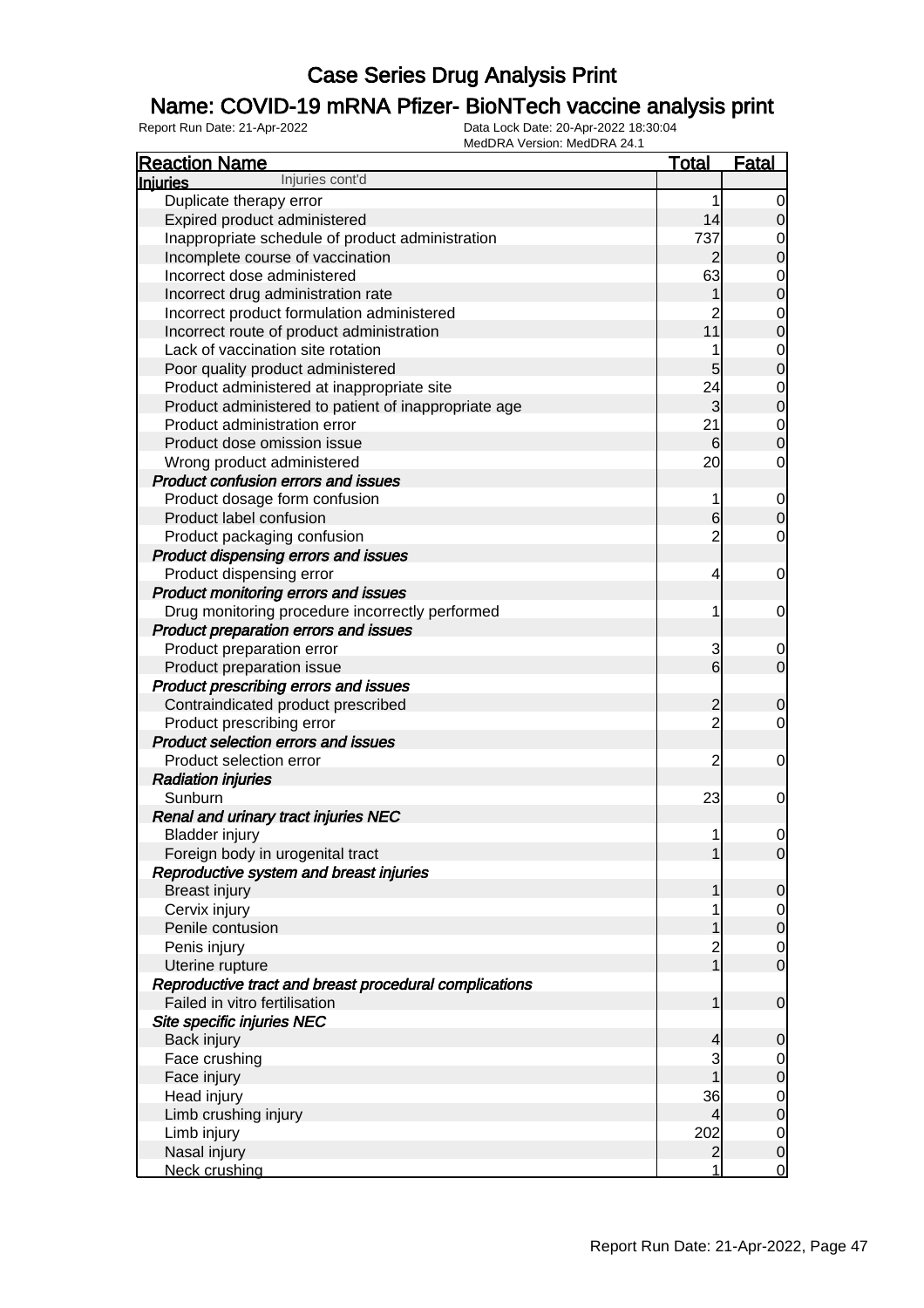### Name: COVID-19 mRNA Pfizer- BioNTech vaccine analysis print

| <b>Reaction Name</b>                                    | <b>Total</b>             | <b>Fatal</b>     |
|---------------------------------------------------------|--------------------------|------------------|
| Injuries cont'd<br><b>Injuries</b>                      |                          |                  |
| Neck injury                                             | 1                        | $\mathbf 0$      |
| Pharyngeal contusion                                    |                          | $\overline{0}$   |
| Site specific procedural complications NEC              |                          |                  |
| Axillary web syndrome                                   | 3                        | 0                |
| <b>Skin injuries NEC</b>                                |                          |                  |
| Contusion                                               | 1393                     | 0                |
| Hair injury                                             | 2                        | $\mathbf 0$      |
| Nail avulsion                                           |                          | 0                |
| Scar                                                    | 37                       | $\mathbf 0$      |
| Scratch                                                 |                          | 0                |
| Skin abrasion                                           |                          | $\mathbf 0$      |
| Skin injury                                             | 5                        | 0                |
| Skin laceration                                         | 4                        | $\boldsymbol{0}$ |
| Skin wound                                              | 3                        | 0                |
| Splinter                                                |                          | $\mathbf 0$      |
| Subcutaneous haematoma                                  | $\overline{c}$           | 0                |
| Skin procedural complications                           |                          |                  |
| Dermal filler overcorrection                            | 1                        | 0                |
| Recall phenomenon                                       |                          | $\mathbf 0$      |
| Skull fractures, facial bone fractures and dislocations |                          |                  |
| Facial bones fracture                                   | 1                        | $\mathbf 0$      |
| Fractured skull depressed                               |                          | 0                |
| Spinal cord injuries NEC                                |                          |                  |
| Spinal cord injury cervical                             | 1                        | 0                |
| Spinal fractures and dislocations                       |                          |                  |
| Spinal compression fracture                             | 1                        | 0                |
| Spinal fracture                                         | 4                        | $\overline{0}$   |
| Stoma complications                                     |                          |                  |
| Gastrointestinal stoma complication                     | $\overline{c}$           | $\mathbf 0$      |
| Stoma site discharge                                    |                          | 0                |
| Stoma site extravasation                                |                          | $\mathbf 0$      |
| Stoma site haemorrhage                                  |                          | 0                |
| <b>Thermal burns</b>                                    |                          |                  |
| Airway burns                                            |                          | $\mathbf 0$      |
| Burn oesophageal                                        | $\overline{\mathcal{A}}$ | $\mathbf 0$      |
| Burn of internal organs                                 | 4                        | $\overline{0}$   |
| Burn oral cavity                                        | 5                        | $\mathsf{O}$     |
| Burns second degree                                     | 3                        | $\overline{0}$   |
| Burns third degree                                      |                          | $\pmb{0}$        |
| Cold burn                                               | 1                        | $\overline{0}$   |
| Thermal burn                                            | 27                       | $\boldsymbol{0}$ |
| Thermal burns of eye                                    | 17                       | $\mathbf 0$      |
| <b>Underdoses NEC</b>                                   |                          |                  |
| Underdose                                               | 6                        | $\mathbf 0$      |
| Vaccination related complications                       |                          |                  |
| Adverse event following immunisation                    |                          | $\overline{0}$   |
| Post vaccination syndrome                               |                          | $\mathbf 0$      |
| Vaccination complication                                | 55                       | $\overline{0}$   |
| Injuries SOC TOTAL                                      | 8059                     | 1                |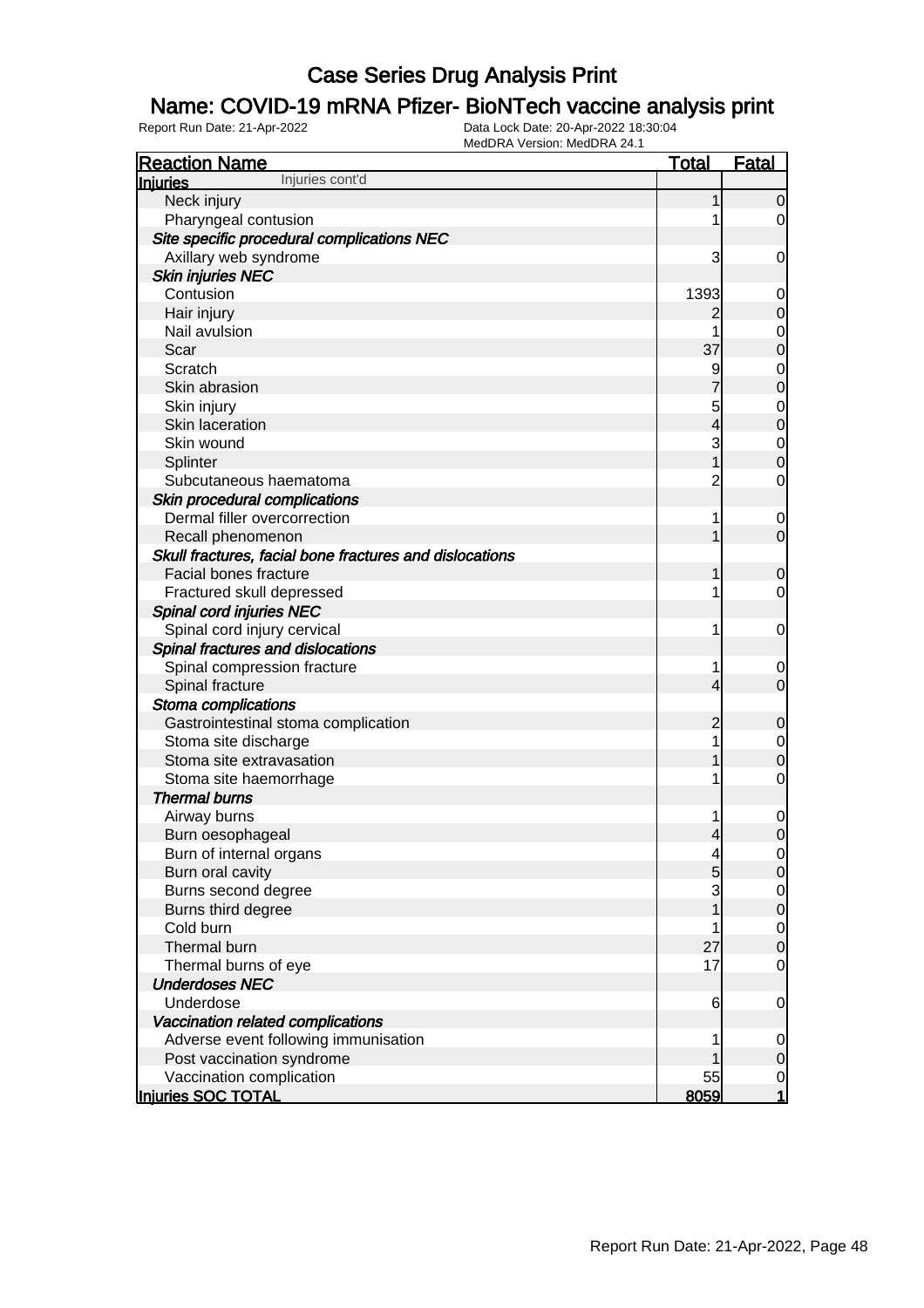### Name: COVID-19 mRNA Pfizer- BioNTech vaccine analysis print

| <b>Reaction Name</b>                                     | <b>Total</b>   | <b>Fatal</b>     |
|----------------------------------------------------------|----------------|------------------|
| Investigations                                           |                |                  |
| <b>Adrenal cortex tests</b>                              |                |                  |
| Cortisol decreased                                       | 5              | $\overline{0}$   |
| Adrenal medulla tests                                    |                |                  |
| Epinephrine                                              | 1              | 0                |
| Epinephrine abnormal                                     |                | 0                |
| Epinephrine increased                                    |                | $\overline{0}$   |
| Auditory and vestibular diagnostic procedures            |                |                  |
| Acoustic stimulation tests                               | 5              | $\mathbf 0$      |
| Audiogram abnormal                                       |                | 0                |
| Weber tuning fork test abnormal                          |                | $\overline{0}$   |
| <b>Autoimmunity analyses</b>                             |                |                  |
| Antineutrophil cytoplasmic antibody positive             |                | $\mathbf 0$      |
| Antinuclear antibody                                     | 3              | 0                |
| Antinuclear antibody increased                           |                | $\mathbf 0$      |
| Antinuclear antibody positive                            |                | 0                |
| Beta-2 glycoprotein antibody positive                    |                | $\boldsymbol{0}$ |
| Cardiolipin antibody positive                            |                | $\mathbf 0$      |
| Rheumatoid factor                                        | 3              | $\boldsymbol{0}$ |
| Rheumatoid factor increased                              | $\overline{c}$ | 0                |
| Rheumatoid factor positive                               |                | $\overline{0}$   |
| Bacteria identification and serology (excl mycobacteria) |                |                  |
| <b>Bacterial test positive</b>                           | 1              | $\mathbf 0$      |
| <b>Blood counts NEC</b>                                  |                |                  |
| Full blood count                                         | 7              | 0                |
| Full blood count abnormal                                | 3              | 0                |
| Blood gas and acid base analyses                         |                |                  |
| Acid base balance abnormal                               | 1              | 0                |
| Blood lactic acid                                        | 4              | $\mathbf 0$      |
| Blood lactic acid decreased                              |                | 0                |
| Blood lactic acid increased                              | 5              | $\mathbf 0$      |
| Blood pH                                                 |                | $\mathbf 0$      |
| Blood pH abnormal                                        |                | $\mathbf 0$      |
| Blood pH increased                                       | 12             | 0                |
| Oxygen consumption                                       |                | $\mathbf 0$      |
| Oxygen consumption decreased                             | $\overline{c}$ | 0                |
| Oxygen saturation                                        | 11             | $\overline{0}$   |
| Oxygen saturation abnormal                               | 2              | $\overline{0}$   |
| Oxygen saturation decreased                              | 100            | $\mathbf 0$      |
| PCO2 increased                                           |                | $\overline{0}$   |
| PO2 decreased                                            |                | $\mathbf 0$      |
| Venous oxygen saturation decreased                       |                | $\mathbf 0$      |
| Blood grouping and cross-matching analyses               |                |                  |
| Rhesus antigen positive                                  | 1              | $\mathbf 0$      |
| Bone marrow and immune tissue histopathology procedures  |                |                  |
| Aspiration bone marrow                                   | 1              | 0                |
| Biopsy lymph gland                                       | $\overline{2}$ | $\overline{0}$   |
| Bone marrow and immune tissue imaging procedures         |                |                  |
| Lymph nodes scan abnormal                                | 1              | $\mathbf 0$      |
| Scan lymph nodes                                         |                | $\mathbf 0$      |
| Carbohydrate tolerance analyses (incl diabetes)          |                |                  |
| Blood glucose                                            | 12             | 0                |
| Blood glucose abnormal                                   | 15             | $\mathbf 0$      |
| Blood glucose decreased                                  | 38             | $\overline{0}$   |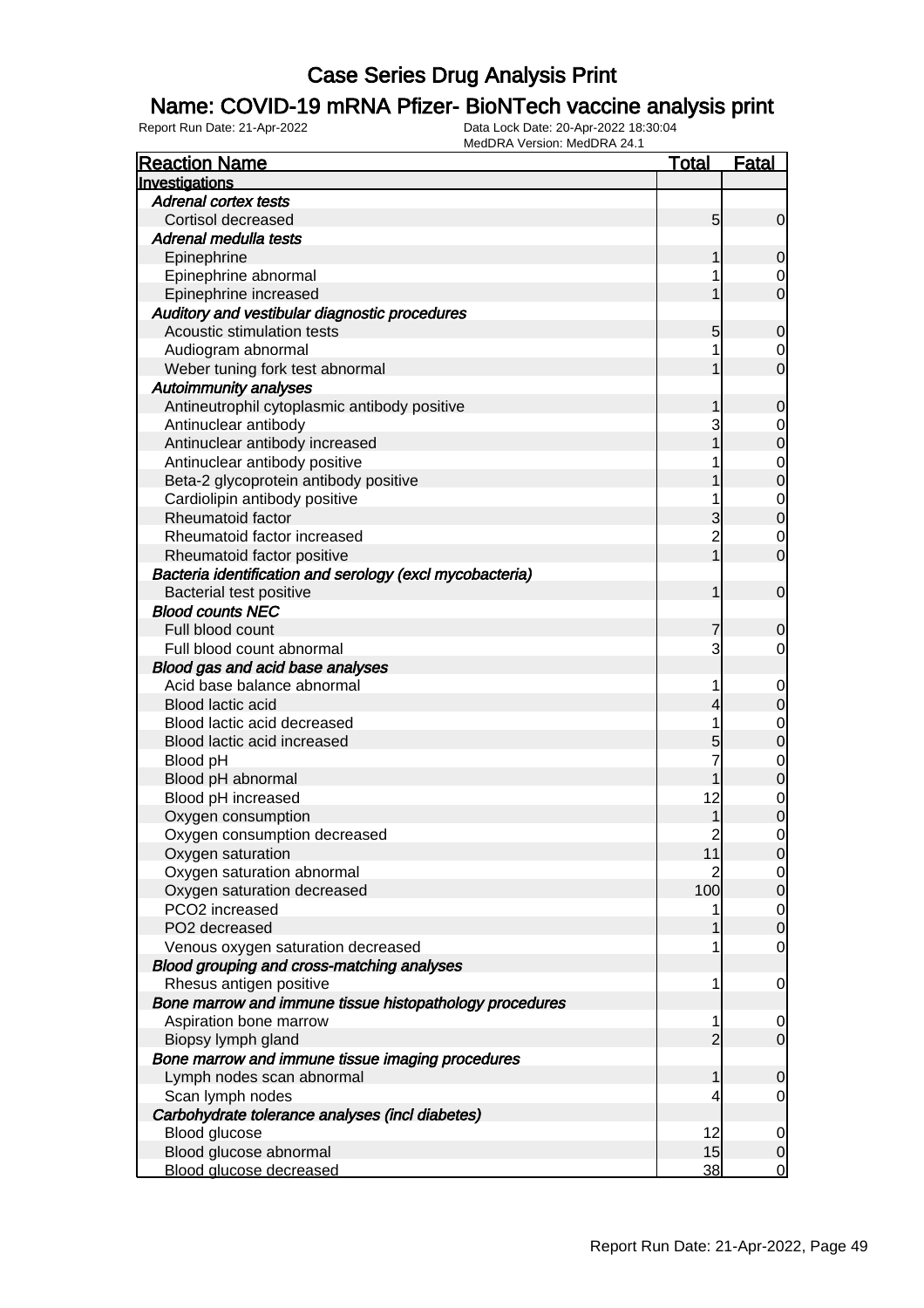### Name: COVID-19 mRNA Pfizer- BioNTech vaccine analysis print

| <b>Reaction Name</b>                            | <u>Total</u>   | <b>Fatal</b>     |
|-------------------------------------------------|----------------|------------------|
| Investigations cont'd<br>Investigations         |                |                  |
| Blood glucose fluctuation                       | 17             | $\mathbf 0$      |
| Blood glucose increased                         | 115            | 0                |
| Blood glucose normal                            |                | $\overline{0}$   |
| Glycosylated haemoglobin increased              |                | 0                |
| Cardiac auscultatory investigations             |                |                  |
| Cardiac murmur                                  | 49             | $\mathbf 0$      |
| Heart sounds                                    | 10             | $\overline{0}$   |
| Heart sounds abnormal                           | 6              | 0                |
| Cardiac function diagnostic procedures          |                |                  |
| Cardiac monitoring                              |                | 0                |
| Cardiac output                                  |                | $\mathbf 0$      |
| Central venous pressure                         |                | 0                |
| Echocardiogram                                  |                | $\mathbf 0$      |
| Ejection fraction decreased                     | 3              | $\mathbf 0$      |
| Myocardial strain imaging                       | $\overline{2}$ | $\mathbf 0$      |
| Right atrial volume abnormal                    |                | 0                |
| Stroke volume decreased                         |                | $\overline{0}$   |
| Cardiac imaging procedures                      |                |                  |
| Catheterisation cardiac                         |                | 0                |
| Magnetic resonance imaging heart                |                | 0                |
| Scan myocardial perfusion abnormal              |                | $\overline{0}$   |
| Cell marker analyses                            |                |                  |
| Carbohydrate antigen 15-3 increased             |                | 0                |
| Carcinoembryonic antigen increased              |                | 0                |
| HLA-B*27 positive                               |                | $\mathbf 0$      |
| Prostatic specific antigen increased            |                | 0                |
| Central nervous system imaging procedures       |                |                  |
| Computerised tomogram head                      | 10             | $\mathbf 0$      |
| Magnetic resonance imaging head                 | 13             | $\mathbf 0$      |
| Magnetic resonance imaging head abnormal        | $\overline{c}$ | 0                |
| Cerebrospinal fluid tests (excl microbiology)   |                |                  |
| CSF pressure                                    | 1              | $\mathbf 0$      |
| CSF protein increased                           |                | $\mathbf 0$      |
| <b>Chemistry analyses NEC</b>                   |                |                  |
| Histamine abnormal                              | 1              | $\mathbf 0$      |
| Histamine level                                 | 1              | $\overline{0}$   |
| Histamine level increased                       | $\overline{2}$ | $\mathbf 0$      |
| Inflammatory marker decreased                   |                | $\overline{0}$   |
| Inflammatory marker increased                   | 5              | $\mathbf 0$      |
| Inflammatory marker test                        |                | $\overline{0}$   |
| Renin                                           |                | $\overline{0}$   |
| <b>Cholesterol analyses</b>                     |                |                  |
| Blood cholesterol increased                     | 13             | $\mathbf 0$      |
| Remnant-like lipoprotein particles              |                | 0                |
| Coagulation and bleeding analyses               |                |                  |
| ADAMTS13 activity decreased                     | 1              | $\mathbf 0$      |
| Activated partial thromboplastin time prolonged | 15             | $\mathbf 0$      |
| Activated partial thromboplastin time shortened |                | $\mathbf 0$      |
| <b>Bleeding time</b>                            |                | $\mathbf 0$      |
| Bleeding time abnormal                          |                | $\mathbf 0$      |
| Bleeding time prolonged                         | 11             | $\boldsymbol{0}$ |
| Blood thromboplastin                            |                | $\mathbf 0$      |
| Clot retraction                                 |                | 1                |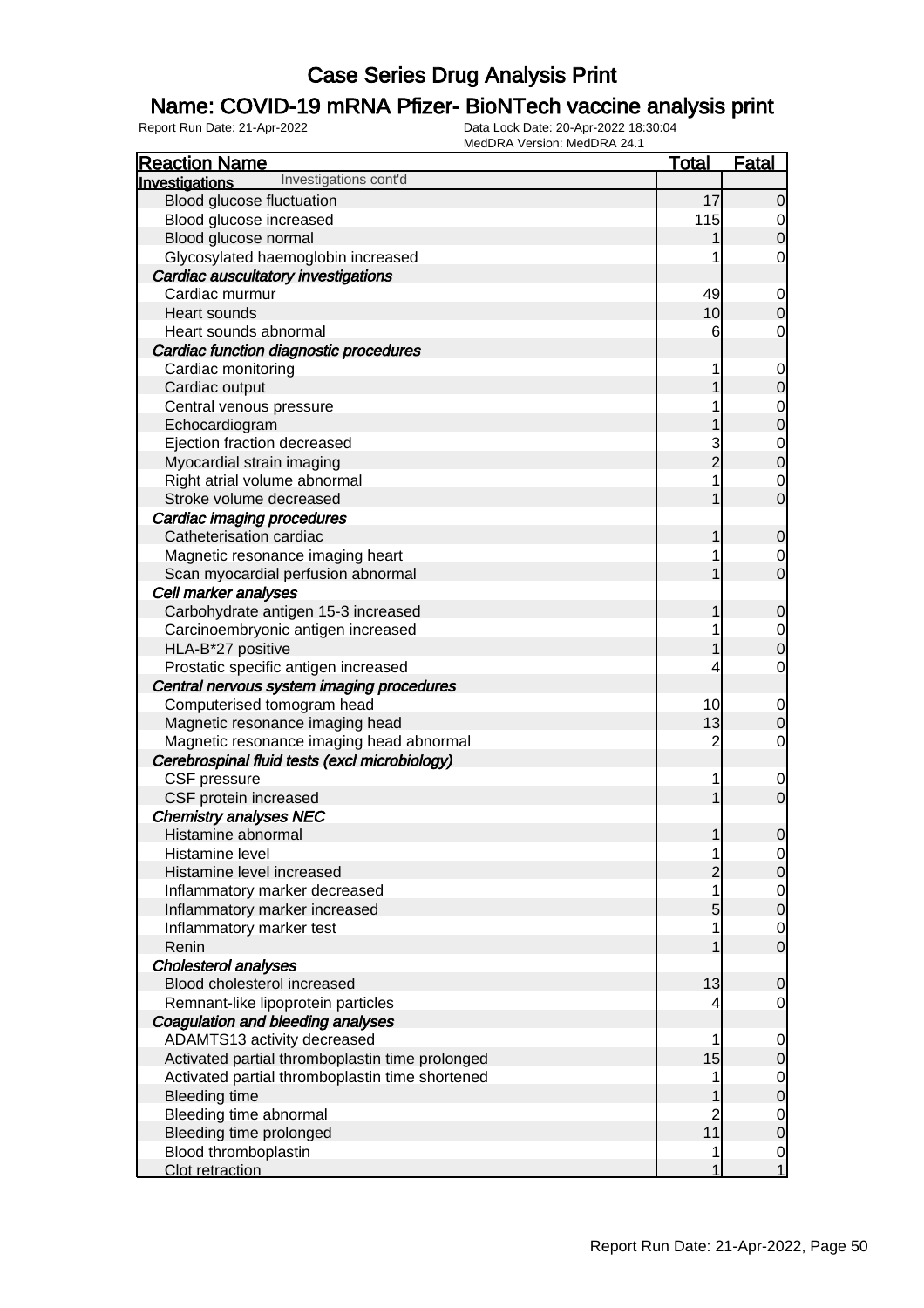### Name: COVID-19 mRNA Pfizer- BioNTech vaccine analysis print

| <b>Reaction Name</b>                                   | <u>Total</u>    | Fatal          |
|--------------------------------------------------------|-----------------|----------------|
| Investigations cont'd<br>Investigations                |                 |                |
| Coagulation factor VIII level decreased                | 1               | 0              |
| Coagulation time prolonged                             | $\overline{9}$  | $\overline{0}$ |
| Coagulation time shortened                             | 4               | 0              |
| Fibrin D dimer increased                               | 26              | $\mathbf 0$    |
| International normalised ratio abnormal                | 9               | 0              |
| International normalised ratio decreased               | 22              | $\mathbf 0$    |
| International normalised ratio fluctuation             | 3               | 0              |
| International normalised ratio increased               | 53              | $\mathbf 0$    |
| Platelet factor 4                                      |                 | $\mathbf 0$    |
| Prothrombin time prolonged                             |                 | $\mathbf 0$    |
| Prothrombin time shortened                             |                 | $\mathbf 0$    |
| Digestive enzymes                                      |                 |                |
| Amylase increased                                      | 1               | $\mathbf 0$    |
| <b>ECG</b> investigations                              |                 |                |
| Electrocardiogram                                      | 5               | 0              |
| Electrocardiogram QRS complex prolonged                |                 | $\mathbf 0$    |
| Electrocardiogram QT prolonged                         | 11              | $\mathbf 0$    |
| Electrocardiogram ST segment depression                | $\overline{2}$  | $\mathbf 0$    |
| Electrocardiogram ST segment elevation                 | 12              | 0              |
| Electrocardiogram ST-T segment abnormal                | $\overline{c}$  | $\mathbf 0$    |
| Electrocardiogram T wave inversion                     | 6               | $\mathbf 0$    |
| Electrocardiogram abnormal                             | 26              | $\mathbf 0$    |
| Electrocardiogram change                               | 1               | $\mathbf 0$    |
| Electrocardiogram normal                               | 3               | $\mathbf 0$    |
| Electrocardiogram repolarisation abnormality           |                 | $\mathbf 0$    |
| QRS axis abnormal                                      |                 | $\overline{0}$ |
| <b>Endocrine analyses and imaging NEC</b>              |                 |                |
| Hormone level abnormal                                 | 86              | $\mathbf 0$    |
| <b>Faecal analyses NEC</b>                             |                 |                |
| Faecal calprotectin                                    | $\overline{c}$  | $\mathbf 0$    |
| Faecal calprotectin increased                          | 4               | 0              |
| <b>Fertility analyses</b>                              |                 |                |
| Infertility tests                                      | 1               | 0              |
| Semen analysis abnormal                                |                 | $\mathbf 0$    |
| Semen volume increased                                 | 1               | 0              |
| Sperm concentration                                    | $\overline{c}$  | 0              |
| Sperm concentration decreased                          | $\overline{2}$  | $\overline{0}$ |
| Spermatozoa abnormal                                   |                 | $\overline{0}$ |
| Foetal and neonatal diagnostic procedures              |                 |                |
| Foetal heart rate abnormal                             | $5\overline{)}$ | $\overline{2}$ |
| Foetal heart rate increased                            |                 | $\overline{0}$ |
| Foetal monitoring                                      |                 | $\mathbf 0$    |
| Foetal non-stress test                                 |                 | $\mathbf 0$    |
| Gastrointestinal and abdominal imaging procedures      |                 |                |
| Computerised tomogram abdomen                          | 1               | $\overline{0}$ |
| Sigmoidoscopy abnormal                                 |                 | $\mathbf 0$    |
| X-ray with contrast upper gastrointestinal tract       |                 | $\mathbf 0$    |
| Gastrointestinal function diagnostic procedures        |                 |                |
| Gastric pH decreased                                   | 4               | $\mathbf 0$    |
| Gastrointestinal, pancreatic and APUD hormone analyses |                 |                |
| <b>Blood insulin</b>                                   | $\overline{c}$  | $\overline{0}$ |
| Blood insulin decreased                                |                 | $\overline{0}$ |
| <u>Gene analyses</u>                                   |                 |                |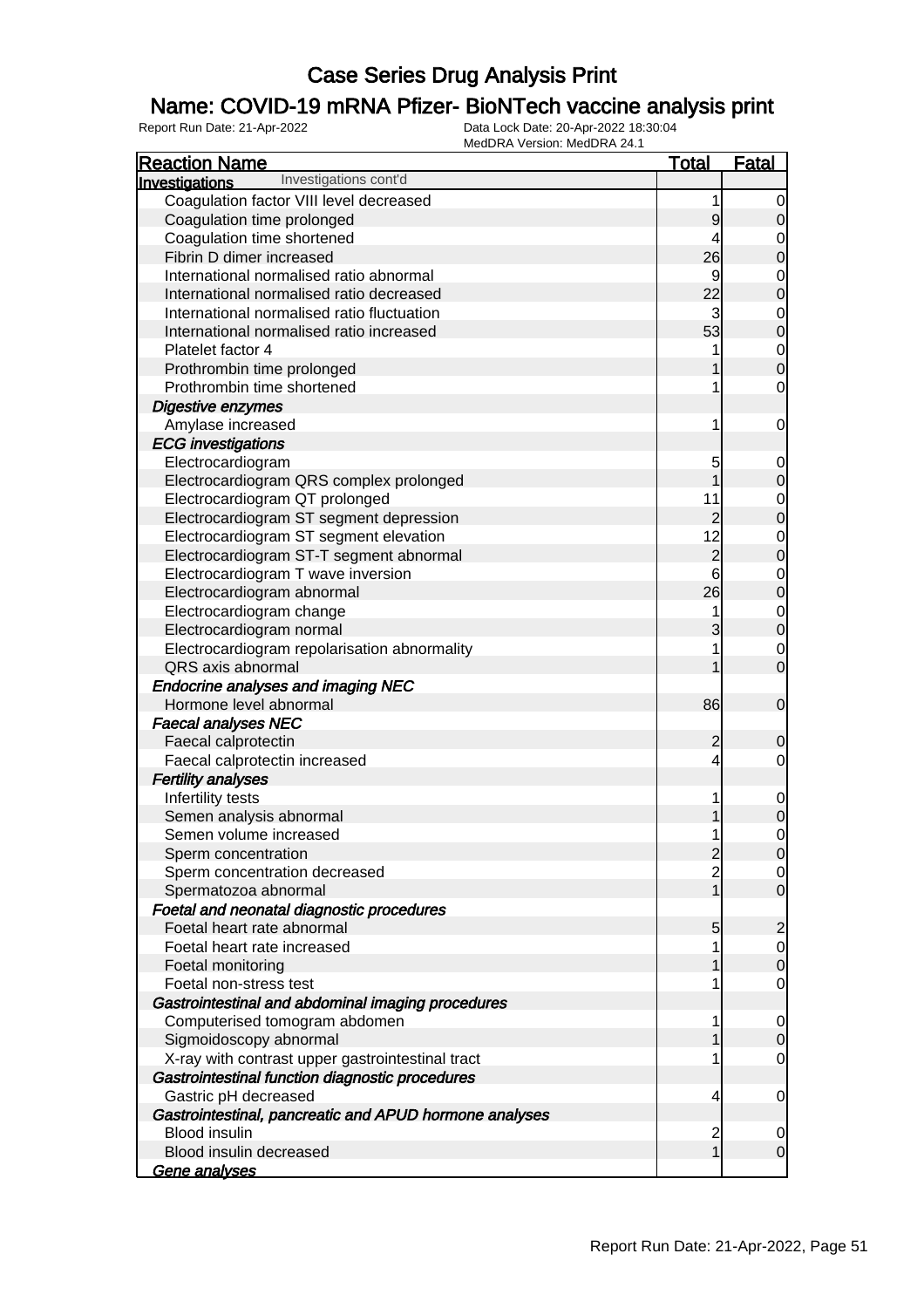### Name: COVID-19 mRNA Pfizer- BioNTech vaccine analysis print

| <b>Reaction Name</b>                         | <b>Total</b>    | <b>Fatal</b>                  |
|----------------------------------------------|-----------------|-------------------------------|
| Investigations cont'd<br>Investigations      |                 |                               |
| <b>EGFR status assay</b>                     | 1               | $\overline{0}$                |
| <b>Haematological analyses NEC</b>           |                 |                               |
| Blood viscosity abnormal                     |                 | 0                             |
| Blood viscosity decreased                    |                 |                               |
| Blood viscosity increased                    | 2               | $\mathbf 0$                   |
| Plasma viscosity                             |                 | 0                             |
| Plasma viscosity abnormal                    |                 | $\mathbf 0$                   |
| Red blood cell sedimentation rate increased  | 8               | 0                             |
| Heart rate and pulse investigations          |                 |                               |
| Carotid pulse                                | 2               | 0                             |
| Carotid pulse abnormal                       |                 | $\mathbf 0$                   |
| Heart rate                                   | 594             | 0                             |
| Heart rate abnormal                          | 79              | $\mathbf 0$                   |
| Heart rate decreased                         | 105             | 0                             |
| Heart rate increased                         | 1204            | $\mathbf 0$                   |
| Heart rate irregular                         | 296             | 0                             |
| Heart rate normal                            |                 | $\mathbf 0$                   |
| Heart rate variability decreased             |                 | 0                             |
| Heart rate variability increased             |                 | $\mathbf 0$                   |
| Maximum heart rate                           | 5               | 0                             |
| Maximum heart rate increased                 | $\overline{2}$  | $\mathbf 0$                   |
| Pulse abnormal                               | 24              | 0                             |
| Pulse absent                                 |                 | $\mathbf 0$                   |
| Pulse pressure increased                     | 3               | 0                             |
| Radial pulse abnormal                        |                 | $\mathbf 0$                   |
| Sinus rhythm                                 | 8               | $\mathbf 0$                   |
| <b>Hepatobiliary imaging procedures</b>      |                 |                               |
| Liver scan                                   | 1               | $\mathbf 0$                   |
| Imaging procedures NEC                       |                 |                               |
| Computerised tomogram                        | 4               | $\mathbf 0$                   |
| Magnetic resonance imaging                   | $6 \overline{}$ | $\pmb{0}$                     |
| Magnetic resonance imaging abnormal          |                 | $\mathbf 0$                   |
| Scan                                         | $\overline{c}$  | $\mathbf 0$                   |
| X-ray                                        | $\overline{c}$  | $\mathbf 0$                   |
| Immune response protein analyses NEC         |                 |                               |
| Cytokine test                                | 1               | $\overline{0}$                |
| Immunoglobulin analyses                      |                 |                               |
| Blood immunoglobulin E increased             |                 | $\overline{0}$                |
| Blood immunoglobulin G increased             | 2<br>1          | $\mathbf 0$                   |
| Blood immunoglobulin M                       |                 |                               |
| Blood immunoglobulin M increased             | $\overline{2}$  | $\overline{0}$<br>$\mathbf 0$ |
| <b>Immunology analyses NEC</b>               |                 |                               |
| Antibody test                                | 4               |                               |
| Antibody test positive                       |                 | $\mathbf 0$                   |
|                                              |                 | 0<br>$\mathbf 0$              |
| Immunology test<br>Immunology skin tests NEC | 13              |                               |
|                                              |                 |                               |
| Allergy alert test                           | $\overline{c}$  | $\mathbf 0$                   |
| Allergy alert test positive                  | 1               | $\overline{0}$                |
| Skin test positive                           | $\overline{2}$  | $\mathbf 0$                   |
| <b>Investigations NEC</b>                    |                 |                               |
| <b>Blood test</b>                            | 27              | $\mathbf 0$                   |
| Blood test abnormal                          | 48              | 0                             |
| False positive investigation result          | 1               | $\mathbf 0$                   |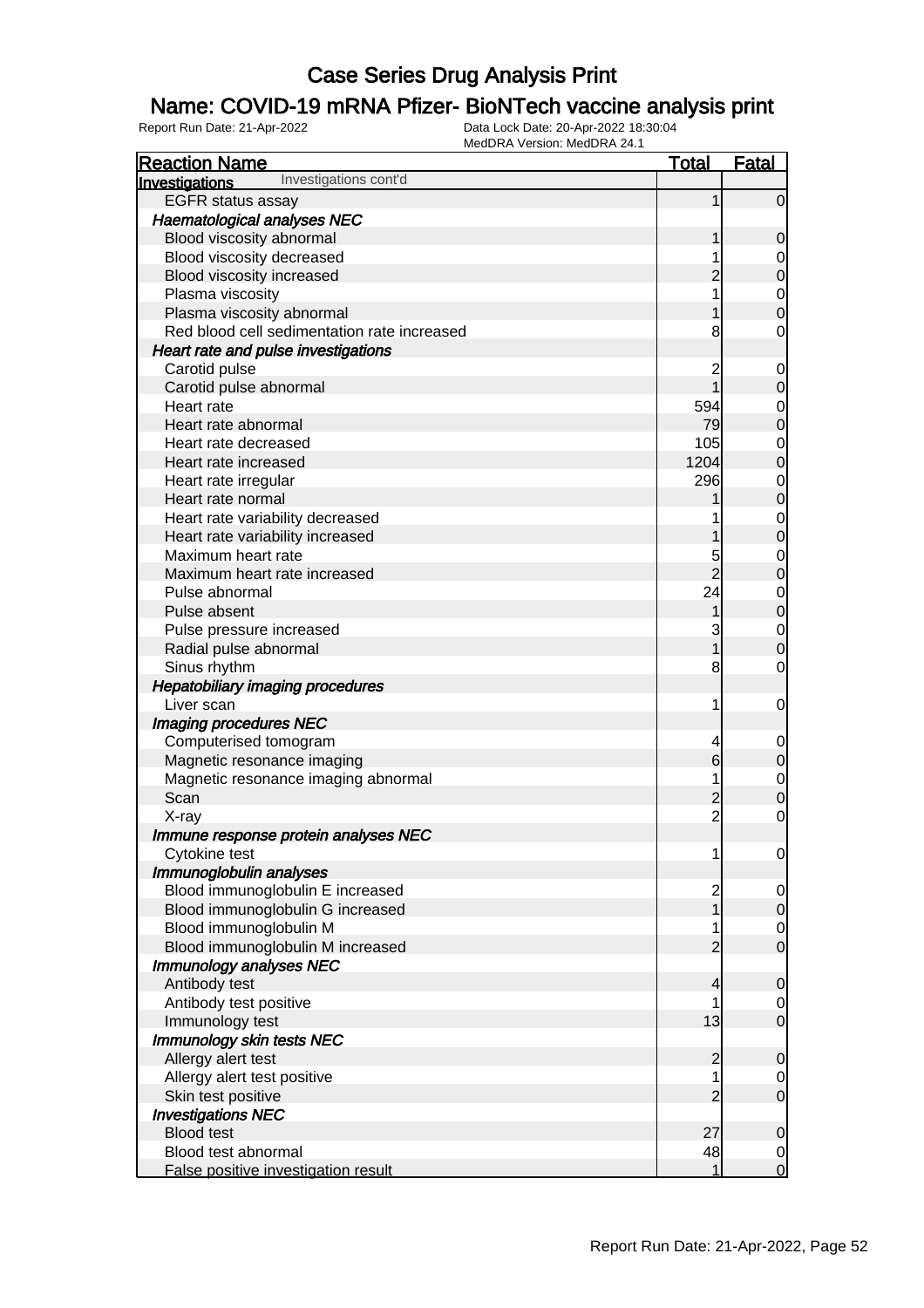### Name: COVID-19 mRNA Pfizer- BioNTech vaccine analysis print

| <b>Reaction Name</b>                                          | <u>Total</u>   | <b>Fatal</b>   |
|---------------------------------------------------------------|----------------|----------------|
| Investigations cont'd<br>Investigations                       |                |                |
| Laboratory test                                               | 1              | $\overline{0}$ |
| Polymerase chain reaction                                     |                | $\overline{0}$ |
| Polymerase chain reaction positive                            | 33             | 0              |
| Quality of life decreased                                     |                | $\mathbf 0$    |
| Systemic lupus erythematosus disease activity index increased |                | 0              |
| <b>Liver function analyses</b>                                |                |                |
| Alanine aminotransferase increased                            | 28             | $\mathbf 0$    |
| Aspartate aminotransferase                                    |                | $\mathbf 0$    |
| Aspartate aminotransferase abnormal                           |                | $\mathbf{0}$   |
| Aspartate aminotransferase increased                          | $\overline{c}$ | $\overline{0}$ |
| Blood bilirubin increased                                     | 7              | $\mathbf{0}$   |
| Gamma-glutamyltransferase increased                           | 5              | $\overline{0}$ |
| Hepatic enzyme                                                | 1              | $\mathbf{0}$   |
| Hepatic enzyme increased                                      | 10             | $\overline{0}$ |
| Liver function test                                           | 1              | $\mathbf 0$    |
| Liver function test abnormal                                  | 35             | $\mathbf 0$    |
| Liver function test increased                                 | 30             | 0              |
| Transaminases increased                                       | 5              | $\mathbf 0$    |
| <b>Metabolism tests NEC</b>                                   |                |                |
| Blood ketone body                                             | $\overline{3}$ | $\mathbf 0$    |
| Blood ketone body increased                                   | 1              | $\mathbf{0}$   |
| Blood ketone body present                                     |                | $\overline{0}$ |
| Blood uric acid increased                                     | $\overline{c}$ | $\mathbf{0}$   |
| Brain natriuretic peptide increased                           | $\overline{1}$ | $\overline{0}$ |
| N-terminal prohormone brain natriuretic peptide increased     |                | $\mathbf{0}$   |
| Ubiquinone                                                    |                | $\overline{0}$ |
| Urine ketone body                                             |                | $\mathbf 0$    |
| Urine ketone body present                                     |                | $\mathbf 0$    |
| Microbiology and serology tests NEC                           |                |                |
| Culture negative                                              | 1              | $\mathbf 0$    |
| Culture throat                                                |                | $\mathbf 0$    |
| Culture urine                                                 |                | $\mathbf 0$    |
| Vaccine induced antibody absent                               | 1              | 0              |
| Mineral and electrolyte analyses                              |                |                |
| Blood calcium increased                                       | 1              | $\mathbf 0$    |
| Blood copper increased                                        | 1              | 0              |
| <b>Blood iron</b>                                             | 4              | $\overline{0}$ |
| Blood iron decreased                                          | 13             | $\overline{0}$ |
| Blood iron increased                                          |                | $\mathbf{0}$   |
| Blood magnesium decreased                                     |                | $\overline{0}$ |
| Blood phosphorus decreased                                    |                | $\overline{0}$ |
| Blood phosphorus increased                                    |                | $\overline{0}$ |
| Blood potassium abnormal                                      |                | $\overline{0}$ |
| Blood potassium decreased                                     | 5              | $\overline{0}$ |
| Blood potassium increased                                     | 3              | $\overline{0}$ |
| Blood sodium decreased                                        | 11             | $\overline{0}$ |
| Serum ferritin                                                | 1              | $\overline{0}$ |
| Serum ferritin decreased                                      | 5              | $\overline{0}$ |
| Serum ferritin increased                                      | $\frac{2}{2}$  | $\overline{0}$ |
| Sweat test                                                    |                | $\mathbf 0$    |
| Urine copper                                                  | $\overline{2}$ | 0              |
| Musculoskeletal and soft tissue histopathology procedures     |                |                |
| <b>Biopsy bone</b>                                            | 1              | $\overline{0}$ |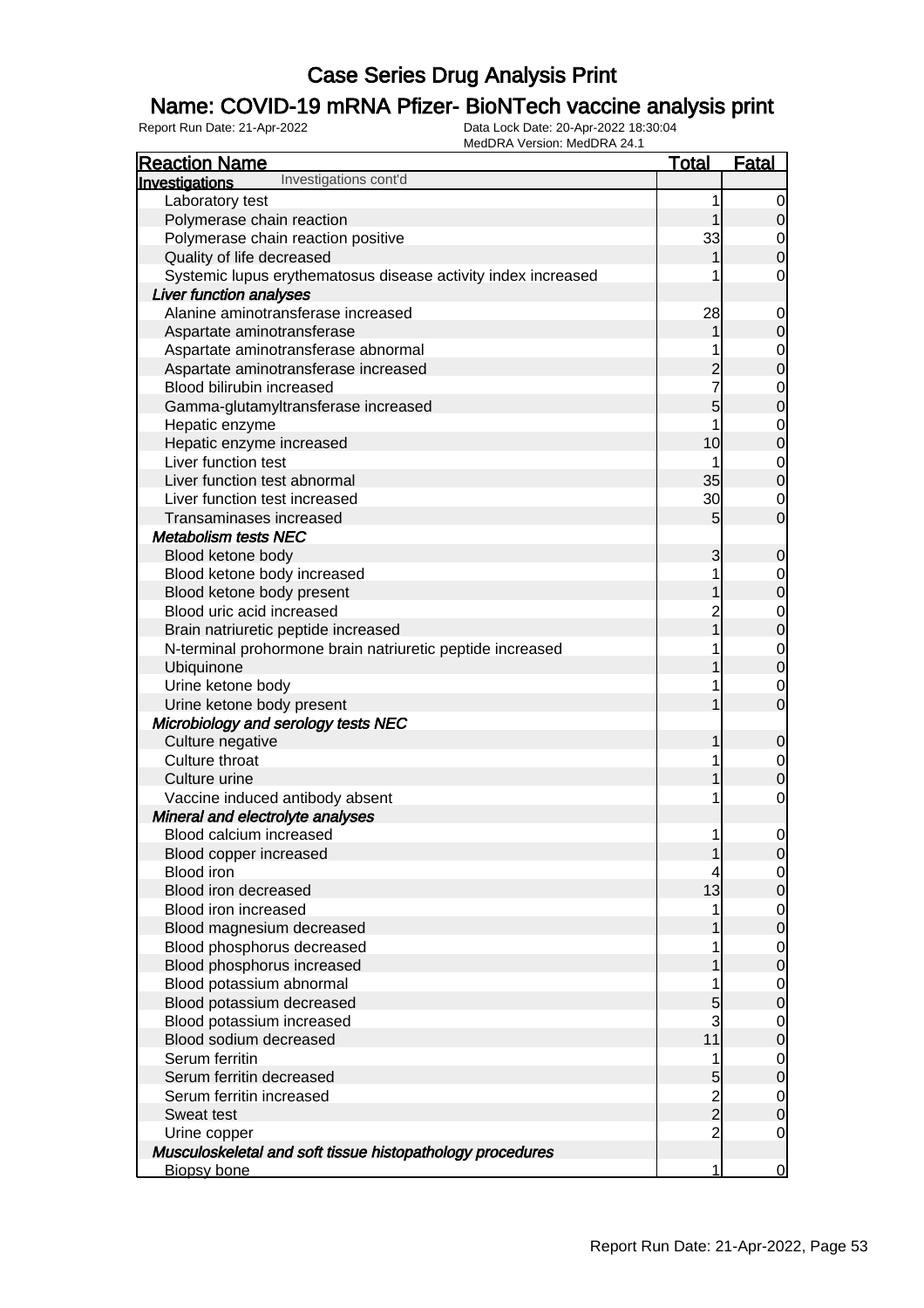### Name: COVID-19 mRNA Pfizer- BioNTech vaccine analysis print

| <b>Reaction Name</b>                                     | <u>Total</u>                                   | Fatal                                |
|----------------------------------------------------------|------------------------------------------------|--------------------------------------|
| Investigations cont'd<br><b>Investigations</b>           |                                                |                                      |
| Musculoskeletal and soft tissue imaging procedures       |                                                |                                      |
| Skull X-ray                                              | 6                                              | $\overline{0}$                       |
| Musculoskeletal and soft tissue tests NEC                |                                                |                                      |
| Swollen joint count                                      | 1                                              | $\overline{0}$                       |
| Swollen joint count increased                            | 1                                              | $\overline{O}$                       |
| Mycobacteria identification and serology                 |                                                |                                      |
| Tuberculin test positive                                 | 1                                              | $\boldsymbol{0}$                     |
| Neurologic diagnostic procedures                         |                                                |                                      |
| <b>Balance test</b>                                      | 1                                              | $\mathbf 0$                          |
| Coma scale abnormal                                      | 5                                              |                                      |
| Hoover's sign of leg paresis                             | $\overline{1}$                                 | $0\atop 0$                           |
| Joint position sense decreased                           | 1                                              | $\begin{matrix}0\\0\end{matrix}$     |
| Lumbar puncture                                          | 6                                              |                                      |
| Magnetic resonance neurography                           | 1                                              | $\begin{matrix}0\\0\end{matrix}$     |
| Nerve conduction studies                                 | 1                                              |                                      |
| Pain threshold decreased                                 | 1                                              | $\begin{matrix}0\\0\end{matrix}$     |
| Sensory level                                            | $\overline{2}$                                 |                                      |
| Temperature perception test abnormal                     | 1                                              | $\mathbf{0}$                         |
| Temperature perception test increased                    | 1                                              | $\overline{0}$                       |
| Ophthalmic function diagnostic procedures                |                                                |                                      |
| Corneal reflex decreased                                 | 1                                              | $\mathbf 0$                          |
| Intraocular pressure increased                           | 9                                              | $0$<br>0                             |
| Intraocular pressure test                                | 3                                              |                                      |
| Pupil dilation procedure                                 | 1                                              | $\begin{matrix}0\\0\end{matrix}$     |
| Visual acuity tests                                      | 1                                              |                                      |
| Physical examination procedures and organ system status  |                                                |                                      |
| Body temperature                                         | 295                                            | $\mathbf 0$                          |
| Body temperature abnormal                                | 55                                             | $\begin{matrix}0\\0\end{matrix}$     |
| Body temperature decreased                               | 47                                             |                                      |
| Body temperature fluctuation                             | 69                                             | $0$ 0                                |
| Body temperature increased                               | 528                                            |                                      |
| Body temperature normal                                  | 1                                              | $\begin{matrix} 0 \\ 0 \end{matrix}$ |
| Breath sounds abnormal                                   | $\overline{c}$                                 |                                      |
| General physical condition abnormal                      | 1                                              | $\begin{matrix}0\\0\end{matrix}$     |
| Grip strength                                            | $\overline{3}$                                 |                                      |
| Grip strength decreased                                  | 27                                             | $\Omega$                             |
| Gynaecological examination                               | 1                                              | $\overline{0}$                       |
| Head lag                                                 | 8<br>1                                         | $\begin{matrix} 0 \\ 0 \end{matrix}$ |
| Intelligence test                                        |                                                |                                      |
| Lymph node palpable                                      | 45                                             | $\begin{matrix} 0 \\ 0 \end{matrix}$ |
| Male genital examination abnormal<br>Menstruation normal | $\mathbf 1$                                    |                                      |
| Muscle strength abnormal                                 | 4<br>$\overline{5}$                            | $\begin{matrix} 0 \\ 0 \end{matrix}$ |
|                                                          |                                                |                                      |
| Ophthalmological examination<br>Orthopaedic examination  | $\begin{array}{c} 3 \\ 1 \end{array}$          | $\begin{matrix} 0 \\ 0 \end{matrix}$ |
| Palpatory finding abnormal                               |                                                |                                      |
| Product residue present                                  |                                                | $\begin{matrix} 0 \\ 0 \end{matrix}$ |
| Psoriasis area severity index decreased                  | $\begin{array}{c}\n 2 \\ 2 \\ 1\n \end{array}$ |                                      |
| Psoriasis area severity index increased                  |                                                | $\begin{matrix} 0 \\ 0 \end{matrix}$ |
| Respiratory rate                                         | 9                                              |                                      |
| Respiratory rate decreased                               | 28                                             | $\begin{matrix} 0 \\ 0 \end{matrix}$ |
| Respiratory rate increased                               | 49                                             |                                      |
| Skin temperature                                         | 46                                             | $\begin{matrix} 0 \\ 0 \end{matrix}$ |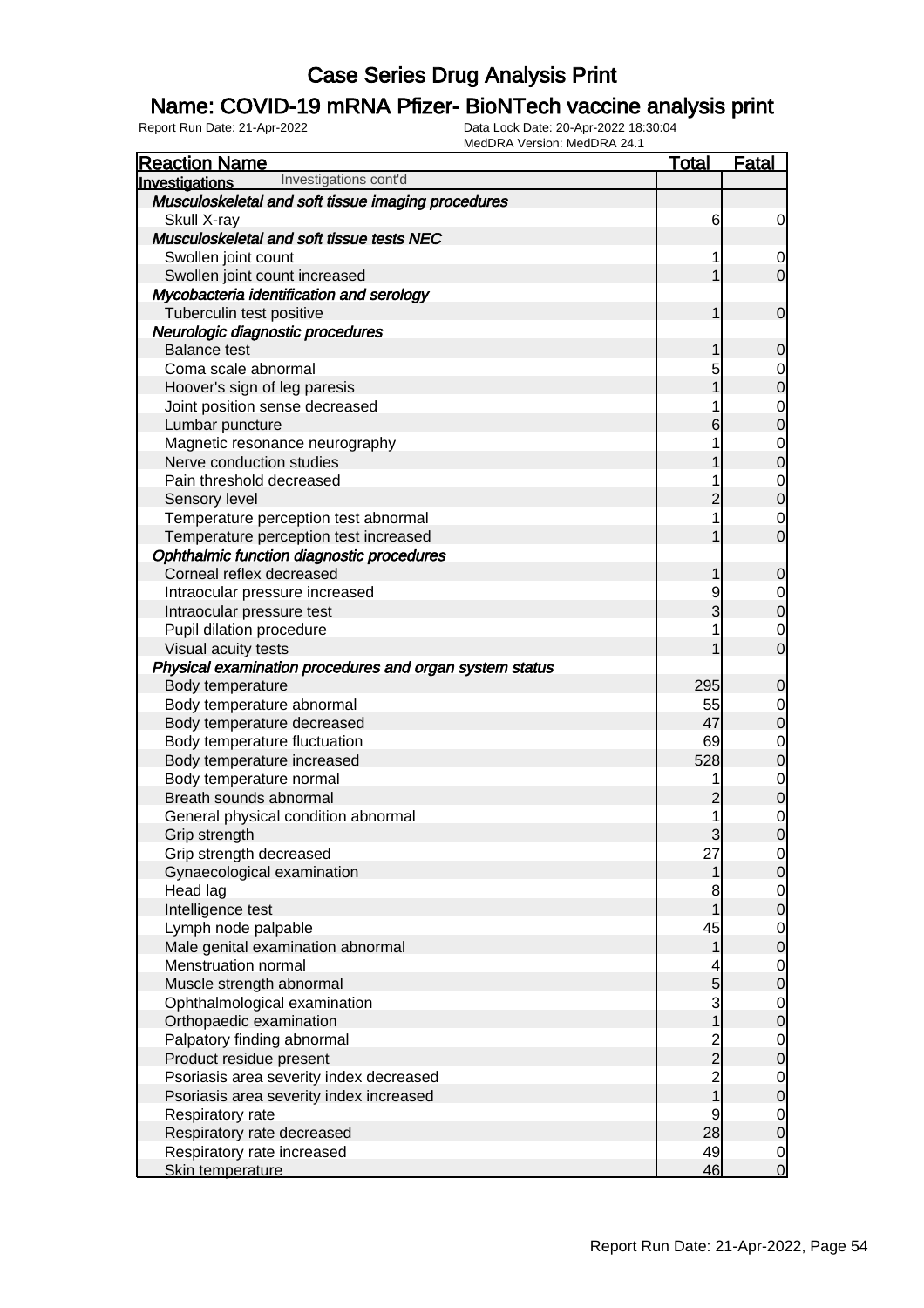#### Name: COVID-19 mRNA Pfizer- BioNTech vaccine analysis print

| <b>Reaction Name</b>                                    | <b>Total</b>            | <b>Fatal</b>     |
|---------------------------------------------------------|-------------------------|------------------|
| Investigations cont'd<br>Investigations                 |                         |                  |
| Temperature difference of extremities                   | 13                      | 0                |
| Weight                                                  |                         | $\mathbf 0$      |
| Weight abnormal                                         |                         | 0                |
| Weight decreased                                        | 136                     | $\mathbf 0$      |
| Weight increased                                        | 53                      | 0                |
| Pituitary analyses anterior                             |                         |                  |
| Blood corticotrophin                                    |                         | 0                |
| Blood follicle stimulating hormone increased            | 3                       | $\mathbf 0$      |
| Blood growth hormone                                    | 3                       | 0                |
| <b>Blood prolactin</b>                                  | 3                       | $\pmb{0}$        |
| Blood prolactin increased                               |                         | 0                |
| Blood thyroid stimulating hormone decreased             |                         | $\mathbf 0$      |
| Blood thyroid stimulating hormone increased             | 11                      | 0                |
| <b>Platelet analyses</b>                                |                         |                  |
| Mean platelet volume decreased                          |                         | 0                |
| Mean platelet volume increased                          |                         | $\boldsymbol{0}$ |
| Platelet count                                          |                         | 0                |
| Platelet count abnormal                                 |                         | $\boldsymbol{0}$ |
| Platelet count decreased                                | 86                      | 0                |
| Platelet count increased                                | 6                       | $\mathbf 0$      |
| <b>Protein analyses NEC</b>                             |                         |                  |
| Alpha 1 globulin decreased                              |                         | $\mathbf 0$      |
| Alpha 2 globulin decreased                              |                         | 0                |
| C-reactive protein increased                            | 31                      | $\overline{0}$   |
| Red blood cell analyses                                 |                         |                  |
| Haematocrit                                             |                         | $\mathbf 0$      |
| Haematocrit decreased                                   |                         | 0                |
| Haematocrit increased                                   |                         | $\mathbf 0$      |
| Haemoglobin decreased                                   | 16                      | $\mathbf 0$      |
| Haemoglobin increased                                   | $\overline{c}$          | $\boldsymbol{0}$ |
| Red blood cell count decreased                          |                         | 0                |
| Red blood cell count increased                          |                         | $\mathbf 0$      |
| Red blood cell rouleaux formation present               | 1                       | $\mathbf 0$      |
| <b>Renal function analyses</b>                          |                         |                  |
| Blood creatine decreased                                | 1                       | 0                |
| <b>Blood creatinine</b>                                 | $\overline{c}$          | $\mathbf 0$      |
| Blood creatinine decreased                              |                         | $\overline{0}$   |
| Blood creatinine increased                              | 5                       | $\mathbf 0$      |
| Glomerular filtration rate decreased                    | 4                       | 0                |
| Glomerular filtration rate increased                    | 1                       | $\overline{0}$   |
| Reproductive hormone analyses                           |                         |                  |
| Blood oestrogen                                         | $\overline{c}$          | $\mathbf 0$      |
| Blood oestrogen decreased                               | $\overline{c}$          | 0                |
| Blood testosterone decreased                            | $\overline{\mathbf{1}}$ | $\mathbf 0$      |
| Blood testosterone increased                            | 2<br>9                  | 0                |
| False negative pregnancy test                           |                         | $\boldsymbol{0}$ |
| Female sex hormone level                                | 3                       | $\mathbf 0$      |
| Human chorionic gonadotropin increased                  |                         | $\mathbf 0$      |
| Pregnancy test                                          | 18                      | $\mathbf 0$      |
| Pregnancy test false positive                           | 1                       | $\boldsymbol{0}$ |
| Pregnancy test positive                                 |                         | 0                |
| Progesterone decreased                                  |                         | $\mathbf 0$      |
| Reproductive organ and breast histopathology procedures |                         |                  |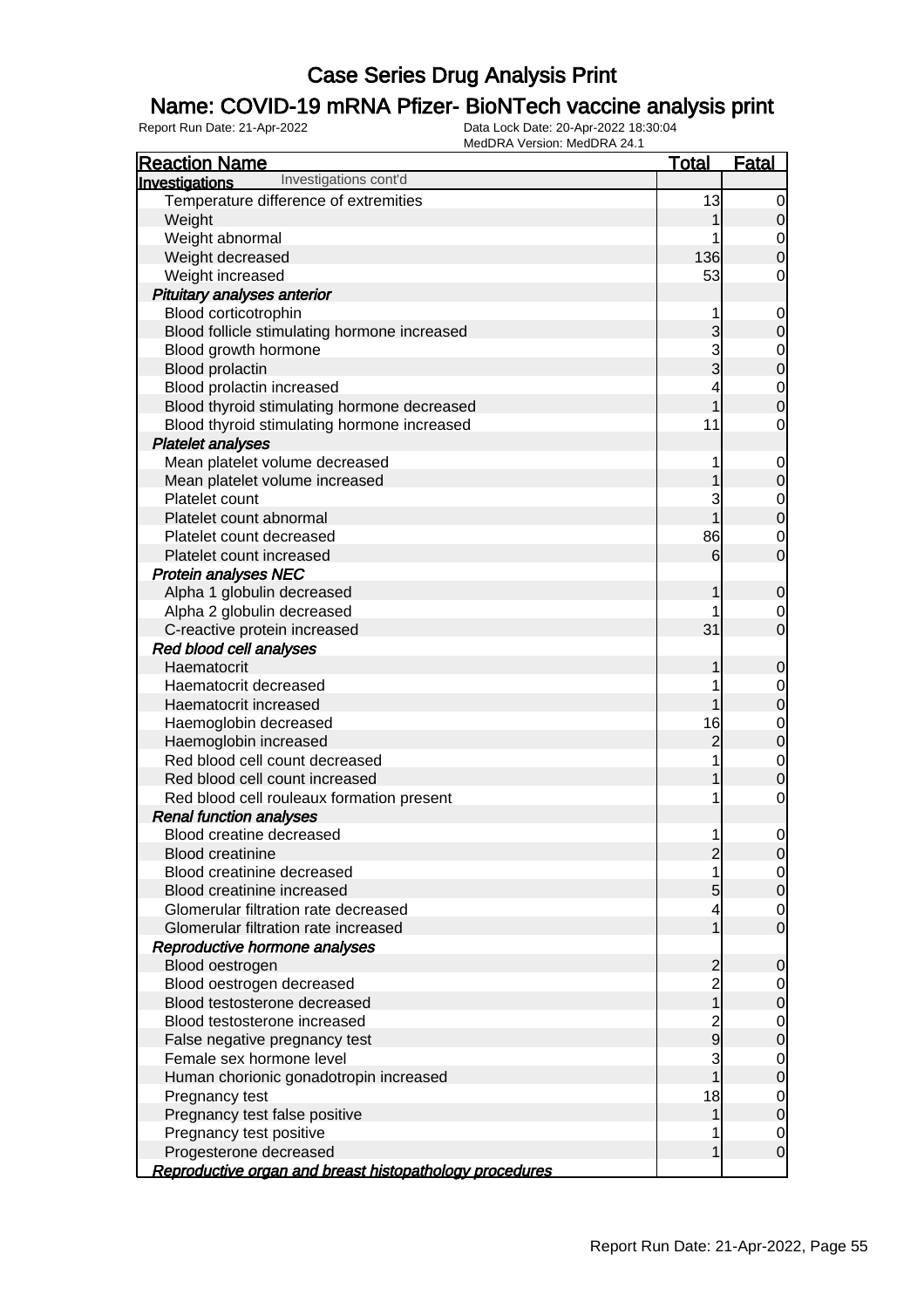### Name: COVID-19 mRNA Pfizer- BioNTech vaccine analysis print

| <b>Reaction Name</b>                                     | <b>Total</b>   | <b>Fatal</b>                         |
|----------------------------------------------------------|----------------|--------------------------------------|
| Investigations cont'd<br><b>Investigations</b>           |                |                                      |
| <b>Biopsy breast</b>                                     | 2              | $\overline{0}$                       |
| Biopsy endometrium                                       | 1              | $\overline{0}$                       |
| Smear cervix                                             | 3              | $\overline{0}$                       |
| Reproductive organ and breast imaging procedures         |                |                                      |
| <b>Breast scan</b>                                       | 1              | $\mathbf 0$                          |
| Hysteroscopy                                             | $\overline{2}$ | $\overline{0}$                       |
| Respiratory and pulmonary function diagnostic procedures |                |                                      |
| Airway peak pressure increased                           | 1              | $\mathbf 0$                          |
| Forced expiratory volume                                 | 1              | $\boldsymbol{0}$                     |
| Forced expiratory volume increased                       | 3              |                                      |
| Fractional exhaled nitric oxide normal                   | 1              | $\begin{matrix} 0 \\ 0 \end{matrix}$ |
| Maximal voluntary ventilation                            |                |                                      |
| Peak expiratory flow rate                                | $\frac{2}{2}$  | $\begin{matrix}0\\0\end{matrix}$     |
| Peak expiratory flow rate decreased                      | 6              |                                      |
| Pulmonary function test                                  | 3              | $0$ 0                                |
| Spirometry abnormal                                      | 1              | $\overline{0}$                       |
| Total lung capacity decreased                            | 4              | $\overline{0}$                       |
| Vital capacity                                           | 1              | $\mathbf 0$                          |
| Respiratory tract and thoracic histopathology procedures |                |                                      |
| Sputum abnormal                                          | 3              | $\mathbf 0$                          |
| Respiratory tract and thoracic imaging procedures        |                |                                      |
| Chest X-ray                                              | 19             | $\mathbf 0$                          |
| Chest X-ray abnormal                                     | 1              | $\boldsymbol{0}$                     |
| Chest X-ray normal                                       |                |                                      |
| Chest scan                                               | $\frac{2}{2}$  | $0$<br>0                             |
| Computerised tomogram thorax                             | $\overline{c}$ | $\mathbf 0$                          |
| Ventilation/perfusion scan                               | $\overline{1}$ | $\overline{0}$                       |
| Skeletal and cardiac muscle analyses                     |                |                                      |
| Blood creatine phosphokinase increased                   | 12             | $\mathbf 0$                          |
| Muscle enzyme                                            | 1              | $\overline{0}$                       |
| Myocardial necrosis marker                               | 1              | $\overline{0}$                       |
| Myocardial necrosis marker increased                     | 3              |                                      |
| Troponin I increased                                     | $\overline{2}$ | $\begin{matrix} 0 \\ 0 \end{matrix}$ |
| Troponin T increased                                     | $\overline{2}$ |                                      |
| Troponin increased                                       | 28             | $\begin{matrix} 0 \\ 0 \end{matrix}$ |
| Therapeutic drug monitoring analyses                     |                |                                      |
| Analgesic drug level                                     | 9              | $\overline{0}$                       |
| Anticoagulation drug level above therapeutic             |                | $\overline{0}$                       |
| Anticoagulation drug level below therapeutic             | 5              | $\mathbf 0$                          |
| Anticoagulation drug level increased                     |                | $\overline{0}$                       |
| Drug level decreased                                     | 1              | $\overline{0}$                       |
| <b>Thyroid analyses</b>                                  |                |                                      |
| Anti-thyroid antibody                                    | 1              | $\mathbf 0$                          |
| Thyroid function test abnormal                           | 5              | $\overline{0}$                       |
| Thyroxine                                                | 1              | $\mathbf 0$                          |
| Thyroxine decreased                                      | 1              | $\overline{0}$                       |
| Thyroxine free increased                                 | $\overline{c}$ | $\overline{0}$                       |
| Tri-iodothyronine                                        | 1              | $\overline{0}$                       |
| Tri-iodothyronine decreased                              | 5              | $\overline{O}$                       |
| Tissue enzyme analyses NEC                               |                |                                      |
| Blood alkaline phosphatase abnormal                      | 1              | $\mathbf 0$                          |
| Blood alkaline phosphatase increased                     | 6              | $\overline{0}$                       |
| Blood lactate dehydrogenase                              | 1              | $\overline{O}$                       |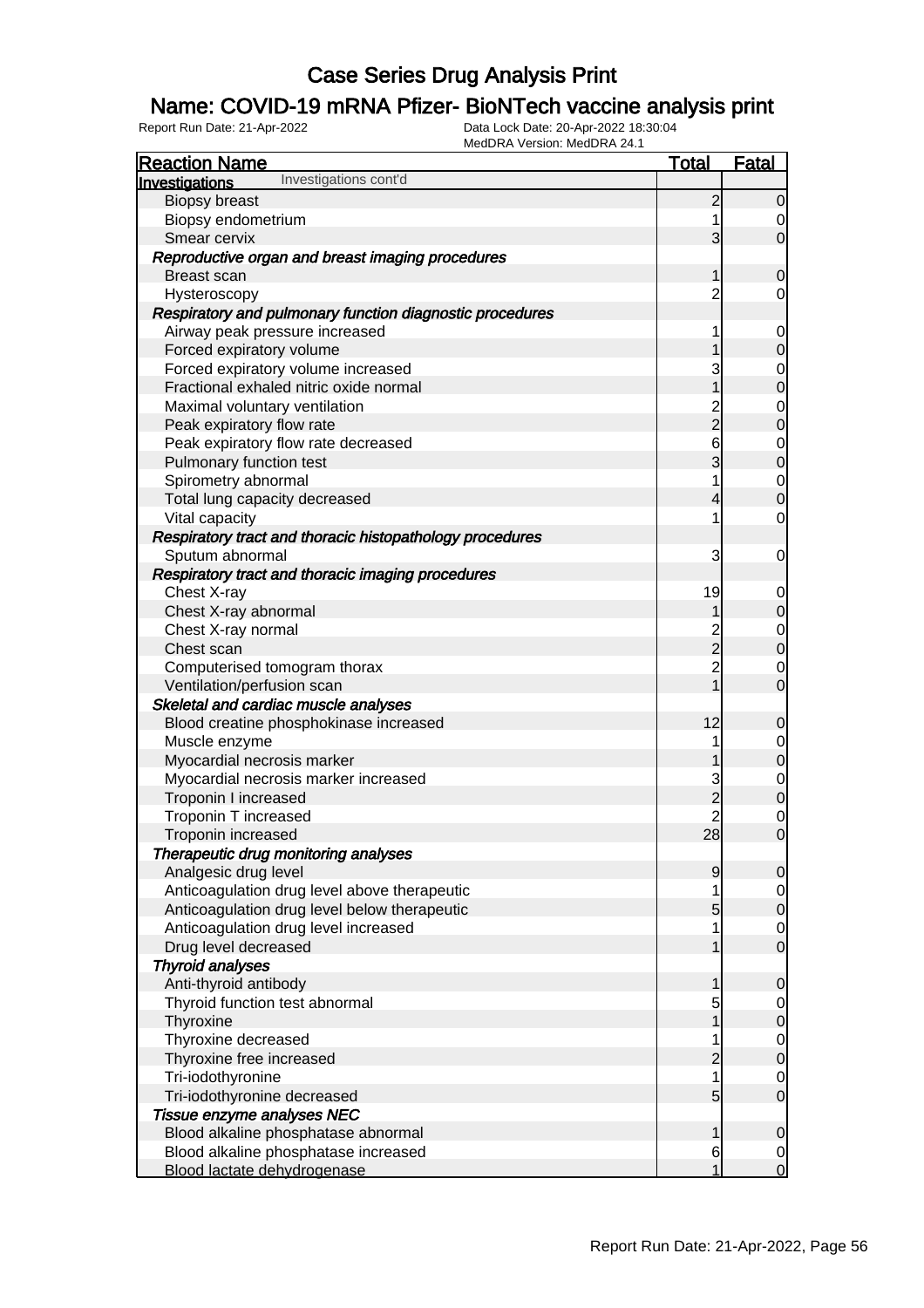### Name: COVID-19 mRNA Pfizer- BioNTech vaccine analysis print

| <b>Reaction Name</b>                                    | <b>Total</b>   | <b>Fatal</b>     |
|---------------------------------------------------------|----------------|------------------|
| Investigations cont'd<br><b>Investigations</b>          |                |                  |
| Blood lactate dehydrogenase increased                   | 1              | 0                |
| Enzyme level increased                                  |                | $\mathbf 0$      |
| <b>Toxicology laboratory analyses</b>                   |                |                  |
| Blood caffeine decreased                                |                | 0                |
| <b>Blood lead</b>                                       |                | 0                |
| Drug screen positive                                    | 2              | $\mathbf 0$      |
| Opiates                                                 |                | 0                |
| Toxicologic test abnormal                               |                | $\overline{0}$   |
| <b>Urinalysis NEC</b>                                   |                |                  |
| <b>Blood urine</b>                                      | 19             | $\mathbf 0$      |
| Blood urine present                                     | 79             | 0                |
| Cells in urine                                          |                | $\boldsymbol{0}$ |
| Glucose urine present                                   |                | $\mathbf 0$      |
| Protein urine absent                                    |                | $\mathbf 0$      |
| Protein urine present                                   |                | $\mathbf 0$      |
| Red blood cells urine                                   |                | $\mathbf 0$      |
| Urine analysis abnormal                                 | 6              | 0                |
| Urine leukocyte esterase positive                       |                | $\boldsymbol{0}$ |
| Urine uric acid increased                               |                | $\mathbf 0$      |
| pH urine                                                | 6              | $\mathbf 0$      |
| pH urine increased                                      | 2              | 0                |
| Urinary tract function analyses NEC                     |                |                  |
| Urine output                                            | 14             |                  |
|                                                         | 15             | $\mathbf 0$      |
| Urine output decreased                                  |                | $\boldsymbol{0}$ |
| Urine output increased                                  | 7              | 0                |
| Urinary tract histopathology procedures                 |                |                  |
| Urine cytology                                          | 1              | $\mathbf 0$      |
| Urinary tract imaging procedures<br><b>Bladder</b> scan |                |                  |
|                                                         | $\overline{2}$ | 0                |
| Cystoscopy                                              |                | $\boldsymbol{0}$ |
| Ultrasound kidney normal                                |                | 0                |
| Vascular imaging procedures NEC                         |                |                  |
| Venogram                                                | $\overline{c}$ | $\mathbf 0$      |
| Vascular tests NEC (incl blood pressure)                |                |                  |
| Blood pressure abnormal                                 | 13             | 0                |
| Blood pressure ambulatory increased                     |                | $\overline{0}$   |
| Blood pressure decreased                                | 91             | $\overline{0}$   |
| Blood pressure diastolic                                | 2              | $\boldsymbol{0}$ |
| Blood pressure diastolic decreased                      |                | $\mathbf 0$      |
| Blood pressure diastolic increased                      |                | $\boldsymbol{0}$ |
| Blood pressure difference of extremities                |                | $\mathbf 0$      |
| Blood pressure increased                                | 303            | $\mathbf 0$      |
| Blood pressure measurement                              | 49             | $\mathbf 0$      |
| Blood pressure normal                                   | 2              | $\boldsymbol{0}$ |
| Blood pressure orthostatic                              |                | $\overline{0}$   |
| Blood pressure systolic                                 |                | $\boldsymbol{0}$ |
| Blood pressure systolic decreased                       |                | 0                |
| Blood pressure systolic increased                       |                | $\overline{0}$   |
| Virus identification and serology                       |                |                  |
| Coronavirus test                                        | 11             | 0                |
| Coronavirus test positive                               |                | 0                |
| Cytomegalovirus test positive                           |                | $\mathbf 0$      |
| HIV antibody positive                                   |                | $\overline{0}$   |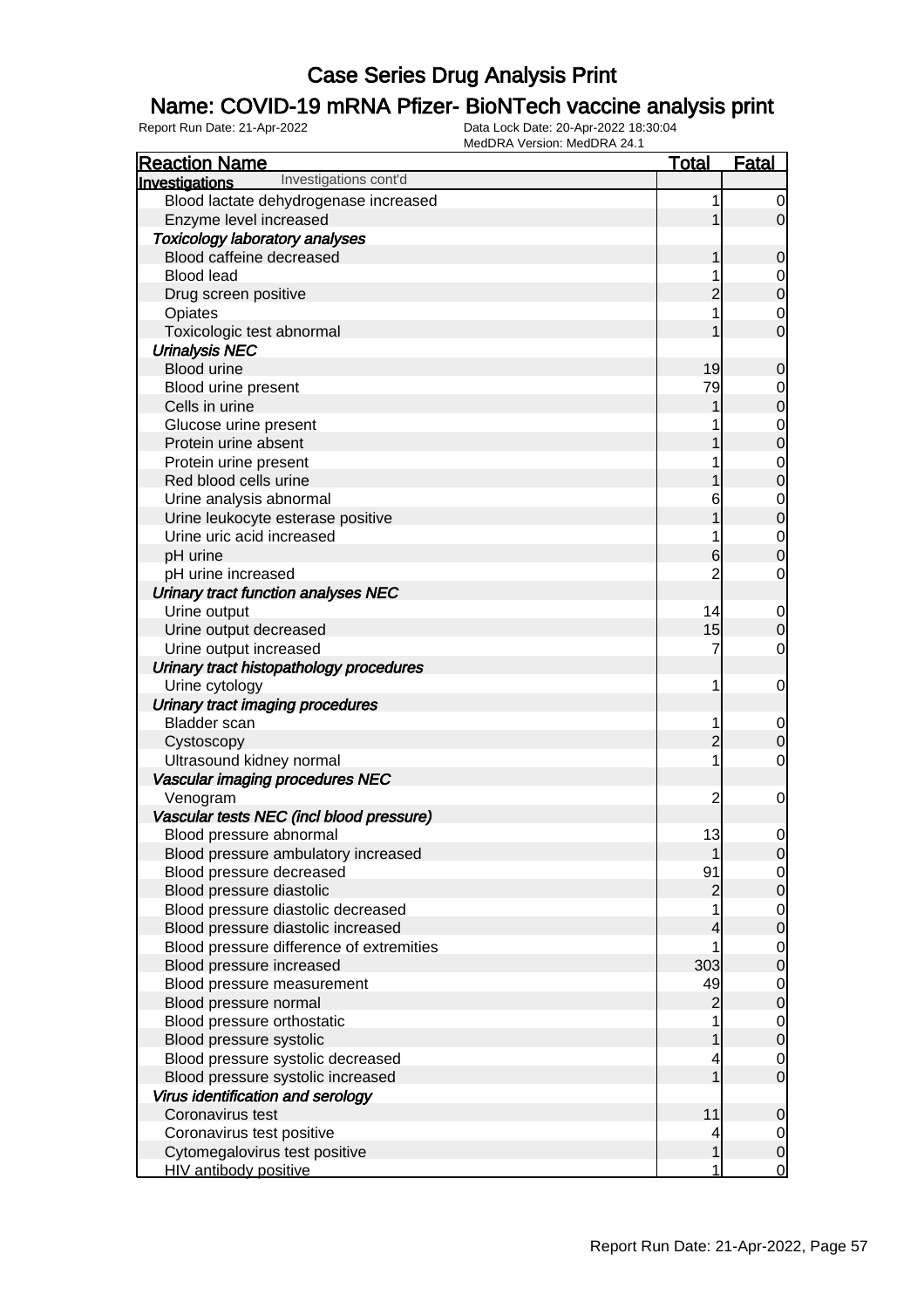### Name: COVID-19 mRNA Pfizer- BioNTech vaccine analysis print

| <b>Reaction Name</b>                    | <u>Total</u>   | <u>Fatal</u>                     |
|-----------------------------------------|----------------|----------------------------------|
| Investigations cont'd<br>Investigations |                |                                  |
| HIV test                                | 1              | $\overline{0}$                   |
| SARS-CoV-1 test                         |                | $\overline{O}$                   |
| SARS-CoV-1 test positive                | 1              | $\mathbf 0$                      |
| SARS-CoV-2 antibody test                | 10             | $\mathbf{0}$                     |
| SARS-CoV-2 antibody test negative       | 15             | $\overline{0}$                   |
| SARS-CoV-2 antibody test positive       | 6              | $\mathbf{0}$                     |
| SARS-CoV-2 test                         | 36             | $\overline{0}$                   |
| SARS-CoV-2 test false negative          | $\overline{c}$ | $\mathbf 0$                      |
| SARS-CoV-2 test false positive          | 4              | $\overline{0}$                   |
| SARS-CoV-2 test negative                | 10             |                                  |
| SARS-CoV-2 test positive                | 112            | $\begin{matrix}0\\0\end{matrix}$ |
| Viral load                              | $\overline{c}$ | $\overline{0}$                   |
| Viral test                              | 4              | $\overline{0}$                   |
| Viral test positive                     | 1              | $\overline{O}$                   |
| Vitamin analyses                        |                |                                  |
| Blood folate decreased                  | 8              | $\mathbf 0$                      |
| Vitamin B12                             |                | $\overline{O}$                   |
| Vitamin B12 abnormal                    |                | $\overline{0}$                   |
| Vitamin B12 decreased                   | 2<br>3         | $\overline{0}$                   |
| Vitamin D                               | 4              | $\mathbf 0$                      |
| Vitamin D decreased                     | 4              | $\overline{0}$                   |
| Water and electrolyte analyses NEC      |                |                                  |
| Urine osmolarity                        | 1              | $\overline{0}$                   |
| Volume blood                            | 1              | $\overline{0}$                   |
| White blood cell analyses               |                |                                  |
| Eosinophil count                        | 1              | $\mathbf 0$                      |
| Eosinophil count decreased              |                | $\overline{0}$                   |
| Eosinophil count increased              | 3              | $\overline{0}$                   |
| Lymphocyte count                        |                | $\mathbf 0$                      |
| Lymphocyte count decreased              | 3              |                                  |
| Lymphocyte count increased              |                | $\begin{matrix}0\\0\end{matrix}$ |
| Monocyte count increased                |                | $\mathbf{0}$                     |
| Neutrophil count                        | 2<br>4         | $\overline{0}$                   |
| Neutrophil count decreased              | 12             | $\mathbf{0}$                     |
| Neutrophil count increased              | 4              | $\overline{0}$                   |
| White blood cell count                  | 4              | $\mathbf{0}$                     |
| White blood cell count decreased        | 16             | $\overline{0}$                   |
| White blood cell count increased        | 13             | $\overline{0}$                   |
| <b>Investigations SOC TOTAL</b>         | 6423           | $\overline{3}$                   |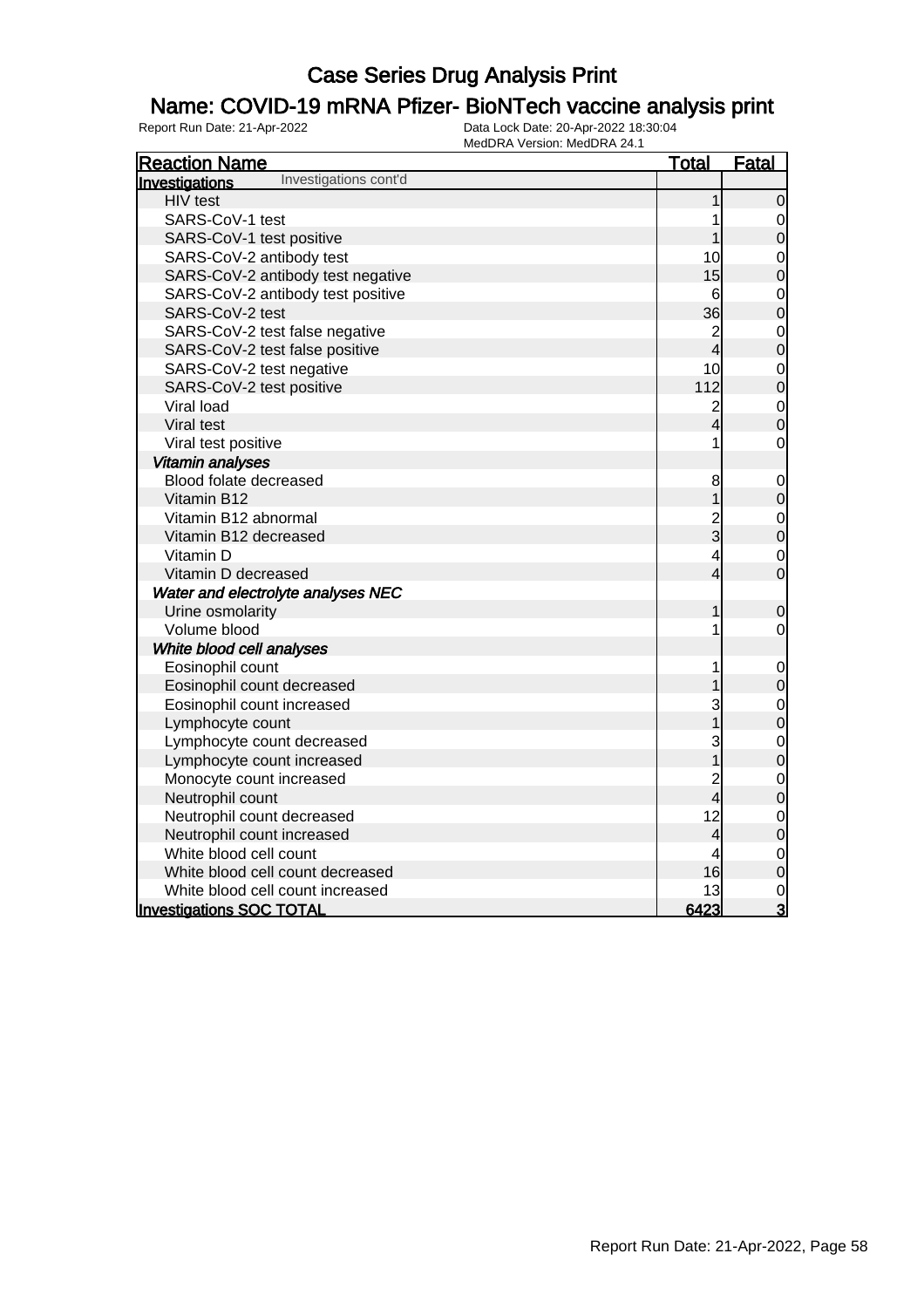### Name: COVID-19 mRNA Pfizer- BioNTech vaccine analysis print

| <b>Reaction Name</b>                                                  | <b>Total</b>   | <b>Fatal</b>     |
|-----------------------------------------------------------------------|----------------|------------------|
| <b>Metabolic disorders</b>                                            |                |                  |
| <b>Appetite disorders</b>                                             |                |                  |
| Appetite disorder                                                     | 22             | $\mathbf 0$      |
| Decreased appetite                                                    | 1525           | 0                |
| Diet refusal                                                          |                | $\mathbf 0$      |
| Eating disorder symptom                                               | 3              | $\mathbf 0$      |
| Food craving                                                          | 13             | $\mathbf 0$      |
| Food refusal                                                          | 16             | $\mathbf 0$      |
| Hyperphagia                                                           | 15             | $\mathbf 0$      |
| Hypophagia                                                            | 20             | $\mathbf 0$      |
| Increased appetite                                                    | 38             | $\boldsymbol{0}$ |
| Salt craving                                                          | $\overline{c}$ | $\mathbf 0$      |
| Calcium metabolism disorders                                          |                |                  |
| Hypocalcaemia                                                         | 3              | $\mathbf 0$      |
| Tetany                                                                | $\overline{4}$ | $\mathbf 0$      |
| Copper metabolism disorders                                           |                |                  |
| Copper deficiency                                                     | 1              | $\mathbf 0$      |
|                                                                       |                |                  |
| Diabetes mellitus (incl subtypes)                                     |                |                  |
| Diabetes mellitus                                                     | 58             | $\mathbf 0$      |
| Diabetes mellitus inadequate control                                  | 18             | 1                |
| Increased insulin requirement                                         | $\overline{c}$ | $\pmb{0}$        |
| Insulin resistant diabetes                                            |                | $\mathbf 0$      |
| Latent autoimmune diabetes in adults                                  | $\overline{c}$ | $\mathbf 0$      |
| Type 1 diabetes mellitus                                              | 16             | $\mathbf 0$      |
| Type 2 diabetes mellitus                                              | 5              | $\mathbf 0$      |
| <b>Diabetic complications NEC</b>                                     |                |                  |
| Diabetic complication                                                 | $\overline{c}$ | $\mathbf 0$      |
| Diabetic ketoacidosis                                                 | 12             | $\mathbf 0$      |
| Diabetic ketosis                                                      |                | $\mathbf 0$      |
| Disorders of purine metabolism                                        |                |                  |
| Gout                                                                  | 109            | $\mathbf 0$      |
| Electrolyte imbalance NEC                                             |                |                  |
| Electrolyte imbalance                                                 | 1              | $\mathbf 0$      |
| Fluid imbalance                                                       | $\overline{c}$ | $\mathbf 0$      |
| <b>Elevated cholesterol</b>                                           |                |                  |
| Hypercholesterolaemia                                                 | 1              | 0                |
| Fat soluble vitamin deficiencies and disorders                        |                |                  |
| Vitamin D deficiency                                                  | 11             | $\overline{0}$   |
| Fluid intake decreased                                                |                |                  |
| Fluid intake reduced                                                  | $\overline{c}$ | 0                |
| <b>Fluid intake increased</b>                                         |                |                  |
| Polydipsia                                                            | 7              | 0                |
| Food malabsorption and intolerance syndromes (excl sugar intolerance) |                |                  |
| Alcohol intolerance                                                   | 8              | $\mathbf 0$      |
| Breast milk substitute intolerance                                    |                | $\boldsymbol{0}$ |
| Dairy intolerance                                                     | 3              | $\overline{0}$   |
| Food intolerance                                                      | 23             | $\boldsymbol{0}$ |
| Gluten sensitivity                                                    | $\overline{7}$ | $\mathbf 0$      |
| Histamine intolerance                                                 | 5              | $\mathbf 0$      |
| <b>General nutritional disorders NEC</b>                              |                |                  |
| Abnormal loss of weight                                               | 40             | $\mathbf 0$      |
| Abnormal weight gain                                                  | 21             | $\overline{0}$   |
| Cachexia                                                              | 1              | $\mathbf 0$      |
| Feeding disorder                                                      | 111            | $\overline{0}$   |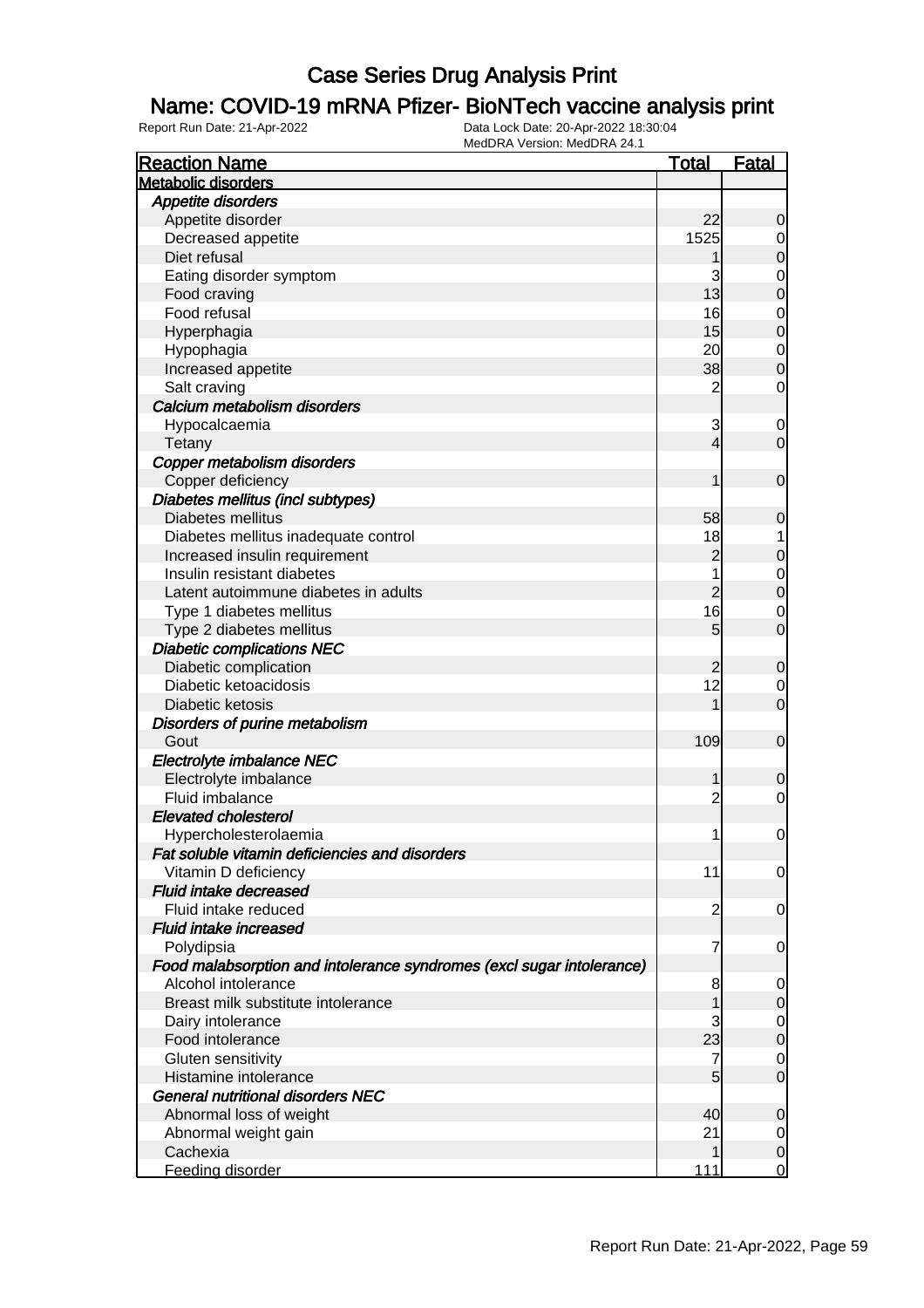### Name: COVID-19 mRNA Pfizer- BioNTech vaccine analysis print

| <b>Reaction Name</b>                           | <u>Total</u>   | <b>Fatal</b>   |
|------------------------------------------------|----------------|----------------|
| Metabolic disorders Metabolic disorders cont'd |                |                |
| Food aversion                                  | 14             | $\overline{0}$ |
| Malnutrition                                   |                | 0              |
| Neonatal insufficient breast milk syndrome     |                | $\mathbf 0$    |
| Obesity                                        |                | 0              |
| Overweight                                     |                | $\mathbf 0$    |
| Poor feeding infant                            | 17             | 0              |
| Weight loss poor                               | 3              | $\overline{0}$ |
| <b>Hyperglycaemic conditions NEC</b>           |                |                |
| Glucose tolerance impaired                     | $\overline{c}$ | $\mathbf 0$    |
| Hyperglycaemia                                 | 69             | 0              |
| Insulin resistance                             | 5              | $\overline{0}$ |
| <b>Hyperlipidaemias NEC</b>                    |                |                |
| Hyperlipidaemia                                | 1              | $\mathbf 0$    |
| <b>Hypoglycaemic conditions NEC</b>            |                |                |
| Glycopenia                                     |                | $\mathbf 0$    |
| Hypoglycaemia                                  | 84             | 0              |
| Hypoglycaemia unawareness                      |                | $\mathbf 0$    |
| Postprandial hypoglycaemia                     | 3              | 0              |
| Iron deficiencies                              |                |                |
| Iron deficiency                                | 13             | 0              |
| <i><b>Iron excess</b></i>                      |                |                |
| Haemochromatosis                               | $\overline{c}$ | 0              |
| Iron overload                                  |                | $\overline{0}$ |
| Lipid metabolism and deposit disorders NEC     |                |                |
| Body fat disorder                              |                | $\mathbf 0$    |
| Magnesium metabolism disorders                 |                |                |
| Hypomagnesaemia                                |                | $\mathbf 0$    |
| Magnesium deficiency                           |                | 0              |
| Metabolic acidoses (excl diabetic acidoses)    |                |                |
| Ketoacidosis                                   | 6              |                |
| Lactic acidosis                                | 3              | $\mathbf 0$    |
| Metabolic acidosis                             | 4              | 0              |
| <b>Metabolic disorders NEC</b>                 |                |                |
| Hypercarotinaemia                              |                | $\mathbf 0$    |
| Hypercatabolism                                | 1              | $\mathbf 0$    |
| Hypometabolism                                 |                | $\overline{0}$ |
| Metabolic disorder                             |                | $\overline{0}$ |
| Mixed acid-base disorders                      |                |                |
| Acidosis                                       | 4              | $\mathbf 0$    |
| Phosphorus metabolism disorders                |                |                |
| Hypophosphataemia                              | 1              | $\mathbf 0$    |
| Potassium imbalance                            |                |                |
| Hyperkalaemia                                  | 6              | $\mathbf 0$    |
| Hypokalaemia                                   | 5              | 0              |
| Hypokalaemic syndrome                          |                | $\overline{0}$ |
| Sodium imbalance                               |                |                |
| Hypernatraemia                                 |                | $\mathbf 0$    |
| Hyponatraemia                                  | 12             | 0              |
| Hyponatraemic syndrome                         | 3              | $\mathbf 0$    |
| Salt intoxication                              |                | 0              |
| Sugar intolerance (excl glucose intolerance)   |                |                |
| Lactose intolerance                            | 5              | $\mathbf 0$    |
| <u>Total fluid volume decreased</u>            |                |                |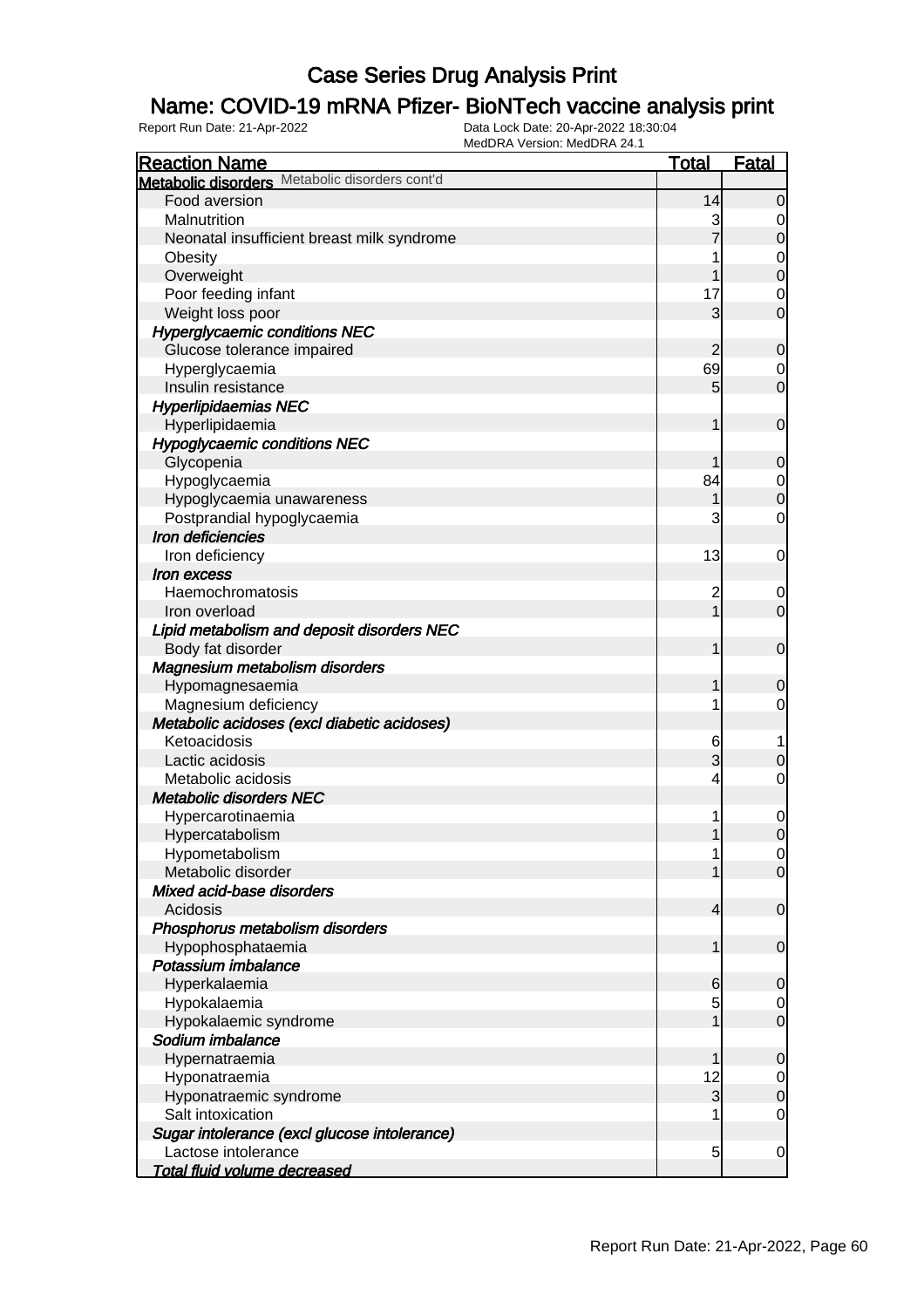#### Name: COVID-19 mRNA Pfizer- BioNTech vaccine analysis print

| <b>Reaction Name</b>                           | <u>Total</u> | Fatal          |
|------------------------------------------------|--------------|----------------|
| Metabolic disorders Metabolic disorders cont'd |              |                |
| Dehydration                                    | 244          | 0l             |
| Total fluid volume increased                   |              |                |
| <b>Fluid retention</b>                         | 67           | 0l             |
| Hypervolaemia                                  | 5            | $\overline{0}$ |
| Vitamin deficiencies NEC                       |              |                |
| Hypovitaminosis                                | 6            | $\Omega$       |
| Water soluble vitamin deficiencies             |              |                |
| Folate deficiency                              | 11           | $\overline{0}$ |
| Vitamin B complex deficiency                   |              | $\overline{0}$ |
| Vitamin B12 deficiency                         |              | $\overline{0}$ |
| <b>Metabolic disorders SOC TOTAL</b>           | 2762         | $\overline{2}$ |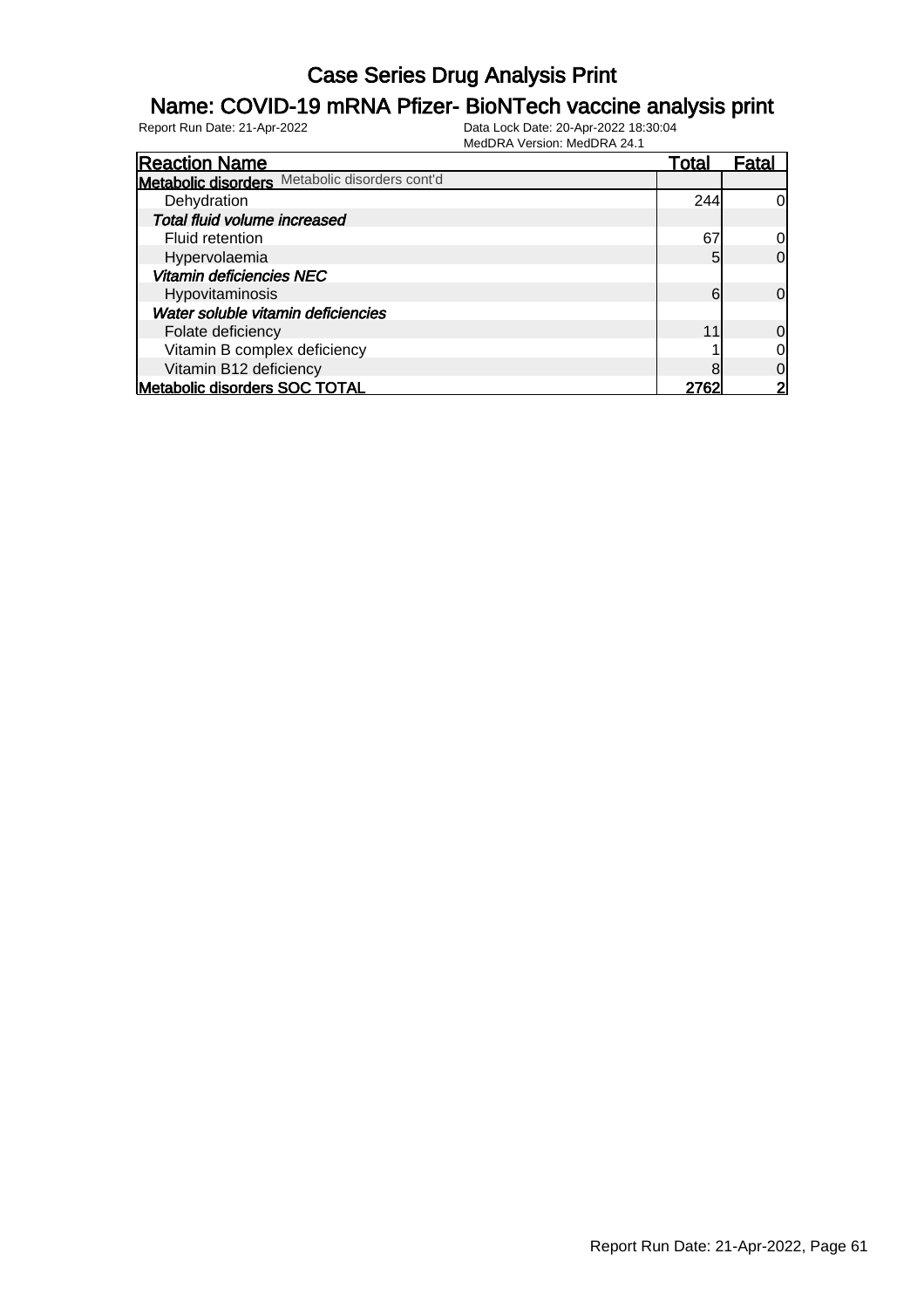#### Name: COVID-19 mRNA Pfizer- BioNTech vaccine analysis print

| <b>Reaction Name</b>            | <b>Total</b>                          | <b>Fatal</b>     |
|---------------------------------|---------------------------------------|------------------|
| Muscle & tissue disorders       |                                       |                  |
| <b>Arthropathies NEC</b>        |                                       |                  |
| <b>Arthritis</b>                | 405                                   | 0                |
| Arthropathy                     | 34                                    | $\overline{0}$   |
| Autoimmune arthritis            | 9                                     | $\boldsymbol{0}$ |
| Haemarthrosis                   | 5                                     | $\mathbf 0$      |
| Joint microhaemorrhage          |                                       | $\mathbf 0$      |
| Palindromic rheumatism          | 3                                     | $\mathbf 0$      |
| Polyarthritis                   | 17                                    | $\mathbf 0$      |
| <b>Rheumatic fever</b>          |                                       | $\mathbf 0$      |
| <b>Sacroiliitis</b>             | $\frac{2}{6}$                         | $\mathbf{0}$     |
| Seronegative arthritis          | 3                                     | 0                |
| <b>Bone disorders NEC</b>       |                                       |                  |
| Bone cyst                       | $\overline{c}$                        | $\mathbf 0$      |
| Exostosis                       |                                       | $\boldsymbol{0}$ |
| Jaw disorder                    |                                       | $\mathbf 0$      |
| Medial tibial stress syndrome   | 6                                     | $\mathbf 0$      |
| Osteitis                        | 9                                     | $\mathbf 0$      |
| Osteonecrosis                   |                                       | $\mathbf 0$      |
| Osteonecrosis of jaw            | 3                                     | $\mathbf 0$      |
| Spinal disorder                 | $\overline{2}$                        | $\overline{0}$   |
|                                 |                                       |                  |
| Bone related signs and symptoms | 458                                   |                  |
| Bone pain                       | 10                                    | $\mathbf 0$      |
| Bone swelling                   |                                       | $\mathbf 0$      |
| Coccydynia                      | 4                                     | $\boldsymbol{0}$ |
| Metatarsalgia                   |                                       | $\mathbf 0$      |
| Pain in jaw                     | 435                                   | $\boldsymbol{0}$ |
| Pubic pain                      | 2                                     | $\mathbf 0$      |
| Spinal pain                     | 102                                   | $\overline{0}$   |
| <b>Bursal disorders</b>         |                                       |                  |
| <b>Bursitis</b>                 | 106                                   | $\mathbf 0$      |
| Cartilage disorders             |                                       |                  |
| Chondritis                      |                                       | $\mathbf 0$      |
| Costochondritis                 | 143                                   | $\mathbf 0$      |
| Osteochondritis                 |                                       | $\mathbf 0$      |
| Polychondritis                  | 3                                     | $\mathbf 0$      |
| Connective tissue disorders NEC |                                       |                  |
| Connective tissue disorder      | 3                                     | $\overline{0}$   |
| Polymyalgia rheumatica          | 91                                    | $\mathbf 0$      |
| Reynold's syndrome              | $\begin{array}{c} 2 \\ 1 \end{array}$ | $\overline{0}$   |
| Scleroderma                     |                                       | $\boldsymbol{0}$ |
| Sjogren's syndrome              | 8                                     | $\mathbf 0$      |
| Systemic scleroderma            | 1                                     | $\mathbf 0$      |
| Crystal arthropathic disorders  |                                       |                  |
| Chondrocalcinosis pyrophosphate | 3                                     | $\mathbf 0$      |
| Crystal arthropathy             | $\frac{2}{2}$                         | $\overline{0}$   |
| Gouty arthritis                 |                                       | $\mathbf 0$      |
| Epiphyseal disorders            |                                       |                  |
| Epiphyses premature fusion      | 1                                     | $\mathbf 0$      |
| <b>Extremity deformities</b>    |                                       |                  |
| Bone deformity                  | 1                                     | 0                |
| Finger deformity                | 3                                     | $\overline{0}$   |
| Foot deformity                  | $\overline{\mathcal{L}}$              | $\mathbf 0$      |
| <b>Hand deformity</b>           | 4                                     | $\overline{0}$   |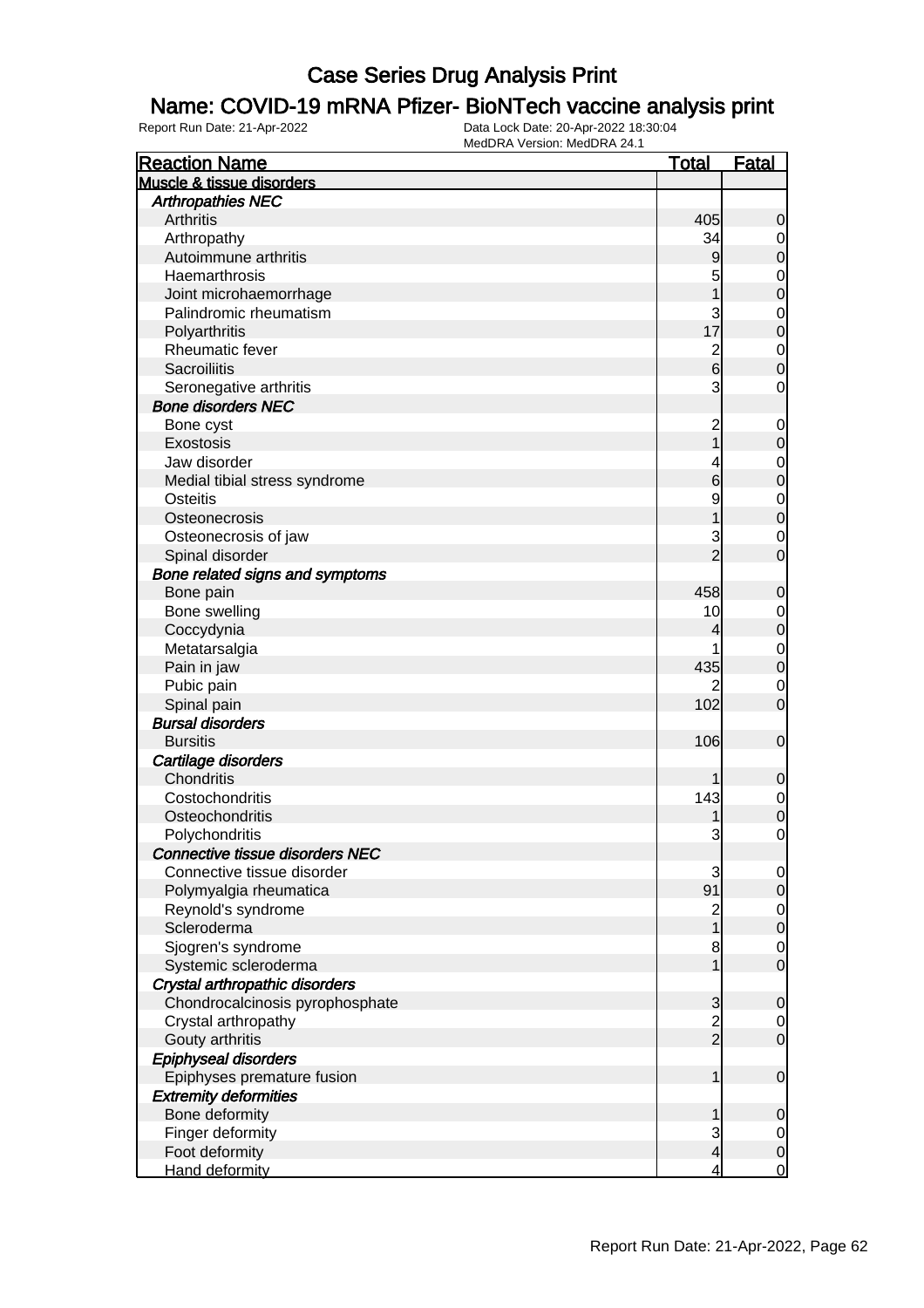### Name: COVID-19 mRNA Pfizer- BioNTech vaccine analysis print

| Muscle & tissue disordersle & tissue disorders cont'd<br>Knee deformity<br>1<br>$\overline{0}$<br>Limb deformity<br>6<br>0<br>$\overline{0}$<br>Musculoskeletal deformity<br><b>Fractures NEC</b><br>Osteoporotic fracture<br>1<br>$\mathbf 0$<br>Intervertebral disc disorders NEC<br>Intervertebral disc protrusion<br>3<br>$\mathbf 0$<br>Joint related disorders NEC<br>Carpal collapse<br>$\mathbf 0$<br>Chondromalacia<br>$\mathbf 0$<br>$\boldsymbol{0}$<br>Hypermobility syndrome<br>Joint ankylosis<br>$\mathbf 0$<br>$\mathbf 0$<br>Joint deposit<br>Joint destruction<br>$\mathbf 0$<br>$\boldsymbol{0}$<br>Joint instability<br>$\overline{c}$<br>3<br>Joint laxity<br>$\mathbf 0$<br>36<br>Joint lock<br>$\boldsymbol{0}$<br><b>Ligament laxity</b><br>$\mathbf 0$<br>$\overline{2}$<br>$\mathbf 0$<br>Patellofemoral pain syndrome<br>Periarthritis<br>273<br>$\mathbf 0$<br>$\mathbf 0$<br>Rotator cuff syndrome<br>44<br>16<br>Temporomandibular joint syndrome<br>0<br>Joint related signs and symptoms<br>10567<br>Arthralgia<br>$\mathbf 0$<br>$\boldsymbol{0}$<br>Jaw clicking<br>7<br>Joint effusion<br>16<br>$\mathbf 0$<br>$\boldsymbol{0}$<br>44<br>Joint noise<br>39<br>Joint range of motion decreased<br>$\mathbf 0$<br>306<br>$\boldsymbol{0}$<br>Joint stiffness<br>Joint swelling<br>682<br>$\mathbf 0$<br>$\boldsymbol{0}$<br>Joint vibration<br>4<br>17<br>Joint warmth<br>0<br>$\mathbf 0$<br>Loose body in joint<br>1<br><b>Ligament disorders</b><br>$\mathbf 0$<br>Ligament pain<br>$\overline{4}$<br>Ligamentitis<br>3<br>$\overline{0}$<br>$\overline{O}$<br>Symphysiolysis<br>Lupus erythematosus (incl subtypes)<br>Lupus-like syndrome<br>$\mathbf 0$<br>Systemic lupus erythematosus<br>30<br>$\mathbf 0$<br>Metabolic bone disorders<br>Osteopenia<br>$\mathbf 0$<br>4<br>$\overline{7}$<br>$\mathbf 0$<br>Osteoporosis<br>Muscle infections and inflammations<br>3<br>Antisynthetase syndrome<br>$\mathbf 0$<br>$\overline{c}$<br>Immune-mediated myositis<br>$\overline{0}$<br>52<br>$\mathbf 0$<br><b>Myositis</b><br>9<br>Polymyositis<br>$\mathbf 0$<br><b>Muscle pains</b><br>Fibromyalgia<br>145<br>$\mathbf 0$<br>11866<br>$\mathbf 0$<br>Myalgia<br>Myalgia intercostal<br>2<br>$\overline{0}$ | <b>Reaction Name</b>     | Total | <b>Fatal</b>   |
|----------------------------------------------------------------------------------------------------------------------------------------------------------------------------------------------------------------------------------------------------------------------------------------------------------------------------------------------------------------------------------------------------------------------------------------------------------------------------------------------------------------------------------------------------------------------------------------------------------------------------------------------------------------------------------------------------------------------------------------------------------------------------------------------------------------------------------------------------------------------------------------------------------------------------------------------------------------------------------------------------------------------------------------------------------------------------------------------------------------------------------------------------------------------------------------------------------------------------------------------------------------------------------------------------------------------------------------------------------------------------------------------------------------------------------------------------------------------------------------------------------------------------------------------------------------------------------------------------------------------------------------------------------------------------------------------------------------------------------------------------------------------------------------------------------------------------------------------------------------------------------------------------------------------------------------------------------------------------------------------------------------------------------------------------------------------------------------------------------------------------------------------------------------------------------------------------------------------------------------------------|--------------------------|-------|----------------|
|                                                                                                                                                                                                                                                                                                                                                                                                                                                                                                                                                                                                                                                                                                                                                                                                                                                                                                                                                                                                                                                                                                                                                                                                                                                                                                                                                                                                                                                                                                                                                                                                                                                                                                                                                                                                                                                                                                                                                                                                                                                                                                                                                                                                                                                    |                          |       |                |
|                                                                                                                                                                                                                                                                                                                                                                                                                                                                                                                                                                                                                                                                                                                                                                                                                                                                                                                                                                                                                                                                                                                                                                                                                                                                                                                                                                                                                                                                                                                                                                                                                                                                                                                                                                                                                                                                                                                                                                                                                                                                                                                                                                                                                                                    |                          |       |                |
|                                                                                                                                                                                                                                                                                                                                                                                                                                                                                                                                                                                                                                                                                                                                                                                                                                                                                                                                                                                                                                                                                                                                                                                                                                                                                                                                                                                                                                                                                                                                                                                                                                                                                                                                                                                                                                                                                                                                                                                                                                                                                                                                                                                                                                                    |                          |       |                |
|                                                                                                                                                                                                                                                                                                                                                                                                                                                                                                                                                                                                                                                                                                                                                                                                                                                                                                                                                                                                                                                                                                                                                                                                                                                                                                                                                                                                                                                                                                                                                                                                                                                                                                                                                                                                                                                                                                                                                                                                                                                                                                                                                                                                                                                    |                          |       |                |
|                                                                                                                                                                                                                                                                                                                                                                                                                                                                                                                                                                                                                                                                                                                                                                                                                                                                                                                                                                                                                                                                                                                                                                                                                                                                                                                                                                                                                                                                                                                                                                                                                                                                                                                                                                                                                                                                                                                                                                                                                                                                                                                                                                                                                                                    |                          |       |                |
|                                                                                                                                                                                                                                                                                                                                                                                                                                                                                                                                                                                                                                                                                                                                                                                                                                                                                                                                                                                                                                                                                                                                                                                                                                                                                                                                                                                                                                                                                                                                                                                                                                                                                                                                                                                                                                                                                                                                                                                                                                                                                                                                                                                                                                                    |                          |       |                |
|                                                                                                                                                                                                                                                                                                                                                                                                                                                                                                                                                                                                                                                                                                                                                                                                                                                                                                                                                                                                                                                                                                                                                                                                                                                                                                                                                                                                                                                                                                                                                                                                                                                                                                                                                                                                                                                                                                                                                                                                                                                                                                                                                                                                                                                    |                          |       |                |
|                                                                                                                                                                                                                                                                                                                                                                                                                                                                                                                                                                                                                                                                                                                                                                                                                                                                                                                                                                                                                                                                                                                                                                                                                                                                                                                                                                                                                                                                                                                                                                                                                                                                                                                                                                                                                                                                                                                                                                                                                                                                                                                                                                                                                                                    |                          |       |                |
|                                                                                                                                                                                                                                                                                                                                                                                                                                                                                                                                                                                                                                                                                                                                                                                                                                                                                                                                                                                                                                                                                                                                                                                                                                                                                                                                                                                                                                                                                                                                                                                                                                                                                                                                                                                                                                                                                                                                                                                                                                                                                                                                                                                                                                                    |                          |       |                |
|                                                                                                                                                                                                                                                                                                                                                                                                                                                                                                                                                                                                                                                                                                                                                                                                                                                                                                                                                                                                                                                                                                                                                                                                                                                                                                                                                                                                                                                                                                                                                                                                                                                                                                                                                                                                                                                                                                                                                                                                                                                                                                                                                                                                                                                    |                          |       |                |
|                                                                                                                                                                                                                                                                                                                                                                                                                                                                                                                                                                                                                                                                                                                                                                                                                                                                                                                                                                                                                                                                                                                                                                                                                                                                                                                                                                                                                                                                                                                                                                                                                                                                                                                                                                                                                                                                                                                                                                                                                                                                                                                                                                                                                                                    |                          |       |                |
|                                                                                                                                                                                                                                                                                                                                                                                                                                                                                                                                                                                                                                                                                                                                                                                                                                                                                                                                                                                                                                                                                                                                                                                                                                                                                                                                                                                                                                                                                                                                                                                                                                                                                                                                                                                                                                                                                                                                                                                                                                                                                                                                                                                                                                                    |                          |       |                |
|                                                                                                                                                                                                                                                                                                                                                                                                                                                                                                                                                                                                                                                                                                                                                                                                                                                                                                                                                                                                                                                                                                                                                                                                                                                                                                                                                                                                                                                                                                                                                                                                                                                                                                                                                                                                                                                                                                                                                                                                                                                                                                                                                                                                                                                    |                          |       |                |
|                                                                                                                                                                                                                                                                                                                                                                                                                                                                                                                                                                                                                                                                                                                                                                                                                                                                                                                                                                                                                                                                                                                                                                                                                                                                                                                                                                                                                                                                                                                                                                                                                                                                                                                                                                                                                                                                                                                                                                                                                                                                                                                                                                                                                                                    |                          |       |                |
|                                                                                                                                                                                                                                                                                                                                                                                                                                                                                                                                                                                                                                                                                                                                                                                                                                                                                                                                                                                                                                                                                                                                                                                                                                                                                                                                                                                                                                                                                                                                                                                                                                                                                                                                                                                                                                                                                                                                                                                                                                                                                                                                                                                                                                                    |                          |       |                |
|                                                                                                                                                                                                                                                                                                                                                                                                                                                                                                                                                                                                                                                                                                                                                                                                                                                                                                                                                                                                                                                                                                                                                                                                                                                                                                                                                                                                                                                                                                                                                                                                                                                                                                                                                                                                                                                                                                                                                                                                                                                                                                                                                                                                                                                    |                          |       |                |
|                                                                                                                                                                                                                                                                                                                                                                                                                                                                                                                                                                                                                                                                                                                                                                                                                                                                                                                                                                                                                                                                                                                                                                                                                                                                                                                                                                                                                                                                                                                                                                                                                                                                                                                                                                                                                                                                                                                                                                                                                                                                                                                                                                                                                                                    |                          |       |                |
|                                                                                                                                                                                                                                                                                                                                                                                                                                                                                                                                                                                                                                                                                                                                                                                                                                                                                                                                                                                                                                                                                                                                                                                                                                                                                                                                                                                                                                                                                                                                                                                                                                                                                                                                                                                                                                                                                                                                                                                                                                                                                                                                                                                                                                                    |                          |       |                |
|                                                                                                                                                                                                                                                                                                                                                                                                                                                                                                                                                                                                                                                                                                                                                                                                                                                                                                                                                                                                                                                                                                                                                                                                                                                                                                                                                                                                                                                                                                                                                                                                                                                                                                                                                                                                                                                                                                                                                                                                                                                                                                                                                                                                                                                    |                          |       |                |
|                                                                                                                                                                                                                                                                                                                                                                                                                                                                                                                                                                                                                                                                                                                                                                                                                                                                                                                                                                                                                                                                                                                                                                                                                                                                                                                                                                                                                                                                                                                                                                                                                                                                                                                                                                                                                                                                                                                                                                                                                                                                                                                                                                                                                                                    |                          |       |                |
|                                                                                                                                                                                                                                                                                                                                                                                                                                                                                                                                                                                                                                                                                                                                                                                                                                                                                                                                                                                                                                                                                                                                                                                                                                                                                                                                                                                                                                                                                                                                                                                                                                                                                                                                                                                                                                                                                                                                                                                                                                                                                                                                                                                                                                                    |                          |       |                |
|                                                                                                                                                                                                                                                                                                                                                                                                                                                                                                                                                                                                                                                                                                                                                                                                                                                                                                                                                                                                                                                                                                                                                                                                                                                                                                                                                                                                                                                                                                                                                                                                                                                                                                                                                                                                                                                                                                                                                                                                                                                                                                                                                                                                                                                    |                          |       |                |
|                                                                                                                                                                                                                                                                                                                                                                                                                                                                                                                                                                                                                                                                                                                                                                                                                                                                                                                                                                                                                                                                                                                                                                                                                                                                                                                                                                                                                                                                                                                                                                                                                                                                                                                                                                                                                                                                                                                                                                                                                                                                                                                                                                                                                                                    |                          |       |                |
|                                                                                                                                                                                                                                                                                                                                                                                                                                                                                                                                                                                                                                                                                                                                                                                                                                                                                                                                                                                                                                                                                                                                                                                                                                                                                                                                                                                                                                                                                                                                                                                                                                                                                                                                                                                                                                                                                                                                                                                                                                                                                                                                                                                                                                                    |                          |       |                |
|                                                                                                                                                                                                                                                                                                                                                                                                                                                                                                                                                                                                                                                                                                                                                                                                                                                                                                                                                                                                                                                                                                                                                                                                                                                                                                                                                                                                                                                                                                                                                                                                                                                                                                                                                                                                                                                                                                                                                                                                                                                                                                                                                                                                                                                    |                          |       |                |
|                                                                                                                                                                                                                                                                                                                                                                                                                                                                                                                                                                                                                                                                                                                                                                                                                                                                                                                                                                                                                                                                                                                                                                                                                                                                                                                                                                                                                                                                                                                                                                                                                                                                                                                                                                                                                                                                                                                                                                                                                                                                                                                                                                                                                                                    |                          |       |                |
|                                                                                                                                                                                                                                                                                                                                                                                                                                                                                                                                                                                                                                                                                                                                                                                                                                                                                                                                                                                                                                                                                                                                                                                                                                                                                                                                                                                                                                                                                                                                                                                                                                                                                                                                                                                                                                                                                                                                                                                                                                                                                                                                                                                                                                                    |                          |       |                |
|                                                                                                                                                                                                                                                                                                                                                                                                                                                                                                                                                                                                                                                                                                                                                                                                                                                                                                                                                                                                                                                                                                                                                                                                                                                                                                                                                                                                                                                                                                                                                                                                                                                                                                                                                                                                                                                                                                                                                                                                                                                                                                                                                                                                                                                    |                          |       |                |
|                                                                                                                                                                                                                                                                                                                                                                                                                                                                                                                                                                                                                                                                                                                                                                                                                                                                                                                                                                                                                                                                                                                                                                                                                                                                                                                                                                                                                                                                                                                                                                                                                                                                                                                                                                                                                                                                                                                                                                                                                                                                                                                                                                                                                                                    |                          |       |                |
|                                                                                                                                                                                                                                                                                                                                                                                                                                                                                                                                                                                                                                                                                                                                                                                                                                                                                                                                                                                                                                                                                                                                                                                                                                                                                                                                                                                                                                                                                                                                                                                                                                                                                                                                                                                                                                                                                                                                                                                                                                                                                                                                                                                                                                                    |                          |       |                |
|                                                                                                                                                                                                                                                                                                                                                                                                                                                                                                                                                                                                                                                                                                                                                                                                                                                                                                                                                                                                                                                                                                                                                                                                                                                                                                                                                                                                                                                                                                                                                                                                                                                                                                                                                                                                                                                                                                                                                                                                                                                                                                                                                                                                                                                    |                          |       |                |
|                                                                                                                                                                                                                                                                                                                                                                                                                                                                                                                                                                                                                                                                                                                                                                                                                                                                                                                                                                                                                                                                                                                                                                                                                                                                                                                                                                                                                                                                                                                                                                                                                                                                                                                                                                                                                                                                                                                                                                                                                                                                                                                                                                                                                                                    |                          |       |                |
|                                                                                                                                                                                                                                                                                                                                                                                                                                                                                                                                                                                                                                                                                                                                                                                                                                                                                                                                                                                                                                                                                                                                                                                                                                                                                                                                                                                                                                                                                                                                                                                                                                                                                                                                                                                                                                                                                                                                                                                                                                                                                                                                                                                                                                                    |                          |       |                |
|                                                                                                                                                                                                                                                                                                                                                                                                                                                                                                                                                                                                                                                                                                                                                                                                                                                                                                                                                                                                                                                                                                                                                                                                                                                                                                                                                                                                                                                                                                                                                                                                                                                                                                                                                                                                                                                                                                                                                                                                                                                                                                                                                                                                                                                    |                          |       |                |
|                                                                                                                                                                                                                                                                                                                                                                                                                                                                                                                                                                                                                                                                                                                                                                                                                                                                                                                                                                                                                                                                                                                                                                                                                                                                                                                                                                                                                                                                                                                                                                                                                                                                                                                                                                                                                                                                                                                                                                                                                                                                                                                                                                                                                                                    |                          |       |                |
|                                                                                                                                                                                                                                                                                                                                                                                                                                                                                                                                                                                                                                                                                                                                                                                                                                                                                                                                                                                                                                                                                                                                                                                                                                                                                                                                                                                                                                                                                                                                                                                                                                                                                                                                                                                                                                                                                                                                                                                                                                                                                                                                                                                                                                                    |                          |       |                |
|                                                                                                                                                                                                                                                                                                                                                                                                                                                                                                                                                                                                                                                                                                                                                                                                                                                                                                                                                                                                                                                                                                                                                                                                                                                                                                                                                                                                                                                                                                                                                                                                                                                                                                                                                                                                                                                                                                                                                                                                                                                                                                                                                                                                                                                    |                          |       |                |
|                                                                                                                                                                                                                                                                                                                                                                                                                                                                                                                                                                                                                                                                                                                                                                                                                                                                                                                                                                                                                                                                                                                                                                                                                                                                                                                                                                                                                                                                                                                                                                                                                                                                                                                                                                                                                                                                                                                                                                                                                                                                                                                                                                                                                                                    |                          |       |                |
|                                                                                                                                                                                                                                                                                                                                                                                                                                                                                                                                                                                                                                                                                                                                                                                                                                                                                                                                                                                                                                                                                                                                                                                                                                                                                                                                                                                                                                                                                                                                                                                                                                                                                                                                                                                                                                                                                                                                                                                                                                                                                                                                                                                                                                                    |                          |       |                |
|                                                                                                                                                                                                                                                                                                                                                                                                                                                                                                                                                                                                                                                                                                                                                                                                                                                                                                                                                                                                                                                                                                                                                                                                                                                                                                                                                                                                                                                                                                                                                                                                                                                                                                                                                                                                                                                                                                                                                                                                                                                                                                                                                                                                                                                    |                          |       |                |
|                                                                                                                                                                                                                                                                                                                                                                                                                                                                                                                                                                                                                                                                                                                                                                                                                                                                                                                                                                                                                                                                                                                                                                                                                                                                                                                                                                                                                                                                                                                                                                                                                                                                                                                                                                                                                                                                                                                                                                                                                                                                                                                                                                                                                                                    |                          |       |                |
|                                                                                                                                                                                                                                                                                                                                                                                                                                                                                                                                                                                                                                                                                                                                                                                                                                                                                                                                                                                                                                                                                                                                                                                                                                                                                                                                                                                                                                                                                                                                                                                                                                                                                                                                                                                                                                                                                                                                                                                                                                                                                                                                                                                                                                                    |                          |       |                |
|                                                                                                                                                                                                                                                                                                                                                                                                                                                                                                                                                                                                                                                                                                                                                                                                                                                                                                                                                                                                                                                                                                                                                                                                                                                                                                                                                                                                                                                                                                                                                                                                                                                                                                                                                                                                                                                                                                                                                                                                                                                                                                                                                                                                                                                    |                          |       |                |
|                                                                                                                                                                                                                                                                                                                                                                                                                                                                                                                                                                                                                                                                                                                                                                                                                                                                                                                                                                                                                                                                                                                                                                                                                                                                                                                                                                                                                                                                                                                                                                                                                                                                                                                                                                                                                                                                                                                                                                                                                                                                                                                                                                                                                                                    |                          |       |                |
|                                                                                                                                                                                                                                                                                                                                                                                                                                                                                                                                                                                                                                                                                                                                                                                                                                                                                                                                                                                                                                                                                                                                                                                                                                                                                                                                                                                                                                                                                                                                                                                                                                                                                                                                                                                                                                                                                                                                                                                                                                                                                                                                                                                                                                                    |                          |       |                |
|                                                                                                                                                                                                                                                                                                                                                                                                                                                                                                                                                                                                                                                                                                                                                                                                                                                                                                                                                                                                                                                                                                                                                                                                                                                                                                                                                                                                                                                                                                                                                                                                                                                                                                                                                                                                                                                                                                                                                                                                                                                                                                                                                                                                                                                    |                          |       |                |
|                                                                                                                                                                                                                                                                                                                                                                                                                                                                                                                                                                                                                                                                                                                                                                                                                                                                                                                                                                                                                                                                                                                                                                                                                                                                                                                                                                                                                                                                                                                                                                                                                                                                                                                                                                                                                                                                                                                                                                                                                                                                                                                                                                                                                                                    |                          |       |                |
|                                                                                                                                                                                                                                                                                                                                                                                                                                                                                                                                                                                                                                                                                                                                                                                                                                                                                                                                                                                                                                                                                                                                                                                                                                                                                                                                                                                                                                                                                                                                                                                                                                                                                                                                                                                                                                                                                                                                                                                                                                                                                                                                                                                                                                                    |                          |       |                |
|                                                                                                                                                                                                                                                                                                                                                                                                                                                                                                                                                                                                                                                                                                                                                                                                                                                                                                                                                                                                                                                                                                                                                                                                                                                                                                                                                                                                                                                                                                                                                                                                                                                                                                                                                                                                                                                                                                                                                                                                                                                                                                                                                                                                                                                    |                          |       |                |
|                                                                                                                                                                                                                                                                                                                                                                                                                                                                                                                                                                                                                                                                                                                                                                                                                                                                                                                                                                                                                                                                                                                                                                                                                                                                                                                                                                                                                                                                                                                                                                                                                                                                                                                                                                                                                                                                                                                                                                                                                                                                                                                                                                                                                                                    |                          |       |                |
|                                                                                                                                                                                                                                                                                                                                                                                                                                                                                                                                                                                                                                                                                                                                                                                                                                                                                                                                                                                                                                                                                                                                                                                                                                                                                                                                                                                                                                                                                                                                                                                                                                                                                                                                                                                                                                                                                                                                                                                                                                                                                                                                                                                                                                                    |                          |       |                |
|                                                                                                                                                                                                                                                                                                                                                                                                                                                                                                                                                                                                                                                                                                                                                                                                                                                                                                                                                                                                                                                                                                                                                                                                                                                                                                                                                                                                                                                                                                                                                                                                                                                                                                                                                                                                                                                                                                                                                                                                                                                                                                                                                                                                                                                    |                          |       |                |
|                                                                                                                                                                                                                                                                                                                                                                                                                                                                                                                                                                                                                                                                                                                                                                                                                                                                                                                                                                                                                                                                                                                                                                                                                                                                                                                                                                                                                                                                                                                                                                                                                                                                                                                                                                                                                                                                                                                                                                                                                                                                                                                                                                                                                                                    |                          |       |                |
|                                                                                                                                                                                                                                                                                                                                                                                                                                                                                                                                                                                                                                                                                                                                                                                                                                                                                                                                                                                                                                                                                                                                                                                                                                                                                                                                                                                                                                                                                                                                                                                                                                                                                                                                                                                                                                                                                                                                                                                                                                                                                                                                                                                                                                                    | Myofascial pain syndrome | 13    | $\overline{0}$ |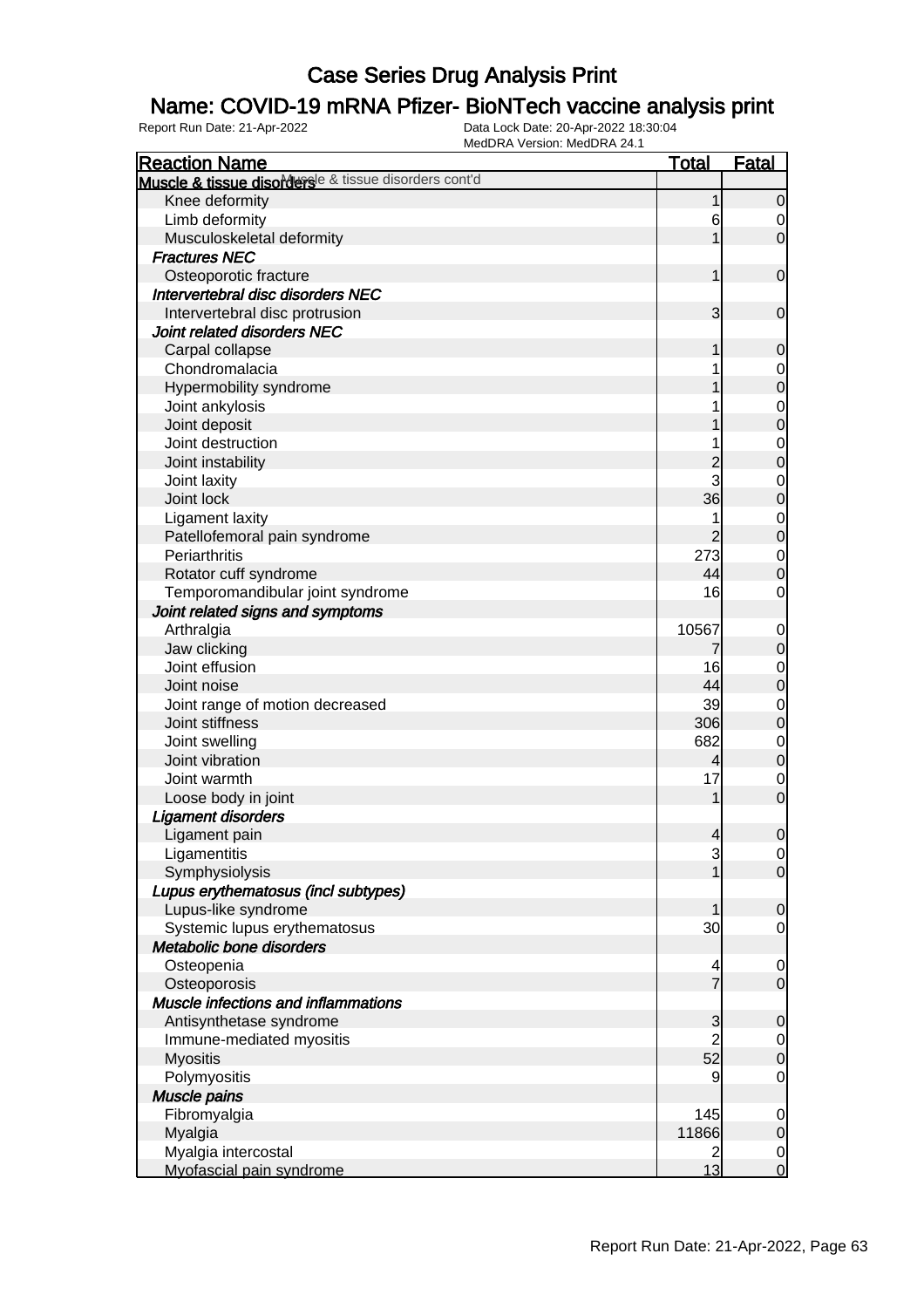### Name: COVID-19 mRNA Pfizer- BioNTech vaccine analysis print

| <b>Reaction Name</b>                                                                  | <u>Total</u>   | <u>Fatal</u>     |
|---------------------------------------------------------------------------------------|----------------|------------------|
| Muscle & tissue disordersle & tissue disorders cont'd                                 |                |                  |
| Muscle related signs and symptoms NEC                                                 |                |                  |
| Haematoma muscle                                                                      | 1              | 0                |
| Muscle atrophy                                                                        | 31             | 0                |
| Muscle discomfort                                                                     | 8              | 0                |
| Muscle disorder                                                                       | 12             | $\mathbf 0$      |
| Muscle fatigue                                                                        | 405            | $\mathbf 0$      |
| Muscle haemorrhage                                                                    | 1              | $\mathbf{0}$     |
| Muscle mass                                                                           | 5              | $\mathbf 0$      |
| Muscle oedema                                                                         | 5              | $\mathbf 0$      |
| Muscle spasms                                                                         | 2360           | $\mathbf 0$      |
| Muscle swelling                                                                       | 45             | $\mathbf 0$      |
| Muscle tightness                                                                      | 109            | $\mathbf 0$      |
| Muscle twitching                                                                      | 564            | 0                |
| Muscle tone abnormalities                                                             |                |                  |
| Muscle rigidity                                                                       | 23             | $\mathbf 0$      |
| Nuchal rigidity                                                                       | 13             | $\mathbf 0$      |
| <b>Torticollis</b>                                                                    | 7              | $\overline{0}$   |
| <b>Trismus</b>                                                                        | 41             | $\mathbf 0$      |
| Muscle weakness conditions                                                            |                |                  |
| Muscular weakness                                                                     | 1183           | $\mathbf 0$      |
| Musculoskeletal and connective tissue conditions NEC                                  |                |                  |
| Back disorder                                                                         | 5              | 0                |
| Chest wall mass                                                                       |                | $\mathbf 0$      |
| Growth disorder                                                                       |                | $\boldsymbol{0}$ |
| Limb mass                                                                             | 24             | $\mathbf 0$      |
| Mandibular mass                                                                       | 3              | $\mathbf 0$      |
| <b>Mastication disorder</b>                                                           |                | $\mathbf 0$      |
| Mobility decreased                                                                    | 157            | $\mathbf 0$      |
| Muscle contracture                                                                    | 1              | $\mathbf 0$      |
| Musculoskeletal disorder                                                              | 13             | $\mathbf 0$      |
| Musculoskeletal stiffness                                                             | 1519           | $\mathbf 0$      |
| Pelvic misalignment                                                                   |                | $\mathbf 0$      |
| Posture abnormal                                                                      | $\overline{c}$ | $\mathbf 0$      |
| Sacroiliac joint dysfunction                                                          | 1              | 0                |
| Weight bearing difficulty                                                             | 5              | $\mathbf 0$      |
| Musculoskeletal and connective tissue deformities of skull, face and<br>buccal cavity |                |                  |
| Facial asymmetry                                                                      | 1              | 0                |
| Head deformity                                                                        | $\overline{2}$ | $\Omega$         |
| Nose deformity                                                                        |                | 0                |
| Musculoskeletal and connective tissue infections and inflammations NEC                |                |                  |
| Connective tissue inflammation                                                        | 1              | 0                |
| Dactylitis                                                                            | 3              | $\mathbf 0$      |
| Dupuytren's contracture                                                               |                | 0                |
| <b>Fasciitis</b>                                                                      |                | $\Omega$         |
| <b>Plantar fasciitis</b>                                                              | 17             | 0                |
| Musculoskeletal and connective tissue pain and discomfort                             |                |                  |
| Back pain                                                                             | 2892           | 0                |
| Flank pain                                                                            | 87             | $\overline{0}$   |
| Growing pains                                                                         |                | 0                |
| Limb discomfort                                                                       | 1678           | 0                |
| Musculoskeletal chest pain                                                            | 311            | 0                |
| Musculoskeletal discomfort                                                            | 130            | $\overline{0}$   |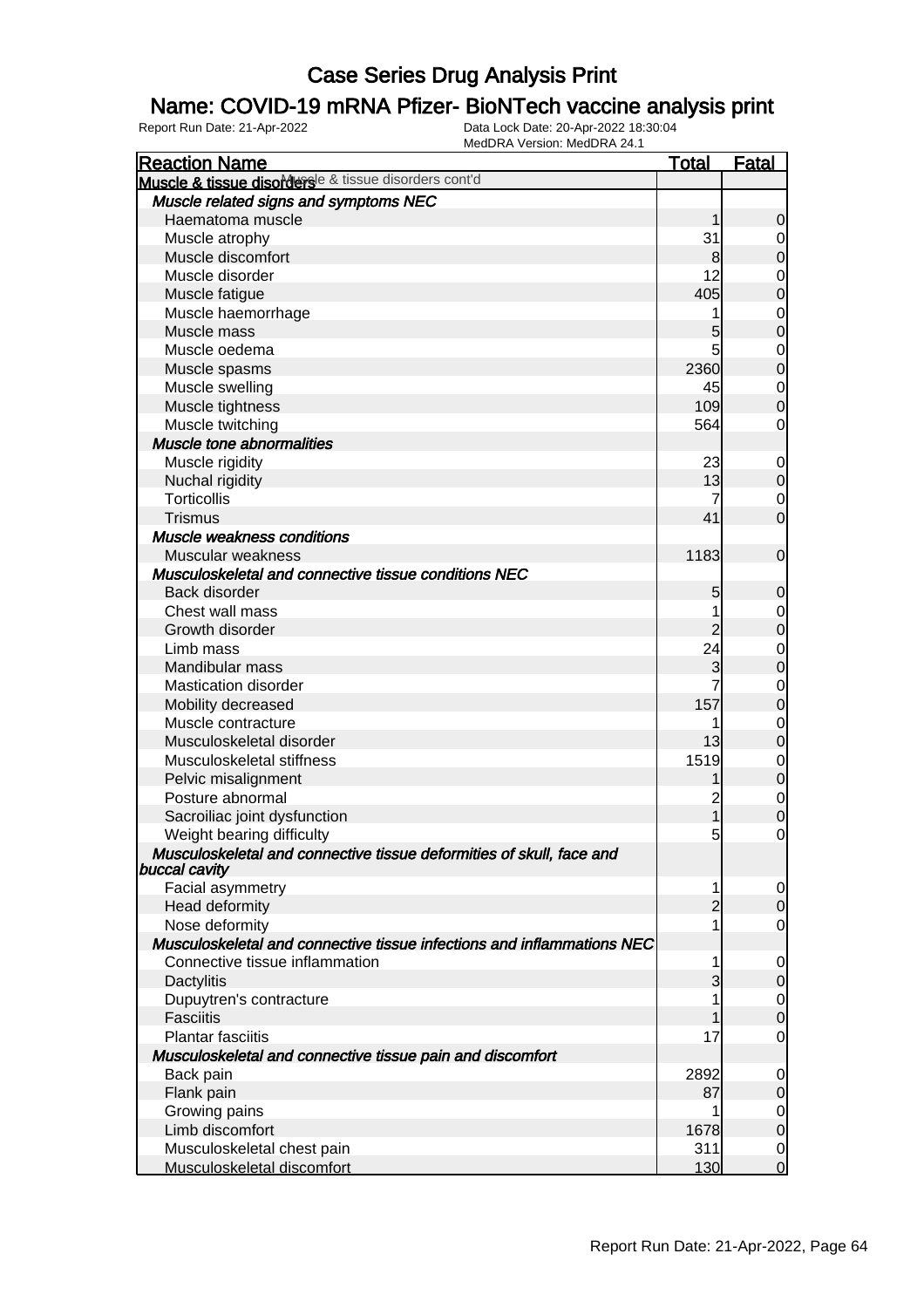### Name: COVID-19 mRNA Pfizer- BioNTech vaccine analysis print

| <b>Reaction Name</b>                                  | <b>Total</b>             | <b>Fatal</b>     |
|-------------------------------------------------------|--------------------------|------------------|
| Muscle & tissue disordersle & tissue disorders cont'd |                          |                  |
| Musculoskeletal pain                                  | 145                      | 0                |
| Neck pain                                             | 2248                     | $\mathbf 0$      |
| Pain in extremity                                     | 14674                    |                  |
| Rheumatic disorder                                    | 16                       | $\mathbf 0$      |
| Sacral pain                                           | 4                        | 0                |
| <b>Myopathies</b>                                     |                          |                  |
| Mitochondrial myopathy acquired                       |                          | $\mathbf 0$      |
| Myopathy                                              | 9                        | $\boldsymbol{0}$ |
| Rhabdomyolysis                                        | 14                       | 0                |
| <b>Osteoarthropathies</b>                             |                          |                  |
| Nodal osteoarthritis                                  |                          | $\mathbf 0$      |
| Osteoarthritis                                        | 65                       | $\boldsymbol{0}$ |
| Spinal osteoarthritis                                 | 2                        | $\mathbf 0$      |
| <b>Psoriatic arthropathies</b>                        |                          |                  |
| Psoriatic arthropathy                                 | 27                       | 0                |
| <b>Rheumatoid arthropathies</b>                       |                          |                  |
| Juvenile idiopathic arthritis                         |                          | 0                |
| Rheumatoid arthritis                                  | 148                      | $\boldsymbol{0}$ |
| Rheumatoid nodule                                     |                          | 0                |
| Still's disease                                       | $\overline{2}$           | $\overline{0}$   |
| <b>Soft tissue disorders NEC</b>                      |                          |                  |
| Axillary mass                                         | 322                      | $\mathbf 0$      |
| Fistula                                               |                          | 0                |
| Fistula discharge                                     |                          | $\boldsymbol{0}$ |
| Fluctuance                                            |                          | 0                |
| Groin pain                                            | 128                      | $\boldsymbol{0}$ |
| Neck mass                                             | 47                       | $\mathbf 0$      |
| Purple glove syndrome                                 |                          | $\boldsymbol{0}$ |
| Soft tissue disorder                                  | 3                        | $\mathbf 0$      |
| Soft tissue necrosis                                  |                          | $\mathbf 0$      |
| Soft tissue swelling                                  | 7                        | $\mathbf 0$      |
| Spine and neck deformities                            |                          |                  |
| Kyphosis                                              | $\overline{\mathbf{c}}$  | $\mathbf 0$      |
| Lordosis                                              | $\overline{1}$           | $\mathbf 0$      |
| Neck deformity                                        | 1                        | $\mathbf 0$      |
| Scoliosis                                             | 1                        | $\overline{0}$   |
| Spinal stenosis                                       | 3                        | $\overline{0}$   |
| Spondyloarthropathies                                 |                          |                  |
| Ankylosing spondylitis                                | 10                       | 0                |
| Arthritis reactive                                    | 79                       | $\mathbf 0$      |
| Spondylitis                                           | 4                        | $\overline{0}$   |
| Spondyloarthropathy                                   |                          | $\mathbf 0$      |
| <b>Synovial disorders</b>                             |                          |                  |
| Synovial cyst                                         | 23                       | $\mathbf 0$      |
| Synovitis                                             | 12                       | $\overline{0}$   |
| <b>Tendon disorders</b>                               |                          |                  |
| Enthesopathy                                          | 3                        | 0                |
| Posterior tibial tendon dysfunction                   |                          | $\boldsymbol{0}$ |
| Tendon disorder                                       | 7                        | $\overline{0}$   |
| Tendon pain                                           | 27                       | $\mathbf 0$      |
| Tendonitis                                            | 65                       | $\overline{0}$   |
| Tenosynovitis                                         | $\overline{\mathcal{A}}$ | $\pmb{0}$        |
| Tenosynovitis stenosans                               | $\overline{2}$           | $\overline{0}$   |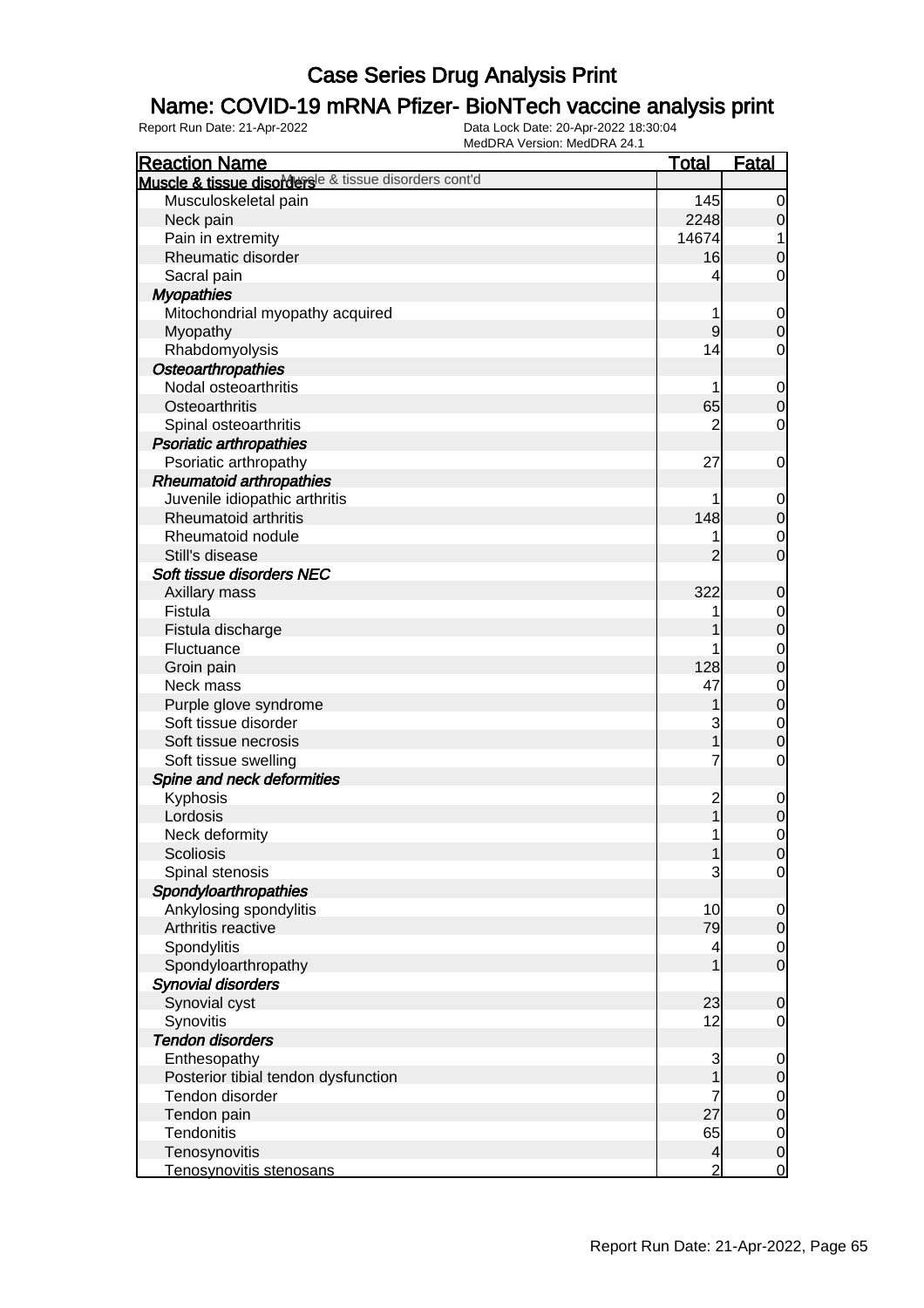#### Name: COVID-19 mRNA Pfizer- BioNTech vaccine analysis print

| <b>Reaction Name</b>                                  | Total | Fatal          |
|-------------------------------------------------------|-------|----------------|
| Muscle & tissue disordersle & tissue disorders cont'd |       |                |
| Trigger finger                                        | 34    | 0l             |
| <b>Trunk deformities</b>                              |       |                |
| Deformity thorax                                      |       | $\Omega$       |
| Drooping shoulder syndrome                            | ≏     | 0              |
| Shoulder deformity                                    |       | $\overline{0}$ |
| Muscle & tissue disorders SOC TOTAL                   | 55963 |                |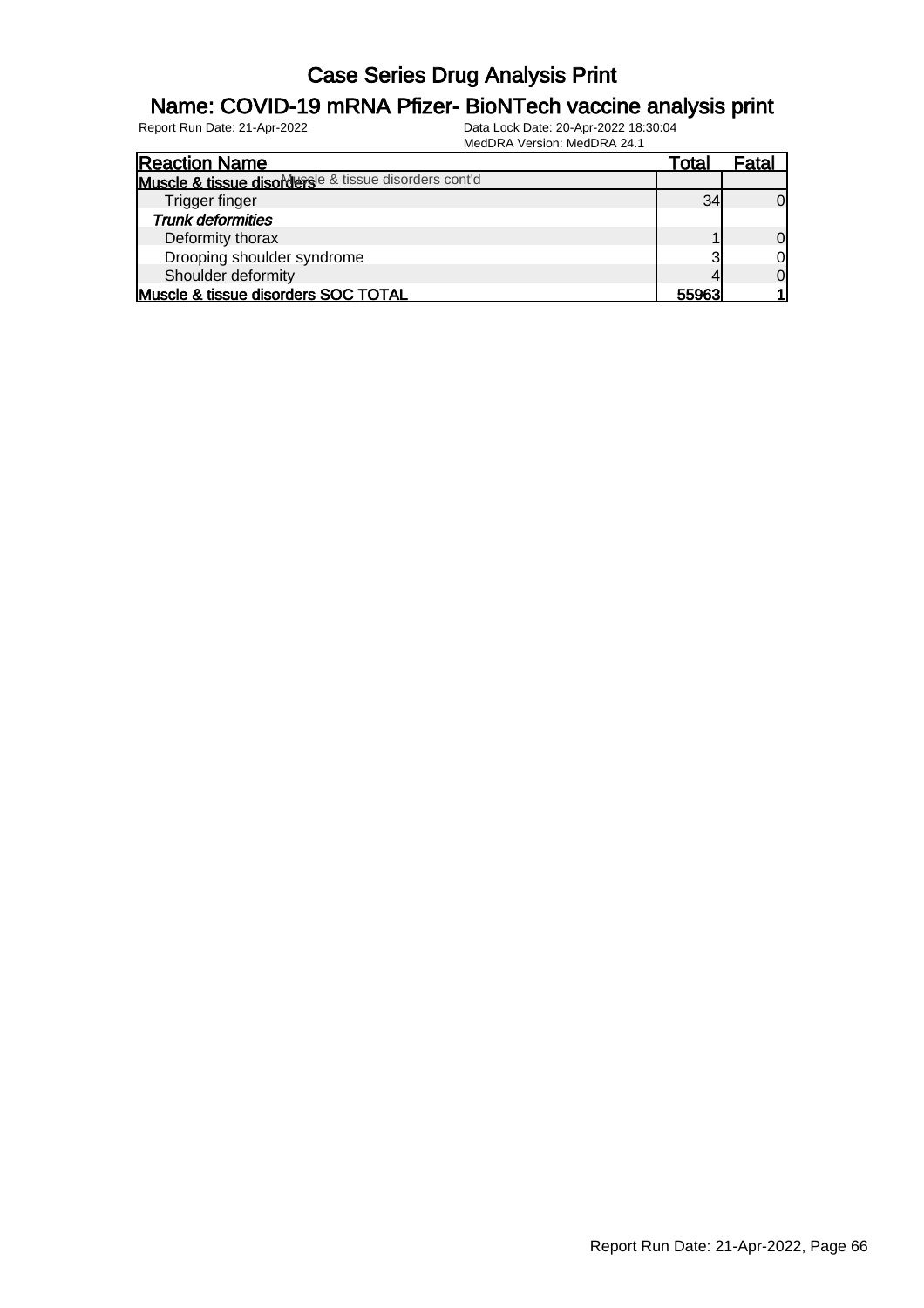### Name: COVID-19 mRNA Pfizer- BioNTech vaccine analysis print

| <b>Reaction Name</b>                                                   | <b>Total</b>   | <b>Fatal</b>                     |
|------------------------------------------------------------------------|----------------|----------------------------------|
| <b>Neoplasms</b>                                                       |                |                                  |
| Adrenal neoplasms malignant                                            |                |                                  |
| Adrenal gland cancer                                                   | 1              | $\overline{0}$                   |
| Angioimmunoblastic T-cell lymphomas                                    |                |                                  |
| Angioimmunoblastic T-cell lymphoma                                     | 1              | $\mathbf 0$                      |
| <b>B-cell lymphomas NEC</b>                                            |                |                                  |
| B-cell lymphoma                                                        | 2              | 1                                |
| Follicular lymphoma                                                    | 4              | 0                                |
| Bile duct neoplasms malignant                                          |                |                                  |
| Bile duct cancer                                                       | 1              | $\mathbf 0$                      |
| Bone neoplasms malignant (excl sarcomas)                               |                |                                  |
| Bone cancer                                                            | 1              | 1                                |
| Bone neoplasms unspecified malignancy                                  |                |                                  |
| Bone neoplasm                                                          | 1              | $\mathbf 0$                      |
| Breast and nipple neoplasms benign                                     |                |                                  |
| Benign breast neoplasm                                                 | 3              | $\mathbf 0$                      |
| Fibroadenoma of breast                                                 | $\overline{2}$ | $\mathbf 0$                      |
| <b>Breast and nipple neoplasms malignant</b>                           |                |                                  |
| Breast cancer                                                          | 45             | $\mathbf 0$                      |
| Breast cancer female                                                   |                | $\mathbf{0}$                     |
| Breast cancer male                                                     | 2              | $\overline{0}$                   |
| Breast cancer stage I                                                  | 1              |                                  |
| Breast cancer stage III                                                | 3              | $\begin{matrix}0\\0\end{matrix}$ |
| Inflammatory carcinoma of the breast                                   |                | $\mathbf{0}$                     |
| Invasive ductal breast carcinoma                                       |                | $\overline{0}$                   |
| Triple negative breast cancer                                          | 4              | $\mathbf 0$                      |
| Cardiovascular neoplasms benign                                        |                |                                  |
| Haemangioma                                                            | $\overline{c}$ | $\mathbf 0$                      |
| Pericardial lipoma                                                     |                | $\mathbf 0$                      |
| Cartilage sarcomas                                                     |                |                                  |
| Chondrosarcoma                                                         | 1              | $\mathbf 0$                      |
| Central nervous system neoplasms malignant NEC                         |                |                                  |
| Brain cancer metastatic                                                | 1              | $\mathbf 0$                      |
| Cervix neoplasms malignant                                             |                |                                  |
| Cervix carcinoma                                                       | 3              | $\mathbf 0$                      |
| Colorectal neoplasms malignant                                         |                |                                  |
| Colon cancer                                                           | $\overline{c}$ | $\overline{0}$                   |
| Colorectal cancer                                                      | $\overline{2}$ | $\overline{0}$                   |
| Rectal cancer                                                          | $\overline{2}$ | $\overline{0}$                   |
| Endocrine neoplasms malignant and unspecified NEC                      |                |                                  |
| Neuroendocrine tumour                                                  | 1              | $\mathbf 0$                      |
| Thyroid neoplasm                                                       |                | 0                                |
| Endometrial neoplasms malignant                                        |                |                                  |
| <b>Endometrial cancer</b>                                              | $\overline{c}$ | $\mathbf 0$                      |
| <b>Follicular lymphomas</b>                                            |                |                                  |
| Primary gastrointestinal follicular lymphoma                           | 1              | $\mathbf 0$                      |
| Gastric neoplasms malignant                                            |                |                                  |
| Gastric cancer                                                         | 1              | 1                                |
|                                                                        |                |                                  |
| Gastrointestinal neoplasms malignant NEC<br>Gastrointestinal carcinoma |                |                                  |
|                                                                        | 4              | $\mathbf 0$                      |
| Hepatic neoplasms malignant                                            | 1              |                                  |
| Hepatocellular carcinoma                                               |                | $\mathbf 0$                      |
| Hepatobiliary neoplasms benign<br>Haemangioma of liver                 | 1              | $\overline{0}$                   |
|                                                                        |                |                                  |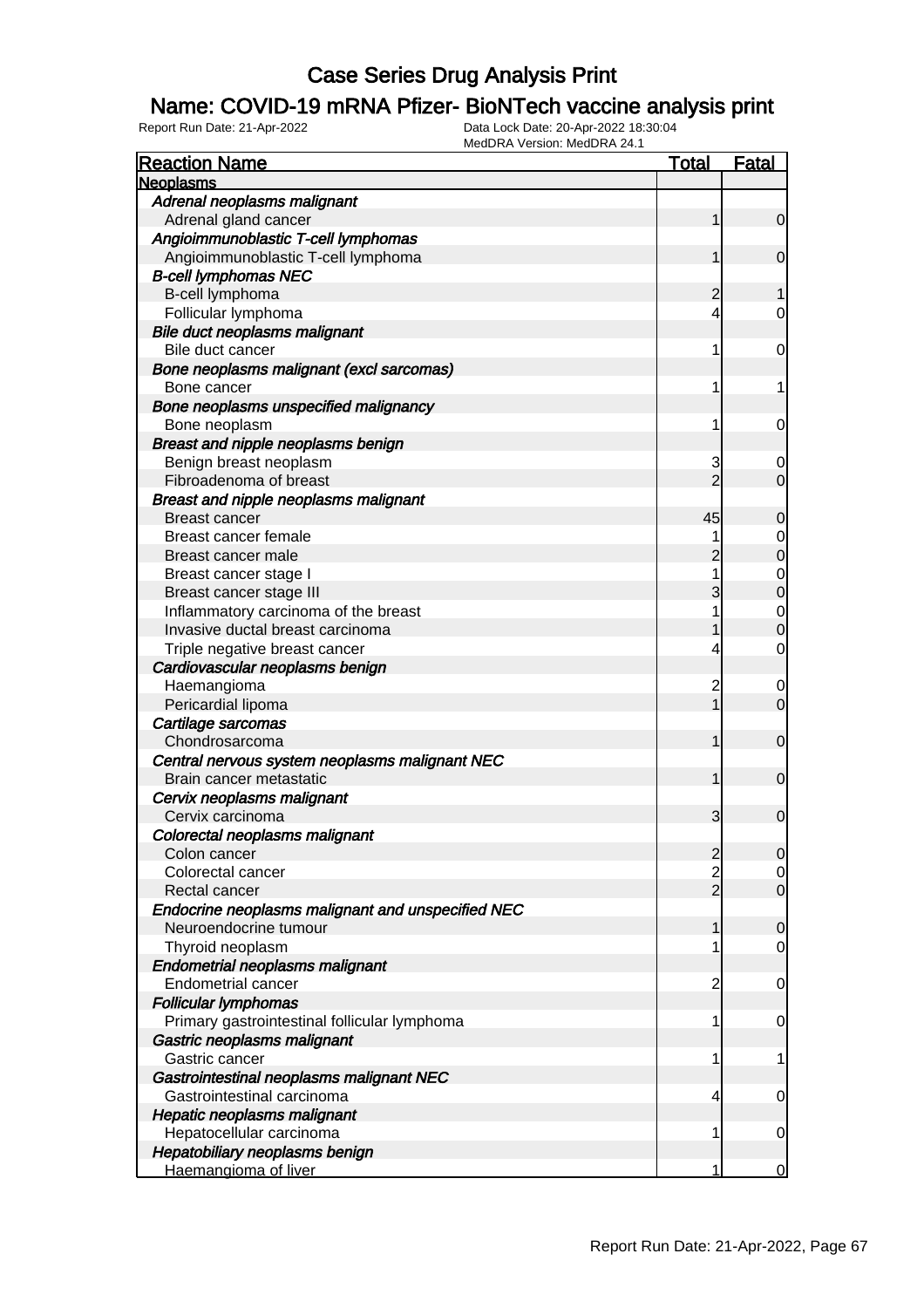### Name: COVID-19 mRNA Pfizer- BioNTech vaccine analysis print

| <b>Reaction Name</b>                                              | <b>Total</b>            | <b>Fatal</b>   |
|-------------------------------------------------------------------|-------------------------|----------------|
| Neoplasms cont'd<br><b>Neoplasms</b>                              |                         |                |
| Hepatobiliary neoplasms malignancy unspecified                    |                         |                |
| Hepatic neoplasm                                                  | 1                       | 0              |
| <b>Hodgkin's disease NEC</b>                                      |                         |                |
| Hodgkin's disease                                                 | 4                       | 0              |
| Islet cell neoplasms and APUDoma NEC                              |                         |                |
| Pancreatic neuroendocrine tumour                                  | 1                       | 0              |
| Kaposi's sarcomas                                                 |                         |                |
| Kaposi's sarcoma                                                  | 1                       | 0              |
| Leukaemias NEC                                                    |                         |                |
| Leukaemia                                                         | 6                       | 1              |
| Leukaemias acute NEC                                              |                         |                |
| Acute leukaemia                                                   | $\overline{c}$          | 0              |
| Leukaemias chronic NEC                                            |                         |                |
| Chronic leukaemia                                                 | 1                       | 0              |
| Leukaemias chronic lymphocytic                                    |                         |                |
| Chronic lymphocytic leukaemia                                     | 3                       | 0              |
| Leukaemias chronic myeloid                                        |                         |                |
| Chronic myeloid leukaemia                                         | 1                       | $\mathbf 0$    |
| Lip and oral cavity neoplasms malignant                           |                         |                |
| Lip and/or oral cavity cancer recurrent                           | 1                       | $\mathbf 0$    |
| <b>Lymphomas unspecified NEC</b>                                  |                         |                |
| Lymphoma                                                          | 47                      | 1              |
| Lymphoproliferative disorders NEC (excl leukaemias and lymphomas) |                         |                |
| Histiocytic necrotising lymphadenitis                             | 1                       | $\mathbf 0$    |
| Metastases to specified sites                                     |                         |                |
| Metastases to bone                                                | 1                       | $\mathbf 0$    |
| Metastases to liver                                               | 1                       | $\mathbf 0$    |
| Metastases to lymph nodes                                         | 5                       | $\mathbf 0$    |
| Metastases to unknown and unspecified sites                       |                         |                |
| Metastasis                                                        | 1                       | $\mathbf 0$    |
| Myelodysplastic syndromes                                         |                         |                |
| Myelodysplastic syndrome                                          | 4                       | 0              |
| Myeloproliferative disorders (excl leukaemias)                    |                         |                |
| Essential thrombocythaemia                                        | $\overline{c}$          | $\mathbf 0$    |
| Neoplasms malignant site unspecified NEC                          |                         |                |
| Adenocarcinoma metastatic                                         | 1                       | 0              |
| Metastatic neoplasm                                               | $\overline{2}$          | $\overline{0}$ |
| Neoplasm malignant                                                | 4                       | $\frac{3}{0}$  |
| Second primary malignancy                                         | $\mathbf{1}$            |                |
| Squamous cell carcinoma                                           | 5                       | $\mathbf 0$    |
| Neoplasms unspecified malignancy and site unspecified NEC         |                         |                |
| Neoplasm                                                          | $\overline{\mathbf{c}}$ | $\mathbf 0$    |
| Neoplasm recurrence                                               | 1                       | $\mathbf 0$    |
| Nervous system neoplasms benign NEC                               |                         |                |
| Cranial nerve neoplasm benign                                     | 1                       | $\mathbf 0$    |
| Neurilemmoma benign                                               | 1                       | $\overline{0}$ |
| Nervous system neoplasms unspecified malignancy NEC               |                         |                |
| Brain neoplasm                                                    | 4                       | $\mathbf 0$    |
| Meningioma                                                        | 1                       | $\mathbf 0$    |
| Spinal cord neoplasm                                              | 1                       | 1              |
| <b>Neuromas</b>                                                   |                         |                |
| Acoustic neuroma                                                  | 3                       | $\mathbf 0$    |
| <b>Neuroma</b>                                                    | 1                       | $\overline{0}$ |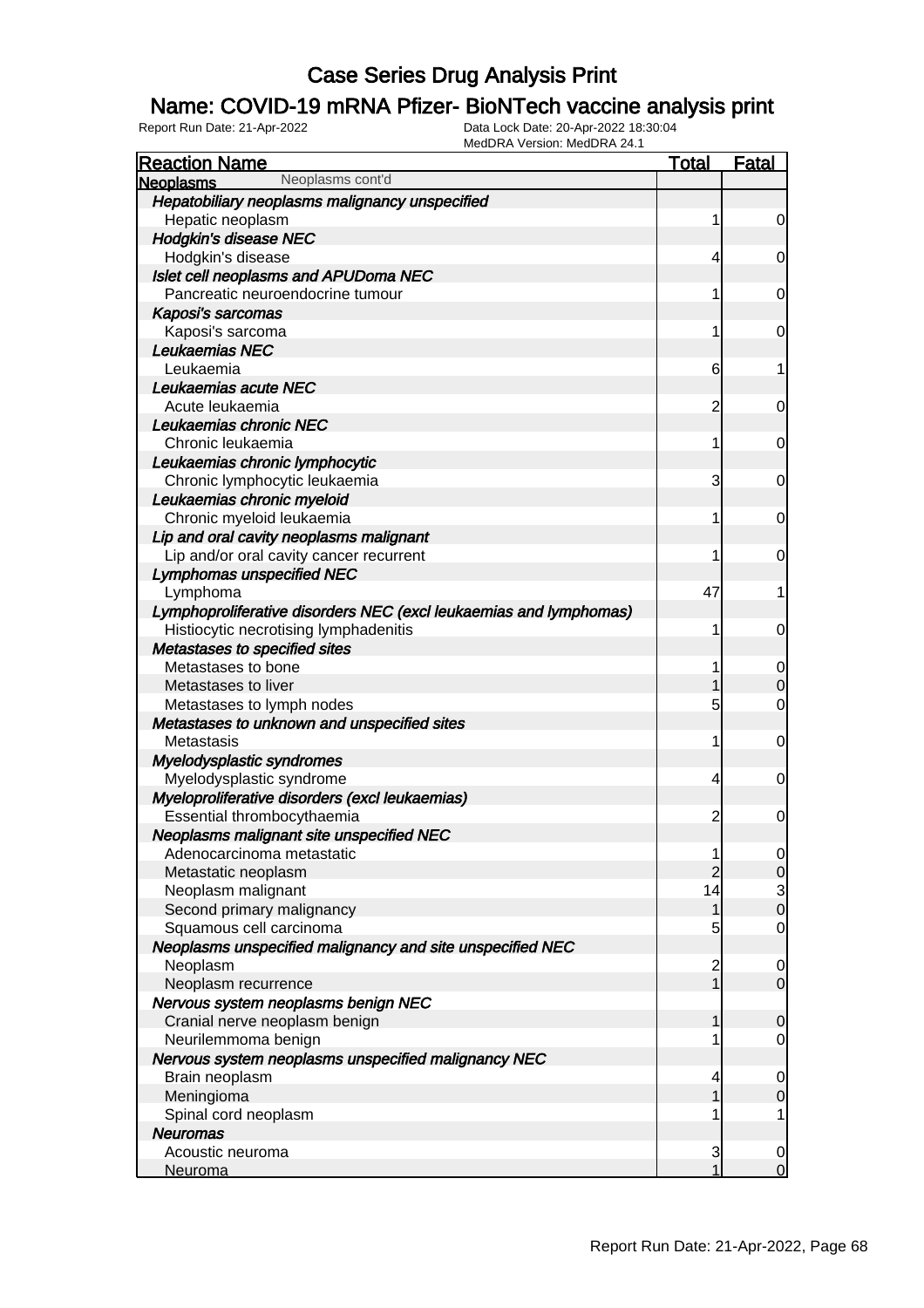### Name: COVID-19 mRNA Pfizer- BioNTech vaccine analysis print

| <b>Reaction Name</b>                                                               | <b>Total</b>        | <b>Fatal</b>                  |
|------------------------------------------------------------------------------------|---------------------|-------------------------------|
| Neoplasms cont'd<br><b>Neoplasms</b>                                               |                     |                               |
| Non-Hodgkin's lymphomas NEC                                                        |                     |                               |
| Non-Hodgkin's lymphoma                                                             | 3                   | 0                             |
| Ocular neoplasms benign                                                            |                     |                               |
| Eye naevus                                                                         | $\mathbf{3}$        | $\mathbf 0$                   |
| Ocular neoplasms malignancy unspecified                                            |                     |                               |
| Eyelid tumour                                                                      | 1                   | $\mathbf 0$                   |
| Oesophageal neoplasms malignant                                                    |                     |                               |
| Oesophageal cancer metastatic                                                      | $\overline{4}$      | $\mathbf 0$                   |
| Oncologic complications and emergencies                                            |                     |                               |
| Cancer pain                                                                        | 1                   | 0                             |
| Tumour haemorrhage                                                                 | 1                   | 0                             |
| Oropharyngeal, nasopharyngeal and tonsillar neoplasms malignant and<br>unspecified |                     |                               |
| Tonsil cancer                                                                      | 4                   | 0                             |
| Ovarian neoplasms malignant (excl germ cell)                                       |                     |                               |
| Ovarian cancer                                                                     | 1                   | 0                             |
| Pancreatic neoplasms malignant (excl islet cell and carcinoid)                     |                     |                               |
| Pancreatic carcinoma                                                               | 4                   | 0                             |
| Paraneoplastic syndromes NEC                                                       |                     |                               |
| Paraneoplastic syndrome                                                            | $\overline{c}$      | 0                             |
| Plasma cell myelomas                                                               |                     |                               |
| POEMS syndrome                                                                     | 1                   | 0                             |
| Plasma cell myeloma                                                                | $\overline{2}$      | $\overline{0}$                |
| Plasma cell neoplasms NEC                                                          |                     |                               |
| Hypergammaglobulinaemia benign monoclonal                                          | 1                   | 0                             |
| <b>TEMPI</b> syndrome                                                              | $\overline{2}$      | 0                             |
| Prostatic neoplasms malignant                                                      |                     |                               |
| Prostate cancer                                                                    | 4                   | 0                             |
| Renal neoplasms malignant                                                          |                     |                               |
| Clear cell renal cell carcinoma                                                    | 1                   | 0                             |
| Renal cancer                                                                       | 3                   | $\overline{0}$                |
| Reproductive neoplasms female benign NEC                                           |                     |                               |
| Benign hydatidiform mole                                                           | $5\overline{)}$     | $\mathbf 0$                   |
| Respiratory tract and pleural neoplasms malignant cell type unspecified<br>NEC     |                     |                               |
| Bronchial carcinoma                                                                |                     |                               |
| Lung cancer metastatic                                                             |                     |                               |
| Lung neoplasm malignant                                                            | 15                  |                               |
| Salivary gland neoplasms unspecified malignancy                                    |                     |                               |
| Salivary gland neoplasm                                                            | $\overline{2}$      | $\overline{0}$                |
| Skin melanomas (excl ocular)                                                       |                     |                               |
| Malignant melanoma                                                                 | 3                   | $\mathbf 0$                   |
| Metastatic malignant melanoma                                                      |                     | 0                             |
| Skin neoplasms benign                                                              |                     |                               |
| Acrochordon                                                                        | 7<br>$\overline{7}$ | $\mathbf 0$                   |
| Anogenital warts                                                                   |                     | 0                             |
| Fibrous histiocytoma                                                               | 1<br>7              | $\overline{0}$<br>$\mathbf 0$ |
| Haemangioma of skin<br>Melanocytic naevus                                          | 10                  |                               |
| Pyogenic granuloma                                                                 | 1                   | $0\atop 0$                    |
| Seborrhoeic keratosis                                                              |                     | $\mathbf 0$                   |
| Skin papilloma                                                                     | 22                  | $\mathbf 0$                   |
| Skin neoplasms malignant and unspecified (excl melanoma)                           |                     |                               |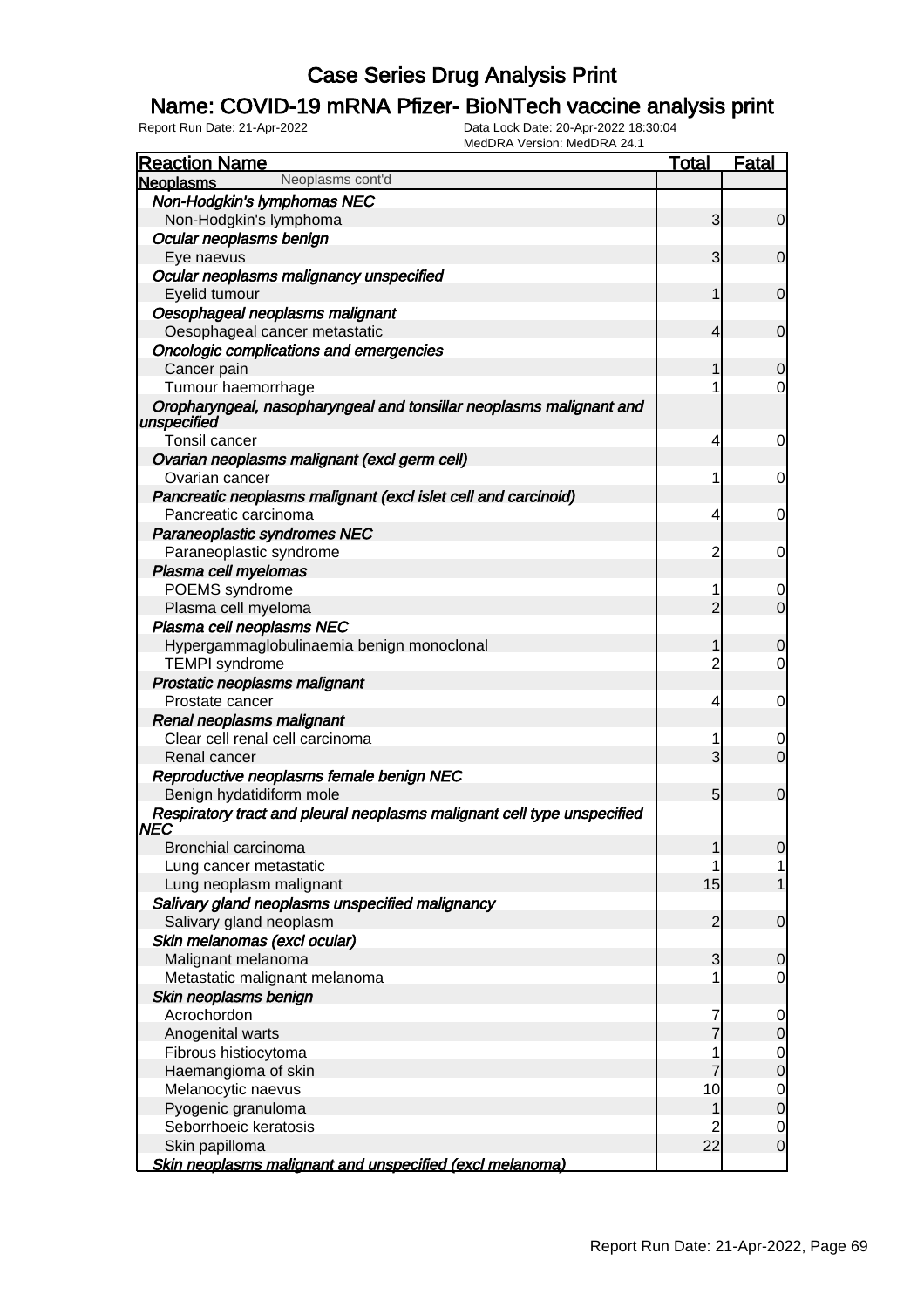### Name: COVID-19 mRNA Pfizer- BioNTech vaccine analysis print

| <b>Reaction Name</b>                       | Total | Fatal    |
|--------------------------------------------|-------|----------|
| Neoplasms cont'd<br><b>Neoplasms</b>       |       |          |
| Basal cell carcinoma                       | 3     | 0        |
| Bowen's disease                            |       | 0        |
| Neoplasm skin                              |       | 0        |
| Skin cancer                                |       | 0        |
| Squamous cell carcinoma of skin            |       | 0        |
| Soft tissue neoplasms benign NEC           |       |          |
| Lipoma                                     |       | 0        |
| Lymphangioma                               |       | 0        |
| Soft tissue sarcomas histology unspecified |       |          |
| Sarcoma                                    |       | $\Omega$ |
| Thyroid neoplasms malignant                |       |          |
| Huerthle cell carcinoma                    |       | 0        |
| Papillary thyroid cancer                   |       |          |
| Thyroid cancer                             |       | 0        |
| Uterine neoplasms benign                   |       |          |
| Uterine leiomyoma                          | 18    |          |
| <b>Neoplasms SOC TOTAL</b>                 | 384   |          |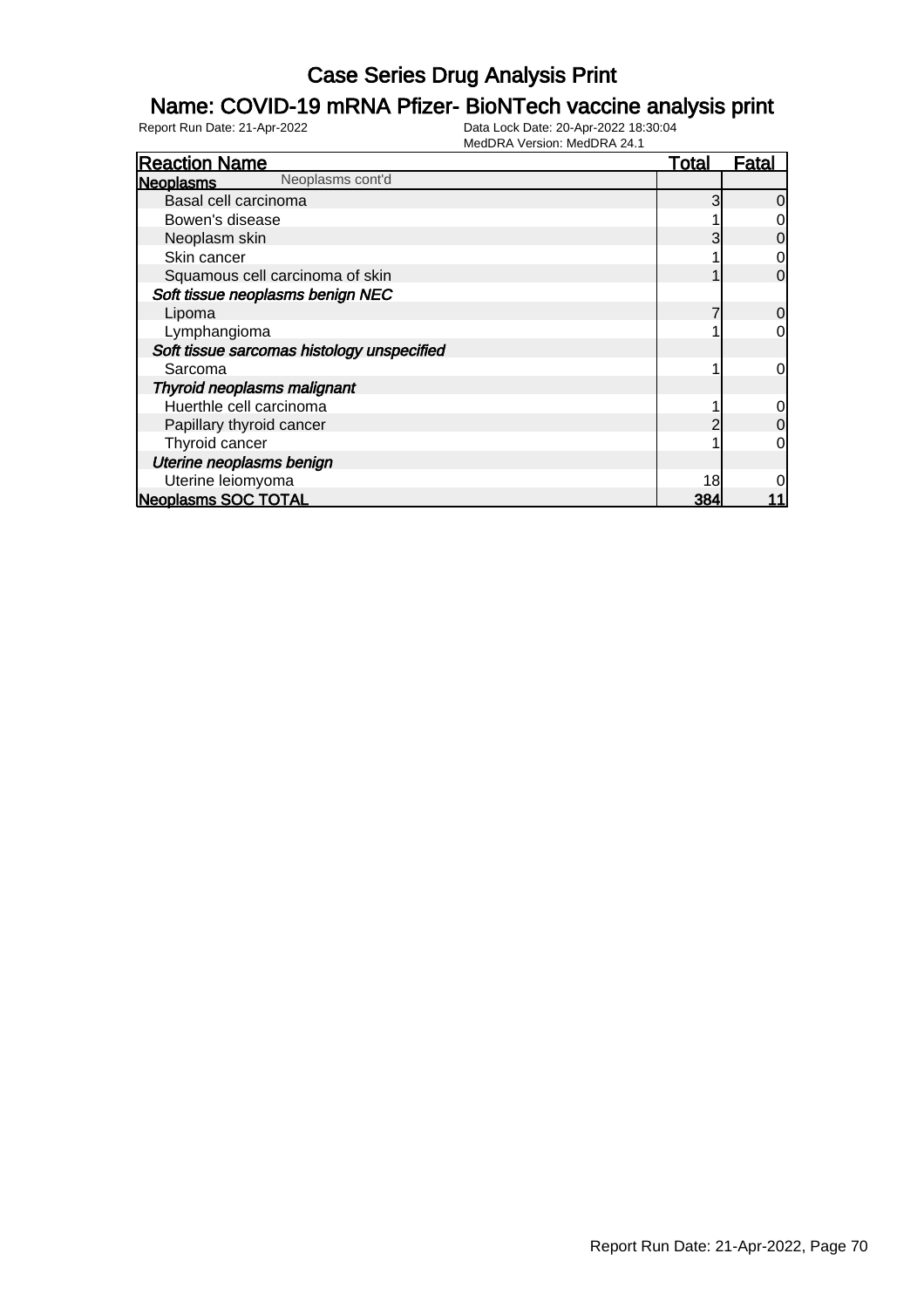#### Name: COVID-19 mRNA Pfizer- BioNTech vaccine analysis print

| <b>Reaction Name</b>                                                                           | <u>Total</u>        | <b>Fatal</b>             |
|------------------------------------------------------------------------------------------------|---------------------|--------------------------|
| Nervous system disorders                                                                       |                     |                          |
| <b>Abnormal reflexes</b>                                                                       |                     |                          |
| Areflexia                                                                                      | 10                  | 0                        |
| Extensor plantar response                                                                      | $\overline{c}$      | 0                        |
| Hoffmann's sign                                                                                |                     | 0                        |
| Hyperreflexia                                                                                  | 5                   | 0                        |
| Hyporeflexia                                                                                   | 11                  | 0                        |
| Reflexes abnormal                                                                              | $\overline{2}$      | 0                        |
| Abnormal sleep-related events                                                                  |                     |                          |
| Sleep paralysis                                                                                | 32                  | 0                        |
| Absence seizures                                                                               |                     |                          |
| Petit mal epilepsy                                                                             | 32                  | 0                        |
| Acute polyneuropathies                                                                         |                     |                          |
| Acute motor axonal neuropathy                                                                  | 1                   | $\mathbf 0$              |
| Acute motor-sensory axonal neuropathy                                                          |                     | 0                        |
| Guillain-Barre syndrome                                                                        | 102                 | $\overline{\mathbf{c}}$  |
| Miller Fisher syndrome                                                                         | 5                   | 0                        |
| Subacute inflammatory demyelinating polyneuropathy                                             | 1                   | 0                        |
| Alzheimer's disease (incl subtypes)                                                            |                     |                          |
| Dementia Alzheimer's type                                                                      | 1                   | 1                        |
| Autonomic nervous system disorders                                                             |                     |                          |
| Anticholinergic syndrome                                                                       | 1                   | 0                        |
| Autonomic nervous system imbalance                                                             | 14                  | 0                        |
| Autonomic neuropathy                                                                           | 3                   | $\mathbf 0$              |
| Horner's syndrome                                                                              | $\overline{2}$      | 0                        |
| Orthostatic intolerance                                                                        | $\overline{2}$      | 0                        |
| Central nervous system aneurysms and dissections                                               |                     |                          |
| Carotid artery dissection                                                                      | 1                   | $\mathbf 0$              |
| Intracranial aneurysm                                                                          | 2                   |                          |
| Vertebral artery dissection                                                                    | 1                   | 0                        |
|                                                                                                |                     |                          |
| Central nervous system haemorrhages and cerebrovascular accidents<br>Basal ganglia haemorrhage | 1                   |                          |
| Basal ganglia infarction                                                                       |                     | $\mathbf 0$<br>0         |
| Brain stem haemorrhage                                                                         | 3                   | 3                        |
| Brain stem infarction                                                                          |                     |                          |
| Brain stem stroke                                                                              | 3                   |                          |
|                                                                                                |                     | 0                        |
| Carotid artery occlusion<br>Carotid artery thrombosis                                          |                     | $\overline{0}$           |
|                                                                                                | 4                   | $\overline{0}$           |
| Cerebellar artery thrombosis                                                                   |                     | 0                        |
| Cerebellar haemorrhage<br>Cerebellar infarction                                                | 3<br>3              | $\mathbf 0$              |
|                                                                                                |                     | $\mathbf 0$              |
| Cerebellar ischaemia                                                                           | 1                   | 0                        |
| Cerebellar stroke                                                                              | 8                   |                          |
| Cerebral artery embolism                                                                       | 3<br>$\overline{2}$ | 1                        |
| Cerebral artery occlusion                                                                      |                     | 0                        |
| Cerebral artery thrombosis                                                                     | 5                   | 0                        |
| Cerebral haemorrhage                                                                           | 64                  | 15                       |
| Cerebral infarction                                                                            | 32                  | 3                        |
| Cerebral ischaemia                                                                             | 1                   | 0                        |
| Cerebral thrombosis                                                                            | 15                  | 0                        |
| Cerebrovascular accident                                                                       | 491                 | 20                       |
| Embolic stroke                                                                                 | 8                   | $\overline{0}$           |
| Haemorrhage intracranial                                                                       | 16                  | $\overline{\mathcal{L}}$ |
| Haemorrhagic cerebral infarction                                                               | 1                   | $\overline{0}$           |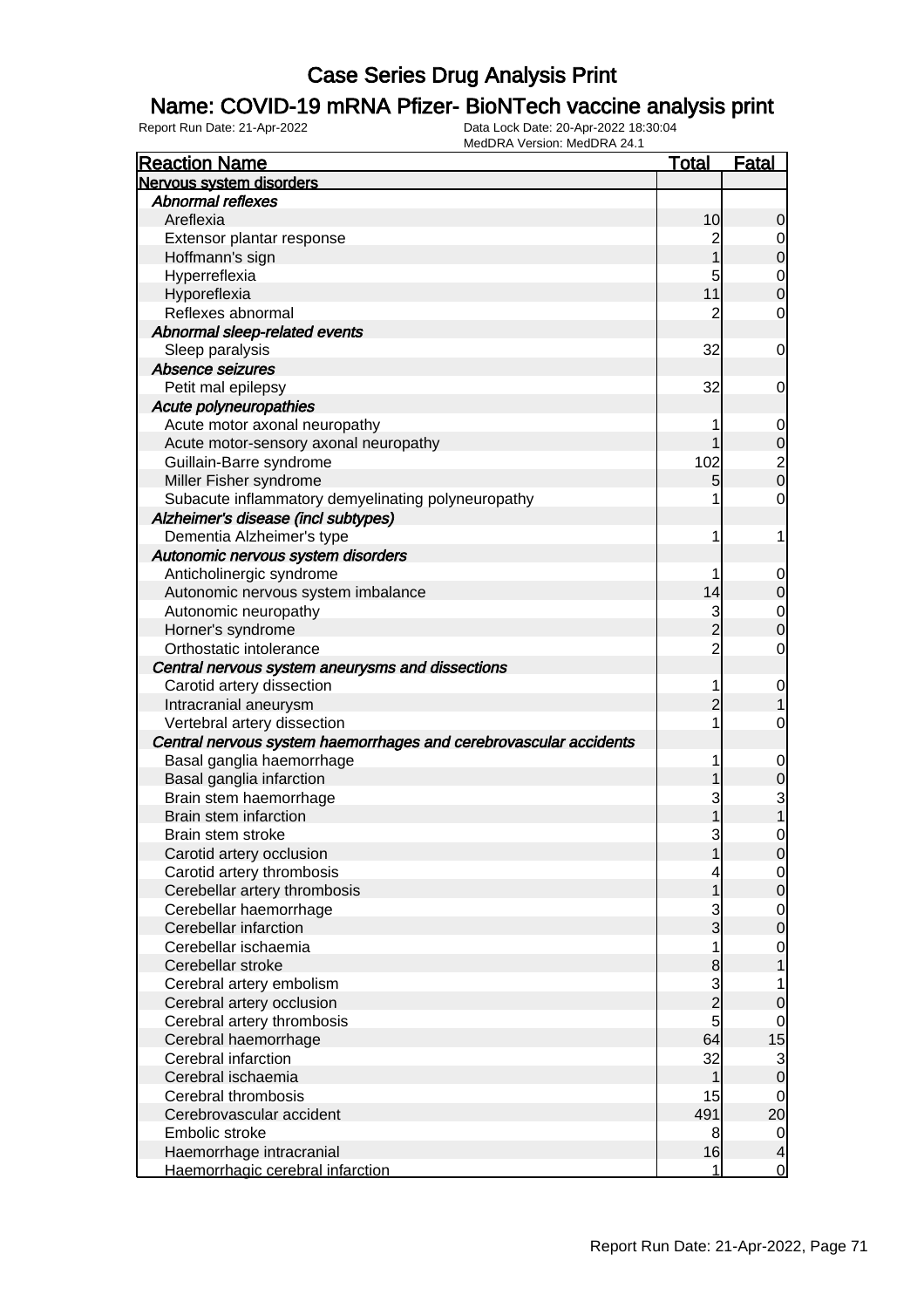### Name: COVID-19 mRNA Pfizer- BioNTech vaccine analysis print

| <b>Reaction Name</b>                                      | <u>Total</u>   | <b>Fatal</b>   |
|-----------------------------------------------------------|----------------|----------------|
| Nervous system disordersus system disorders cont'd        |                |                |
| Haemorrhagic stroke                                       | 12             | 5              |
| Internal capsule infarction                               |                | 0              |
| Intracranial haematoma                                    |                | $\overline{0}$ |
| Ischaemic cerebral infarction                             |                | 0              |
| Ischaemic stroke                                          | 61             | 3              |
| Lacunar infarction                                        |                | 0              |
| Lacunar stroke                                            | 6              | $\mathbf 0$    |
| Lateral medullary syndrome                                |                | 0              |
| Pseudostroke                                              | 2<br>3         | $\mathbf 0$    |
| Ruptured cerebral aneurysm                                |                | 0              |
| Spinal cord infarction                                    |                | $\mathbf 0$    |
| Spinal stroke                                             |                | 0              |
| Stroke in evolution                                       |                | $\mathbf 0$    |
| Subarachnoid haemorrhage                                  | 19             | 8              |
| Thalamic infarction                                       |                | $\mathbf 0$    |
| Thrombotic stroke                                         |                |                |
|                                                           | 6              |                |
| Vertebrobasilar stroke                                    |                | 0              |
| Central nervous system inflammatory disorders NEC         |                |                |
| Arachnoiditis                                             |                | 0              |
| Gliosis                                                   | 2              | 0              |
| Central nervous system vascular disorders NEC             |                |                |
| Brain hypoxia                                             | 5              |                |
| Carotid arteriosclerosis                                  |                | 0              |
| Central nervous system vasculitis                         |                | 0              |
| Cerebral amyloid angiopathy                               |                | $\mathbf 0$    |
| Cerebral congestion                                       | 5              | 0              |
| Cerebral small vessel ischaemic disease                   |                | $\mathbf 0$    |
| Cerebrovascular disorder                                  | 3              | $\mathbf 0$    |
| Post cardiac arrest syndrome                              |                | 0              |
| Reversible cerebral vasoconstriction syndrome             |                | 0              |
| Cerebrovascular venous and sinus thrombosis               |                |                |
| Cerebral venous sinus thrombosis                          | 58             | 5              |
| Cerebral venous thrombosis                                | 9              | $\mathbf 0$    |
| Superior sagittal sinus thrombosis                        | 6              | 0              |
| Transverse sinus thrombosis                               | $\overline{3}$ | $\mathbf 0$    |
| Cervical spinal cord and nerve root disorders             |                |                |
| Cervical radiculopathy                                    | $\overline{c}$ | $\overline{0}$ |
| Cervicobrachial syndrome                                  | 6              | $\overline{0}$ |
| <b>Choreiform movements</b>                               |                |                |
| Chorea                                                    | 3              | 0              |
| Chronic polyneuropathies                                  |                |                |
| Chronic inflammatory demyelinating polyradiculoneuropathy |                | 0              |
| Demyelinating polyneuropathy                              | $\frac{2}{2}$  | $\overline{0}$ |
| Diabetic neuropathy                                       |                | 0              |
| Coma states                                               |                |                |
| Coma                                                      | 18             | $\mathbf 0$    |
| Diabetic coma                                             |                | $\overline{0}$ |
| Hypoglycaemic coma                                        |                | 0              |
| Coordination and balance disturbances                     |                |                |
| Ataxia                                                    | 21             | 0              |
| Balance disorder                                          | 509            | $\overline{0}$ |
| Cerebellar ataxia                                         |                | 0              |
| Cerebellar syndrome                                       | 1              | 0              |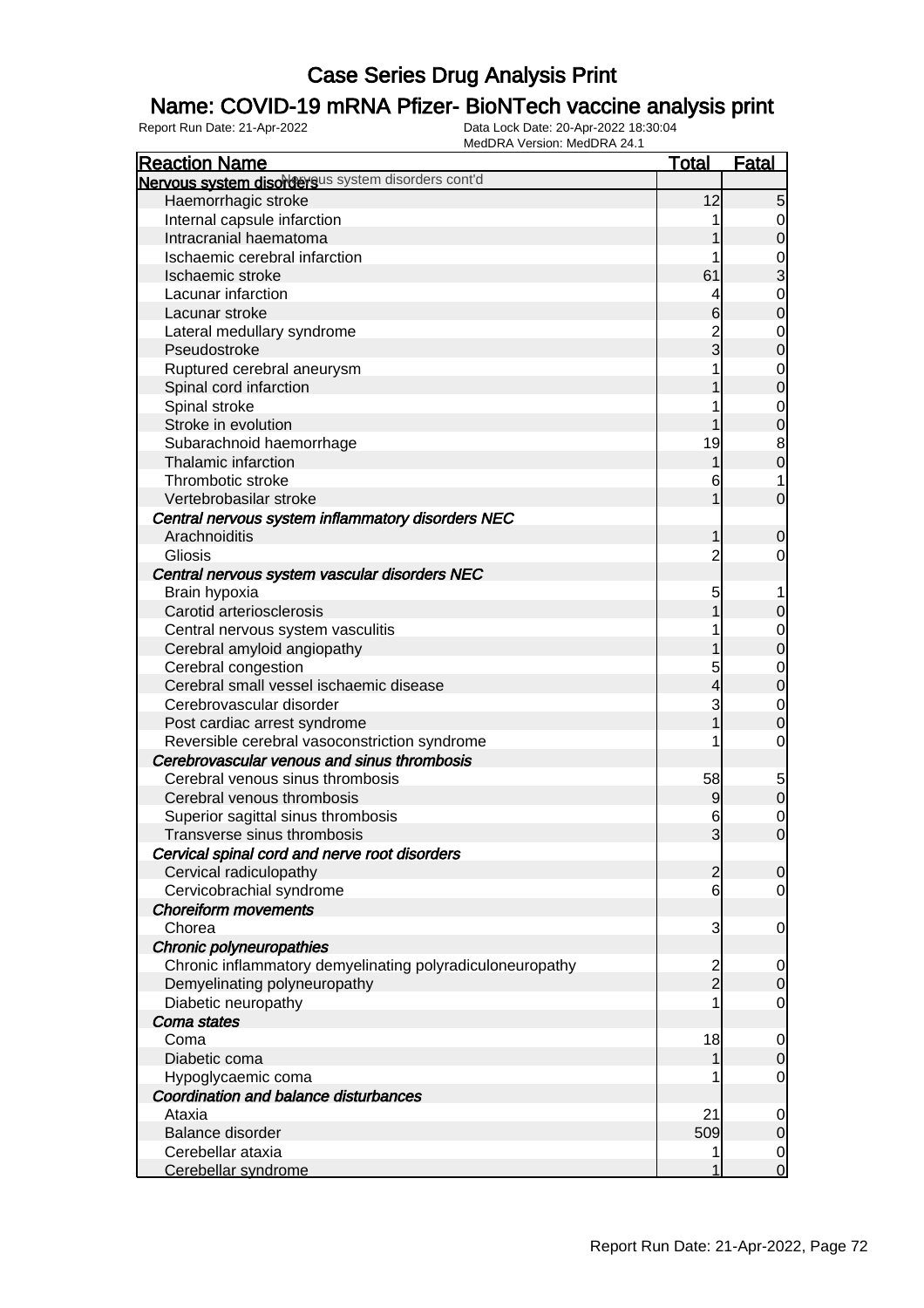### Name: COVID-19 mRNA Pfizer- BioNTech vaccine analysis print

| <b>Reaction Name</b>                               | <b>Total</b>                               | Fatal                    |
|----------------------------------------------------|--------------------------------------------|--------------------------|
| Nervous system disordersus system disorders cont'd |                                            |                          |
| Coordination abnormal                              | 74                                         | $\overline{0}$           |
| Dysdiadochokinesis                                 | 1                                          | $\mathbf 0$              |
| Dysstasia                                          | 76                                         | $\mathbf 0$              |
| Nystagmus                                          | 17                                         | $\mathbf 0$              |
| <b>Cortical dysfunction NEC</b>                    |                                            |                          |
| Alexia                                             | $\overline{c}$                             | $\mathbf 0$              |
| Aphasia                                            | 102                                        | $\mathbf 0$              |
| Apraxia                                            |                                            | $\mathbf 0$              |
| Dysgraphia                                         |                                            | $\mathbf 0$              |
| <b>Dyslexia</b>                                    |                                            | $\mathbf 0$              |
| Dyspraxia                                          | $\overline{c}$                             | $\mathbf 0$              |
| Neurologic neglect syndrome                        | 1                                          | $\mathbf 0$              |
| Sensory processing disorder                        | 3                                          | $\mathbf 0$              |
| Visuospatial deficit                               |                                            | $\mathbf 0$              |
| Cranial nerve disorders NEC                        |                                            |                          |
| Cranial nerve disorder                             | 3                                          | $\mathbf 0$              |
| Cranial nerve paralysis                            |                                            | 0                        |
| Dementia (excl Alzheimer's type)                   |                                            |                          |
| Dementia                                           | 19                                         |                          |
|                                                    |                                            | $\mathbf 0$              |
| Dementia with Lewy bodies<br>Senile dementia       |                                            | $\pmb{0}$<br>$\mathbf 0$ |
|                                                    |                                            |                          |
| <b>Demyelinating disorders NEC</b>                 |                                            |                          |
| Acute disseminated encephalomyelitis               | 7                                          | $\mathbf 0$              |
| Clinically isolated syndrome                       |                                            | $\pmb{0}$                |
| Demyelination                                      | 12                                         | $\mathbf 0$              |
| Neuromyelitis optica spectrum disorder             | $\overline{2}$                             | $\mathbf 0$              |
| Disturbances in consciousness NEC                  |                                            |                          |
| Altered state of consciousness                     | 14                                         | $\mathbf 0$              |
| <b>Consciousness fluctuating</b>                   | 3                                          | $\mathbf 0$              |
| Depressed level of consciousness                   | 55                                         | $\mathbf 0$              |
| Infant sedation                                    |                                            | $\mathbf 0$              |
| Lethargy                                           | 2561                                       | $\mathbf 0$              |
| Loss of consciousness                              | 812                                        | 1                        |
| Postictal state                                    | 6                                          | 0                        |
| Sedation                                           | 9                                          | $\mathbf 0$              |
| Somnolence                                         | 1214                                       | 0                        |
| Stupor                                             |                                            | $\overline{0}$           |
| Syncope                                            | 2813                                       | $\overline{0}$           |
| Disturbances in sleep phase rhythm                 |                                            |                          |
| Circadian rhythm sleep disorder                    | $\begin{array}{c} 2 \\ 2 \\ 2 \end{array}$ | $\mathbf 0$              |
| Irregular sleep phase                              |                                            | $\overline{0}$           |
| Irregular sleep wake rhythm disorder               |                                            | $\mathbf 0$              |
| Non-24-hour sleep-wake disorder                    |                                            | $\mathbf 0$              |
| Dyskinesias and movement disorders NEC             |                                            |                          |
| Akathisia                                          | 7                                          | $\mathbf 0$              |
| <b>Ballismus</b>                                   | 1                                          | $\mathbf 0$              |
| Bradykinesia                                       | 26                                         | $\overline{0}$           |
| Clumsiness                                         | 23                                         | $\mathbf 0$              |
| Dyskinesia                                         | 85                                         | $\mathbf 0$              |
| Extrapyramidal disorder                            | $\mathbf{3}$                               | $\pmb{0}$                |
| Fine motor skill dysfunction                       | 13                                         | $\mathbf 0$              |
| Foetal movement disorder                           | $\overline{7}$                             | $\mathbf 0$              |
| Hyperkinesia                                       | $\overline{4}$                             | <u>0</u>                 |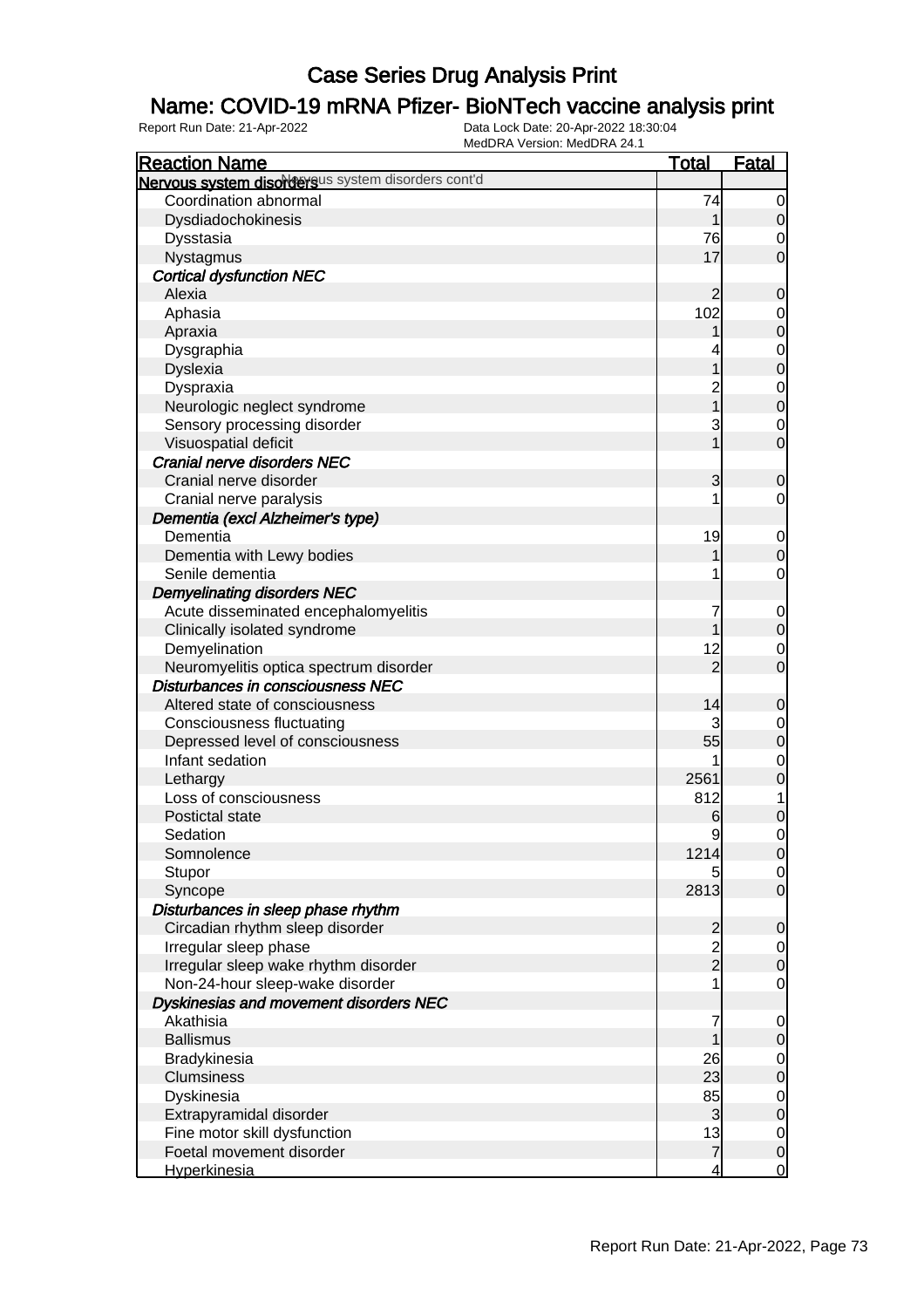### Name: COVID-19 mRNA Pfizer- BioNTech vaccine analysis print

| <b>Reaction Name</b>                               | <b>Total</b>   | <b>Fatal</b>     |
|----------------------------------------------------|----------------|------------------|
| Nervous system disordersus system disorders cont'd |                |                  |
| Hypokinesia                                        | 111            | $\mathbf 0$      |
| Micrographia                                       |                | 0                |
| Motor dysfunction                                  | 5              | $\boldsymbol{0}$ |
| Movement disorder                                  | 73             | $\mathbf 0$      |
| Psychomotor hyperactivity                          | 30             | $\boldsymbol{0}$ |
| Synkinesis                                         | $\overline{c}$ | 0                |
| Tardive dyskinesia                                 | $\overline{2}$ | $\overline{0}$   |
| <b>Dystonias</b>                                   |                |                  |
| Dystonia                                           | 16             | $\mathbf 0$      |
| Writer's cramp                                     |                | $\mathbf 0$      |
| <b>Encephalitis NEC</b>                            |                |                  |
| Encephalitis autoimmune                            |                | $\mathbf 0$      |
| Limbic encephalitis                                |                | $\boldsymbol{0}$ |
| Noninfective encephalitis                          | 7              | 0                |
| <b>Encephalopathies NEC</b>                        |                |                  |
| Autoimmune encephalopathy                          | 1              | 1                |
| Encephalopathy                                     | 5              | $\boldsymbol{0}$ |
| Hashimoto's encephalopathy                         |                | 0                |
| Posterior reversible encephalopathy syndrome       |                | $\overline{0}$   |
| Eye movement disorders                             |                |                  |
| Illrd nerve disorder                               |                | $\mathbf 0$      |
| Illrd nerve paralysis                              |                | $\mathbf 0$      |
| IVth nerve paralysis                               |                | $\pmb{0}$        |
| Microvascular cranial nerve palsy                  | 2              | $\mathbf 0$      |
| VIth nerve disorder                                |                | $\boldsymbol{0}$ |
| VIth nerve paralysis                               | 12             | 0                |
| <b>Facial cranial nerve disorders</b>              |                |                  |
| Bell's palsy                                       | 645            | $\mathbf 0$      |
| Facial nerve disorder                              | 9              | $\mathbf 0$      |
| Facial paralysis                                   | 483            | $\mathbf 0$      |
| <b>Facial paresis</b>                              | 107            | $\boldsymbol{0}$ |
| Facial spasm                                       | 56             | 0                |
| Generalised tonic-clonic seizures                  |                |                  |
| Generalised tonic-clonic seizure                   | 79             | 0                |
| Glossopharyngeal nerve disorders                   |                |                  |
| Glossopharyngeal neuralgia                         | 1              | $\overline{0}$   |
| <b>Headaches NEC</b>                               |                |                  |
| Cervicogenic headache                              | 3              | $\overline{0}$   |
| Cluster headache                                   | 294            | $\mathbf 0$      |
| Cold-stimulus headache                             | 37             | $\overline{0}$   |
| Drug withdrawal headache                           | 3              | $\mathbf 0$      |
| <b>Exertional headache</b>                         | 9              | $\overline{0}$   |
| External compression headache                      | $\overline{2}$ | $\boldsymbol{0}$ |
| Headache                                           | 30346          | 1                |
| Medication overuse headache                        | 2              | $\boldsymbol{0}$ |
| New daily persistent headache                      | 8              | $\overline{0}$   |
| Occipital neuralgia                                | 17             | $\mathbf 0$      |
| Ophthalmoplegic migraine                           |                | $\overline{0}$   |
| Primary cough headache                             | 4              | $\mathbf 0$      |
| Primary headache associated with sexual activity   | 10             | $\overline{0}$   |
| Sinus headache                                     | 402            | $\mathbf 0$      |
| Tension headache                                   | 635            | $\overline{0}$   |
| Thunderclap headache                               | 24             | $\overline{0}$   |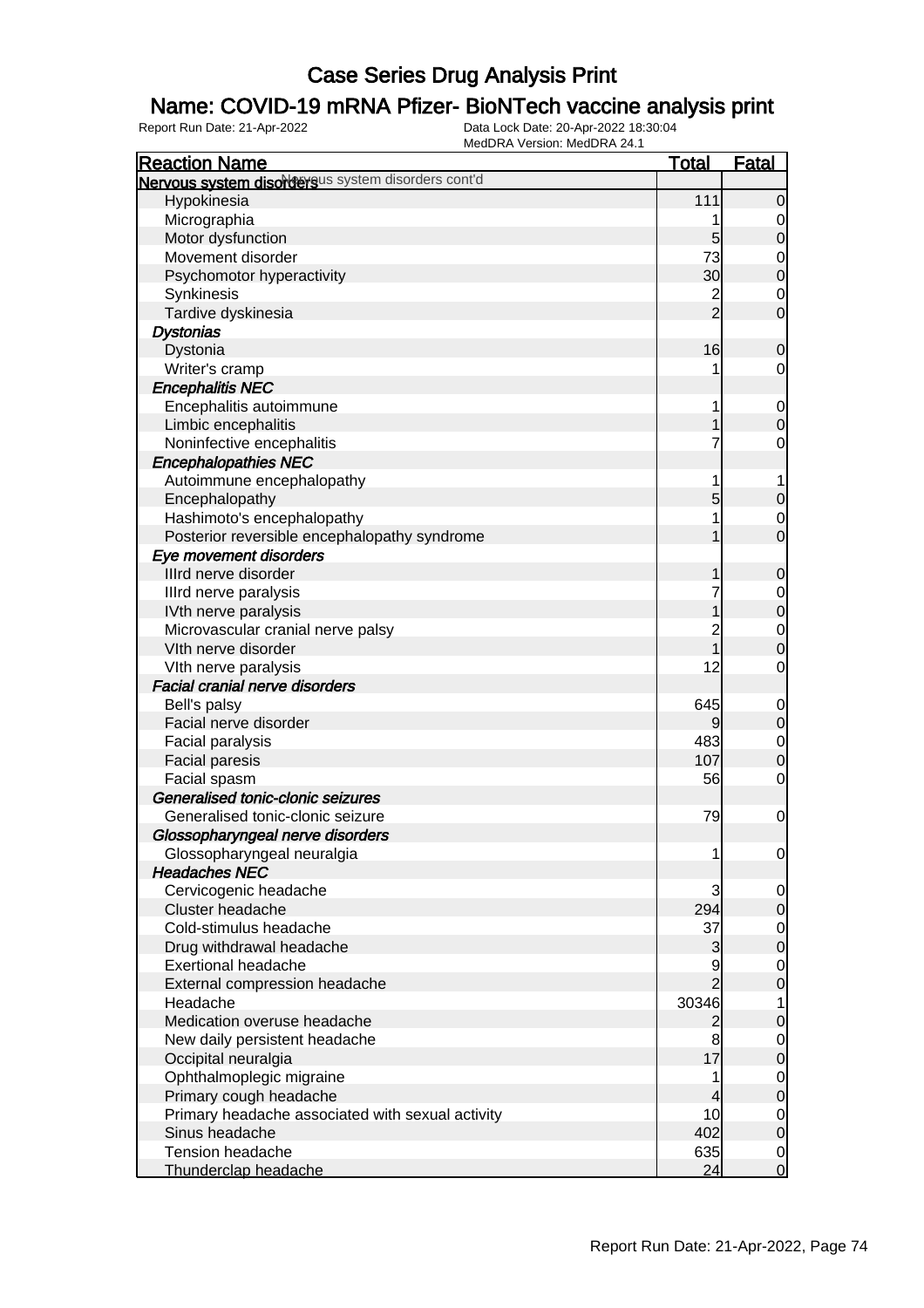### Name: COVID-19 mRNA Pfizer- BioNTech vaccine analysis print

| <b>Reaction Name</b>                               | <u>Total</u>   | <b>Fatal</b>     |
|----------------------------------------------------|----------------|------------------|
| Nervous system disordersus system disorders cont'd |                |                  |
| Vascular headache                                  | 22             | $\overline{0}$   |
| <b>Hydrocephalic conditions</b>                    |                |                  |
| Hydrocephalus                                      | 5              | $\mathbf 0$      |
| Hypoglossal nerve disorders                        |                |                  |
| Tongue paralysis                                   | 1              | $\mathbf 0$      |
| Increased intracranial pressure disorders          |                |                  |
| Brain compression                                  | $\overline{c}$ | $\overline{0}$   |
| Brain oedema                                       | 13             | $\overline{c}$   |
| Idiopathic intracranial hypertension               | 12             | $\mathbf 0$      |
| Intracranial pressure increased                    | 5              | $\mathbf 0$      |
| <b>Intellectual disabilities</b>                   |                |                  |
| Intellectual disability                            | 4              | $\mathbf 0$      |
| Lumbar spinal cord and nerve root disorders        |                |                  |
| Sciatica                                           | 138            | $\mathbf 0$      |
| Memory loss (excl dementia)                        |                |                  |
| Amnesia                                            | 231            | $\mathbf 0$      |
| Memory impairment                                  | 258            | $\mathbf 0$      |
| Transient global amnesia                           | 10             | $\overline{0}$   |
| Mental impairment (excl dementia and memory loss)  |                |                  |
| Cognitive disorder                                 | 110            | $\mathbf 0$      |
| Cognitive linguistic deficit                       |                | $\mathbf 0$      |
| Disturbance in attention                           | 402            | $\overline{0}$   |
| Mental impairment                                  | 60             | $\mathbf 0$      |
| Migraine headaches                                 |                |                  |
| Basilar migraine                                   |                | $\mathbf 0$      |
| Hemiplegic migraine                                | 44             | $\mathbf 0$      |
| Migraine                                           | 3553           | $\mathbf 0$      |
| Migraine with aura                                 | 234            | $\mathbf 0$      |
| Migraine without aura                              | 22             | $\mathbf 0$      |
| Ophthalmic migraine                                | $\overline{7}$ | $\overline{0}$   |
| Retinal migraine                                   | 39             | $\mathbf 0$      |
| Typical aura without headache                      | $\overline{9}$ | $\overline{0}$   |
| Vestibular migraine                                | 30             | $\mathbf 0$      |
| Mixed cranial nerve disorders                      |                |                  |
| <b>Bulbar palsy</b>                                | $\overline{c}$ | $\mathbf 0$      |
| <b>Mononeuropathies</b>                            |                |                  |
| Carpal tunnel syndrome                             | 36             | $\overline{0}$   |
| Cubital tunnel syndrome                            | 4              | $\overline{O}$   |
| Meralgia paraesthetica                             | $\frac{2}{2}$  | $\overline{0}$   |
| Mononeuritis                                       |                | $\overline{0}$   |
| Mononeuropathy                                     | 4              | $\mathbf 0$      |
| Nerve compression                                  | 32             | $\overline{0}$   |
| Peripheral nerve lesion                            | $\overline{c}$ | $\mathbf 0$      |
| Peroneal nerve palsy                               | 21             | $\mathbf 0$      |
| Piriformis syndrome                                | $\frac{2}{3}$  | $\mathbf 0$      |
| Pudendal canal syndrome                            |                | $\mathbf 0$      |
| Sciatic nerve neuropathy                           | $\frac{2}{2}$  | $\mathbf 0$      |
| Ulnar nerve palsy                                  |                | $\mathbf 0$      |
| <b>Ulnar neuritis</b>                              | 3              | $\overline{0}$   |
| Ulnar tunnel syndrome                              | $\overline{2}$ | $\overline{O}$   |
| Motor neurone diseases                             |                |                  |
| Amyotrophic lateral sclerosis                      | 1              | $\boldsymbol{0}$ |
| Lower motor neurone lesion                         | 2              | $\mathbf 0$      |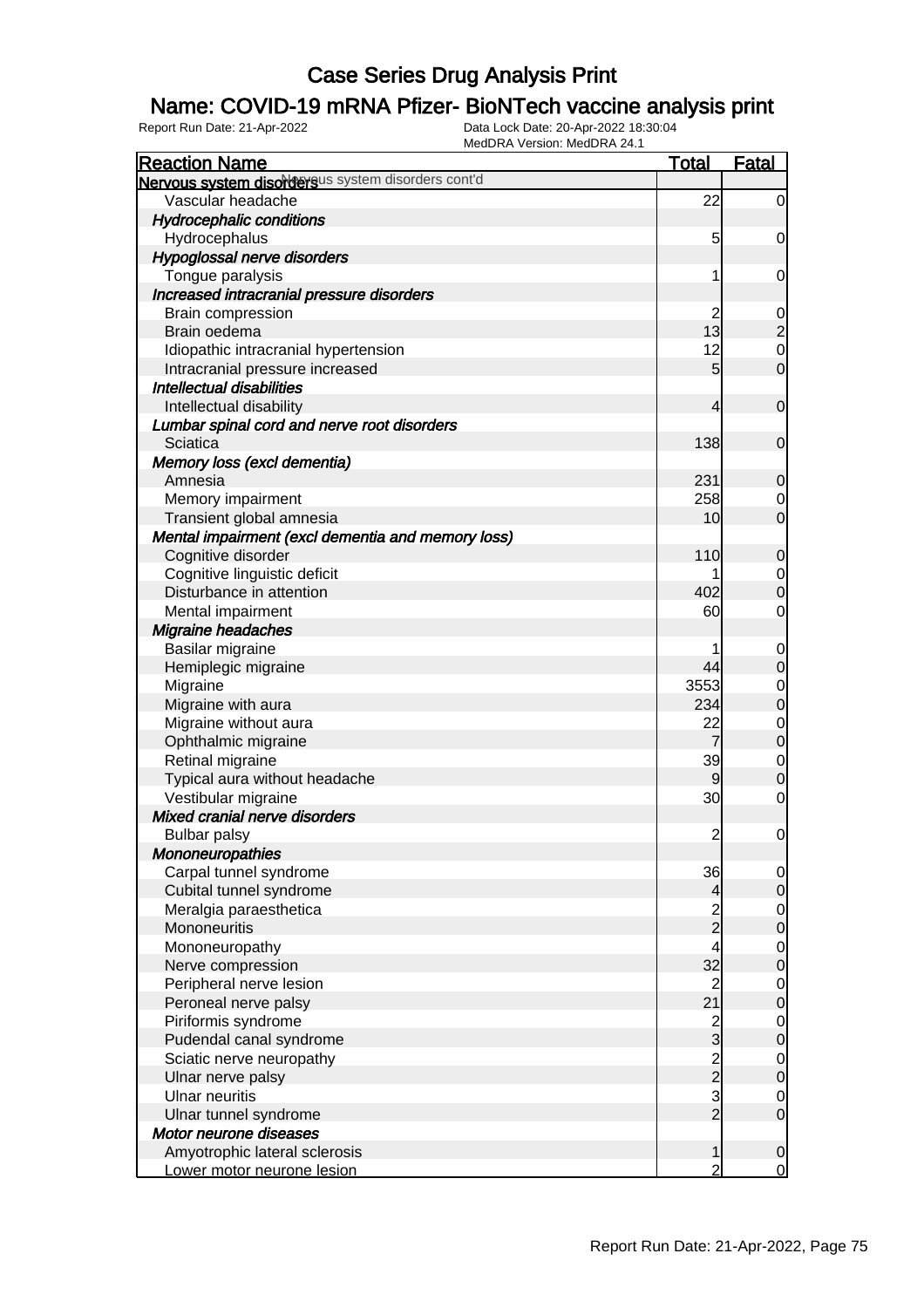### Name: COVID-19 mRNA Pfizer- BioNTech vaccine analysis print

| <b>Reaction Name</b>                               | <b>Total</b>   | <b>Fatal</b>   |
|----------------------------------------------------|----------------|----------------|
| Nervous system disordersus system disorders cont'd |                |                |
| Motor neurone disease                              |                | $\overline{2}$ |
| Progressive bulbar palsy                           |                | 0              |
| Upper motor neurone lesion                         |                | $\overline{0}$ |
| Multiple sclerosis acute and progressive           |                |                |
| <b>Band sensation</b>                              |                | 0              |
| Multiple sclerosis                                 | 39             | 0              |
| Multiple sclerosis relapse                         | 26             | $\overline{0}$ |
| Relapsing-remitting multiple sclerosis             |                | 0              |
| Tumefactive multiple sclerosis                     |                |                |
| Muscle tone abnormal                               |                |                |
| Drop attacks                                       | $\overline{c}$ | 0              |
| Hypertonia                                         |                | 0              |
| Hypotonia                                          | 38             | $\mathbf 0$    |
| Morvan syndrome                                    |                | $\mathbf 0$    |
| Muscle tone disorder                               |                | $\mathbf 0$    |
| Serotonin syndrome                                 |                | 0              |
| Stiff leg syndrome                                 |                | $\overline{0}$ |
| Myelitis (incl infective)                          |                |                |
| Myelitis transverse                                | 37             | $\mathbf 0$    |
|                                                    |                |                |
| Narcolepsy and hypersomnia                         |                |                |
| Cataplexy                                          | 3              | 0              |
| Hypersomnia                                        | 126            | 0              |
| Narcolepsy                                         |                | $\overline{0}$ |
| Nervous system disorders NEC                       |                |                |
| Central nervous system lesion                      | 3              | 0              |
| Cerebral disorder                                  | 3              | 0              |
| Nervous system disorder                            | 28             | $\mathbf 0$    |
| Neurotoxicity                                      | 4              | 0              |
| Psychomotor skills impaired                        |                | $\overline{0}$ |
| Neurologic visual problems NEC                     |                |                |
| Hemianopia                                         | 1              | 0              |
| Hemianopia homonymous                              |                | 0              |
| Quadrantanopia                                     | $\overline{2}$ | $\mathbf 0$    |
| <b>Tunnel vision</b>                               | 24             | $\mathbf 0$    |
| <b>Neurological signs and symptoms NEC</b>         |                |                |
| Agitation neonatal                                 |                | $\overline{0}$ |
| Cerebrospinal fluid leakage                        |                | $\overline{0}$ |
| Clonus                                             |                | $\overline{0}$ |
| Decerebrate posture                                |                | $\pmb{0}$      |
| Decorticate posture                                |                | $\mathbf 0$    |
| <b>Dizziness</b>                                   | 11409          | $\mathbf 0$    |
| Dizziness exertional                               | 53             | $\overline{0}$ |
| Dizziness postural                                 | 855            | $\mathbf 0$    |
| Drooling                                           | 26             | $\overline{0}$ |
| Fontanelle bulging                                 | $\overline{2}$ | $\mathbf 0$    |
| Head discomfort                                    | 411            | $\overline{0}$ |
| Hyporesponsive to stimuli                          | $\overline{c}$ | $\mathbf 0$    |
| Inability to crawl                                 | 3              | $\overline{0}$ |
| Infant irritability                                | 10             | $\mathbf 0$    |
| Meningism                                          | $\overline{2}$ | $\overline{0}$ |
| Myoclonus                                          | 35             | $\mathbf 0$    |
| Neurological symptom                               | 74             | $\overline{0}$ |
| Patient elopement                                  | 1              | $\overline{0}$ |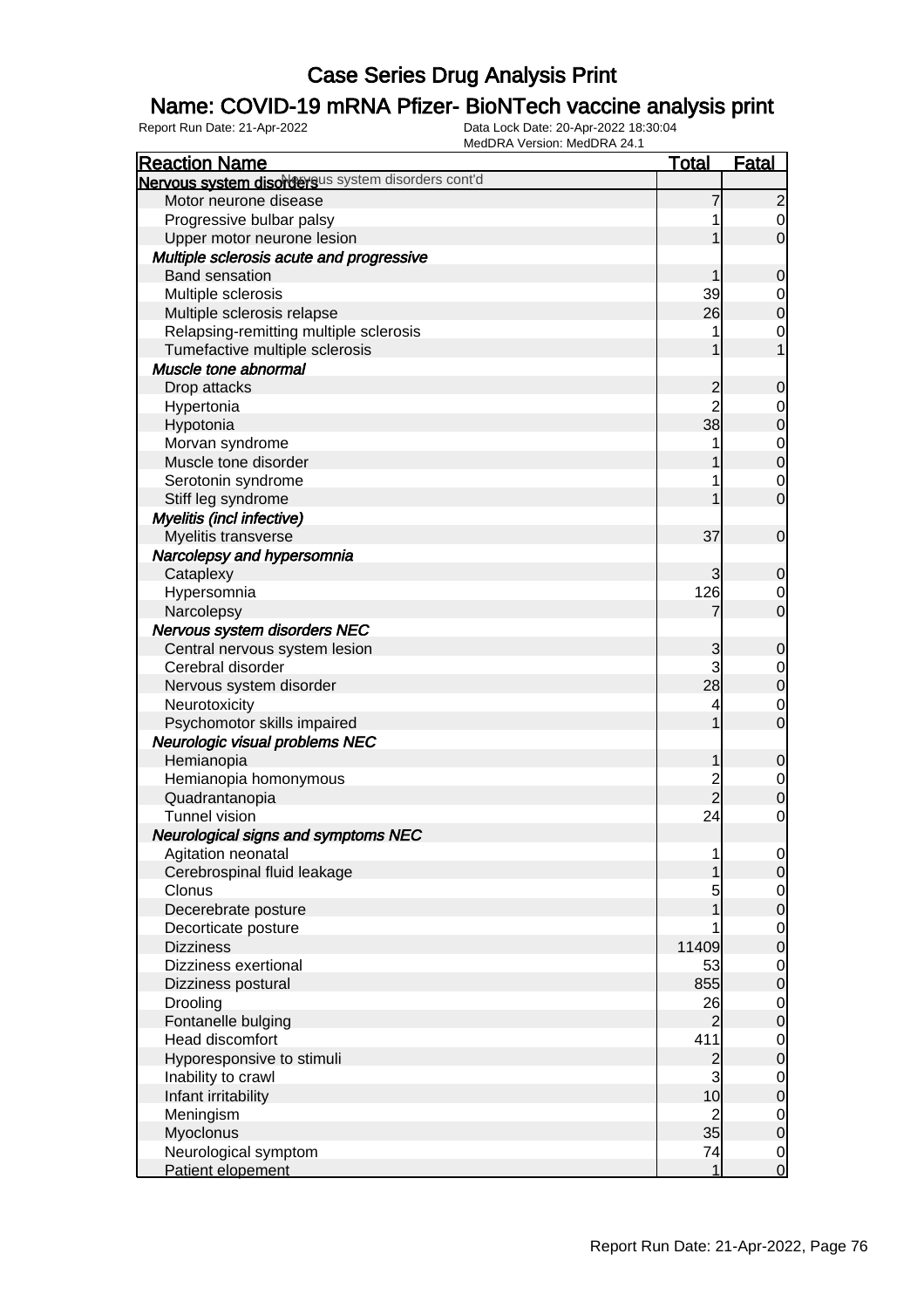### Name: COVID-19 mRNA Pfizer- BioNTech vaccine analysis print

| <b>Reaction Name</b>                               | <b>Total</b> | <b>Fatal</b>     |
|----------------------------------------------------|--------------|------------------|
| Nervous system disordersus system disorders cont'd |              |                  |
| Persistent postural-perceptual dizziness           | 18           | 0                |
| Presyncope                                         | 720          | 0                |
| Sensory overload                                   | 5            | $\mathbf 0$      |
| Slow response to stimuli                           | 4            | $\mathbf{0}$     |
| Tongue biting                                      | 8            | 0                |
| Unresponsive to stimuli                            | 62           | $\overline{0}$   |
| Neuromuscular disorders NEC                        |              |                  |
| Muscle contractions involuntary                    | 32           | $\mathbf 0$      |
| Muscle spasticity                                  | 21           | 0                |
| Neuromuscular pain                                 | 3            | $\mathbf 0$      |
| Neuromuscular junction dysfunction                 |              |                  |
| Myasthenia gravis                                  | 16           | $\mathbf 0$      |
| Myasthenia gravis crisis                           |              | $\mathbf 0$      |
| Myasthenic syndrome                                |              | $\overline{0}$   |
| <b>Olfactory nerve disorders</b>                   |              |                  |
| Anosmia                                            | 333          | 0                |
| Hyposmia                                           | 19           | 0                |
| Parosmia                                           | 336          | $\overline{0}$   |
|                                                    |              |                  |
| Optic nerve disorders NEC                          | 44           |                  |
| Optic neuritis                                     |              | $\mathbf 0$      |
| Paraesthesias and dysaesthesias                    |              |                  |
| Burning feet syndrome                              | 14           | 0                |
| Burning sensation                                  | 676          | $\mathbf 0$      |
| Burning sensation mucosal                          | 2            | $\mathbf 0$      |
| Dysaesthesia                                       | 8            | $\mathbf 0$      |
| Formication                                        | 46           | $\mathbf 0$      |
| Hand-arm vibration syndrome                        | 3            | $\mathbf 0$      |
| Hemianaesthesia                                    | 4            | $\mathbf 0$      |
| Hemiparaesthesia                                   | 5            | $\mathbf 0$      |
| Hyperaesthesia                                     | 125          | $\mathbf 0$      |
| Hypoaesthesia                                      | 3554         | $\mathbf 0$      |
| Lhermitte's sign                                   |              | $\boldsymbol{0}$ |
| Paraesthesia                                       | 4853         | $\mathbf 0$      |
| Reversed hot-cold sensation                        |              | $\mathbf{0}$     |
| Synaesthesia                                       | 2            | 0                |
| Paralysis and paresis (excl cranial nerve)         |              |                  |
| Diplegia                                           | 22           | $\overline{0}$   |
| Hemiparesis                                        | 71           | $\mathbf 0$      |
| Hemiplegia                                         | 50           | $\overline{0}$   |
| Locked-in syndrome                                 | 1            | $\mathbf 0$      |
| Monoparesis                                        | 93           | $\mathbf 0$      |
| Monoplegia                                         | 102          | $\mathbf 0$      |
| Paralysis                                          | 157          | $\mathbf 0$      |
| Paraparesis                                        | 3            | $\mathbf 0$      |
| Paraplegia                                         | 4            | $\overline{0}$   |
| Paresis                                            | 10           | $\mathbf 0$      |
| Quadriparesis                                      | 1            | $\mathbf 0$      |
| Quadriplegia                                       |              | $\mathbf 0$      |
| Parkinson's disease and parkinsonism               |              |                  |
| Freezing phenomenon                                | 18           | $\mathbf 0$      |
| Hypokinetic dysarthria                             | 1            | $\overline{0}$   |
| Parkinson's disease                                | 4            | $\mathbf 0$      |
| Parkinsonian gait                                  | 1            | $\overline{0}$   |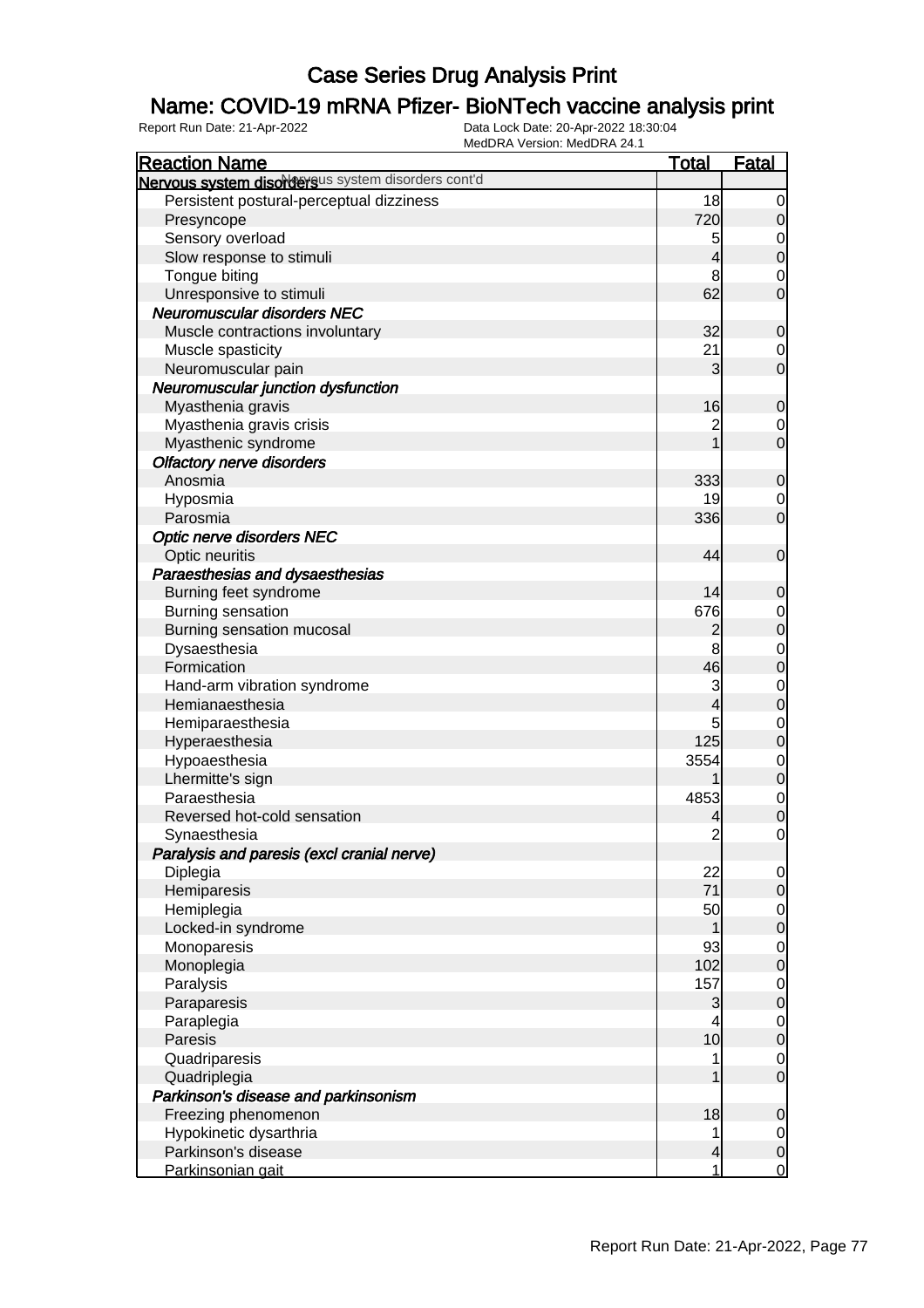### Name: COVID-19 mRNA Pfizer- BioNTech vaccine analysis print

| <b>Reaction Name</b>                                | <b>Total</b>   | Fatal                         |
|-----------------------------------------------------|----------------|-------------------------------|
| Nervous system disordersus system disorders cont'd  |                |                               |
| Parkinsonian rest tremor                            |                | $\overline{0}$                |
| Parkinsonism                                        | 4              | $\mathbf 0$                   |
| Reduced facial expression                           | 11             | $\mathbf 0$                   |
| Partial complex seizures                            |                |                               |
| Dreamy state                                        | 6              | $\mathbf 0$                   |
| Focal dyscognitive seizures                         | 6              | $\mathbf 0$                   |
| Temporal lobe epilepsy                              | $\overline{2}$ | $\overline{0}$                |
| Partial simple seizures NEC                         |                |                               |
| Autonomic seizure                                   | 1              | $\mathbf 0$                   |
| <b>Peripheral neuropathies NEC</b>                  |                |                               |
| Axonal neuropathy                                   | $\overline{c}$ | $\mathbf 0$                   |
| <b>Brachial plexopathy</b>                          |                | $\mathbf 0$                   |
| Neuralgic amyotrophy                                | 10             | $\overline{0}$                |
| <b>Neuritis</b>                                     | 11             | $\mathbf 0$                   |
| Neuropathy peripheral                               | 162            | $\overline{0}$                |
| Peripheral sensorimotor neuropathy                  |                | $\mathbf 0$                   |
| Peripheral sensory neuropathy                       | 13             | $\overline{0}$                |
| Polyneuropathy                                      | 5              | $\mathbf 0$                   |
| Small fibre neuropathy                              |                | $\overline{0}$                |
| Thoracic outlet syndrome                            | $\overline{c}$ | $\mathbf 0$                   |
| Seizures and seizure disorders NEC                  |                |                               |
| Atonic seizures                                     | 9              |                               |
|                                                     |                | $\mathbf 0$<br>$\mathbf 0$    |
| Change in seizure presentation<br>Clonic convulsion |                |                               |
| <b>Convulsions local</b>                            | 6              | $\mathbf 0$<br>$\overline{0}$ |
| Convulsive threshold lowered                        |                |                               |
|                                                     | 176            | $\mathbf 0$<br>$\overline{0}$ |
| Epilepsy                                            |                |                               |
| Epileptic aura                                      | $\overline{2}$ | $\mathbf 0$<br>$\overline{0}$ |
| Epileptic encephalopathy                            |                |                               |
| Febrile convulsion                                  | 21             | $\mathbf 0$<br>$\overline{0}$ |
| Idiopathic generalised epilepsy                     |                |                               |
| Neonatal epileptic seizure                          |                | $\mathbf 0$                   |
| Partial seizures                                    | 30             | $\overline{0}$                |
| Partial seizures with secondary generalisation      |                | $\mathbf 0$                   |
| Post stroke seizure                                 | 1              | $\overline{0}$                |
| Psychogenic seizure                                 | 11             | $\mathbf 0$                   |
| Seizure                                             | 757            | $\overline{c}$                |
| Seizure anoxic                                      | 3              | $\overline{0}$                |
| Seizure cluster                                     | 7              | $\overline{0}$                |
| Seizure like phenomena                              | 3              | $\overline{0}$                |
| Status epilepticus                                  | 39             | $\mathbf 0$                   |
| Tonic clonic movements                              | 7              | $\overline{0}$                |
| Tonic convulsion                                    | 37             | $\overline{0}$                |
| Tonic posturing                                     |                | $\mathbf 0$                   |
| <b>Sensory abnormalities NEC</b>                    |                |                               |
| Ageusia                                             | 608            | $\mathbf 0$                   |
| Allodynia                                           | 33             | $\mathbf 0$                   |
| Aura                                                | 29             | $\overline{O}$                |
| Central pain syndrome                               | 1              | $\mathbf 0$                   |
| Complex regional pain syndrome                      | 6              | $\overline{0}$                |
| Dysgeusia                                           | 1331           | $\mathbf 0$                   |
| Electric shock sensation                            | 57             | $\mathbf 0$                   |
| <b>Hypergeusia</b>                                  | 1              | $\overline{0}$                |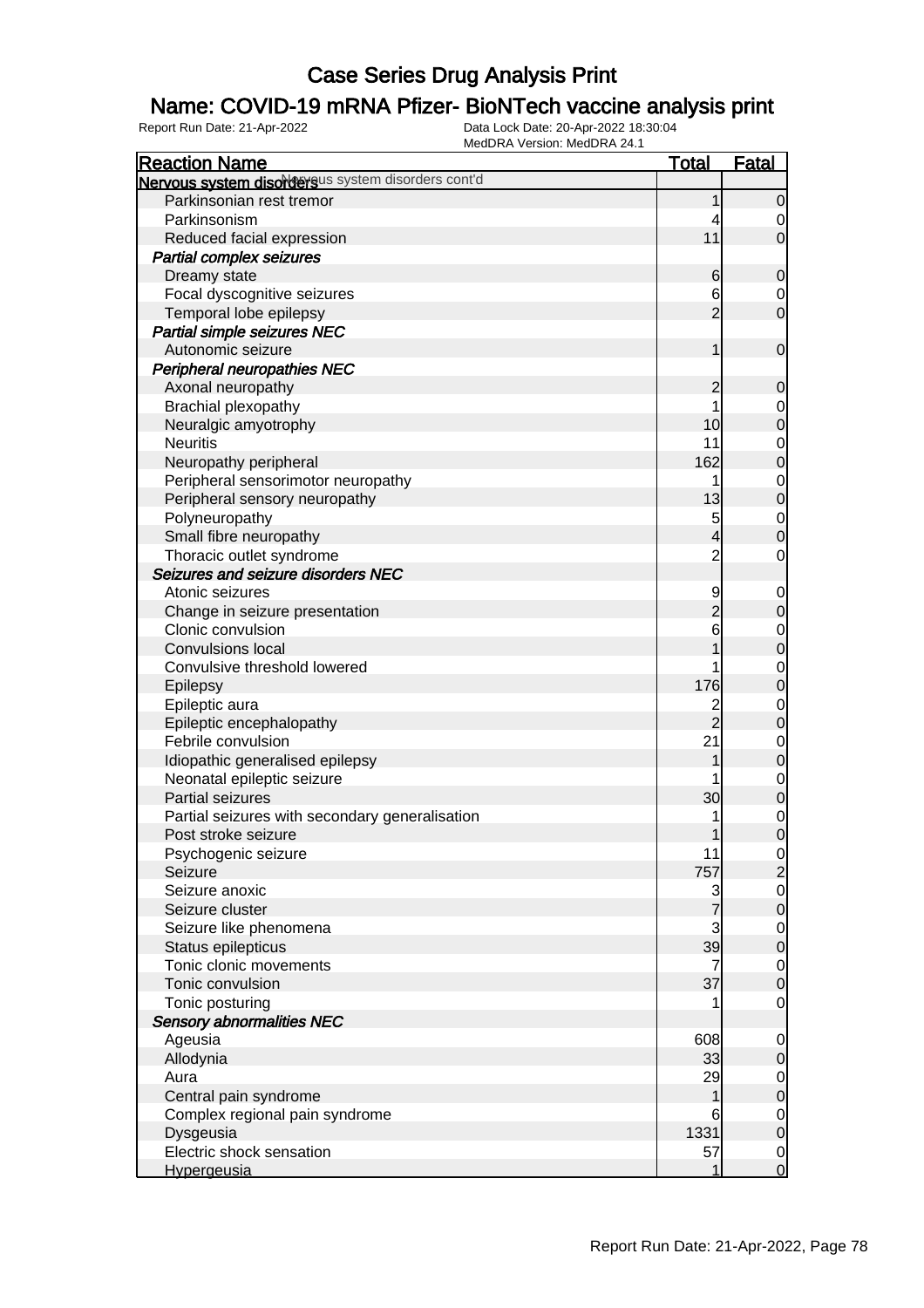### Name: COVID-19 mRNA Pfizer- BioNTech vaccine analysis print

| <b>Reaction Name</b>                                | <b>Total</b>        | <b>Fatal</b>                     |
|-----------------------------------------------------|---------------------|----------------------------------|
| Nervous system disordersus system disorders cont'd  |                     |                                  |
| Hypogeusia                                          | 9                   | $\overline{0}$                   |
| Intercostal neuralgia                               | $\overline{c}$      | $\mathbf 0$                      |
| Loss of proprioception                              | 3                   | $\mathbf 0$                      |
| Morton's neuralgia                                  | 4                   | $\mathbf 0$                      |
| Neuralgia                                           | 735                 | $\mathbf 0$                      |
| Persistent genital arousal disorder                 | $\overline{c}$      | $\mathbf 0$                      |
| Phantom limb syndrome                               | 8                   | $\mathbf 0$                      |
| Post herpetic neuralgia                             | 17                  | $\mathbf 0$                      |
| Restless arm syndrome                               | 4                   | $\mathbf 0$                      |
| Restless legs syndrome                              | 166                 | $\mathbf 0$                      |
| Sensory disturbance                                 | 131                 | $\mathbf 0$                      |
| Sensory loss                                        | 115                 | $\mathbf 0$                      |
| Taste disorder                                      | 318                 | $\mathbf 0$                      |
| Visual perseveration                                | 3                   | $\mathbf 0$                      |
| <b>Sleep disturbances NEC</b>                       |                     |                                  |
| Microsleep                                          |                     | $\mathbf 0$                      |
| Sleep deficit                                       | 13                  | $\mathbf 0$                      |
| Sudden onset of sleep                               |                     | $\mathbf 0$                      |
| Speech and language abnormalities                   |                     |                                  |
| Dysarthria                                          | 245                 | $\mathbf 0$                      |
| Incoherent                                          | 15                  | $\mathbf 0$                      |
| Language disorder                                   | $\overline{c}$      | $\mathbf 0$                      |
| Repetitive speech                                   | 5                   | $\mathbf 0$                      |
| Slow speech                                         | 24                  | $\mathbf 0$                      |
| Speech disorder                                     | 86                  | $\mathbf 0$                      |
| Speech disorder developmental                       |                     | $\mathbf 0$                      |
| Spinal cord and nerve root disorders NEC            |                     |                                  |
| Acquired syringomyelia                              |                     | $\mathbf 0$                      |
| Cauda equina syndrome                               |                     | $\mathbf 0$                      |
| Myelopathy                                          |                     | $\mathbf 0$                      |
| Radiculitis brachial                                | 18                  | $\mathbf 0$                      |
| Radiculopathy                                       | 8                   | $\mathbf 0$                      |
| <b>Structural brain disorders NEC</b>               |                     |                                  |
| Brain injury                                        | 12                  | $\overline{c}$                   |
| Cerebral ventricle dilatation                       | $\overline{2}$      | 0                                |
| Hyperintensity in brain deep nuclei                 | 1                   |                                  |
| Intracranial mass                                   |                     | $\overline{0}$<br>$\overline{0}$ |
| White matter lesion                                 | $\overline{2}$      | $\overline{0}$                   |
| Transient cerebrovascular events                    |                     |                                  |
| Transient ischaemic attack                          | 199                 | 3                                |
|                                                     |                     |                                  |
| Tremor (excl congenital)<br><b>Essential tremor</b> |                     | $\mathbf 0$                      |
| Head titubation                                     | 6<br>15             |                                  |
|                                                     | $\overline{4}$      | $\overline{0}$                   |
| <b>Resting tremor</b><br>Tremor                     |                     | $\boldsymbol{0}$                 |
|                                                     | 2165                | $\mathbf 0$                      |
| <b>Trigeminal disorders</b>                         |                     |                                  |
| Numb chin syndrome                                  | $\overline{c}$<br>3 | $\mathbf 0$                      |
| Trigeminal nerve disorder                           |                     | $\mathbf 0$                      |
| Trigeminal neuralgia                                | 85                  | $\mathbf 0$                      |
| <b>Trigeminal neuritis</b>                          | 3                   | $\mathbf 0$                      |
| Vagus nerve disorders                               |                     |                                  |
| Vagus nerve disorder                                | 1                   | $\mathbf 0$                      |
| Vocal cord paralysis                                | 4                   | $\mathbf 0$                      |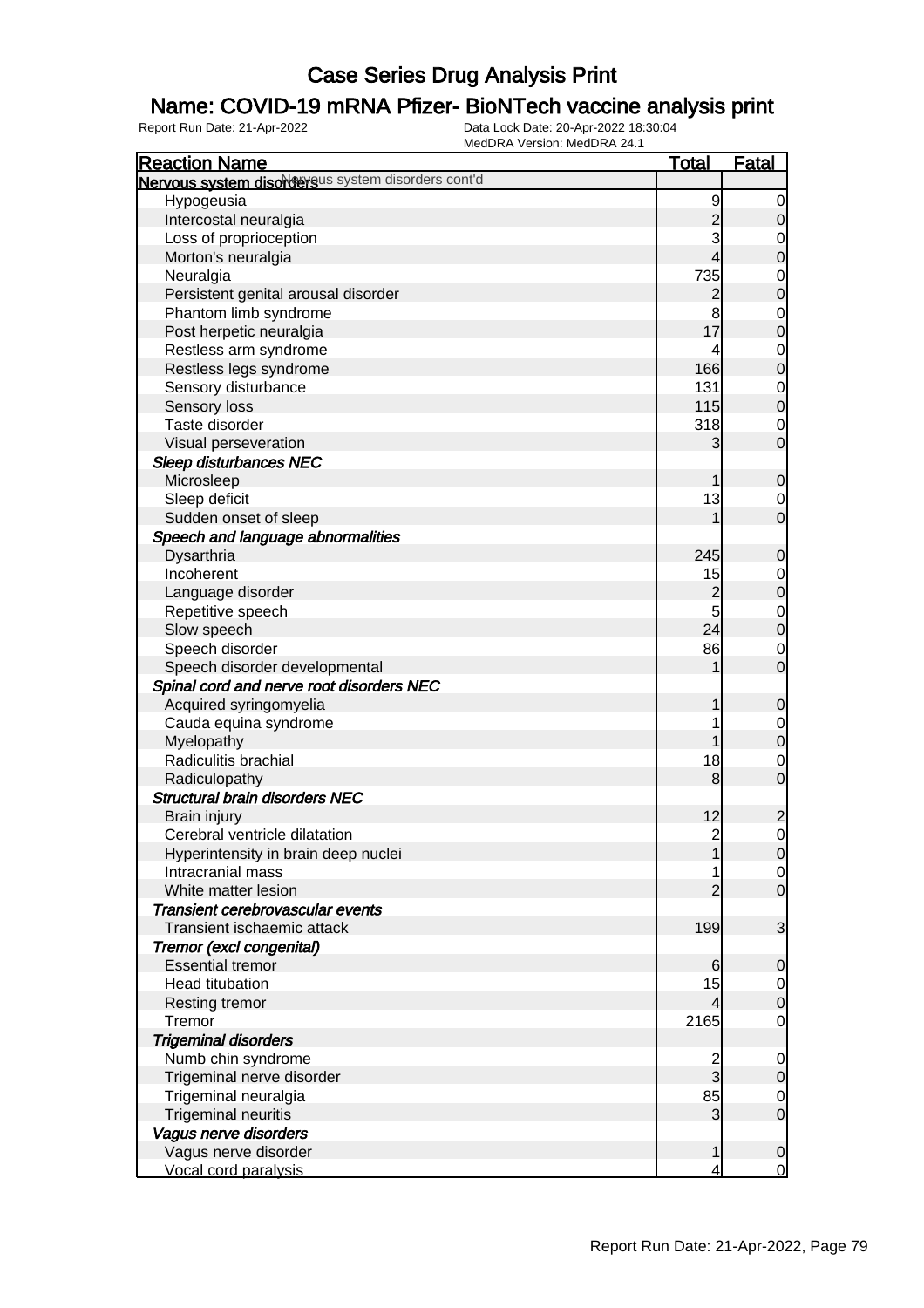#### Name: COVID-19 mRNA Pfizer- BioNTech vaccine analysis print

| <b>Reaction Name</b>                               | Total | Fatai      |
|----------------------------------------------------|-------|------------|
| Nervous system disordersus system disorders cont'd |       |            |
| <b>Vertigos NEC</b>                                |       |            |
| Cervicogenic vertigo                               |       | Οl         |
| Vertigo CNS origin                                 |       | Οl         |
| Nervous system disorders SOC TOTAL                 |       | <b>90l</b> |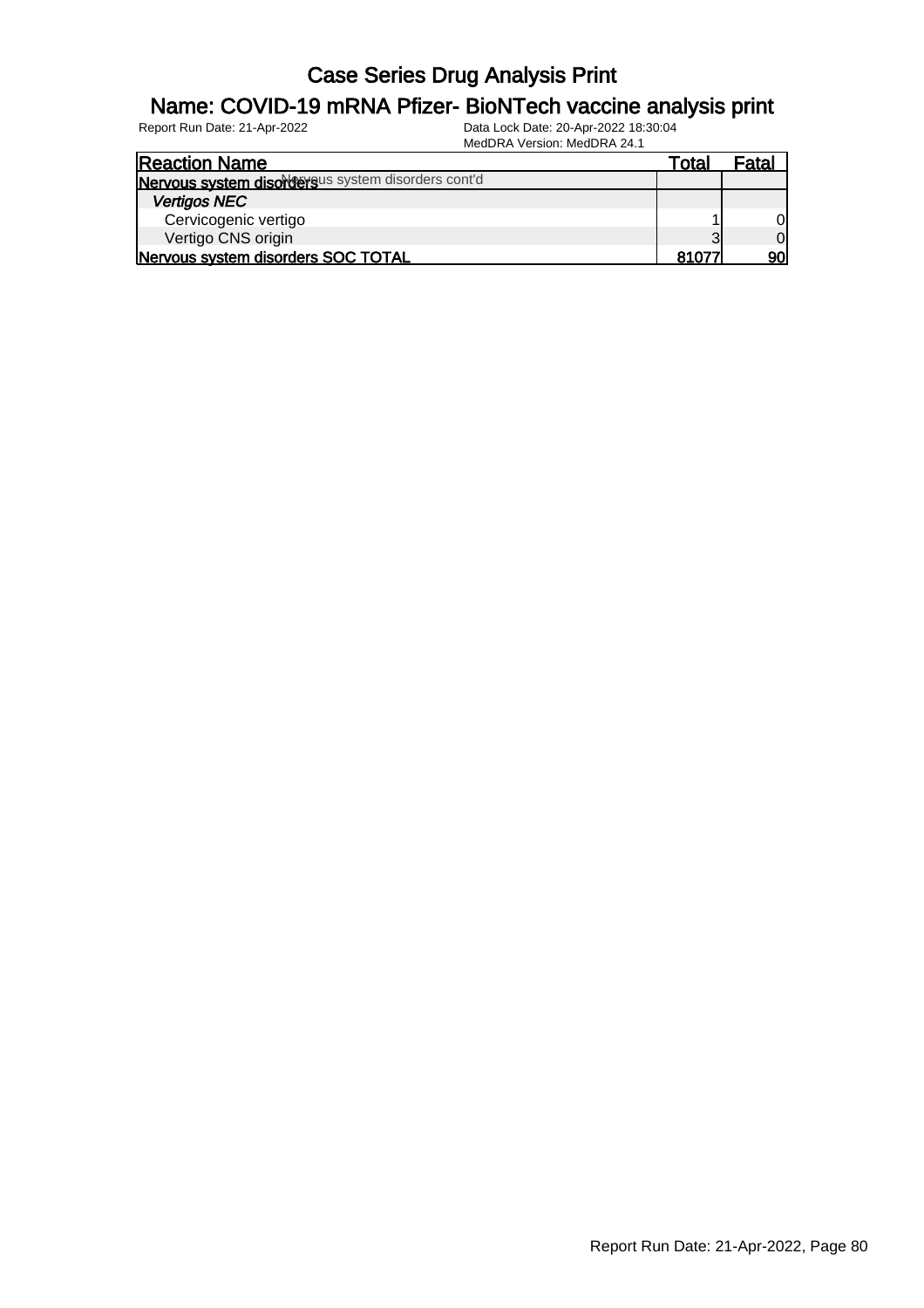### Name: COVID-19 mRNA Pfizer- BioNTech vaccine analysis print

| <b>Reaction Name</b>                                 | <b>Total</b>   | Fatal            |
|------------------------------------------------------|----------------|------------------|
| <b>Pregnancy conditions</b>                          |                |                  |
| Abortion related conditions and complications        |                |                  |
| Anembryonic gestation                                | 3              | $\overline{0}$   |
| Abortions not specified as induced or spontaneous    |                |                  |
| Abortion                                             |                | 0                |
| Abortion missed                                      |                | $\overline{0}$   |
| <b>Abortions spontaneous</b>                         |                |                  |
| Abortion spontaneous                                 | 489            | $\mathbf 0$      |
| Abortion threatened                                  | 2              | $\overline{0}$   |
| Amniotic fluid and cavity disorders of pregnancy NEC |                |                  |
| Amniorrhoea                                          | $\overline{c}$ | $\mathbf 0$      |
| Oligohydramnios                                      |                | $\overline{0}$   |
| <b>Foetal complications NEC</b>                      |                |                  |
| Foetal cardiac disorder                              | 1              | $\mathbf 0$      |
| Foetal distress syndrome                             | 1              | $\boldsymbol{0}$ |
| Foetal hypokinesia                                   | 13             | $\overline{0}$   |
| Foetal conditions due to maternal conditions         |                |                  |
| Maternal condition affecting foetus                  | 1              | 0                |
| <b>Foetal growth complications</b>                   |                |                  |
| Foetal growth restriction                            | 8              | 1                |
| Gestational age and weight conditions                |                |                  |
|                                                      |                |                  |
| Low birth weight baby                                | 1              | $\mathbf 0$      |
| Premature baby                                       | 8              |                  |
| Small for dates baby                                 | 1              | 0                |
| Haemorrhagic complications of pregnancy              |                |                  |
| Haemorrhage in pregnancy                             | 3              | $\mathbf 0$      |
| Premature separation of placenta                     | 3              | $\boldsymbol{0}$ |
| Retroplacental haematoma                             | 1              | $\mathbf 0$      |
| Subchorionic haematoma                               | 3              | $\mathbf 0$      |
| Subchorionic haemorrhage                             | 1              | $\mathbf 0$      |
| Hypertension associated disorders of pregnancy       |                |                  |
| Pre-eclampsia                                        | 4              | $\mathbf 0$      |
| Labour onset and length abnormalities                |                |                  |
| Induced labour                                       | 1              | $\mathbf 0$      |
| Premature delivery                                   |                | $\mathbf 0$      |
| Premature labour                                     | 9              | $\mathbf 0$      |
| Premature rupture of membranes                       | 3              | 0                |
| Threatened labour                                    |                | $\overline{0}$   |
| <b>Maternal complications of delivery NEC</b>        |                |                  |
| Retained placenta or membranes                       | $\overline{c}$ | $\overline{0}$   |
| <b>Maternal complications of labour NEC</b>          |                |                  |
| Uterine contractions abnormal                        | 1              | $\overline{0}$   |
| Uterine hypertonus                                   | 8              | $\overline{0}$   |
| Maternal complications of pregnancy NEC              |                |                  |
| Biochemical pregnancy                                | 4              | $\mathbf 0$      |
| Complication of pregnancy                            | 1              | $\overline{0}$   |
| Decidual cast                                        | 8              | $\boldsymbol{0}$ |
| Ectopic pregnancy                                    | 15             | $\overline{0}$   |
| Hyperemesis gravidarum                               | 1              | $\mathbf 0$      |
| Morning sickness                                     | 16             | $\overline{0}$   |
| Preterm premature rupture of membranes               | 3              | $\overline{0}$   |
| Ruptured ectopic pregnancy                           |                | $\overline{0}$   |
| Somatic symptom disorder of pregnancy                | 3              | $\mathbf 0$      |
| Neonatal hepatobiliary disorders                     |                |                  |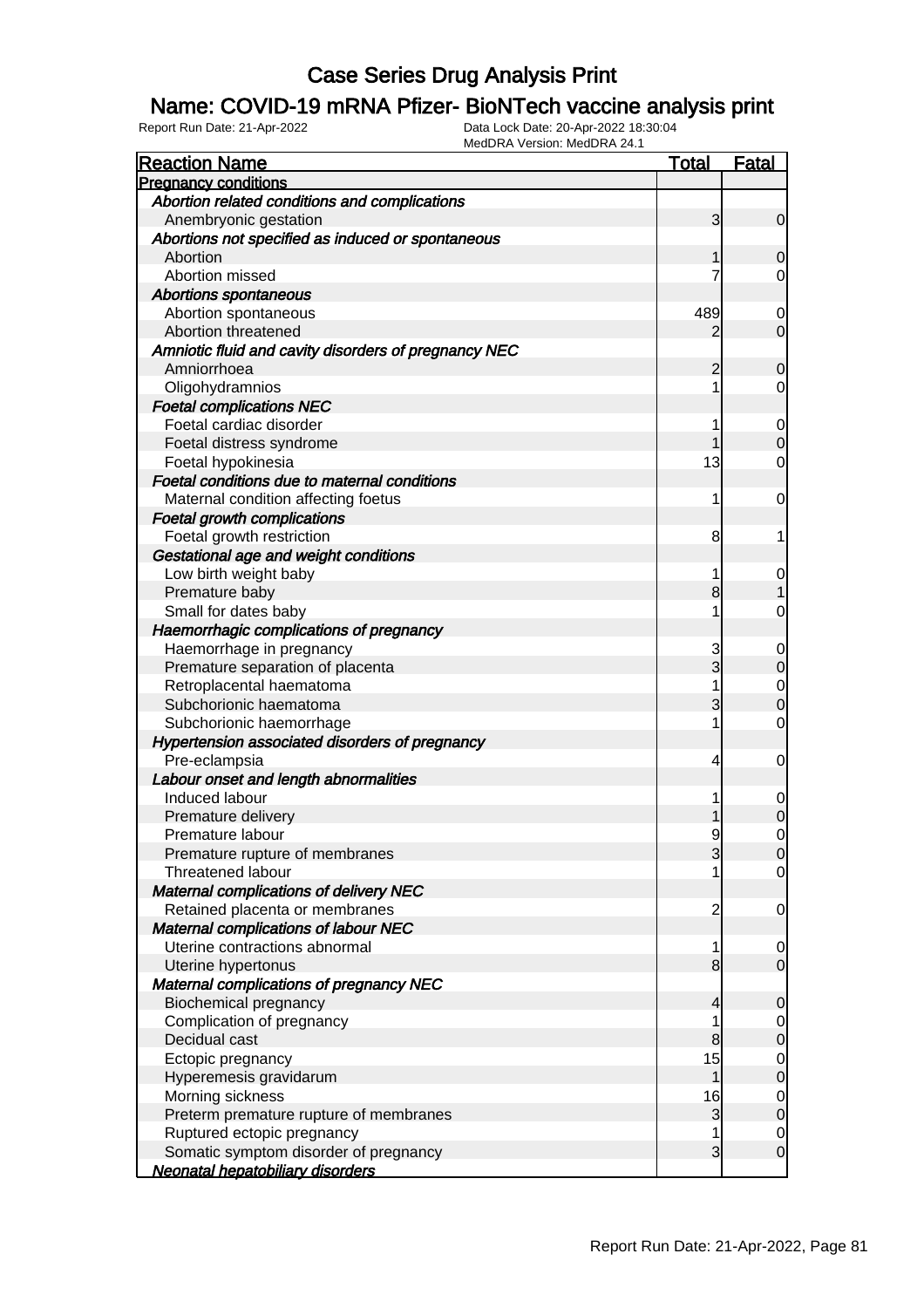### Name: COVID-19 mRNA Pfizer- BioNTech vaccine analysis print

| <b>Reaction Name</b>                            | <u>Total</u>   | <b>Fatal</b>   |
|-------------------------------------------------|----------------|----------------|
| Pregnancy condition Fregnancy conditions cont'd |                |                |
| Jaundice neonatal                               | 1              | $\overline{0}$ |
| Normal newborn status                           |                |                |
| Normal newborn                                  | $\overline{2}$ | $\mathbf 0$    |
| Normal pregnancy, labour and delivery           |                |                |
| Labour pain                                     |                | 0              |
| Live birth                                      | 8              | 0              |
| Pregnancy                                       | 35             | $\mathbf 0$    |
| Term birth                                      | $\overline{c}$ | 0              |
| Uterine contractions during pregnancy           | 6              | $\overline{0}$ |
| Placental abnormalities (excl neoplasms)        |                |                |
| Foetal vascular malperfusion                    | $\overline{2}$ | $\mathbf 0$    |
| Placental calcification                         |                | 0              |
| Placental disorder                              | $\overline{2}$ | $\mathbf 0$    |
| Placental insufficiency                         |                | $\mathbf 0$    |
| Small size placenta                             | $\overline{2}$ | $\overline{0}$ |
| <b>Postpartum complications NEC</b>             |                |                |
| Postpartum haemorrhage                          | 5              | $\mathbf 0$    |
| Pregnancy complicated by maternal disorders     |                |                |
| <b>Gestational diabetes</b>                     | $\overline{2}$ | $\mathbf 0$    |
| Peripartum cardiomyopathy                       |                | 0              |
| Stillbirth and foetal death                     |                |                |
| Foetal death                                    | 2              | 2              |
| Stillbirth                                      | 10             | 10             |
| <b>Umbilical cord complications</b>             |                |                |
| Umbilical cord abnormality                      | 1              | 0              |
| Umbilical cord thrombosis                       |                | 0              |
| Unintended pregnancies                          |                |                |
| Pregnancy after post coital contraception       |                | $\mathbf 0$    |
| Pregnancy on contraceptive                      | 3              | $\mathbf 0$    |
| Pregnancy on oral contraceptive                 | $\frac{2}{2}$  | $\mathbf 0$    |
| Pregnancy with contraceptive device             |                | 0              |
| Pregnancy with implant contraceptive            |                | $\mathbf 0$    |
| Unintended pregnancy                            |                | 0              |
| Unwanted pregnancy                              |                |                |
| <b>Pregnancy conditions SOC TOTAL</b>           | 732            |                |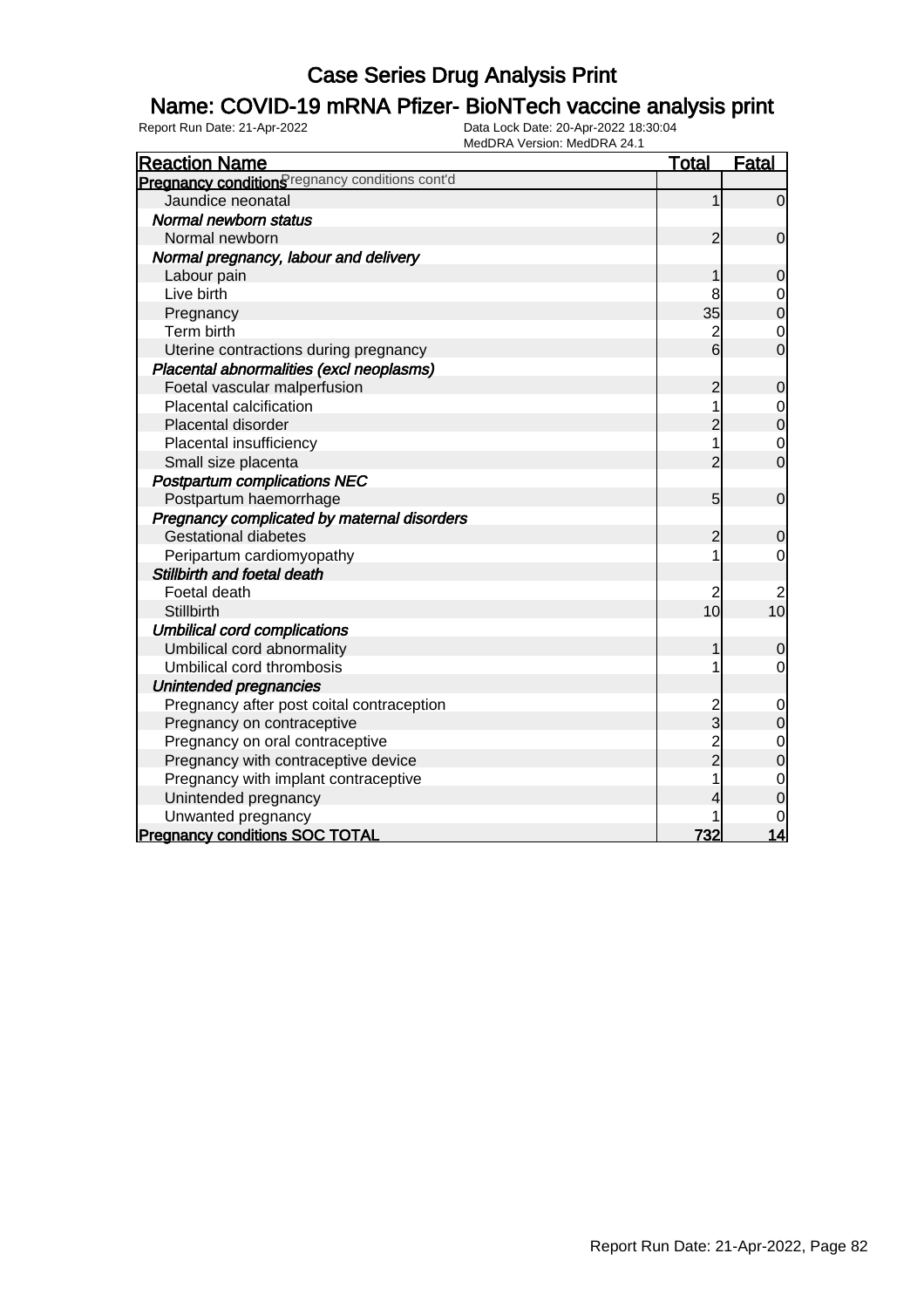### Name: COVID-19 mRNA Pfizer- BioNTech vaccine analysis print

| <b>Reaction Name</b>                         | <u>Total</u>   | <b>Fatal</b>     |
|----------------------------------------------|----------------|------------------|
| <b>Device electrical issues</b>              |                |                  |
| Electromagnetic interference                 | 1              | $\boldsymbol{0}$ |
| <b>Device issues NEC</b>                     |                |                  |
| Device connection issue                      | 1              | $\mathbf 0$      |
| Device failure                               |                | $\mathbf 0$      |
| Device issue                                 | 3              | $\overline{0}$   |
| <b>Device malfunction events NEC</b>         |                |                  |
| Device infusion issue                        | 1              | $\mathbf 0$      |
| Device malfunction                           | 1              | $\mathbf 0$      |
| Device pacing issue                          |                | $\overline{0}$   |
| Device stimulation issue                     | 1              | $\mathbf{0}$     |
| Oversensing                                  | 21             | $\overline{0}$   |
| Thrombosis in device                         | 16             | $\overline{0}$   |
| Undersensing                                 | 1              | $\overline{0}$   |
| Device physical property and chemical issues |                |                  |
| Device breakage                              | 1              | $\mathbf 0$      |
| Device defective                             | 9              | $\mathbf 0$      |
| Device kink                                  |                | $\mathbf 0$      |
| Needle issue                                 | 3              | $\overline{0}$   |
| <b>Manufacturing materials issues</b>        |                |                  |
| Manufacturing materials contamination        | 1              | $\mathbf 0$      |
| Product contamination and sterility issues   |                |                  |
| Product contamination                        | 17             | $\mathbf 0$      |
| Product contamination physical               | 11             | $\overline{0}$   |
| <b>Product packaging issues</b>              |                |                  |
| Packaging design issue                       | 1              | $\mathbf 0$      |
| Product closure issue                        | 1              | $\mathbf 0$      |
| <b>Product physical issues</b>               |                |                  |
| Liquid product physical issue                | 12             | $\mathbf 0$      |
| Product after taste                          | $\overline{3}$ | $\mathbf 0$      |
| Product deposit                              |                | $\mathbf 0$      |
| Product odour abnormal                       | 3              | $\overline{0}$   |
| Product physical issue                       | $\frac{2}{9}$  | $\mathbf 0$      |
| Product taste abnormal                       |                | $\overline{0}$   |
| <b>Product quality issues NEC</b>            |                |                  |
| Product complaint                            | $\overline{c}$ | $\mathbf 0$      |
| Product origin unknown                       | 5              | $\mathbf 0$      |
| Product supply and availability issues       |                |                  |
| Product availability issue                   |                | $\mathbf 0$      |
| null SOC TOTAL                               | 131            | $\overline{0}$   |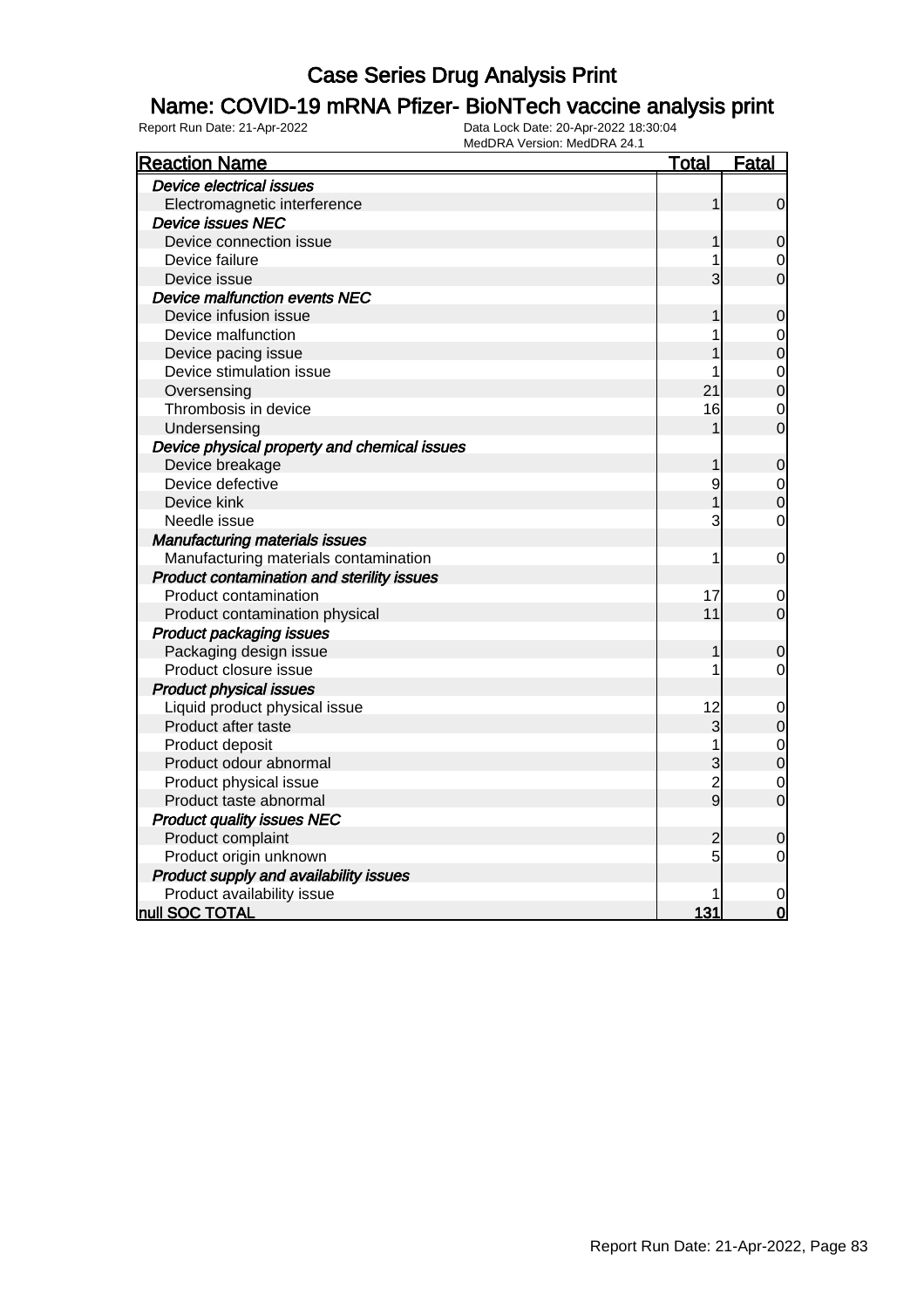### Name: COVID-19 mRNA Pfizer- BioNTech vaccine analysis print

| <b>Reaction Name</b>                                   | <b>Total</b>   | <b>Fatal</b>   |
|--------------------------------------------------------|----------------|----------------|
| <b>Psychiatric disorders</b>                           |                |                |
| <b>Abnormal behaviour NEC</b>                          |                |                |
| Abnormal behaviour                                     | 28             | $\mathbf 0$    |
| Behaviour disorder                                     |                | 0              |
| <b>Breath holding</b>                                  | 2<br>7         | $\mathbf 0$    |
| Staring                                                | 8              | $\mathbf 0$    |
| <b>Adjustment disorders</b>                            |                |                |
| Adjustment disorder                                    | 1              | $\mathbf 0$    |
| Adjustment disorder with depressed mood                | 5              | $\mathbf 0$    |
| <b>Affect alterations NEC</b>                          |                |                |
| <b>Affect lability</b>                                 | 16             | $\mathbf 0$    |
| <b>Constricted affect</b>                              | 8              | $\overline{0}$ |
| Flat affect                                            | 12             | $\mathbf 0$    |
| Inappropriate affect                                   | 23             | $\mathbf 0$    |
| <b>Amnestic symptoms</b>                               |                |                |
| Paramnesia                                             | 7              | $\mathbf 0$    |
| <b>Anxiety disorders NEC</b>                           |                |                |
| Anxiety disorder                                       |                | 0              |
| Generalised anxiety disorder                           | 2<br>3         | $\mathbf 0$    |
| <b>Neurosis</b>                                        |                | $\mathbf 0$    |
| <b>Anxiety symptoms</b>                                |                |                |
| Agitation                                              | 97             | $\mathbf 0$    |
| Anxiety                                                | 1112           | $\mathbf 0$    |
|                                                        | 4              |                |
| Immunisation anxiety related reaction                  | 218            | $\mathbf 0$    |
| Nervousness                                            |                | $\mathbf 0$    |
| <b>Stress</b>                                          | 142<br>47      | 0              |
| <b>Tension</b>                                         |                | $\mathbf 0$    |
| Attention deficit and disruptive behaviour disorders   |                |                |
| Attention deficit hyperactivity disorder               | 7              | $\mathbf 0$    |
| <b>Behaviour and socialisation disturbances</b>        |                |                |
| Aggression                                             | 17             | 0              |
| Attention-seeking behaviour                            |                | $\mathbf 0$    |
| Aversion                                               |                | $\mathbf 0$    |
| <b>Disinhibition</b>                                   | 3              | $\mathbf 0$    |
| Indifference                                           |                | $\mathbf 0$    |
| Paranoia                                               | 31             | $\mathbf 0$    |
| Personality change                                     | 6              | $\overline{0}$ |
| Social avoidant behaviour                              | 6              | $\overline{0}$ |
| Soliloquy                                              | $\overline{2}$ | $\mathbf 0$    |
| Suspiciousness                                         |                | $\overline{0}$ |
| <b>Bipolar disorders</b>                               |                |                |
| Bipolar I disorder                                     | $\frac{2}{5}$  | 0              |
| Bipolar disorder                                       |                | $\mathbf 0$    |
| Cognitive and attention disorders and disturbances NEC |                |                |
| Daydreaming                                            | 9              | $\mathbf 0$    |
| Distractibility                                        |                | 0              |
| Mental fatigue                                         | 252            | $\mathbf 0$    |
| <b>Communications disorders</b>                        |                |                |
| Communication disorder                                 | 7              | $\mathbf 0$    |
| Mutism                                                 | 4              | 0              |
| Speech sound disorder                                  |                | $\mathbf 0$    |
| Confusion and disorientation                           |                |                |
| Confusional state                                      | 1064           | $\mathbf 0$    |
| <b>Disorientation</b>                                  | 330            | $\mathbf 0$    |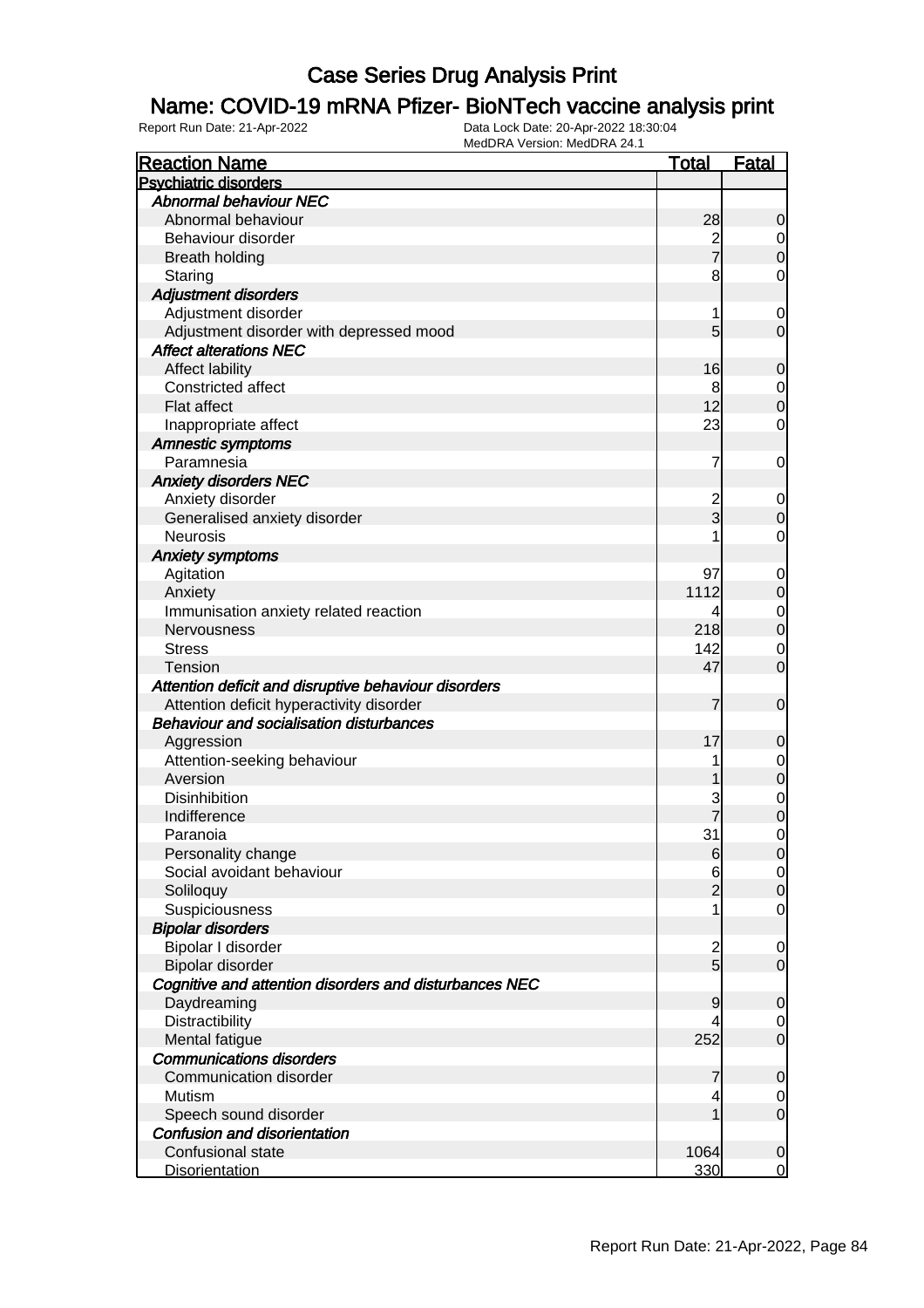### Name: COVID-19 mRNA Pfizer- BioNTech vaccine analysis print

| <b>Reaction Name</b>                                    | <b>Total</b>            | <b>Fatal</b>     |
|---------------------------------------------------------|-------------------------|------------------|
| Psychiatric disorders Psychiatric disorders cont'd      |                         |                  |
| Decreased physical activity levels                      |                         |                  |
| Catatonia                                               | 1                       | 0                |
| Deliria                                                 |                         |                  |
| Delirium                                                | 150                     | 0                |
| <b>Delusional symptoms</b>                              |                         |                  |
| Delusion                                                | 18                      | 0                |
| Depressive disorders                                    |                         |                  |
| Agitated depression                                     | 6                       | 0                |
| Depression                                              | 431                     | $\mathbf 0$      |
| Depression suicidal                                     | 19                      | $\overline{0}$   |
| Major depression                                        | 15                      | $\boldsymbol{0}$ |
| Mixed anxiety and depressive disorder                   | 4                       | 0                |
| <b>Dissociative states</b>                              |                         |                  |
| Depersonalisation/derealisation disorder                | 13                      | 0                |
| <b>Dissociation</b>                                     | 40                      | $\mathbf 0$      |
| Dissociative amnesia                                    |                         | 0                |
| Dissociative disorder                                   | $\overline{2}$          | $\mathbf 0$      |
| Disturbances in initiating and maintaining sleep        |                         |                  |
| Initial insomnia                                        | 30                      | $\mathbf 0$      |
| Insomnia                                                | 1990                    | 0                |
| Middle insomnia                                         | 34                      | $\boldsymbol{0}$ |
| Terminal insomnia                                       | 35                      | 0                |
| <b>Dyssomnias</b>                                       |                         |                  |
| Breathing-related sleep disorder                        |                         | 0                |
| Dyssomnia                                               |                         | $\mathbf 0$      |
| Poor quality sleep                                      | 271                     | 0                |
| <b>Eating disorders NEC</b>                             |                         |                  |
| Bulimia nervosa                                         |                         | 0                |
| Eating disorder                                         | 16                      | $\mathbf 0$      |
| Selective eating disorder                               |                         | 0                |
| <b>Emotional and mood disturbances NEC</b>              |                         |                  |
| Anger                                                   | 48                      | $\mathbf 0$      |
| Dysphoria                                               | 3                       | $\mathbf 0$      |
| <b>Emotional disorder</b>                               | 76                      | $\mathbf 0$      |
| <b>Emotional distress</b>                               | 65                      | $\mathbf 0$      |
| <b>Emotional poverty</b>                                | $\overline{\mathbf{c}}$ | $\overline{0}$   |
| Euphoric mood                                           | 51                      | $\mathbf 0$      |
| Frustration tolerance decreased                         | 2                       | $\overline{0}$   |
| Irritability                                            | 239                     | $\mathbf 0$      |
| Mood altered                                            | 67                      | $\mathbf 0$      |
| Morose                                                  |                         | $\overline{0}$   |
| <b>Factitious disorders</b>                             |                         |                  |
| <b>Factitious disorder</b>                              | 4                       | $\mathbf 0$      |
| Fear symptoms and phobic disorders (incl social phobia) |                         |                  |
| Agoraphobia                                             | $\overline{c}$          | $\mathbf 0$      |
| Claustrophobia                                          |                         | 0                |
| Fear                                                    | 33                      | $\mathbf 0$      |
| Fear of death                                           | $\overline{\mathbf{c}}$ | $\overline{0}$   |
| Fear of eating                                          | $\overline{1}$          | $\mathbf 0$      |
| Fear of falling                                         | 3                       | $\overline{0}$   |
| Fear of injection                                       | $\overline{6}$          | $\mathbf 0$      |
| Osmophobia                                              | 1                       | $\overline{0}$   |
| Performance fear                                        | 1                       | $\mathbf 0$      |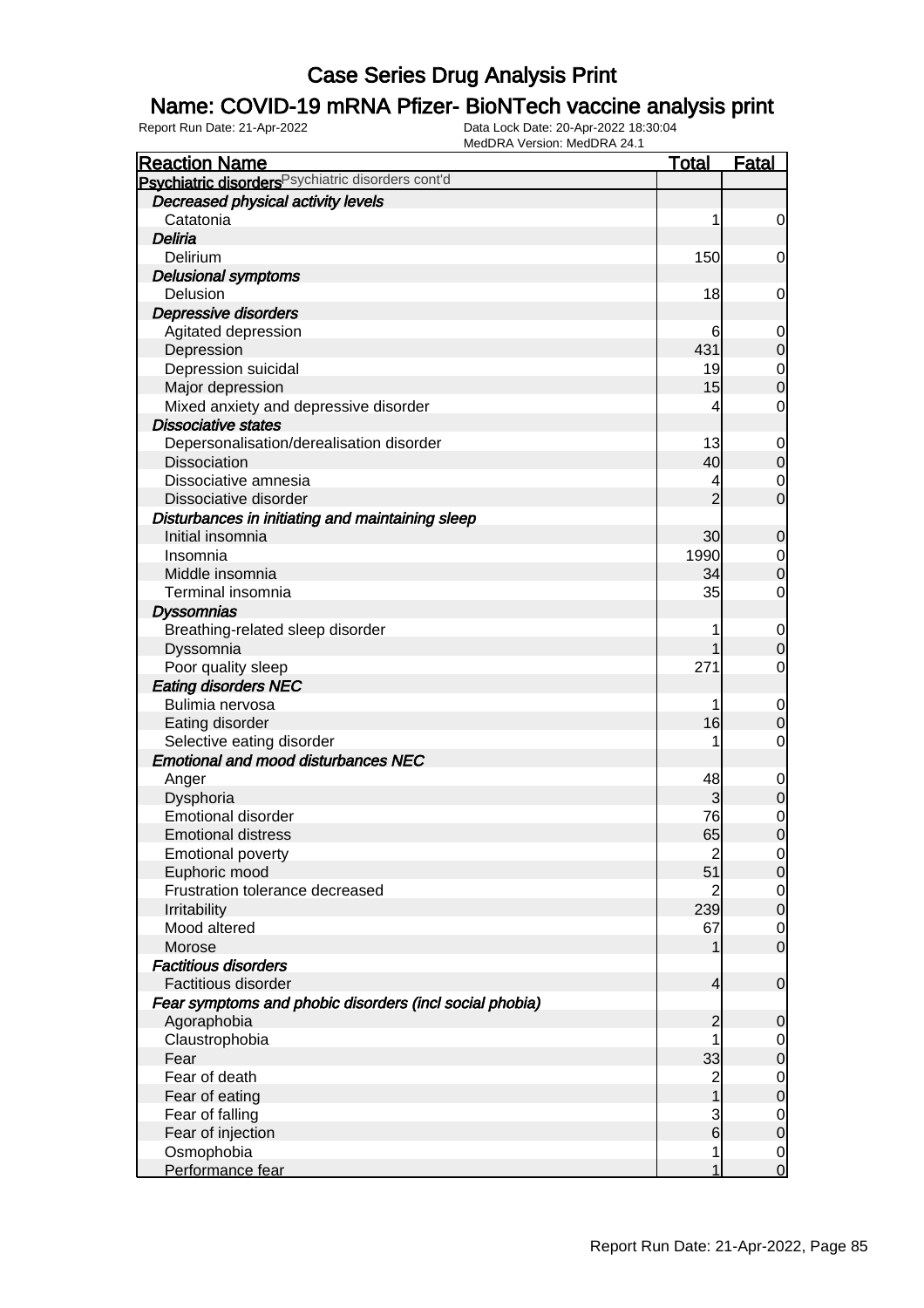### Name: COVID-19 mRNA Pfizer- BioNTech vaccine analysis print

| <b>Reaction Name</b>                                         | <b>Total</b>   | <b>Fatal</b>   |
|--------------------------------------------------------------|----------------|----------------|
| Psychiatric disorders Psychiatric disorders cont'd           |                |                |
| Phobia                                                       | 3              | $\mathbf 0$    |
| Phonophobia                                                  | 3              | $\mathbf 0$    |
| Social anxiety disorder                                      | $\overline{2}$ | 0              |
| Social fear                                                  |                | $\overline{0}$ |
| <b>Fluctuating mood symptoms</b>                             |                |                |
| Mood swings                                                  | 173            | $\mathbf 0$    |
| Hallucinations (excl sleep-related)                          |                |                |
| Hallucination                                                | 259            | $\mathbf 0$    |
| Hallucination, auditory                                      | 23             | 0              |
| Hallucination, olfactory                                     | 15             | $\pmb{0}$      |
| Hallucination, tactile                                       |                | $\overline{0}$ |
| Hallucination, visual                                        | 33             | $\mathbf 0$    |
| Hallucinations, mixed                                        | 4              | $\mathbf 0$    |
| Increased physical activity levels                           |                |                |
| <b>Restlessness</b>                                          | 177            | 0              |
| Infancy, childhood and adolescence psychiatric disorders NEC |                |                |
| Social (pragmatic) communication disorder                    | 1              | 0              |
| Learning disorders                                           |                |                |
| Learning disability                                          |                | $\mathbf 0$    |
| Learning disorder                                            |                | $\mathbf 0$    |
| Reading disorder                                             |                | $\mathbf 0$    |
| <b>Mental disorders NEC</b>                                  |                |                |
| Mental disorder                                              | 23             | $\mathbf 0$    |
| Mental status changes                                        |                | $\mathbf 0$    |
| Psychological factor affecting medical condition             |                | $\mathbf 0$    |
| Mood alterations with depressive symptoms                    |                |                |
| Anhedonia                                                    | 3              | $\mathbf 0$    |
| Decreased interest                                           | 11             | $\mathbf 0$    |
| Depressed mood                                               | 461            | $\mathbf 0$    |
| Depressive symptom                                           | $\overline{c}$ | $\pmb{0}$      |
| Feeling guilty                                               |                | $\mathbf 0$    |
| Feeling of despair                                           | 5              | $\pmb{0}$      |
| Feelings of worthlessness                                    | $\overline{c}$ | $\mathbf 0$    |
| Negative thoughts                                            | 3              | $\mathbf 0$    |
| Psychomotor retardation                                      | $\overline{2}$ | $\mathbf 0$    |
| Sense of a foreshortened future                              | 3              | $\overline{0}$ |
| <b>Tearfulness</b>                                           | 50             | $\overline{0}$ |
| Mood alterations with manic symptoms                         |                |                |
| Hypomania                                                    | $\overline{2}$ | 0              |
| Mania                                                        | 11             | $\mathbf 0$    |
| <b>Mood disorders NEC</b>                                    |                |                |
| Affective disorder                                           | 4              | $\mathbf 0$    |
| Apathy                                                       | 38             | 0              |
| Boredom                                                      | 1              | $\mathbf 0$    |
| Laziness                                                     | 3              | $\overline{0}$ |
| Listless                                                     | 26             | $\mathbf 0$    |
| Mood disorder due to a general medical condition             |                | $\mathbf 0$    |
| Narcolepsy and associated conditions                         |                |                |
| Hypnagogic hallucination                                     | 4              | $\mathbf 0$    |
| Hypnopompic hallucination                                    | $\overline{c}$ | $\mathbf 0$    |
| Sleep attacks                                                | 3              | $\mathbf 0$    |
| Obsessive-compulsive disorders and symptoms                  |                |                |
| Obsessive-compulsive symptom                                 | 1              | $\overline{0}$ |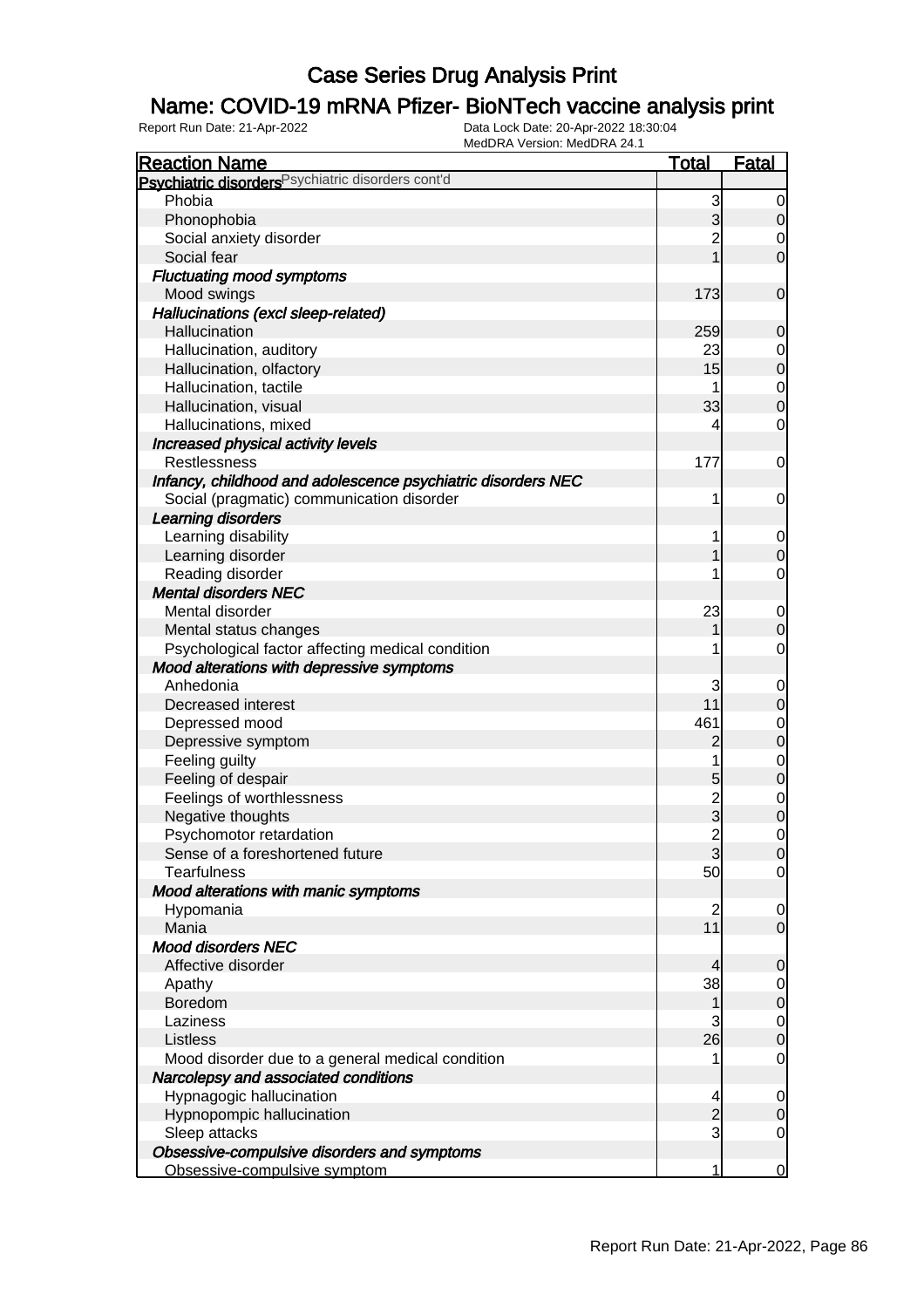### Name: COVID-19 mRNA Pfizer- BioNTech vaccine analysis print

| <b>Reaction Name</b>                                          | <b>Total</b>    | <b>Fatal</b>   |
|---------------------------------------------------------------|-----------------|----------------|
| Psychiatric disorders <sup>Psychiatric disorders cont'd</sup> |                 |                |
| Orgasmic disorders and disturbances                           |                 |                |
| Anorgasmia                                                    | 5               | 0              |
| Female orgasmic disorder                                      | $\overline{c}$  | $\mathbf 0$    |
| Orgasm abnormal                                               |                 | 0              |
| Orgasmic sensation decreased                                  |                 | $\mathbf 0$    |
| Premature ejaculation                                         |                 | $\mathbf 0$    |
| <b>Panic attacks and disorders</b>                            |                 |                |
| Limited symptom panic attack                                  |                 | $\mathbf 0$    |
| Panic attack                                                  | 270             | $\mathbf 0$    |
| Panic disorder                                                | 10              | 0              |
| Panic reaction                                                | 32              | $\mathbf 0$    |
| Paraphilias and paraphilic disorders                          |                 |                |
| Transvestism                                                  | 1               | $\mathbf 0$    |
| Parasomnias                                                   |                 |                |
| Abnormal dreams                                               | 213             | 0              |
| Abnormal sleep-related event                                  |                 | 0              |
| Confusional arousal                                           |                 | $\mathbf 0$    |
| Exploding head syndrome                                       |                 | $\mathbf 0$    |
| Nightmare                                                     | 238             | $\mathbf 0$    |
| Parasomnia                                                    | 5               | $\mathbf 0$    |
| Sleep inertia                                                 |                 | $\mathbf 0$    |
| Sleep talking                                                 |                 | $\mathbf 0$    |
| Sleep terror                                                  | 29              | $\mathbf 0$    |
| Somnambulism                                                  | 10              | 0              |
| <b>Perception disturbances NEC</b>                            |                 |                |
| Autoscopy                                                     | 20              | $\mathbf 0$    |
| Deja vu                                                       | 3               | $\mathbf 0$    |
| Derealisation                                                 | 14              | $\mathbf 0$    |
| Flashback                                                     | 4               | $\pmb{0}$      |
| Illusion                                                      | 6               | $\mathbf 0$    |
| Near death experience                                         |                 | $\mathbf 0$    |
| Time perception altered                                       | $\overline{c}$  | $\mathbf 0$    |
| <b>Personality disorders NEC</b>                              |                 |                |
| Personality disorder                                          |                 | $\mathbf 0$    |
| Self esteem decreased                                         |                 | $\mathbf 0$    |
| Pervasive developmental disorders NEC                         |                 |                |
| Autism spectrum disorder                                      | $5\overline{)}$ | $\overline{0}$ |
| Psychiatric elimination disorders                             |                 |                |
| Enuresis                                                      | 31              | $\mathbf 0$    |
| <b>Psychiatric symptoms NEC</b>                               |                 |                |
| Helplessness                                                  | 1               | $\mathbf 0$    |
| Hypervigilance                                                | 9               | 0              |
| Psychiatric symptom                                           | 13              | $\mathbf 0$    |
| Psychological trauma                                          | 4               | $\overline{0}$ |
| <b>Trance</b>                                                 |                 | $\mathbf 0$    |
| <b>Psychotic disorder NEC</b>                                 |                 |                |
| Acute psychosis                                               | 1               | $\mathbf 0$    |
| Psychotic behaviour                                           |                 | 0              |
| Psychotic disorder                                            | 34              | $\mathbf 0$    |
| Schizophrenia NEC                                             |                 |                |
| Schizophrenia                                                 | $\overline{2}$  | $\mathbf 0$    |
| Sexual and gender identity disorders NEC                      |                 |                |
| Gender dysphoria                                              | 1               | $\mathbf 0$    |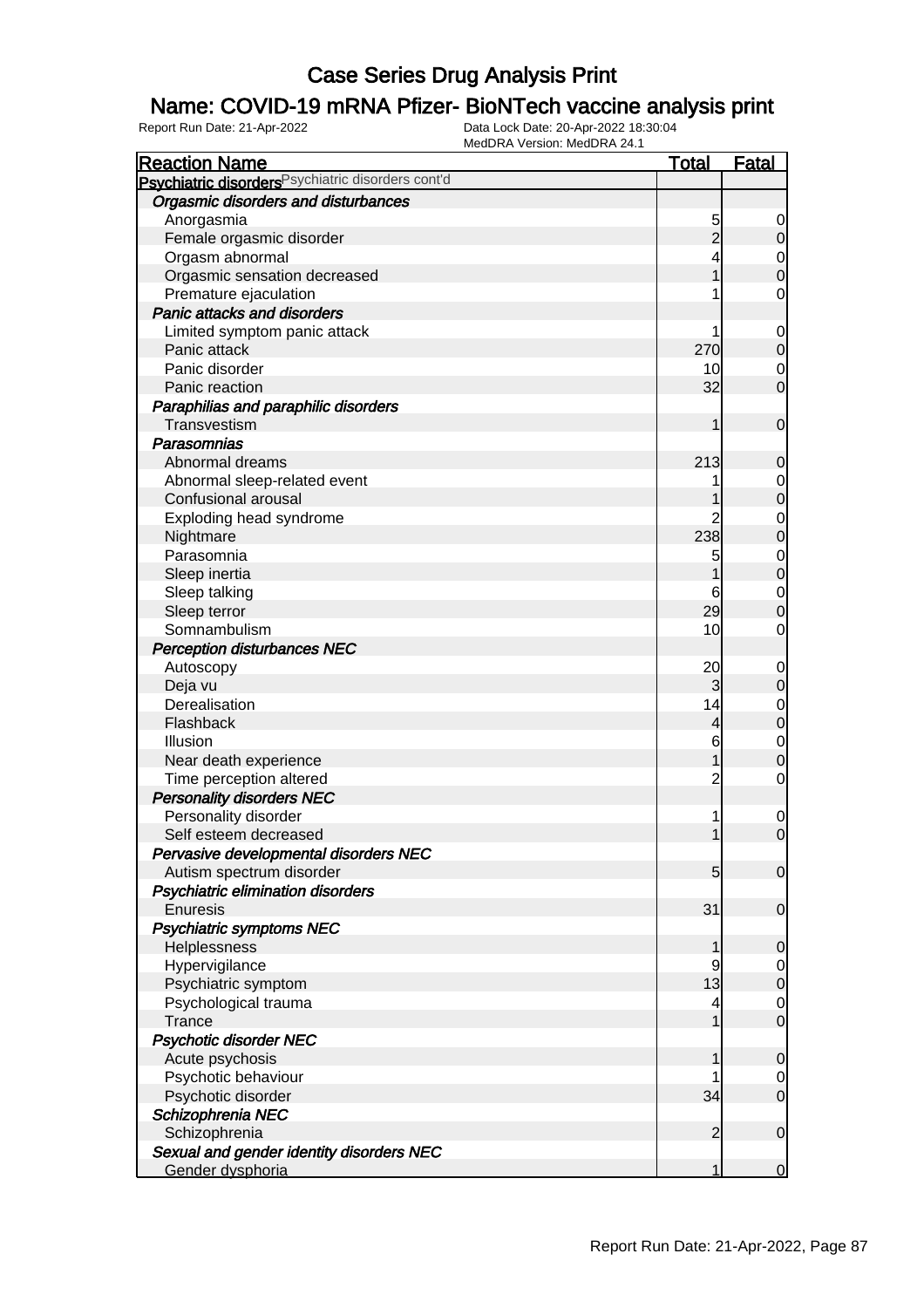### Name: COVID-19 mRNA Pfizer- BioNTech vaccine analysis print

| <b>Reaction Name</b>                                           | <b>Total</b>    | <b>Fatal</b>     |
|----------------------------------------------------------------|-----------------|------------------|
| Psychiatric disorders <sup>Psychiatric disorders cont'd</sup>  |                 |                  |
| Sexual arousal disorders                                       |                 |                  |
| Disturbance in sexual arousal                                  | 4               | $\mathbf 0$      |
| Sexual inhibition                                              |                 |                  |
| Sexual desire disorders                                        |                 | 0                |
|                                                                |                 |                  |
| Hypersexuality                                                 |                 | 0                |
| Libido decreased                                               | 20              | $\mathbf 0$      |
| Libido disorder                                                | $\overline{c}$  | $\mathbf 0$      |
| Libido increased                                               | 8               | $\mathbf 0$      |
| Loss of libido                                                 | 22              | 0                |
| <b>Sexual dysfunction NEC</b>                                  |                 |                  |
| Genito-pelvic pain/penetration disorder                        | $\overline{c}$  | 0                |
| <b>Sleep disorders NEC</b>                                     |                 |                  |
| Sleep disorder                                                 | 289             | 0                |
| Sleep disorder due to general medical condition, insomnia type | 5               | $\overline{0}$   |
| Somatic symptom disorders                                      |                 |                  |
| Conversion disorder                                            | 32              | $\mathbf 0$      |
| Habit cough                                                    | 22              | $\mathbf 0$      |
| Somatic symptom disorder                                       | $\overline{2}$  | $\mathbf 0$      |
| Vomiting psychogenic                                           |                 | 0                |
| Speech and language usage disturbances                         |                 |                  |
| Disorganised speech                                            | 10              | $\mathbf 0$      |
| Logorrhoea                                                     | $\overline{2}$  | $\overline{0}$   |
| Speech articulation and rhythm disturbances                    |                 |                  |
| Dysphemia                                                      | 27              | $\mathbf 0$      |
| Lack of spontaneous speech                                     |                 | 0                |
| Pressure of speech                                             |                 | $\overline{0}$   |
| <b>Stereotypies and automatisms</b>                            |                 |                  |
| Automatism                                                     |                 | $\mathbf 0$      |
| <b>Bruxism</b>                                                 | 16              | 0                |
| Head banging                                                   | 12              | $\boldsymbol{0}$ |
| Stereotypy                                                     | 1               | 0                |
| <b>Stress disorders</b>                                        |                 |                  |
| Burnout syndrome                                               | $\overline{c}$  | $\mathbf 0$      |
| Post-traumatic stress disorder                                 | $6\overline{6}$ | $\mathbf 0$      |
| Substance related and addictive disorders                      |                 |                  |
| Alcohol problem                                                |                 | $\overline{0}$   |
| Alcoholic hangover                                             |                 | $\overline{0}$   |
| Alcoholism                                                     | 5               | $\mathbf 0$      |
| Dependence                                                     |                 | $\overline{0}$   |
| Nicotine dependence                                            | $\overline{2}$  | $\overline{0}$   |
| Suicidal and self-injurious behaviour                          |                 |                  |
| Completed suicide                                              | $\overline{c}$  | $\overline{2}$   |
| Intentional self-injury                                        | 6               | $\overline{0}$   |
| Self-injurious ideation                                        | $\overline{2}$  | $\mathbf 0$      |
| Suicidal ideation                                              | 53              | $\overline{0}$   |
| Suicide attempt                                                | 9               | $\mathbf 0$      |
| Suicide threat                                                 |                 | 0                |
| <b>Thinking disturbances</b>                                   |                 |                  |
| Bradyphrenia                                                   | 45              | $\mathbf 0$      |
| Flight of ideas                                                | 1               | $\mathbf 0$      |
| Intrusive thoughts                                             | 8               | $\overline{0}$   |
| Morbid thoughts                                                | 1               | $\mathbf 0$      |
| <b>Tachyphrenia</b>                                            | 8               | $\overline{0}$   |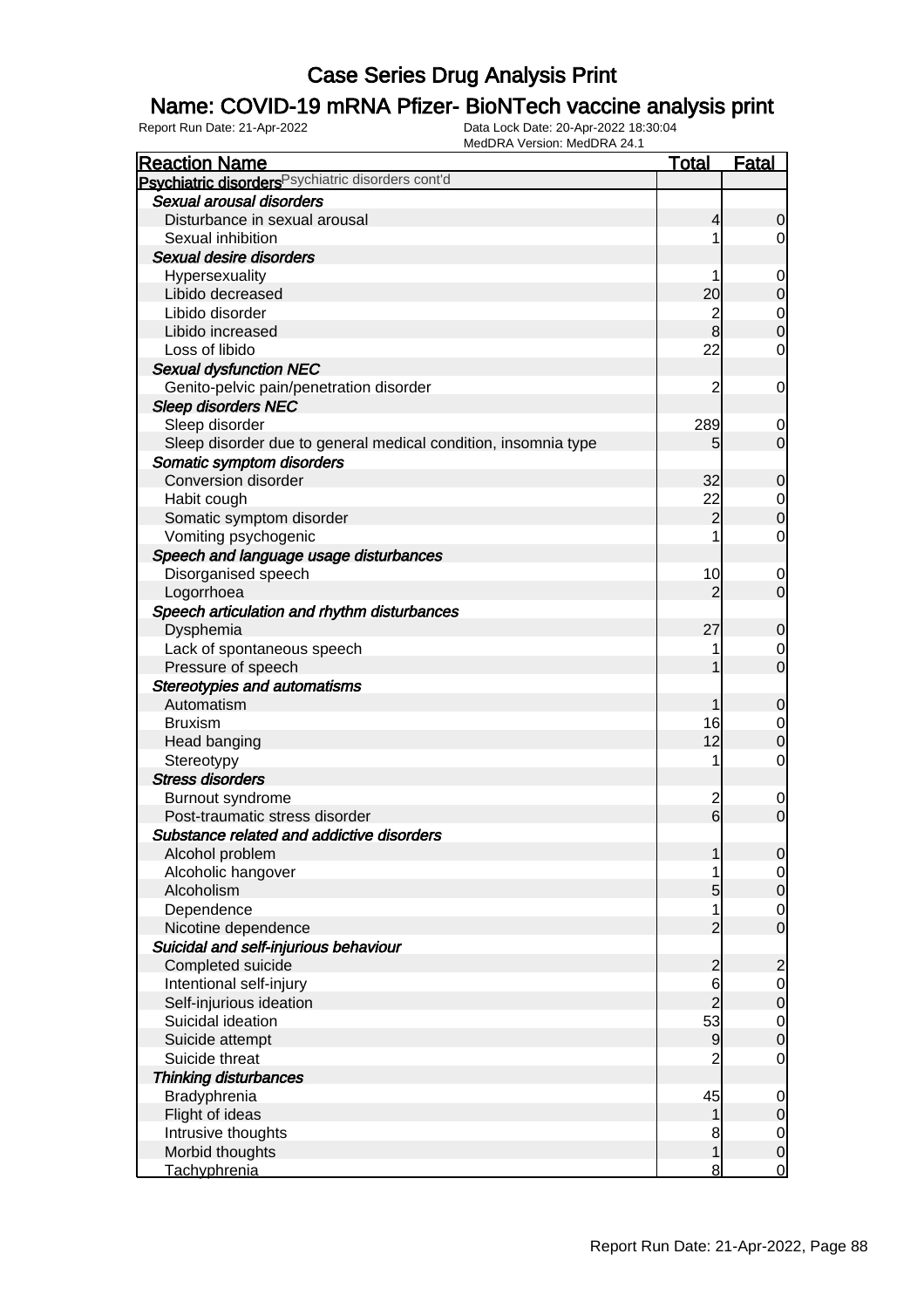### Name: COVID-19 mRNA Pfizer- BioNTech vaccine analysis print

| <b>Reaction Name</b>                               | Total | Fatal          |
|----------------------------------------------------|-------|----------------|
| Psychiatric disorders Psychiatric disorders cont'd |       |                |
| Thinking abnormal                                  | 22    | 0l             |
| Thought blocking                                   | ว     | 0              |
| <b>Tic disorders</b>                               |       |                |
| <b>Tic</b>                                         | 20    | 01             |
| <b>Psychiatric disorders SOC TOTAL</b>             | 10226 | $\overline{2}$ |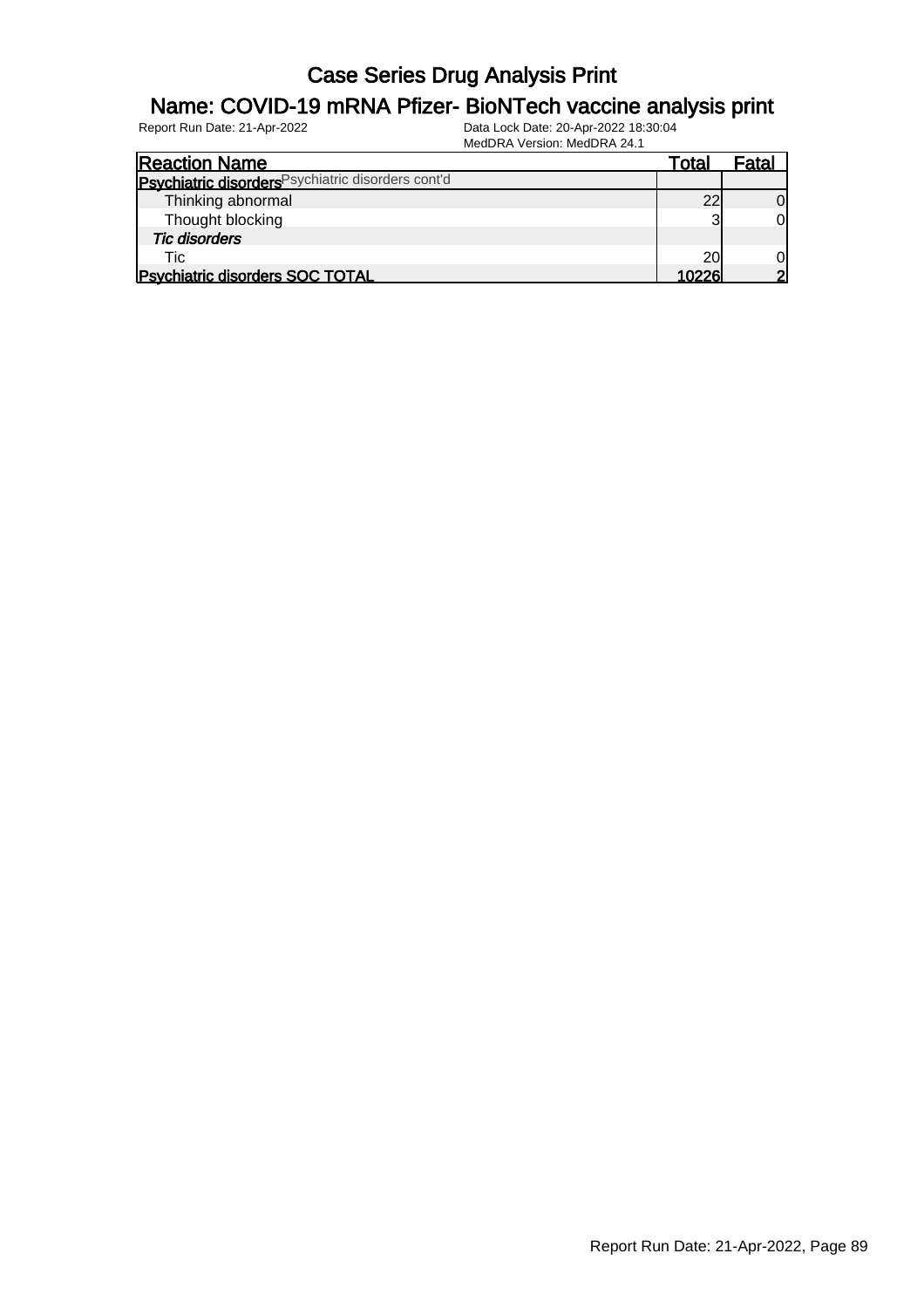### Name: COVID-19 mRNA Pfizer- BioNTech vaccine analysis print

| <b>Reaction Name</b>                           | <u>Total</u>   | <b>Fatal</b>     |
|------------------------------------------------|----------------|------------------|
| <b>Renal &amp; urinary disorders</b>           |                |                  |
| <b>Bladder and urethral symptoms</b>           |                |                  |
| <b>Bladder discomfort</b>                      | 4              | 0                |
| <b>Bladder irritation</b>                      | 14             | 0                |
| <b>Bladder</b> pain                            | 36             | $\mathbf 0$      |
| Bladder spasm                                  | $\overline{c}$ | $\mathbf 0$      |
| Dysuria                                        | 61             | 0                |
| Incontinence                                   | 44             | $\mathbf 0$      |
| Lower urinary tract symptoms                   | 3              | 0                |
| Micturition disorder                           | $\overline{2}$ | $\mathbf 0$      |
| Micturition urgency                            | 55             | 0                |
| Mixed incontinence                             |                | $\mathbf 0$      |
| Pollakiuria                                    | 164            | 0                |
| Stress urinary incontinence                    | $\overline{c}$ | $\mathbf 0$      |
| Urethral pain                                  | 8              | $\mathbf 0$      |
| Urge incontinence                              | 3              | $\mathbf 0$      |
| Urinary hesitation                             | $\overline{3}$ | $\mathbf 0$      |
| Urinary incontinence                           | 76             | $\mathbf 0$      |
| Urinary retention                              | 56             | 0                |
| Urine flow decreased                           | 19             | 0                |
| <b>Bladder disorders NEC</b>                   |                |                  |
| <b>Bladder dilatation</b>                      | 1              | $\mathbf 0$      |
| <b>Bladder disorder</b>                        | 13             | 0                |
| <b>Bladder fibrosis</b>                        | 1              | $\mathbf 0$      |
| <b>Bladder prolapse</b>                        |                | 0                |
| Urinary bladder haemorrhage                    | 4              | 0                |
| <b>Bladder infections and inflammations</b>    |                |                  |
| Cystitis haemorrhagic                          | 1              | $\mathbf 0$      |
| <b>Cystitis interstitial</b>                   | 6              | 0                |
| Cystitis noninfective                          | 1              | 0                |
| <b>Bladder neoplasms</b>                       |                |                  |
| <b>Bladder</b> cyst                            | 1              | $\mathbf 0$      |
| Genital and urinary tract disorders NEC        |                |                  |
| Genitourinary symptom                          | 3              | 0                |
| Urinary tract disorder                         | 4              | 0                |
| Urinary tract obstruction                      | 1              | $\mathbf 0$      |
| Glomerulonephritis and nephrotic syndrome      |                |                  |
| Focal segmental glomerulosclerosis             | 1              | $\overline{0}$   |
| Glomerulonephritis membranous                  |                | $\mathbf 0$      |
| Glomerulonephritis minimal lesion              | 8              | $\overline{0}$   |
| Glomerulonephritis rapidly progressive         | $\overline{c}$ | $\boldsymbol{0}$ |
| IgA nephropathy                                | 4              | $\mathbf 0$      |
| Nephrotic syndrome                             | 21             | $\mathbf 0$      |
| Myoneurogenic bladder disorders                |                |                  |
| <b>Bladder dysfunction</b>                     | 8              | 0                |
| Hypertonic bladder                             | 6              | $\overline{0}$   |
| Hypotonic urinary bladder                      | 1              | 0                |
| Loss of bladder sensation                      | $\frac{3}{2}$  | $\mathbf 0$      |
| Neurogenic bladder                             |                | $\mathbf 0$      |
| <b>Nephritis NEC</b>                           |                |                  |
| Lupus nephritis                                | $\frac{2}{3}$  | 0                |
| <b>Nephritis</b>                               |                | $\overline{0}$   |
| Tubulointerstitial nephritis                   | $\overline{3}$ | $\boldsymbol{0}$ |
| <b>Nephropathies and tubular disorders NEC</b> |                |                  |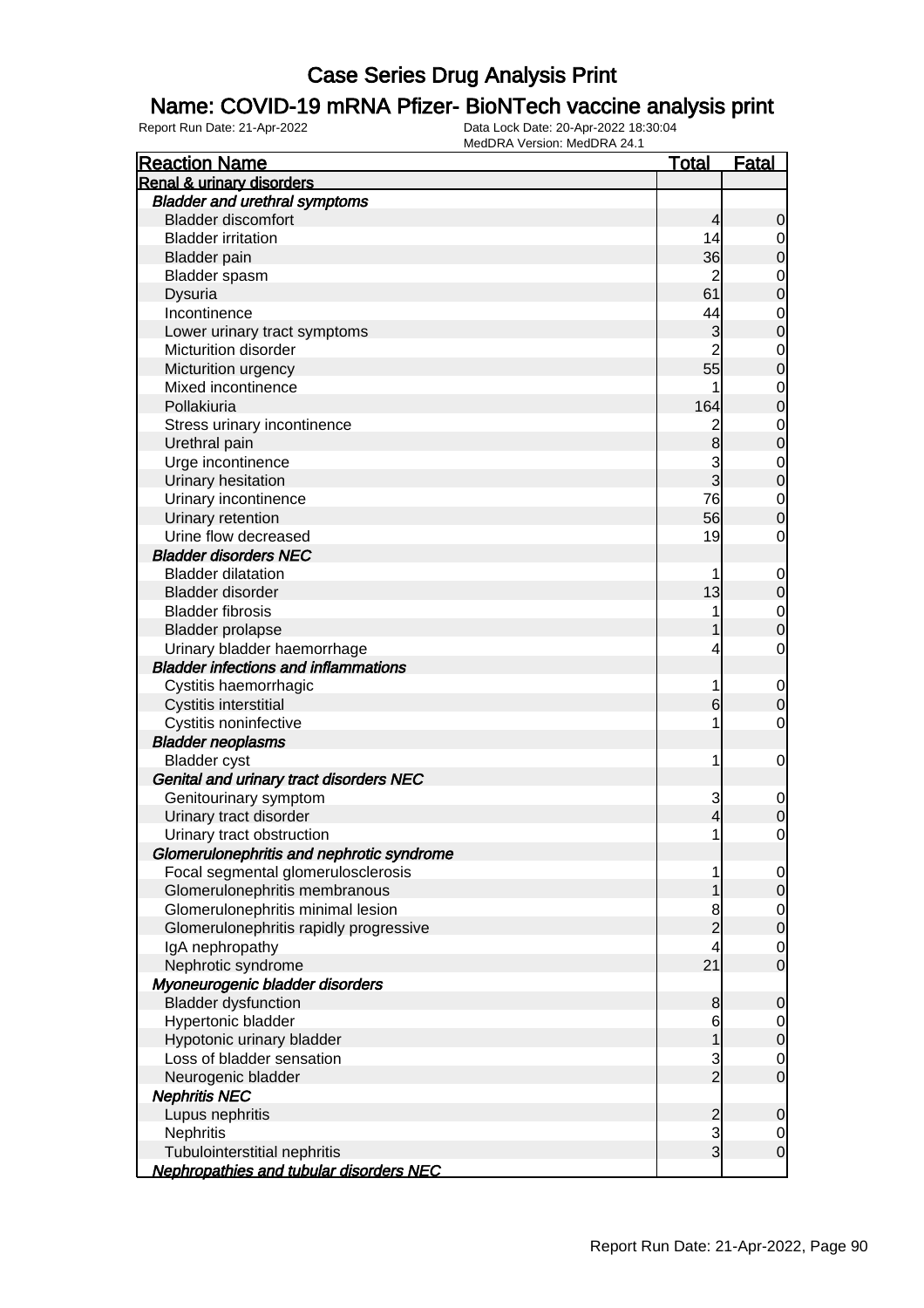### Name: COVID-19 mRNA Pfizer- BioNTech vaccine analysis print

| <b>Reaction Name</b>                                            | <b>Total</b>    | <b>Fatal</b>     |
|-----------------------------------------------------------------|-----------------|------------------|
| Renal & urinary disorders & urinary disorders cont'd            |                 |                  |
| Nephropathy                                                     | 1               | $\mathbf 0$      |
| <b>Renal disorders NEC</b>                                      |                 |                  |
| Kidney fibrosis                                                 | 1               | $\mathbf 0$      |
| Renal disorder                                                  | 10              |                  |
| Renal haemorrhage                                               |                 | $\mathbf 0$      |
| Renal mass                                                      |                 | $\mathbf 0$      |
| <b>Renal failure and impairment</b>                             |                 |                  |
| Acute kidney injury                                             | 59              | 4                |
| Anuria                                                          | 3               | $\mathbf 0$      |
| Chronic kidney disease                                          | 6               | $\mathbf 0$      |
| Oliguria                                                        |                 | $\mathbf 0$      |
| Renal failure                                                   | 26              | 1                |
| Renal impairment                                                | 35              | $\mathbf 0$      |
| Renal injury                                                    | 3               | $\mathbf 0$      |
| <b>Renal failure complications</b>                              |                 |                  |
| Azotaemia                                                       | 1               | 0                |
| <b>Renal lithiasis</b>                                          |                 |                  |
| Nephrolithiasis                                                 | 12              | 0                |
| Renal neoplasms                                                 |                 |                  |
| Renal cyst                                                      | 1               | 0                |
| Renal obstructive disorders                                     |                 |                  |
| Hydronephrosis                                                  | $\overline{c}$  | 0                |
| Renal structural abnormalities and trauma                       |                 |                  |
| Kidney enlargement                                              |                 | $\mathbf 0$      |
| Kidney small                                                    | $\overline{2}$  | $\mathbf 0$      |
| Renal vascular and ischaemic conditions                         |                 |                  |
| Renal aneurysm                                                  | 1               | $\mathbf 0$      |
| Renal infarct                                                   | 4               | $\mathbf 0$      |
| Renal tubular necrosis                                          | $\overline{c}$  | $\mathbf 0$      |
| Renal vasculitis                                                | 1               | 1                |
| Structural and obstructive urethral disorders (excl congenital) |                 |                  |
| Urethral stenosis                                               | 1               | $\mathbf 0$      |
| <b>Ureteric disorders NEC</b>                                   |                 |                  |
| Ureteric stenosis                                               | 1               | 0                |
| <b>Urinary abnormalities</b>                                    |                 |                  |
| Albuminuria                                                     | 1               | $\overline{0}$   |
| Chromaturia                                                     | 69              | $\mathbf 0$      |
| Haematuria                                                      | 54              | $\mathbf 0$      |
| Ketonuria                                                       | 1               | $\mathbf 0$      |
| Myoglobinuria                                                   | 1               | $\mathbf 0$      |
| Proteinuria                                                     | 13              | $\boldsymbol{0}$ |
| Urine abnormality                                               | 13              | $\mathbf 0$      |
| Urine odour abnormal                                            | 11              | $\mathbf 0$      |
| Urinary tract lithiasis (excl renal)                            |                 |                  |
| Calculus bladder                                                | 1               | $\mathbf 0$      |
| Calculus urinary                                                |                 | $\mathbf 0$      |
| Urinary tract signs and symptoms NEC                            |                 |                  |
| Costovertebral angle tenderness                                 | 1               | $\mathbf 0$      |
| Cystitis-like symptom                                           |                 | $\pmb{0}$        |
| Haemorrhage urinary tract                                       | 31              | 1                |
| Nocturia                                                        | $\mathbf{3}$    | $\boldsymbol{0}$ |
| Polyuria                                                        | 9               | $\mathbf 0$      |
| Renal colic                                                     | $5\overline{)}$ | $\overline{0}$   |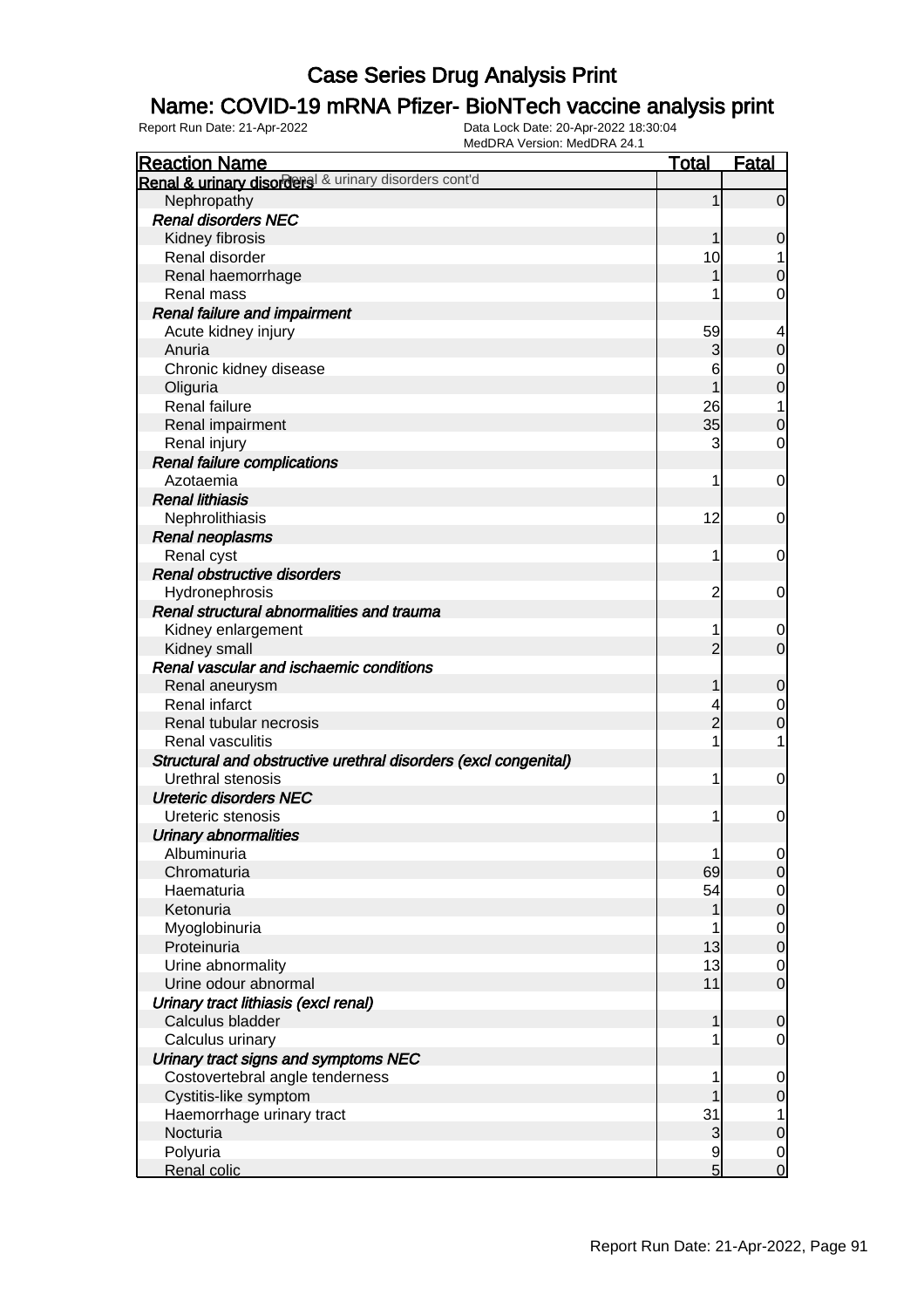### Name: COVID-19 mRNA Pfizer- BioNTech vaccine analysis print

| <b>Reaction Name</b>                                 | Total      | <sup>⊏</sup> ataı |
|------------------------------------------------------|------------|-------------------|
| Renal & urinary disorders & urinary disorders cont'd |            |                   |
| Renal pain                                           | <b>366</b> | 0                 |
| Urinary tract discomfort                             |            | $\overline{0}$    |
| Urinary tract pain                                   |            | $\overline{0}$    |
| Renal & urinary disorders SOC TOTAL                  | 14201      | 8                 |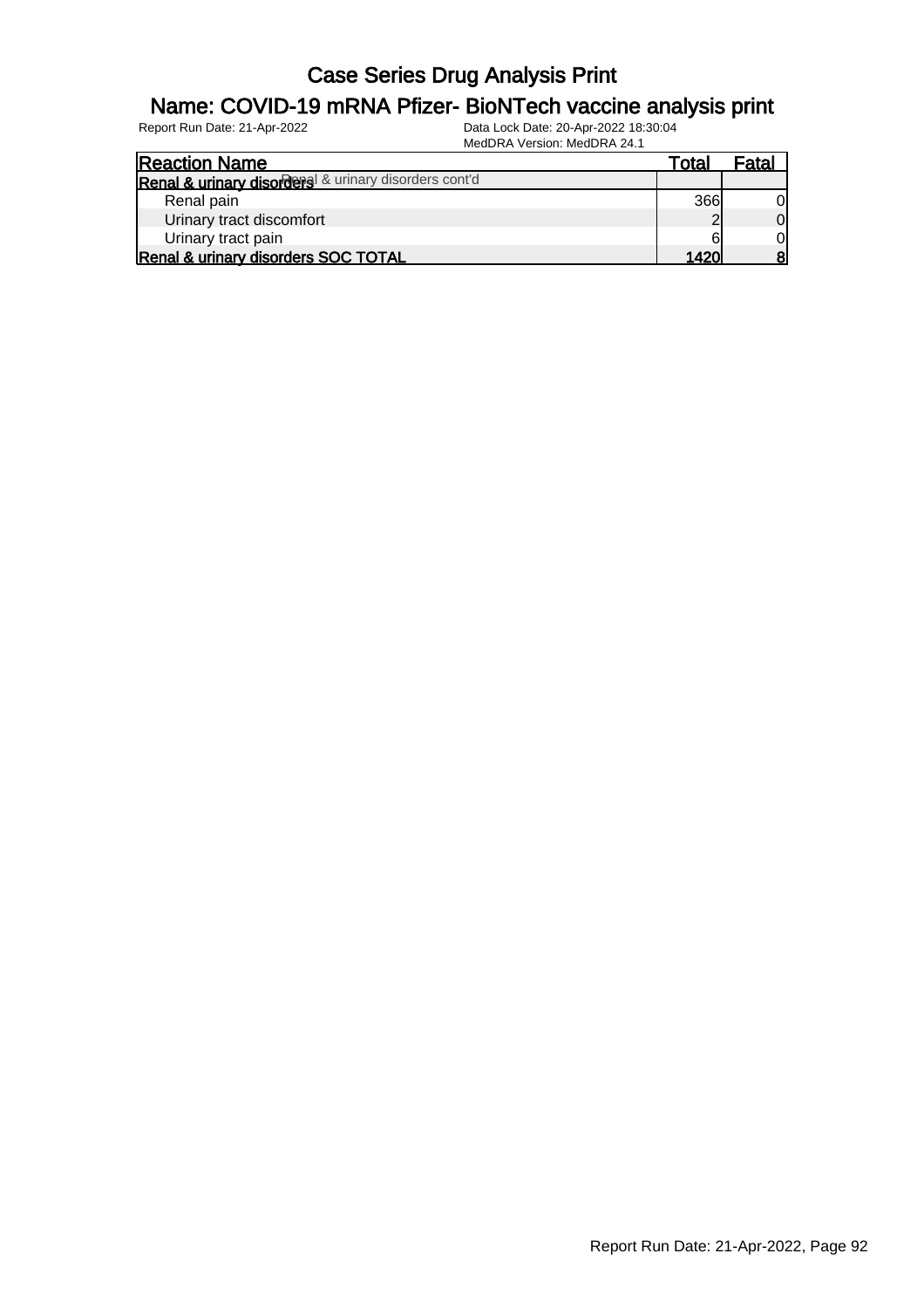### Name: COVID-19 mRNA Pfizer- BioNTech vaccine analysis print

| <b>Reaction Name</b>                                  | <b>Total</b>   | <b>Fatal</b>   |
|-------------------------------------------------------|----------------|----------------|
| Reproductive & breast disorders                       |                |                |
| Benign and malignant breast neoplasms                 |                |                |
| <b>Breast cyst</b>                                    | 18             | $\mathbf 0$    |
| <b>Breast disorders NEC</b>                           |                |                |
| Breast atrophy                                        |                | 0              |
| <b>Breast disorder</b>                                |                | $\mathbf 0$    |
| Breast enlargement                                    | 32             | $\mathbf 0$    |
| <b>Breast mass</b>                                    | 152            | $\mathbf 0$    |
| Fibrocystic breast disease                            |                | $\mathbf 0$    |
| Gynaecomastia                                         |                | $\mathbf 0$    |
| Mastoptosis                                           |                | $\mathbf 0$    |
| Nipple disorder                                       |                | $\mathbf 0$    |
| <b>Breast infections and inflammations</b>            |                |                |
| <b>Breast inflammation</b>                            | 6              | 0              |
| Nipple inflammation                                   | 3              | $\mathbf 0$    |
| <b>Breast signs and symptoms</b>                      |                |                |
| Breast discharge                                      | 5              | $\mathbf 0$    |
| <b>Breast discomfort</b>                              | 15             | $\mathbf 0$    |
| Breast engorgement                                    | 11             | $\mathbf 0$    |
| Breast haematoma                                      |                | $\mathbf 0$    |
| Breast oedema                                         | 9              | $\mathbf 0$    |
| <b>Breast pain</b>                                    | 876            | $\mathbf 0$    |
| <b>Breast swelling</b>                                | 195            | $\mathbf 0$    |
| <b>Breast tenderness</b>                              | 107            | $\mathbf 0$    |
| Nipple pain                                           | 47             |                |
| Nipple swelling                                       | 4              | 0              |
| <b>Cervix disorders NEC</b>                           |                |                |
| Cervical dysplasia                                    | 3              | 0              |
| Cervix disorder                                       | 1              | $\mathbf 0$    |
| Cervix haemorrhage uterine                            | 5              | $\mathbf 0$    |
| Ectropion of cervix                                   | 5              | $\overline{0}$ |
| Cervix infections and inflammations                   |                |                |
| Cervix inflammation                                   | 1              | $\mathbf 0$    |
| Cervix neoplasms                                      |                |                |
| Cervical polyp                                        | $\overline{2}$ | $\mathbf 0$    |
| Erection and ejaculation conditions and disorders     |                |                |
| Ejaculation disorder                                  | 3              | $\overline{0}$ |
| Ejaculation failure                                   | 3              | $\overline{0}$ |
| Erectile dysfunction                                  | 77             | $\mathbf 0$    |
| Erection increased                                    | 4              | $\overline{0}$ |
| Organic erectile dysfunction                          | 14             | $\pmb{0}$      |
| Painful ejaculation                                   | 1              | $\overline{0}$ |
| Spontaneous ejaculation                               | $\overline{c}$ | $\mathbf 0$    |
| Spontaneous penile erection                           | $\overline{c}$ | $\mathbf 0$    |
| Fallopian tube and ovary infections and inflammations |                |                |
| Noninfective oophoritis                               | 6              | $\mathbf 0$    |
| <b>Lactation disorders</b>                            |                |                |
| <b>Breast milk discolouration</b>                     | 4              | $\mathbf 0$    |
| Breast milk odour abnormal                            | $\overline{c}$ | $\mathbf 0$    |
| Galactorrhoea                                         | 5              | $\overline{0}$ |
| Galactostasis                                         |                | $\mathbf 0$    |
| Lactation disorder                                    | 11             | $\overline{0}$ |
| Lactation puerperal increased                         | 6              | $\mathbf 0$    |
| <b>Suppressed lactation</b>                           | 49             | $\overline{0}$ |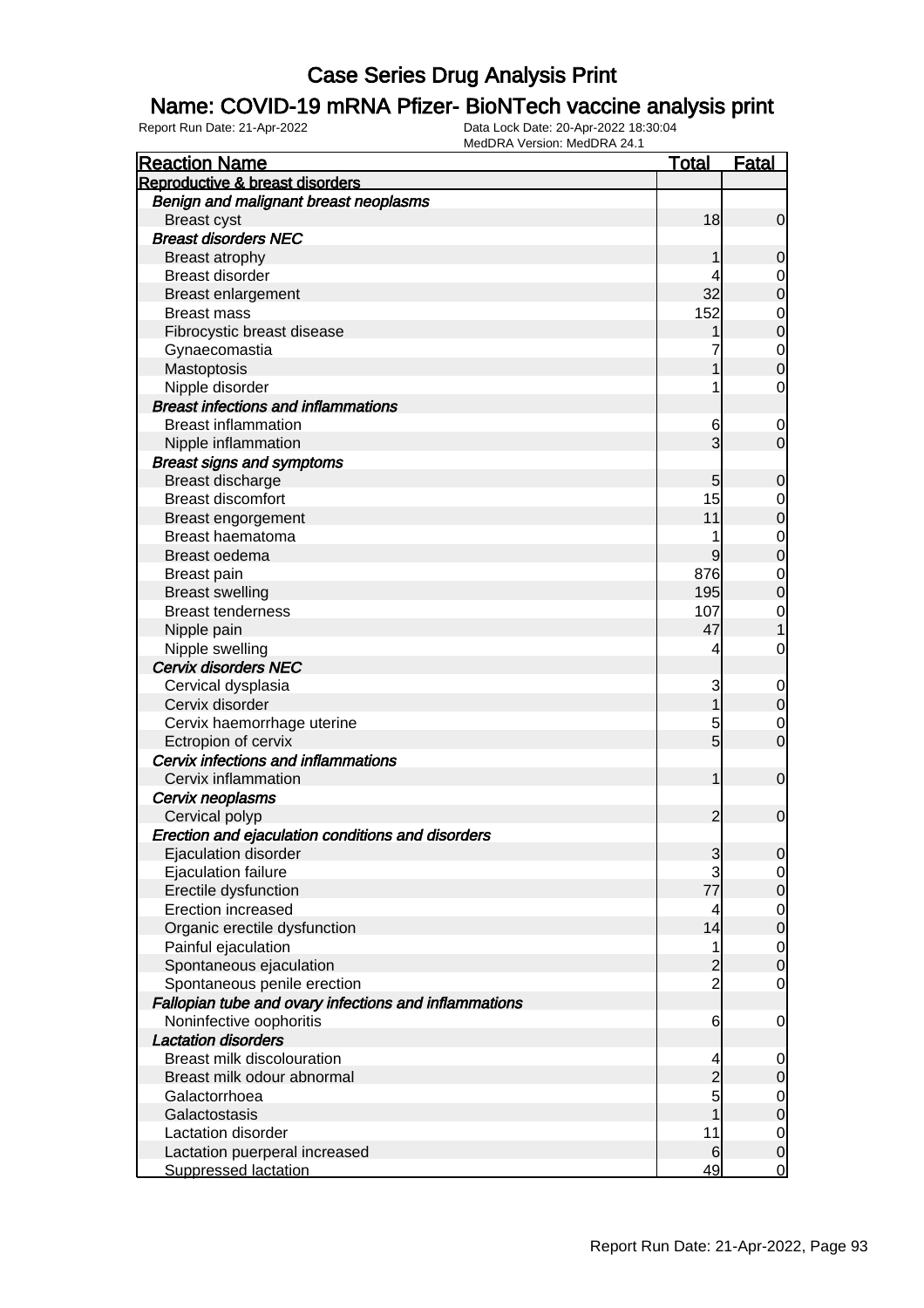### Name: COVID-19 mRNA Pfizer- BioNTech vaccine analysis print

| <b>Reaction Name</b>                                      | <b>Total</b>   | <u>Fatal</u>                         |
|-----------------------------------------------------------|----------------|--------------------------------------|
| Reproductive & breast disorders & breast disorders cont'd |                |                                      |
| <b>Menopausal effects NEC</b>                             |                |                                      |
| Artificial menopause                                      | 1              | $\overline{0}$                       |
| Menopausal disorder                                       |                | $\overline{0}$                       |
| Menopausal symptoms                                       | 47             |                                      |
| Menopause delayed                                         |                | $\begin{matrix} 0 \\ 0 \end{matrix}$ |
| Premature menopause                                       | 25             | 0                                    |
| Menopausal effects on the genitourinary tract             |                |                                      |
| Atrophic vulvovaginitis                                   | $\overline{c}$ | $\overline{0}$                       |
| Postmenopausal haemorrhage                                | 117            | $\overline{0}$                       |
| <b>Menstruation and uterine bleeding NEC</b>              |                |                                      |
| Abnormal uterine bleeding                                 | 8              | $\mathbf 0$                          |
| Abnormal withdrawal bleeding                              | 3              |                                      |
| <b>Bleeding anovulatory</b>                               |                | $0$ 0                                |
| Dysmenorrhoea                                             | 3343           |                                      |
| Intermenstrual bleeding                                   | 1321           | $\begin{matrix} 0 \\ 0 \end{matrix}$ |
| Menstrual discomfort                                      | 36             |                                      |
| Menstrual disorder                                        | 2310           | $\begin{matrix} 0 \\ 0 \end{matrix}$ |
| Menstruation irregular                                    | 4087           |                                      |
| Premenstrual dysphoric disorder                           | 14             | $\begin{matrix} 0 \\ 0 \end{matrix}$ |
| Premenstrual headache                                     | 13             |                                      |
| Premenstrual pain                                         | 151            | $\begin{matrix} 0 \\ 0 \end{matrix}$ |
| Premenstrual syndrome                                     | 140            | $\overline{0}$                       |
| Retrograde menstruation                                   | 2              | $\overline{0}$                       |
| Withdrawal bleed                                          | 16             | $\overline{0}$                       |
| <b>Menstruation with decreased bleeding</b>               |                |                                      |
| Amenorrhoea                                               | 729            | $\overline{0}$                       |
| Hypomenorrhoea                                            | 759            | $\overline{0}$                       |
| Menstruation delayed                                      | 5761           | $\mathbf 0$                          |
| Oligomenorrhoea                                           | 234            | $\overline{0}$                       |
| <b>Menstruation with increased bleeding</b>               |                |                                      |
| Heavy menstrual bleeding                                  | 6371           | $\mathbf 0$                          |
| Menometrorrhagia                                          | 21             | $\mathbf 0$                          |
| Polymenorrhoea                                            | 1043           | $\overline{O}$                       |
| Ovarian and fallopian tube cysts and neoplasms            |                |                                      |
| Haemorrhagic ovarian cyst                                 | 3              | $\overline{0}$                       |
| Ovarian cyst                                              | 32             | $\overline{0}$                       |
| Ovarian cyst ruptured                                     | $\overline{2}$ | 0                                    |
| Polycystic ovaries                                        | 51             | $\overline{0}$                       |
| Ovarian and fallopian tube disorders NEC                  |                |                                      |
| Adnexal torsion                                           | 1              | $\overline{0}$                       |
| Hydrosalpinx                                              | $\overline{2}$ | $\mathbf 0$                          |
| Ovarian enlargement                                       |                | $\mathbf 0$                          |
| Ovarian failure                                           |                | $\overline{0}$                       |
| Ovarian haemorrhage                                       | 8              | $\overline{0}$                       |
| Ovarian hyperstimulation syndrome                         |                | $\overline{0}$                       |
| Ovarian mass                                              |                | $\mathbf 0$                          |
| Ovarian necrosis                                          |                | $\overline{0}$                       |
| Ovulation disorder                                        |                | $\mathbf 0$                          |
| Ovulation pain                                            | 85             | $\overline{0}$                       |
| Premature ovulation                                       | 4              | $\mathbf 0$                          |
| Superovulation                                            | 1              | $\overline{O}$                       |
| Pelvic prolapse conditions                                |                |                                      |
| Vaginal prolapse                                          | 1              | $\mathbf 0$                          |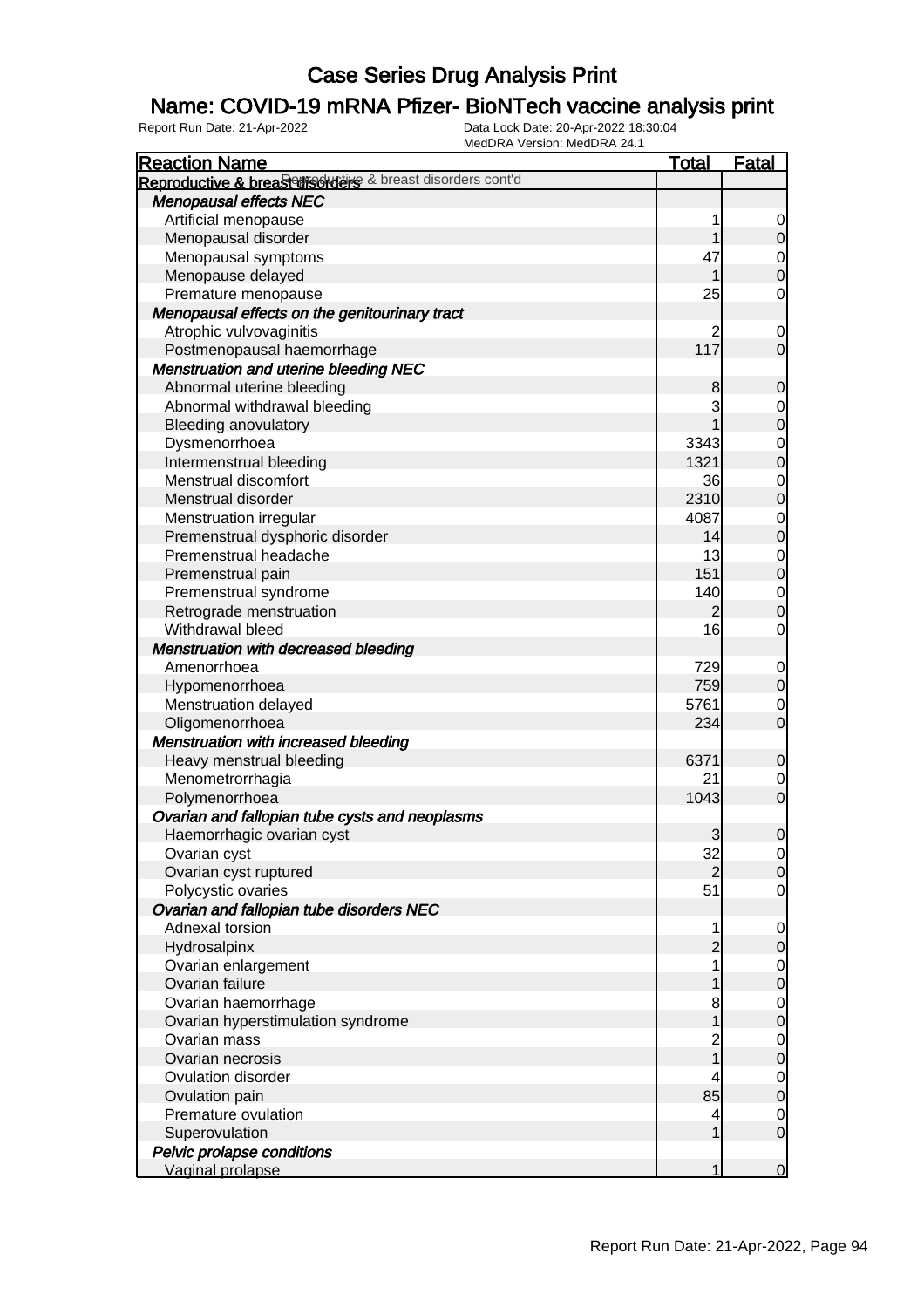### Name: COVID-19 mRNA Pfizer- BioNTech vaccine analysis print

| <b>Reaction Name</b>                                       | <b>Total</b>    | <b>Fatal</b>     |
|------------------------------------------------------------|-----------------|------------------|
| Reproductive & breasterisorders & breast disorders cont'd  |                 |                  |
| Pelvis and broad ligament disorders NEC                    |                 |                  |
| Adnexa uteri mass                                          | 1               | $\mathbf 0$      |
| Adnexa uteri pain                                          | 72              | 0                |
| Pelvic congestion                                          | 1               | $\mathbf 0$      |
| Pelvic floor muscle weakness                               |                 | $\overline{0}$   |
| Pelvic fluid collection                                    | 1               | $\overline{0}$   |
| Pelvic haemorrhage                                         | 22              | $\mathbf 0$      |
| Penile and scrotal infections and inflammations            |                 |                  |
| Balanoposthitis                                            | 5               | 0                |
| Penile disorders NEC (excl erection and ejaculation)       |                 |                  |
| Foreskin oedema                                            | 1               | $\mathbf 0$      |
| Penile blister                                             |                 | $\mathbf 0$      |
| Penile discharge                                           |                 | $\mathbf 0$      |
| Penile discomfort                                          |                 | $\mathbf 0$      |
| Penile erythema                                            | 1               | $\mathbf{0}$     |
| Penile haemorrhage                                         | 3               | $\mathbf 0$      |
| Penile oedema                                              | 1               | $\mathbf{0}$     |
| Penile pain                                                | $\overline{2}$  | $\mathbf 0$      |
| Penile rash                                                | 1               | $\mathbf{0}$     |
| Penile size reduced                                        |                 | $\overline{0}$   |
| Penile swelling                                            | 6               | $\mathbf 0$      |
| Penis disorder                                             | 12              | $\overline{0}$   |
| Prostate and seminal vesicles infections and inflammations |                 |                  |
| Prostatitis                                                | $5\overline{)}$ | $\mathbf 0$      |
| Prostatic neoplasms and hypertrophy                        |                 |                  |
| Benign prostatic hyperplasia                               | $\overline{2}$  | $\mathbf 0$      |
| Prostatic signs, symptoms and disorders NEC                |                 |                  |
| Prostatic pain                                             | 1               | 0                |
| Prostatomegaly                                             | 3               | 0                |
| Reproductive tract disorders NEC (excl neoplasms)          |                 |                  |
| Genital erosion                                            | 1               | $\mathbf 0$      |
| Genital haemorrhage                                        | 25              | $\boldsymbol{0}$ |
| Genital hypoaesthesia                                      | $\overline{c}$  | $0\atop 0$       |
| <b>Genital lesion</b>                                      | $\overline{2}$  |                  |
| Genital paraesthesia                                       | $\mathbf{1}$    | $\mathbf 0$      |
| Genital ulceration                                         | 8               | 0                |
| Perineal ulceration                                        | 1               | $\overline{0}$   |
| Reproductive tract infections and inflammations NEC        |                 |                  |
| Genital tract inflammation                                 | 1               | $\mathbf 0$      |
| Reproductive tract signs and symptoms NEC                  |                 |                  |
| Genital burning sensation                                  | 3               | 0                |
| Genital discolouration                                     | 1               | $\mathbf 0$      |
| Genital erythema                                           |                 | $\mathbf 0$      |
| Genital pain                                               |                 | $\overline{0}$   |
| Genital rash                                               | 6               | $\mathbf 0$      |
| <b>Genital swelling</b>                                    | $\overline{5}$  | $\overline{0}$   |
| Pelvic discomfort                                          | 6               | $\mathbf 0$      |
| Pelvic pain                                                | 130             | $\overline{0}$   |
| Perineal pain                                              | 3               | $\mathbf 0$      |
| Perineal rash                                              | 1               | $\overline{0}$   |
| Pruritus genital                                           | 8               | $\overline{0}$   |
| <b>Scrotal disorders NEC</b>                               |                 |                  |
| Acquired hydrocele                                         | 1               | $\mathbf 0$      |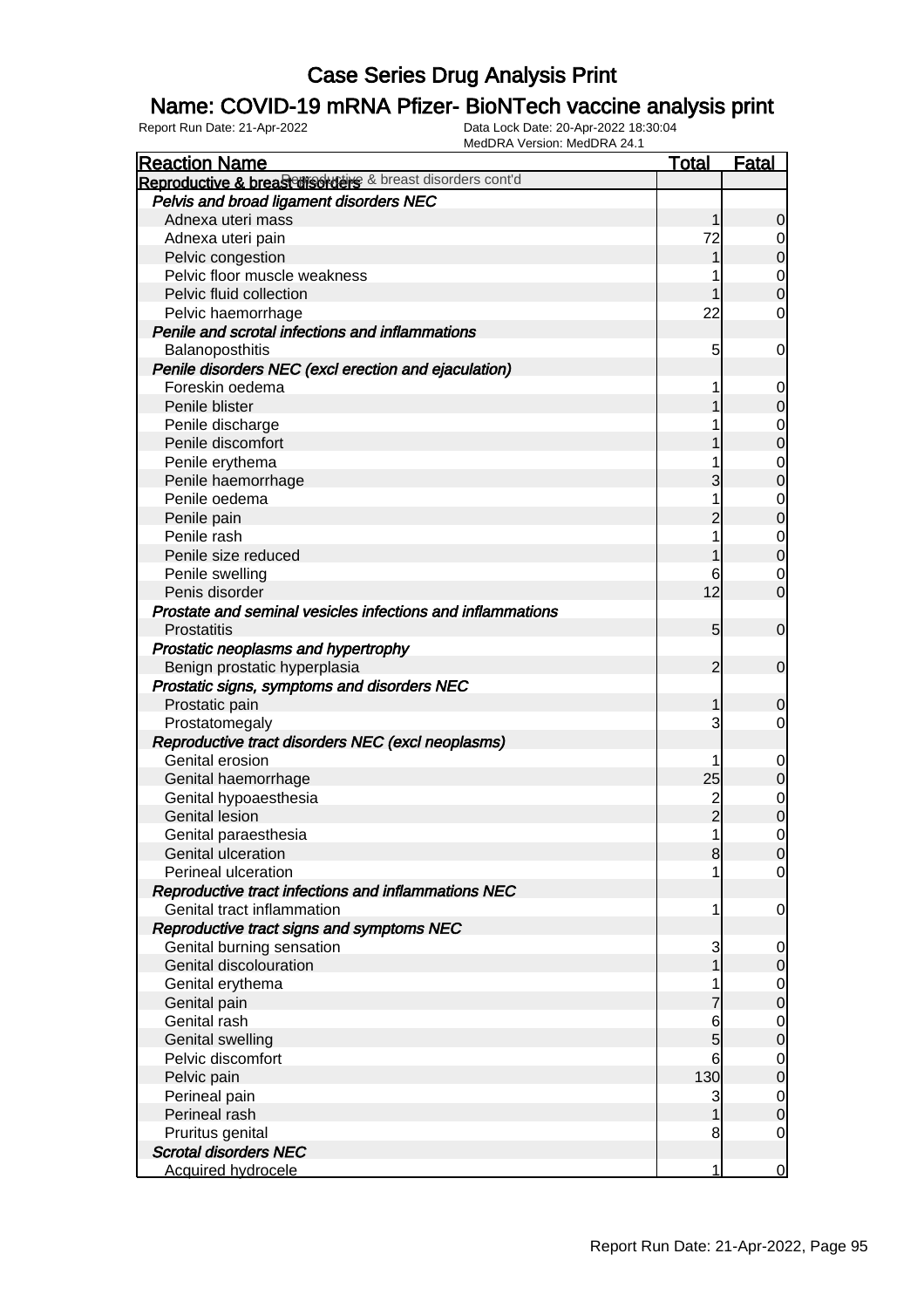### Name: COVID-19 mRNA Pfizer- BioNTech vaccine analysis print

| <b>Reaction Name</b>                                               | <b>Total</b>   | <b>Fatal</b>        |
|--------------------------------------------------------------------|----------------|---------------------|
| Reproductive & breast disordars & breast disorders cont'd          |                |                     |
| Scrotal angiokeratoma                                              |                | $\overline{0}$      |
| Scrotal discomfort                                                 |                | 0                   |
| Scrotal erythema                                                   |                | 0                   |
| Scrotal exfoliation                                                |                | 0                   |
| Scrotal pain                                                       | 22             | $\mathbf 0$         |
| Scrotal swelling                                                   | 6              | $\mathbf 0$         |
| Scrotum erosion                                                    |                | $\overline{0}$      |
| Varicocele                                                         |                | 0                   |
| Sexual function and fertility disorders NEC                        |                |                     |
| Dyspareunia                                                        |                | $\mathbf 0$         |
| Infertility                                                        | 18             | $\overline{0}$      |
| Infertility female                                                 | 5              | 0                   |
| Sexual dysfunction                                                 | 10             | $\overline{0}$      |
| Spermatogenesis and semen disorders                                |                |                     |
| Aspermia                                                           | 1              | 0                   |
| Haematospermia                                                     | 8              | 0                   |
| Semen discolouration                                               |                | $\overline{0}$      |
| <b>Testicular and epididymal disorders NEC</b>                     |                |                     |
| Testicular atrophy                                                 |                | 0                   |
| <b>Testicular disorder</b>                                         |                | 0                   |
| Testicular oedema                                                  |                | $\overline{0}$      |
| Testicular pain                                                    | 74             | $\mathbf 0$         |
| <b>Testicular swelling</b>                                         | 14             | $\overline{0}$      |
| <b>Testicular torsion</b>                                          |                | 0                   |
| <b>Testis discomfort</b>                                           | 3              | $\overline{0}$      |
|                                                                    |                |                     |
| Testicular and epididymal neoplasms<br><b>Testicular cyst</b>      |                | $\mathbf 0$         |
| <b>Uterine disorders NEC</b>                                       |                |                     |
|                                                                    | 11             |                     |
| Adenomyosis<br><b>Endometrial thickening</b>                       | 4              | 0                   |
| Endometriosis                                                      | 98             | 0<br>$\overline{0}$ |
|                                                                    | 49             |                     |
| Uterine haemorrhage                                                | 19             | 0<br>$\mathbf 0$    |
| Uterine pain<br>Uterine infections and inflammations (excl cervix) |                |                     |
| Uterine inflammation                                               | 1              | $\mathbf 0$         |
|                                                                    |                |                     |
| <b>Uterine neoplasms</b>                                           | 6              | $\overline{0}$      |
| Uterine polyp<br><b>Uterine tone disorders</b>                     |                |                     |
|                                                                    | 42             | $\mathbf 0$         |
| Uterine spasm                                                      |                |                     |
| Vaginal and vulval infections and inflammations                    | $\overline{2}$ |                     |
| Vulvovaginal inflammation                                          |                | $\mathbf 0$         |
| Vulvovaginal cysts and neoplasms                                   |                |                     |
| Bartholin's cyst                                                   | $\overline{c}$ | $\mathbf 0$         |
| Vaginal cyst                                                       | 8              | $\overline{0}$      |
| Vaginal polyp                                                      |                | $\overline{0}$      |
| Vulva cyst                                                         |                | 0                   |
| <b>Vulvovaginal disorders NEC</b>                                  |                |                     |
| Vaginal haemorrhage                                                | 1816           | $\mathbf 0$         |
| Vaginal mucosal blistering                                         |                | $\mathbf 0$         |
| Vaginal ulceration                                                 |                | $\overline{0}$      |
| Vulval disorder                                                    |                | $\mathbf 0$         |
| Vulval haemorrhage                                                 | 34             | $\overline{0}$      |
| <b>Vulval ulceration</b>                                           | 8              | $\overline{0}$      |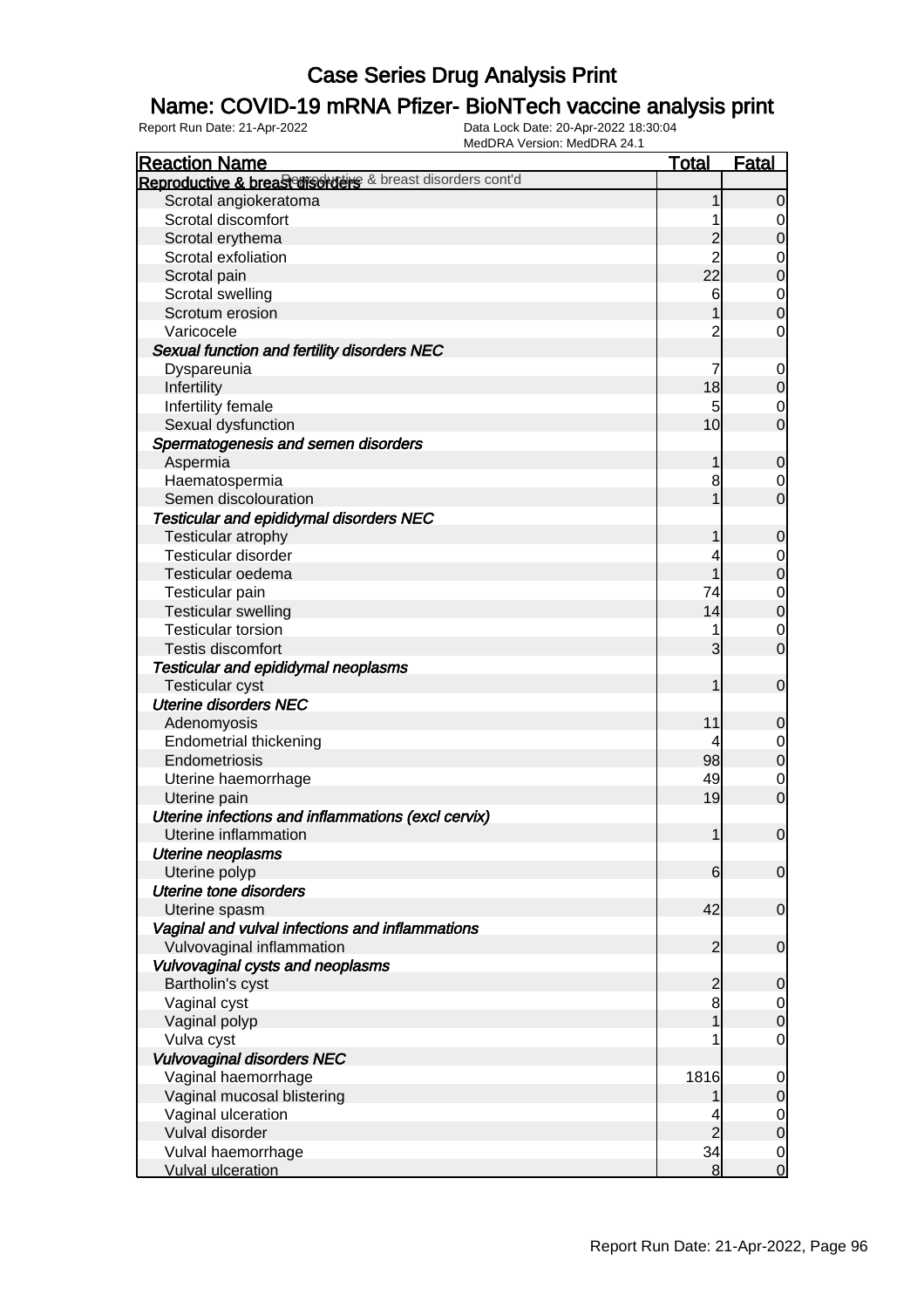### Name: COVID-19 mRNA Pfizer- BioNTech vaccine analysis print

| <b>Reaction Name</b>                                      | <b>Total</b> | <u>Fatal</u>   |
|-----------------------------------------------------------|--------------|----------------|
| Reproductive & breasters orders & breast disorders cont'd |              |                |
| Vulvovaginal ulceration                                   | 6            | $\overline{0}$ |
| Vulvovaginal signs and symptoms                           |              |                |
| Clitoral engorgement                                      |              | 0              |
| Coital bleeding                                           |              | $\mathbf 0$    |
| Labia enlarged                                            |              | $\overline{0}$ |
| Vaginal discharge                                         | 89           | $\mathbf 0$    |
| Vaginal lesion                                            |              | 0              |
| Vaginal odour                                             |              | $\mathbf 0$    |
| Vaginal oedema                                            |              | 0              |
| Vulval eczema                                             |              | $\mathbf 0$    |
| Vulval oedema                                             |              | 0              |
| Vulvovaginal burning sensation                            | 9            | $\overline{0}$ |
| Vulvovaginal discomfort                                   |              | 0              |
| Vulvovaginal dryness                                      | 6            | $\mathbf 0$    |
| Vulvovaginal erythema                                     |              | 0              |
| Vulvovaginal pain                                         | 32           | $\mathbf 0$    |
| Vulvovaginal pruritus                                     | 11           | 0              |
| Vulvovaginal rash                                         |              | $\overline{0}$ |
| Vulvovaginal swelling                                     | 5            | 0              |
| Reproductive & breast disorders SOC TOTAL                 | 31297        |                |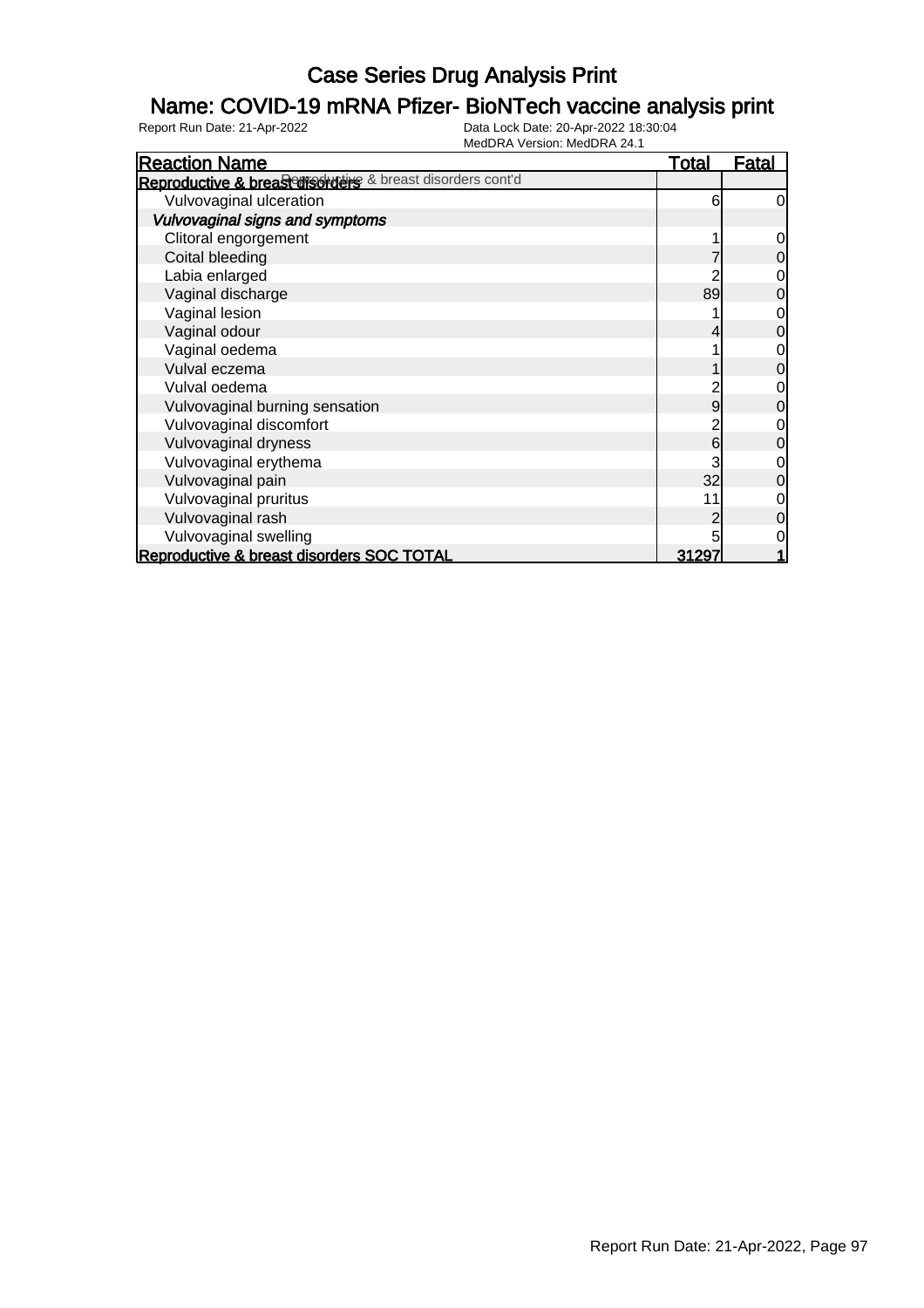### Name: COVID-19 mRNA Pfizer- BioNTech vaccine analysis print

| <b>Reaction Name</b>                                                          | <b>Total</b>   | <b>Fatal</b>   |
|-------------------------------------------------------------------------------|----------------|----------------|
| <b>Respiratory disorders</b>                                                  |                |                |
| <b>Breathing abnormalities</b>                                                |                |                |
| Apnoea                                                                        | 7              | 0              |
| Apnoeic attack                                                                |                | $\mathbf 0$    |
| Dyspnoea                                                                      | 6953           | 5              |
| Dyspnoea at rest                                                              | 11             | $\mathbf 0$    |
| Dyspnoea exertional                                                           | 48             |                |
| Grunting                                                                      | 1              | $\mathbf 0$    |
| Hyperventilation                                                              | 66             | 0              |
| Hypopnoea                                                                     | 131            | $\mathbf 0$    |
| Hypoventilation                                                               |                | 0              |
| Irregular breathing                                                           | 29             | $\mathbf 0$    |
| Mouth breathing                                                               | 7              | $\mathbf 0$    |
| Nocturnal dyspnoea                                                            | $\overline{c}$ | $\mathbf 0$    |
| Orthopnoea                                                                    | $\overline{3}$ | $\mathbf 0$    |
| Respiration abnormal                                                          | 74             | $\mathbf 0$    |
| Respiratory arrest                                                            | 22             | $\mathbf 0$    |
| Respiratory depression                                                        | 1              | $\mathbf 0$    |
| <b>Respiratory distress</b>                                                   | 20             | $\mathbf 0$    |
| Sleep apnoea syndrome                                                         | 16             | $\mathbf 0$    |
| Tachypnoea                                                                    | 33             | $\mathbf 0$    |
| <b>Bronchial conditions NEC</b>                                               |                |                |
| <b>Bronchial secretion retention</b>                                          | 4              | $\overline{0}$ |
| <b>Bronchiectasis</b>                                                         | 16             | 0              |
| Bronchospasm and obstruction                                                  |                |                |
| Asthma                                                                        | 435            | $\mathbf 0$    |
| Asthma late onset                                                             | 3              | $\mathbf 0$    |
| Bronchospasm                                                                  | 19             | $\mathbf 0$    |
| Chronic obstructive pulmonary disease                                         | 28             | 1              |
| Cough variant asthma                                                          | 7              | $\mathbf 0$    |
| Obstructive airways disorder                                                  | 13             | $\mathbf 0$    |
| Reversible airways obstruction                                                |                | 0              |
| Wheezing                                                                      | 484            | $\mathbf 0$    |
| Conditions associated with abnormal gas exchange                              |                |                |
| Asphyxia                                                                      | 2              | $\mathbf 0$    |
| Cyanosis central                                                              | 1              | $\mathbf 0$    |
| Hyperoxia                                                                     |                | $\overline{0}$ |
| Hypoxia                                                                       | 35             | $\overline{2}$ |
| Respiratory acidosis                                                          | 2              | $\overline{0}$ |
| Coughing and associated symptoms                                              |                |                |
| Allergic cough                                                                | 9              | 0              |
| Atopic cough                                                                  |                | 0              |
| Cough                                                                         | 3010           |                |
| Cough decreased                                                               | 2              | 0              |
| Haemoptysis                                                                   | 74             | $\mathbf 0$    |
| Productive cough                                                              | 198            | 0              |
| Sputum discoloured                                                            | 11             | 0              |
|                                                                               | 4              | 0              |
| Sputum increased                                                              |                |                |
| Diaphragmatic disorders                                                       |                |                |
| Acquired diaphragmatic eventration                                            | 1              | 0              |
| Diaphragm muscle weakness                                                     | 1              | 0              |
| Diaphragmatic disorder                                                        |                | 0              |
| Laryngeal and adjacent sites disorders NEC (excl infections and<br>neoplasms) |                |                |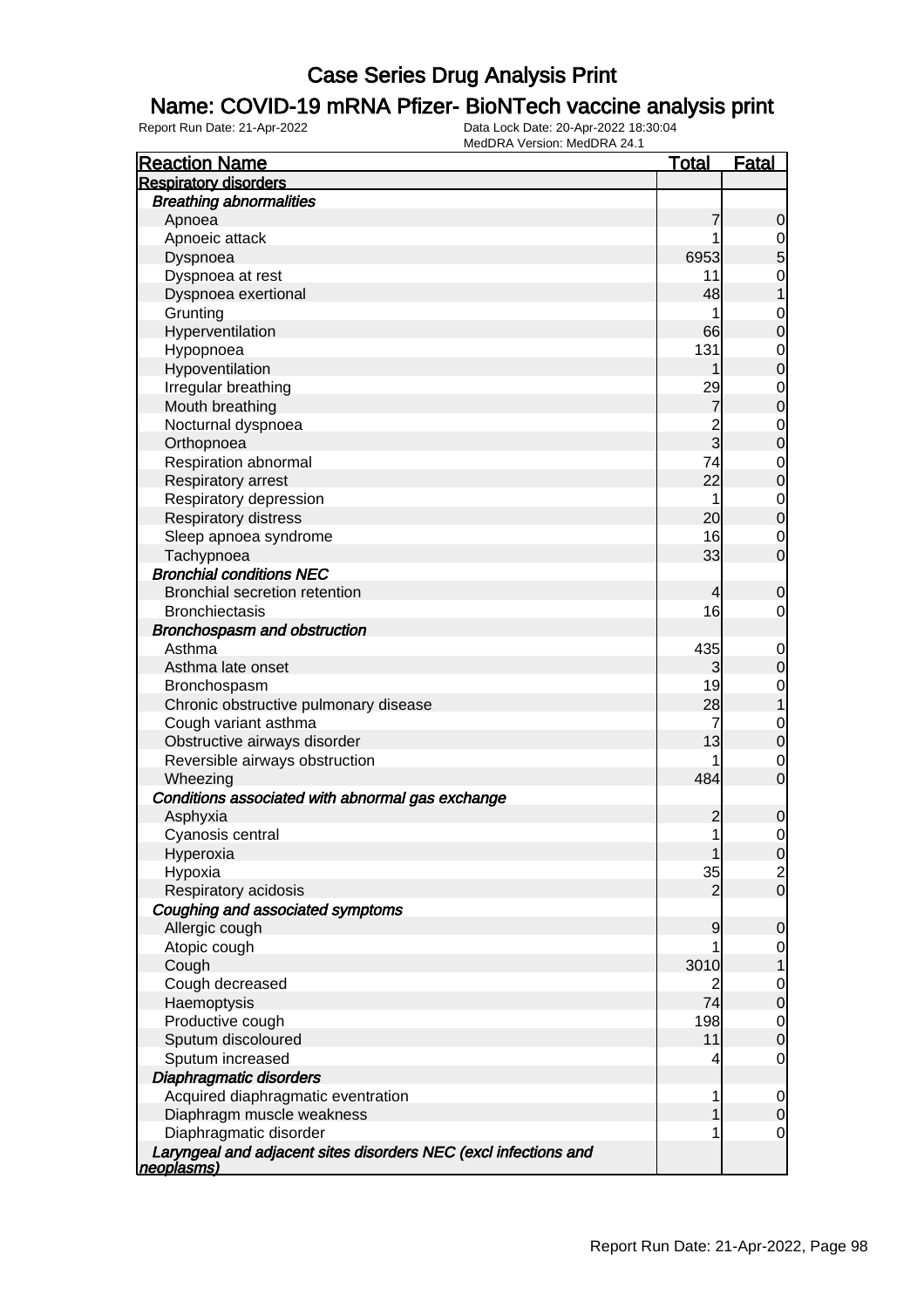### Name: COVID-19 mRNA Pfizer- BioNTech vaccine analysis print

| <b>Reaction Name</b>                                                                 | <b>Total</b>   | <b>Fatal</b>                  |
|--------------------------------------------------------------------------------------|----------------|-------------------------------|
| Respiratory disorders espiratory disorders cont'd                                    |                |                               |
|                                                                                      |                |                               |
| Laryngeal disorder                                                                   | 1              | 0                             |
| Reflux laryngitis                                                                    | 3              | $\overline{0}$                |
| Vocal cord disorder                                                                  | 3              | 0                             |
| Vocal cord dysfunction                                                               |                | $\overline{0}$                |
| Laryngeal spasm, oedema and obstruction                                              |                |                               |
| Epiglottic oedema                                                                    |                | 0                             |
| Laryngeal obstruction                                                                |                | 0                             |
| Laryngeal oedema                                                                     |                | $\mathbf 0$                   |
| Laryngospasm                                                                         | 3              | 0                             |
| Stridor                                                                              | 28             | $\overline{0}$                |
| Lower respiratory tract inflammatory and immunologic conditions<br><b>Alveolitis</b> |                |                               |
| Autoimmune lung disease                                                              |                | 0                             |
|                                                                                      |                | 0<br>$\mathbf 0$              |
| Hypersensitivity pneumonitis                                                         |                |                               |
| Lower respiratory tract inflammation<br>Pneumonitis                                  |                | $\mathbf 0$<br>$\overline{2}$ |
|                                                                                      | 36             |                               |
| Pulmonary sarcoidosis                                                                | 3              | 0                             |
| Lower respiratory tract signs and symptoms                                           |                |                               |
| Hiccups                                                                              | 36             | $\mathbf 0$                   |
| Increased bronchial secretion                                                        | 3              | $\mathbf 0$                   |
| Increased viscosity of bronchial secretion                                           |                | 0                             |
| Lung hyperinflation                                                                  |                | $\mathbf 0$                   |
| Lung opacity                                                                         | 4              | 0                             |
| Pleuritic pain                                                                       | 27             | $\mathbf 0$                   |
| Pulmonary haemorrhage                                                                |                | 0                             |
| Pulmonary pain                                                                       | 121            | $\mathbf 0$                   |
| Rales                                                                                | 6              | 0                             |
| <b>Respiratory fremitus</b>                                                          |                | $\overline{0}$                |
| <b>Mediastinal disorders</b>                                                         |                |                               |
| <b>Mediastinal mass</b>                                                              |                | 0                             |
| Pulmonary hilum mass                                                                 |                | 0                             |
| Nasal congestion and inflammations                                                   |                |                               |
| Nasal congestion                                                                     | 342            | $\mathbf 0$                   |
| Nasal inflammation                                                                   | 5              | $\mathbf 0$                   |
| Rhinitis allergic                                                                    | 27             | 0                             |
| <b>Nasal disorders NEC</b>                                                           |                |                               |
| Epistaxis                                                                            | 1096           | $\overline{0}$                |
| Intranasal hypoaesthesia                                                             |                | $\mathbf 0$                   |
| Intranasal paraesthesia                                                              |                | $\overline{0}$                |
| Nasal crusting                                                                       |                | $\mathbf 0$                   |
| Nasal disorder                                                                       | 4              | $\mathbf 0$                   |
| Nasal dryness                                                                        | 36             | $\mathbf 0$                   |
| Nasal mucosal discolouration                                                         |                | $\mathbf 0$                   |
| Nasal odour                                                                          |                | $\mathbf 0$                   |
| Nasal oedema                                                                         | 8              | $\overline{0}$                |
| Nasal polyps                                                                         | $\overline{2}$ | $\mathbf 0$                   |
| Nasal pruritus                                                                       | 13             | $\mathbf 0$                   |
| Nasal ulcer                                                                          | $\overline{2}$ | $\overline{0}$                |
| <b>Neonatal hypoxic conditions</b>                                                   |                |                               |
| Dry lung syndrome                                                                    |                | 0                             |
| Gasping syndrome                                                                     |                | 0                             |
| Infantile apnoea                                                                     | $\overline{2}$ | $\overline{0}$                |
| Paranasal sinus disorders (excl infections and neoplasms)                            |                |                               |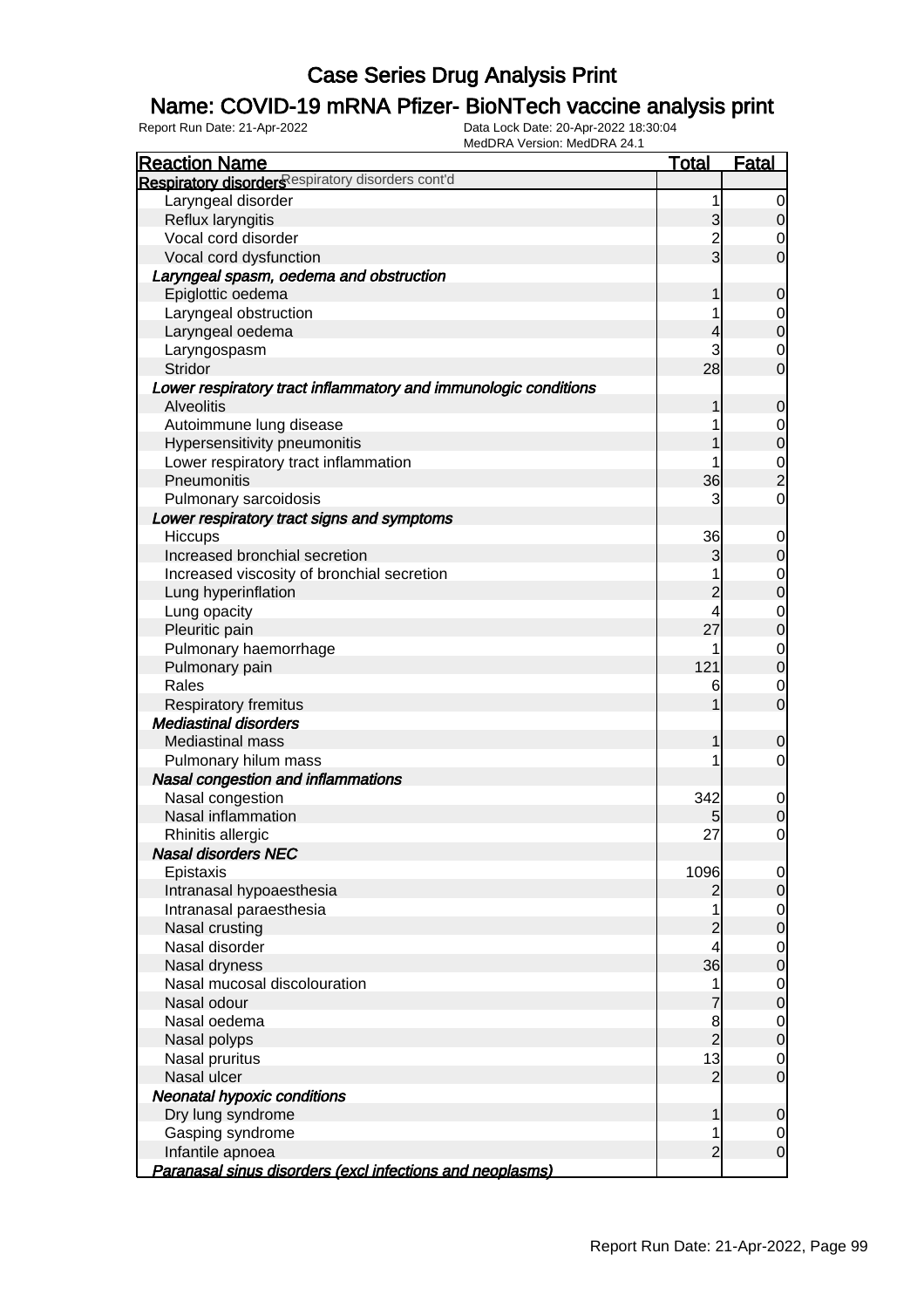### Name: COVID-19 mRNA Pfizer- BioNTech vaccine analysis print

| <b>Reaction Name</b>                                 | <u>Total</u>    | <b>Fatal</b>                         |
|------------------------------------------------------|-----------------|--------------------------------------|
| Respiratory disorders espiratory disorders cont'd    |                 |                                      |
| Allergic sinusitis                                   | 3               | $\overline{0}$                       |
| Paranasal sinus inflammation                         | 5               |                                      |
| Sinonasal obstruction                                | 15              | $\begin{matrix} 0 \\ 0 \end{matrix}$ |
| Sinus congestion                                     | 73              | $\overline{0}$                       |
| Sinus disorder                                       | 8               | $\overline{0}$                       |
| Parenchymal lung disorders NEC                       |                 |                                      |
| Atelectasis                                          | 5               | $\mathbf 0$                          |
| Combined pulmonary fibrosis and emphysema            | 1               |                                      |
| Emphysema                                            | 3               | $0$ 0                                |
| Interstitial lung disease                            | 11              |                                      |
| Lung consolidation                                   | $6\phantom{.}6$ | $0\0$                                |
| Lung infiltration                                    |                 | $\overline{1}$                       |
| Organising pneumonia                                 | $\frac{2}{2}$   | $\mathbf 0$                          |
| Pulmonary alveolar haemorrhage                       | $\overline{1}$  |                                      |
| Pulmonary cavitation                                 | 1               | $\begin{matrix} 0 \\ 0 \end{matrix}$ |
| Pulmonary fibrosis                                   | 9               |                                      |
| Pulmonary toxicity                                   | $\overline{1}$  | $\begin{matrix}0\\0\end{matrix}$     |
| Pharyngeal disorders (excl infections and neoplasms) |                 |                                      |
| Hyperactive pharyngeal reflex                        | 1               | $\pmb{0}$                            |
| Pharyngeal enanthema                                 | 1               |                                      |
| Pharyngeal erythema                                  | 10              | $\begin{matrix}0\\0\end{matrix}$     |
| Pharyngeal haemorrhage                               | $\overline{2}$  |                                      |
| Pharyngeal hypoaesthesia                             | 40              | $\begin{matrix}0\\0\end{matrix}$     |
| Pharyngeal inflammation                              | 4               |                                      |
| Pharyngeal lesion                                    | 1               | $\begin{matrix} 0 \\ 0 \end{matrix}$ |
| Pharyngeal mass                                      | 1               |                                      |
| Pharyngeal oedema                                    | 15              | $\begin{matrix} 0 \\ 0 \end{matrix}$ |
| Pharyngeal paraesthesia                              | 57              |                                      |
| Pharyngeal swelling                                  | 303             | $\begin{matrix} 0 \\ 0 \end{matrix}$ |
| Pharyngeal ulceration                                | 19              |                                      |
| Tonsillar erythema                                   | 14              | $\begin{matrix} 0 \\ 0 \end{matrix}$ |
| Tonsillar haemorrhage                                | 1               |                                      |
| Tonsillar hypertrophy                                | 99              | $\begin{matrix}0\\0\end{matrix}$     |
| <b>Tonsillar inflammation</b>                        | 4               |                                      |
| Tonsillar ulcer                                      | $\mathbf{1}$    | $\begin{matrix}0\\0\end{matrix}$     |
| Tonsillolith                                         | 1               | 0                                    |
| <b>Pleural infections and inflammations</b>          |                 |                                      |
| Pleurisy                                             | 40              | $\overline{0}$                       |
| Pneumothorax and pleural effusions NEC               |                 |                                      |
| Pleural effusion                                     | 42              | $\overline{0}$                       |
| Pneumothorax                                         | 14              | $\overline{0}$                       |
| Pneumothorax spontaneous                             | 5               | $\mathbf 0$                          |
| <b>Pulmonary hypertensions</b>                       |                 |                                      |
| Pulmonary hypertension                               | 3               | $\mathbf 0$                          |
| <b>Pulmonary oedemas</b>                             |                 |                                      |
| Acute respiratory distress syndrome                  | 3               | 1                                    |
| Pulmonary congestion                                 | 20              | $\mathbf 0$                          |
| Pulmonary oedema                                     | 24              | $\overline{c}$                       |
| Pulmonary thrombotic and embolic conditions          |                 |                                      |
| Pulmonary artery thrombosis                          | 2               | 0                                    |
| Pulmonary embolism                                   | 552             | 38                                   |
| Pulmonary infarction                                 | 7               |                                      |
| Pulmonary thrombosis                                 | 13              | $\overline{0}$<br>1                  |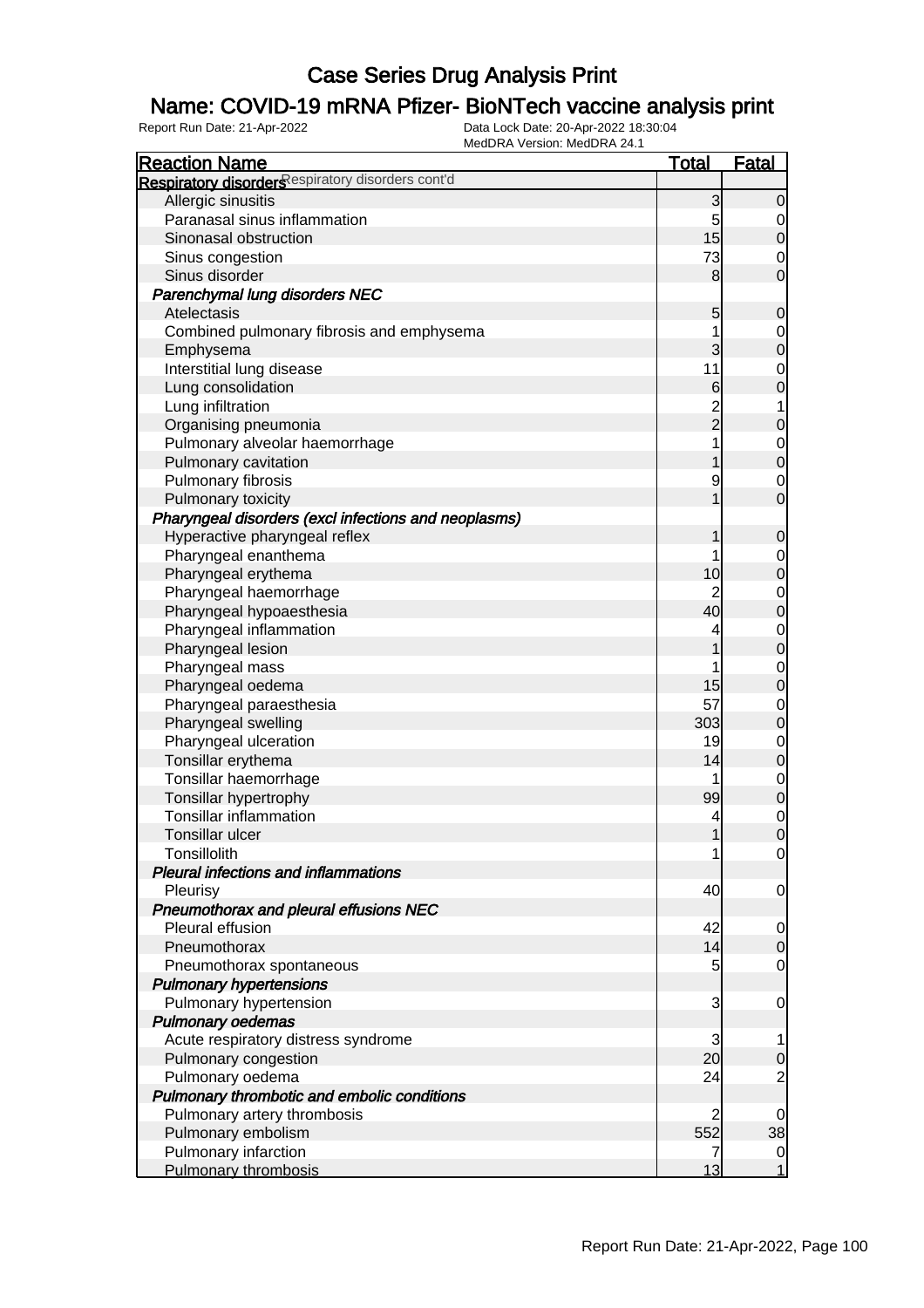### Name: COVID-19 mRNA Pfizer- BioNTech vaccine analysis print

| <b>Reaction Name</b>                               | <b>Total</b>                               | <b>Fatal</b>                         |
|----------------------------------------------------|--------------------------------------------|--------------------------------------|
| Respiratory disorders espiratory disorders cont'd  |                                            |                                      |
| Respiratory failures (excl neonatal)               |                                            |                                      |
| Acute respiratory failure                          | 3                                          | 1                                    |
| Respiratory failure                                | 15                                         | $\overline{2}$                       |
| <b>Respiratory signs and symptoms NEC</b>          |                                            |                                      |
| Allergic respiratory symptom                       | 6                                          | $\boldsymbol{0}$                     |
| Diaphragmalgia                                     | 9                                          | $\mathbf 0$                          |
| Nasal flaring                                      |                                            |                                      |
| Painful respiration                                | 19                                         | $\begin{matrix} 0 \\ 1 \end{matrix}$ |
| Pleural rub                                        |                                            |                                      |
| Respiratory symptom                                | 21                                         | $\begin{matrix} 0 \\ 0 \end{matrix}$ |
| Suffocation feeling                                | $\overline{c}$                             |                                      |
| Use of accessory respiratory muscles               | $\overline{2}$                             | $\begin{matrix} 0 \\ 0 \end{matrix}$ |
| <b>Respiratory tract disorders NEC</b>             |                                            |                                      |
| Allergic respiratory disease                       | 1                                          | $\mathbf 0$                          |
| Aspiration                                         | 4                                          |                                      |
| Lung disorder                                      | 11                                         | $\begin{matrix} 0 \\ 0 \end{matrix}$ |
| Pulmonary mass                                     | 6                                          |                                      |
| Respiratory disorder                               | 16                                         | $\begin{matrix}0\\1\end{matrix}$     |
| Respiratory tract congestion                       | 5                                          |                                      |
| Respiratory tract haemorrhage                      |                                            | $0$ 0                                |
| Respiratory tract inflammation                     | $\begin{array}{c} 2 \\ 2 \\ 9 \end{array}$ |                                      |
| Respiratory tract irritation                       |                                            | $\begin{matrix} 0 \\ 0 \end{matrix}$ |
| Respiratory tract oedema                           | 4                                          | $\mathbf 0$                          |
| Thoracic musculoskeletal disorders                 |                                            |                                      |
| Respiratory muscle weakness                        | $\overline{c}$                             | $\mathbf 0$                          |
| Tracheal disorders (excl infections and neoplasms) |                                            |                                      |
| <b>Tracheal disorder</b>                           | 1                                          | $\overline{0}$                       |
| Tracheal pain                                      | $\overline{2}$                             | $\overline{0}$                       |
| <b>Upper respiratory tract neoplasms</b>           |                                            |                                      |
| Tonsillar cyst                                     | 1                                          | $\boldsymbol{0}$                     |
| Upper respiratory tract signs and symptoms         |                                            |                                      |
| Aphonia                                            | 148                                        | $\mathbf 0$                          |
| Catarrh                                            | 34                                         |                                      |
| Choking                                            | 20                                         | $\begin{matrix} 0 \\ 0 \end{matrix}$ |
| Choking sensation                                  | 7                                          | $\mathbf 0$                          |
| Dry throat                                         | 188                                        | 0                                    |
| Dysphonia                                          | 189                                        | $\overline{0}$                       |
| Increased upper airway secretion                   | 6                                          | $\overline{0}$                       |
| Increased viscosity of upper respiratory secretion | 36                                         | $\overline{0}$                       |
| Laryngeal pain                                     | 1                                          | $\overline{0}$                       |
| Nasal discharge discolouration                     | 4                                          | $\overline{0}$                       |
| Nasal discomfort                                   | 59                                         | $\pmb{0}$                            |
| Nasal obstruction                                  | $\mathbf{3}$                               | $\overline{0}$                       |
| Oropharyngeal blistering                           | 11                                         | $\pmb{0}$                            |
| Oropharyngeal discolouration                       | 1                                          | $\overline{0}$                       |
| Oropharyngeal discomfort                           | 71                                         | $\pmb{0}$                            |
| Oropharyngeal pain                                 | 3297                                       | $\overline{0}$                       |
| Oropharyngeal plaque                               | $\overline{2}$                             | $\pmb{0}$                            |
| Paranasal sinus discomfort                         | 55                                         | $\overline{0}$                       |
| Rhinalgia                                          | 15                                         | $\mathbf 0$                          |
| Rhinorrhoea                                        | 1088                                       | $\overline{0}$                       |
| Sinus pain                                         | 252                                        | $\mathbf 0$                          |
| Sneezing                                           | 467                                        | $\overline{0}$                       |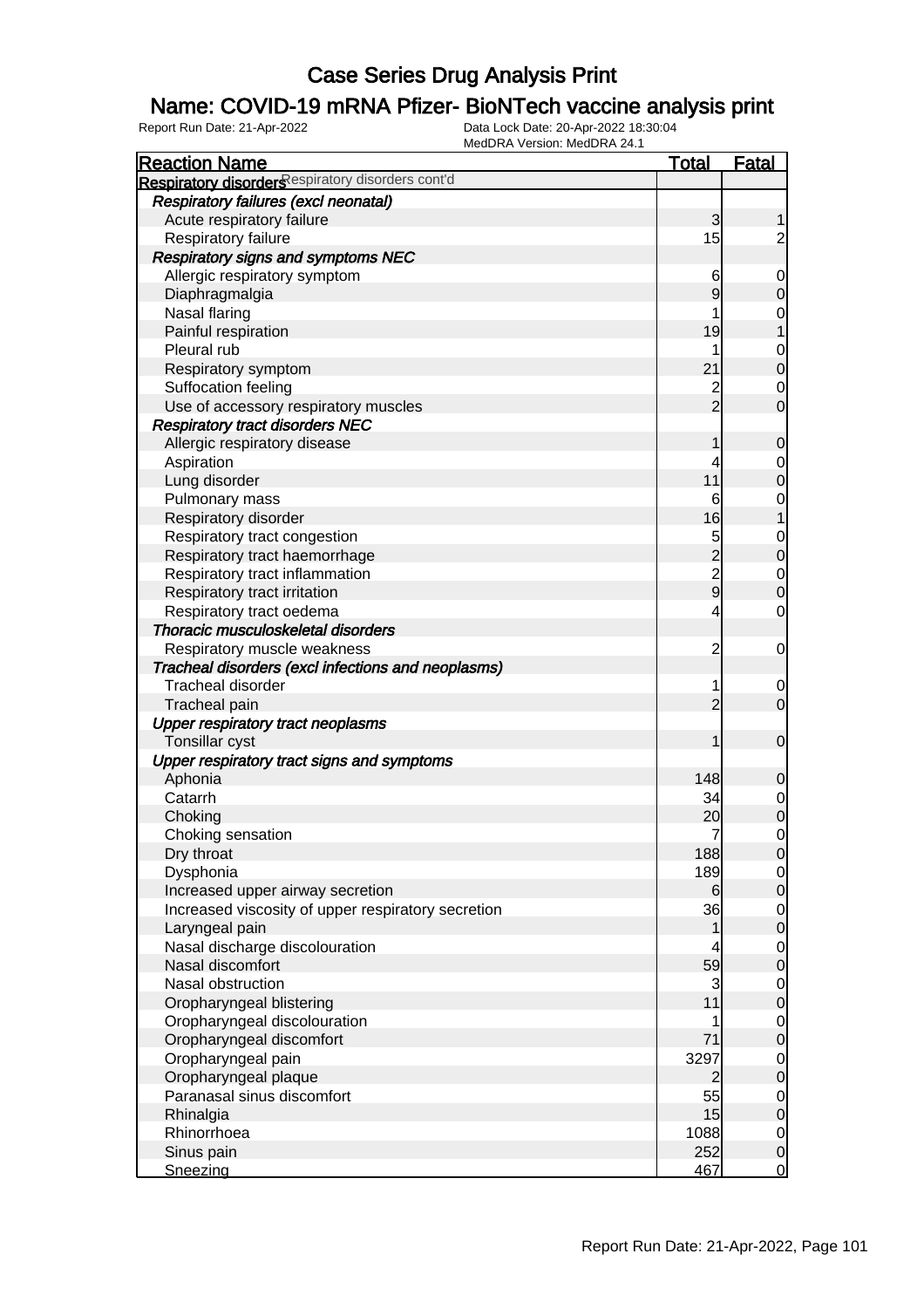### Name: COVID-19 mRNA Pfizer- BioNTech vaccine analysis print

| <b>Reaction Name</b>                              | Total | Fatal |
|---------------------------------------------------|-------|-------|
| Respiratory disorders espiratory disorders cont'd |       |       |
| Snoring                                           | 8     | 0     |
| Throat clearing                                   |       | 0     |
| Throat irritation                                 | 268   | 0     |
| Throat lesion                                     |       | 0     |
| Throat tightness                                  | 291   | 0     |
| Upper airway obstruction                          |       | 0     |
| Upper respiratory tract congestion                |       | 0     |
| Upper respiratory tract irritation                |       | 0     |
| Upper-airway cough syndrome                       | 15    | 0     |
| Yawning                                           | 31    | 0     |
| Vascular pulmonary disorders NEC                  |       |       |
| Acute chest syndrome                              |       | 0     |
| <b>Respiratory disorders SOC TOTAL</b>            | 21807 | 60    |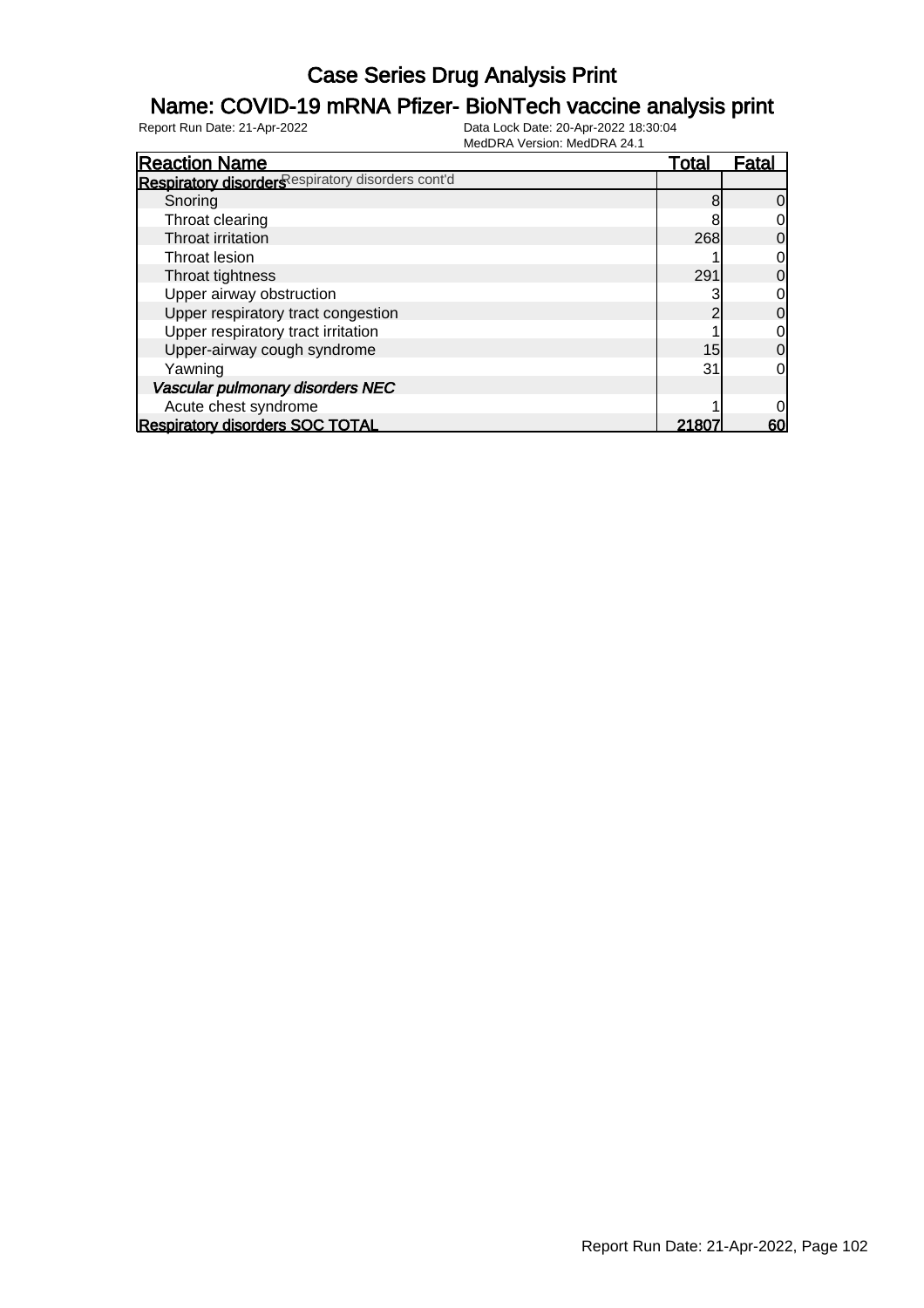### Name: COVID-19 mRNA Pfizer- BioNTech vaccine analysis print

| <b>Reaction Name</b>                   | <u>Total</u>   | <b>Fatal</b>   |
|----------------------------------------|----------------|----------------|
| <b>Skin disorders</b>                  |                |                |
| Acnes                                  |                |                |
| Acne                                   | 221            | 0              |
| Acne cystic                            | 28             | $\mathbf 0$    |
| Dermatitis acneiform                   | 13             | 0              |
| Oil acne                               |                | 0              |
| <b>Alopecias</b>                       |                |                |
| Alopecia                               | 468            | $\mathbf 0$    |
| Alopecia areata                        | 78             | 0              |
| Alopecia totalis                       | 4              | $\mathbf 0$    |
| Alopecia universalis                   | $\overline{c}$ | 0              |
| Androgenetic alopecia                  | $\overline{c}$ | $\mathbf 0$    |
| Diffuse alopecia                       | 4              | 0              |
| Hypotrichosis                          | 3              | $\mathbf 0$    |
| Lichen planopilaris                    | $\overline{2}$ | 0              |
| Madarosis                              | 9              | 0              |
| Angioedemas                            |                |                |
| Angioedema                             | 283            | $\mathbf 0$    |
| Circumoral oedema                      |                | 0              |
| Circumoral swelling                    |                | $\mathbf 0$    |
| Idiopathic angioedema                  |                | 0              |
| Apocrine and eccrine gland disorders   |                |                |
| Anhidrosis                             |                | 0              |
| <b>Bromhidrosis</b>                    |                | 0              |
| Cold sweat                             | 885            | 0              |
| Hidradenitis                           | 5              | 0              |
| Hyperhidrosis                          | 2721           | 0              |
| Hypohidrosis                           | 2              | $\mathbf 0$    |
| Milia                                  | $\overline{2}$ | 0              |
| Miliaria                               | 119            | 0              |
| Night sweats                           | 963            | 0              |
| Sweat discolouration                   | 1              | 0              |
| <b>Bullous conditions</b>              |                |                |
| Autoimmune blistering disease          |                | $\mathbf 0$    |
| <b>Blister</b>                         | 552            | 0              |
| <b>Blister rupture</b>                 | 1              | 0              |
| <b>Blood blister</b>                   | 35             | $\Omega$       |
| <b>Dermatitis bullous</b>              | 19             | $\overline{0}$ |
| Erythema multiforme                    | 45             | 0              |
| <b>Fracture blisters</b>               |                | $\mathbf 0$    |
| Herpes gestationis                     |                | $\mathbf 0$    |
| Pemphigoid                             | 33             | $\mathbf 0$    |
| Pemphigus                              | 9              | $\mathbf 0$    |
| Stevens-Johnson syndrome               | 7              | $\mathbf 0$    |
| Toxic epidermal necrolysis             | 2              |                |
| Connective tissue disorders            |                |                |
| Cutaneous lupus erythematosus          | 3              | 0              |
| Dermatomyositis                        | 11             | $\mathbf 0$    |
| Subacute cutaneous lupus erythematosus | 3              | $\mathbf 0$    |
| Dermal and epidermal conditions NEC    |                |                |
| Acute febrile neutrophilic dermatosis  |                | $\mathbf 0$    |
| Dermatosis                             | 2              | $\overline{0}$ |
| Dry skin                               | 305            | $\mathbf 0$    |
| Koebner phenomenon                     |                | $\mathbf 0$    |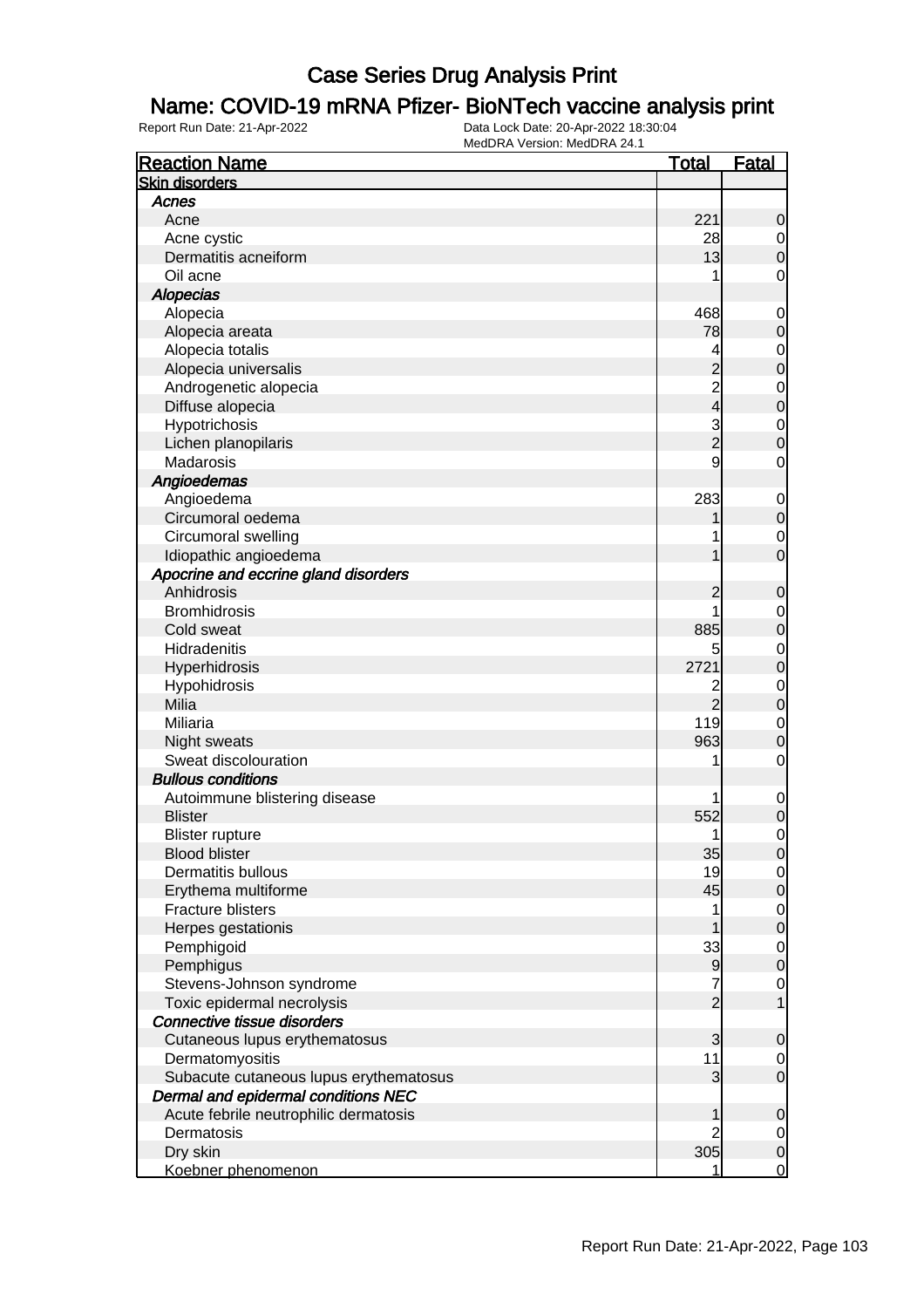### Name: COVID-19 mRNA Pfizer- BioNTech vaccine analysis print

| <b>Reaction Name</b>                             | <b>Total</b>             | <b>Fatal</b>                     |
|--------------------------------------------------|--------------------------|----------------------------------|
| Skin disorders cont'd<br><b>Skin disorders</b>   |                          |                                  |
| Macule                                           | 5                        | $\mathbf 0$                      |
| Neutrophilic dermatosis                          |                          | $\mathbf 0$                      |
| Pain of skin                                     | 348                      | $\overline{0}$                   |
| Papule                                           | 120                      | $\mathbf 0$                      |
| Pathergy reaction                                |                          | $\mathbf{0}$                     |
| Scab                                             | 28                       | $\mathbf 0$                      |
| Scar discomfort                                  |                          | $\mathbf{0}$                     |
| Scar pain                                        | 20                       | $\mathbf{0}$                     |
| Sensitive skin                                   | 235                      | $\mathbf{0}$                     |
| Shagreen skin                                    |                          | $\mathbf{0}$                     |
| Skin burning sensation                           | 273                      | $\mathbf{0}$                     |
| Skin degenerative disorder                       |                          | $\mathbf{0}$                     |
| Skin discolouration                              | 165                      | $\mathbf{0}$                     |
| Skin discomfort                                  | 6                        | $\mathbf{0}$                     |
| Skin disorder                                    | 36                       | $\mathbf{0}$                     |
| <b>Skin fissures</b>                             | 11                       | $\mathbf{0}$                     |
| Skin indentation                                 | 3                        | $\mathbf{0}$                     |
| Skin induration                                  | 5                        | $\mathbf{0}$                     |
| Skin lesion                                      | 52                       | $\mathbf{0}$                     |
| Skin lesion inflammation                         |                          | $\mathbf{0}$                     |
| Skin necrosis                                    | 3                        | $\mathbf{0}$                     |
| Skin odour abnormal                              | 27                       |                                  |
| Skin plaque                                      | 4                        | $\mathbf{0}$<br>$\mathbf{0}$     |
| Skin reaction                                    | 173                      |                                  |
| Skin sensitisation                               | 45                       | $\mathbf{0}$<br>$\overline{0}$   |
| Skin swelling                                    | 116                      |                                  |
| Skin texture abnormal                            | $\overline{c}$           | $\mathbf 0$<br>$\overline{0}$    |
|                                                  | 30 <sup>2</sup>          |                                  |
| Skin tightness<br>Skin warm                      | 371                      | $\mathbf 0$<br>$\overline{0}$    |
| Skin weeping                                     | 18                       |                                  |
| Sticky skin                                      | 3                        | $\mathbf{0}$<br>$\mathbf{0}$     |
|                                                  | 3                        |                                  |
| Target skin lesion                               |                          | $\mathbf 0$<br>$\overline{0}$    |
| Transient acantholytic dermatosis<br>Yellow skin |                          |                                  |
| <b>Dermatitis and eczema</b>                     | 29                       | $\mathbf 0$                      |
| Autoimmune dermatitis                            |                          |                                  |
| <b>Dermatitis</b>                                | $\overline{c}$<br>167    | $\overline{0}$<br>$\overline{O}$ |
| Dermatitis allergic                              | 304                      |                                  |
|                                                  | 65                       | $\overline{0}$                   |
| Dermatitis atopic<br>Dermatitis contact          |                          | $\mathbf 0$                      |
|                                                  | 26                       | $\mathbf 0$                      |
| Dermatitis diaper                                | $\overline{4}$<br>32     | $\mathbf 0$                      |
| Dyshidrotic eczema                               |                          | $\mathbf 0$                      |
| Eczema                                           | 435                      | $\mathbf 0$                      |
| Eczema asteatotic                                | 17                       | $\mathbf 0$                      |
| Eczema infantile                                 |                          | $\mathbf 0$                      |
| Eczema nummular                                  | 7                        | $\mathbf 0$                      |
| Eczema vesicular                                 | 1                        | $\mathbf 0$                      |
| Eczema weeping                                   | 8                        | $\mathbf 0$                      |
| Hand dermatitis                                  | $\overline{5}$           | $\mathbf 0$                      |
| Intertrigo                                       | 1                        | $\mathbf 0$                      |
| Neurodermatitis                                  | $\overline{\mathcal{L}}$ | $\mathbf 0$                      |
| Perioral dermatitis                              | $\mathbf{3}$             | $\overline{0}$                   |
| Seborrhoeic dermatitis                           | 9                        | $\overline{0}$                   |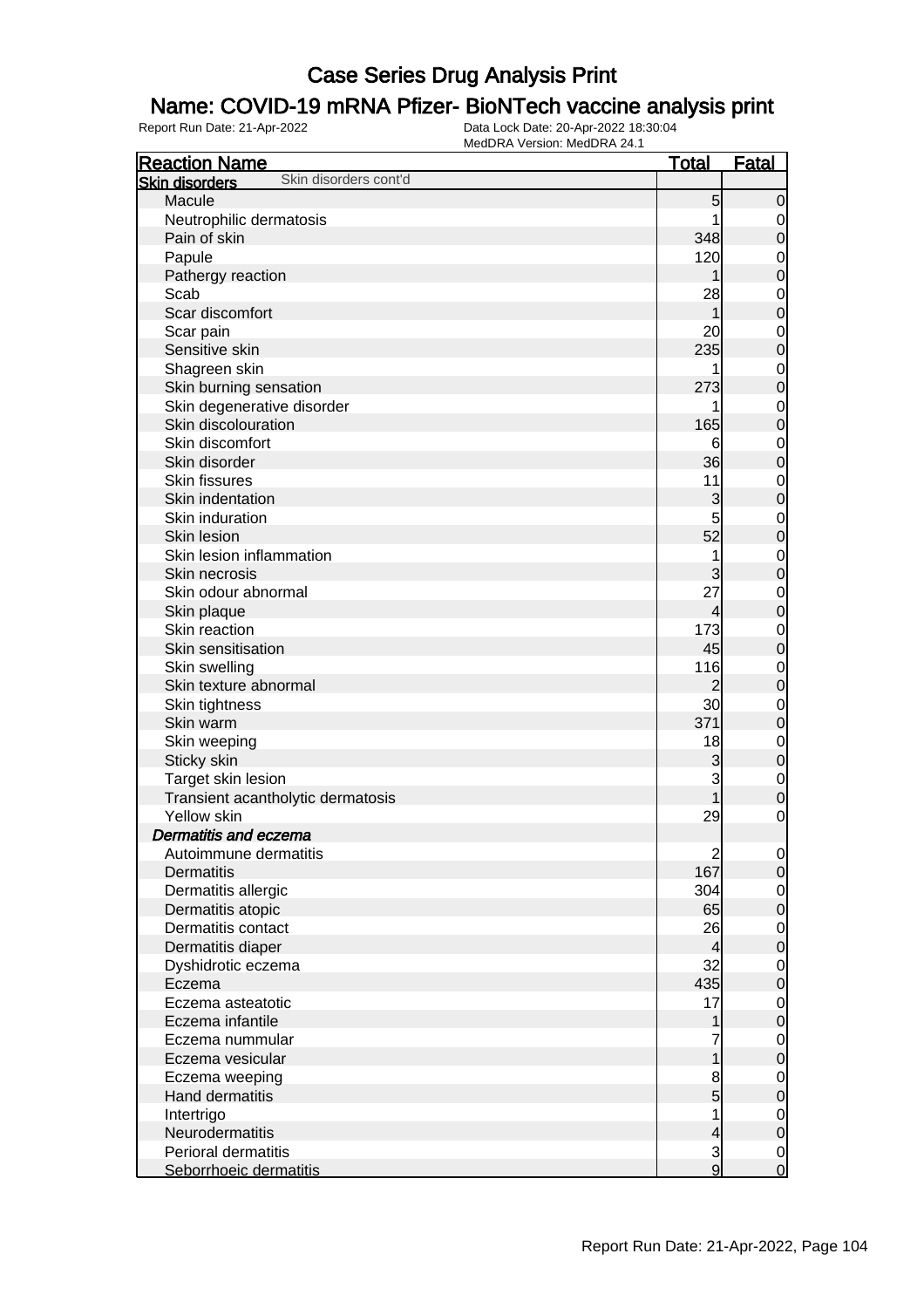### Name: COVID-19 mRNA Pfizer- BioNTech vaccine analysis print

| <b>Reaction Name</b>                                            | <u>Total</u>                           | <b>Fatal</b>                         |
|-----------------------------------------------------------------|----------------------------------------|--------------------------------------|
| Skin disorders cont'd<br><b>Skin disorders</b>                  |                                        |                                      |
| Skin irritation                                                 | 159                                    | $\overline{0}$                       |
| Stasis dermatitis                                               | 2                                      | $\overline{0}$                       |
| Dermatitis ascribed to specific agent                           |                                        |                                      |
| Drug eruption                                                   | 35                                     | $\mathbf 0$                          |
| Drug reaction with eosinophilia and systemic symptoms           | 1                                      | $\overline{0}$                       |
| Fixed eruption                                                  | 3                                      | $\overline{0}$                       |
| Palmar-plantar erythrodysaesthesia syndrome                     | 3                                      | $\mathbf 0$                          |
| Toxic skin eruption                                             | $\overline{2}$                         | $\overline{0}$                       |
| Erythemas                                                       |                                        |                                      |
| Erythema                                                        | 2520                                   | $\mathbf 0$                          |
| Palmar erythema                                                 | 4                                      | $\overline{0}$                       |
| Pernio-like erythema                                            |                                        | $\overline{0}$                       |
| Red man syndrome                                                | 2                                      | $\mathbf 0$                          |
| <b>Exfoliative conditions</b>                                   |                                        |                                      |
| Dermatitis exfoliative                                          | $\overline{c}$                         | $\overline{0}$                       |
| Dermatitis exfoliative generalised                              | $\overline{6}$                         | $\overline{O}$                       |
| Exfoliative rash                                                | 26                                     | $\overline{0}$                       |
| Keratolysis exfoliativa acquired                                | $\overline{2}$                         | $\overline{0}$                       |
| Skin exfoliation                                                | 150                                    | $\overline{0}$                       |
| Granulomatous and deep cutaneous inflammatory conditions        |                                        |                                      |
| Cutaneous sarcoidosis                                           | 1                                      | $\overline{0}$                       |
| Granuloma annulare                                              | 8                                      | $\overline{0}$                       |
| Necrobiosis lipoidica diabeticorum                              |                                        | $\mathbf 0$                          |
| <b>Hyperkeratoses</b>                                           |                                        |                                      |
| Hyperkeratosis                                                  |                                        | $\overline{0}$                       |
| Keratosis pilaris                                               | $\frac{2}{3}$                          | $\overline{0}$                       |
| Lichenoid keratosis                                             | 4                                      | $\overline{0}$                       |
| <b>Hyperpigmentation disorders</b>                              |                                        |                                      |
| Argyria                                                         | 1                                      | $\mathbf 0$                          |
| Chloasma                                                        | $\overline{2}$                         | $\overline{O}$                       |
| <b>Ephelides</b>                                                | 1                                      | $\mathbf 0$                          |
| Skin hyperpigmentation                                          |                                        | $\overline{0}$                       |
| Solar lentigo                                                   | 4                                      | $\mathbf 0$                          |
| <b>Hypertrichoses</b>                                           |                                        |                                      |
| Hirsutism                                                       | $\overline{2}$                         | $\overline{0}$                       |
| Hypertrichosis                                                  | $\overline{c}$                         | 0                                    |
| <b>Hypopigmentation disorders</b>                               |                                        |                                      |
| Skin depigmentation                                             | 5                                      | $\overline{0}$                       |
| Skin hypopigmentation                                           |                                        | $\overline{0}$                       |
| Vitiligo                                                        | 27                                     | $\overline{0}$                       |
| Lipodystrophies                                                 |                                        |                                      |
| Lipoatrophy                                                     | 4                                      | $\mathbf 0$                          |
| Lipodystrophy acquired                                          |                                        | $\overline{0}$                       |
| Nail and nail bed conditions (excl infections and infestations) |                                        |                                      |
| Ingrowing nail                                                  |                                        | $\overline{0}$                       |
| Nail discolouration                                             | $\begin{array}{c} 2 \\ 12 \end{array}$ | $\overline{O}$                       |
| Nail disorder                                                   | 7                                      |                                      |
| Nail growth abnormal                                            | 1                                      | $\begin{matrix} 0 \\ 0 \end{matrix}$ |
| Nail pigmentation                                               |                                        |                                      |
| Nail ridging                                                    | $\frac{2}{3}$                          | $\begin{matrix} 0 \\ 0 \end{matrix}$ |
| Onychalgia                                                      | 10                                     | $\mathbf 0$                          |
| Onychoclasis                                                    | $6\phantom{a}$                         | $\overline{0}$                       |
| <b>Onychomadesis</b>                                            | 3                                      | $\overline{0}$                       |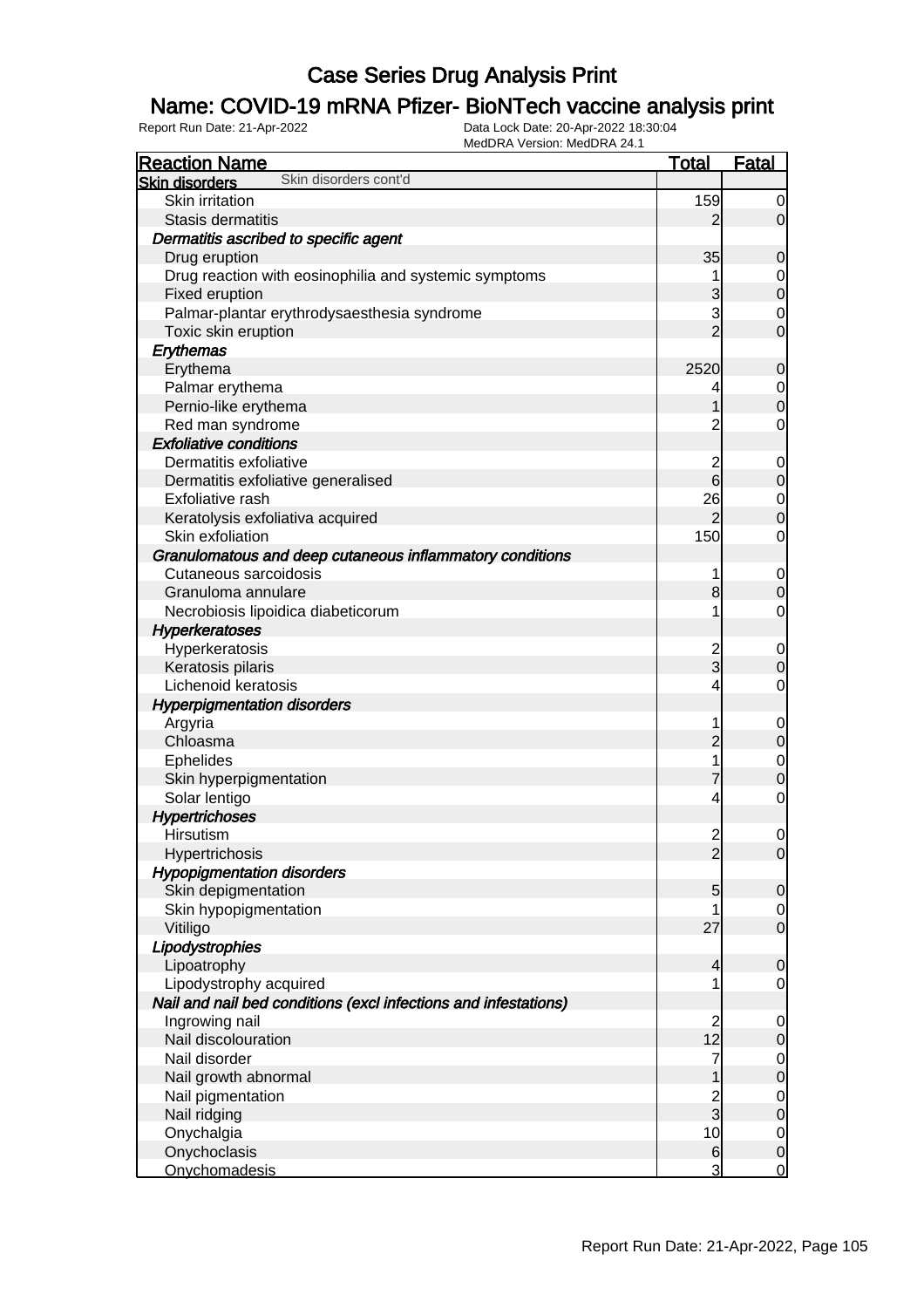### Name: COVID-19 mRNA Pfizer- BioNTech vaccine analysis print

| <b>Reaction Name</b>                            | <b>Total</b>   | <b>Fatal</b>                         |
|-------------------------------------------------|----------------|--------------------------------------|
| Skin disorders cont'd<br><b>Skin disorders</b>  |                |                                      |
| Splinter haemorrhages                           | 4              | $\overline{0}$                       |
| Panniculitides                                  |                |                                      |
| Erythema nodosum                                | 34             | 0                                    |
| Panniculitis                                    | 2              | $\overline{0}$                       |
| Papulosquamous conditions                       |                |                                      |
| Erythema annulare                               | 2              | $\mathbf 0$                          |
| Lichen planus                                   | 27             | $\pmb{0}$                            |
| Lichen sclerosus                                | 11             |                                      |
| Parapsoriasis                                   | 9              | $0\atop 0$                           |
| Pityriasis alba                                 |                |                                      |
| Pityriasis rosea                                | 144            | $\begin{matrix} 0 \\ 0 \end{matrix}$ |
| Pityriasis rubra pilaris                        |                | $\mathbf 0$                          |
| Photosensitivity and photodermatosis conditions |                |                                      |
| Actinic prurigo                                 | 1              | $\mathbf{0}$                         |
| Photosensitivity reaction                       | 72             | $\pmb{0}$                            |
| Polymorphic light eruption                      | 3              |                                      |
| Solar dermatitis                                | $\overline{2}$ | $\begin{matrix} 0 \\ 0 \end{matrix}$ |
| <b>Pigmentation changes NEC</b>                 |                |                                      |
| Haemosiderin stain                              | 1              | $\mathbf 0$                          |
| <b>Pigmentation disorder</b>                    | 17             | $\overline{0}$                       |
| <b>Pilar disorders NEC</b>                      |                |                                      |
|                                                 |                |                                      |
| Hair colour changes<br>Hair disorder            | 11<br>1        | $\overline{0}$                       |
|                                                 |                | $\boldsymbol{0}$                     |
| Hair growth abnormal                            | 13             | $\begin{matrix}0\\0\end{matrix}$     |
| Hair texture abnormal                           |                |                                      |
| Piloerection                                    | 29             | $\begin{matrix} 0 \\ 0 \end{matrix}$ |
| Pseudofolliculitis                              | 3              |                                      |
| Trichorrhexis                                   | 3              | $\mathbf 0$                          |
| <b>Pruritus NEC</b>                             |                |                                      |
| Itching scar                                    | 10             | $\mathbf 0$                          |
| Polymorphic eruption of pregnancy               |                | $\mathbf 0$                          |
| Pruritus                                        | 6438           | $\mathbf 0$                          |
| <b>Psoriatic conditions</b>                     |                |                                      |
| Dermatitis psoriasiform                         | 6              | $\mathbf{0}$                         |
| Guttate psoriasis                               | 25             | $\overline{0}$                       |
| Nail psoriasis                                  | $\mathbf{3}$   | $\overline{0}$                       |
| Palmoplantar pustulosis                         |                | 0                                    |
| Psoriasis                                       | 259            | $\overline{0}$                       |
| Pustular psoriasis                              | 3              | $\mathbf 0$                          |
| Rebound psoriasis                               |                | $\overline{0}$                       |
| Purpura and related conditions                  |                |                                      |
| Ecchymosis                                      | 1              | $\overline{0}$                       |
| Henoch-Schonlein purpura                        | 14             | $\overline{0}$                       |
| Petechiae                                       | 159            | $\overline{0}$                       |
| Purpura                                         | 62             | $\overline{O}$                       |
| <b>Pustular conditions</b>                      |                |                                      |
| Acute generalised exanthematous pustulosis      | $\overline{2}$ | $\boldsymbol{0}$                     |
| Rashes, eruptions and exanthems NEC             |                |                                      |
| <b>Butterfly rash</b>                           | 8              | $\mathbf 0$                          |
| Rash                                            | 6745           | $\mathbf{1}$                         |
| Rash erythematous                               | 1468           | $\mathbf 0$                          |
| Rash macular                                    | 589            | $\overline{0}$                       |
| Rash maculo-papular                             | 69             | $\mathbf 0$                          |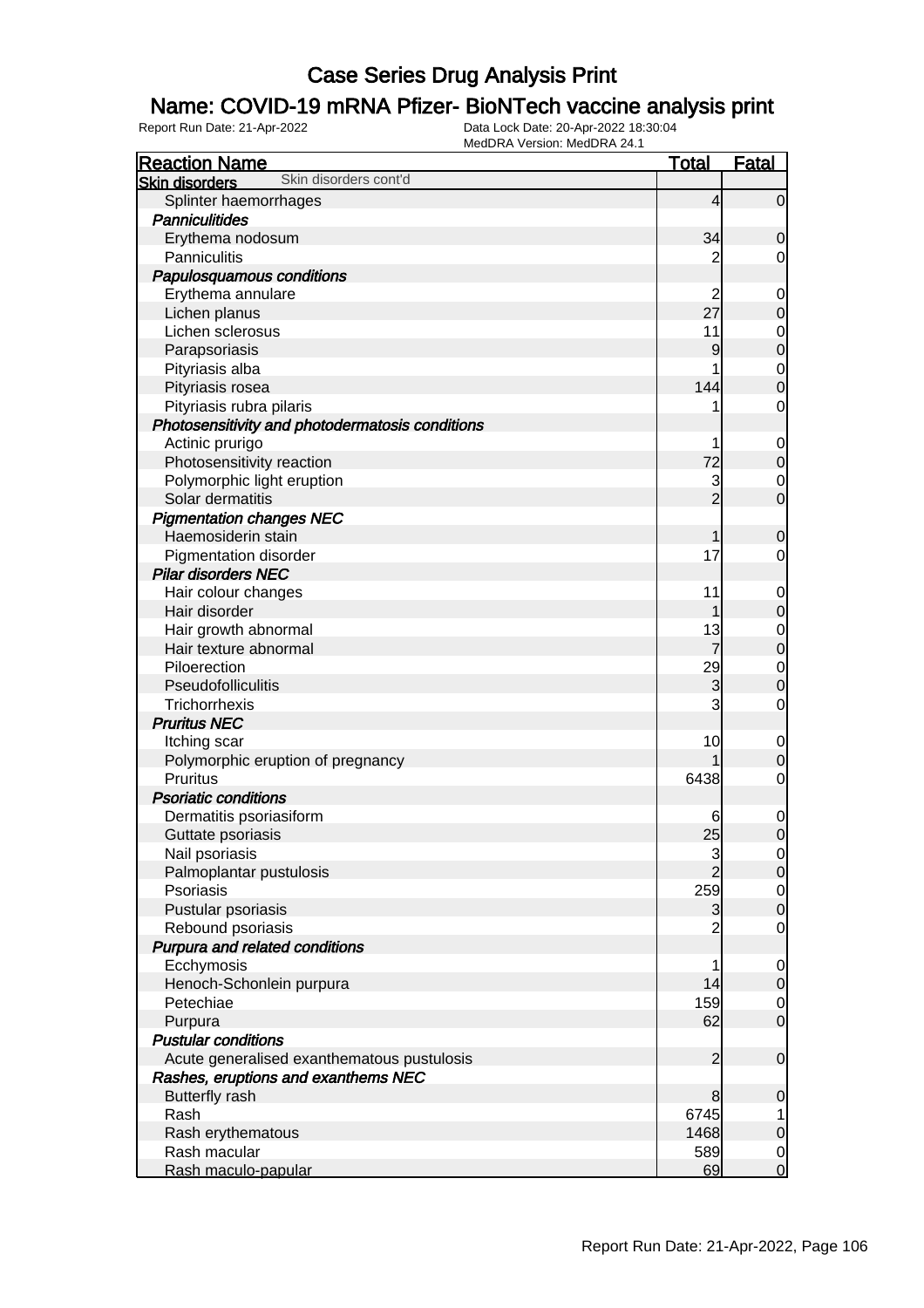### Name: COVID-19 mRNA Pfizer- BioNTech vaccine analysis print

| <b>Reaction Name</b>                                   | <b>Total</b>   | <b>Fatal</b>                    |
|--------------------------------------------------------|----------------|---------------------------------|
| Skin disorders cont'd<br><b>Skin disorders</b>         |                |                                 |
| Rash morbilliform                                      | 50             | 0                               |
| Rash papular                                           | 407            | $\mathbf 0$                     |
| Rash pruritic                                          | 1428           | 0                               |
| Rash scarlatiniform                                    |                | $\boldsymbol{0}$                |
| Rash vesicular                                         | 89             | 0                               |
| Systemic lupus erythematosus rash                      | 9              | $\mathbf 0$                     |
| Rosaceas                                               |                |                                 |
| Erythematotelangiectatic rosacea                       |                | $\mathbf 0$                     |
| Papulopustular rosacea                                 |                | $\mathbf 0$                     |
| Rosacea                                                | 40             | $\mathbf 0$                     |
| <b>Scaly conditions</b>                                |                |                                 |
| Dandruff                                               | 5              | $\mathbf 0$                     |
| Pityriasis                                             | 30             | $\mathbf 0$                     |
| Sebaceous gland disorders                              |                |                                 |
| Sebaceous glands overactivity                          |                | $\mathbf 0$                     |
| Seborrhoea                                             | 15             | $\mathbf 0$                     |
| Skin and subcutaneous conditions NEC                   |                |                                 |
| Cellulite                                              |                | $\mathbf 0$                     |
|                                                        | $\overline{c}$ |                                 |
| Cutaneous symptom                                      | 6              | $\mathbf 0$<br>$\boldsymbol{0}$ |
| Reactive perforating collagenosis<br>Skin mass         | 30             | $\mathbf 0$                     |
| Skin and subcutaneous tissue ulcerations               |                |                                 |
| Ischaemic skin ulcer                                   |                |                                 |
|                                                        |                | $\mathbf 0$                     |
| Mucocutaneous ulceration                               |                | $\pmb{0}$                       |
| Pyoderma gangrenosum                                   | $\overline{c}$ | $\mathbf 0$                     |
| Scleroderma associated digital ulcer                   |                | $\pmb{0}$                       |
| Skin erosion                                           | 31             | $\mathbf 0$                     |
| Skin ulcer                                             | 23             | $\mathbf 0$                     |
| Skin cysts and polyps                                  |                |                                 |
| Dermal cyst                                            | 21             | $\mathbf 0$                     |
| Skin dystrophies                                       |                |                                 |
| Keloid scar                                            | 3              | $\mathbf 0$                     |
| Skin wrinkling                                         | 4              | $\mathbf 0$                     |
| Skin haemorrhages                                      |                |                                 |
| Haemorrhage subcutaneous                               | 15             | 0                               |
| Skin haemorrhage                                       | 24             | $\mathbf 0$                     |
| Skin hyperplasias and hypertrophies                    |                |                                 |
| Skin hypertrophy                                       | $\overline{2}$ | $\mathbf 0$                     |
| Skin hypoplasias and atrophies                         |                |                                 |
| Skin atrophy                                           | $\overline{3}$ | $\mathbf 0$                     |
| Skin striae                                            | 8              | 0                               |
| Skin injuries and mechanical dermatoses                |                |                                 |
| Decubitus ulcer                                        | 3              | 0                               |
| Needle track marks                                     | $\overline{5}$ | $\overline{0}$                  |
| Skin preneoplastic conditions NEC<br>Actinic keratosis | 1              | $\mathbf 0$                     |
| <b>Skin vascular conditions NEC</b>                    |                |                                 |
| Angiodermatitis                                        | $\overline{c}$ | $\mathbf 0$                     |
| Skin oedema                                            | 5              | 0                               |
| <b>Skin vasculitides</b>                               |                |                                 |
| Capillaritis                                           | 4              | 0                               |
| Cutaneous vasculitis                                   | 16             | $\mathbf 0$                     |
| <b>Hypersensitivity vasculitis</b>                     | 1              | $\overline{0}$                  |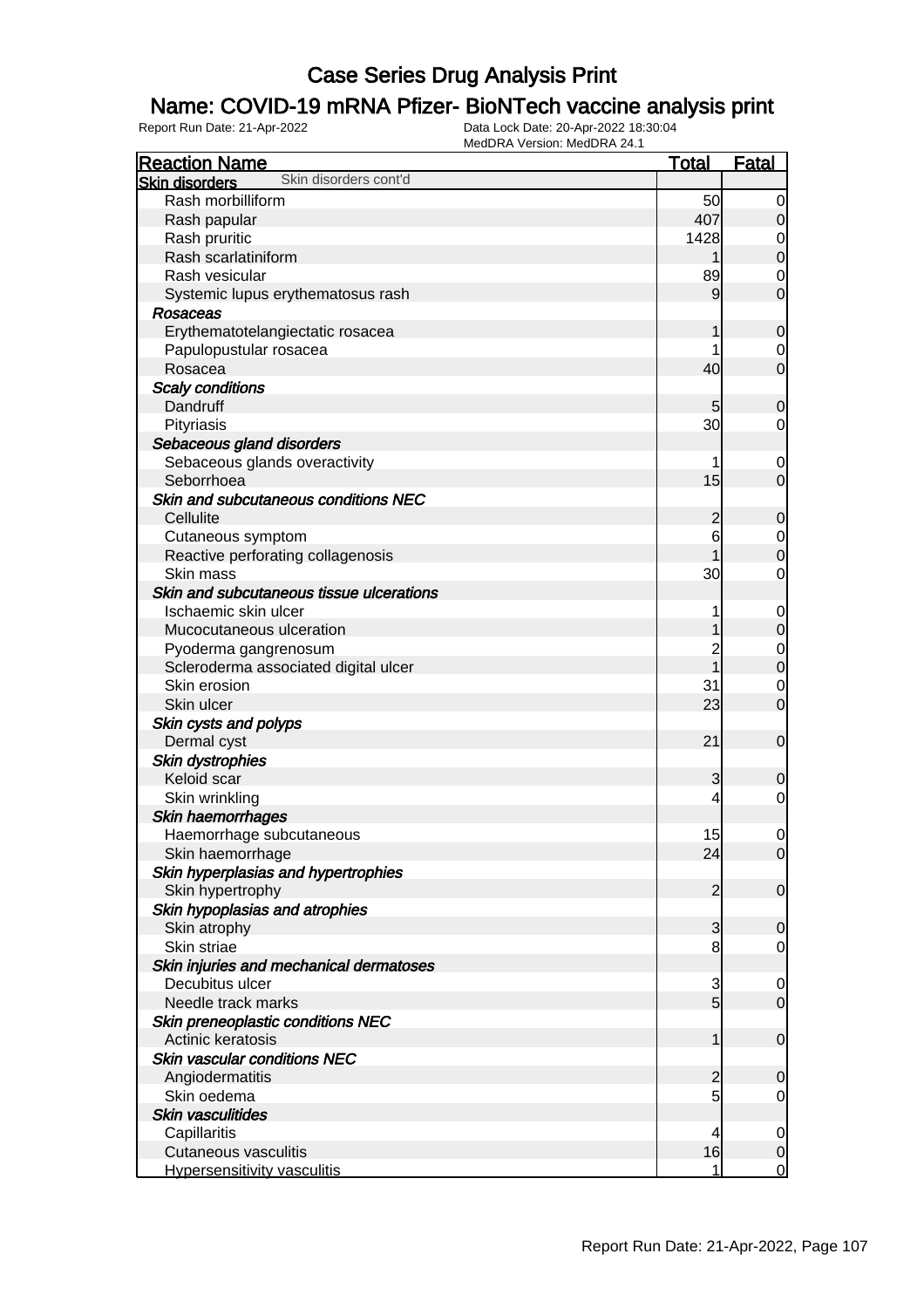### Name: COVID-19 mRNA Pfizer- BioNTech vaccine analysis print

| <b>Reaction Name</b>                           | <u>Total</u> | <b>Fatal</b>   |
|------------------------------------------------|--------------|----------------|
| Skin disorders cont'd<br><b>Skin disorders</b> |              |                |
| Vasculitic rash                                | 22           | $\overline{0}$ |
| Skin vasomotor conditions                      |              |                |
| Livedo reticularis                             | 30           | $\overline{0}$ |
| Telangiectasia and related conditions          |              |                |
| Spider naevus                                  |              | $\overline{0}$ |
| Telangiectasia                                 |              | $\overline{0}$ |
| <b>Urticarias</b>                              |              |                |
| Chronic spontaneous urticaria                  | 14           | $\overline{0}$ |
| Cold urticaria                                 | 10           | $\overline{0}$ |
| Idiopathic urticaria                           |              | $\overline{0}$ |
| Mechanical urticaria                           | 17           | $\overline{0}$ |
| Solar urticaria                                |              | $\overline{0}$ |
| Urticaria                                      | 2333         | $\overline{0}$ |
| Urticaria cholinergic                          |              | $\overline{O}$ |
| Urticaria chronic                              | 42           | $\overline{0}$ |
| Urticaria contact                              |              | $\overline{0}$ |
| Urticaria papular                              | 6            | $\overline{O}$ |
| Urticaria thermal                              |              | $\overline{0}$ |
| Urticarial vasculitis                          |              | $\overline{0}$ |
| <b>Skin disorders SOC TOTAL</b>                | 34182        | $\overline{2}$ |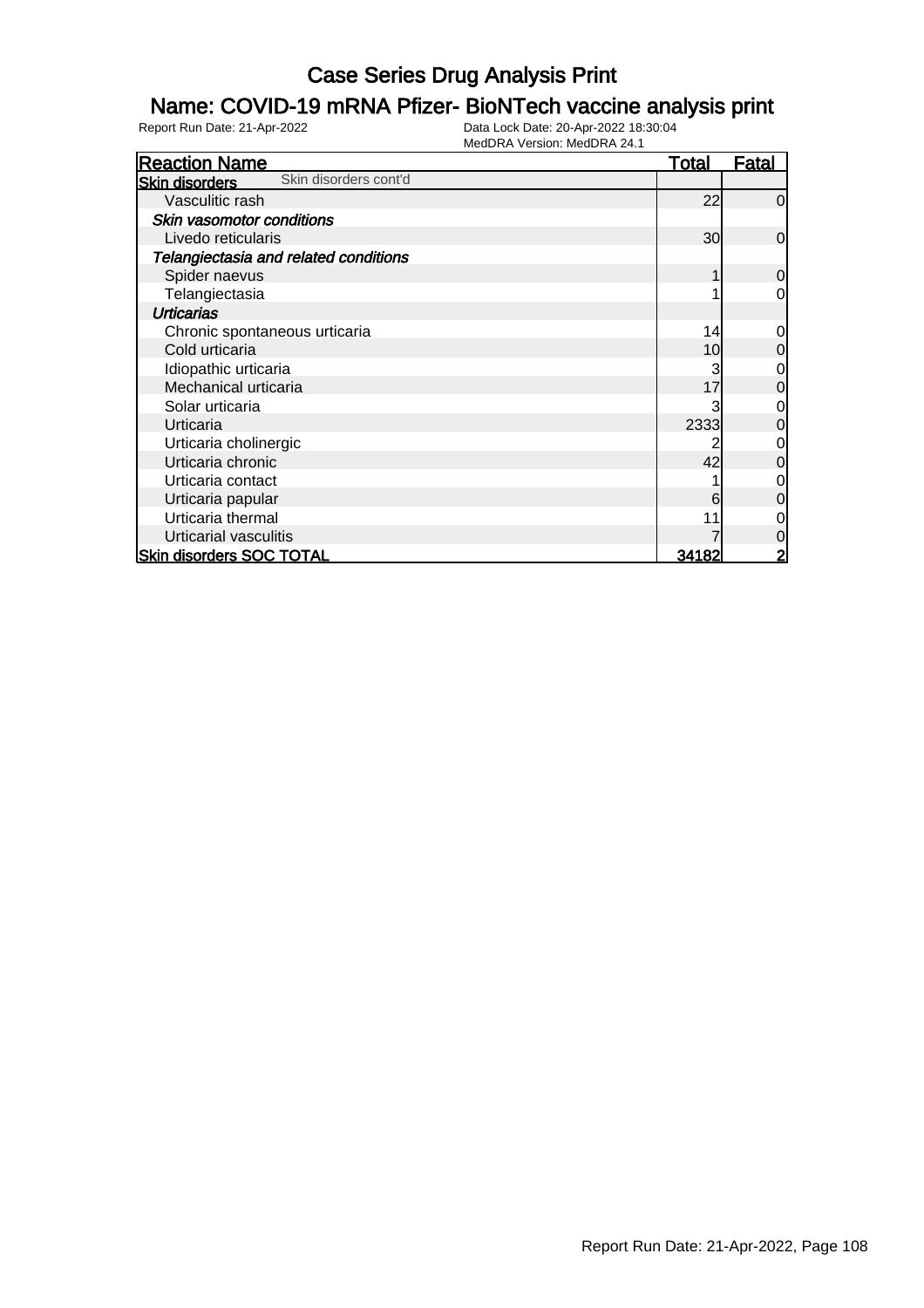### Name: COVID-19 mRNA Pfizer- BioNTech vaccine analysis print

| <b>Reaction Name</b>                                    | <u>Total</u>            | <b>Fatal</b>   |
|---------------------------------------------------------|-------------------------|----------------|
| Social circumstances                                    |                         |                |
| Age related issues                                      |                         |                |
| Infant                                                  | $\overline{\mathbf{c}}$ | $\mathbf 0$    |
| Menarche                                                | 3                       | $\overline{0}$ |
| Menopause                                               | 50                      | $\mathbf 0$    |
| Postmenopause                                           | 5                       | $\mathbf 0$    |
| <b>Criminal activity</b>                                |                         |                |
| Verbal abuse                                            | 1                       | $\mathbf 0$    |
| <b>Dependents</b>                                       |                         |                |
| Sick relative                                           | 7                       | $\mathbf 0$    |
| Dietary and nutritional issues                          |                         |                |
| Feeding tube user                                       | 1                       | $\mathbf 0$    |
| <b>Disability issues</b>                                |                         |                |
| Bedridden                                               | 37                      | $\mathbf 0$    |
| Breast prosthesis user                                  | 3                       | 0              |
| <b>Disability</b>                                       | $\overline{2}$          | $\mathbf 0$    |
| Hearing disability                                      | $\overline{4}$          | $\mathbf 0$    |
| Housebound                                              | 1                       | $\mathbf 0$    |
| Immobile                                                | 13                      | $\mathbf 0$    |
| Impaired driving ability                                | 5                       | $\mathbf 0$    |
| Impaired work ability                                   | 21                      | $\mathbf 0$    |
| Loss of personal independence in daily activities       | 61                      | $\mathbf 0$    |
| Mental disability                                       |                         | $\mathbf 0$    |
| Physical disability                                     | 6                       | $\mathbf 0$    |
| Sight disability                                        | 13                      | $\mathbf 0$    |
| Sitting disability                                      | 4                       | $\mathbf 0$    |
| Walking disability                                      | $\overline{2}$          | 0              |
| Wheelchair user                                         | $\overline{2}$          | $\mathbf 0$    |
| <b>Economic circumstances</b>                           |                         |                |
| High income                                             | 1                       | $\mathbf 0$    |
| Low income                                              | 1                       | $\mathbf 0$    |
| <b>Educational issues</b>                               |                         |                |
| <b>Educational problem</b>                              | 1                       | $\mathbf 0$    |
| Illiteracy                                              | $\overline{c}$          | 0              |
| <b>Employment issues</b>                                |                         |                |
| Job dissatisfaction                                     | 1                       | $\mathbf 0$    |
| Retirement                                              | 4                       | $\overline{0}$ |
| Sick leave                                              | 1                       | $\overline{0}$ |
| Stress at work                                          | 3                       | $\overline{0}$ |
| <b>Family and partner issues</b>                        |                         |                |
| Bed sharing                                             | 1                       | $\mathbf 0$    |
| Non-occupational and unspecified environmental problems |                         |                |
| Flooding                                                | $\overline{c}$          | $\mathbf 0$    |
| Water pollution                                         | $\overline{2}$          | $\overline{0}$ |
| Pregnancy related circumstances                         |                         |                |
| <b>Breast feeding</b>                                   | 17                      | $\mathbf 0$    |
| Multigravida                                            | 1                       | $\mathbf 0$    |
| Parity                                                  | 1                       | $\mathbf 0$    |
| <b>Social issues NEC</b>                                |                         |                |
| Exercise adequate                                       | $\frac{2}{2}$           | $\mathbf 0$    |
| Hair dye user                                           |                         | $\mathbf 0$    |
| Impaired quality of life                                | $\overline{\mathbf{4}}$ | $\overline{0}$ |
| Patient dissatisfaction with treatment                  | $\overline{1}$          | $\mathbf 0$    |
| <u>Tobacco use</u>                                      |                         |                |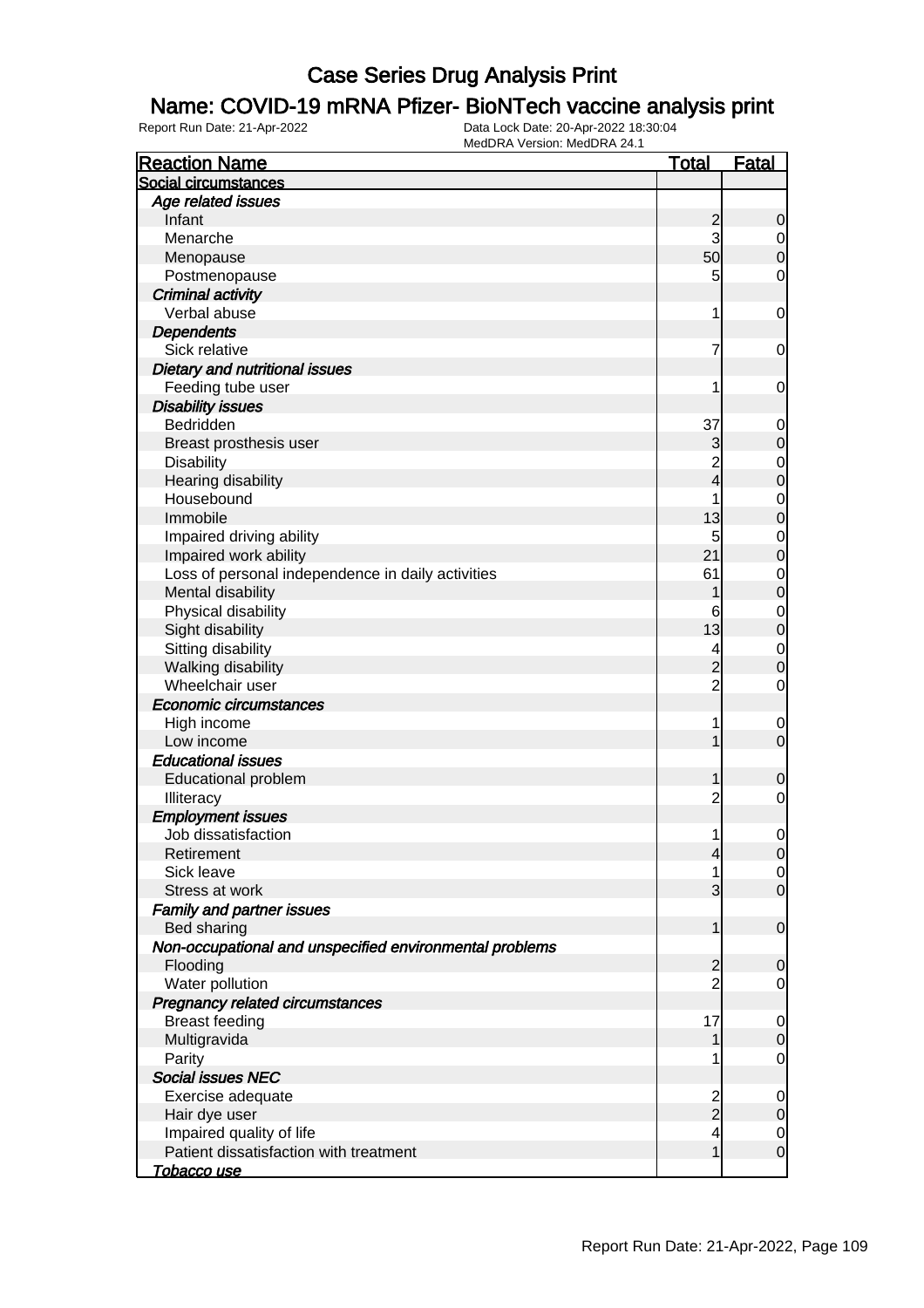#### Name: COVID-19 mRNA Pfizer- BioNTech vaccine analysis print

| <b>Reaction Name</b>                             | Total      | Fatal          |
|--------------------------------------------------|------------|----------------|
| Social circumstances Social circumstances cont'd |            |                |
| Ex-tobacco user                                  |            | 0l             |
| Non-tobacco user                                 |            | 01             |
| Tobacco user                                     |            | $\overline{0}$ |
| Social circumstances SOC TOTAL                   | <b>299</b> | Ol             |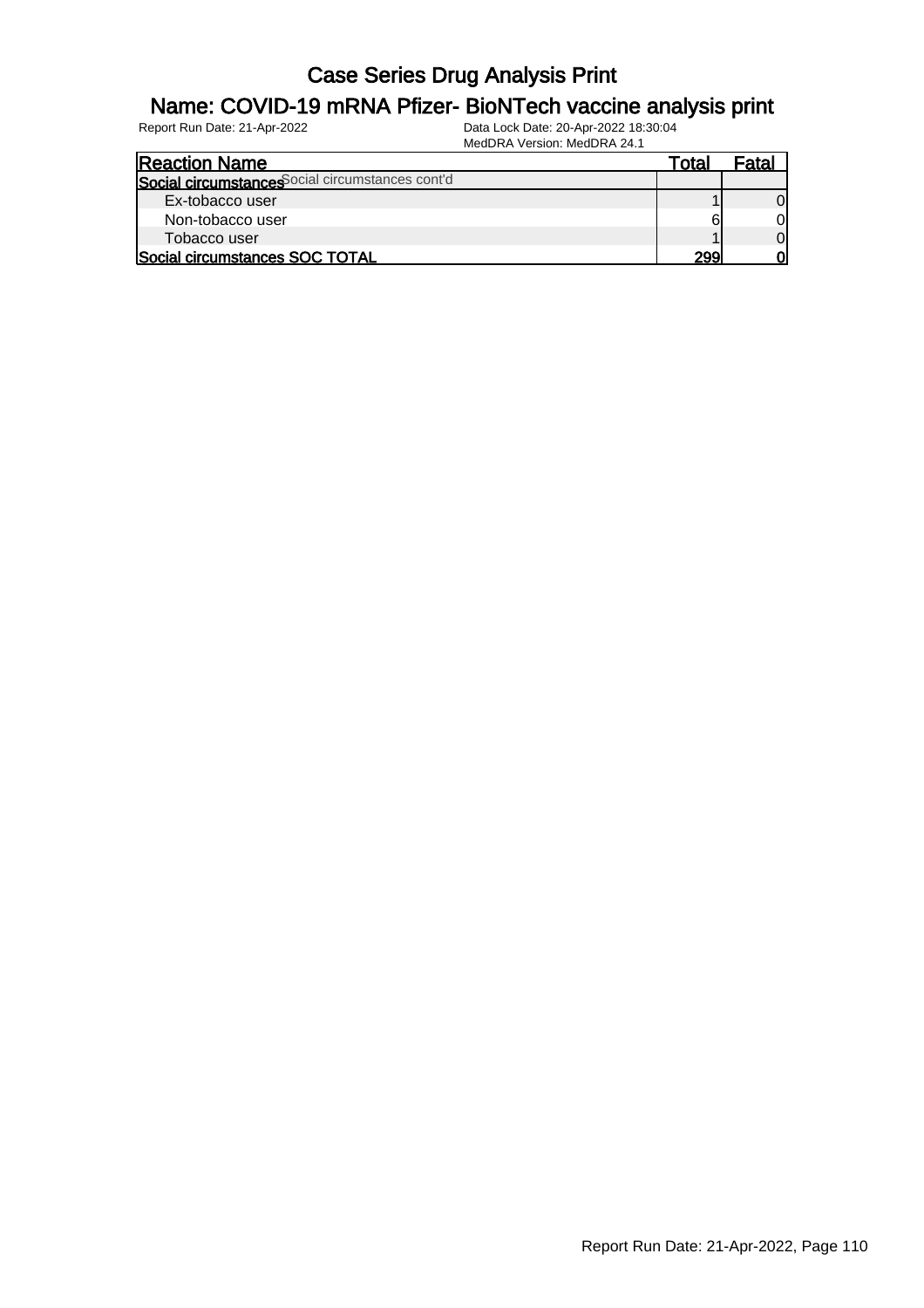### Name: COVID-19 mRNA Pfizer- BioNTech vaccine analysis print

| <b>Reaction Name</b>                                   | <b>Total</b>   | <b>Fatal</b>   |
|--------------------------------------------------------|----------------|----------------|
| Surgical & medical procedures                          |                |                |
| Adrenal gland therapeutic procedures                   |                |                |
| Adrenalectomy                                          | 1              | $\mathbf 0$    |
| Anaesthesia and allied procedures                      |                |                |
| Local anaesthesia                                      | $\overline{c}$ | 0              |
| Nerve block                                            | 5              | 0              |
| Analgesia supportive care                              |                |                |
| Analgesic therapy                                      | 1              | 0              |
| Antiinfective therapies                                |                |                |
| COVID-19 prophylaxis                                   | 1              | 0              |
| COVID-19 treatment                                     | 4              | $\mathbf 0$    |
| Arterial therapeutic procedures (excl aortic)          |                |                |
| Splenic artery embolisation                            | 1              | $\mathbf 0$    |
| <b>Blood and blood product treatment</b>               |                |                |
| Transfusion                                            | $\overline{2}$ | $\mathbf 0$    |
| <b>Breast therapeutic procedures NEC</b>               |                |                |
| Axillary lymphadenectomy                               | 3              | 0              |
| Mammoplasty                                            | 1              | 0              |
| Bronchial and pulmonary therapeutic procedures         |                |                |
| Airway secretion clearance therapy                     | 1              | 0              |
| Cardiac device therapeutic procedures                  |                |                |
| Cardiac pacemaker insertion                            | 1              | 0              |
| Cardiac therapeutic procedures NEC                     |                |                |
| Cardiac operation                                      | 1              | 0              |
| Contraceptive methods female                           |                |                |
| Contraception                                          |                | 0              |
| Contraceptive implant                                  | 3              | $\overline{0}$ |
| Oral contraception                                     | 1              | $\mathbf 0$    |
| Contraceptive methods male                             |                |                |
| Condom                                                 | 1              | 0              |
| Dietary and nutritional therapies                      |                |                |
| Medical diet                                           | 8              | 0              |
| Nothing by mouth order<br>Wheat-free diet              | 13             | 0              |
|                                                        |                | $\mathbf 0$    |
| <b>External ear therapeutic procedures</b>             | 1              |                |
| Ear irrigation<br><b>Facial therapeutic procedures</b> |                | $\mathbf 0$    |
| Face lift                                              | 1              | 0              |
| Fertility and fertilisation interventions female       |                |                |
| <b>Endometrial scratching</b>                          | 1              | 0              |
| Ovulation induction                                    | $\overline{2}$ | $\mathbf 0$    |
| <b>Gastric therapeutic procedures</b>                  |                |                |
| Gastric operation                                      | 1              | $\mathbf 0$    |
| Gastrointestinal therapeutic procedures NEC            |                |                |
| Intestinal anastomosis                                 | 1              | $\mathbf 0$    |
| Prophylaxis of nausea and vomiting                     | 16             | $\overline{0}$ |
| Gynaecological therapeutic procedures NEC              |                |                |
| Menstrual cycle management                             | 15             | 0              |
| Haematological therapeutic procedures NEC              |                |                |
| Anticoagulant therapy                                  | 1              | $\mathbf 0$    |
| Head, neck and oral cavity therapeutic procedures NEC  |                |                |
| Neck lift                                              | 1              | 0              |
| Hernia repairs                                         |                |                |
| Hernia repair                                          | 1              | $\Omega$       |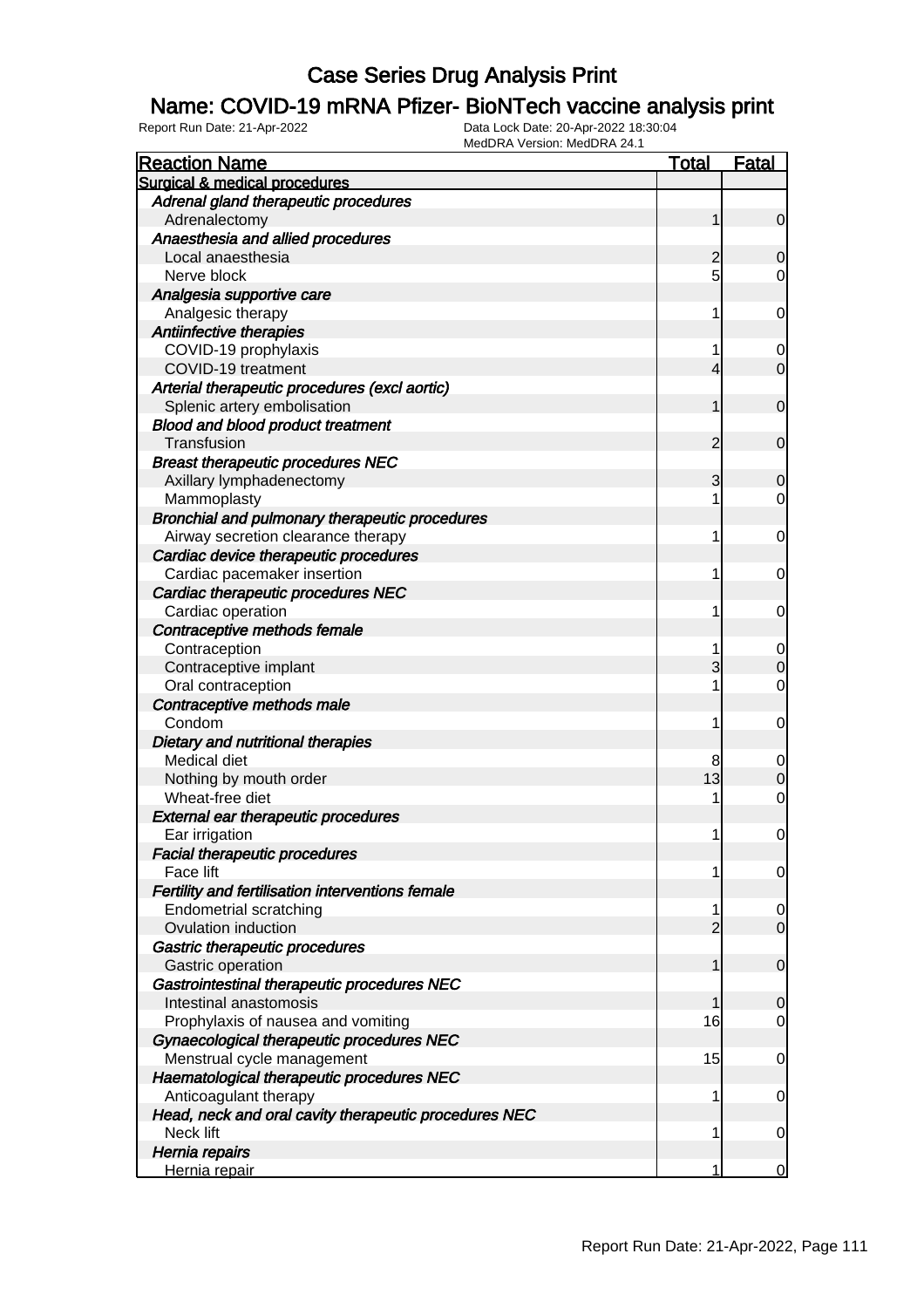### Name: COVID-19 mRNA Pfizer- BioNTech vaccine analysis print

| <b>Reaction Name</b>                                    | <b>Total</b>    | <b>Fatal</b>   |
|---------------------------------------------------------|-----------------|----------------|
| Surgical & medical proceed a redical procedures cont'd  |                 |                |
| Hormonal therapeutic procedures NEC                     |                 |                |
| Hormone replacement therapy                             | $\overline{2}$  | 0              |
| Hormone therapy                                         | 8               | $\overline{0}$ |
| <b>Immunisations</b>                                    |                 |                |
| COVID-19 immunisation                                   | 96              | $\mathbf 0$    |
| Immunisation                                            | 495             |                |
| <b>Induced abortions</b>                                |                 |                |
| Abortion induced                                        | 1               | 0              |
| Joint therapeutic procedures                            |                 |                |
| Joint injection                                         | 6               | $\mathbf 0$    |
| Joint surgery                                           |                 | $\overline{0}$ |
| Knee arthroplasty                                       |                 | 0              |
| Large intestine therapeutic procedures                  |                 |                |
| Appendicectomy                                          | 3               | 0              |
| Limb therapeutic procedures                             |                 |                |
| Arm amputation                                          |                 | $\mathbf 0$    |
| Limb immobilisation                                     | 12              | $\overline{0}$ |
| Limb operation                                          | 10              | 0              |
| Lymphoid tissue therapeutic procedures                  |                 |                |
| Lymphadenectomy                                         | $\overline{2}$  | 0              |
| Splenectomy                                             | 1               | $\overline{0}$ |
| <b>Mastectomies</b>                                     |                 |                |
| Breast conserving surgery                               | $5\overline{)}$ | $\mathbf 0$    |
| Nail therapeutic procedures                             |                 |                |
| Nail operation                                          | 3               | $\mathbf 0$    |
| Nervous system therapeutic procedures NEC               |                 |                |
| Multiple sclerosis relapse prophylaxis                  | $\overline{3}$  | $\mathbf 0$    |
| <b>Obstetric therapeutic procedures</b>                 |                 |                |
| Caesarean section                                       | 1               | $\mathbf 0$    |
| Labour stimulation                                      | 1               | 0              |
| Orbit and globe therapeutic procedures                  |                 |                |
| Strabismus correction                                   | 1               | $\mathbf 0$    |
| Ovarian therapeutic procedures                          |                 |                |
| Ovarian operation                                       | 1               | 0              |
| Peripheral nerve therapeutic procedures                 |                 |                |
| Neurolysis                                              | 1               | $\overline{0}$ |
| Peripheral nerve neurostimulation                       |                 | $\overline{0}$ |
| Phototherapies                                          |                 |                |
| UV light therapy                                        | 1               | $\mathbf 0$    |
| <b>Prophylactic procedures NEC</b>                      |                 |                |
| Anaphylaxis prophylaxis                                 | 3               | $\mathbf 0$    |
| Immune tolerance induction                              | 1               | $\mathbf 0$    |
| Prophylaxis against transplant rejection                |                 | $\overline{0}$ |
| Reproductive system disorder prophylaxis                | 1               | 0              |
| <b>Psychiatric therapies</b>                            |                 |                |
| Electroconvulsive therapy                               | $\overline{2}$  | $\mathbf 0$    |
| Renal therapeutic procedures                            |                 |                |
| <b>Dialysis</b>                                         | 1               | $\mathbf 0$    |
| Respiratory tract therapeutic procedures NEC            |                 |                |
| Asthma prophylaxis                                      | 3               | $\mathbf 0$    |
| Retinal therapeutic procedures                          |                 |                |
| Retinopexy                                              | 1               | $\mathbf 0$    |
| Skin and subcutaneous tissue therapeutic procedures NEC |                 |                |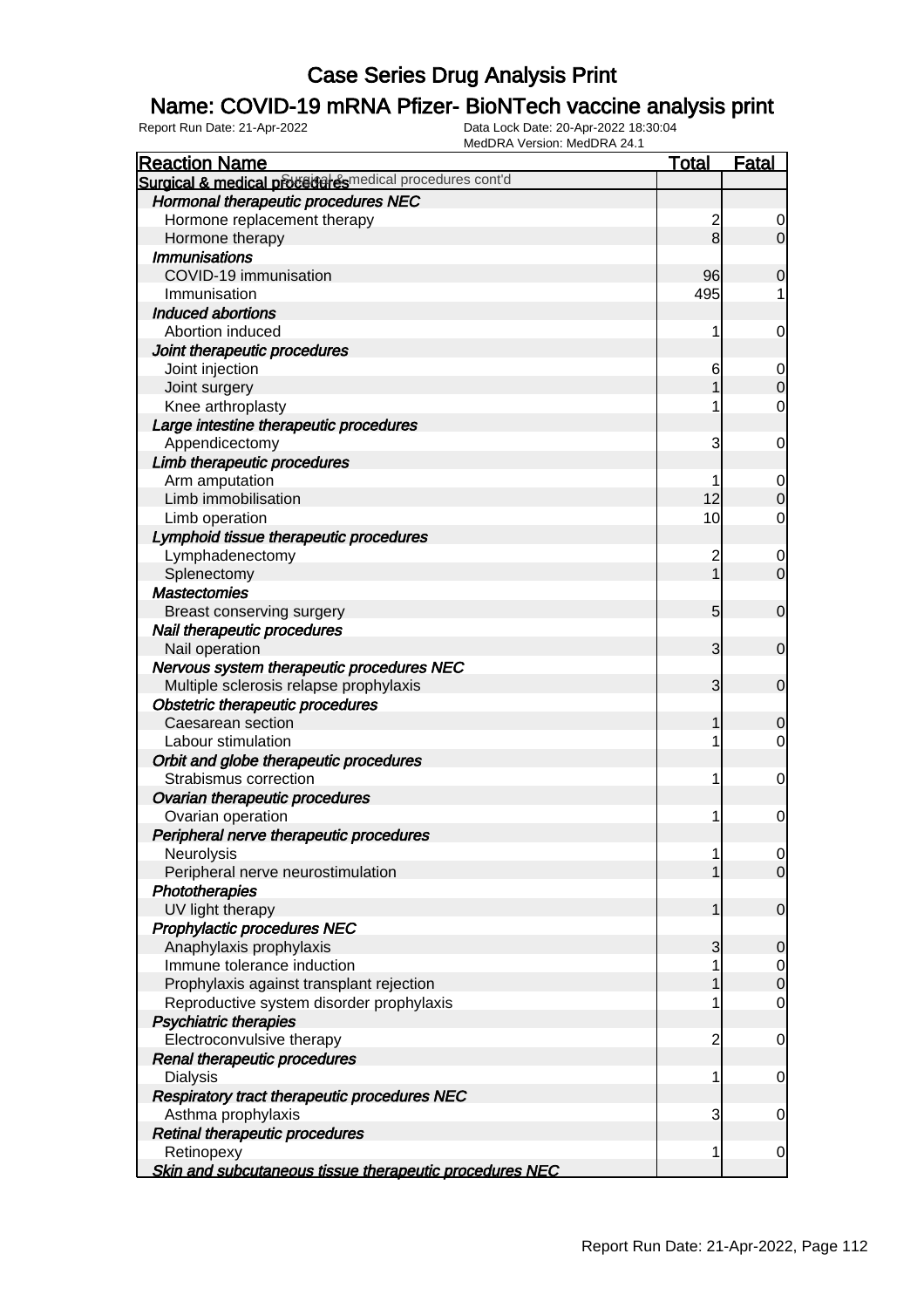### Name: COVID-19 mRNA Pfizer- BioNTech vaccine analysis print

| <b>INCULIVA VEISION, INCULIVA 24.1</b><br><b>Reaction Name</b> | <b>Total</b>   | Fatal            |
|----------------------------------------------------------------|----------------|------------------|
| Surgical & medical proceed esmedical procedures cont'd         |                |                  |
| Dermal filler injection                                        | 4              | 0                |
| Therapeutic skin care topical                                  |                | $\overline{0}$   |
| Skull and brain therapeutic procedures                         |                |                  |
| Cerebrovascular operation                                      |                | 0                |
| Posterior fossa decompression                                  | 1              | 0                |
| Small intestine therapeutic procedures                         |                |                  |
| lleostomy                                                      | 1              | $\mathbf 0$      |
| Spine and spinal cord therapeutic procedures                   |                |                  |
| Spinal decompression                                           | 1              | $\mathbf 0$      |
| Tendon therapeutic procedures                                  |                |                  |
| <b>Tenodesis</b>                                               | 1              | $\mathbf 0$      |
| Therapeutic bladder catheterisation                            |                |                  |
| <b>Bladder catheterisation</b>                                 | $\overline{c}$ | $\mathbf 0$      |
| Therapeutic procedures NEC                                     |                |                  |
| Abscess drainage                                               | 1              | $\mathbf 0$      |
| Anaphylaxis treatment                                          | 7              | $\pmb{0}$        |
| Bed rest                                                       | 6              | $\mathbf 0$      |
| Fatigue management                                             |                | $\overline{0}$   |
| Hospitalisation                                                | 16             | $\mathbf 0$      |
| Injection                                                      | 54             | $\overline{0}$   |
| Interchange of vaccine products                                | 321            | $\mathbf{0}$     |
| Localised alternating hot and cold therapy                     | $\overline{c}$ | $\overline{0}$   |
| Magnetic therapy                                               | 1              | $\mathbf 0$      |
| Mass excision                                                  | 5              | $\overline{0}$   |
| Medical procedure                                              | 1              | $\mathbf{0}$     |
| <b>Medication dilution</b>                                     | $\overline{2}$ | $\overline{0}$   |
| Physical fitness training                                      | 1              | $\mathbf 0$      |
| Product used for unknown indication                            | $\overline{2}$ | $\overline{0}$   |
| Promotion of wound healing                                     | 1              | $\mathbf{0}$     |
| Specialist consultation                                        |                | $\overline{0}$   |
| Stent placement                                                | 1              | $\mathbf{O}$     |
| Stoma care                                                     |                | $\overline{0}$   |
| Therapeutic procedure                                          | 1              | $\mathbf 0$      |
| Therapy change                                                 | $\overline{2}$ | $\mathbf 0$      |
| <b>Tracheal therapeutic procedures</b>                         |                |                  |
| Tracheostomy                                                   | 1              | $\mathbf 0$      |
| Uterine therapeutic procedures                                 |                |                  |
| <b>Endometrial ablation</b>                                    | $\overline{c}$ | $\mathbf 0$      |
| Vascular therapeutic procedures NEC                            |                |                  |
| Vasodilation procedure                                         |                | $\boldsymbol{0}$ |
| Surgical & medical procedures SOC TOTAL                        | 1206           | 1                |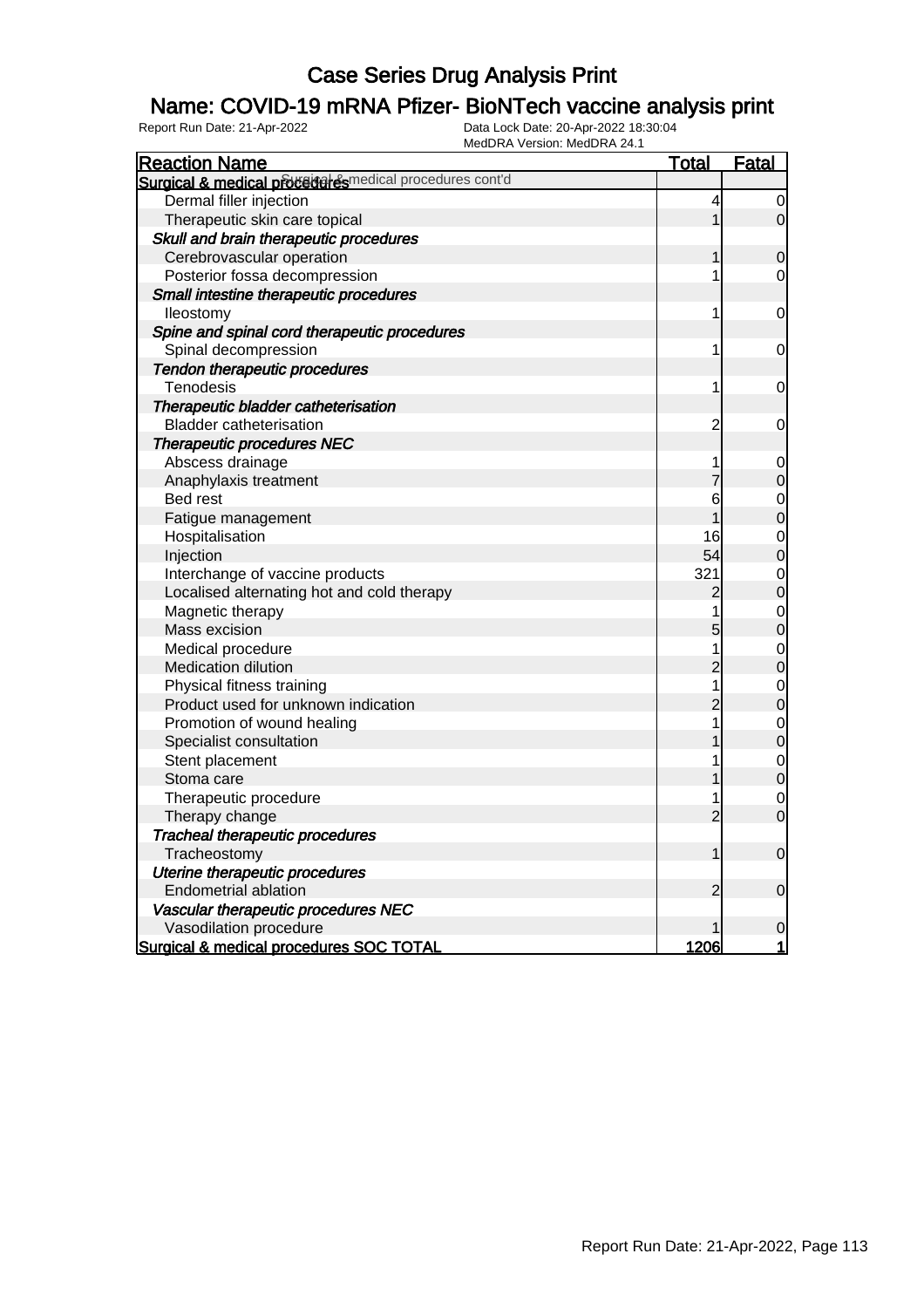### Name: COVID-19 mRNA Pfizer- BioNTech vaccine analysis print

| <b>Reaction Name</b>                        | <b>Total</b>   | <b>Fatal</b>   |
|---------------------------------------------|----------------|----------------|
| <b>Vascular disorders</b>                   |                |                |
| Accelerated and malignant hypertension      |                |                |
| Accelerated hypertension                    | 1              | $\mathbf 0$    |
| Hypertensive crisis                         | 15             | $\overline{0}$ |
| Hypertensive urgency                        | $\overline{c}$ | $\overline{0}$ |
| Malignant hypertension                      | 4              | $\mathbf 0$    |
| Aneurysms and dissections non-site specific |                |                |
| Aneurysm                                    | 4              | $\mathbf{0}$   |
| Aneurysm ruptured                           | 1              | $\mathbf 0$    |
| Artery dissection                           | $\overline{c}$ | 0              |
| Aortic aneurysms and dissections            |                |                |
| Acute aortic syndrome                       | 1              | $\mathbf{0}$   |
| Aortic aneurysm                             | $\overline{2}$ | $\mathbf 0$    |
| Aortic aneurysm rupture                     | 1              | 1              |
| Aortic dissection                           |                | $\mathbf 0$    |
| Aortic embolism and thrombosis              |                |                |
| Aortic embolus                              | 5              | $\mathbf 0$    |
| Aortic thrombosis                           | 4              | $\mathbf 0$    |
| Aortic infections and inflammations         |                |                |
| Aortitis                                    | 1              | $\mathbf 0$    |
| Aortic necrosis and vascular insufficiency  |                |                |
| Aortic occlusion                            | 1              | $\mathbf 0$    |
| Aortic stenosis                             |                | $\overline{0}$ |
| Arterial infections and inflammations       |                |                |
| Arteritis                                   |                | $\mathbf 0$    |
| Giant cell arteritis                        | 22             | $\overline{0}$ |
| <b>Blood pressure disorders NEC</b>         |                |                |
| Blood pressure fluctuation                  | 16             | 0              |
| Labile blood pressure                       | 4              | $\mathbf 0$    |
| Bruising, ecchymosis and purpura            |                |                |
| Achenbach syndrome                          | 4              | $\mathbf 0$    |
| Circulatory collapse and shock              |                |                |
| CT hypotension complex                      | 2              | $\mathbf 0$    |
| Circulatory collapse                        | 94             | $\overline{0}$ |
| Hypoperfusion                               |                | $\overline{0}$ |
| Hypovolaemic shock                          | $\frac{2}{2}$  | 1              |
| Neurogenic shock                            | 24             | 0              |
| Peripheral circulatory failure              | 6              | $\overline{0}$ |
| <b>Shock</b>                                | 25             | $\mathbf 0$    |
| Shock symptom                               | 4              | $\overline{0}$ |
| <b>Haemorrhages NEC</b>                     |                |                |
| Arterial haemorrhage                        | 1              | $\mathbf 0$    |
| Bloody discharge                            | 25             | $\pmb{0}$      |
| Haematoma                                   | 52             |                |
| Haemorrhage                                 | 1410           | $\frac{0}{2}$  |
| Internal haemorrhage                        | 14             | $\overline{1}$ |
| Venous haemorrhage                          | $\overline{2}$ | $\overline{0}$ |
| Lymphangiopathies                           |                |                |
| Lymphangiopathy                             | 1              | $\mathbf 0$    |
| Lymphocele                                  | 7              | $\overline{0}$ |
| Lymphorrhoea                                | $\overline{c}$ | $\pmb{0}$      |
| Lymphostasis                                |                | $\overline{0}$ |
| Lymphoedemas                                |                |                |
| Lymphoedema                                 | 248            | $\mathbf 0$    |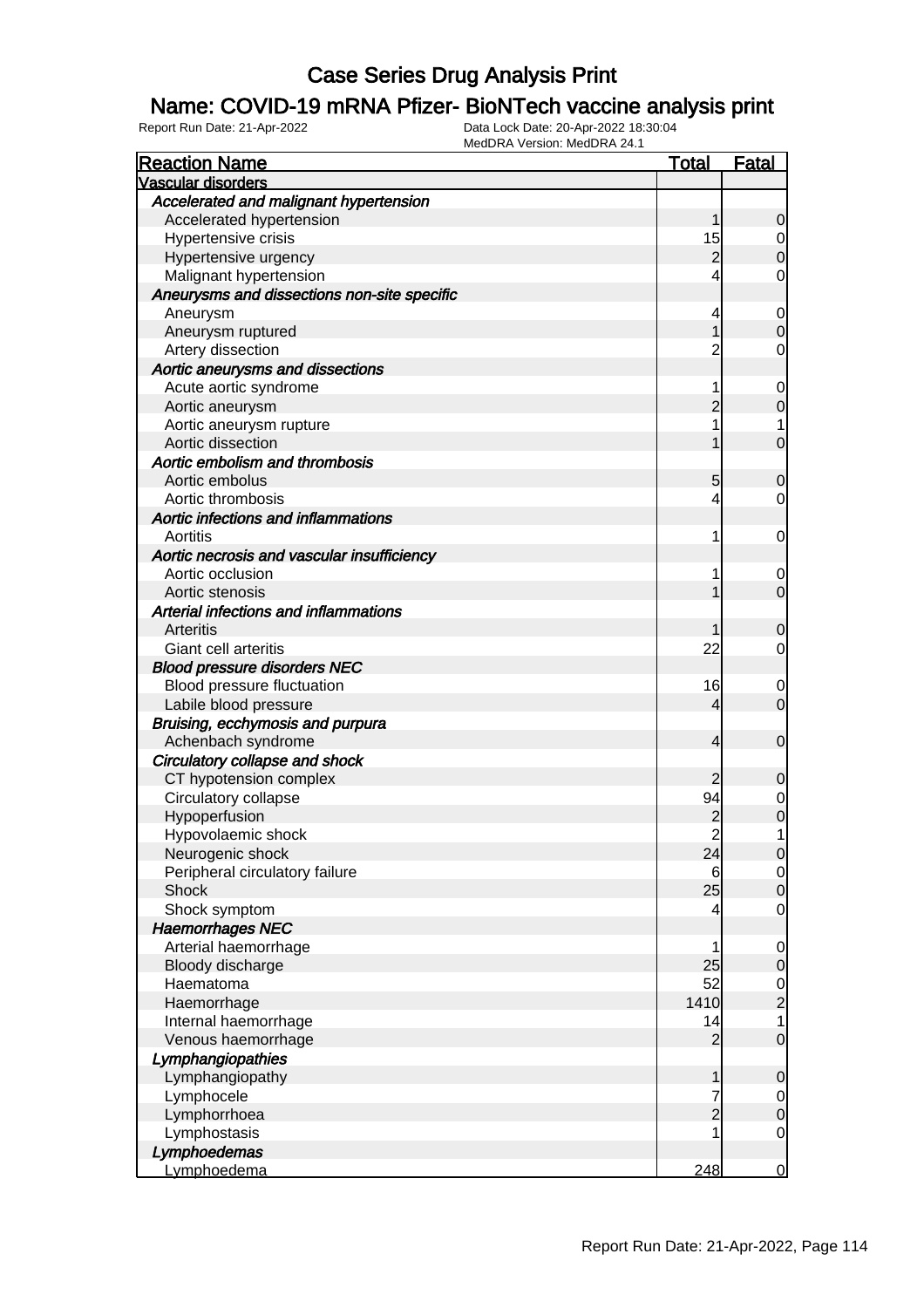### Name: COVID-19 mRNA Pfizer- BioNTech vaccine analysis print

| <b>Reaction Name</b>                                      | <b>Total</b>            | <b>Fatal</b>     |
|-----------------------------------------------------------|-------------------------|------------------|
| Vascular disorders Vascular disorders cont'd              |                         |                  |
| Non-site specific embolism and thrombosis                 |                         |                  |
| Arterial thrombosis                                       | 4                       | 0                |
| Embolism                                                  | 67                      | $\mathbf 0$      |
| Embolism arterial                                         | $\overline{c}$          | 0                |
| Embolism venous                                           | 8                       |                  |
| Microembolism                                             | $\overline{2}$          | 0                |
| Thrombosis                                                | 544                     | 12               |
| Venous thrombosis                                         | 8                       | 0                |
| Non-site specific necrosis and vascular insufficiency NEC |                         |                  |
| Arterial occlusive disease                                | $\overline{c}$          | $\mathbf 0$      |
| Arterial spasm                                            | 1                       | $\pmb{0}$        |
| Arteriosclerosis                                          |                         | $\mathbf 0$      |
| Haemorrhagic infarction                                   |                         | $\mathbf 0$      |
| Infarction                                                | 3                       | $\mathbf 0$      |
| Ischaemia                                                 | 11                      |                  |
|                                                           |                         | $\mathbf 0$      |
| Peripheral venous disease                                 | $\overline{c}$          | $\mathbf 0$      |
| Vascular compression                                      |                         | $\mathbf 0$      |
| Vascular occlusion                                        |                         | $\mathbf 0$      |
| Vasospasm                                                 |                         | $\mathbf 0$      |
| Non-site specific vascular disorders NEC                  |                         |                  |
| Capillary disorder                                        |                         | $\mathbf 0$      |
| Capillary fragility                                       | 6                       | $\mathbf 0$      |
| Endothelial dysfunction                                   |                         | $\pmb{0}$        |
| Haemodynamic instability                                  |                         | $\mathbf 0$      |
| Superficial vein prominence                               | 3                       | $\mathbf 0$      |
| Vascular fragility                                        |                         | $\mathbf 0$      |
| Vascular pain                                             | 44                      | $\mathbf 0$      |
| Vascular wall hypertrophy                                 |                         | $\mathbf 0$      |
| Vasodilatation                                            | 46                      | $\mathbf 0$      |
| Vein discolouration                                       | 7                       | $\mathbf 0$      |
| Vein disorder                                             | 9                       | $\mathbf 0$      |
| Vein rupture                                              |                         | $\mathbf 0$      |
| Peripheral aneurysms and dissections                      |                         |                  |
| Peripheral artery aneurysm                                | 1                       | $\mathbf 0$      |
| Peripheral embolism and thrombosis                        |                         |                  |
| Axillary vein thrombosis                                  | 1                       | $\overline{0}$   |
| Blue toe syndrome                                         | 36                      | $\overline{0}$   |
| Deep vein thrombosis                                      | 360                     | 1                |
| Femoral artery embolism                                   |                         | $\mathbf 0$      |
| Jugular vein thrombosis                                   | 5                       | $\overline{0}$   |
| Pelvic venous thrombosis                                  | $\overline{\mathbf{r}}$ | $\pmb{0}$        |
| Peripheral artery thrombosis                              | 4                       | $\overline{0}$   |
| Peripheral embolism                                       | 3                       | $\mathbf 0$      |
| Subclavian vein thrombosis                                | 4                       | $\overline{0}$   |
| Superficial vein thrombosis                               | 31                      | $\boldsymbol{0}$ |
| Thrombophlebitis                                          | 31                      | $\mathbf 0$      |
| Peripheral vascular disorders NEC                         |                         |                  |
|                                                           |                         |                  |
| Cyanosis                                                  | 55                      | $\mathbf 0$      |
| Erythromelalgia                                           | $\overline{2}$          | $\mathbf 0$      |
| Flushing                                                  | 482                     | $\overline{0}$   |
| Hot flush                                                 | 1276                    | $\mathbf 0$      |
| Peripheral vascular disorder                              | 3                       | $\overline{0}$   |
| Vein wall hypertrophy                                     | 1                       | $\overline{0}$   |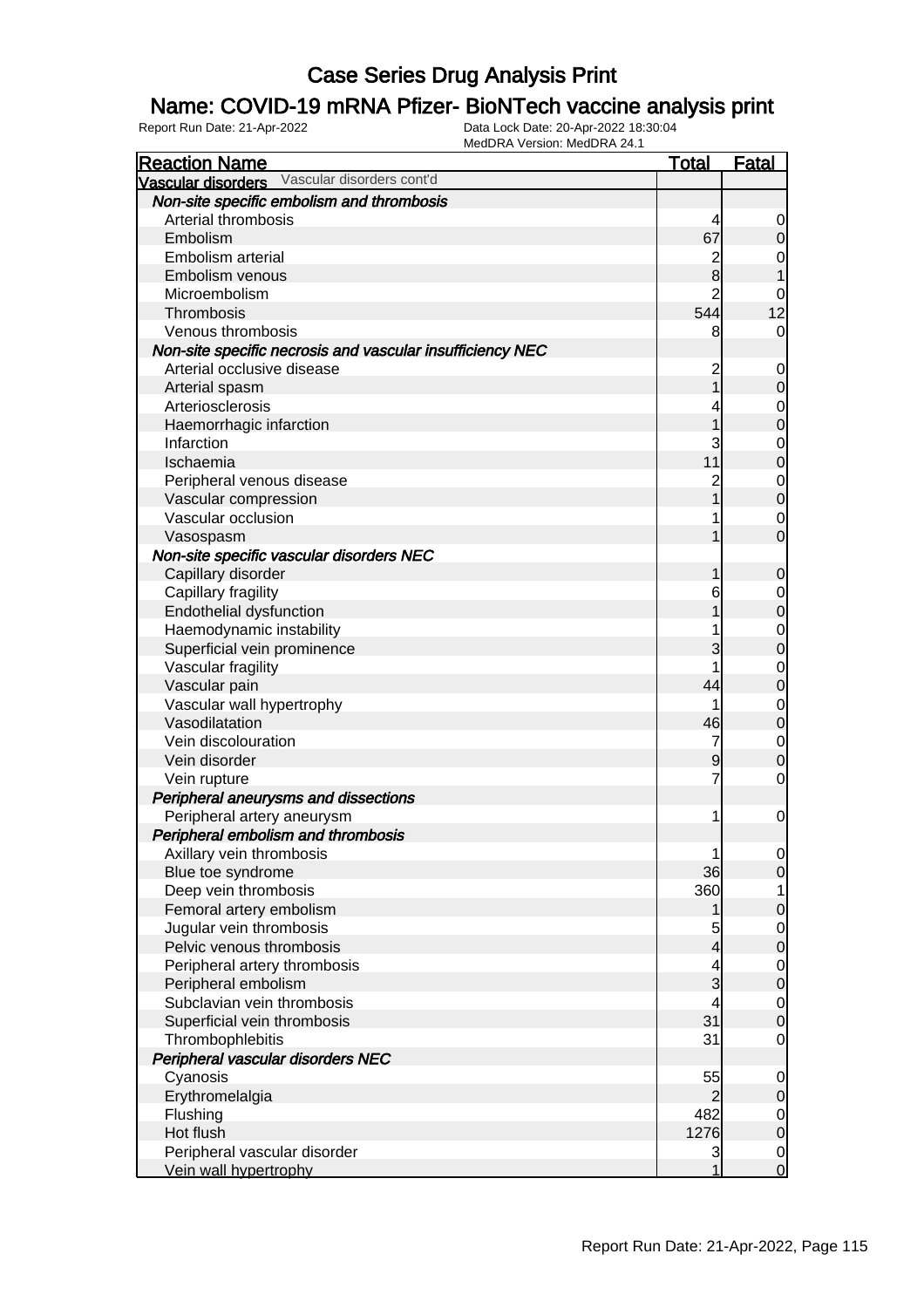### Name: COVID-19 mRNA Pfizer- BioNTech vaccine analysis print

| <b>Reaction Name</b>                                             | <b>Total</b>   | <b>Fatal</b>        |
|------------------------------------------------------------------|----------------|---------------------|
| Vascular disorders Vascular disorders cont'd                     |                |                     |
| Peripheral vasoconstriction, necrosis and vascular insufficiency |                |                     |
| Claudication of jaw muscles                                      | 1              | $\overline{0}$      |
| <b>Extremity necrosis</b>                                        | 3              | $\overline{0}$      |
| Iliac artery occlusion                                           |                | $\mathbf 0$         |
| Intermittent claudication                                        |                | $\mathbf 0$         |
| Ischaemic limb pain                                              | $\overline{2}$ | $\overline{0}$      |
| Jugular vein occlusion                                           | $\overline{2}$ | $\boldsymbol{0}$    |
| May-Thurner syndrome                                             |                | $\overline{0}$      |
| Peripheral arterial occlusive disease                            |                | $\mathbf 0$         |
| Peripheral artery occlusion                                      |                | $\mathbf 0$         |
| Peripheral coldness                                              | 398            | $\mathbf 0$         |
| Peripheral ischaemia                                             | 13             | $\mathbf 0$         |
| Poor peripheral circulation                                      | 23             | $\mathbf 0$         |
| Raynaud's phenomenon                                             | 73             | $\mathbf 0$         |
| Subclavian vein occlusion                                        |                | $\mathbf 0$         |
| Vasoconstriction                                                 | $\overline{2}$ | $\overline{O}$      |
| <b>Phlebitis NEC</b>                                             |                |                     |
| <b>Phlebitis</b>                                                 | 37             | $\mathbf 0$         |
| Phlebitis superficial                                            | 10             | $\overline{0}$      |
| Site specific vascular disorders NEC                             |                |                     |
| Aortic disorder                                                  |                | $\overline{0}$      |
| Aortic rupture                                                   | $\overline{2}$ | $\overline{c}$      |
| Inferior vena cava dilatation                                    |                | $\mathbf 0$         |
| Pallor                                                           | 441            | $\overline{0}$      |
| Varicose veins NEC                                               |                |                     |
| Spider vein                                                      | 7              | $\mathbf 0$         |
| Varicophlebitis                                                  |                | $\overline{0}$      |
| Varicose vein                                                    | 42             | $\mathbf 0$         |
| Varicose vein ruptured                                           |                | $\mathbf 0$         |
| Vascular hypertensive disorders NEC                              |                |                     |
| Diastolic hypertension                                           | 6              | $\mathbf 0$         |
| <b>Essential hypertension</b>                                    | 6              | $\overline{O}$      |
| Hypertension                                                     | 784            | $\overline{0}$      |
| Labile hypertension                                              |                | $\overline{0}$      |
| Orthostatic hypertension                                         | $\overline{2}$ | $\mathsf{O}\xspace$ |
| Secondary hypertension                                           | 1              | 0                   |
| Systolic hypertension                                            |                | $\overline{0}$      |
| White coat hypertension                                          |                | $\overline{0}$      |
| Vascular hypotensive disorders                                   |                |                     |
| Capillary leak syndrome                                          | 1              | $\mathbf 0$         |
| Diastolic hypotension                                            |                | $\overline{0}$      |
| Hypotension                                                      | 468            | $\mathbf{1}$        |
| Orthostatic hypotension                                          | 34             | $\mathbf 0$         |
| <b>Vasculitides NEC</b>                                          |                |                     |
| Behcet's syndrome                                                | 5              | $\overline{0}$      |
| Diffuse vasculitis                                               | 1              | $\mathsf{O}$        |
| Granulomatosis with polyangiitis                                 | 3              | $\overline{0}$      |
| MAGIC syndrome                                                   | $\overline{2}$ | $\overline{0}$      |
| Thromboangiitis obliterans                                       |                | $\overline{0}$      |
| Vasculitis                                                       | 59             | $\overline{0}$      |
| Vena caval embolism and thrombosis                               |                |                     |
| Vena cava embolism                                               | 1              | $\mathbf 0$         |
| Vena cava thrombosis                                             | 1              | $\overline{0}$      |